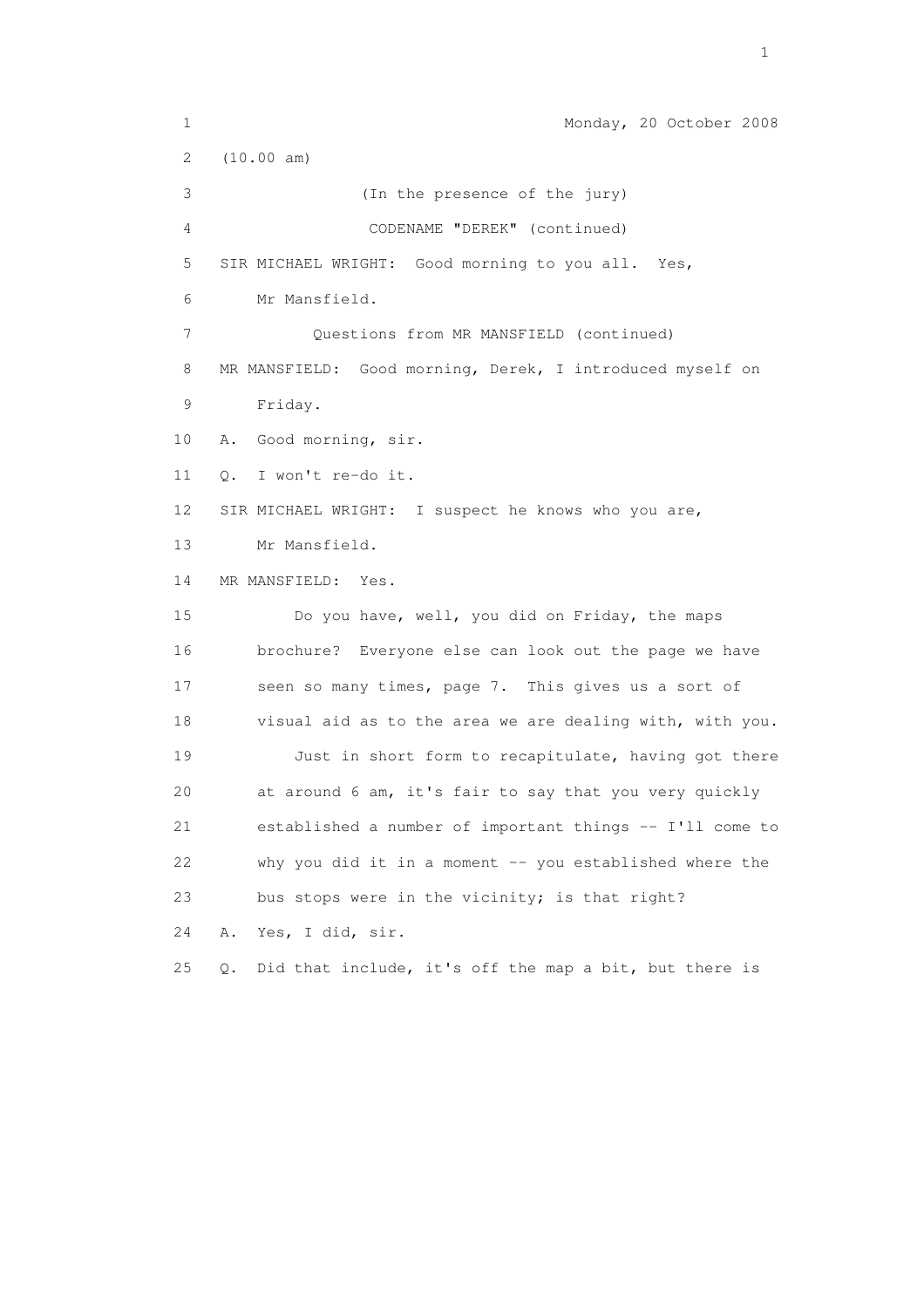1 one in Roupell Road which is again, I am afraid, not 2 actually spelt out on this map, but it's a turning that 3 runs underneath the bus route from these stops 201? 4 A. Yes, sir. 5 Q. You checked that as well? 6 A. Yes, sir. 7 Q. So there is another one down there for the 201. Did you 8 establish whether the next set of bus stops, whether 9 there were any bus stops further along Upper Tulse Hill 10 to the left of the plan? 11 A. Not going, working to the north from recollection, 12 I don't recall that. I certainly was aware of 13 Roupell Road and the other bus stops running along 14 Upper Tulse Hill. 15 Q. Thank you. So bus stops you had established; you had 16 established a potential holding area at the TA Centre; 17 you had established that there was a communal door for 18 21 Scotia; and by 6.20 you had also identified or 19 a member of your team had, that a car of interest was 20 parked very near, almost opposite the communal door? 21 A. That's correct, sir. 22 Q. All this information you had relayed back before 23 7 o'clock to the operations room? 24 A. I couldn't be specific about the exact time, sir, but 25 I would have put that in as my initial assessment of the

 $\overline{2}$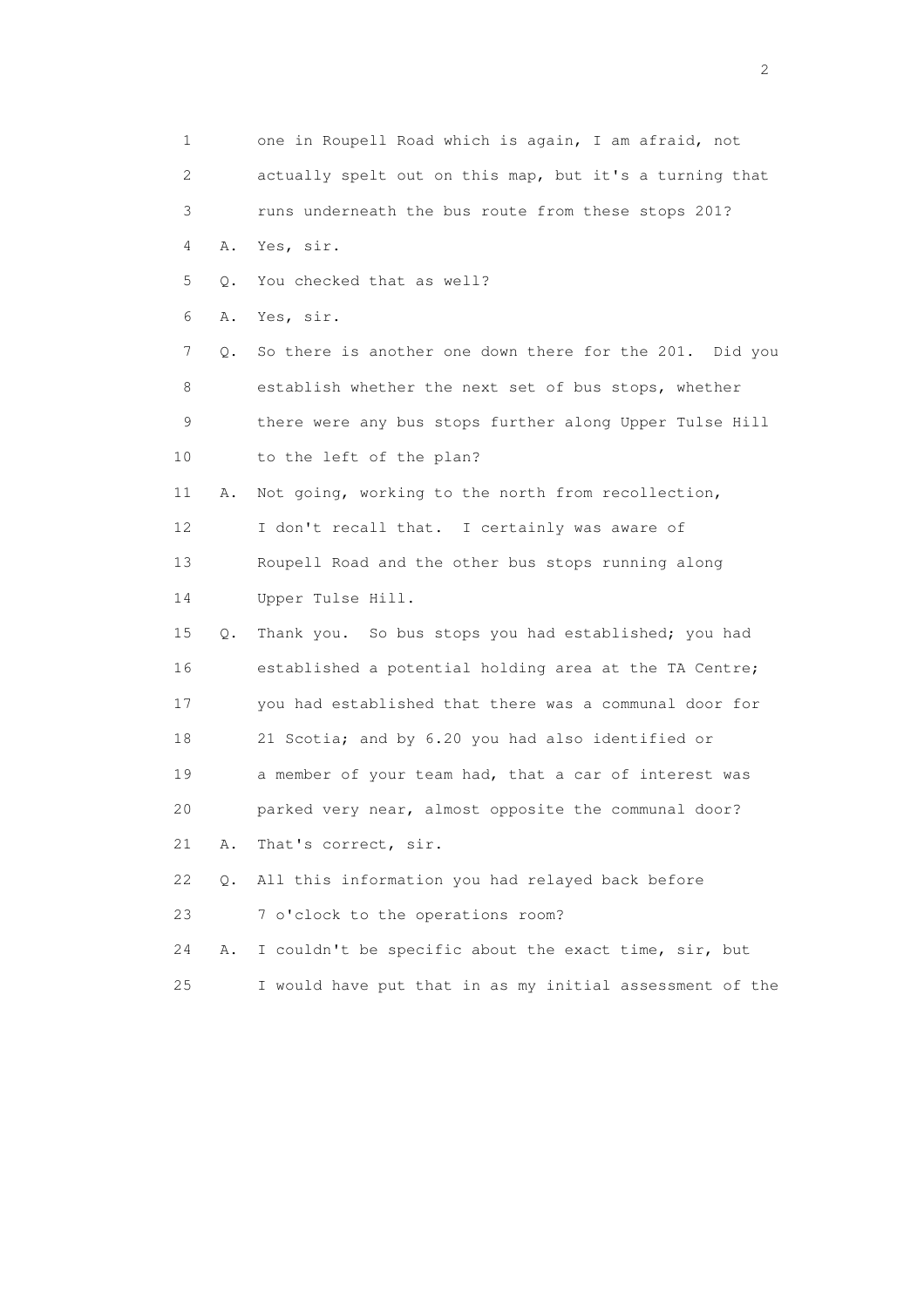1 area we were operating in.

| 2  | О.        | Right, I didn't imagine you would have a precise time,   |
|----|-----------|----------------------------------------------------------|
| 3  |           | so I put a global time on there, that it was before 7?   |
| 4  | Α.        | That would be fair, sir.                                 |
| 5  | Q.        | You were doing this because $-$ I have called it the     |
| 6  |           | window of opportunity -- you wanted to, as it were,      |
| 7  |           | establish the parameters, in other words the boundaries  |
| 8  |           | in a sense, for the movement of someone who might be one |
| 9  |           | of the subjects and who might be heading towards public  |
| 10 |           | transport?                                               |
| 11 | Α.        | When one arrives, you obviously look for the routes in   |
| 12 |           | and out from a premises, how someone might travel, and   |
| 13 |           | in terms of plotting your surveillance, the weaknesses   |
| 14 |           | that need to be identified so you can complete your      |
| 15 |           | task.                                                    |
| 16 | Q.        | Right. One of the main tasks here, because of what had   |
| 17 |           | happened the day before and on 7 July, was ensuring as   |
| 18 |           | far as possible that a subject or suspect with           |
| 19 |           | a rucksack or even without, did not get on to public     |
| 20 |           | transport; that was the concern that you had?            |
| 21 | Α.        | I did have that concern, sir, yes.                       |
| 22 | $\circ$ . | Before we get into some of the movements, I just want to |
| 23 |           | go through the systems that you employed. It appeared    |
| 24 |           | to you that the representations on these matters that    |
| 25 |           | you were making repeatedly to the operations room were   |

 $\sim$  3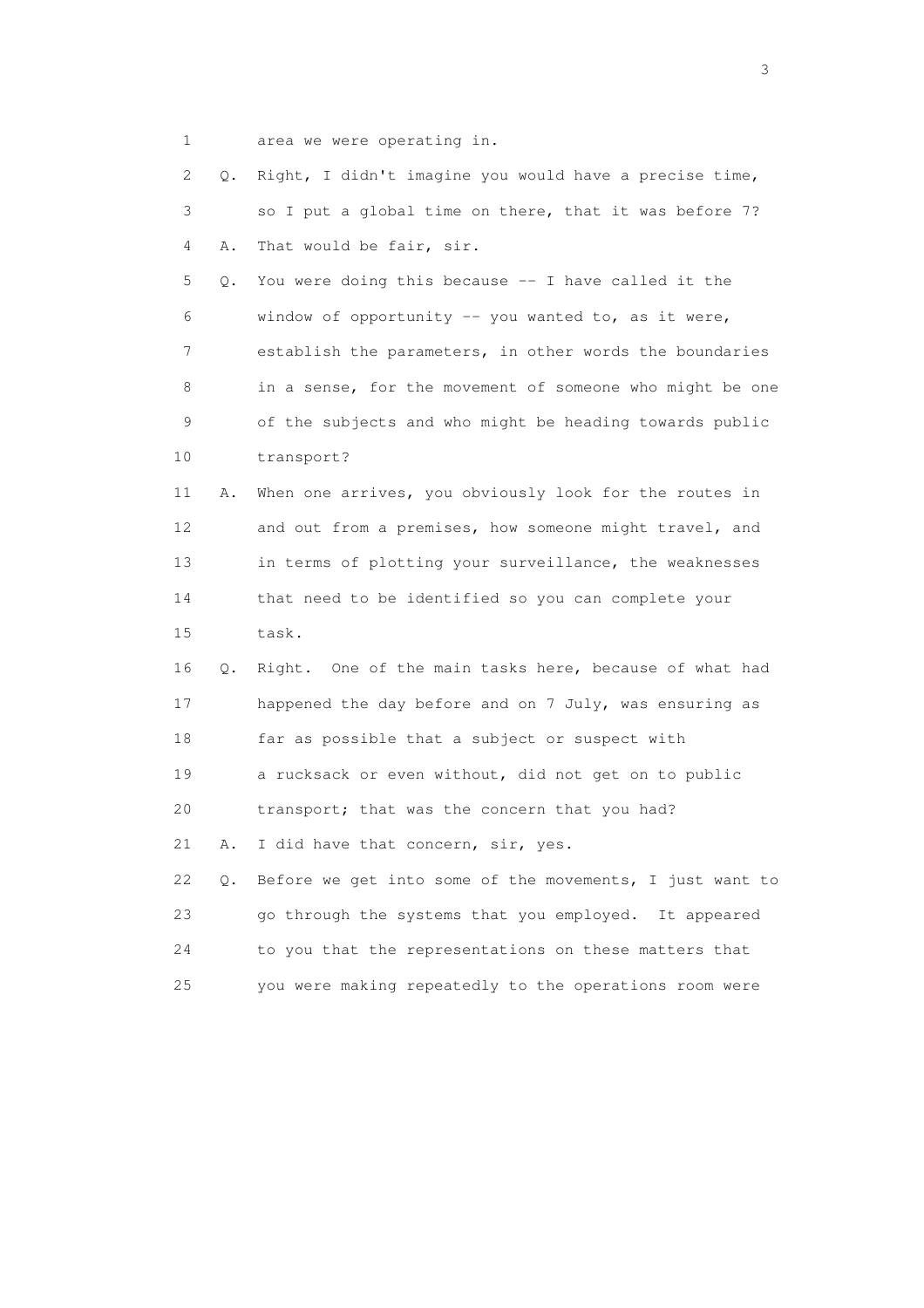1 going unheeded?

 2 A. Whether they were going unheeded, I couldn't say, sir. 3 I was feeding them in. I didn't receive replies, 4 I felt, that would have benefitted on the day. 5 Q. You have been on operations, like mobile armed support, 6 MASTS as we have come to use the term, you have been on 7 those before? 8 A. I have, yes, sir. 9 Q. Have you ever been left in this situation before? 10 A. I would -- there are two -- without going into too much 11 technique, sir, there might be occasions where we as 12 a surveillance team would deploy without armed support 13 because that is the tasking of the day, in terms of 14 doing generally intelligence work against someone, but 15 we are armed for our own protection; as against the 16 operation of this nature, where we deployed and were 17 told we have armed support because there is likely to be 18 some sort of interdiction during the course of the day. 19 SIR MICHAEL WRIGHT: Can I suggest that this was probably 20 the first deployment where you would have had a serious 21 concern about stopping people getting on to public 22 transport? 23 A. It would have been, sir. 24 SIR MICHAEL WRIGHT: I thought so, because this is the first

25 suicide bomber case you had been involved in.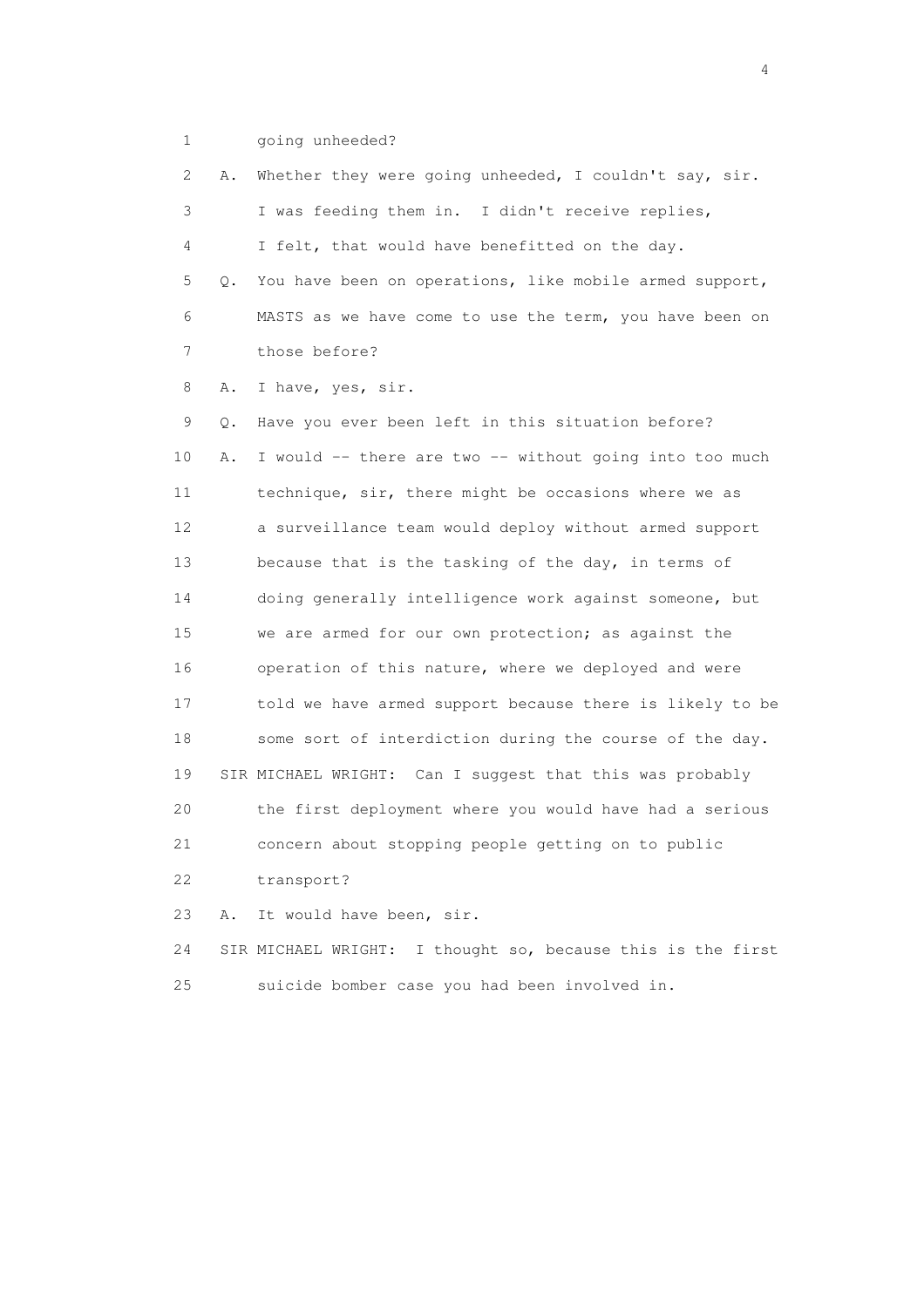1 MR MANSFIELD: I wonder if you could finish the answer. 2 A. This deployment would feature on the side where we know 3 we have a dedicated firearms team supporting us and at 4 some point of the day, we would expect, owing to the 5 nature of the briefing, that there might be some form of 6 armed intervention to do a stop, a hard stop as it's 7 referred to. 8 SIR MICHAEL WRIGHT: So you wanted it? 9 A. Yes, sir. 10 MR MANSFIELD: Forgive me if I misunderstood the drift of 11 your answer. I think you were about to say that this 12 was the first time in which, in a mobile armed support 13 operation, you had been left uncovered for so long? 14 A. It would be the only occasion where I have deployed, 15 being told I had armed support, that I did not have any, 16 in practical terms, sir. 17 Q. Now, I'll come to the stage where you were considering 18 having to do it -- 19 SIR MICHAEL WRIGHT: I suppose they never turned up, did 20 they? 21 A. They never turned up -- 22 SIR MICHAEL WRIGHT: Because they were diverted off to 23 Stockwell station before they ever got to you. 24 A. It was some time after 10 o'clock before I became aware 25 that the armed support officers had actually arrived.

 $\sim$  5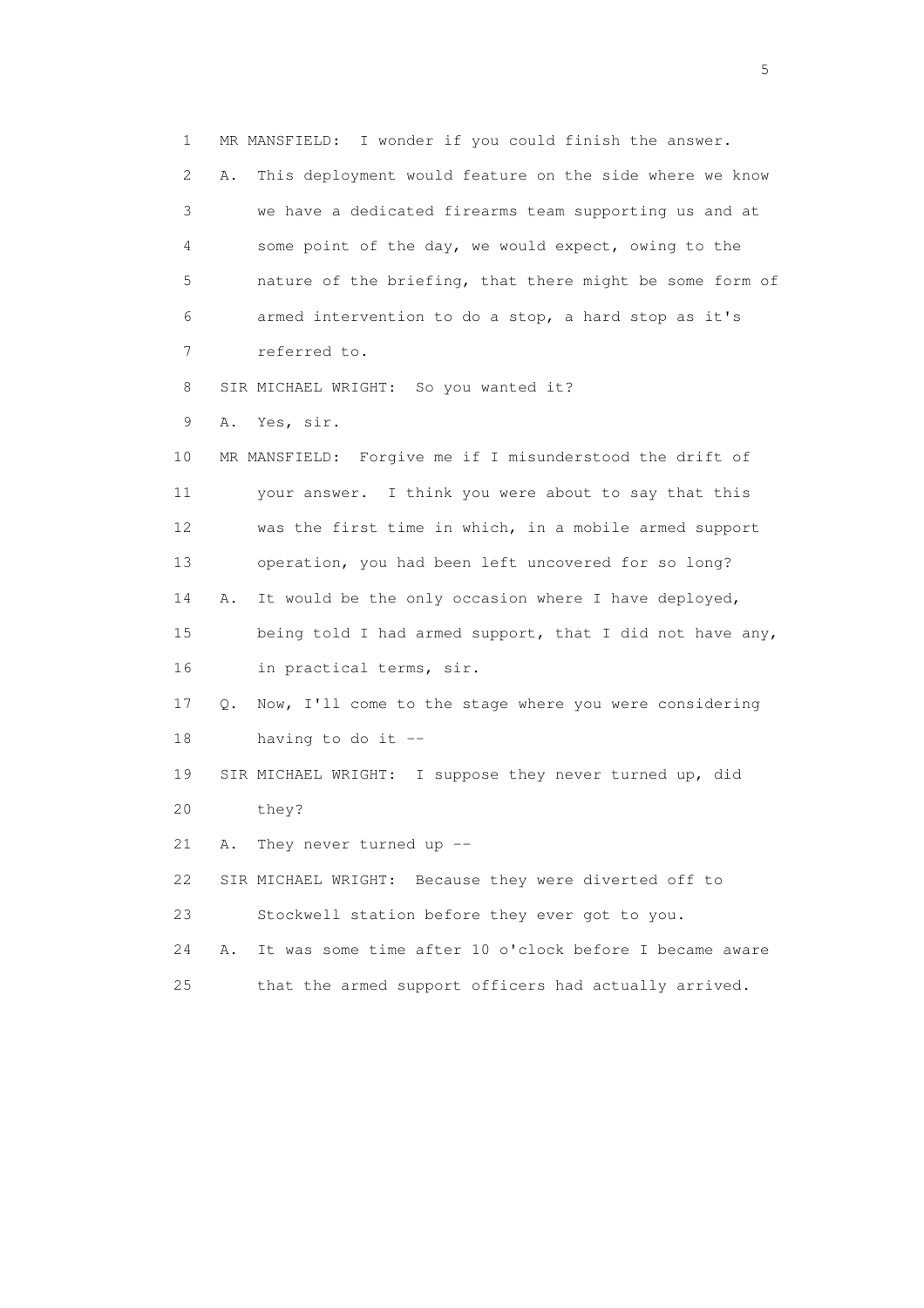1 SIR MICHAEL WRIGHT: And gone again.

2 A. No, some eventually remained --

3 SIR MICHAEL WRIGHT: Oh, some did turn up?

4 A. -- at the TA Centre, sir.

 5 MR MANSFIELD: Well, that was going to be my next question. 6 You didn't know until after the shooting of 7 Jean Charles de Menezes about the arrival at the

8 TA Centre that you had identified back at around

9 6 o'clock?

10 A. That's correct, sir.

 11 Q. Right. Then just dealing with your particular role, 12 left in the position that you were: plainly if you are 13 going to, as it were, stop somebody -- or I think you 14 used the word "interdict" -- but if you are going to 15 stop somebody who is a suspect, and I'll come to levels 16 of identification, who is a suspect, before they get on 17 a bus, then plainly I suppose you must have worked out 18 that you didn't have much time or space to do that? 19 A. That's correct, sir.

 20 Q. In other words, if the two bus stops had been suspended, 21 the two 201s by Marnfield Crescent, then you had 22 a window of four or five minutes if the person walked up 23 to Tulse Hill; and then you had an equal amount of time 24 if the person was to walk to the 201s if they had not 25 been suspended in Roupell Road. So we are talking in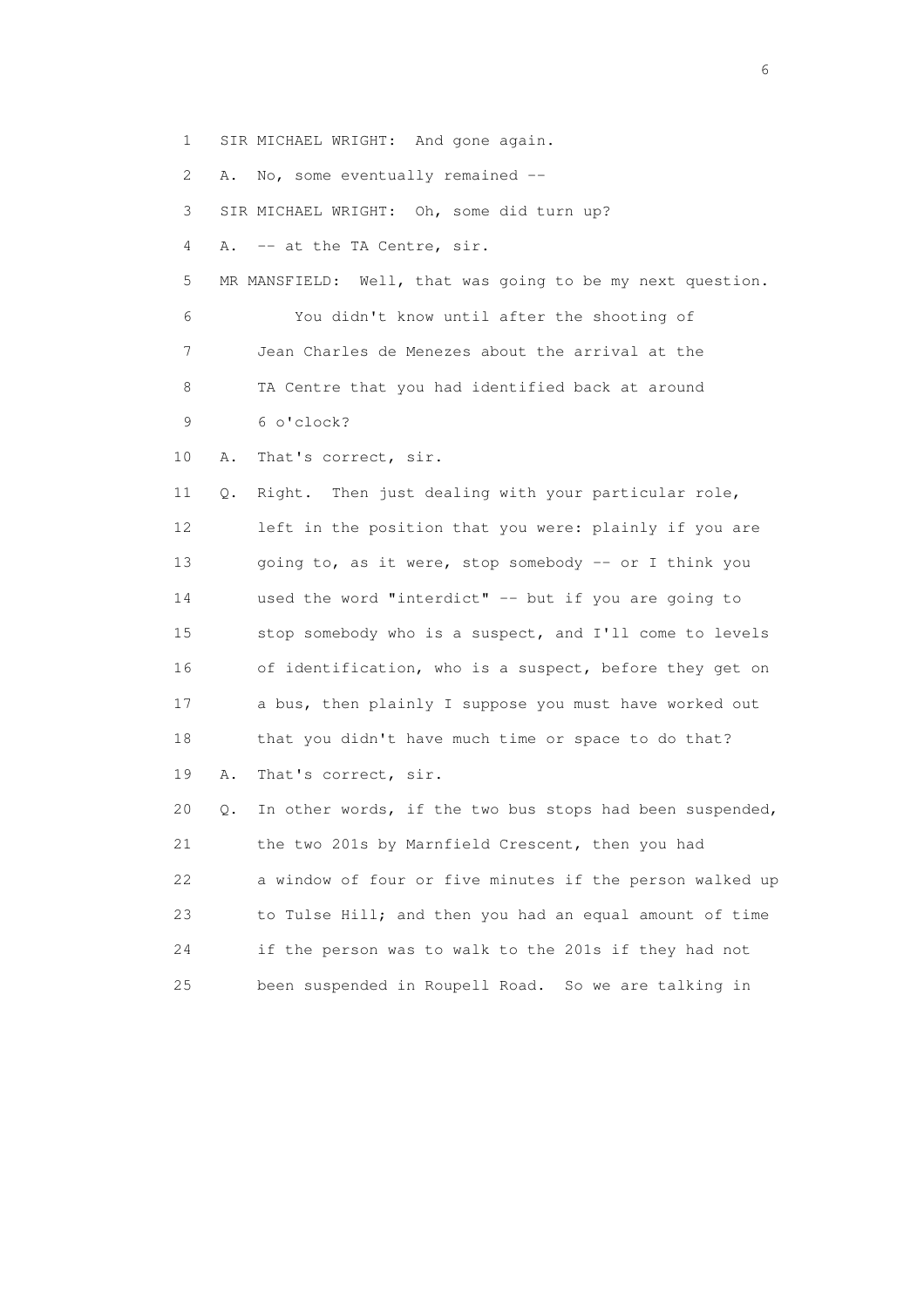1 the initial phase of four or five minutes. If the 2 person turned right and just continued up Upper Tulse 3 Hill, you obviously had much longer? 4 A. That would be correct, sir. 5 Q. So between minimum four or five minutes and then 6 obviously much longer depending which direction they 7 went. 8 Now, again without hindsight you had worked that out 9 on the morning, had you not? 10 A. I had, sir. 11 Q. There is another aspect to this, and that is identifying 12 somebody who's a suspect who would be stopped, and then 13 identifying somebody who is not a suspect, excluding; so 14 there is the inclusive and the exclusive. So if you 15 exclude somebody, what was your understanding then would 16 happen? Were you going to necessarily pursue them or 17 ask for help or what, for the ones excluded? 18 A. For my purposes in my deployment, those who we weren't 19 counting as suspects or connected to the operation, we 20 would just let go, sir, let them carry on their own 21 business -- 22 SIR MICHAEL WRIGHT: Would you make up your own mind about 23 that? 24 A. From my briefing it was a case of: we are looking for 25 these suspects and they are the ones we surveill. If we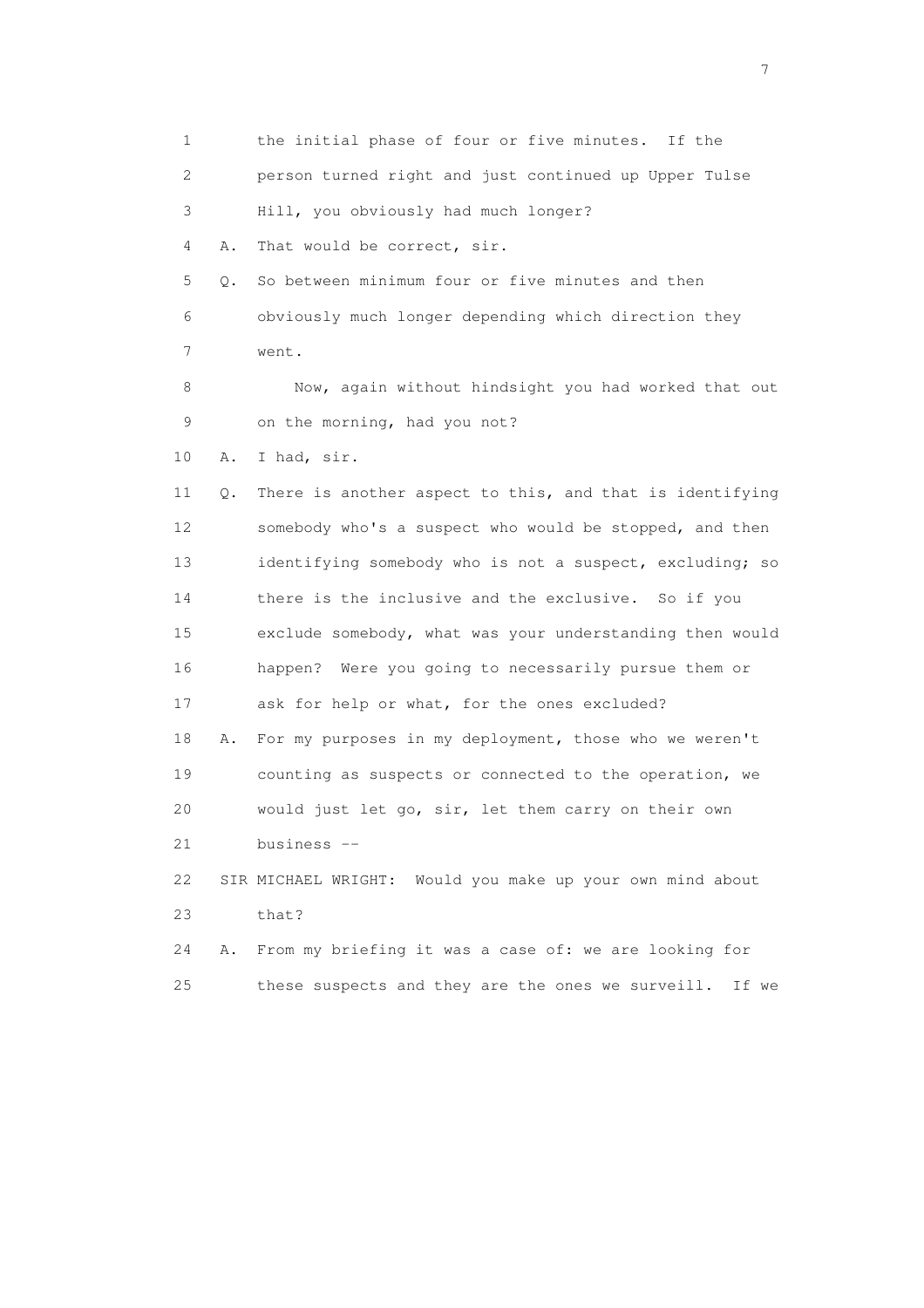1 are going to follow everyone coming out of that block of 2 flats, we probably wouldn't have been there for long, 3 and it was obviously, patently obvious that some of the 4 people who left that morning were unconnected. 5 SIR MICHAEL WRIGHT: What I mean is, did you take that 6 decision for yourself? 7 A. That was my interpretation, sir. 8 SIR MICHAEL WRIGHT: That was your interpretation of your 9 instructions? 10 A. Yes, sir. 11 SIR MICHAEL WRIGHT: Very well. 12 MR MANSFIELD: So that plainly you had worked that out, or 13 you were concentrating, once you knew it was a communal 14 door, on suspects? 15 A. Sir. 16 Q. All right, I understand that. Let us for these purposes 17 concentrate on suspects. If you have got a tight 18 window, minimum tight window of four to five minutes, 19 this means you have to be very tight in the way in which 20 you place people in the area in order to make 21 an identification or not; do you agree? 22 A. I agree, sir. 23 Q. Right. This is particularly so where you are dealing 24 with somebody who you had never seen before; is that 25 right?

en de la construction de la construction de la construction de la construction de la construction de la constr<br>18 de juny : la construction de la construction de la construction de la construction de la construction de l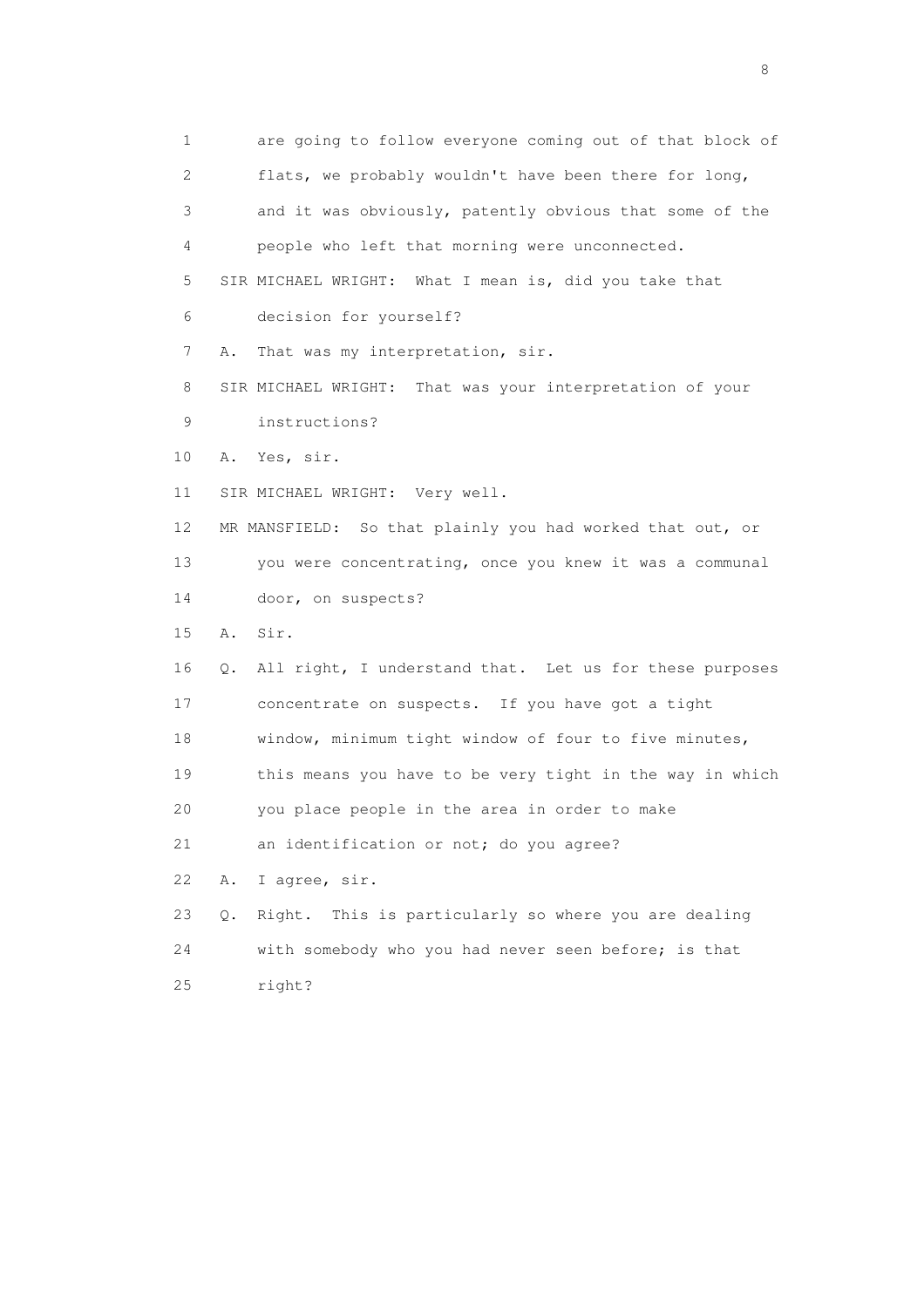1 A. I hadn't, sir, no.

| 2  | Q.    | No-one in your team had, and a situation in which only   |
|----|-------|----------------------------------------------------------|
| 3  |       | two members out of the team of 10 had copies of the      |
| 4  |       | images of the two suspects, that's you and Frank?        |
| 5  | Α.    | Correct, sir.                                            |
| 6  | Q.    | I just want to ask you about resources for a tight       |
| 7  |       | operation. You have got a van with a man in it. Then     |
| 8  |       | there are nine other people, including yourself.<br>Are  |
| 9  |       | any of them -- and I just want to get the spread of      |
| 10 |       | possibility here. I think none of them are women; is     |
| 11 |       | that right?                                              |
| 12 | Α.    | I would -- without going into techniques of how the      |
| 13 |       | teams are made up and sensitive detail, there were women |
| 14 |       | there that day, sir.                                     |
| 15 | Q.    | So that the jury understand the possibilities, because   |
| 16 |       | I'm going to come to obviously what happened, so you     |
| 17 |       | have a spread of people, men and women, and also this    |
| 18 |       | may seem strange but I want to ask you whether in fact,  |
| 19 |       | besides the van, and may I make it clear why I am        |
| 20 |       | asking, it's in order to disguise your presence, it      |
| 21 |       | might help to have somebody on a bicycle. Do you have    |
| 22 |       | any fold-up bicycles to use?                             |
| 23 | Α.    | Not that particular morning, sir.                        |
| 24 | $Q$ . | But you do use them?                                     |
| 25 | Α.    | Bicycles have been used.                                 |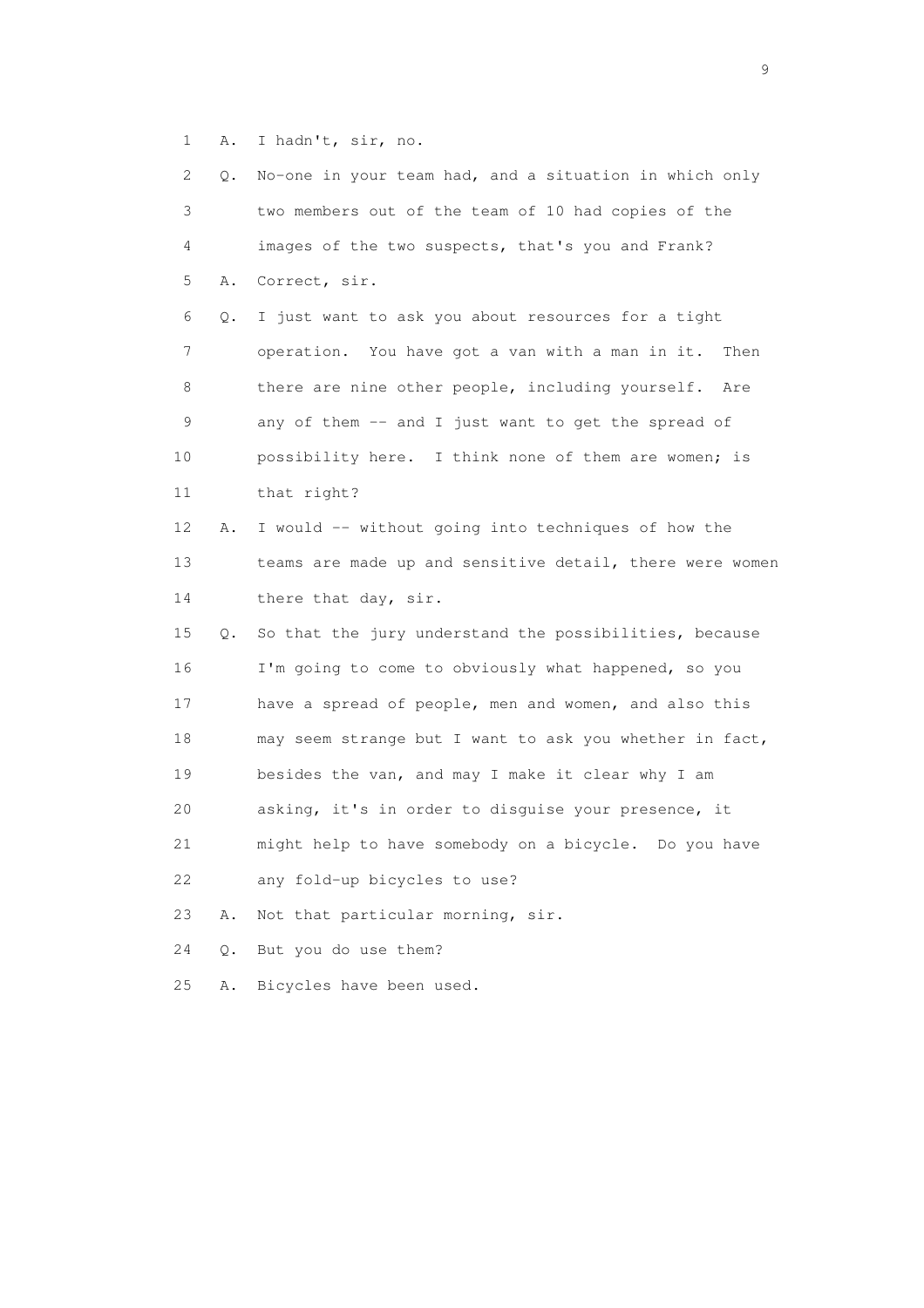1 Q. You follow the point, that if you are having to do 2 a long surveillance, because you didn't know how long 3 you were going to be there, you don't want the same 4 person in the same place and necessarily all walking, do 5 you? 6 A. No, as a general technique and again without alluding to 7 too much sensitive detail, we would rotate officers in 8 the area so that no-one is seen to be staying there too 9 long. 10 Q. So I am wanting to get what was possible that day. So 11 moving on, you have these resources. Now, in terms of 12 training, the learned Coroner asked you on Friday about 13 this, it may have been a question from the jury, it may 14 have been the learned Coroner's own questions, it 15 matters not, but this question about training. Here you 16 are not doing a sort of lifestyle, as it's been called, 17 surveillance, are you? 18 A. No, sir. 19 Q. You have a target. The target is specific: can you find 20 either of these two or both, thought to be connected to 21 21 Scotia Road; that's a target situation? 22 A. That was the focus of it, sir, yes. 23 Q. Had you been in that sort of situation before as 24 a surveillance team? 25 A. Undoubtedly, sir, yes.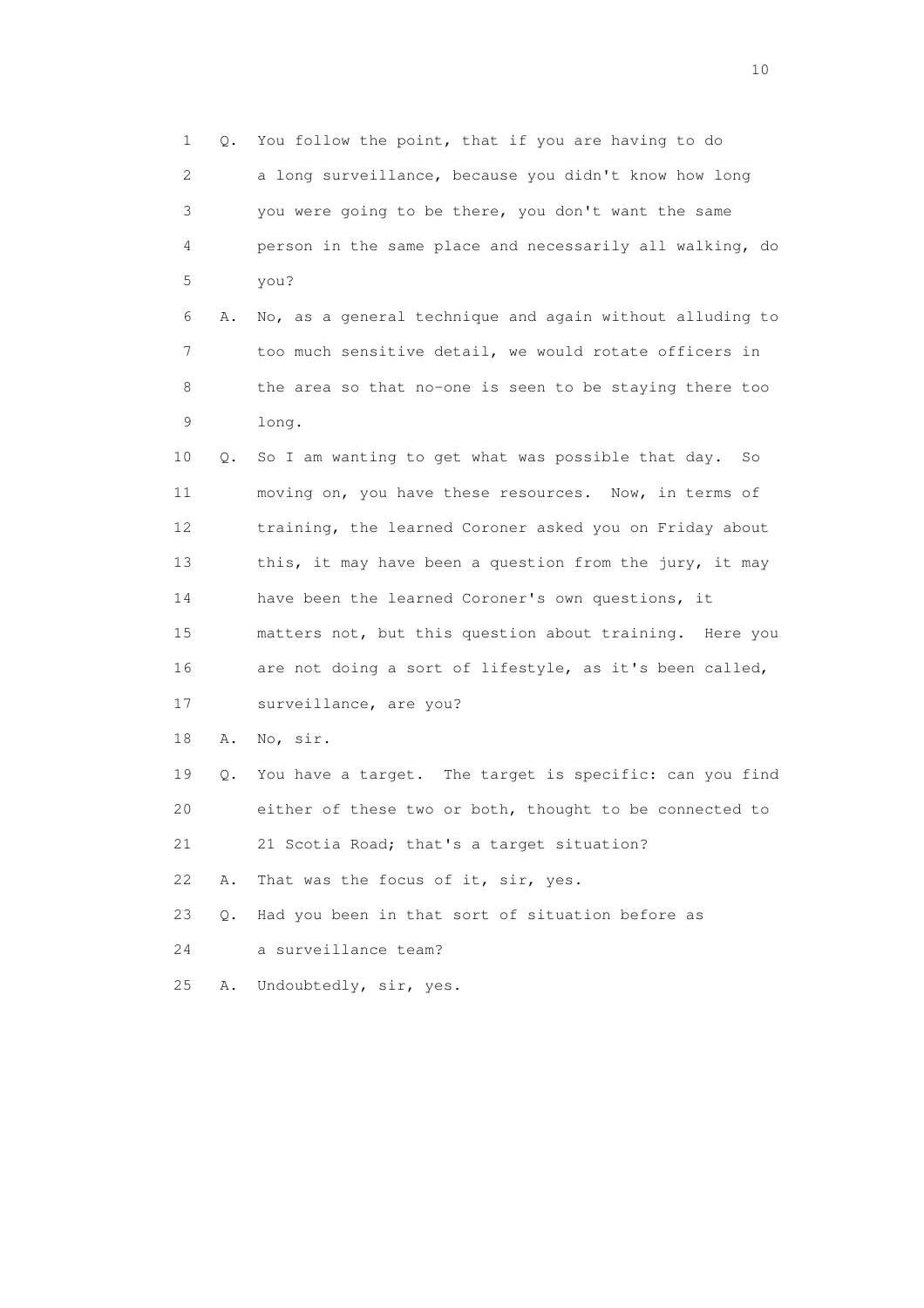1 Q. Undoubtedly you had, in other words, and I want to be 2 specific, you had been in a situation before where you 3 had had to, as it were, focus in on somebody who you had 4 never seen before; yes? 5 A. Correct, sir. 6 Q. So from that point of view, it wasn't particularly 7 unusual? 8 A. Not in the general tenet, no, sir. 9 Q. I appreciate it might have been with regard, and I have 10 to ask you this: had you done anything, without 11 disclosing sensitivities, in relation to suicide bombers 12 before? 13 A. Yes, I had, sir. 14 Q. You had. In the training, therefore, of focusing on 15 targets that you had not seen before, who might be 16 suicide bombers, were you trained in methods of 17 identification? 18 A. In referring to the answer I gave on Friday, sir, not in 19 any particular mode or technique. 20 Q. Because I think you will be aware, as everyone 21 themselves has been so far, there are extraordinary 22 difficulties in identification, are there not? 23 A. There are, sir. 24 Q. And risks of misidentification? 25 A. Yes, sir.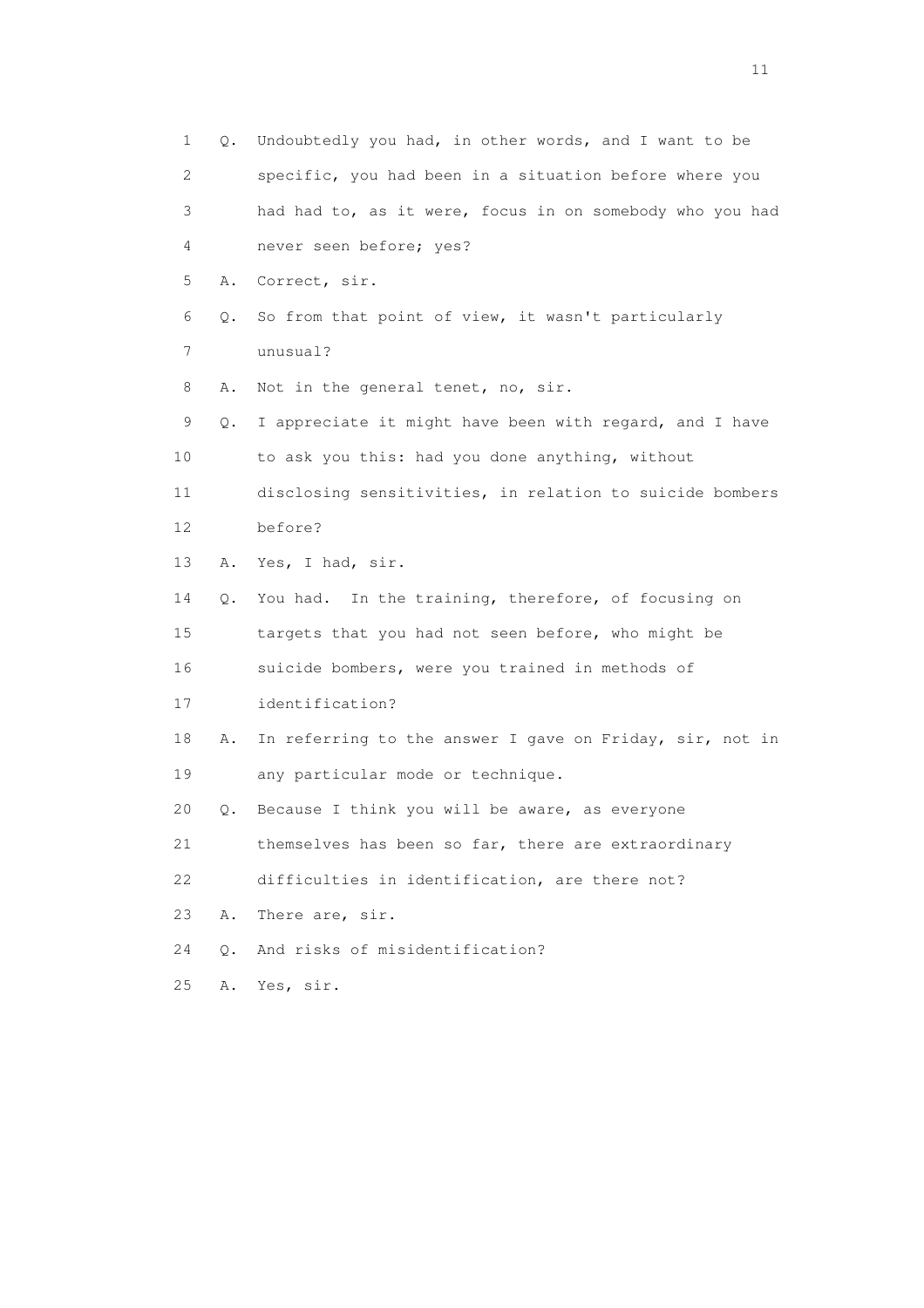1 Q. You are familiar, no doubt, with the position in a court 2 context where juries are warned about their approach to 3 identification evidence that might be fleeting in 4 difficult circumstances, and that sort of thing? 5 A. Yes, sir.

 6 Q. So in the training, is anybody tested on their ability 7 to -- and I'll be quite specific for this case -- look 8 at a photograph for, say, three to four minutes, and 9 then test them an hour to two hours to three hours later 10 to see whether in fact when presented with a range of 11 photographs, one of which is the same, as to whether 12 they can still pick the photograph out and then the 13 actual person in a real life situation. Is there any 14 training like that?

 15 A. In terms of the training exercises that I underwent 16 during my training, sir, you would be given a similar 17 scenario in terms of trying to identify an individual 18 who you had not seen before, leaving a premises, 19 arriving at a premises, the briefing of which would 20 have, for that exercise, been that you would have had 21 a photograph of that person, and therefore it's a test 22 of your ability once on the street to identify them. 23 SIR MICHAEL WRIGHT: So your answer to Mr Mansfield's 24 question is yes, you do do that sort of thing? 25 A. Yes, sir.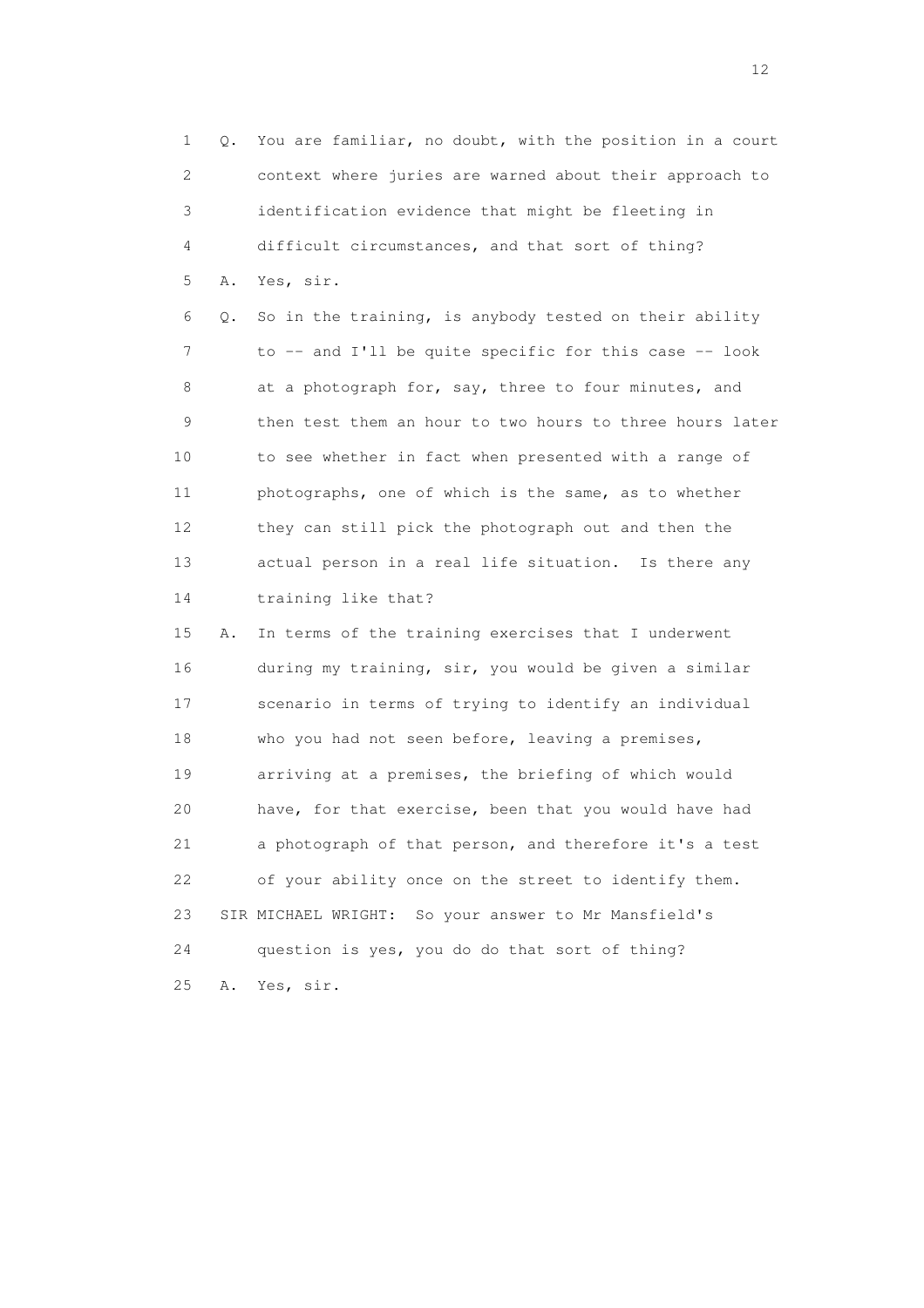1 MR MANSFIELD: Right.

| 2  |    | Now, I want to, bearing all that in mind as              |
|----|----|----------------------------------------------------------|
| 3  |    | background, come to the actual day itself. Just before   |
| 4  |    | we deal with your arrival, Frank is put in the van. Can  |
| 5  |    | I ask you, we have had some answers from you, the van is |
| 6  |    | too small for more than one person?                      |
| 7  | Α. | The van is designed to have one person inside, sir.      |
| 8  | Q. | On that basis, is there any provision for relieving that |
| 9  |    | one person after an hour and a half or two hours or any  |
| 10 |    | specified time, or do you wait for the person themselves |
| 11 |    | to say, "I can't stay here any longer"?                  |
| 12 | Α. | What tends to happen is it's a call for the officer      |
| 13 |    | deployed, in terms of how they feel about their          |
| 14 |    | environment and also if they need relief for natural     |
| 15 |    | resources. So it really is down to the officer, unless   |
| 16 |    | of course there is something extra appears on the day,   |
| 17 |    | that another officer spots and feels is pertinent to     |
| 18 |    | that deployment.                                         |
| 19 | Q. | Right, then we know where he was placed, or roughly      |
| 20 |    | speaking, looking at this map, facing towards -- well,   |
| 21 |    | the van was near the front door, near the word           |
| 22 |    | "Scotia Road" as written on the plan on the northern     |
| 23 |    | side of Scotia Road.                                     |
| 24 |    | Given the tight time framework, of course being able     |
| 25 |    | to positively -- and I'll come to what these words mean  |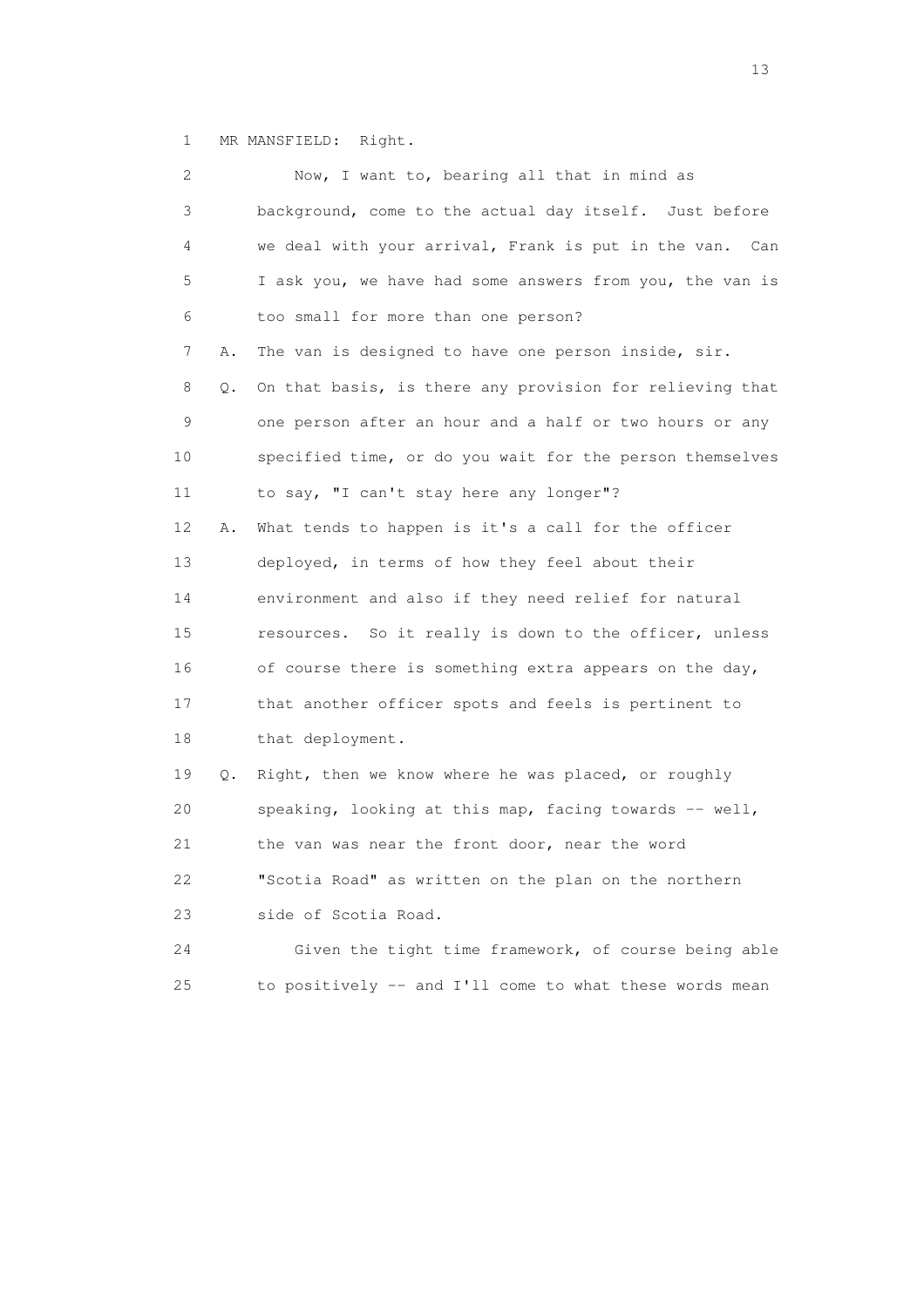1 in a moment -- identify somebody within a five-minute 2 framework really is almost impossible, isn't it? 3 A. I think it's -- would depend, sir, on -- I would never 4 say it was impossible, and I would say it really depends 5 on the quality of the image you would be referring to. 6 Q. Right. 7 A. The time of the day, lighting conditions, et cetera. 8 Q. So it's not impossible. I did qualify it by saying 9 "almost". So within that period, it's a very difficult 10 operation, and if you are going to achieve it, you are 11 going to have to have a good image of the person or 12 persons you are looking for; that's a precondition; yes? 13 A. The better the image, the better your chances. 14 Q. It stands to reason, it's common sense. 15 SIR MICHAEL WRIGHT: I am not sure that anybody has asked 16 you this: it was 9 o'clock in the morning in July, 17 obviously broad daylight. Fine and dry morning? 18 A. From recollection it was a fine, dry morning, sir. 19 MR MANSFIELD: So the other conditions have been met. 20 I will come back to the image of what you and Frank had. 21 But you must have recognised that clearly, since 22 people had started coming out anyway by 9.34, that if 23 Frank himself couldn't identify, and it's, for example, 24 a possible, that you would have to have somebody else 25 pretty nearby, another eyeball as they put it, to home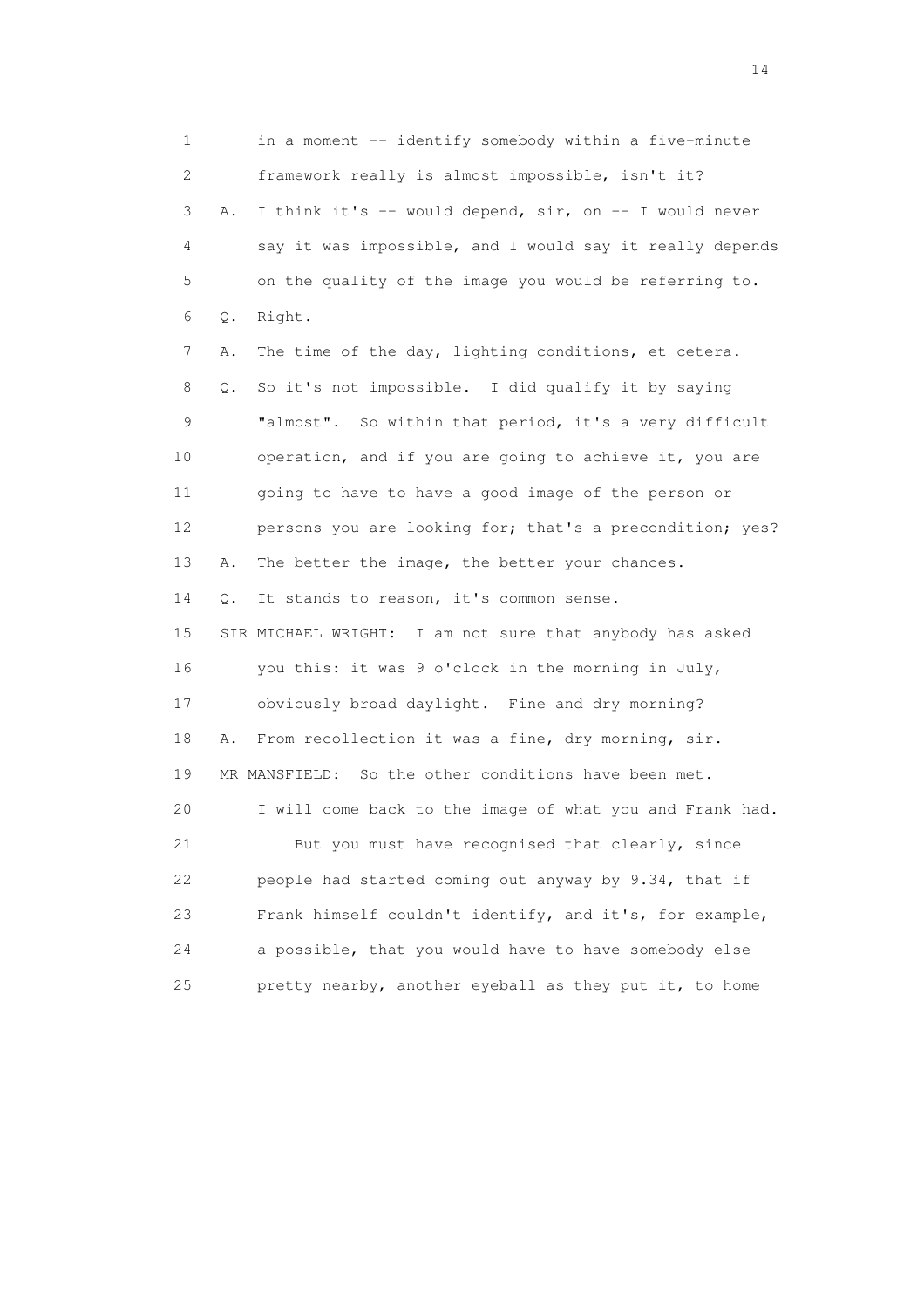| 1           |    | in on this person before they got too close to a bus     |
|-------------|----|----------------------------------------------------------|
| 2           |    | stop?                                                    |
| 3           | Α. | I did have officers deployed for that purpose, sir.      |
| 4           | Q. | I want to come to that obviously. I want to suggest to   |
| 5           |    | you, because of the nature of the layout of the land     |
| 6           |    | here, and this is not hindsight, this is to do with      |
| 7           |    | being on the plot and using your common sense, once they |
| 8           |    | are past the van, they have got to come out -- sometimes |
| $\mathsf 9$ |    | it's called the pinch point -- into Marnfield Crescent,  |
| 10          |    | haven't they?                                            |
| 11          | Α. | Yes, they do, sir.                                       |
| 12          | Q. | But plainly having back-to-back contact between your     |
| 13          |    | officers, it wouldn't be difficult for another officer   |
| 14          |    | to be alerted that a possible target is rounding the     |
| 15          |    | corn from Scotia Road into Marnfield Crescent?           |
| 16          | Α. | It would be possible.                                    |
| 17          | Q. | It would be possible, that's what I mean, it's possible  |
| 18          |    | to do that. So I want to suggest to you the obvious      |
| 19          |    | thing would be to have, whether man, woman, bicycle, van |
| 20          |    | or however, is to have another officer somewhere in the  |
| 21          |    | public area here, they can't stay there for long,        |
| 22          |    | obviously, because they would be noticed, but you see    |
| 23          |    | the common ground there, it's marked out on here with    |
| 24          |    | a playground?                                            |
| 25          | Α. | Sir.                                                     |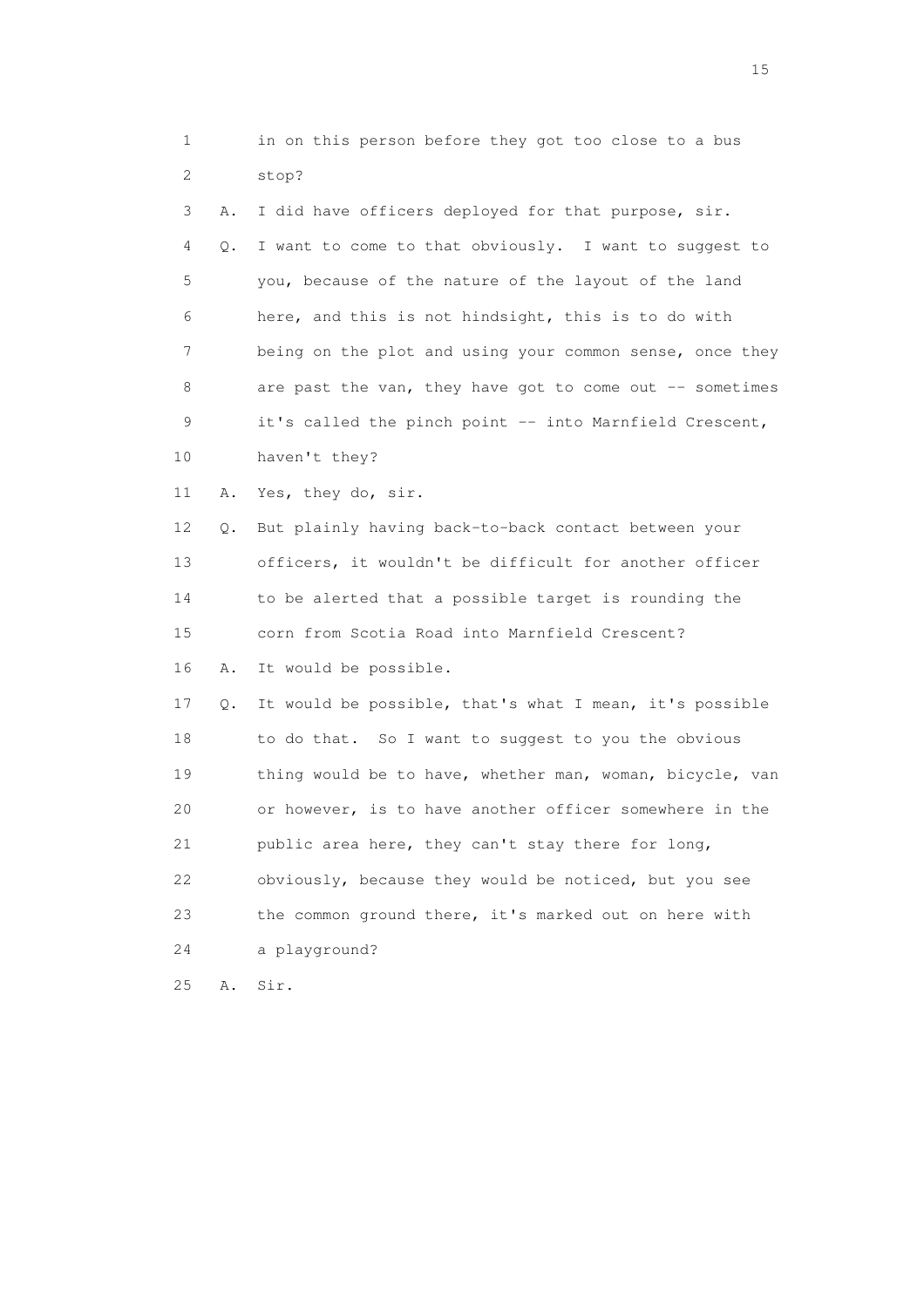1 Q. We know from this plan and because we have all been 2 there, once you get towards the end of Scotia Road and 3 it's meeting up with Marnfield Crescent, the person can 4 either walk off to the right, straight through the 5 middle or off to the left, as the person looks at it; do 6 you follow? 7 A. Yes, sir. 8 Q. Did you, as it were, have a rota of different officers, 9 as it were, somewhere in that vicinity to pick up on 10 somebody who had got past the van who might be 11 a possible, in order to identify? 12 A. I did have officers deployed for that purpose in that 13 vicinity. 14 Q. I want to be careful about the vicinity, and I don't 15 think this is a state secret -- 16 SIR MICHAEL WRIGHT: I was wondering about the state secret. 17 Mr Horwell, I don't know what the chances are of 18 Scotia Road ever being kept under surveillance again, 19 probably pretty remote I would have thought, but is 20 there a sensitivity problem about Derek indicating at 21 least in broad terms where he deployed his group? 22 MR HORWELL: There are sensitivity problems about 23 techniques, obviously. 24 SIR MICHAEL WRIGHT: I appreciate that, in general terms, 25 yes, but in the context of this particular deployment,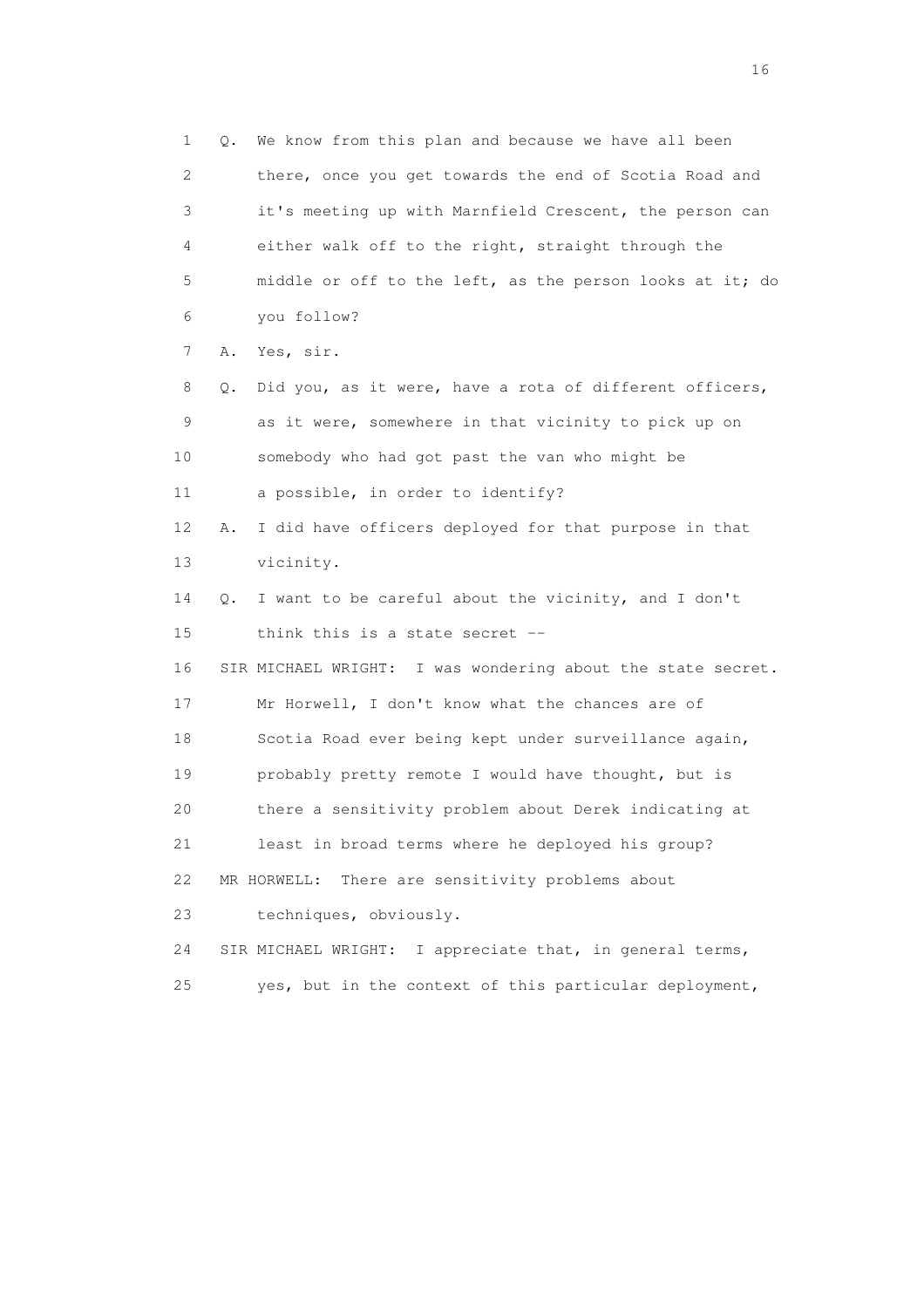1 without specifying, can he tell us in broad terms where 2 he had his people? 3 MR HORWELL: Unless, as I said on Friday, and I'm happy to 4 repeat again, I am sure Derek is the best judge. If 5 Derek has any concerns, he only has to say so and we can 6 discuss these matters -- 7 SIR MICHAEL WRIGHT: He might be a bit worried about the 8 surveillance he is under. 9 MR HORWELL: -- outside court. I know, but I'm happy to 10 leave it to Derek at the moment. If he follows the 11 principle, if in doubt, say so, we will be safe. 12 SIR MICHAEL WRIGHT: There you are, Derek, it's up to you, 13 really. 14 A. Thank you, sir. 15 SIR MICHAEL WRIGHT: I will ask you this question and 16 Mr Horwell will stop me if he thinks it's a bad point. 17 Did you have anybody in the area of that playground? 18 A. I did not have specifically in the playground. I had 19 them in the vicinity of Upper Tulse Hill with a view to 20 being on the street there as someone came out. 21 SIR MICHAEL WRIGHT: As someone came out of 22 Marnfield Crescent, yes. 23 MR MANSFIELD: Well, did all your officers know that, that 24 the object was to pick the person up as quickly as 25 possible, in order to, if it was a possible person or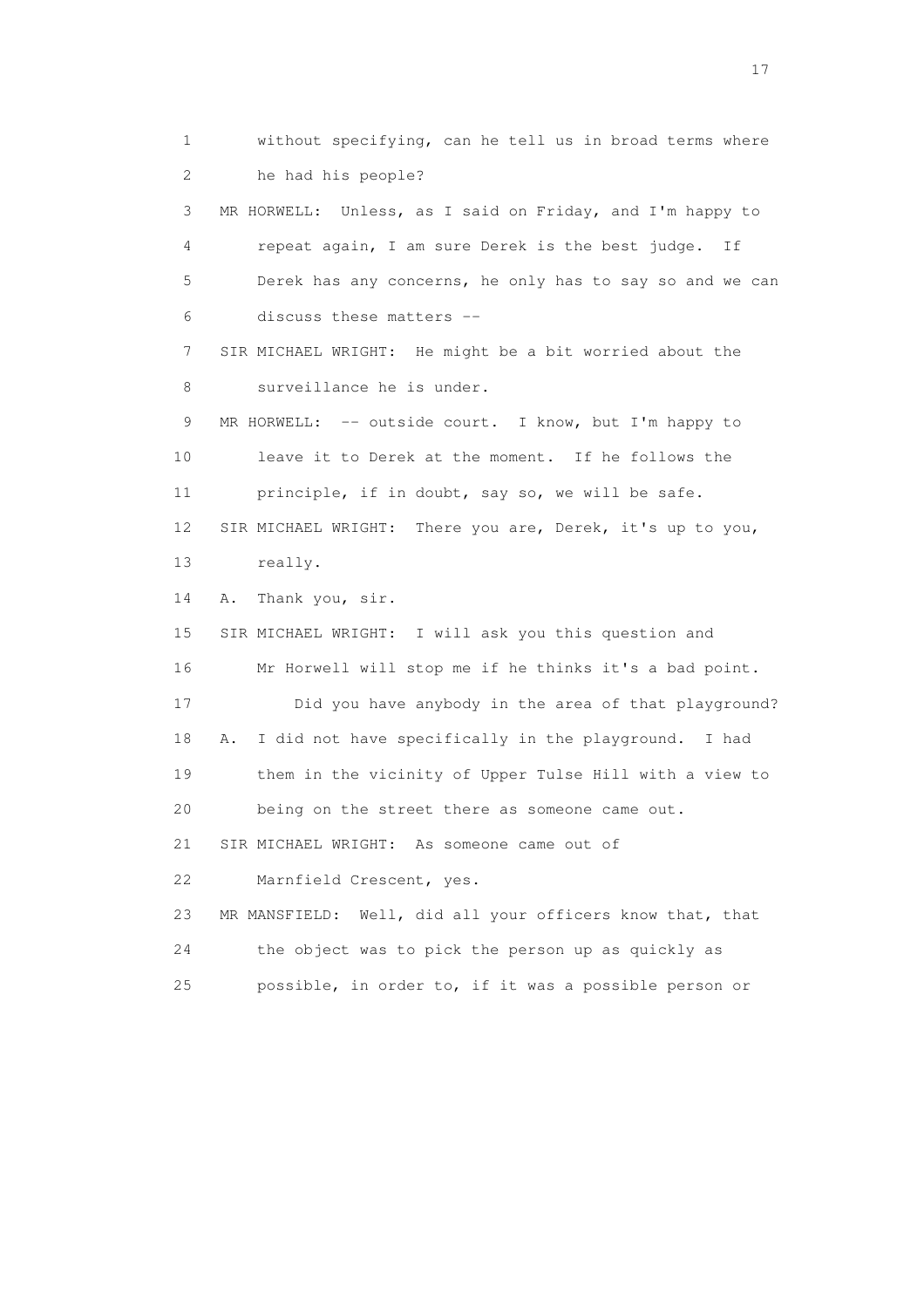1 somebody who you couldn't tell one way or the other, 2 which is perhaps a more common situation, you couldn't 3 tell one way or the other so you needed somebody else to 4 do a quick check. Did the officers know that? 5 A. Two-fold, the reason to be there, obviously one, to pick 6 up on the subject who's coming out, and secondly, we 7 want further identification.

 8 Q. Yes. You will see in a moment why I am asking these 9 questions rather carefully. Now, that's the second 10 stage. You have got the van, somebody with quick access 11 near the communal area, I suggest, to pick up, and that 12 person, I suggest, would have to try to get a frontal 13 view, in other words the object of the back-up in this 14 area, since you haven't got much time, the officer's 15 going to have to run a slight risk by walking past the 16 person face-to-face; do you follow? Was that something 17 that was discussed?

 18 A. The deployment and the locations that officers would be 19 put on, they would understand that, that's part of the 20 team practice. The nature of how they would do that 21 would be left to -- as an individual decision depending 22 on the environment they found themselves in. 23 Q. Yes. Now, it's just possible, of course, that the 24 person who at the point in time is the back-up

25 surveillance in the public area there or with access to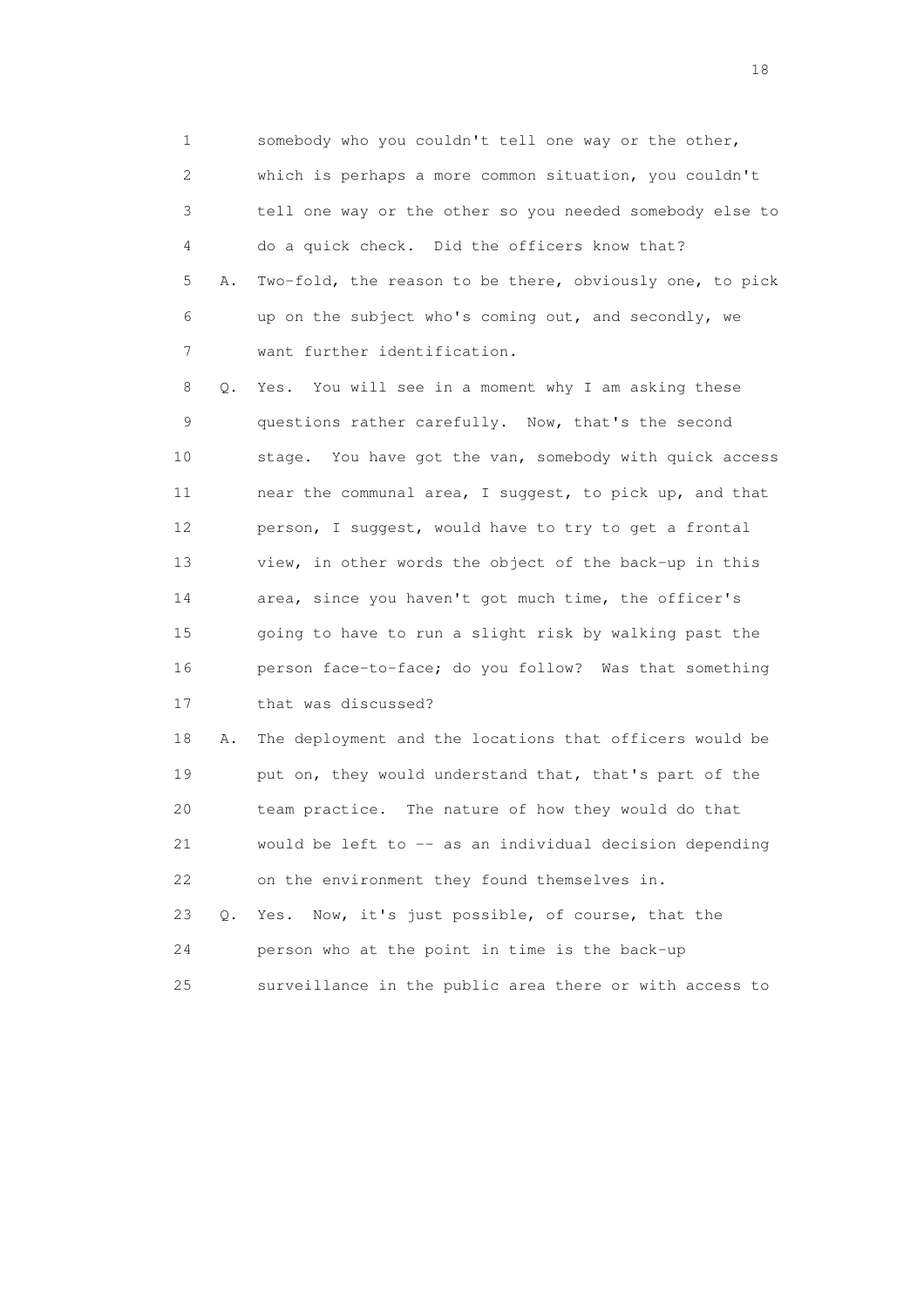1 the public area quickly, may also miss or not have the 2 opportunity, so you have to have another person, you 3 have ten people, a third person, possibly mobile, who 4 can get to the scene very quickly, just in case it's 5 been missed by Frank and missed by the back-up. Now, 6 this is pretty standard, isn't it? 7 A. The earlier that you gain proper control on someone, the 8 better the surveillance operation will run, and as such 9 that is a critical point of it, sir. 10 Q. Right, so so far, hopefully I have only been putting to 11 you broad common sense propositions. Just as a matter 12 of practice, between the ten of you, you were by 9.30 -- 13 sorry, you had been by 9.30 on the plot, as they say, 14 for nearly three and a half hours, hadn't you? 15 A. Sir. 16 Q. Were you keeping track of where the officers were? You 17 knew where Frank was, obviously, you didn't have to keep 18 track of him, but were you keeping track of where the 19 other officers were to ensure there was always 20 an officer on the first stage back-up and on the second 21 stage back-up? 22 A. You would, you would rotate the officers if they 23 required movement, the officers would volunteer the 24 information probably that they had been there long 25 enough and you would rotate. As to say which officers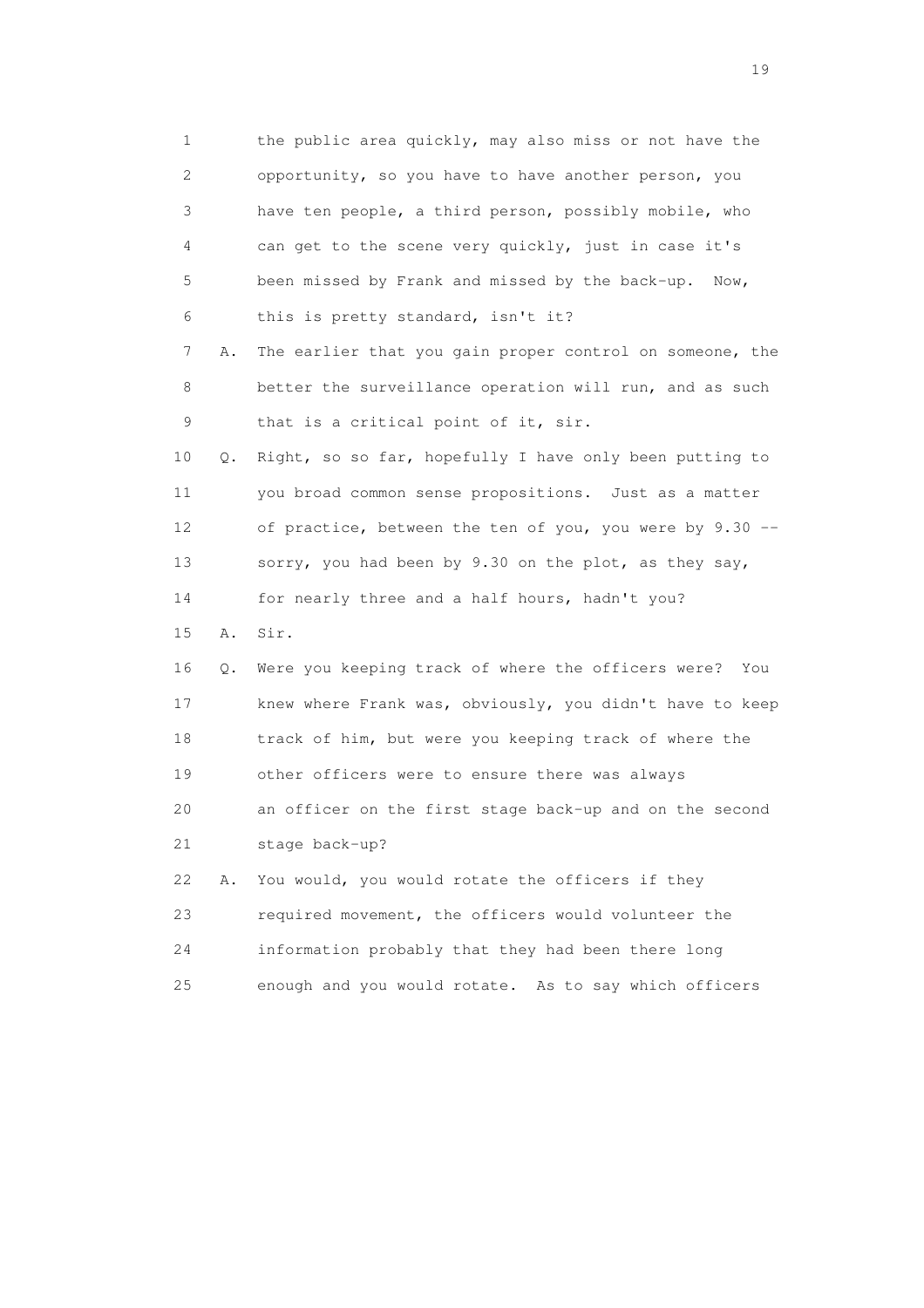1 were -- and obviously this goes back to my answer on 2 Friday, sir, and I didn't wish to seem evasive, to 3 specifically say which of those ten officers were at 4 a certain point at 9.33, I couldn't do for you, sir. 5 Q. I'm asking you carefully because I want to suggest what 6 happened here by the red team at this point when this 7 man, Jean Charles de Menezes, leaves the Scotia Road 8 block, is quite a serious breakdown in the scheme. I'll 9 put it to you so you follow what I am suggesting here. 10 A. Sir. 11 Q. He gets past the van, we will come back to what Frank 12 actually says, there is something put out over the 13 Airwave; who picks up after the van in the red team in 14 a position to do the close-up frontal? 15 A. There wouldn't necessarily, and this is what I say, sir, 16 there wouldn't necessarily be a close-up frontal done. 17 There would have been an officer there, and I am not 18 sure without referring to it what the next entry in the 19 log is -- 20 Q. The reason I am putting it to you is that it appears, at 21 the moment, as though it's Edward. It's very difficult 22 to isolate exactly where he says he was. It looks as 23 though he was in a car park on the other side of 24 Upper Tulse Hill, but for one reason or another, he 25 doesn't get a close-up full frontal. Do you know that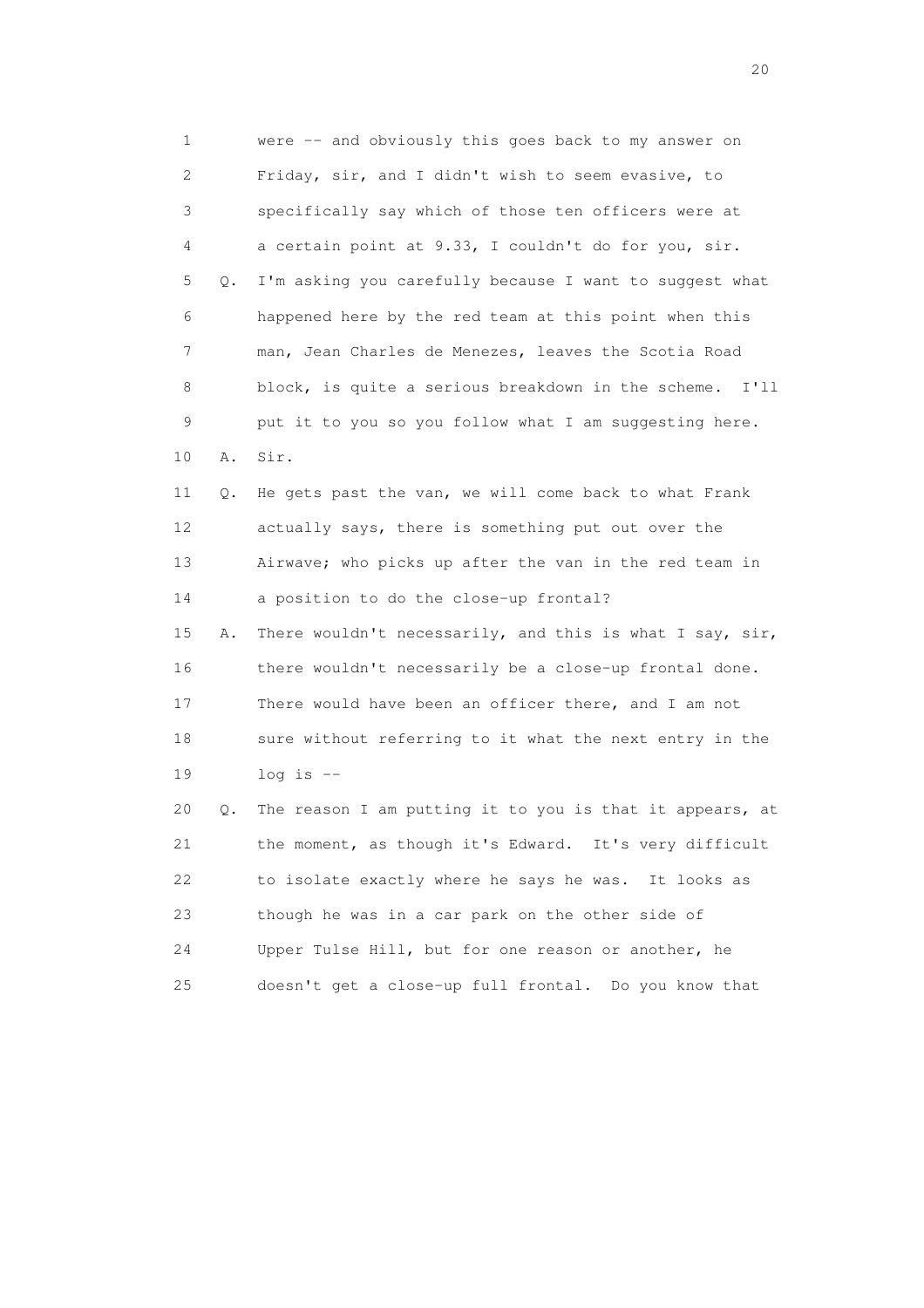1 now?

| $\mathbf{2}^{\mathsf{I}}$ | Without, I say, referring to the log, sir, and I, from<br>Α.   |
|---------------------------|----------------------------------------------------------------|
| 3                         | recollection, I believe it was Edward at that point.           |
| 4                         | Have you gone back over all this to work out how<br>Q.<br>Yes. |
| 5                         | it was that this man not just got past the van, but            |
| 6                         | no-one else in the red team seems to have been able to         |
| 7                         | pick him up? In other words the first stage back-up            |
| 8                         | somewhere near the public area and a second stage              |
| 9                         | back-up doesn't seem to have come into play at all?            |
| 10                        | SIR MICHAEL WRIGHT: I don't think we know that, do we,         |
| 11                        | Mr Mansfield? We know that nobody gives any description        |
| 12                        | of his appearance, but for all we know they may have           |
| 13                        | been watching him.                                             |
| 14                        | MR MANSFIELD: Well, I can only go on the basis of the          |
| 15                        | materials we have.                                             |
| 16                        | SIR MICHAEL WRIGHT: I know.                                    |
| 17                        | MR MANSFIELD: The materials we have, so you are put in the     |
| 18                        | picture here, so far as we can tell, Edward's in               |
| 19                        | a car park opposite, possibly, I think it's of a nursery       |
| 20                        | school or a school, I may have got that wrong; and for         |
| 21                        | some reason, whether he's the same person as another one       |
| 22                        | coming from behind in Marnfield Crescent, I have no idea       |
| 23                        | who that is, another surveillance officer from the grey        |
| 24                        | team talks about him, but he's not picked up again until       |
| 25                        | the grey team come into operation further                      |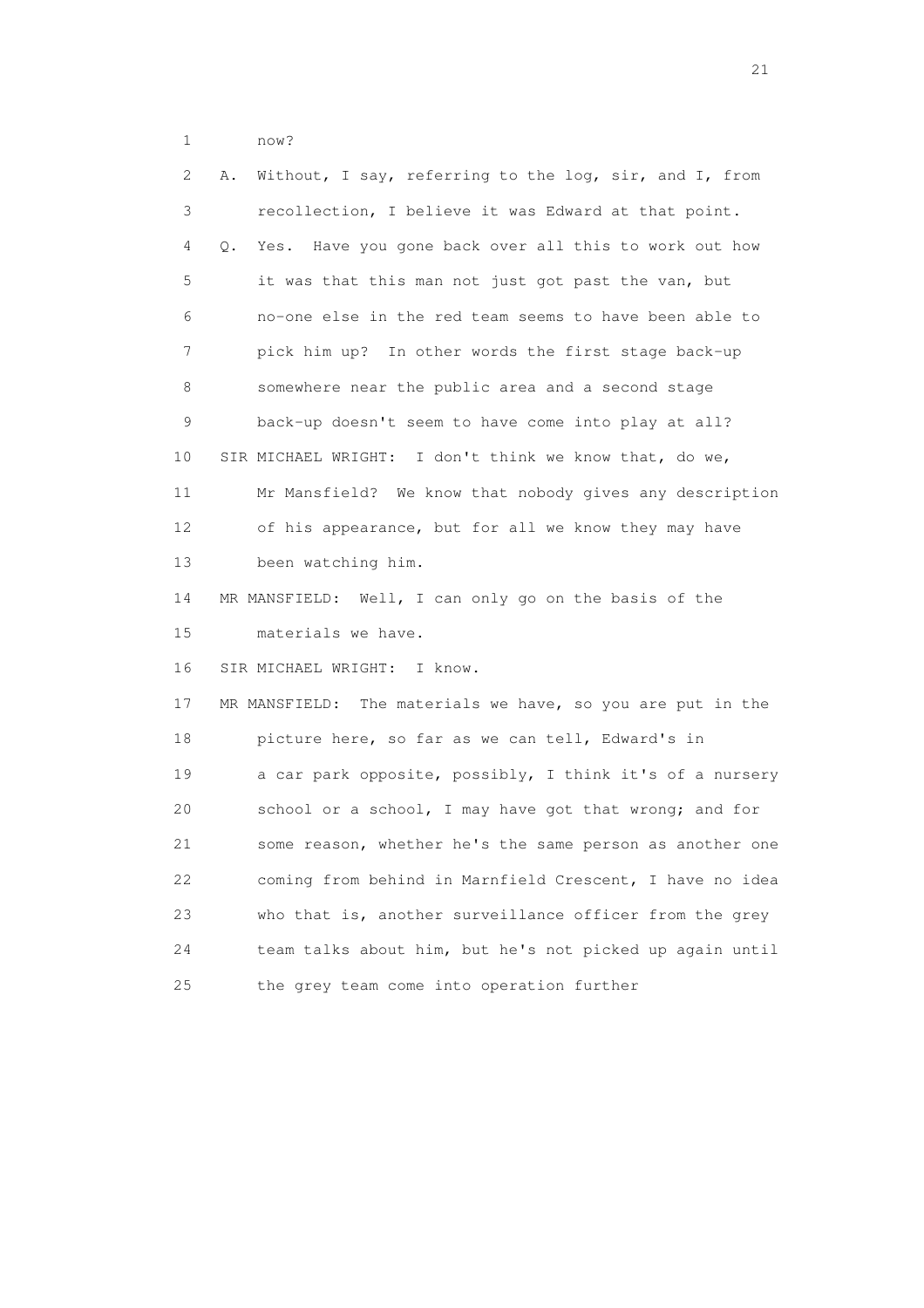1 up Upper Tulse Hill. That's a summary of the situation. 2 A. Sir, I would disagree with that to the extent that 3 during the course of Mr Menezes leaving, he was under 4 surveillance control, and the plan that we had in place 5 was that the grey team had arrived, they were not 6 relieving us as such, they were performing the outer 7 ring and we were the inner ring. Mr Menezes left on to 8 Upper Tulse Hill and we had a couple of sightings of him 9 for the log. He was under control and then the grey 10 team -- 11 Q. Wait a minute, the couple of sightings for the log. 12 Could we have up on screen and the jury have it in their 13 bundle your log. The sightings in the log, it's 474, 14 dealing with him, there are only two? 15 A. Two, sir. 16 Q. So it's not a couple of sightings. I'm talking about 17 the back-up. 9.33, can we deal with this now we are 18 looking at it. That's Frank, isn't it? 19 A. That's Frank. 20 Q. The only other entry here seems to be Edward, who's been 21 crossed out? 22 A. Yes you are right, sir, Edward was crossed out and then 23 that was amended at the debrief. 24 Q. Yes, Edward is 81, crossed out, amended on the debrief. 25 What is written at 9.36, it's a mixture of materials

22 and 22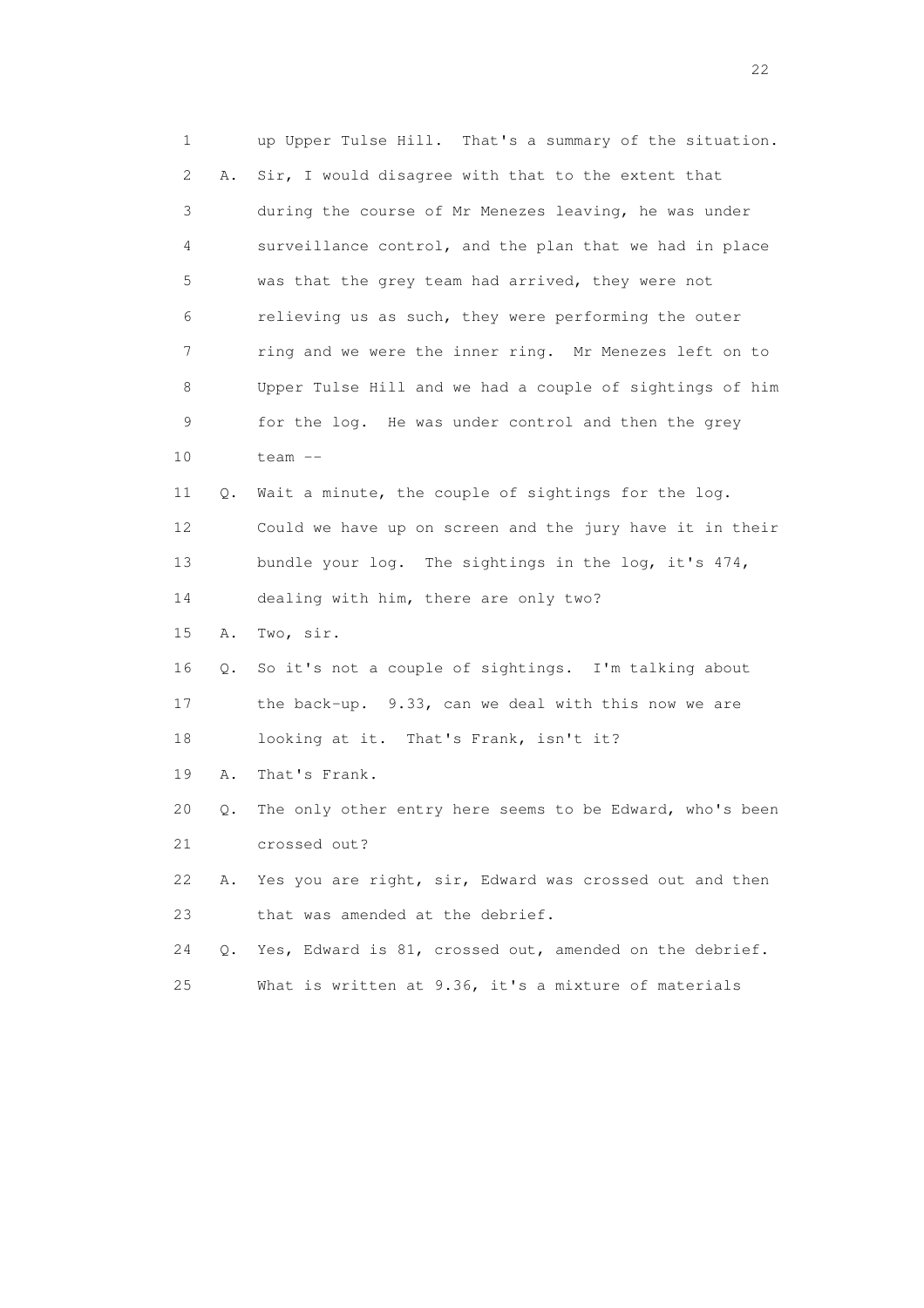1 from, it appears, and we will hear from them, Frank 2 who's dealing with the facial matters like stubble, and 3 North African, which is Edward? 4 A. The entry at 9.36 is corrected and then at the debrief, 5 and I, as I have put in my statement, I did amend that 6 incorrectly. 7 Q. Well, the correction is on 477 and it says: 8 "Description is from 50 following officers present". 9 So the description at 9.36 isn't in fact therefore 10 from a second officer. It's from the first officer? 11 A. That's correct, sir. 12 Q. So you don't have two officers, do you, controlling this 13 individual? You only have one who's able to give some 14 form of description, and another who just adds 15 a qualification about North African? 16 A. The entries in the log would be the entries of 17 a sighting of that subject. It wouldn't -- every time 18 you write in the log you wouldn't specifically say where 19 that person is, at which stage they are in the street. 20 My recollection is there was radio commentary, that 21 person was under control, and the grey team took him 22 away. 23 Q. Yes, but you see, you have only got -- we have 24 established that, especially since he is walking in the 25 very direction of the bus stops that are on this plan --

23 and 23 and 23 and 23 and 23 and 23 and 23 and 23 and 23 and 23 and 23 and 23 and 23 and 23 and 23 and 23 and 24 and 25 and 25 and 25 and 26 and 26 and 26 and 26 and 26 and 26 and 26 and 26 and 26 and 26 and 26 and 26 an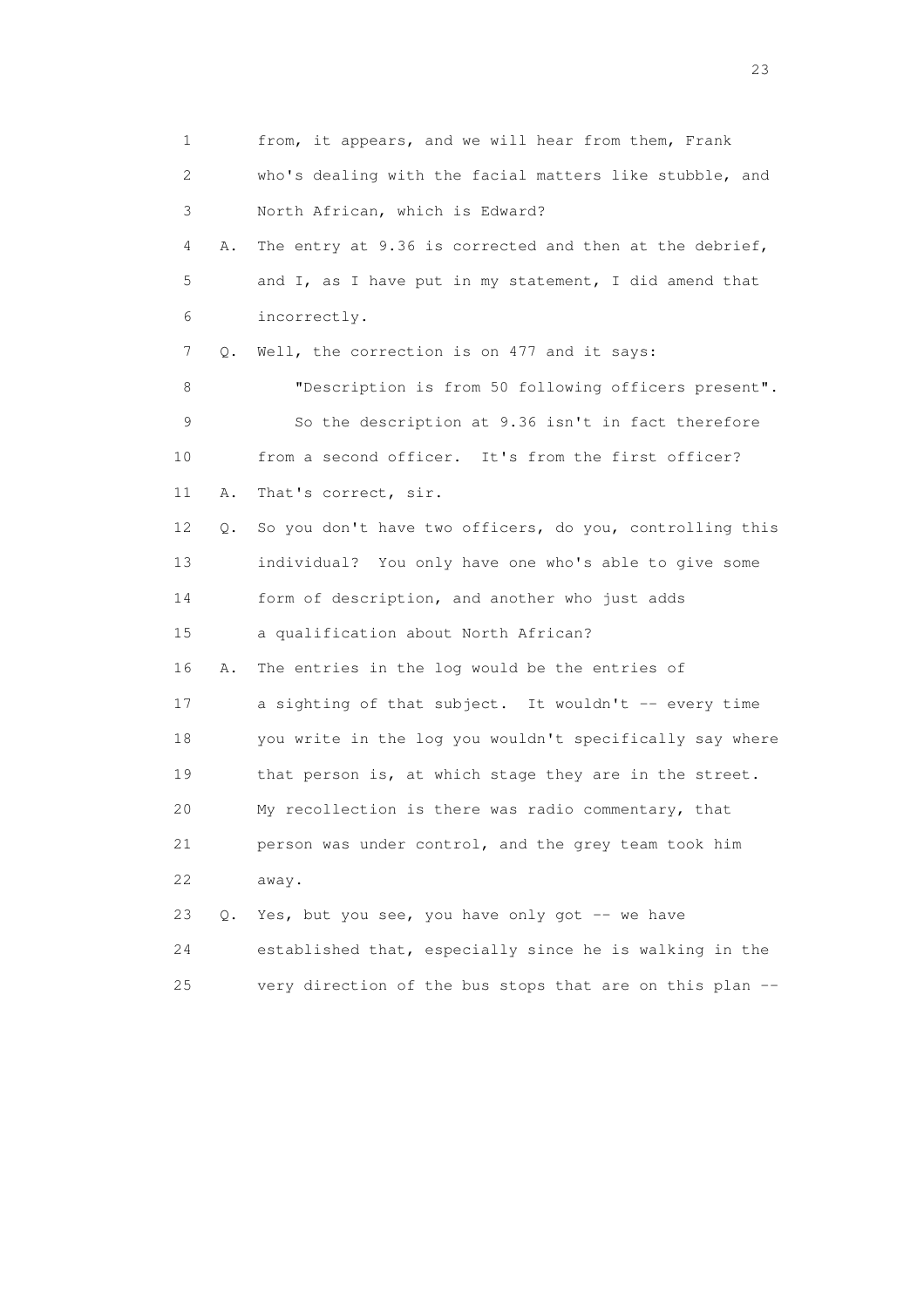1 you have only got four or five minutes, and the red team 2 have got the initial control. What I want to ask you 3 is: why no red team officer was in a position to do the 4 immediate back-up, full frontal as it were, in the 5 public area before he ever hit Upper Tulse Hill? 6 A. I can't answer why -- what one particular officer didn't 7 actually see him and -- 8 SIR MICHAEL WRIGHT: Mr Mansfield, I am sure I am being very 9 obtuse, but as I understand it, the position at this 10 time of the morning, you had no firearms back-up? 11 A. Yes, sir. 12 SIR MICHAEL WRIGHT: You had been told that if you saw 13 anybody who might be a suspect, you were not to stop 14 him, it was a firearms job? 15 A. The initial brief was that the firearms would do any 16 stop, sir. 17 SIR MICHAEL WRIGHT: Yes. What more could you do other than 18 ensure that the person who had walked out of Scotia Road 19 remained under your surveillance until you handed him 20 over to the grey team? 21 A. We did everything because he was under control and he 22 was passed on to the grey team, sir. 23 SIR MICHAEL WRIGHT: What more could you do? 24 A. From recollection, nothing, sir. 25 MR MANSFIELD: Well, you see, I am interested in the learned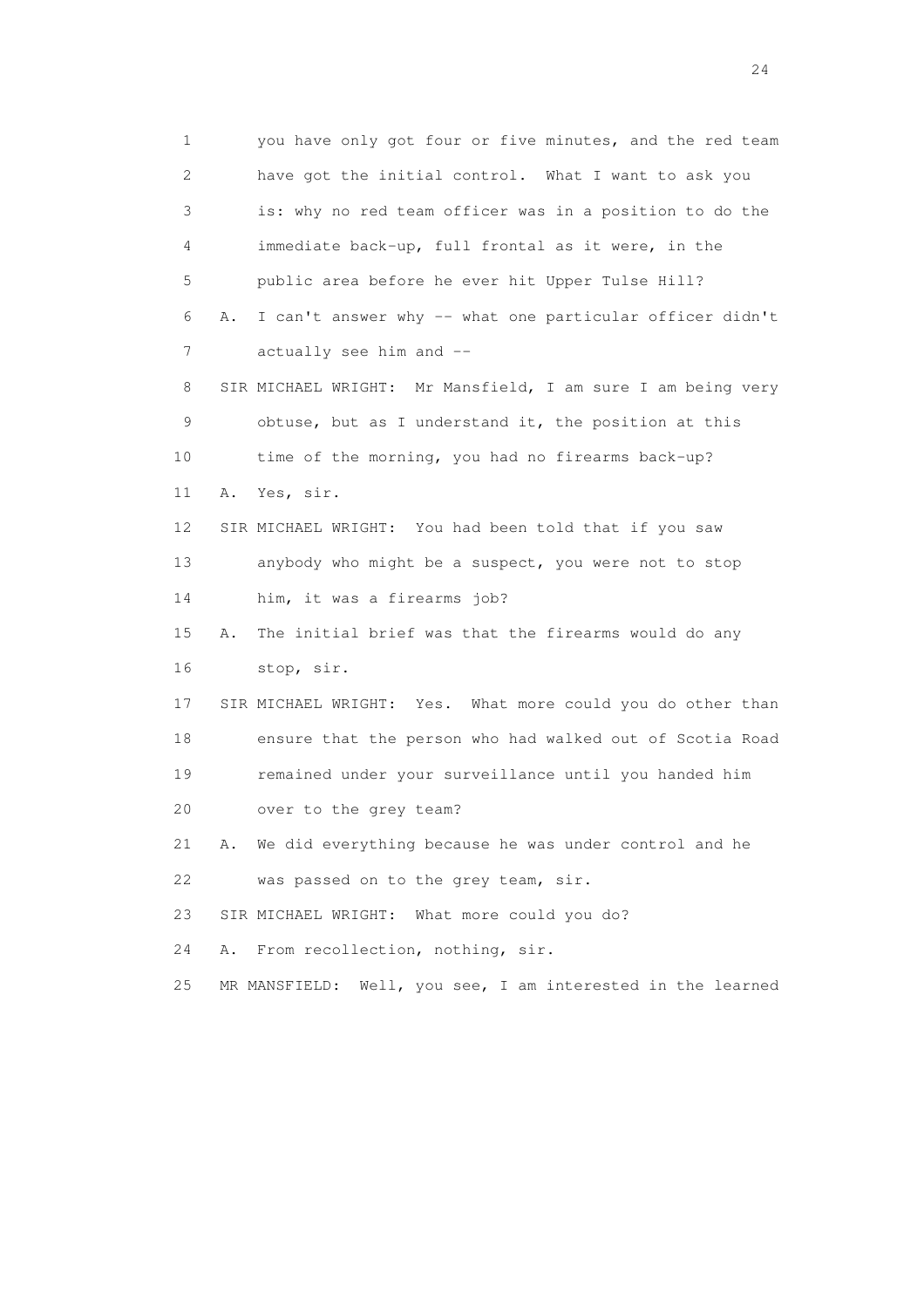1 Coroner's question because I was just coming to this. 2 At about the time the grey team came on, you had 3 a discussion with the grey team leader, didn't you, 4 James? 5 A. I did, sir. 6 Q. Right, and what was agreed that you could do more that 7 you haven't remembered this morning, so far, and I'm 8 going to remind you of what you agreed with James, there 9 being no firearms back-up, not your fault. Do you 10 remember what you agreed with him? 11 A. There was, and the playground was a -- crucial to it. 12 I, in the absence of a firearms team, and if the facts 13 at the time presented themselves that someone came out 14 who we are positively identifying, and that they had 15 bags with them, then we might have to interdict at that 16 early stage, sir. 17 Q. Exactly. So, and James will be giving evidence and no 18 doubt he will give evidence along these lines, just to 19 remind you, it appears that the grey team arrived at 20 about five to 9, and the discussion that he -- that is 21 James -- had with you around 9 o'clock concerned making, 22 if you could, a positive identification, particularly if 23 the person had some kind of rucksack? 24 A. Correct, sir. 25 Q. You had actually -- he told the Health and Safety trial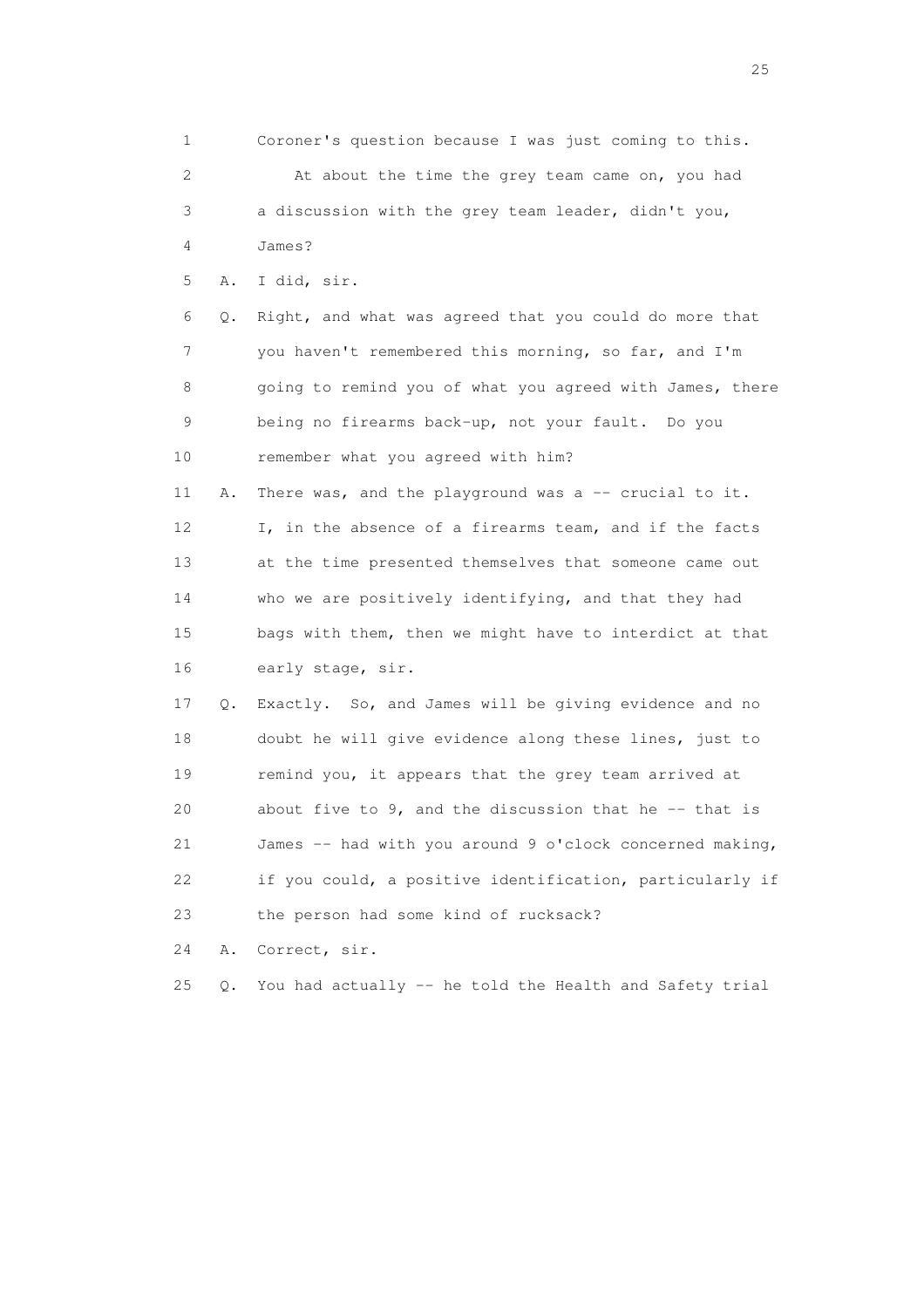1 that you had actually identified a place where 2 an intervention would take place, at the junction with 3 Upper Tulse Hill, which is I think what you have just 4 been saying? 5 A. Yes, sir. 6 Q. Right. If you are going to do that, a junction with 7 Upper Tulse Hill, you, the red team, have to be in 8 a really strong position to do a proper identification 9 or not before he gets to Upper Tulse Hill, don't you? 10 A. We, in the scenario we were in, sir, I would have -- and 11 this would have been my decision on the ground and it 12 would have been a decision that I wouldn't have had time 13 to have a consultation with the operations room from -- 14 if I felt from the identification that we had made that 15 that -- an individual or two individuals were walking 16 towards those bus stops carrying bags, I would have felt 17 duty-bound to do something about that. 18 Q. Right. 19 A. I had -- sorry. 20 SIR MICHAEL WRIGHT: Pause there for a moment. Having 21 regard to your briefing, the strategy that had been laid 22 down, would you have had to ask permission from control 23 before you did it? 24 A. In an ideal world, sir, I would have liked to have told 25 them what was going on. If it became apparent we had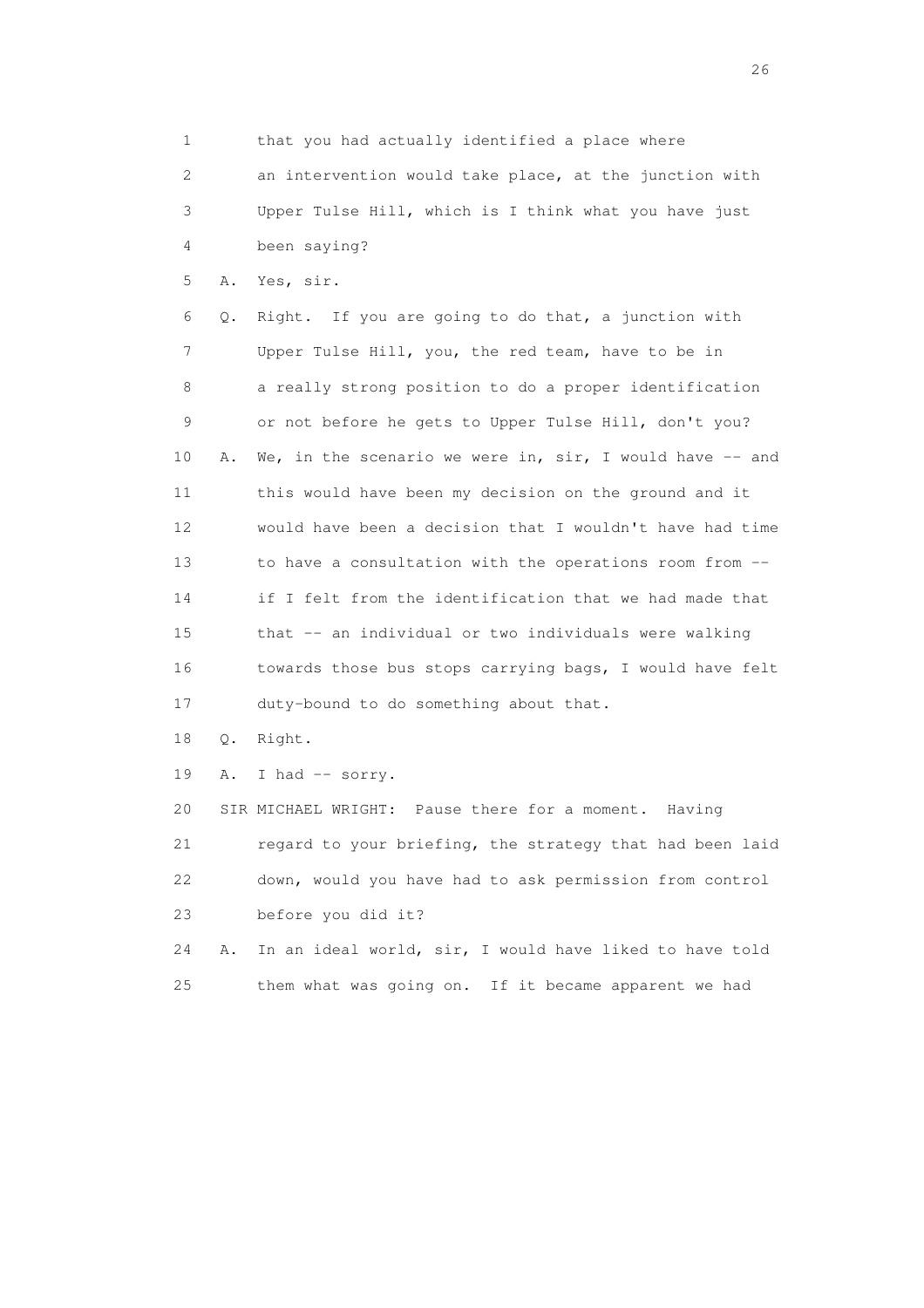1 two persons, one or two persons -- 2 SIR MICHAEL WRIGHT: You are talking about strong 3 identifications? 4 A. As best as could be made in that short space of time, 5 sir. 6 SIR MICHAEL WRIGHT: Plus rucksacks? 7 A. Plus rucksacks heading for the bus stop, we would have 8 had to have done something. 9 SIR MICHAEL WRIGHT: I appreciate that, and you told Mr 10 Mansfield that you and James had discussed the 11 possibility of being able to do it yourself. What 12 I want to know is that because this was a suggested, 13 might be a suicide bomber situation and because of your 14 briefing and instructions, would you have had to ask 15 consent or permission from the DSO, or whoever was 16 running the thing at the time, in the control room? 17 A. I think probably the way that morning had gone, sir, 18 I wouldn't have had time. 19 SIR MICHAEL WRIGHT: I see. 20 MR MANSFIELD: I just want to pause there again. 21 You did ask permission because I suggest, through 22 James, at least this is his recollection, that you did 23 ring the ops room and tell them that this is what you 24 were planning as you didn't have any firearms back-up. 25 Is this right --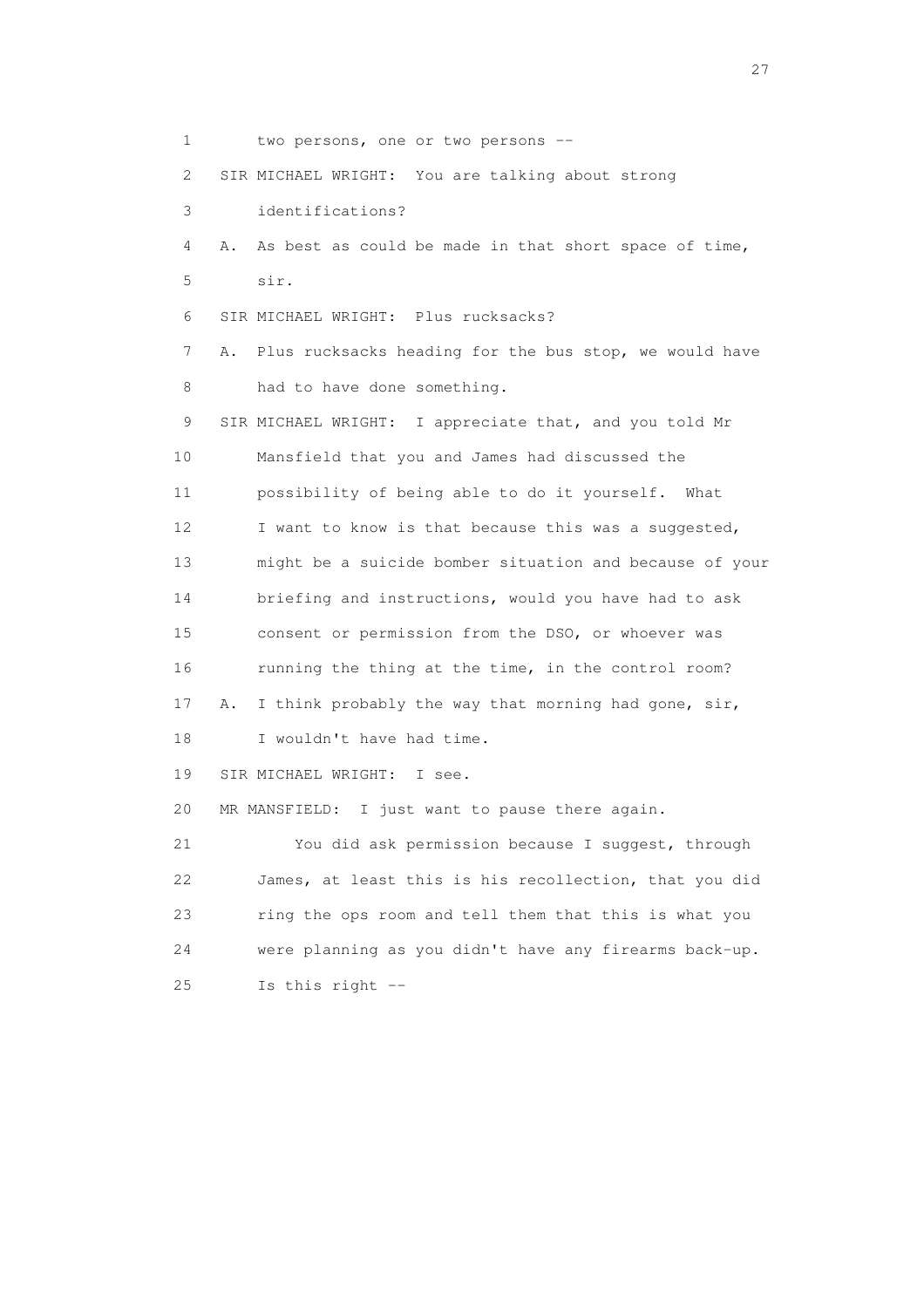1 A. I inferred, I told the ops room that in lieu of firearms 2 back-up and subjects coming out of the premises who, if 3 they had rucksacks or similar bags and they were making 4 towards the bus stop, I couldn't stay there and not 5 prevent them getting on. 6 Q. Precisely. You see, we have had an awful lot of 7 evidence from the operations room that under no 8 circumstances unless it was a dire situation, which 9 presumably this is what you ... SO12 would never be used 10 for intervention. Now, appreciating this situation on 11 that morning, you yourselves certainly contemplated 12 having to do this? 13 A. Yes, sir. 14 Q. You had picked a place where you would do it, and when 15 you warned the team -- that's the whole of your team -- 16 that they might have to do this? 17 A. I had, sir. 18 Q. Right. Had the operations room come back to you and 19 said, "Under no circumstances should you undertake 20 this"? 21 A. It was again inferred that we would be getting armed 22 support and that we wouldn't have to, sir. 23 Q. I am sorry, it doesn't quite answer the question. Were 24 you told, until armed support came along, you were not 25 to do it?

28 and 28 and 28 and 28 and 28 and 28 and 28 and 28 and 28 and 28 and 28 and 28 and 28 and 28 and 28 and 28 and 28 and 28 and 28 and 28 and 28 and 28 and 28 and 28 and 28 and 28 and 28 and 28 and 28 and 28 and 28 and 28 an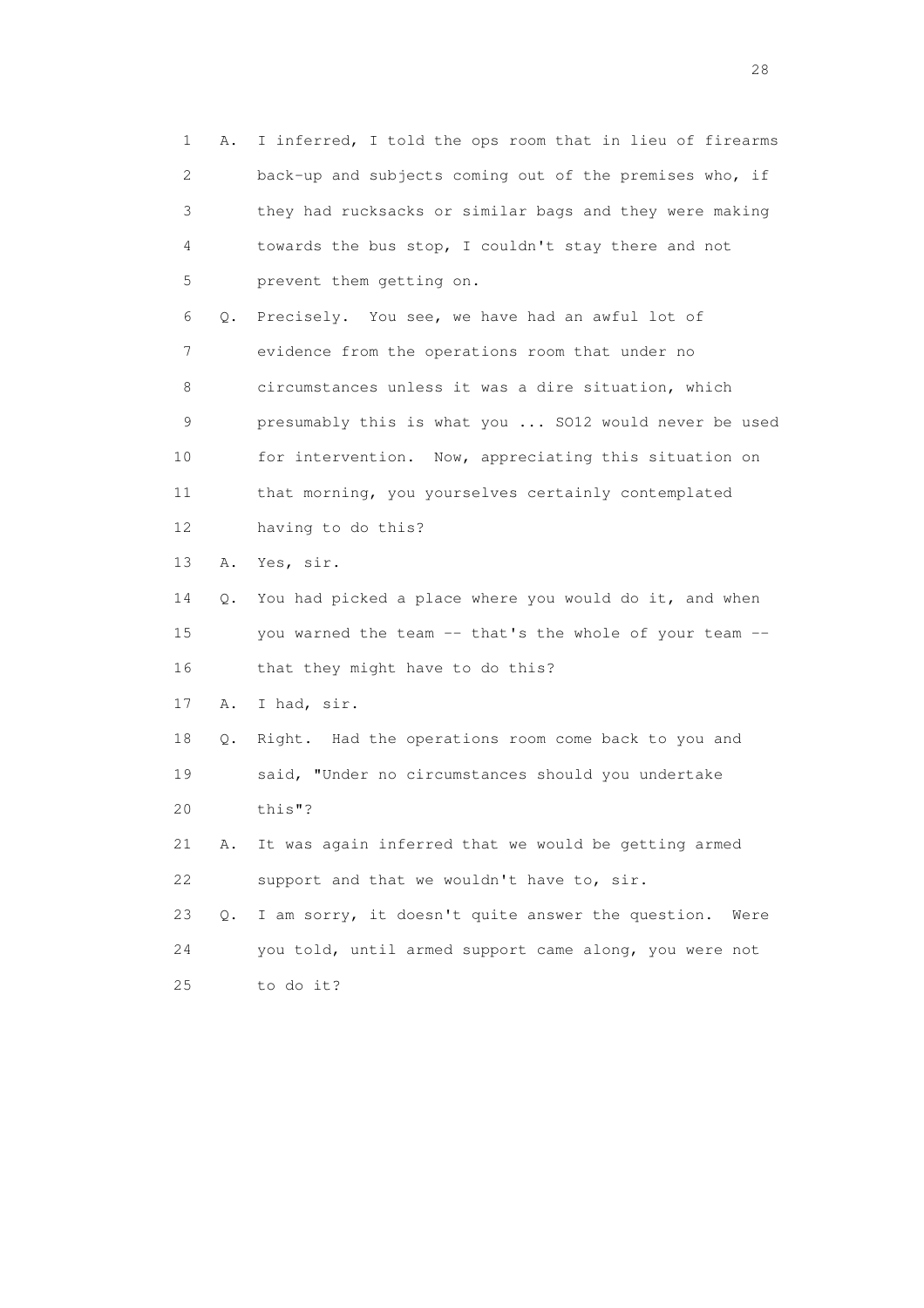1 A. I don't recall specifically being -- from anyone I spoke 2 that morning, to say specifically, "You must not stop 3 anyone", because that -- I am dealing with it on the 4 ground, sir. 5 Q. Quite, absolutely. Now, just before we go back to the 6 log, a lot of this has been based on positive 7 identification. Now, what do you define as a positive 8 identification? 9 A. My own interpretation, sir, would be that the officer 10 who is telling me that they are positively identifying 11 someone are 100 per cent happy from the information they 12 have been provided that that is the person we are 13 looking at. 14 Q. In affairs of this kind, it's quite difficult to be 15 100 per cent, isn't it? So are you saying unless the 16 officer says he is 100 per cent, it falls below 17 positive? 18 A. If it, and again without wishing to digress in terms of 19 nature and type of work, we see a lot of similarities in 20 people, of course, so it's only, you know, when 21 an officer tells me they are happy, 100 per cent, that's 22 the person, then I am happy. Until then, I would never 23 confirm it as a positive identification. 24 Q. Is this approach, because that's what it is, to 25 identification a consensual approach? In other words,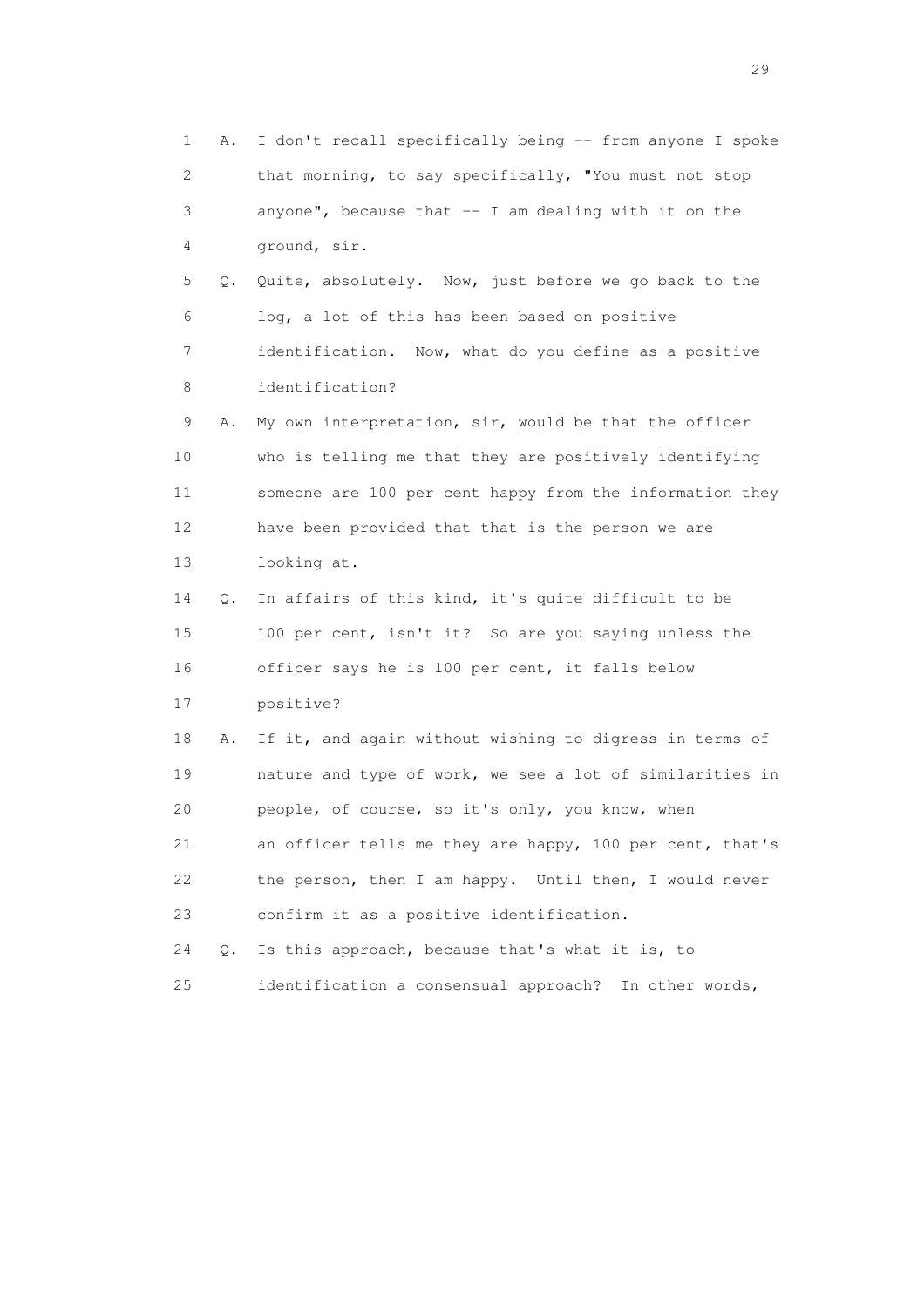| 1  |    | one in which all members of the team understand that's  |
|----|----|---------------------------------------------------------|
| 2  |    | what a positive identification means?                   |
| 3  | Α. | We would have a working practice, sir, that we wouldn't |
| 4  |    | say it's positive if someone was 70 or 80 per cent      |
| 5  |    | happy --                                                |
| 6  | Q. | So you do use a sort of percentage?                     |
| 7  | Α. | Well, I mean, they are general terms, we don't have     |
| 8  |    | a scale or a score to work to, sir.                     |
| 9  | Q. | I do understand this, and we are just trying to get to  |
| 10 |    | a situation dealing with a suicide bomber, especially   |
| 11 |    | for the future as well, as to how this operated, since  |
| 12 |    | you have been on these sorts of exercises before.       |
| 13 |    | So in your case, the officer doing the sighting has     |
| 14 |    | to be sure, 100 per cent. Now, PIW, which is entered up |
| 15 |    | in the log at New Scotland Yard, is that a phrase you   |
| 16 |    | are familiar with?                                      |
| 17 | Α. | It is, sir.                                             |
| 18 | Q. | What do you understand it to mean?                      |
| 19 | Α. | Possibly identical with.                                |
| 20 | Q. | Or possibly identifiable with?                          |
| 21 | Α. | No, sir, possibly identical with.                       |
| 22 | Q. | Someone else, like Pat, the monitor, thought not        |
| 23 |    | identical because otherwise it gives too close          |
| 24 |    | a similarity, possibly identifiable with?               |
| 25 | Α. | No, I disagree.                                         |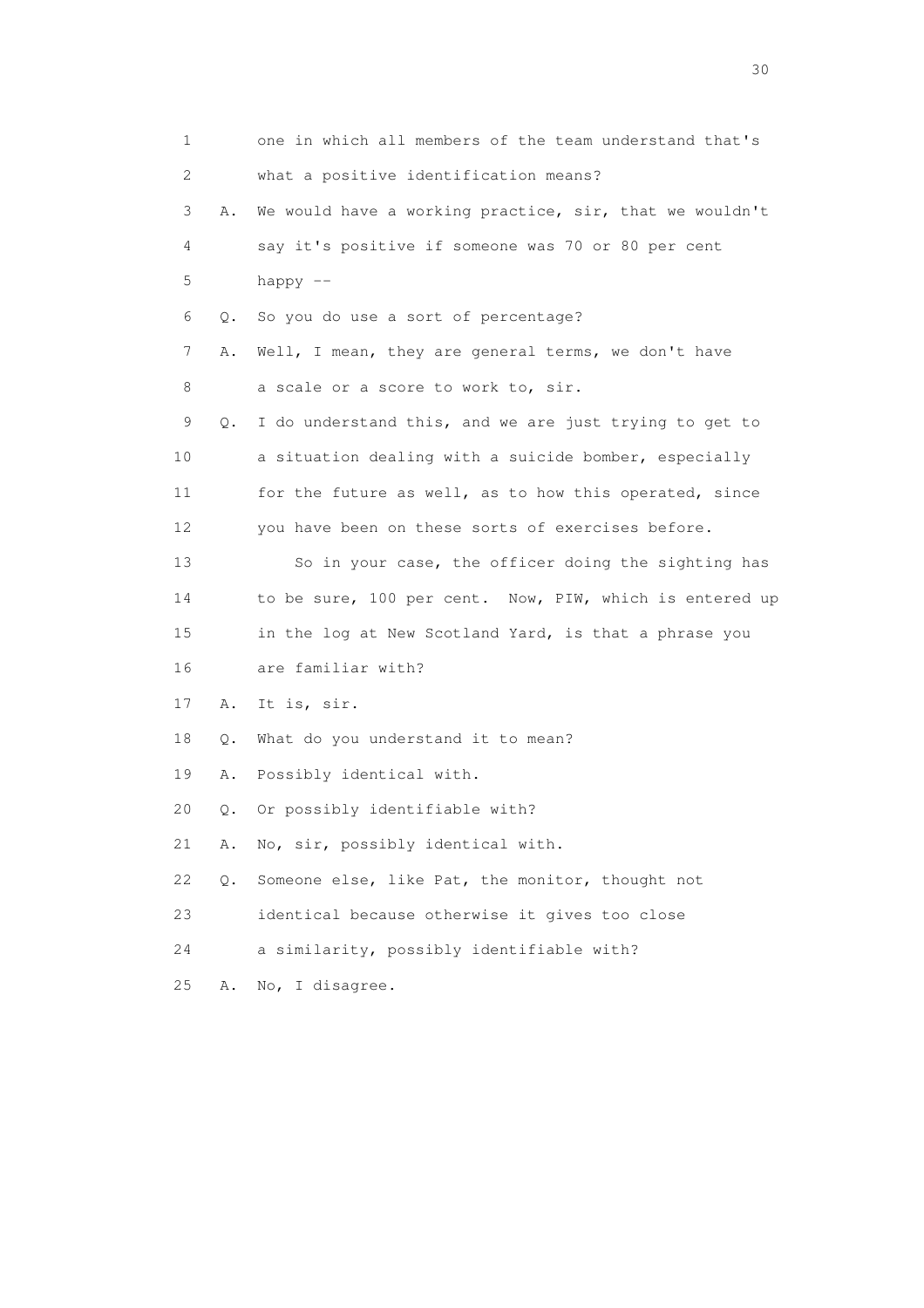1 Q. You disagree with that. So I appreciate that the 2 firearms team weren't there, or weren't there in 3 sufficient numbers and it didn't operate like this. For 4 you as a firearms-carrying surveillance officer to 5 intervene, there had to be the two thresholds met, the 6 100 per cent sure and a rucksack or something similar? 7 A. In terms of my actual intention that morning, sir, would 8 have been if we -- again, a suspicion that these were 9 the right persons, and that I appreciate is a vague 10 word, but the mere purpose -- the mere fact that these 11 persons bore a likeness to the people we are looking 12 for, that they had rucksacks and they were heading for 13 the transport system, then I would have felt duty-bound 14 to stop them getting on. But what I would probably go 15 on to say, sir, is that my training in the firearms 16 arena is not the same standard and regularity as what 17 the firearms officers coming to support me that day 18 would have been, and as such my plan would have been 19 different to the actions they carried out. 20 Q. Yes. How much of the plan for the firearms team were 21 you aware of? I'll be specific: were you aware of the 22 threshold required by a firearms team to intervene? 23 A. Are you talking about in this Kratos scenario, sir, or 24 just in general?

25 Q. I will take it in stages first of all. Did you regard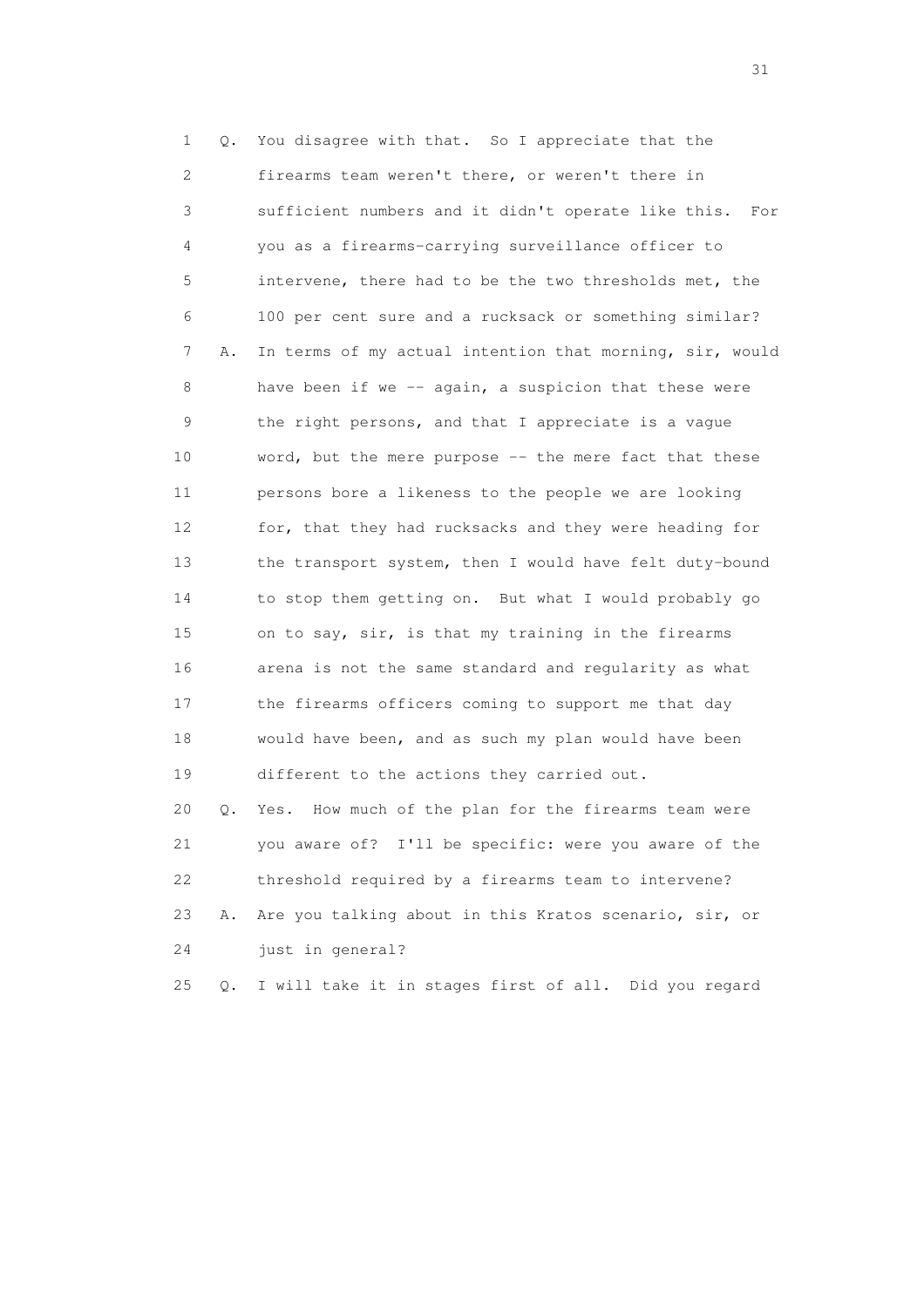1 the operation you were on that day as a Kratos

2 operation?

3 A. Not at that stage, sir, no.

 4 Q. We will leave Kratos to one side. In a non-Kratos 5 situation, did you understand what the threshold was for 6 a firearms team generally, and then I'll obviously have 7 to deal with it specifically, generally did you know 8 what the threshold was?

 9 A. Without seeming vague, I know how the firearms team 10 would work with us in that operation; but your meaning 11 of threshold, sir?

 12 Q. Yes. In order for them to intervene and do 13 an intervention and/or interception and/or stop, what do 14 they have to be told: it is the person, it may be the 15 person, a probable, a possible, a might be or what? 16 A. On that occasion, sir, on that morning I would say that 17 if we had had the firearms team there, then someone 18 coming out bearing a resemblance to the suspects we are 19 looking for would have been surveilled away and a stop 20 done. And we know from the log that for instance 21 a schoolgirl came out, that obviously wouldn't happen 22 with the schoolgirl.

 23 Q. I just want to deal with the non-identified. Was there 24 any conversation at any stage with anyone about what you 25 might do with people who were obviously not suspects?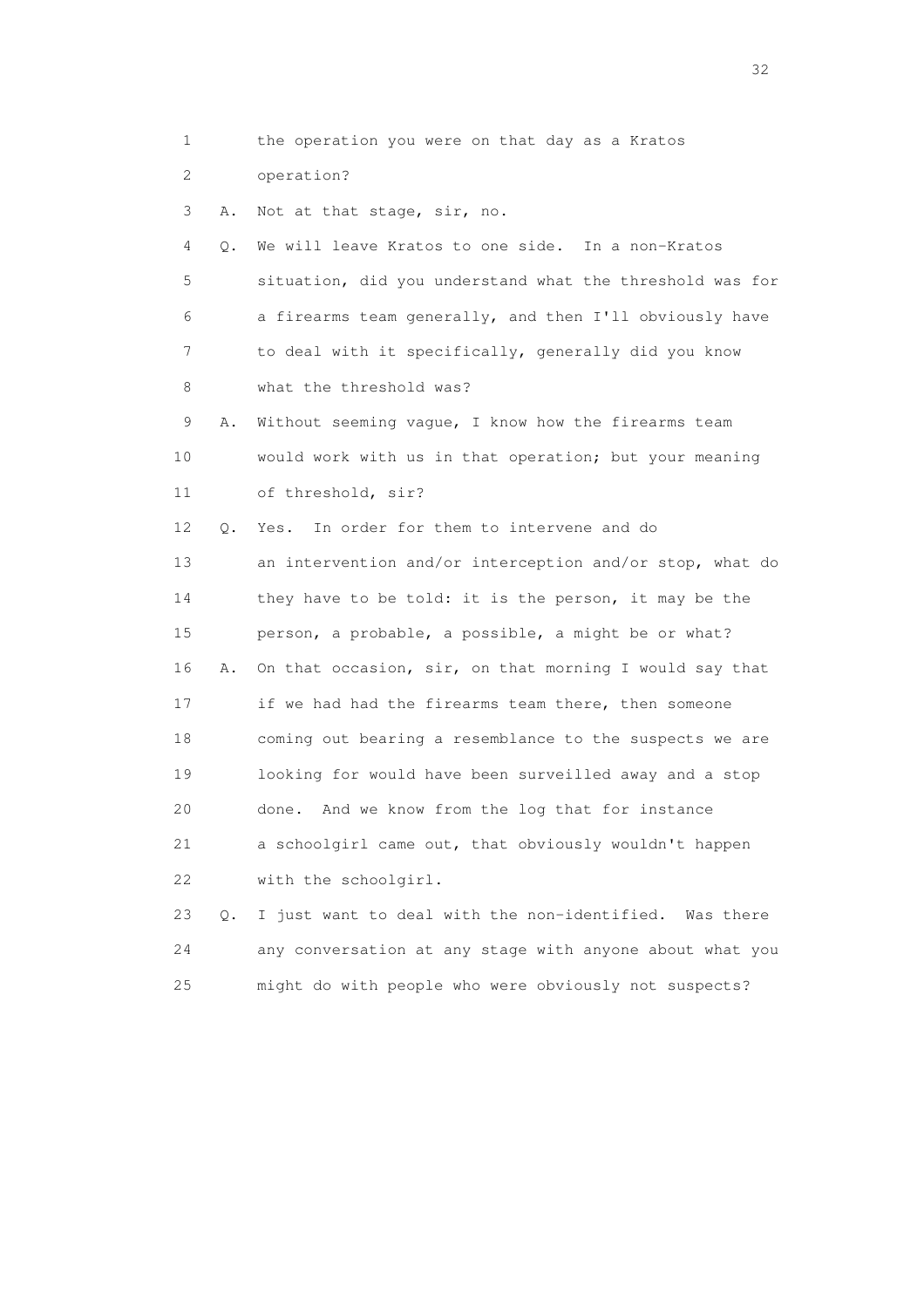1 A. There is always an intelligence opportunity where 2 persons are leaving a premises, and with the right 3 resources and environment, you could obviously speak to 4 them in a low key manner, but that wouldn't have been 5 our job or our decision to do that. 6 Q. Was there any talk with the grey team about them doing 7 that? 8 A. I don't recollect it being discussed as a means of 9 operating, sir, no, sir. 10 Q. All right. Your position at this time, that's around 11 about 9.30, you are in Athlone Road which we can see on 12 the plan is to the north; is that right? 13 A. Yes, sir. 14 Q. Had you stayed there most of the time or moved around? 15 A. No, I had moved around, sir. 16 Q. So you just ended up at that point at that time. Now, 17 just moving on in terms of the grey team having arrived, 18 was there an agreement as to where the grey team should 19 position themselves? 20 A. I wouldn't dictate or instruct the grey team leader 21 per se. We would have a discussion, I would outline the 22 areas I had covered and my intention with people 23 leaving, and then as they were forming an outer ring, 24 sir, they would position themselves accordingly so they 25 could take the subject from us as he left or she left.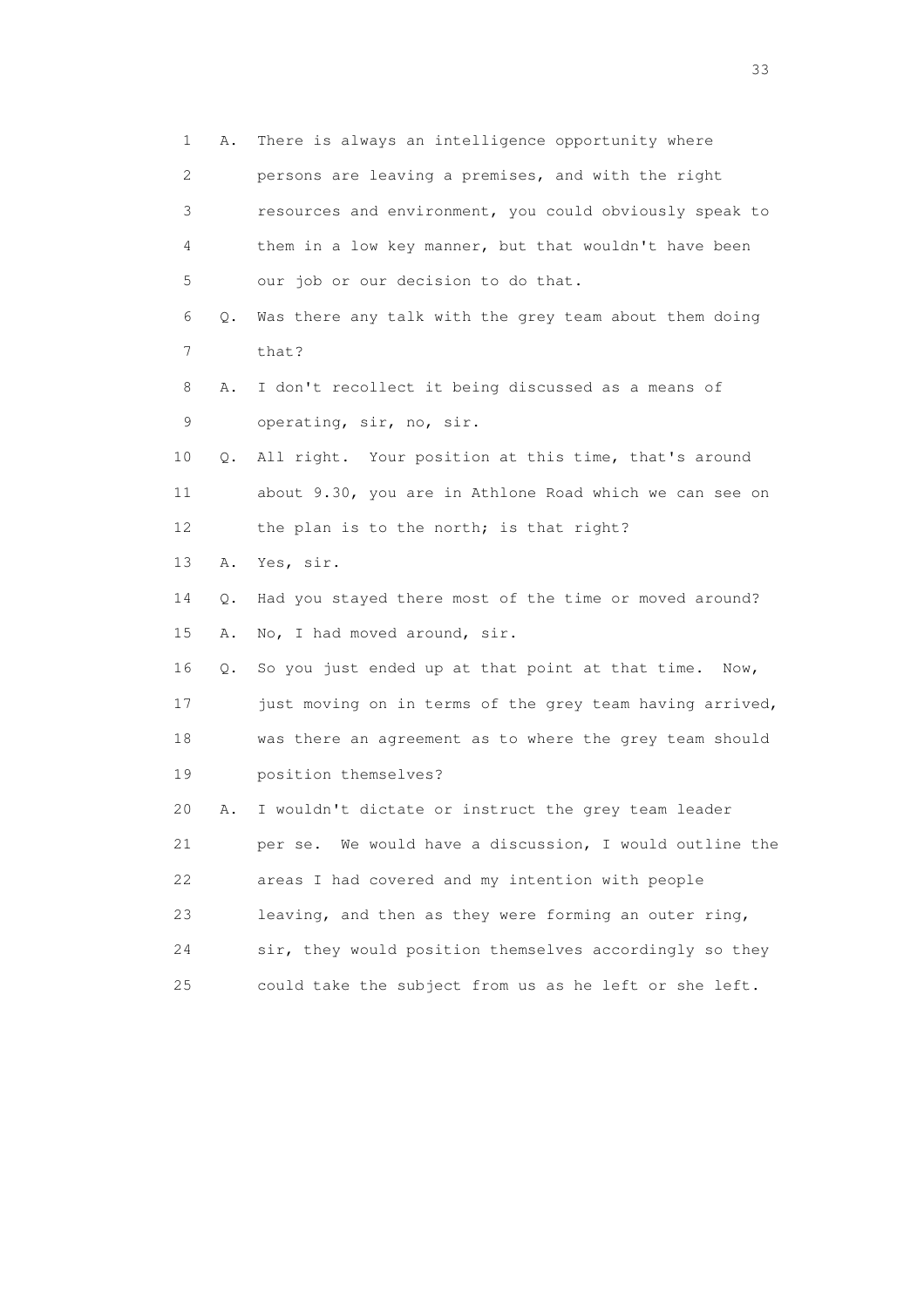| 1           | Q.        | I am sorry to be particular so long after the event, but |
|-------------|-----------|----------------------------------------------------------|
| 2           |           | you would need to know where they were if you are going  |
| 3           |           | to focus in on Scotia Road and ensure tight control, you |
| 4           |           | would need to know where they were, wouldn't you?        |
| 5           | Α.        | We were focused on Scotia Road, sir. Obviously the       |
| 6           |           | environment there didn't lead to have the opportunity to |
| 7           |           | have numerous officers there --                          |
| 8           | Q.        | No, no, I appreciate that --                             |
| $\mathsf 9$ | Α.        | -- but they would have been, the grey team would have    |
| 10          |           | been in a concentric ring, the next ring out.            |
| 11          | Q.        | They would have been but where were they?                |
| 12          | Α.        | I don't know specifically where they were, sir.<br>As    |
| 13          |           | I referred to you, I couldn't tell you specifically      |
| 14          |           | where my team were, except I had specific areas for them |
| 15          |           | to cover.                                                |
| 16          | $\circ$ . | Can I summarise it?                                      |
| 17          | Α.        | Sir.                                                     |
| 18          | Q.        | You didn't specifically know where your team was and you |
| 19          |           | didn't specifically know where the grey team was?        |
| 20          | Α.        | I am talking specifics, sir. On a surveillance plot to   |
| 21          |           | say someone is outside number 22 Roupell Road,           |
| 22          |           | I wouldn't know that, but what I would have covered,     |
| 23          |           | sir, is that the areas that I felt and the term you used |
| 24          |           | is a term we use, a pinch point, that those pinch points |
| 25          |           | were covered.                                            |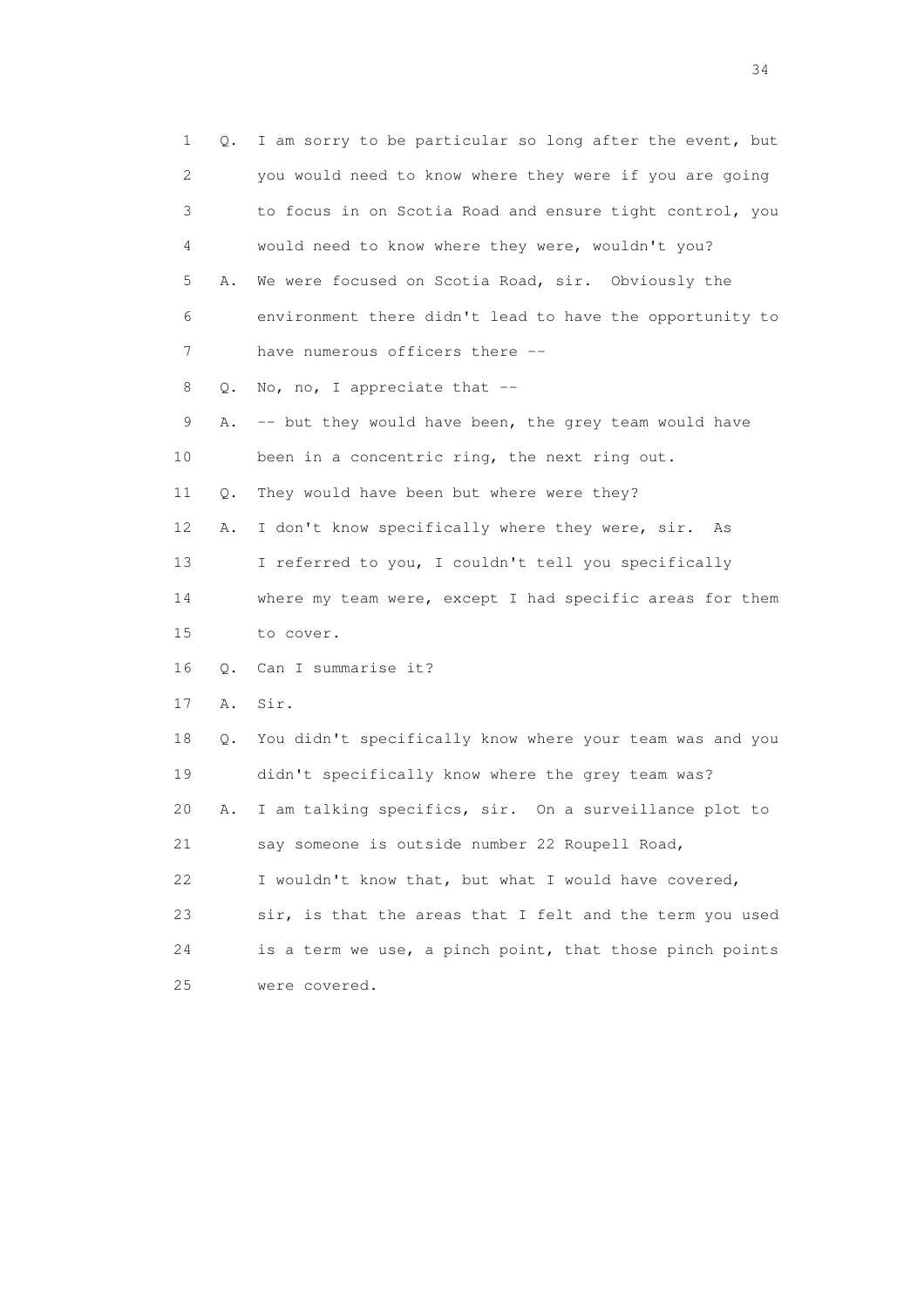1 SIR MICHAEL WRIGHT: You said, you told us that when James 2 arrived, you had a discussion with him and you told him 3 in broad terms what areas you were covering. 4 A. Yes, sir. 5 SIR MICHAEL WRIGHT: Once you had told him that, did you 6 regard yourself as needing to know where he had deployed 7 his men? 8 A. In terms of once he's happy his team is set, then I am 9 happy -- 10 SIR MICHAEL WRIGHT: It's up to him. 11 A. You trust his information, sir. 12 MR MANSFIELD: Now, 9.33, just going to the log. 13 A. Sir. 14 Q. What is happening at this point, just to recapitulate 15 what you said on Friday, is that the Airwave system is 16 the only system that is, is it back-to-back and he, 17 Frank, in the van, can't use his Cougar? 18 A. He was having difficulty transmitting on the Cougar set. 19 Q. You were offered by James a replacement because they had 20 a van with a man with a system that worked, weren't you? 21 A. I may have been. I don't specifically recall the actual 22 line, sir. 23 Q. He will say, may say, I am anticipating because he has 24 said it before to Health and Safety, that that was one 25 of the things he offered, a replacement, and you turned

<u>35</u> and the state of the state of the state of the state of the state of the state of the state of the state of the state of the state of the state of the state of the state of the state of the state of the state of the s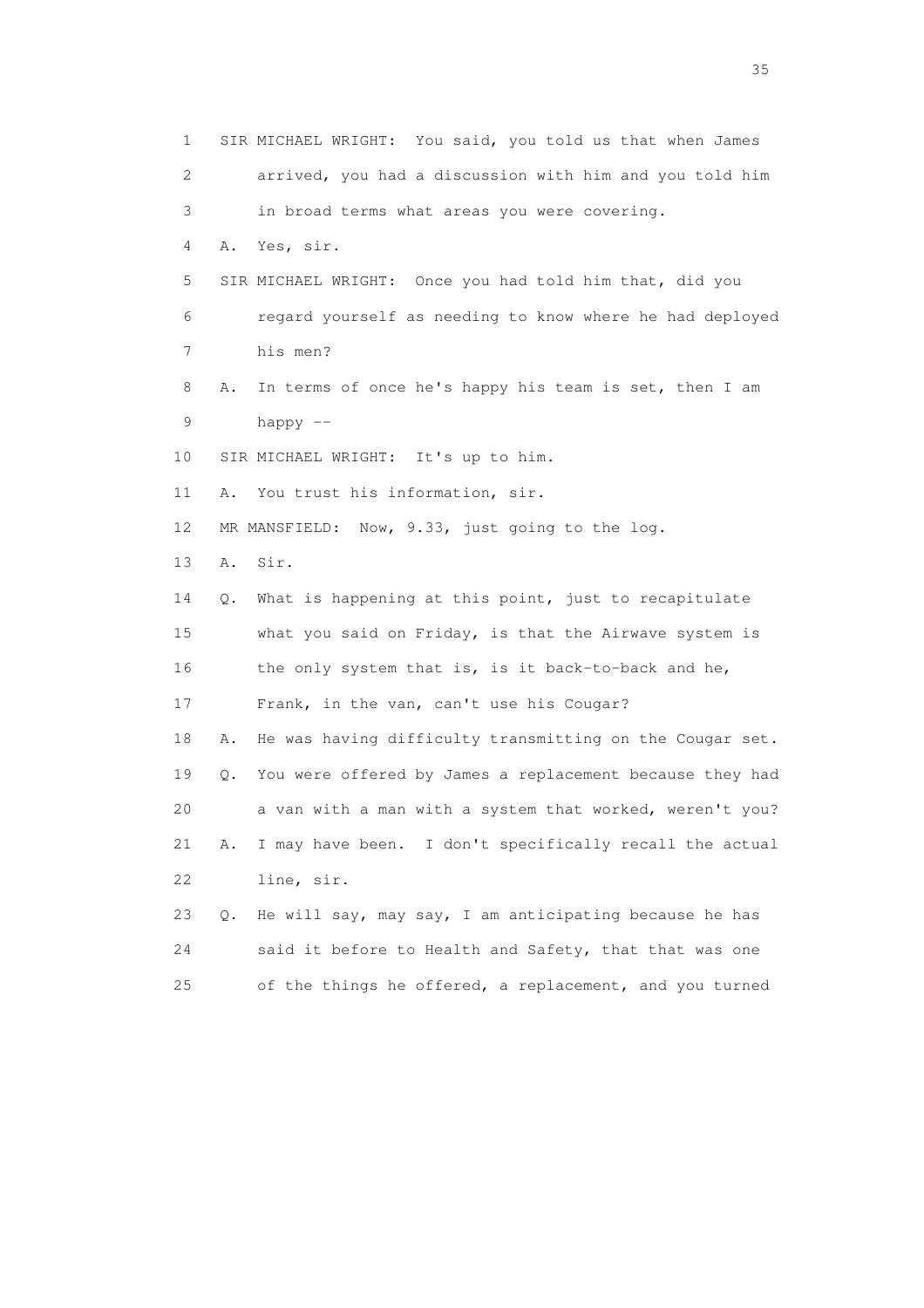- 1 it down?
- 2 A. Yes, sir.
- 3 Q. Why?

 4 A. Well, at that time although there was a communications 5 difficulty, we did have communications with the van. 6 The officer inside the van was happy to stay there. The 7 grey team weren't in a position, they weren't relieving 8 us as to take control, they were purely there to assist 9 us, and at that stage it was my decision to keep my team 10 in the inner ring and let the grey team do the outer 11 ring, rather than have a huge changeover of positions 12 and personnel moving, the aim obviously being not to 13 disturb the environment.

 14 Q. Because of course one of the problems at 9.33 was that 15 he was inconvenienced at that very moment, Frank?

16 A. Yes, sir.

17 Q. You now learn?

18 A. Yes, sir.

 19 Q. He couldn't do the camera and do a communication at the 20 same time, and the only communication he could do was

21 over Airwave; right?

22 A. That was right, sir.

 23 Q. So what happened in practice, therefore, was he says 24 something which is then repeated by someone else onto 25 the Cougar system?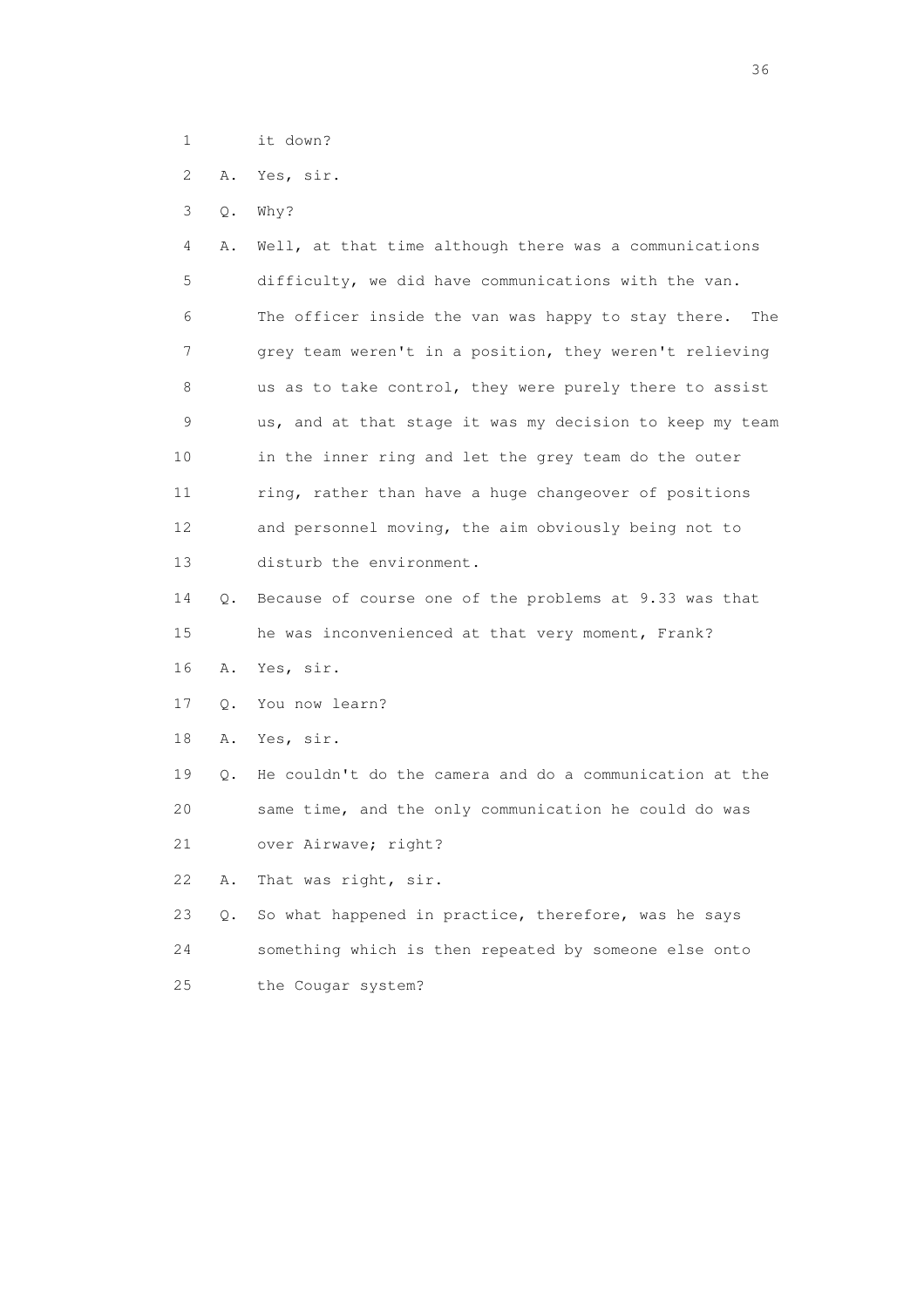1 A. Correct, sir.

2 Q. Who's doing the repeating?

| 3  | Α. | Possibly myself, possibly another of the officers, my     |
|----|----|-----------------------------------------------------------|
| 4  |    | deputy. We would tend to have a dedicated officer who     |
| 5  |    | would repeat that, invariably I would do it as the team   |
| 6  |    | leader and that's because not only do I know what's been  |
| 7  |    | said, then I have that record for the log.                |
| 8  |    | SIR MICHAEL WRIGHT: We are told, we have been told, that  |
| 9  |    | the camera that was in the van was not a camera capable   |
| 10 |    | of transmitting pictures, it was just a video camera.     |
| 11 | Α. | That's correct, sir.                                      |
| 12 |    | SIR MICHAEL WRIGHT: What's its purpose?                   |
| 13 | Α. | It would be to take evidential film as an occasion        |
| 14 |    | arose, sir.                                               |
| 15 |    | SIR MICHAEL WRIGHT: For use afterwards?                   |
| 16 | Α. | For use afterwards.                                       |
| 17 |    | SIR MICHAEL WRIGHT: It was not providing you with any     |
| 18 |    | information at the time.                                  |
| 19 | Α. | It wasn't giving us a live link to anywhere else, sir.    |
| 20 |    | SIR MICHAEL WRIGHT: So the fact -- I appreciate the point |
| 21 |    | that it might be of evidential value if anything ever     |
| 22 |    | had to be followed up at a later stage, but from the      |
| 23 |    | point of view of assisting you that morning, it had no    |
| 24 |    | function at all?                                          |
| 25 | Α. | It might be in a position where if we felt we gathered    |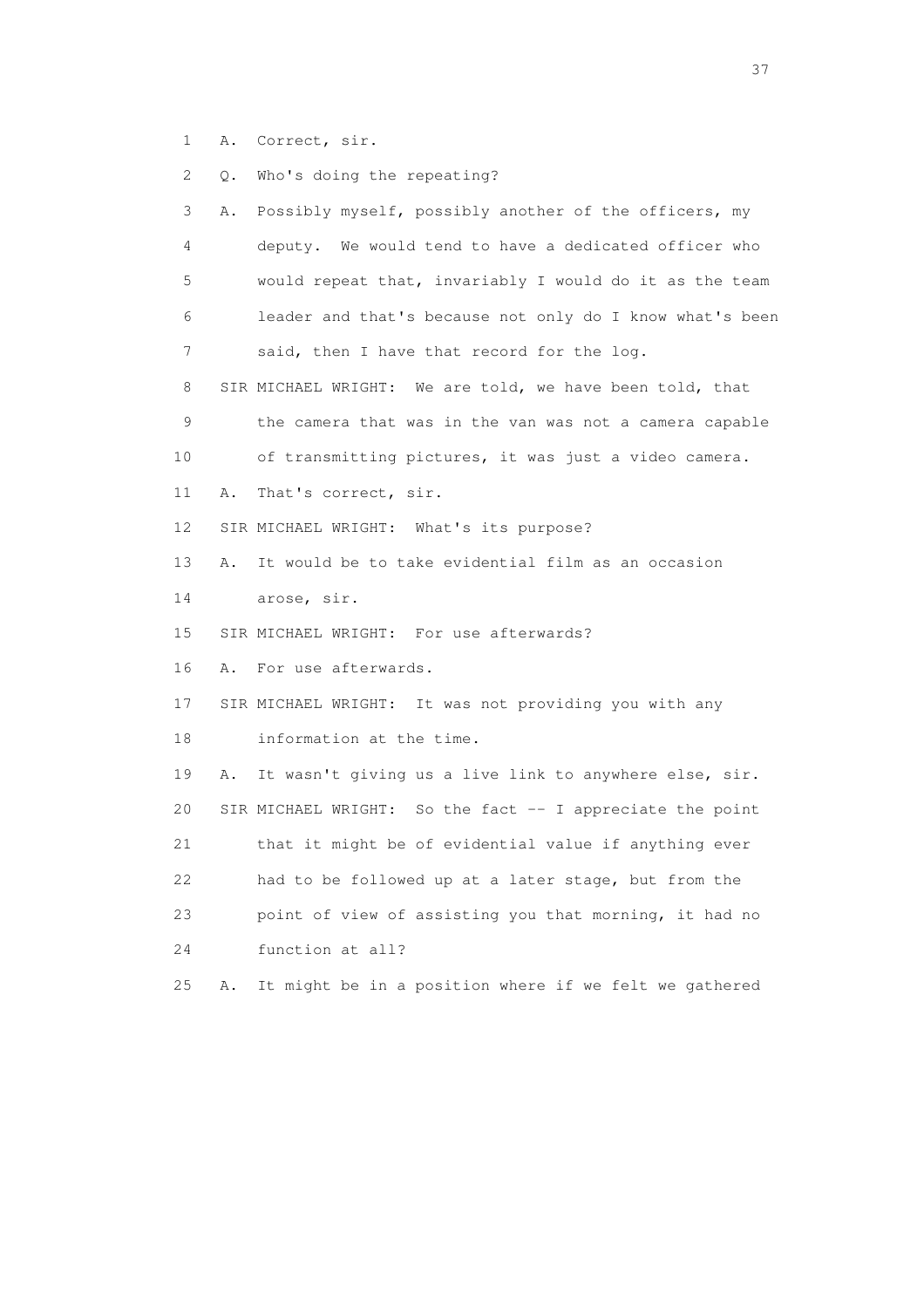1 something that was pertinent -- obvious that needed to 2 go elsewhere in terms of, say, subject arrive at the 3 premises, that we might obviously think about getting 4 that out and away so other people could have access to 5 it. 6 SIR MICHAEL WRIGHT: But in the context of what happened 7 this morning, in the context of taking control of the 8 man who left the building, identifying him, following 9 him and handing him over to the grey team, it didn't 10 help you at all? 11 A. In real time it didn't, sir. 12 MR MANSFIELD: In real time it might help you, mightn't it? 13 Think about this. In real time it might help you, 14 mightn't it? 15 A. In terms of reviewing or -- 16 Q. Yes, you replay what you have missed; correct? 17 A. One could do, sir. 18 Q. Did Frank realise that he could replay it immediately if 19 he was slightly inconvenienced in order to get a better 20 look at the person he had possibly only got half a look 21 at? 22 A. I don't know, sir. 23 Q. All right, you don't know. I'm going to ask you 24 carefully, you see what's written in the log which you 25 may have in fact relayed over Cougar, several things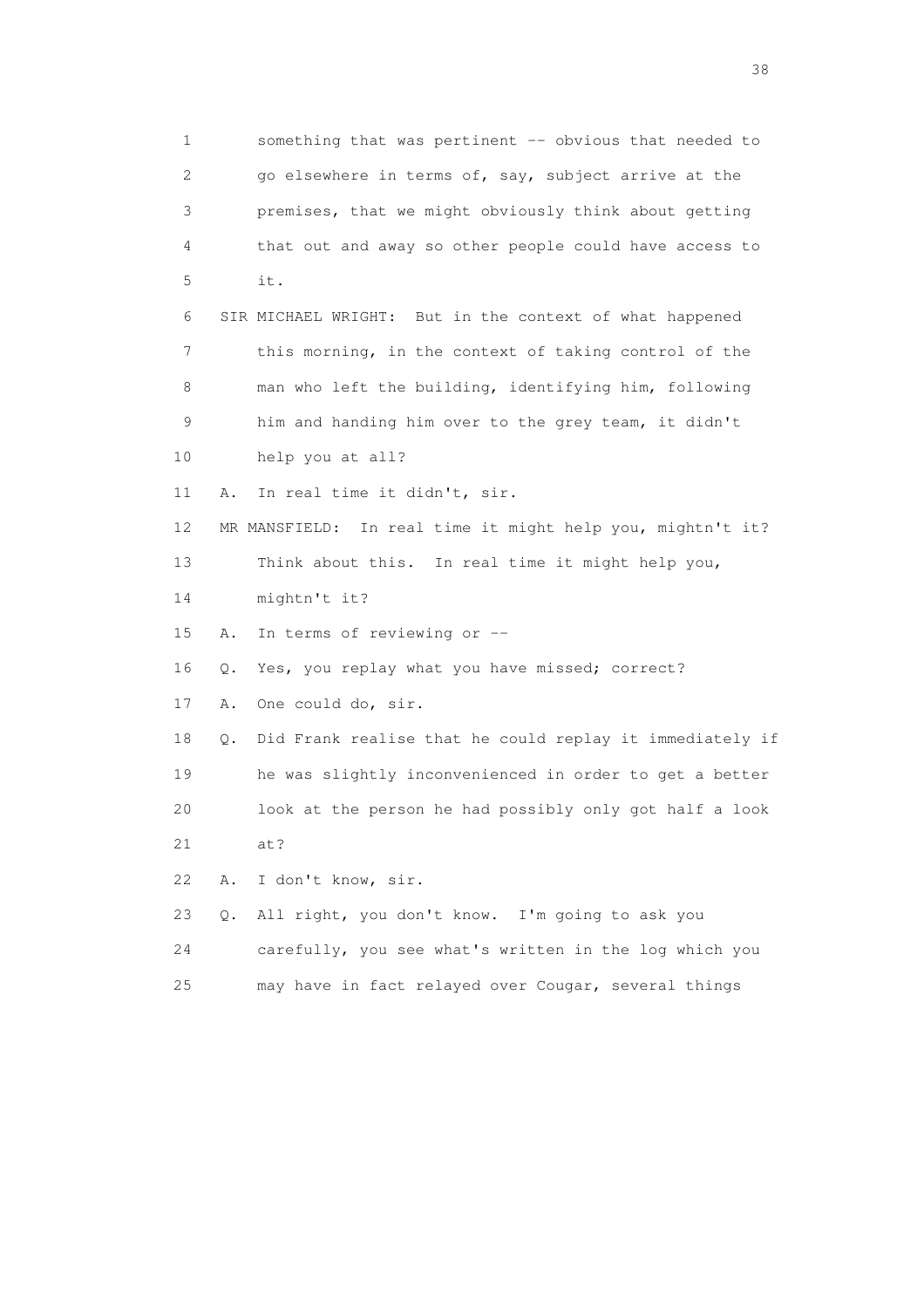| 1               |           | about this. First of all, when you relay it over         |
|-----------------|-----------|----------------------------------------------------------|
| 2               |           | Cougar, would that have been picked up by the grey team  |
| 3               |           | as well?                                                 |
| 4               | Α.        | Yes, it would, sir.                                      |
| 5               | Q.        | And also by the operations room as well?                 |
| 6               | Α.        | One would hope it would, sir, yes, sir.                  |
| 7               | Q.        | We will just go to the operations room log in a minute.  |
| 8               |           | Is what is written down there by the loggist T9, and we  |
| 9               |           | can see his name above, or his code, what was said or    |
| 10              |           | was there more said?                                     |
| 11              | Α.        | I can't specifically recall if there was more said in    |
| 12 <sup>°</sup> |           | terms of the description. When you are logging, as       |
| 13              |           | I had been, I would take verbatim as near as possible    |
| 14              |           | and put it in the log, where a description is given,     |
| 15              |           | because you are recording what that other officer is     |
| 16              |           | seeing. I am not the loggist there, sir.                 |
| 17              | Q.        | No, no, I appreciate, but you are the team leader?       |
| 18              | Α.        | Yes, sir.                                                |
| 19              | Q.        | Of course you may have to start taking some decisions or |
| 20              |           | When you heard "IC1", identity code 1, did you<br>not.   |
| 21              |           | automatically think that this is probably not someone we |
| 22              |           | are interested in, or what did you think?                |
| 23              | Α.        | Merely that it was an IC -- a white European male from   |
| 24              |           | that description leaving the premises.                   |
| 25              | $\circ$ . | Of interest or not?                                      |

 $39<sup>2</sup>$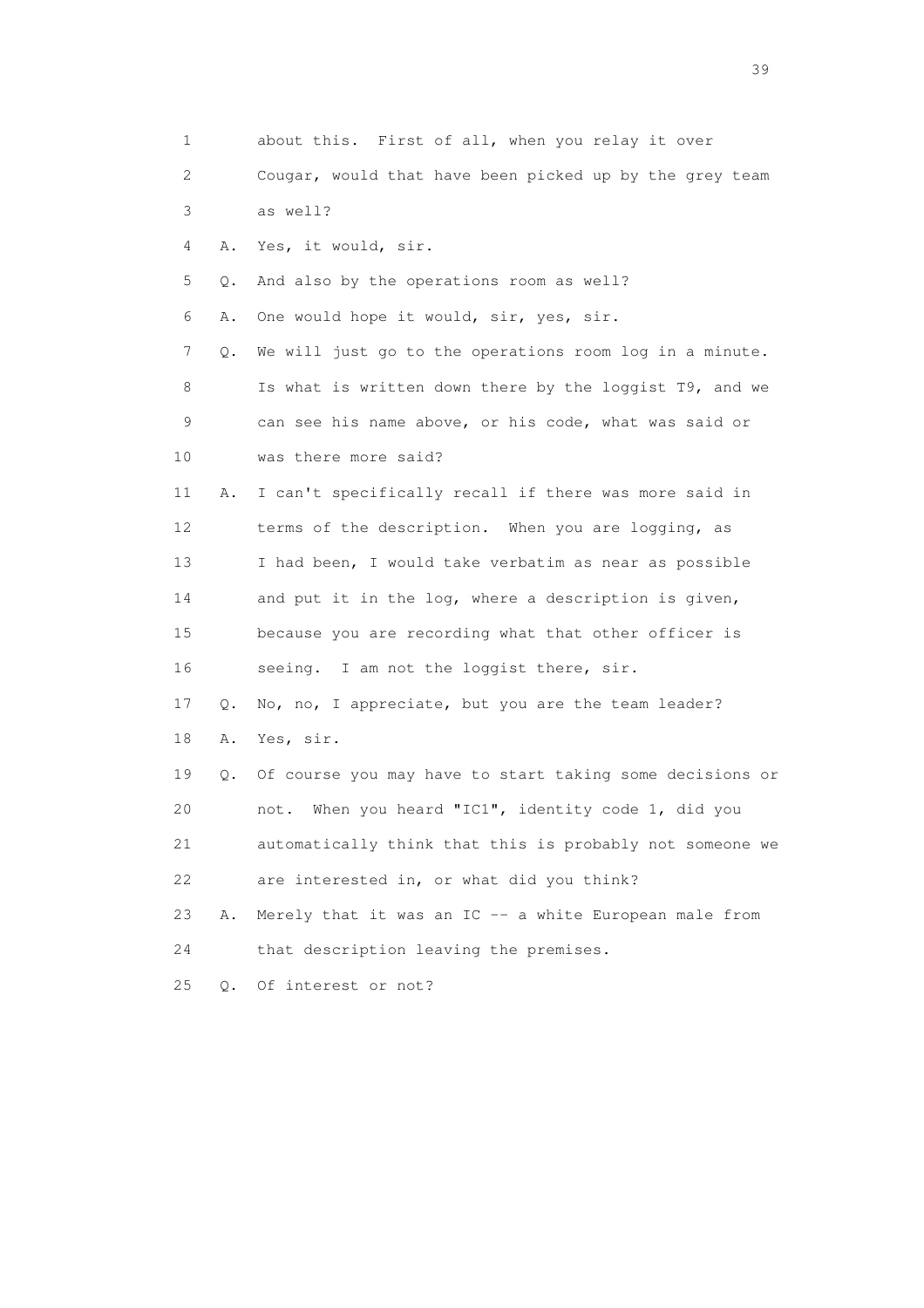1 A. At that stage, I would say my concerns weren't raised. 2 Q. Your concerns weren't raised. Well, in fact I want to 3 ask you whether more was said, or wasn't said. I don't 4 know, I wasn't there, I'm only having to ask you on the 5 base of what different people say. Did the broadcast 6 come over, or at least did you relay or someone relay 7 what was being said on Airwave that, first of all, it 8 was stubble rather than a beard? 9 A. I don't recall, sir. 10 Q. Because we can see that's been added on the next, in the 11 next entry, three minutes later, so you don't recall 12 that. Was anything said at 9.33 about whether he was 13 carrying anything, rather important? 14 A. He wasn't carrying anything, sir. 15 Q. Yes, I know, was anything said? 16 A. Yes, and I'll just come to that, sir. I wasn't logging 17 at the time and I made some of my own notes which have 18 been exhibited, and I do have a note to the fact that 19 there was nothing carried. 20 Q. So that was said? 21 A. That was said. 22 Q. But not logged? 23 A. Not logged. 24 Q. Is that an omission? 25 A. It could be construed as an omission, sir.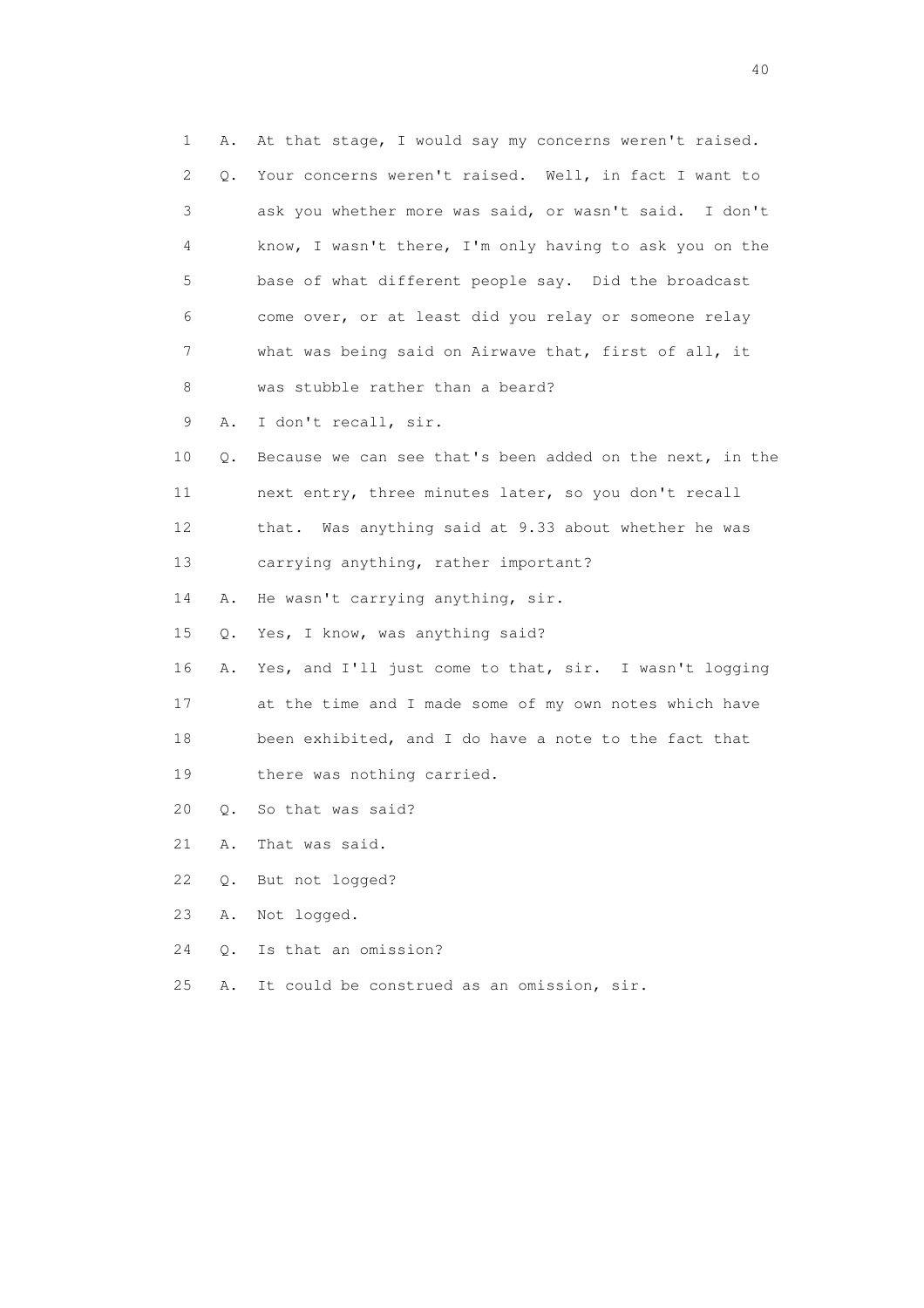1 Q. Yes. You see, this is rather important, do you follow? 2 A. Yes, sir. 3 Q. This isn't idle curiosity. This is you being focused or 4 somebody being focused, so you picked up on the fact 5 that he was not carrying anything in your notes, but the 6 loggist hasn't managed to get that down as being said 7 and it isn't one of the amendments that we see later, is 8 it? 9 A. No, sir, but I would simply offer that the fact that if 10 somebody was carrying something, that would have gone in 11 the log. It's just purely my note at the time, I have 12 written and it is exhibited there -- 13 Q. The negative is as important as the positive -- 14 A. It is, sir. 15 Q. Just carrying on. Was anything else said by Frank at 16 9.33? 17 A. Not that I recall, sir. 18 Q. Not that you recall. So the words to the effect that, 19 "It would be worth somebody else having a look", you 20 don't recall? 21 A. I have that in my statement, sir, I was -- I thought you 22 were addressing as to what had gone in the log. 23 Q. That's right, I am. That's why I asked you -- 24 A. May I just refer to -- 25 Q. What do you want to look at, your statement?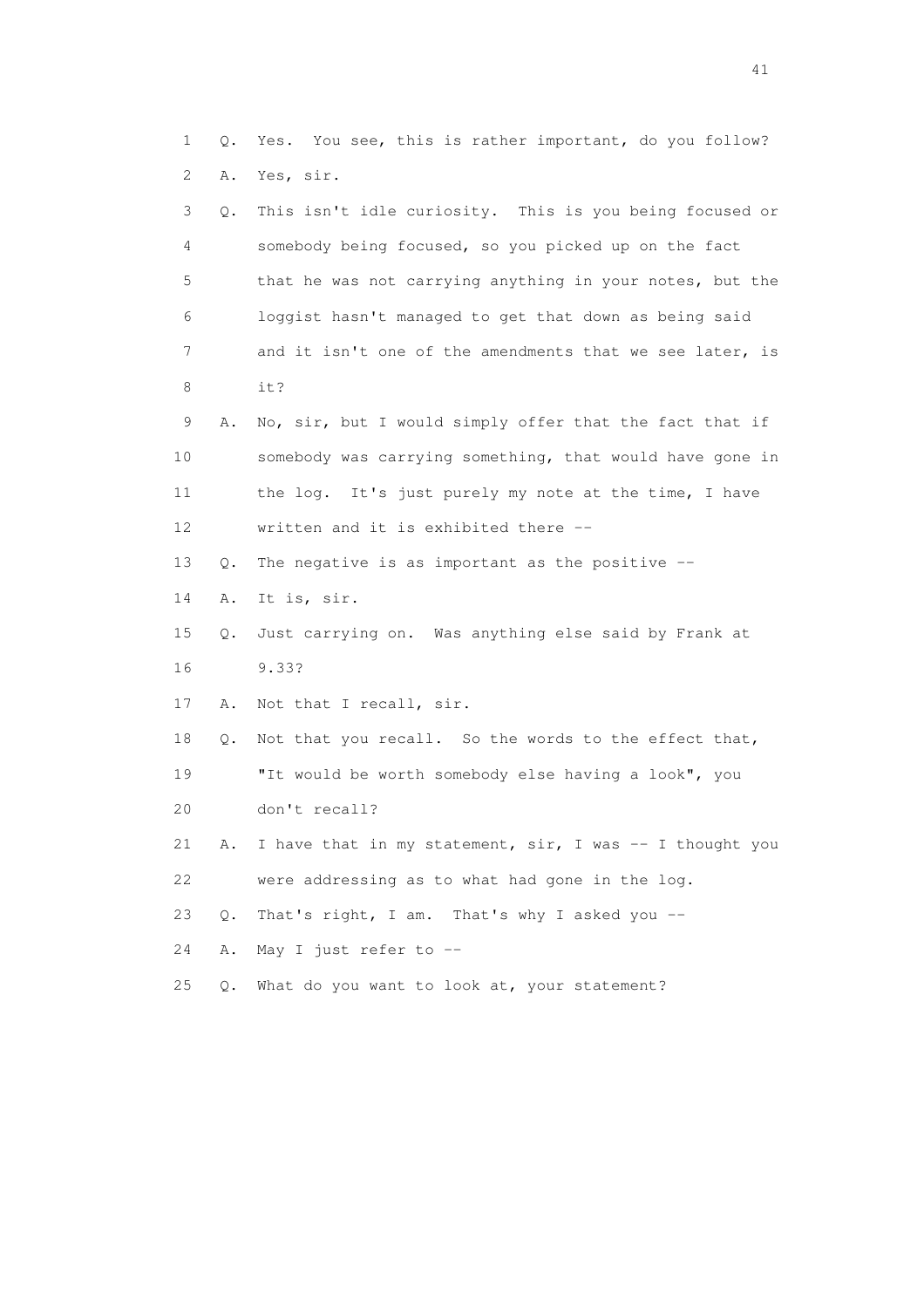- 1 A. Yes, please.
- 2 Q. Certainly. Do you have it there?
- 3 A. I am missing the statement for the 23 July.
- 4 Q. Certainly, you can have that.
- 5 A. Thank you, sir.
- 6 Q. The one on 23 July is 164. Have you got it?
- 7 A. Yes, it's in front of me now, sir.
- 8 Q. Do you want to refresh your memory from it now?
- 9 A. If I could, and I also believe I was asked something
- 10 similar at the other trial, sir.
- 11 Q. It's very short. It goes on to a second page, 165.
- 12 A. Thank you.
- 13 Q. That statement, it doesn't say anything about 9.33, does
- 14 it?
- 15 A. No, it doesn't, sir, no.
- 16 Q. It does say something about 9.36, changing the officer
- 17 from 81 to 50?
- 18 A. I think, is that on the second page?
- 19 Q. It's the second page, yes, do you have that?
- 20 A. Yes, got that.
- 21 Q. Since we have it there, and we have the log, how much of 22 the 9.36 entry is 50, and how much is not? Or is it all 23 50?
- 24 A. It was all 50 as of 9.36.
- 25 Q. All 50?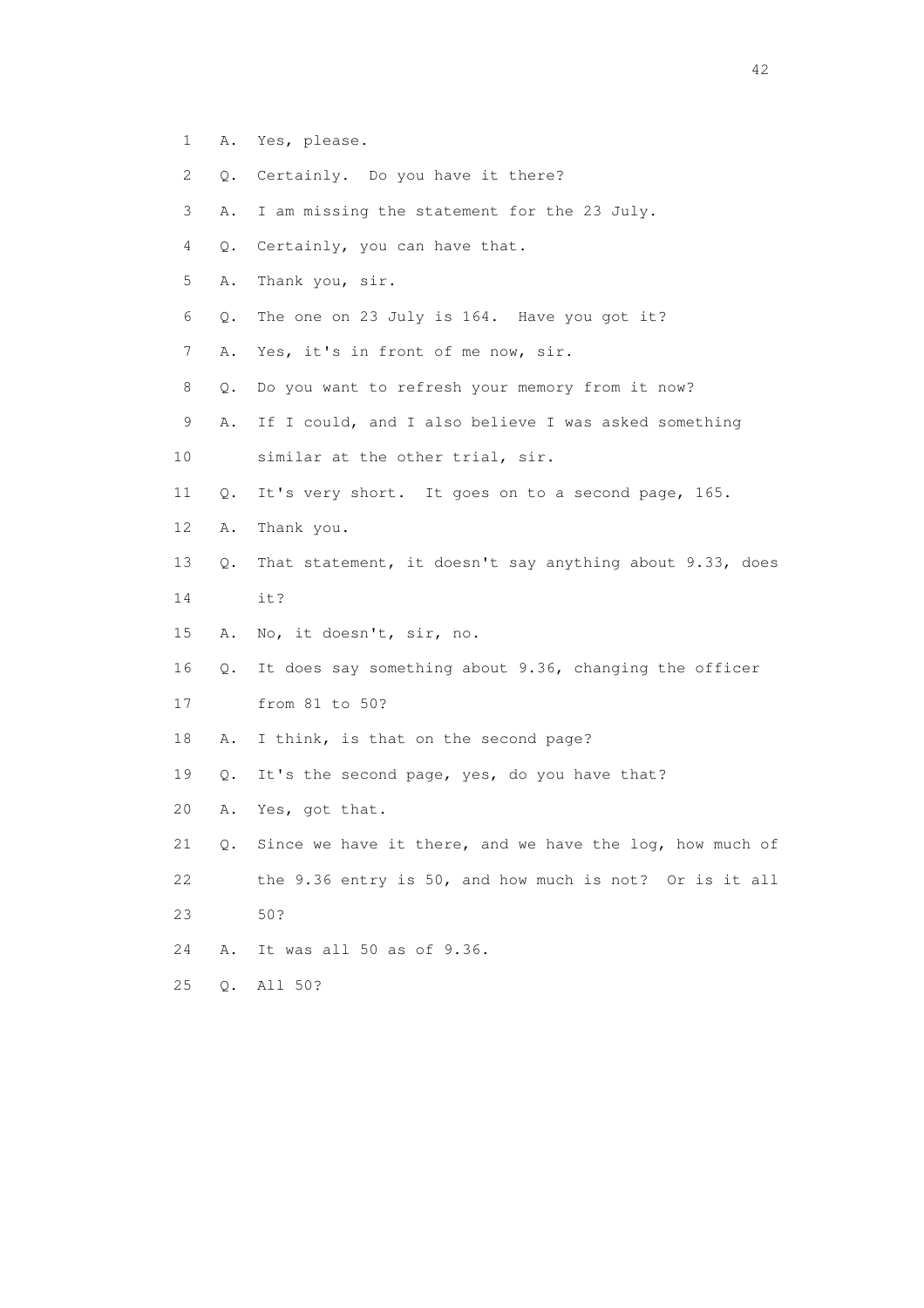1 A. That's why I have amended the log as that, sir. 2 Q. So he has put out North African at some time, has he? 3 A. Yes, sir. 4 Q. Has he? When did he do that? 5 A. Well, it's in the log at 9.36 and therefore he's put it 6 out. 7 Q. I see, so we are clear, so we can write alongside from 8 your point of view that the whole of the entry at 9.36 9 is Frank. Would you like to look at your next 10 statement, 28 July? 11 A. Thank you, sir. 12 Q. That is page 166. I don't know whether you can speed 13 read, just go down the first page, and the second page, 14 5.40, 7.44, various copies of things, nothing there 15 about 9.33 or 36, is there? 16 A. I think I was questioned, sir, at the previous trial -- 17 Q. Yes, I am just dealing with statements as it is brought 18 up. 19 A. Sorry, sir, thank you. 20 Q. There is another statement -- I don't think I am going 21 to go through the rest unless anyone wants me to. There 22 are others? 23 A. No, no, that's  $-$  24 Q. There is nothing in any of your statements about 9.33, 25 in terms of hearing anything to the effect, so it's not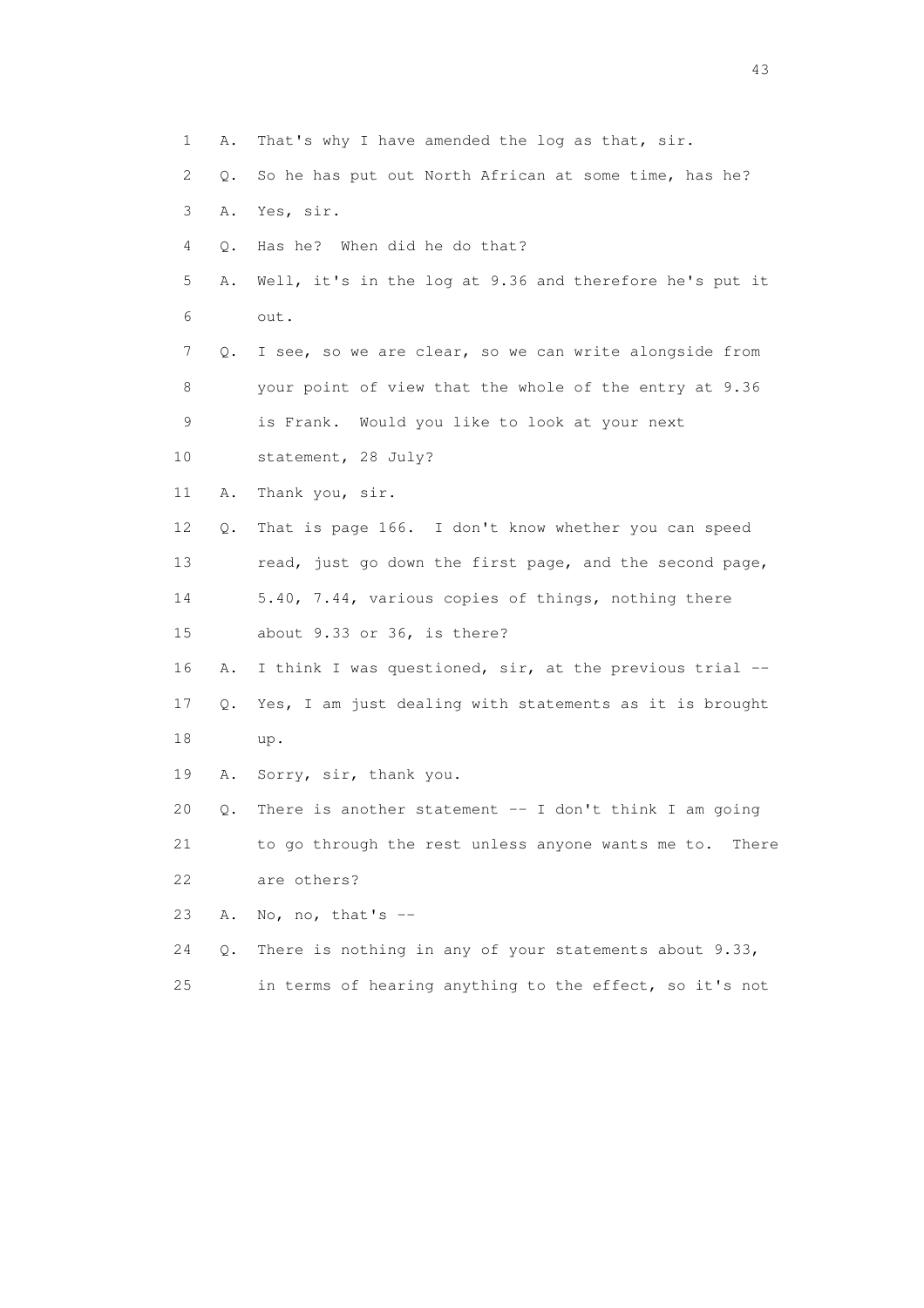1 in the log, it's not in your -- check your notes, please 2 do.

- 3 A. Thank you.
- 4 Q. Would you like to just check them, make sure there is 5 nothing in your notes about that, or is there?
- 6 A. There is nothing in my notes.
- 7 Q. So there is no contemporary record by you or anyone else 8 that Frank said across the Airwave, "It would be worth 9 somebody else having a look"?
- 10 A. There is no specific written record, sir, but I do 11 recall that being said.
- 12 Q. All right. You see, if he had said that, and please 13 understand why I am asking it in some detail, the whole 14 trigger for what has happened to Jean Charles de Menezes
- 15 starts at Scotia Road, doesn't it?
- 16 A. Yes, sir.
- 17 Q. Right. If Frank said that, why is it not in the log or 18 added to the log by Frank when he goes through it? 19 A. I can't -- all right, it would be wrong for me to try to
- 20 explain why Frank never put something in as his entry,
- 21 sir, or not his entry.
- 22 Q. Why didn't you spot it?
- 23 A. The term "worth having a second look" would be more on 24 commentary, a direction as opposed to an evidential 25 recording, sir.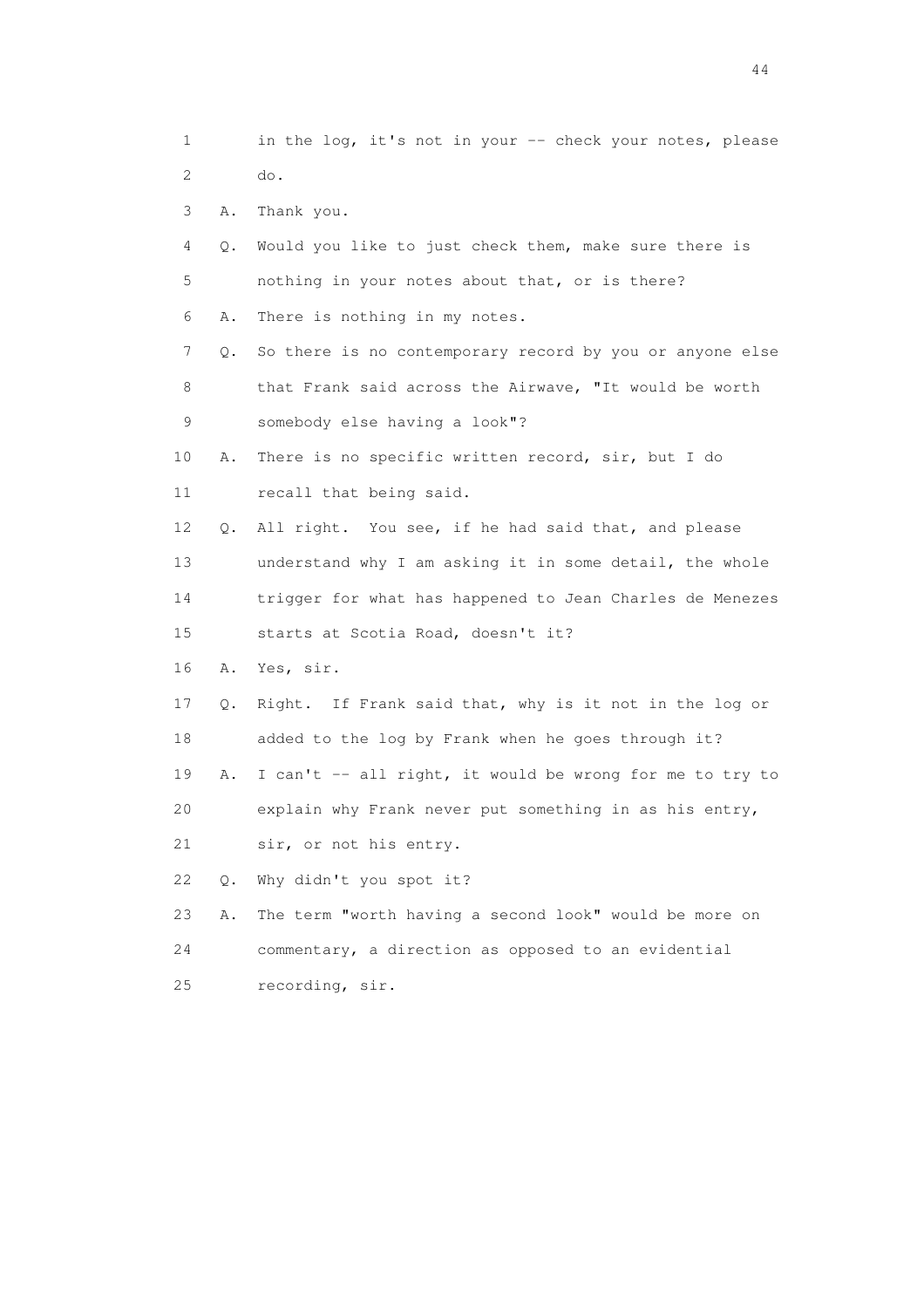| $\mathbf 1$ | Q. | It's an extremely important observation. It means that   |
|-------------|----|----------------------------------------------------------|
| 2           |    | the first person in the fixed observation point has got  |
| 3           |    | a query, at least that, about the person who's come out  |
| 4           |    | at a very inconvenient time for him?                     |
| 5           | Α. | Sir.                                                     |
| 6           | Q. | That's very important, isn't it?                         |
| 7           | Α. | It is important, sir.                                    |
| 8           | Q. | Right, and when did you first discover that Frank was    |
| 9           |    | incommoded at that time?                                 |
| 10          | Α. | Not until later on, sir. I think it was probably at the  |
| 11          |    | debrief and that's from recollection at this stage.      |
| 12          | Q. | All right. At this point, that's 9.34, 9.35, somewhere   |
| 13          |    | round there, did you ring Pat or communicate, sorry,     |
| 14          |    | I'll put it generally, how you did it is another matter. |
| 15          |    | Did you communicate with Pat about the person who had    |
| 16          |    | just left?                                               |
| 17          | Α. | I don't specifically recall ringing him. I don't know    |
| 18          |    | what the telephone records say, sir.                     |
| 19          | Q. | Well, I'll be forgiven, we had a quick check, but the    |
| 20          |    | telephone records don't disclose that you did ring, but  |
| 21          |    | you can communicate in other ways, can't you?            |
| 22          | Α. | Absolutely. Again, working on the pretence (sic) that    |
| 23          |    | they were monitoring our signals, I wouldn't necessarily |
| 24          |    | ring up every time something happened.                   |
| 25          | Q. | No, I appreciate. Did you on this occasion, since        |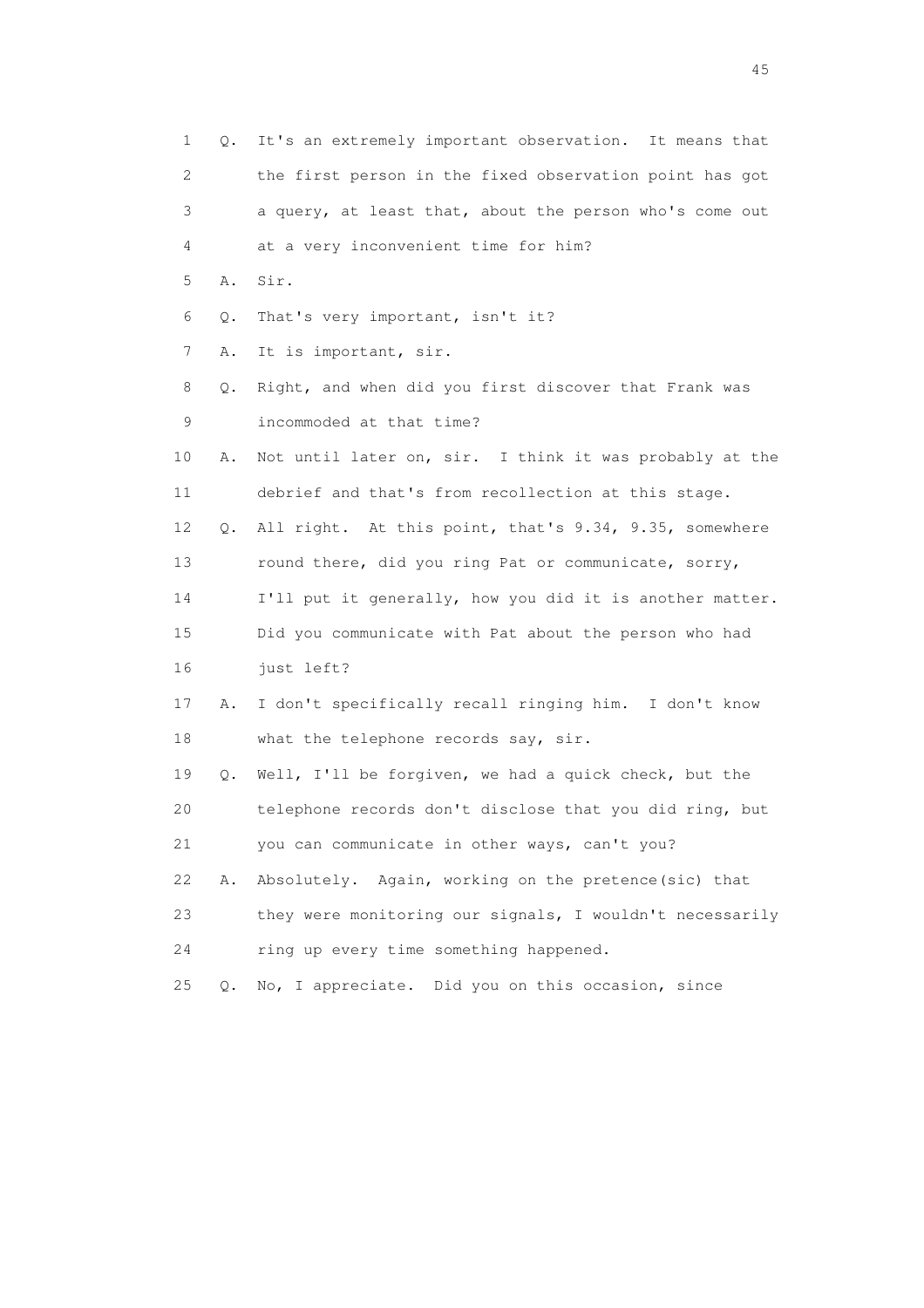| 1  |    | nothing had happened -- there had not been, just to      |
|----|----|----------------------------------------------------------|
| 2  |    | remind you and the jury for that matter, an exodus from  |
| 3  |    | Scotia Road for quite a while, had there, about an hour? |
| 4  |    | The last of the sightings $-$                            |
| 5  | Α. | The last sightings are                                   |
| 6  | Q. | There was one at 8.35, an unidentified IC3, late 20s,    |
| 7  |    | carrying a bag under his jacket?                         |
| 8  | Α. | Yes.                                                     |
| 9  | Q. | That was the last one.                                   |
| 10 | Α. | Yes, sir. There is a period of some 45 minutes, plus,    |
| 11 |    | yes.                                                     |
| 12 | Q. | So the best part of an hour?                             |
| 13 | Α. | Certainly, sir.                                          |
| 14 | Q. | So I just want to ask you carefully, because we are now  |
| 15 |    | dealing with unidentified, or people who might be useful |
| 16 |    | for intelligence, that aspect of this.                   |
| 17 | Α. | Sir.                                                     |
| 18 | Q. | Did you ring Pat and say: what do they -- something,     |
| 19 |    | words to this effect -- what do you want me to do about  |
| 20 |    | this man; asking for help, assistance, direction?        |
| 21 | Α. | I don't recall making a call of that nature, sir.        |
| 22 | Q. | He says you did. You can't help?                         |
| 23 | Α. | I can't help. I don't know -- I say, I don't know what   |
| 24 |    | the telephone record says, but I don't recall that, on   |
| 25 |    | that particular instance, sir.                           |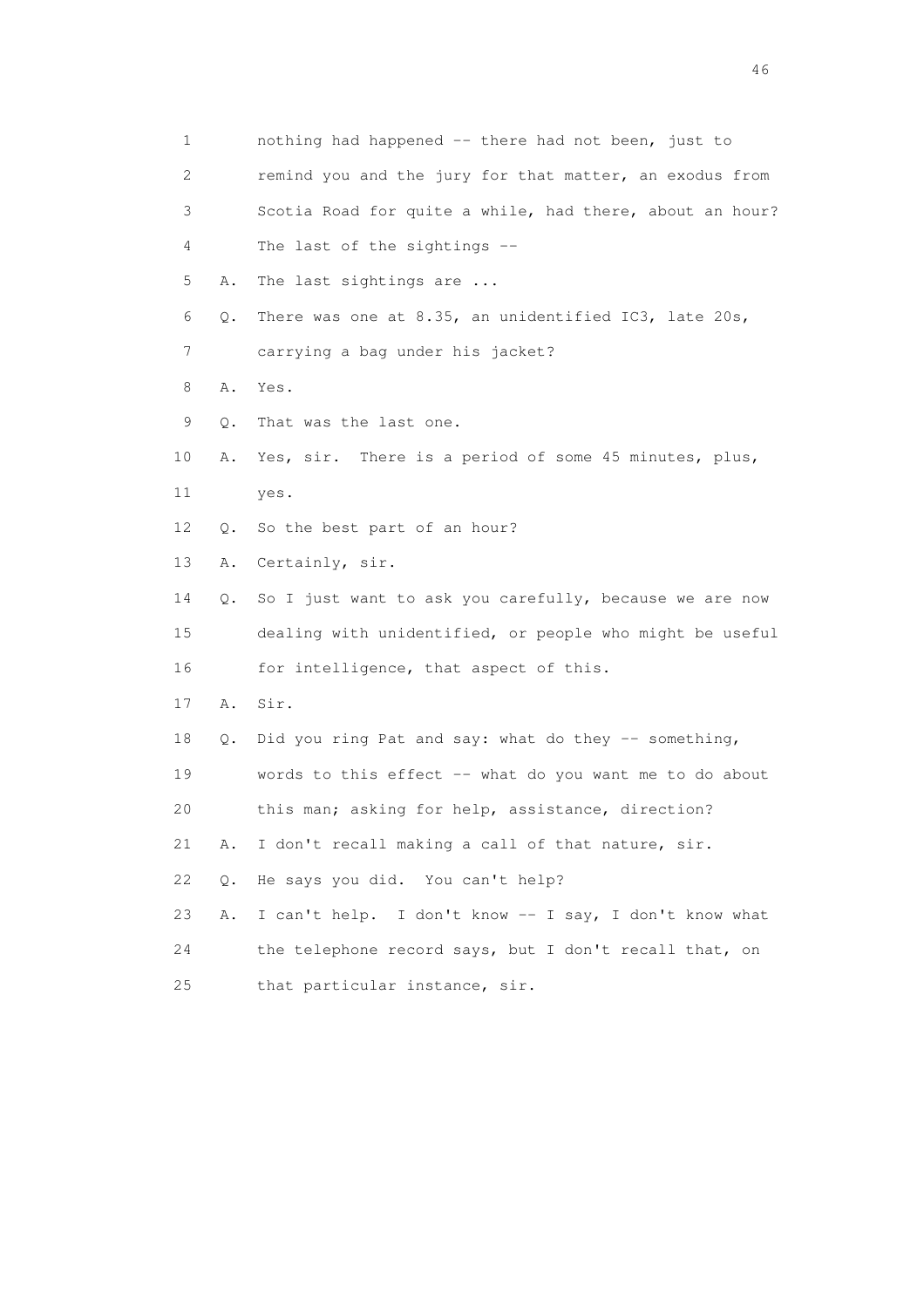| 1  | Q. | I'm not suggesting it was necessarily a telephone call,  |
|----|----|----------------------------------------------------------|
| 2  |    | because there are other modes of communicating and you   |
| 3  |    | have agreed that?                                        |
| 4  | Α. | The two would have been either the radio or the          |
| 5  |    | telephone, sir. That is not a sort of request during     |
| 6  |    | the middle of a surveillance commentary that you would   |
| 7  |    | be talking across other officers to ask a remote party   |
| 8  |    | for directions. That would have been done by phone.      |
| 9  | Q. | All right, I'm not suggesting you talk across it in any  |
| 10 |    | event because there is a delay between him coming over   |
| 11 |    | the Airwave and obviously it going out over the Cougar   |
| 12 |    | which Pat could pick up at New Scotland Yard?            |
| 13 | Α. | Yes.                                                     |
| 14 | Q. | At some stage, not over the top of a commentary, I have  |
| 15 |    | to ask you, in the light of what Pat says, that there    |
| 16 |    | was communication and you asking for assistance.<br>You  |
| 17 |    | don't recall that?                                       |
| 18 | Α. | I don't specifically recall asking for assistance at     |
| 19 |    | that stage, sir, no, sir.                                |
| 20 | Q. | I want to suggest this may have happened because Nick,   |
| 21 |    | who's a Silver liaison co-ordinator at Scotland Yard; do |
| 22 |    | you know him?                                            |
| 23 | Α. | I haven't got his details there to say specifically who  |
| 24 |    | that was.                                                |
| 25 | О. | He's told us about concerns that you had radioed in, the |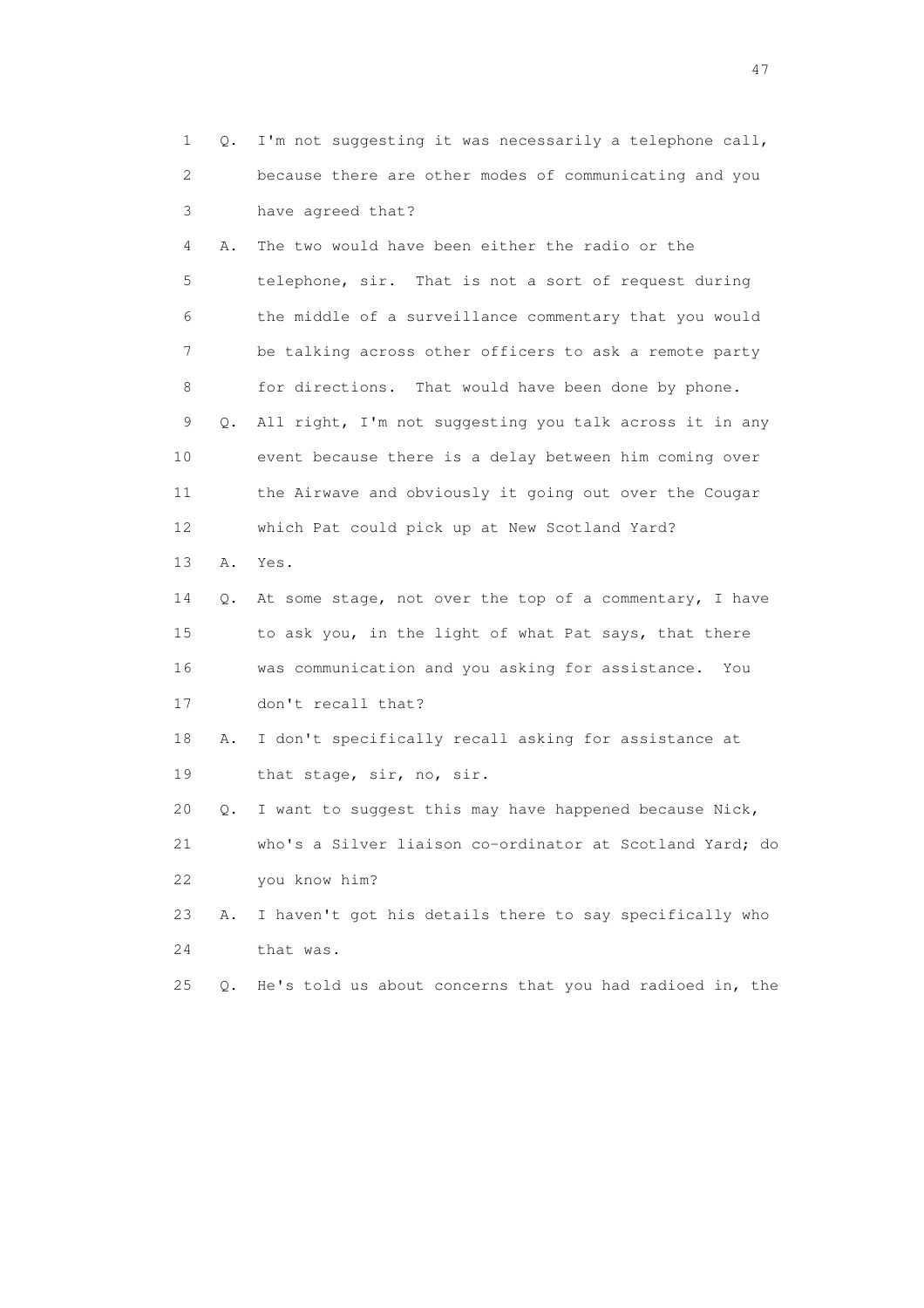1 concerns related to the bus stops, the concerns related 2 to the presence of SO19, or rather their absence, and 3 also as you could only view the communal door, what was 4 the procedure to be regarding stopping people who were 5 not suspects, namely women and children. Now, did you 6 ask about that? 7 A. I had asked earlier that morning, but I don't recall 8 specifically asking in reference to Mr Menezes. 9 Q. I will come back to Jean Charles de Menezes in a moment. 10 Were you told, because this is what he says, that you 11 were told that the buses had been suspended, all right? 12 I think that's your recollection, that's what you 13 thought? 14 A. Yes, sir. 15 Q. So that much you agree. That the TA Centre was being 16 researched, I don't know whether you remember being told 17 that? 18 A. Sir. 19 Q. Finally on this point, that in fact you would be 20 stopping all people coming out of the premises. Were 21 you told that? 22 A. I do not have a recollection of that, sir, no, sir. 23 Q. I suggest if you had been told that earlier on, maybe 24 half an hour or an hour before, you had been told that, 25 then plainly when this person comes out who isn't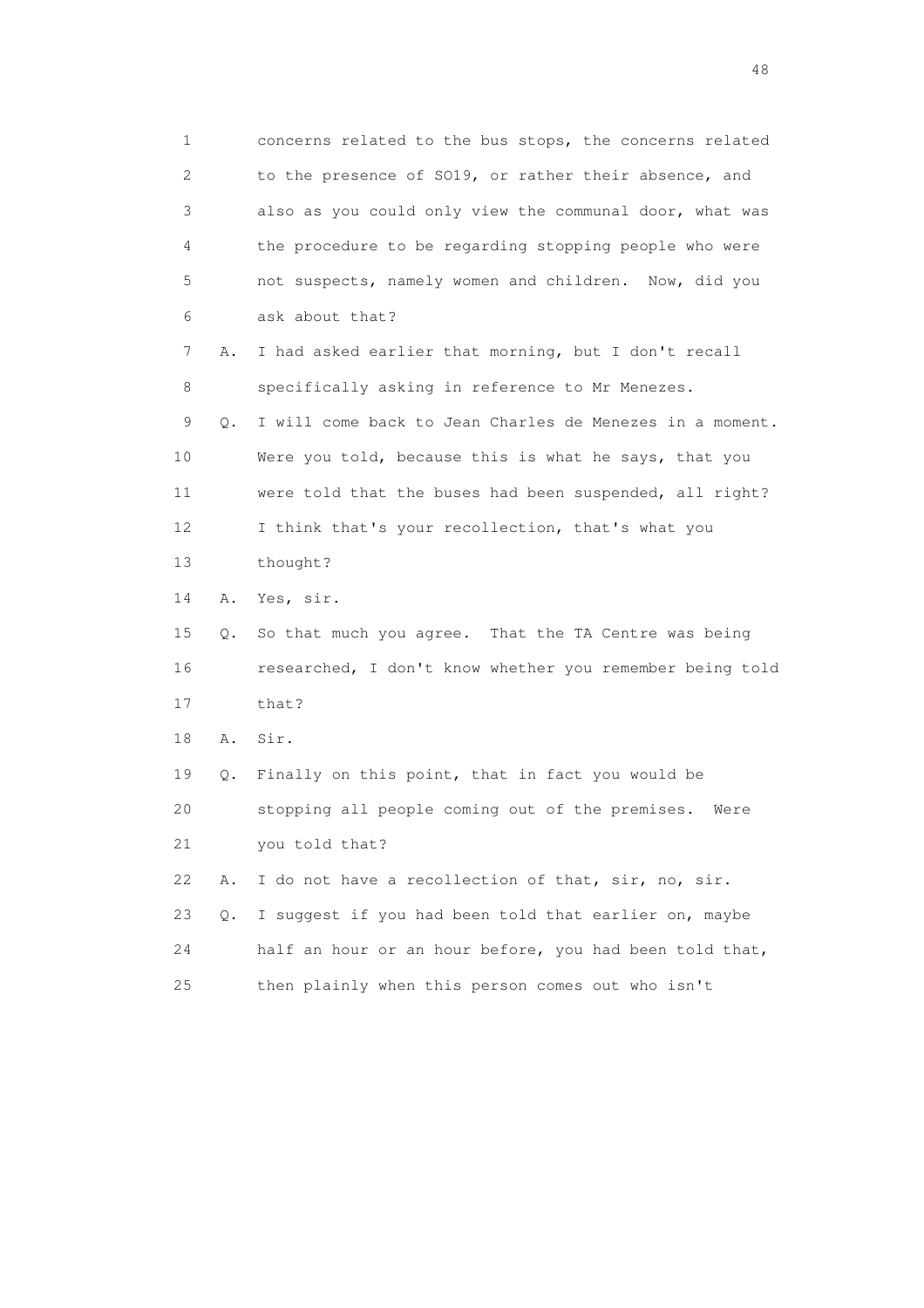| 1  |    | automatically identified, then you would ring up Pat and |
|----|----|----------------------------------------------------------|
| 2  |    | say, "What do we do about this person?" Do you follow    |
| 3  |    | the logic of all this?                                   |
| 4  | Α. | I follow the logic of your argument, sir.                |
| 5  | Q. | Then did you do it?                                      |
| 6  | Α. | I don't recall doing it specifically about Mr Menezes,   |
| 7  |    | sir.                                                     |
| 8  | Q. | Let us move on with the chronology of what happened, we  |
| 9  |    | have the log in front of us. For the red team, 9.33,     |
| 10 |    | 9.36.<br>So if you can hold that in your mind for        |
| 11 |    | a moment, and I want to go to what's being entered up on |
| 12 |    | the surveillance log at the control centre, as it were,  |
| 13 |    | 447, please. 9.34, so it's a minute later, that might    |
| 14 |    | account for some delay in it being relayed over Cougar,  |
| 15 |    | there is an entry but of course that is not the entry    |
| 16 |    | that relays the information that you have heard over the |
| 17 |    | Airwave, is it?                                          |
| 18 | Α. | At the 9.34 entry, sir? No, it's not.                    |
| 19 | Q. | So do you think that the description that is in the 9.33 |
| 20 |    | log that you have never went out over Cougar?            |
| 21 | Α. | I think that it did go out over Cougar, sir, because we  |
| 22 |    | were relaying everything coming out from the van that    |
| 23 |    | morning on to the Cougar, otherwise the rest of the      |
| 24 |    | team, our working sets are blind to it.                  |
| 25 | Q. | Then certainly so far as the reds are concerned, since   |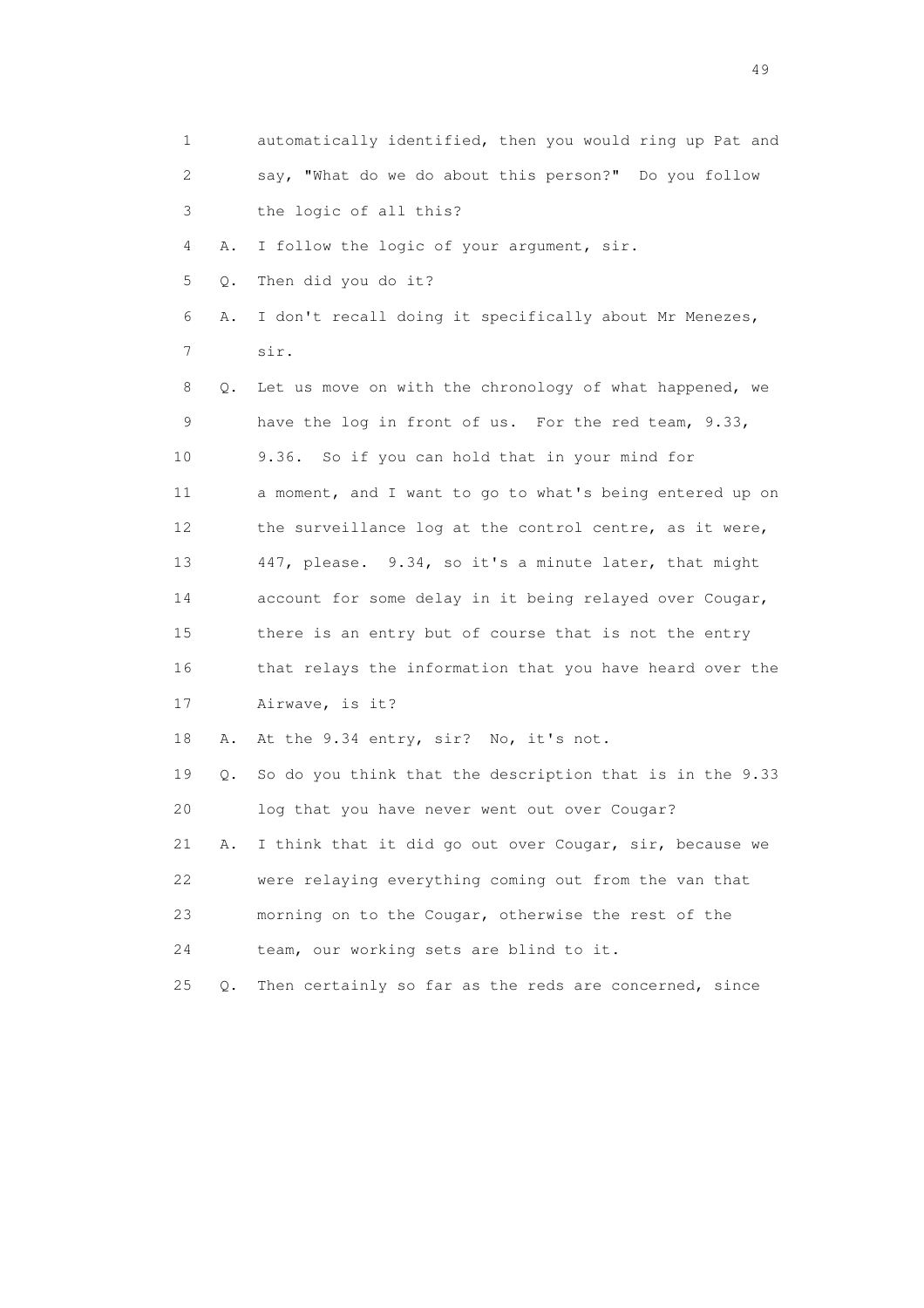1 you are in the right-hand column here, although you may 2 have been source of the fact that somebody came out, you 3 certainly weren't the source of a description which 4 might be termed "PIW", were you, possibly identical 5 with? 6 A. No, sir. 7 Q. Just moving again, it follows that, therefore, given 8 your threshold -- your threshold -- for intervention, 9 you at that point didn't think that the firearms were 10 there, nor did you, as it were, move towards 11 interception as planned with the greys; correct? 12 A. At that stage, no, sir. 13 Q. Were you contacting the greys about this person who's 14 logged as described in your log, back to page 474 15 please? 16 A. They were on the same radio channel. 17 Q. Yes? 18 A. So they would have been hearing the same communications 19 going out, the same -- that initially the red team would 20 be controlling them, or controlling the subject, and as 21 arranged they were going to take away anyone who needed 22 further surveillance on them. 23 Q. All right. Well, James and the grey team are coming 24 later today. Once you heard that the grey team had 25 taken it up, you backed off?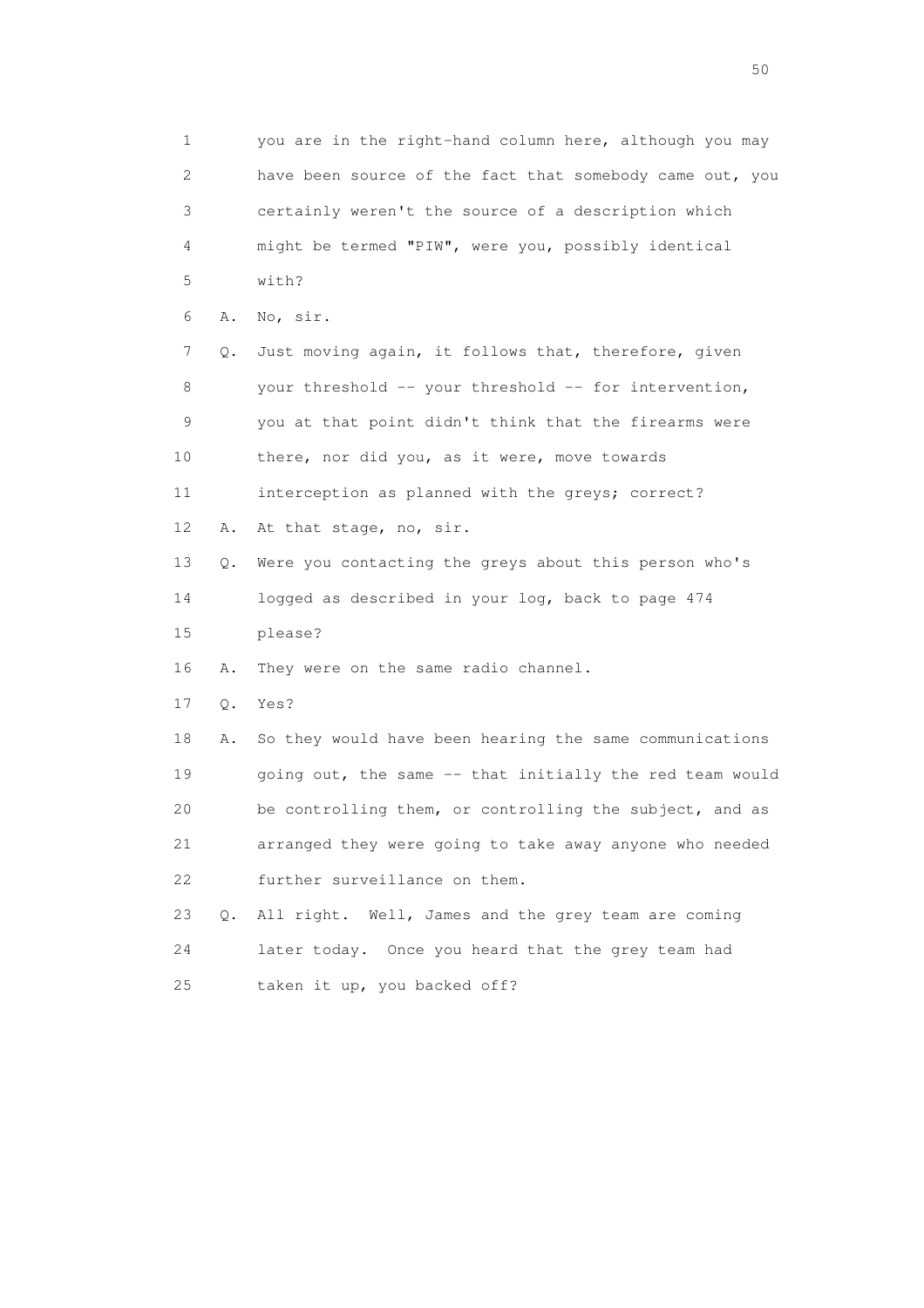1 A. We remained in position. The only officers who moved 2 around that movement were the officers up on 3 Upper Tulse Hill. The grey team took over, we remain as 4 the inner ring and then we change radio channels to 5 allow them to move away undisturbed on the channel we 6 had been working on. 7 Q. As far as you were concerned, when he left your 8 containment or control, I know containment isn't a word 9 you use but left your control -- 10 A. Sir. 11 Q. -- this was just an unidentified person who really was 12 of no particular interest to you? 13 A. At that stage, sir, I would say he was an unidentified 14 person. He is of interest because he has left that 15 block. 16 Q. But not beyond that? 17 SIR MICHAEL WRIGHT: The expression you use, "not of 18 particular concern"? 19 A. Not of particular concern, sir. 20 MR MANSFIELD: Right. 21 Now I just want to go back to basics as it were at 22 this point. Once of the things you said this morning as 23 a precondition for making an identification one way or 24 the other, whatever the threshold, and you have 25 described those, is of course having in the first place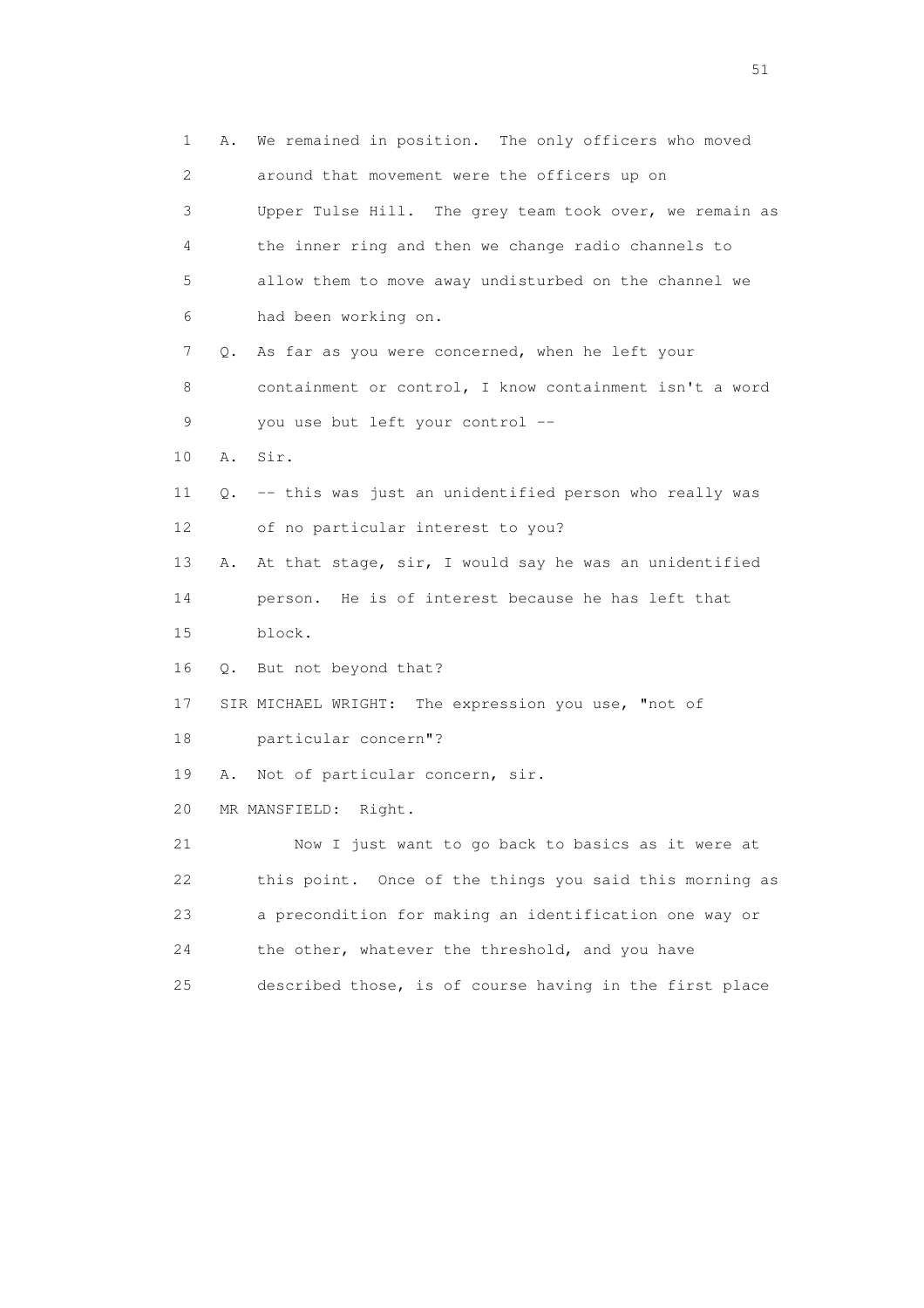1 as good an image of the person you are looking for as 2 possible; you agree with that? 3 A. I agree with that, sir. 4 Q. I would like you to look, could you have the original 5 back, at the pack that you had that the jury have had 6 handed round. (Handed) 7 I want to take it in stages. If you kindly get out 8 first of all ... (Handed) 9 You have got the original and I am not going to ask 10 the exercise to be conducted on copies that have been 11 made since. 12 Looking first of all, and I'm going to concentrate 13 on the Osman, the gym card photograph is there, is not? 14 A. Yes, it is, sir. 15 Q. Right. First of all, there are problems about only 16 having head and shoulders, aren't there? 17 A. Yes, sir. 18 Q. It's obvious? 19 A. Absolutely. 20 Q. You don't have the build, you don't have the height, the 21 gait, the way somebody walks, you don't have any of 22 that, do you? And in fact in your briefing or at any 23 stage, you weren't given any information about that, 24 were you? 25 A. Nothing, sir.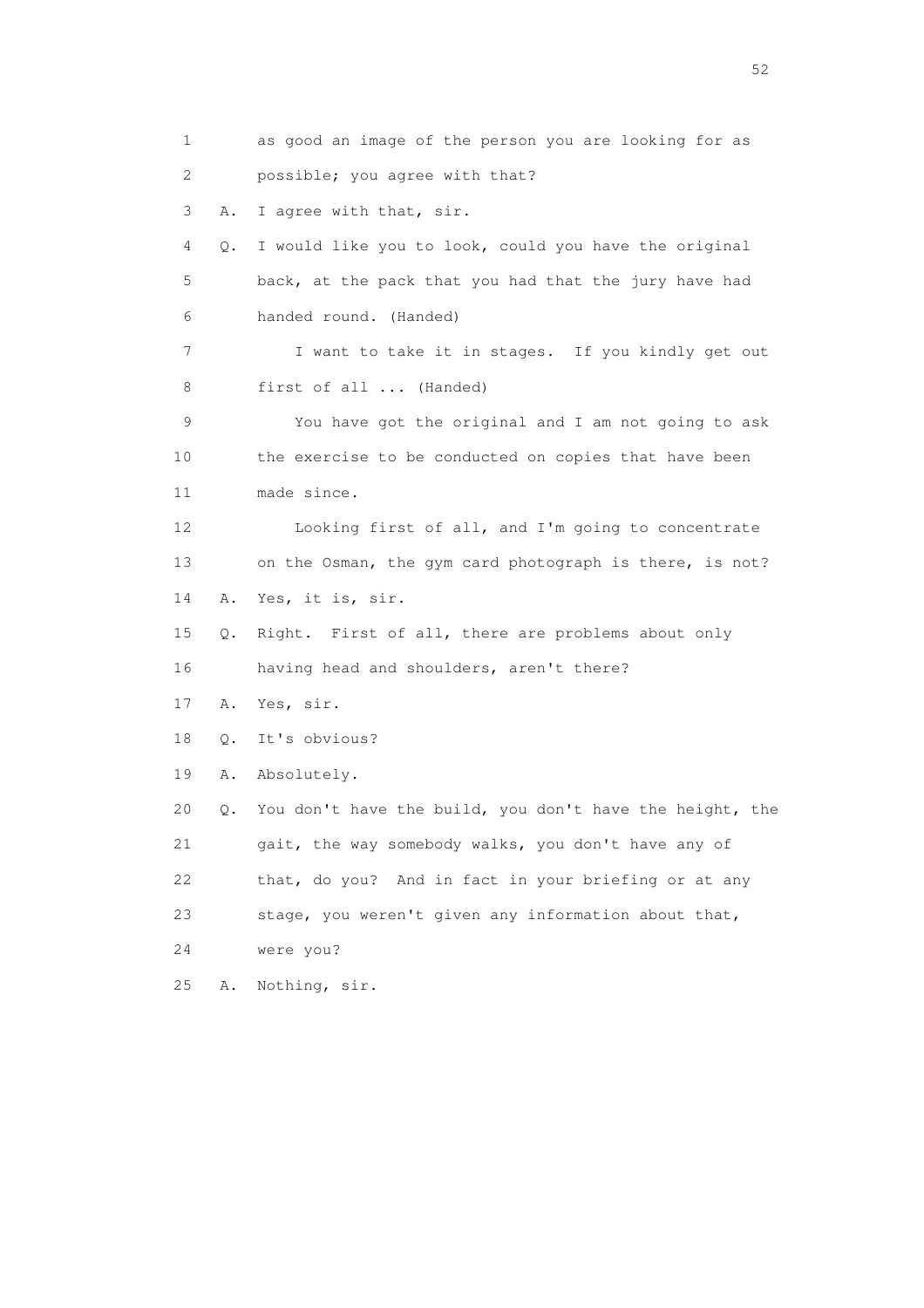1 Q. Nothing at all. I know it's difficult now and if you 2 can't answer the question please say so, I'm not 3 pressing it, but if you were shown that photograph 4 today, for the first time, if you can possibly put 5 yourself in that position, what IC code would you give 6 it? 7 A. I would say that gentleman would possibly, given the 8 light in that photograph, he could be a light-skinned 9 African-Caribbean man or he could also be 10 a light-skinned Arab man, from that photograph. 11 SIR MICHAEL WRIGHT: Which would be code what? 12 A. Off the top of my head, sir, 2 or 6. 13 MR MANSFIELD: 2 or 6? 14 A. Sorry, 3 or 6, apologies. 15 Q. I think you have it written in the back of your book, do 16 you? 17 A. Absolutely, sir. 18 Q. Sorry, do you want -- 19 A. No, that's  $-$  and that was my  $-$  20 Q. Written on the back of your book? 21 A. On the notebook, sir. 22 Q. You would say looking at the photograph, IC3 or 6? 23 A. Yes, sir. 24 Q. Either light skinned Afro-Caribbean? 25 A. Sir.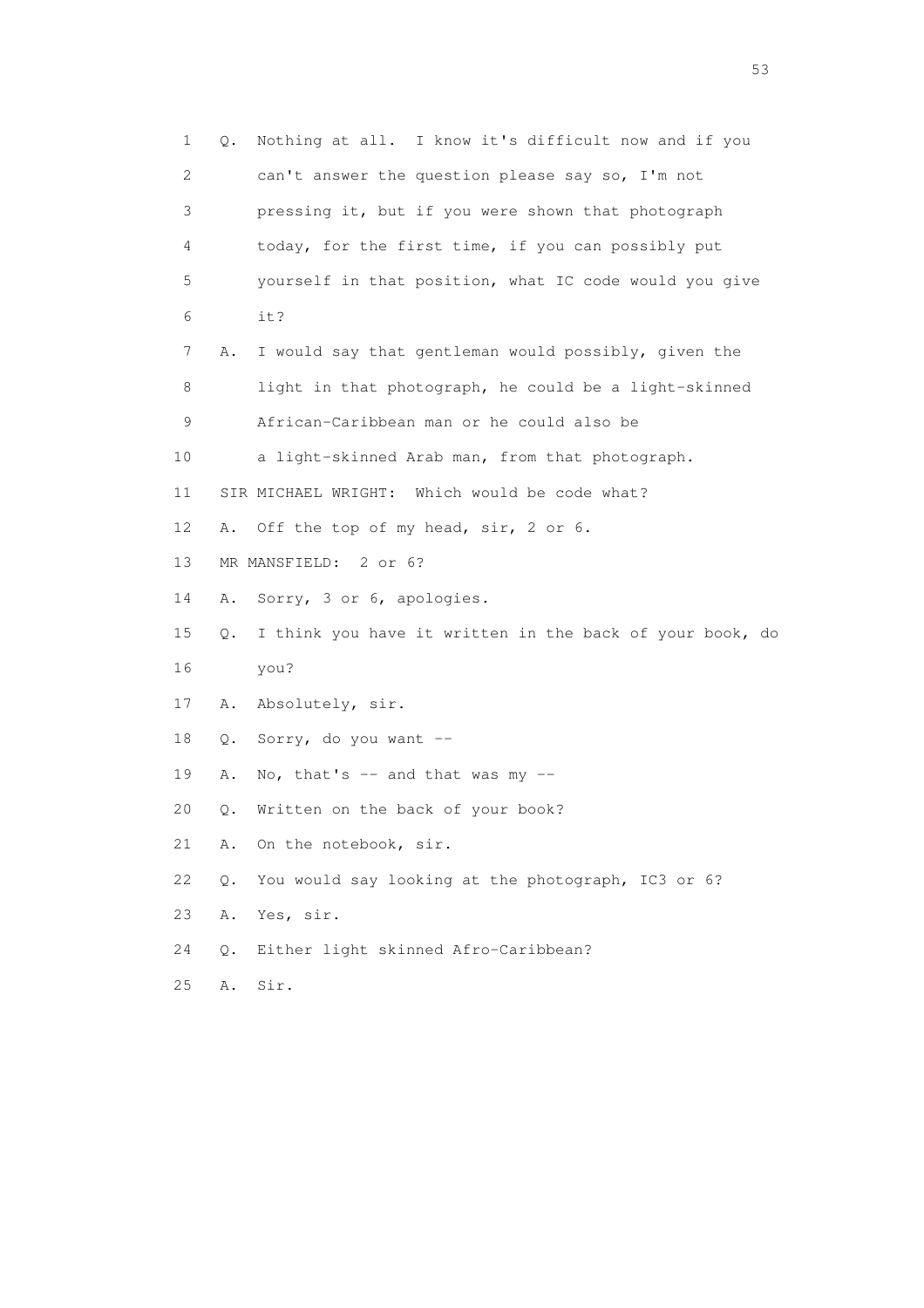- 1 Q. But not white European?
- 2 A. From that photograph I wouldn't describe that man as 3 a white European, sir.
- 4 Q. Are there any distinctive features there, do you think? 5 A. The beard, and again -- I say technique, practice, for 6 me I always look at the eyes, the nose, the ears, not as 7 a face per se, just the positioning.
- 8 Q. Yes. I know this may be difficult, so in this
- 9 particular instance, what is it about the eyes, the nose 10 and the ears?
- 11 A. Just where they are, nothing distinctive, but the most 12 distinctive thing there is the beard, sir.
- 13 Q. That's a great relief, I am sure. Just the beard. Now, 14 I'm going to accept straightaway of course a beard can
- 15 come and go?
- 16 A. Sir.
- 17 Q. It's much more difficult to come than to go, as it were, 18 but they come and go, so you can't necessarily rely on 19 a beard, can you?
- 20 A. No, you can't, sir.
- 21 SIR MICHAEL WRIGHT: One of the things I think you do look 22 for is evidence of being recently shaved?
- 23 A. May well, sir, you may well.
- 24 SIR MICHAEL WRIGHT: That didn't arise in this case.
- 25 A. No, sir.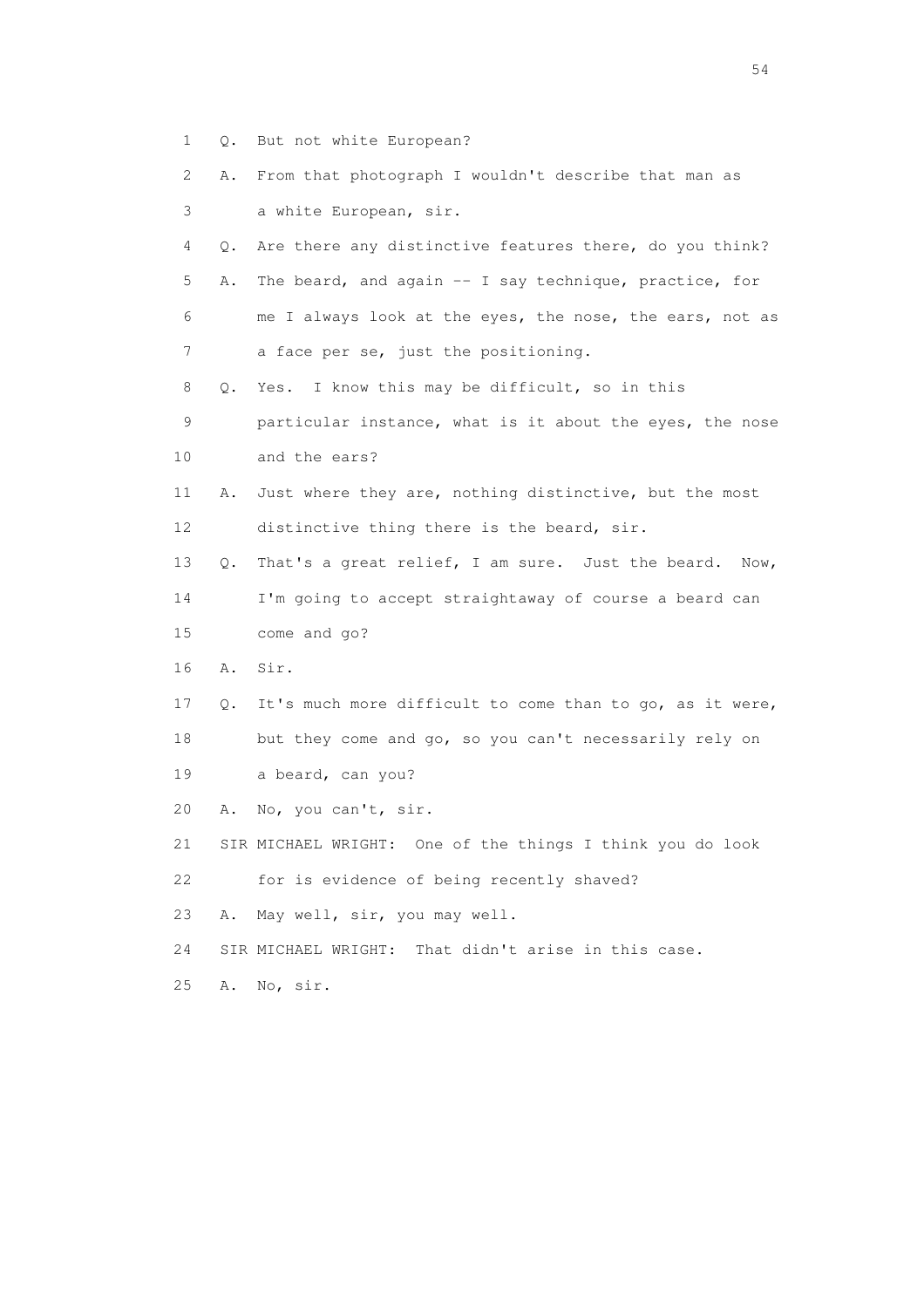| $\mathbf 1$ |    | MR MANSFIELD: So far as just that image is concerned, would |
|-------------|----|-------------------------------------------------------------|
| 2           |    | you have regarded that as a really good basis to try to     |
| 3           |    | make an identification?                                     |
| 4           | Α. | It's -- it's not the best image I have seen going out on    |
| 5           |    | an operation, sir, and likewise it's not the worst.         |
| 6           | Q. | You see, someone else thought -- well, I'll suggest who     |
| 7           |    | it is, it's not me, it's another surveillance officer       |
| 8           |    | who plays an important role, Ivor; do you know him?         |
| 9           | Α. | I do know Ivor, sir.                                        |
| 10          | Q. | He thought it was a poor quality image, do you agree        |
| 11          |    | with that?                                                  |
| 12          | Α. | It's a -- by its very nature, the type of photography       |
| 13          |    | and the lighting there, it isn't the best image, sir.       |
| 14          | Q. | And of course you don't know when it was taken?             |
| 15          | Α. | Undated, sir.                                               |
| 16          | Q. | I want you to keep that with you, as it were.               |
| 17          | Α. | Sir.                                                        |
| 18          | Q. | And then move to, I think you had in the briefing or you    |
| 19          |    | had with you in your pack, did you, a CCTV image?           |
| 20          |    | I think you have them there?                                |
| 21          | Α. | Yes, I do, sir.                                             |
| 22          | Q. | The one you have on top, which is the $-$ - the jury have   |
| 23          |    | seen it before and you said it was only the top image of    |
| 24          |    | those two --                                                |
| 25          | Α. | I only recall seeing the top one, sir, almost side-on.      |
|             |    |                                                             |

the state of the state of the state of the state of the state of the state of the state of the state of the state of the state of the state of the state of the state of the state of the state of the state of the state of t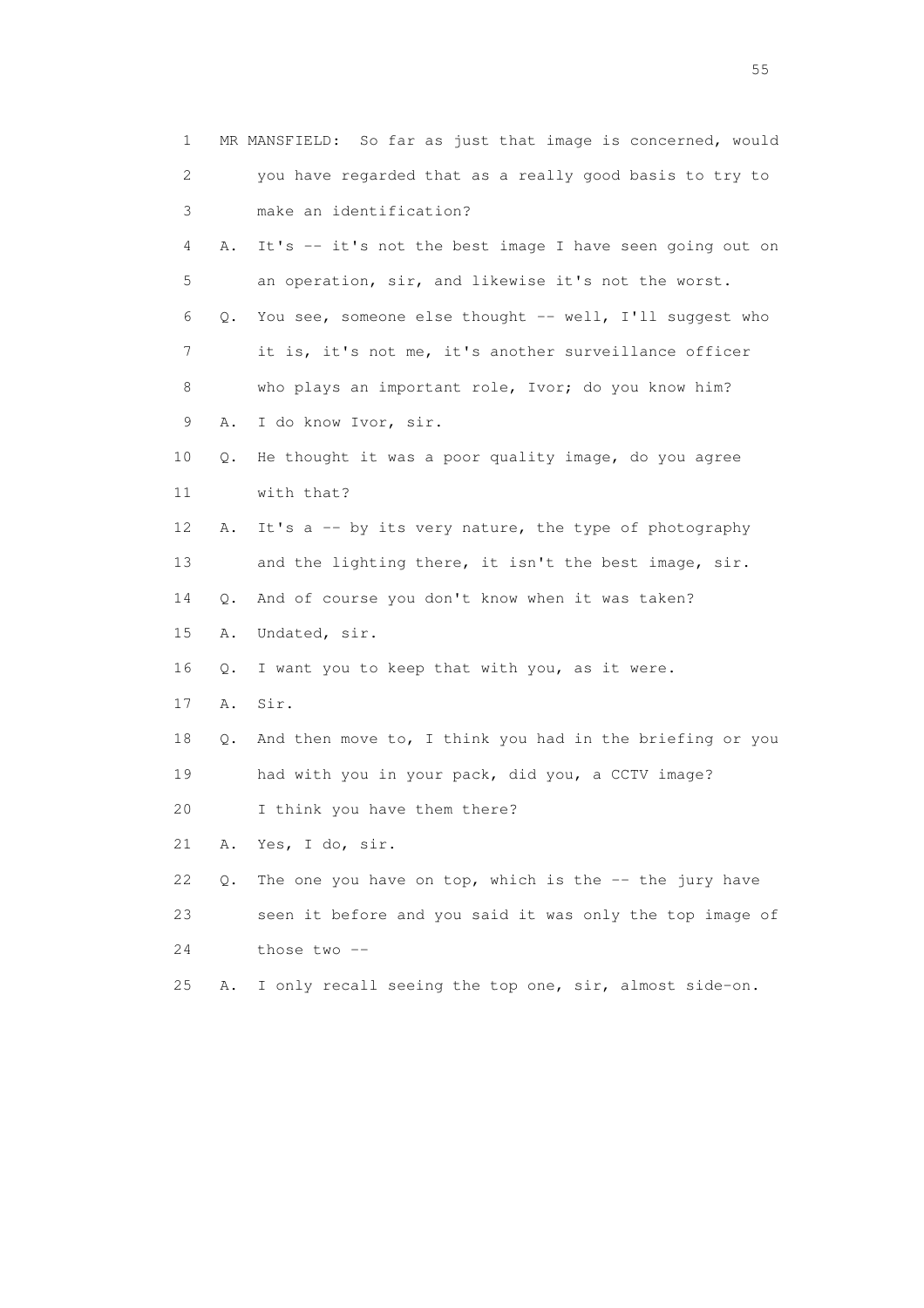1 SIR MICHAEL WRIGHT: Is that standing on the railway 2 platform? 3 A. It is, sir. 4 MR MANSFIELD: If you can hold it up for the jury to see, 5 they have seen it before. 6 In relation to that image, first of all, can you 7 tell by comparing the gym card with that image that we 8 are dealing with the same person? 9 A. I can't, sir, no, sir. 10 Q. No, you see we have had a lot of evidence from people in 11 the ops room, McDowall downwards, that it's a really 12 good likeness, but you wouldn't agree with that, would 13 you? 14 A. I couldn't say that that -- I would be -- professionally 15 say that that is the same person, sir. 16 SIR MICHAEL WRIGHT: I think you told me on Friday that you 17 would not be able to do an identification on the basis 18 of that photograph? 19 A. On the CCTV one, no, sir, we wouldn't. 20 MR MANSFIELD: As we know that in fact it was, but this is 21 a different point, the person in the CCTV, you do get 22 an impression of their height, or at least their -- the 23 way in which they stand, do you not? 24 SIR MICHAEL WRIGHT: And their build. 25 A. That could be inferred, sir, if your knowledge of the

 $56<sup>o</sup>$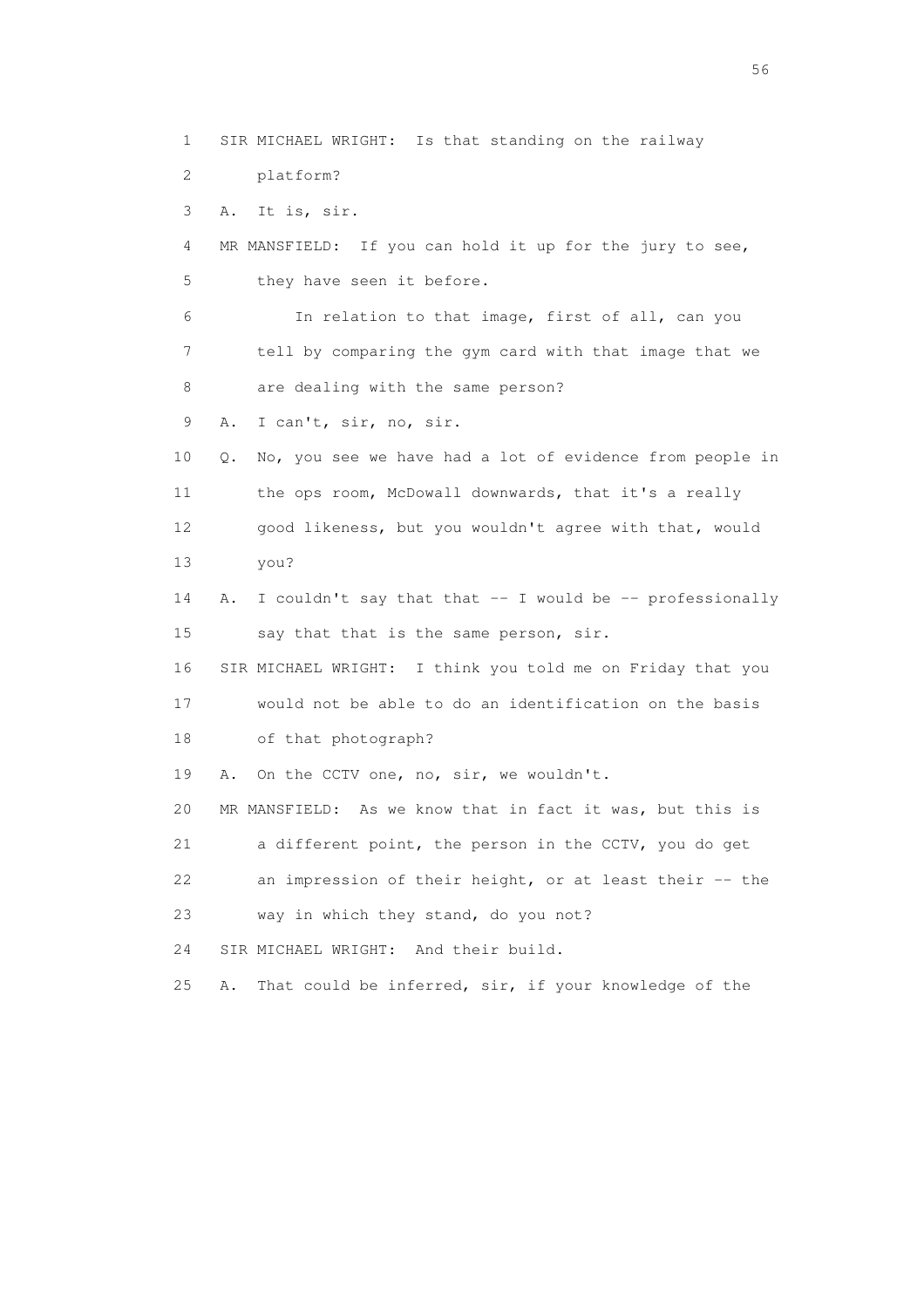1 tube station there is good in terms of how high the 2 background furniture is, the type of clothing, and 3 obviously in that particular picture the baggage that 4 he's wearing. It would all -- 5 MR MANSFIELD: All help? 6 A. All help or disguise, perhaps. 7 Q. Of course, one has to do that. 8 A. But not -- sorry, disquise would be the wrong word, sir, 9 but in terms of giving yourself an accurate picture of 10 that person. 11 SIR MICHAEL WRIGHT: Could you just hold it up again so the 12 jury can see it. You can see he is not obese. 13 MR MANSFIELD: Could it be scanned on the screen? I don't 14 think the jury have it. 15 SIR MICHAEL WRIGHT: I think they do. What's the page 16 number, please, Mr Mansfield? 17 A. It doesn't have a number, sir. 18 SIR MICHAEL WRIGHT: It may not be scanned in. 19 A. There it is. 20 SIR MICHAEL WRIGHT: That's not nearly such a good version 21 as the one you have. 22 MR MANSFIELD: May I be permitted to check with the jury as 23 to whether they have that one? 24 SIR MICHAEL WRIGHT: Of course. 25 MR MANSFIELD: That's a better one.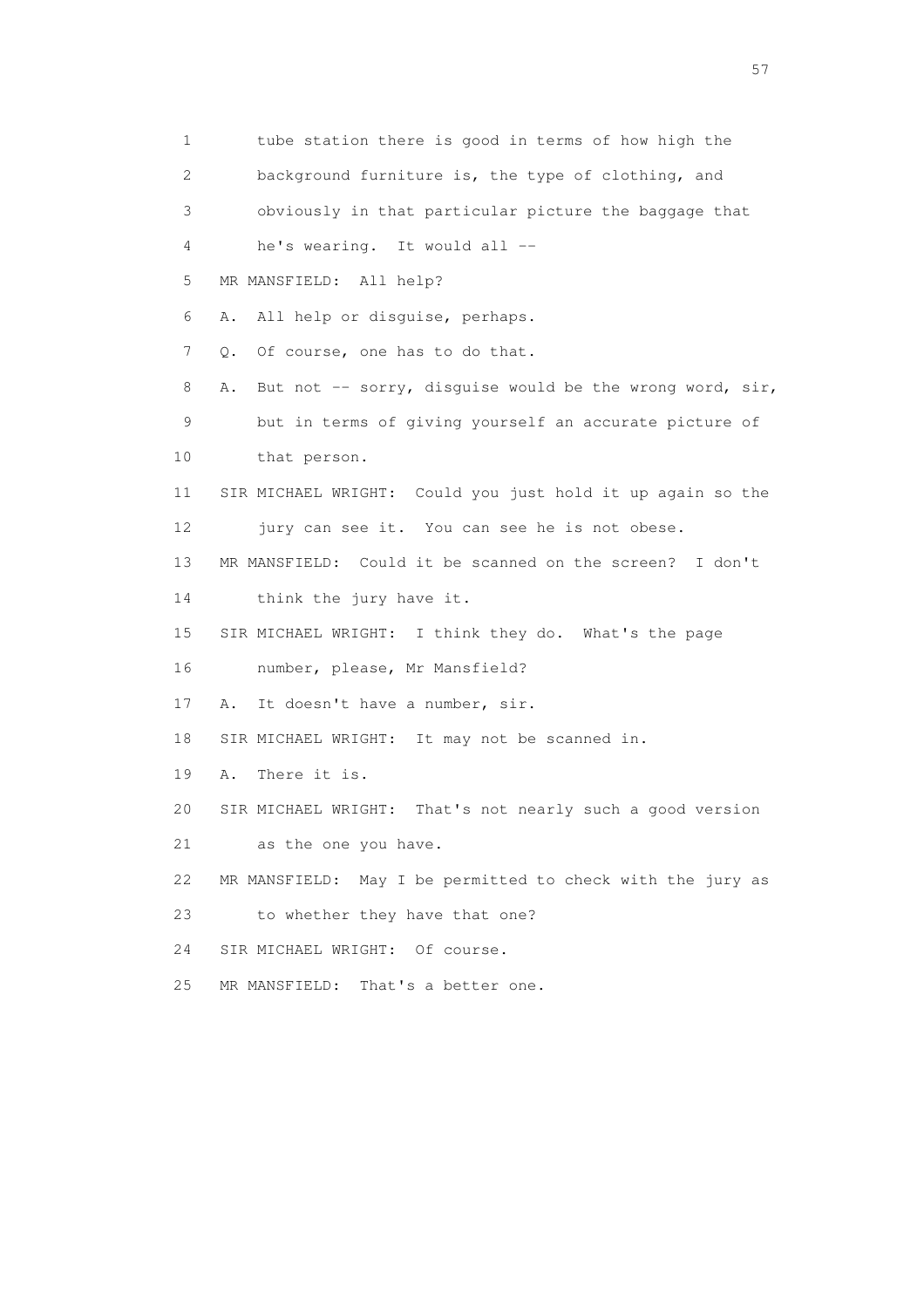1 SIR MICHAEL WRIGHT: There he is sideways on with the 2 rucksack. You can see that he is not a fat man, anyway. 3 A. Not at first sight, sir, no. 4 SIR MICHAEL WRIGHT: There are two other men there, average 5 sort of height. Not very helpful. 6 MR MANSFIELD: Really the only thing you can add, because 7 you can't do the nose, eyes and ears on that. It is 8 clear there is a beard there on that one. 9 A. There is shadow there, sir, is that a beard or is it -- 10 Q. Fair enough. 11 A. That's just my observation on it. 12 Q. Perfectly understandable. Not much you can glean from 13 that, therefore. What you really need if possible is 14 much clearer photographs. Now, were you ever made aware 15 that there were other photographs found in the rucksack? 16 A. No, I wasn't, sir. 17 Q. These have been called, just for sake of ease, the 18 wedding photographs, and the jury do have these. I'll 19 give the divider number of them, so you can get 20 a glimpse. They are 39 in the jury bundle. They will 21 come on screen. I'm going to go through them quickly. 22 The jury have seen them. There is a woman on the left 23 who is not irrelevant and there he is on the right. 24 Could we just move through these, please. 25 These have been reassembled, they were torn

the state of the state of the state of the state of the state of the state of the state of the state of the state of the state of the state of the state of the state of the state of the state of the state of the state of t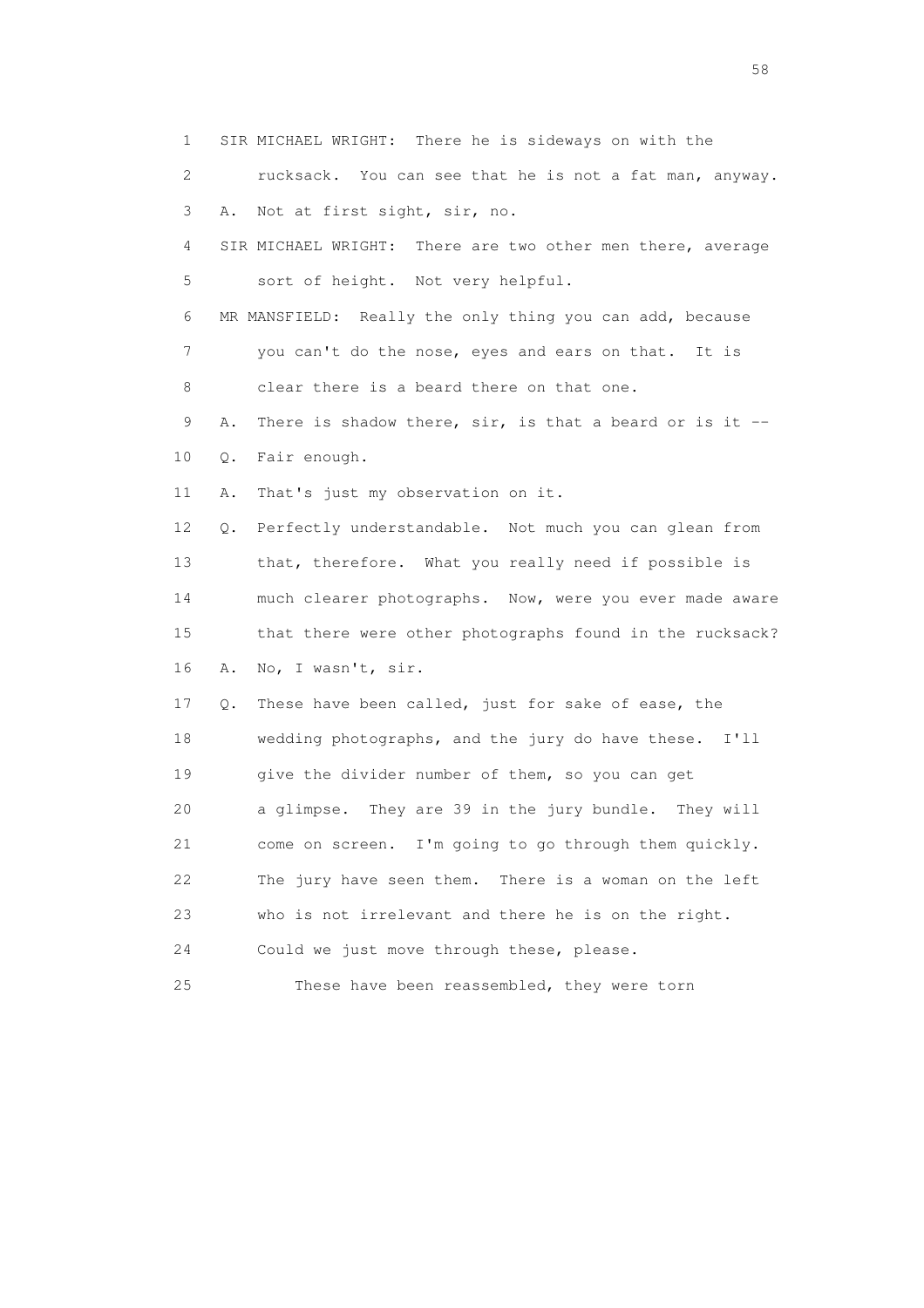1 originally, as you can see. The next one, please. 2 That's as they were in a torn form. And the next one, 3 please. (Pause) 4 Just pausing on that for a moment, this is a sort of 5 close-up of the wedding photograph. The point about 6 eyes, ears and mouth is particularly obvious there, 7 isn't it? 8 A. I wouldn't, sir, say that's something I use, so whether 9 other officers draw inference -- but I always look for 10 that when looking at the face. 11 Q. I understand that. I think there are a few more, 12 please. I think we have seen that already. Thank you 13 very much. 14 You didn't have those? 15 A. No, sir. 16 Q. I just want, before the break, to deal with a final 17 topic, if I may. I think you said you had been on 18 operations before; you had been doing surveillance with 19 Special Branch for a number of years? 20 A. Yes, sir. 21 Q. Were you involved in an exercise called Ragstone? 22 A. I wasn't involved on that deployment, sir. 23 Q. But you know about it? 24 A. I knew of it. 25 Q. You knew of it?

the contract of the contract of the contract of the contract of the contract of the contract of the contract of the contract of the contract of the contract of the contract of the contract of the contract of the contract o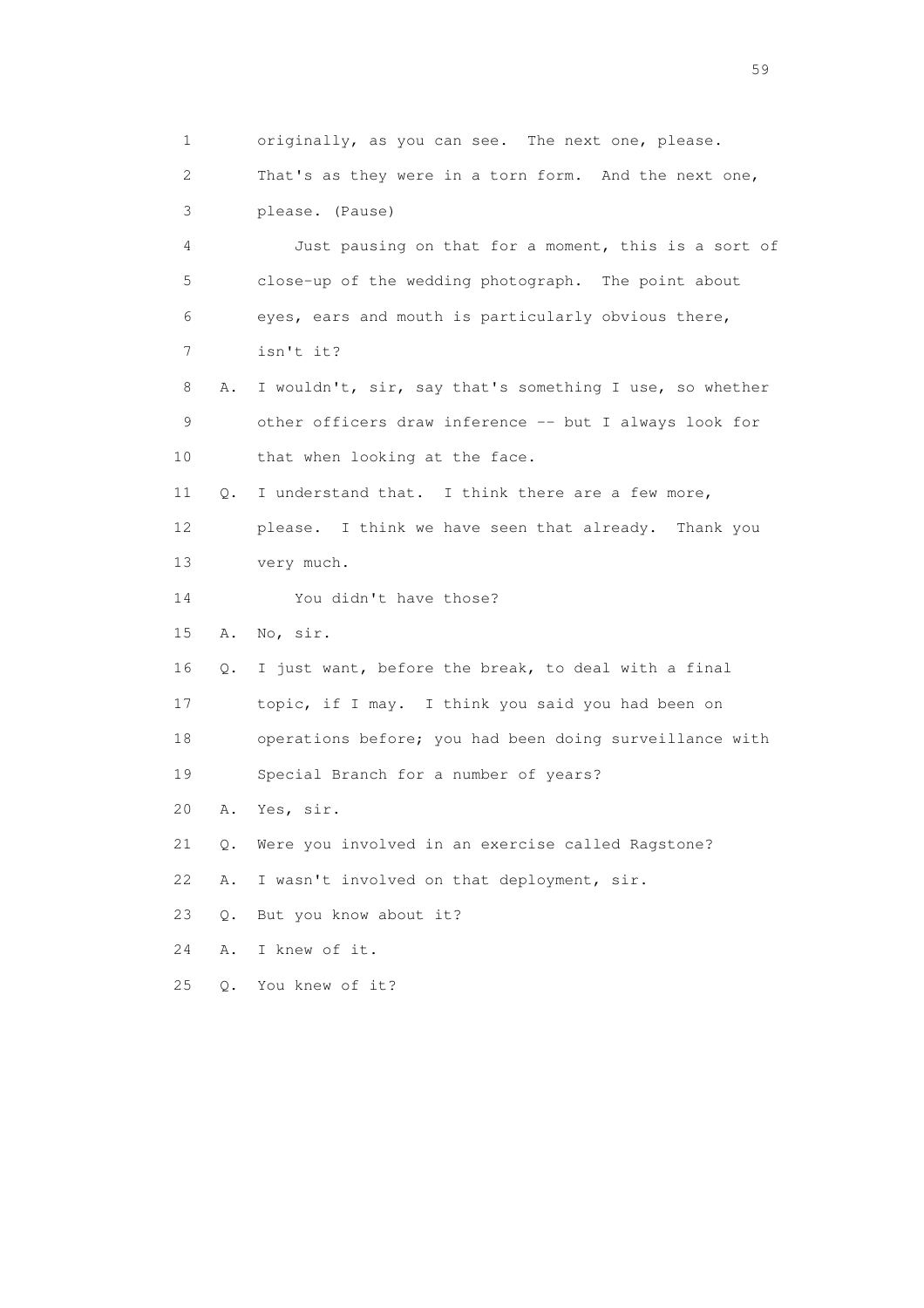1 A. In general terms, sir.

| 2  | Q. | Where there is, and please, I am being very careful, in        |
|----|----|----------------------------------------------------------------|
| 3  |    | broad terms, if Special Branch go out on a surveillance        |
| 4  |    | with a camera and take hundreds of photographs, then           |
| 5  |    | when surveillance and Special Branch return to London          |
| 6  |    | with the photographs, they are not just stuck in a back        |
| 7  |    | room file and left to rot, are they?                           |
| 8  | Α. | They would be processed for their intelligence value,          |
| 9  |    | sir.                                                           |
| 10 | Q. | One of their intelligence values is of course trying to        |
| 11 |    | identify vehicles and people in the photographs;               |
| 12 |    | correct?                                                       |
| 13 | Α. | Yes, sir, correct.                                             |
| 14 | Q. | So what we have had done, and I did not have ready the         |
| 15 |    | other day but very kindly they have now been produced,         |
| 16 |    | is a small bundle which I would ask to go in the jury's        |
| 17 |    | dividers as they now have them. They are Ragstone              |
| 18 |    | photographs, some of which have already gone in, but --        |
| 19 |    | SIR MICHAEL WRIGHT: Yes, there are some in there already.      |
| 20 |    | MR MANSFIELD: This is a fuller version of what had been        |
| 21 |    | taken, and perhaps they could be distributed and I'll          |
| 22 |    | explain what's happened. There is a bundle for                 |
| 23 |    | everybody.                                                     |
| 24 |    | Members of the jury, you will find some<br>SIR MICHAEL WRIGHT: |
| 25 |    | Ragstone photographs at 54.                                    |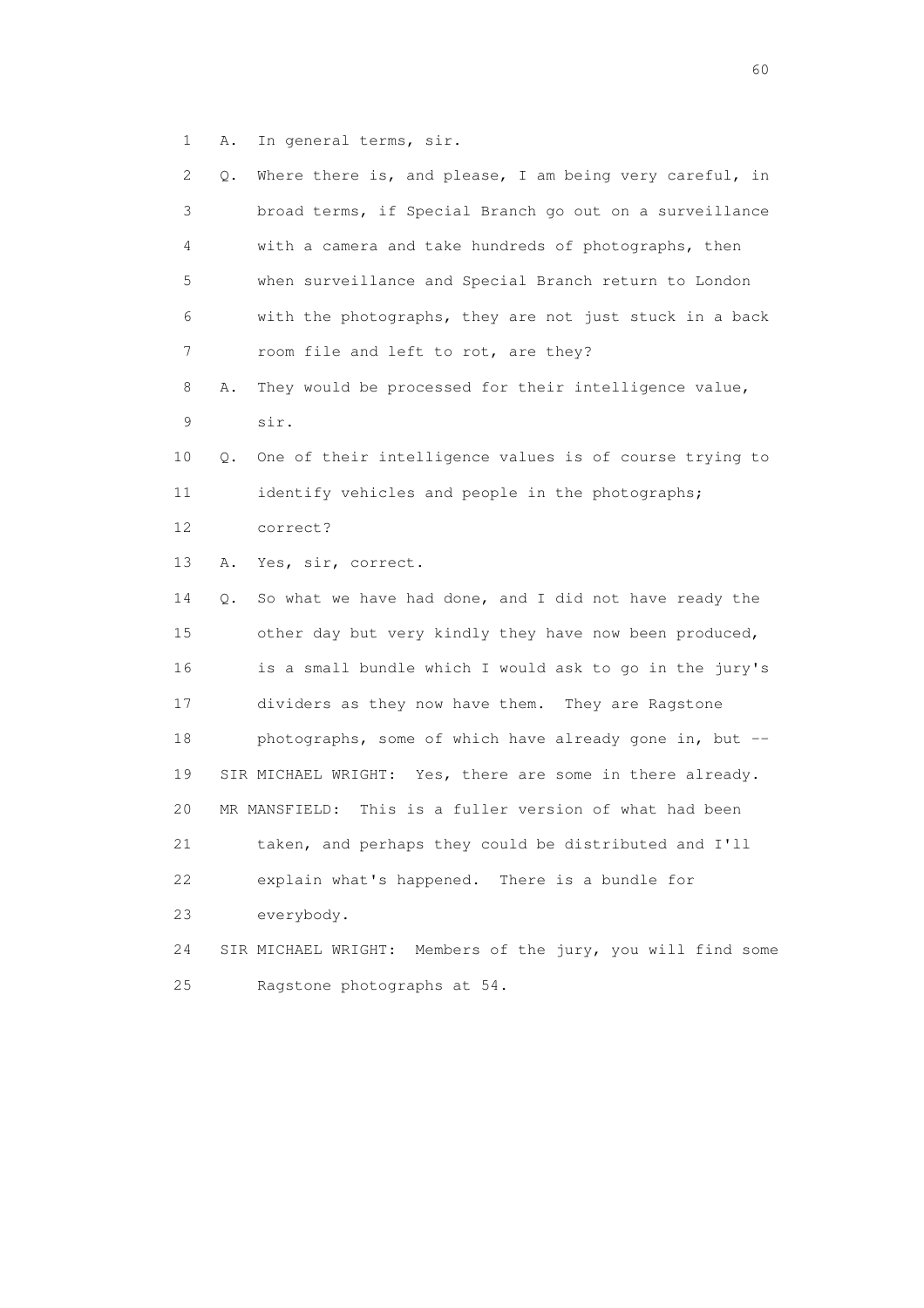1 MR MANSFIELD: Yes, I'm much obliged. I wonder if they 2 could go in 54.

 3 SIR MICHAEL WRIGHT: Instead of or as well as? I think they 4 are duplicates, some of them.

5 MR MANSFIELD: Some of them. (Handed)

 6 May I explain what's happened? There are in fact 7 many more than this, but there was concern at all the 8 photographs being placed before the jury because of the 9 identification of other people that are not concerned. 10 So I make it clear straightaway that we have selected 11 them so as to eliminate or minimise the risk of others 12 being identified other than Osman. May I make it clear, 13 there are other photographs of Osman besides these.

14 May I just go through them with you, Derek?

15 A. Sir.

 16 Q. The first photograph in each bundle should be a white 17 van, DAF. The second photograph I ask you to bear in 18 mind, that's a blue Volkswagen with the registration 19 number L199, and the third is a transit van. So that's 20 vehicles.

21 A. Sir.

 22 Q. These are taken on different days by Special Branch up 23 in the Lake District. This is Osman. I am sorry, these 24 should have been numbered. I wonder if perhaps the jury 25 and others can number them as we go through. This is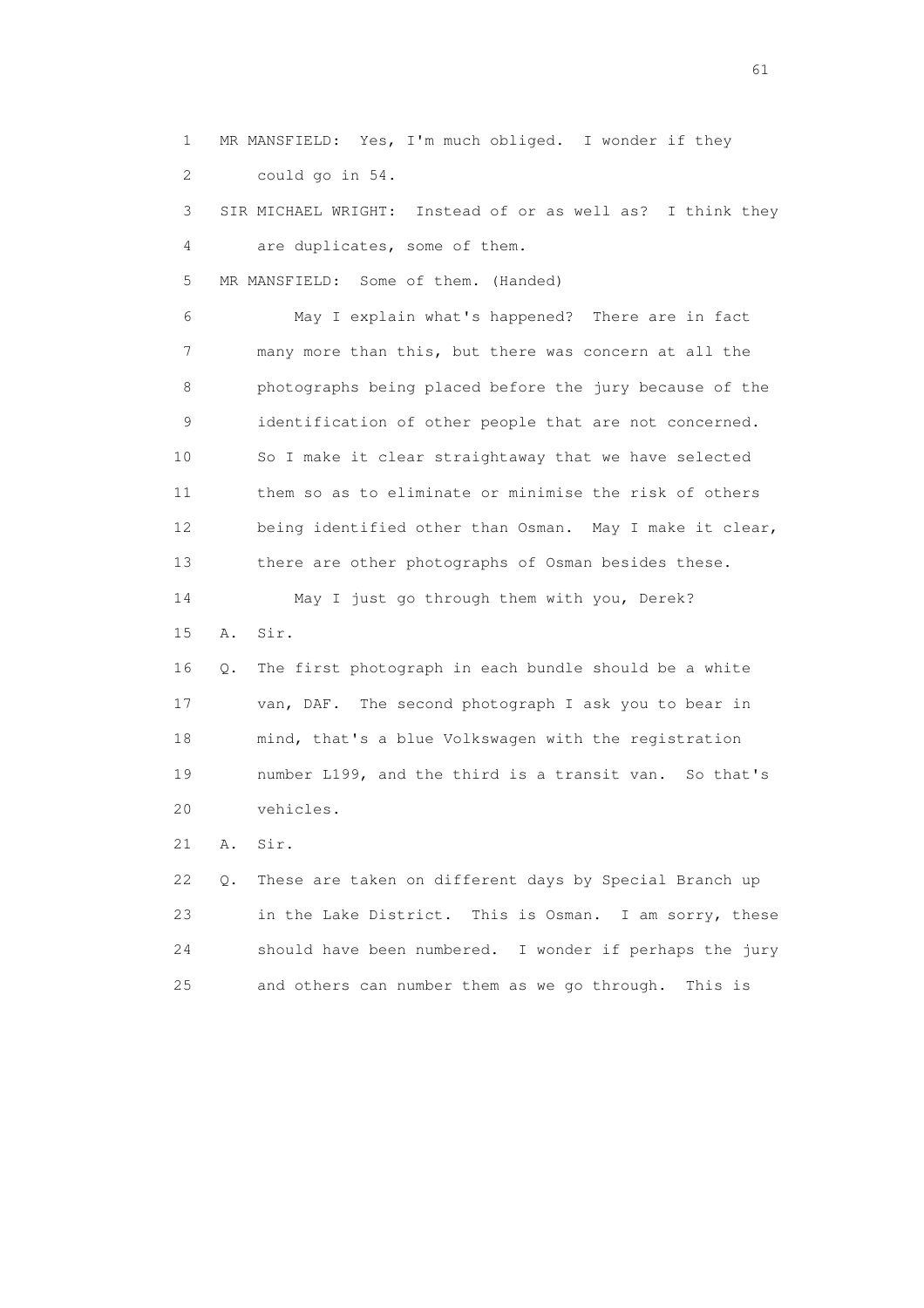1 the fourth photograph, of Osman, in fact we will see, 2 walking towards vehicles, and so is the fifth 3 photograph, and so is the sixth, and so is the seventh, 4 so it's a progression of photographs walking behind 5 these vehicles, so is the eighth and the ninth, he stops 6 behind the blue Volkswagen; do you see?

7 A. Got that, sir.

 8 Q. The tenth -- I am afraid there were some others but they 9 have been blotted out -- he is behind the Volkswagen, as 10 he is in the 11th, and the 12th, and the 13th and the 11 14th, all -- I am sorry to do it slowly in this way, 12 15th is the same, by the blue Volkswagen, 16th. Then 13 there would be a divider in the original bundle, we come 14 to another day or maybe the same day, a bit later with 15 his top off, so we are now on photograph number 17 at 16 the back of a VW, 18 at the back of the VW, 19, 20, 21, 17 22, 23, 24, 25, 26. When we come to 27, again the upper 18 clothing has changed to the extent that we are down to 19 a vest, and it may be a little later on the same day, or 20 27, still at the back of the blue VW, 28, 29, 30, 31 21 with a top on. So sorry, these have been put in by 22 mistake. I do apologise. Mine has got -- actually goes 23 to a VW.

 24 I don't ask the jury to take them out, 31, 32, 33 is 25 not Osman, and 34 is the VW again -- that's Omar. 35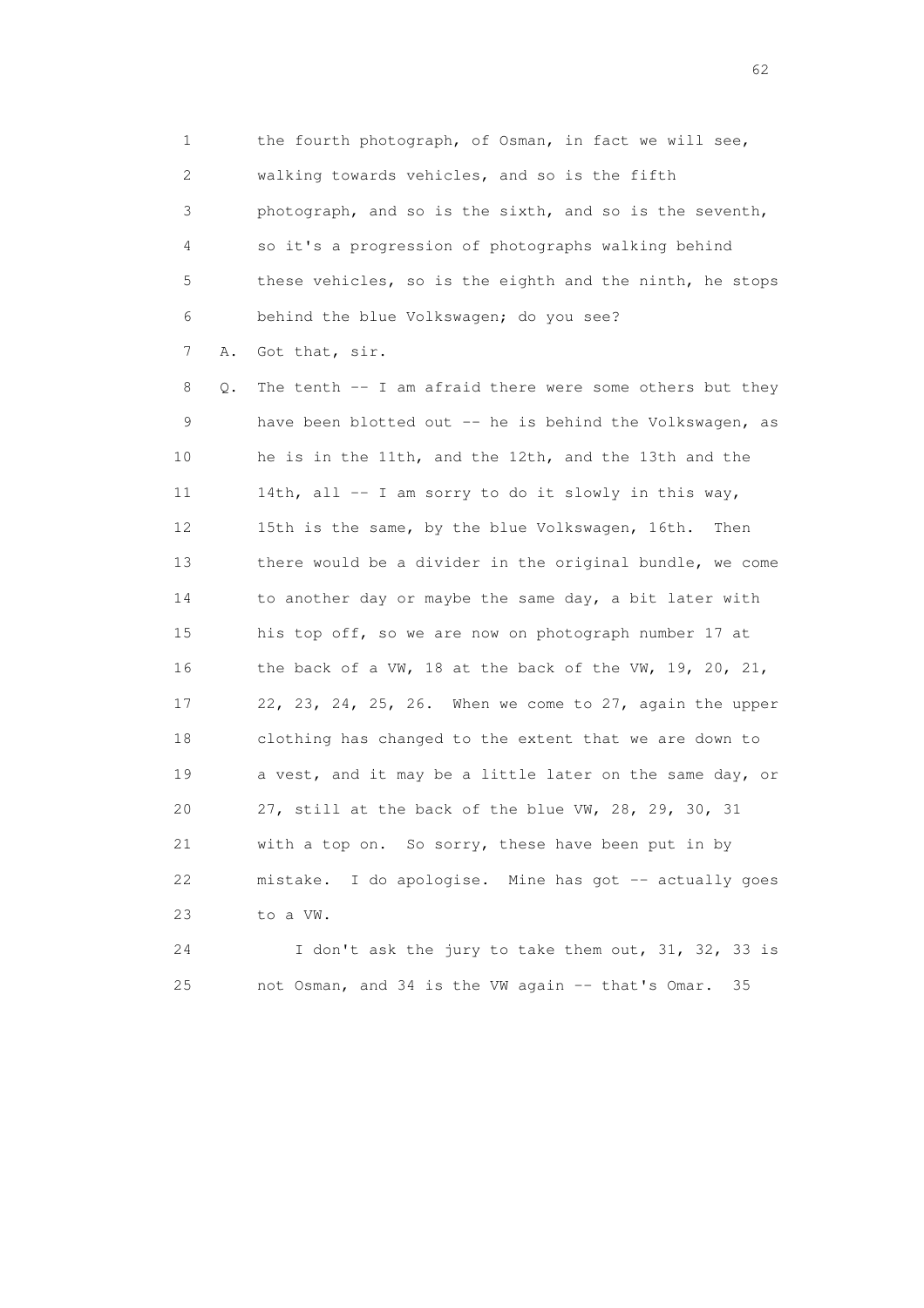1 and 36, can I just check, are shots of the VW with 2 someone in the driving seat, and 36 as well. That's in 3 the same bundle.

 4 Can I just check, because the two 35 and 36, my 5 understanding was, from an index, but I'll check it now 6 so we can have it clearly -- the last two are merely 7 shots of the VW again -- is that 35 and 36 are Osman. 8 Can't help? That's what I was led to believe. I'll 9 leave those to one side for the moment, that's numbered 10 hopefully, should be 38 photographs. I hope everybody 11 has 38. I think everybody has.

12 Now, save for the ones in the beige top, the ones in 13 the blue track suit and the white, various forms of 14 white top which come at 17 and 16 and so on -- 15 SIR MICHAEL WRIGHT: Right down to 30.

 16 MR MANSFIELD: Yes, right down to 30, of course those 17 provide Special Branch with a much better, albeit not 18 perfect, overview of this person, do they not? 19 A. They are certainly better images of that person. 20 Q. If you had been shown those, and you had the gym card 21 and you had the wedding photographs, the question is: 22 you couldn't have said the person in the gym card was 23 the same as the person on the station, the CCTV? 24 A. Correct, sir.

25 Q. Would you have been able to compare these images we know

experience of the contract of the contract of the contract of the contract of the contract of the contract of the contract of the contract of the contract of the contract of the contract of the contract of the contract of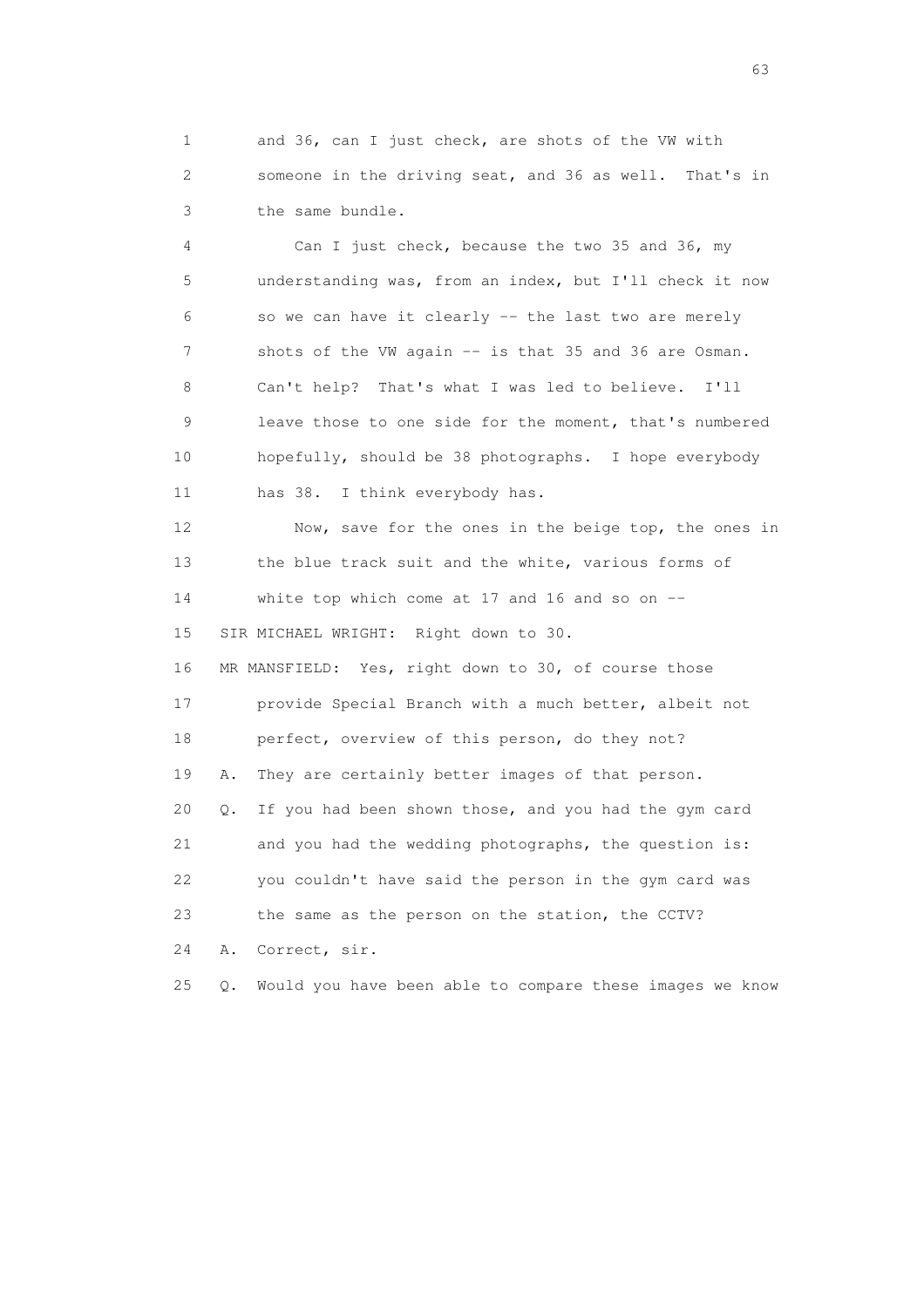|    | 1                         | are taken of Osman with the gym card or the CCTV? Well,    |
|----|---------------------------|------------------------------------------------------------|
|    | $\mathbf{2}^{\mathsf{I}}$ | I'll leave CCTV out of it because you say there is not     |
|    | 3                         | enough to compare. Would you have been able to compare     |
|    | 4                         | the gym card with these and say they were the same or      |
|    | 5                         | not?                                                       |
|    | 6<br>Α.                   | Just looking at the images --                              |
|    | 7<br>Q.                   | Yes?                                                       |
|    | 8<br>Α.                   | -- I would have looked, if there is a similar photograph   |
|    | 9                         | of the face on in there, I wouldn't do it on a profile,    |
| 10 |                           | sir.                                                       |
| 11 | Q.                        | I appreciate that, you wouldn't do it on a profile, so     |
| 12 |                           | that again the nearest we get $-$                          |
| 13 | Α.                        | 22 perhaps.                                                |
| 14 | Q.                        | Is the one where he is in the white top as opposed<br>Yes. |
| 15 |                           | to the blue top. Number 17 is again profile, 18 is         |
| 16 |                           | profile, 19 and obviously 20 is the back, and 22 in my     |
| 17 |                           | bundle, is it the same in yours?                           |
| 18 | Α.                        | Just where he is raising his T-shirt, sir.                 |
| 19 | Q.                        | Yes, that one, is more of a $-$                            |
| 20 | Α.                        | You see more of him.                                       |
| 21 |                           | Q. -- in that one than you do in the others. And obviously |
| 22 |                           | you get his build and so on.                               |
| 23 |                           | Let us concentrate on 22 just for the moment. Would        |
| 24 |                           | you have been able to say that that person in that         |
| 25 |                           | photograph, concentrating on that, is the same as the      |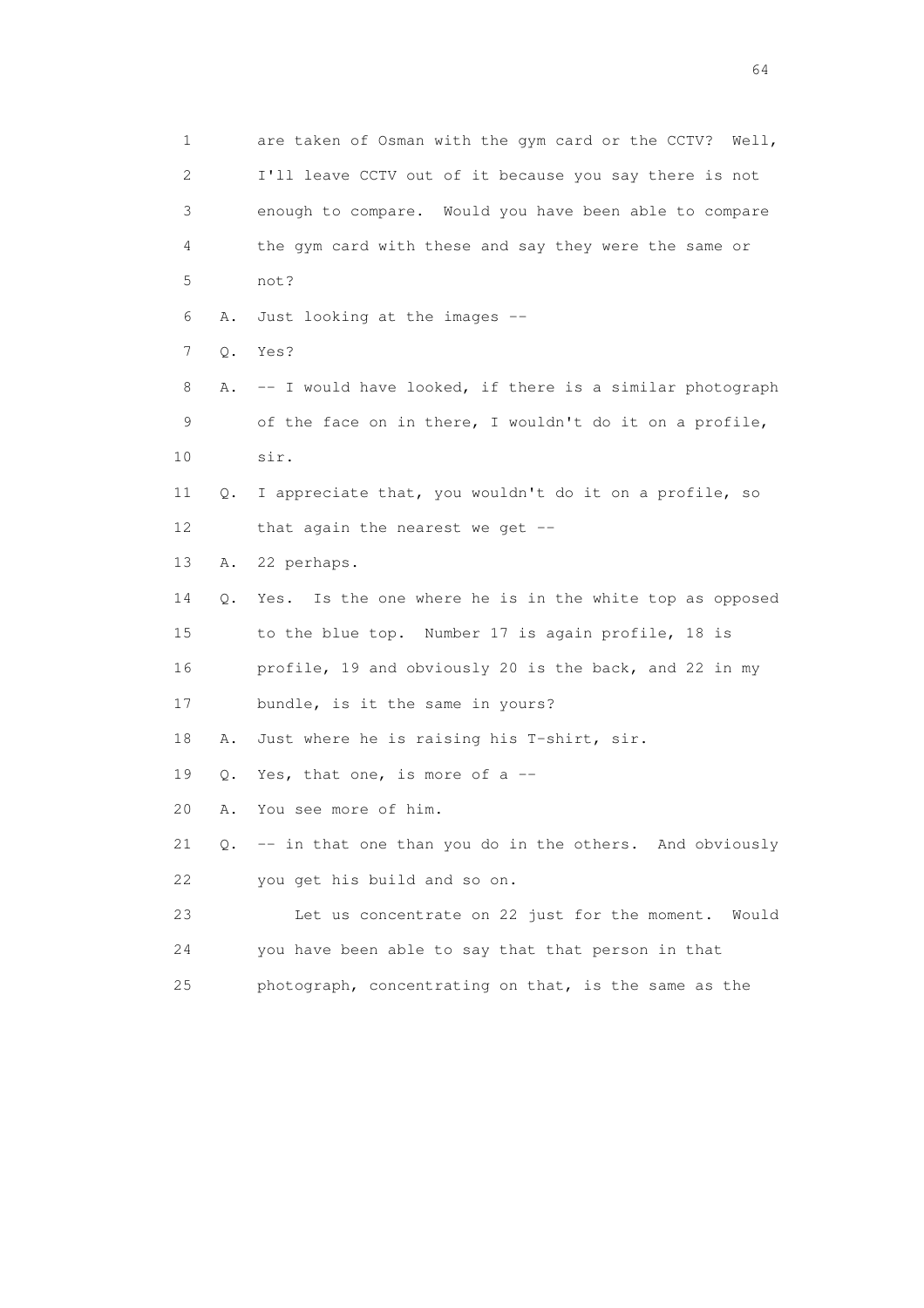| 1  |    | person in the gym card, photograph 22?                   |
|----|----|----------------------------------------------------------|
| 2  | Α. | Just in terms of comparing the two --                    |
| 3  | Q. | That's right.                                            |
| 4  | Α. | -- I would have -- I wouldn't be in a position to say    |
| 5  |    | positively.                                              |
| 6  | Q. | So how would you categorise it? I am sorry to put you    |
| 7  |    | through this in the witness box.                         |
| 8  | Α. | Not at all, sir.                                         |
| 9  | Q. | How would you categorise it?                             |
| 10 | Α. | From my terminology I would say he bears a strong        |
| 11 |    | resemblance.                                             |
| 12 | Q. | To the gym card?                                         |
| 13 | Α. | Or the gym card to him, a strong resemblance.            |
| 14 |    | Either/or, sir.                                          |
| 15 | Q. | Right. Unless you had another passport type of image of  |
| 16 |    | the person said to be Osman in the gym card, you         |
| 17 |    | wouldn't be able to get as far as you need?              |
| 18 | Α. | Again, from photographs, one can look at photographs,    |
| 19 |    | several different photographs, the crux of the matter is |
| 20 |    | not whether the photographs are the same, but who's in   |
| 21 |    | front of you.                                            |
| 22 | Q. | There, as we saw on this day, one officer can<br>Yes.    |
| 23 |    | think you have got the person and the other can think    |
| 24 |    | you haven't?                                             |
| 25 | Α. | That could be the case, sir.                             |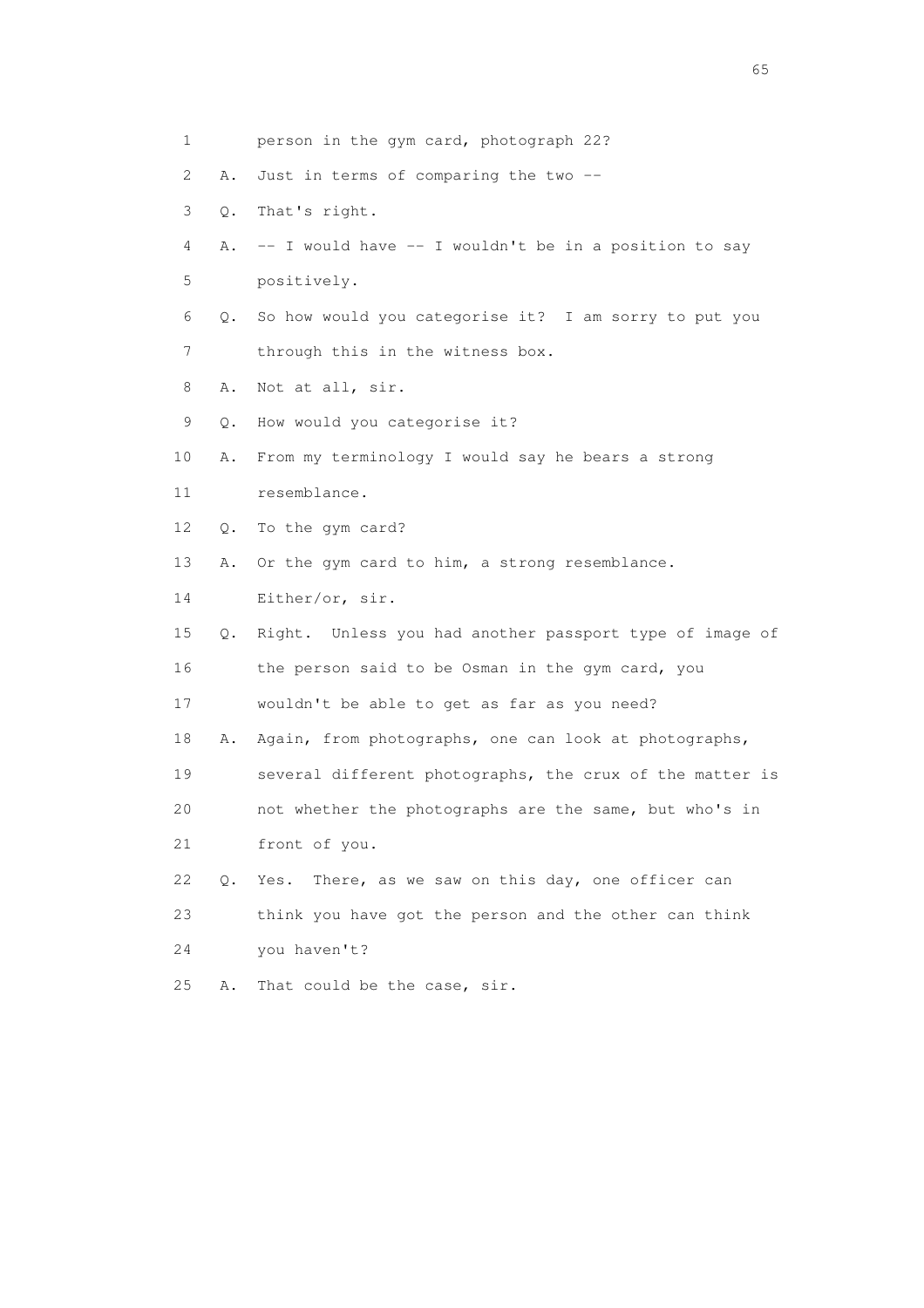1 MR MANSFIELD: Thank you. 2 SIR MICHAEL WRIGHT: Well, that would be a convenient place 3 for ten minutes' break. Quarter to, ladies and 4 gentlemen. 5 (11.40 am) 6 (A short break) 7 (11.50 am) 8 (In the presence of the jury) 9 SIR MICHAEL WRIGHT: Mr Gibbs, you are going last 10 presumably. Mr Stern? 11 MR STERN: I have no questions. 12 SIR MICHAEL WRIGHT: Ms Leek? 13 MS LEEK: No, thank you, sir. 14 SIR MICHAEL WRIGHT: Mr Perry? 15 Questions from MR PERRY 16 MR PERRY: Thank you, sir. 17 Mr Derek, just three topics, please. My name is 18 David Perry and I represent Cressida Dick, as well as Mr 19 McDowall, Mr Esposito and Mr Purser. 20 The first thing I want to ask you about, just never 21 shortly, is this: you have told us about Frank, who we 22 know is in the van parked close to the premises in 23 Scotia Road, and you have told us that he was 24 transmitting on the Airwave radio and I just want to ask 25 you one very short point in relation to that, please.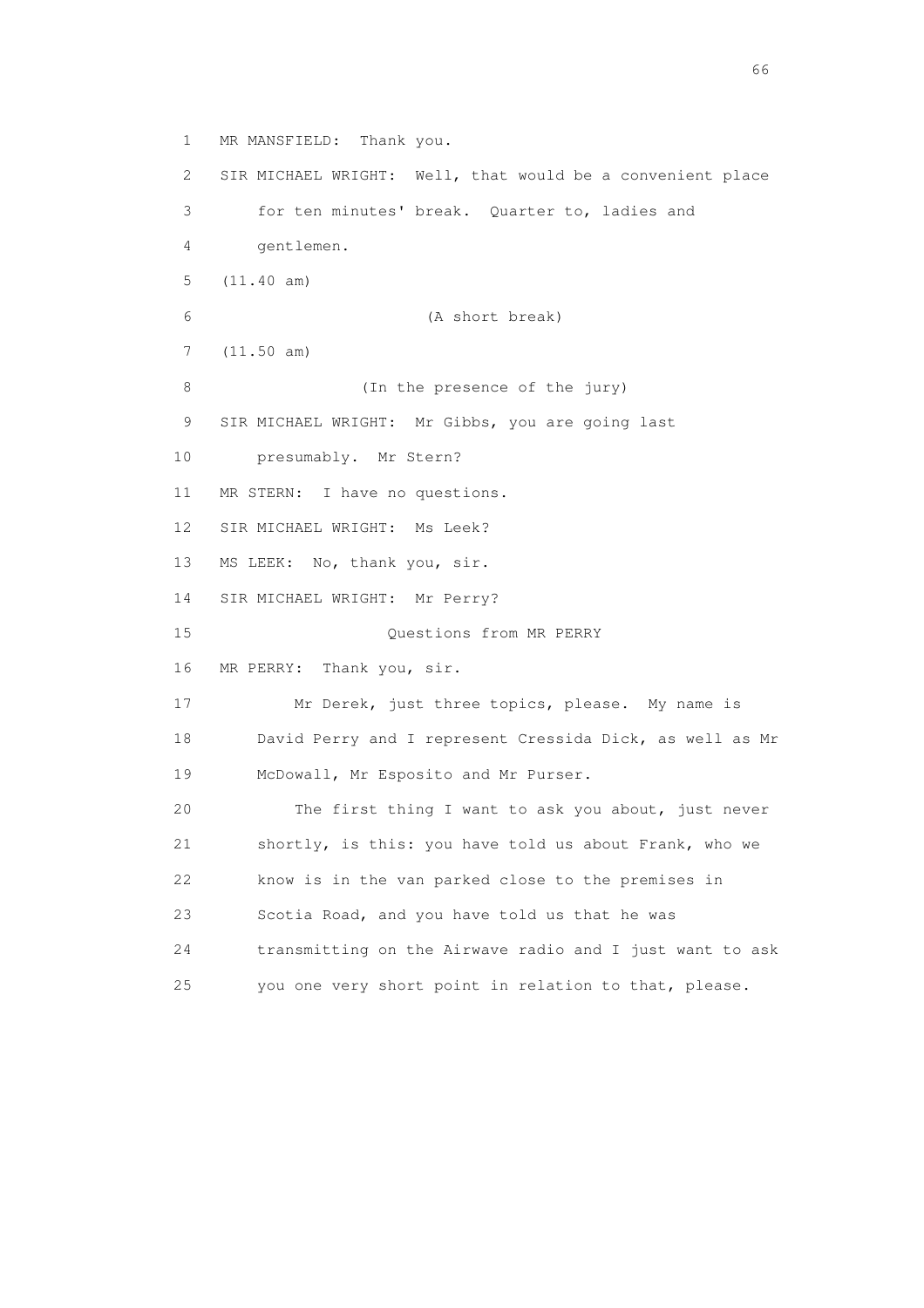1 The Airwave radio, to operate that you have to put it 2 into your hand; is that right?

3 A. It's a hand-held radio, sir.

 4 Q. Whereas the Cougar sets you would have microphones 5 attached to your clothing, would you?

 6 A. The Cougar set comes in a variety of forms. Some will 7 have microphones that are attached to your body, sir, 8 some might be covertly fitted in a vehicle, sometimes 9 you would use a headset, sir.

 10 Q. Thank you very much for that. The next topic I want to 11 deal with, please, again I hope I can deal with quite 12 shortly, is the topic of telephone calls. What I would 13 like the ladies and gentlemen of the jury to do, if they 14 don't mind, is to go to divider 50, please, to the hard 15 copy of the telephone schedule that we produced. It's 16 the schedule that's got almost all of the -- it's the 17 smaller schedule, calls from just after midnight. It's 18 the ten page-schedule. We will have it up on the screen 19 as well.

 20 The purpose of looking at this, Derek, so you and 21 everyone else knows, is just to plot if we can some of 22 the contact that you were having through the use of your 23 telephone. I want to try to establish two points 24 through you, if I may.

25 First of all, I think we see the first time you are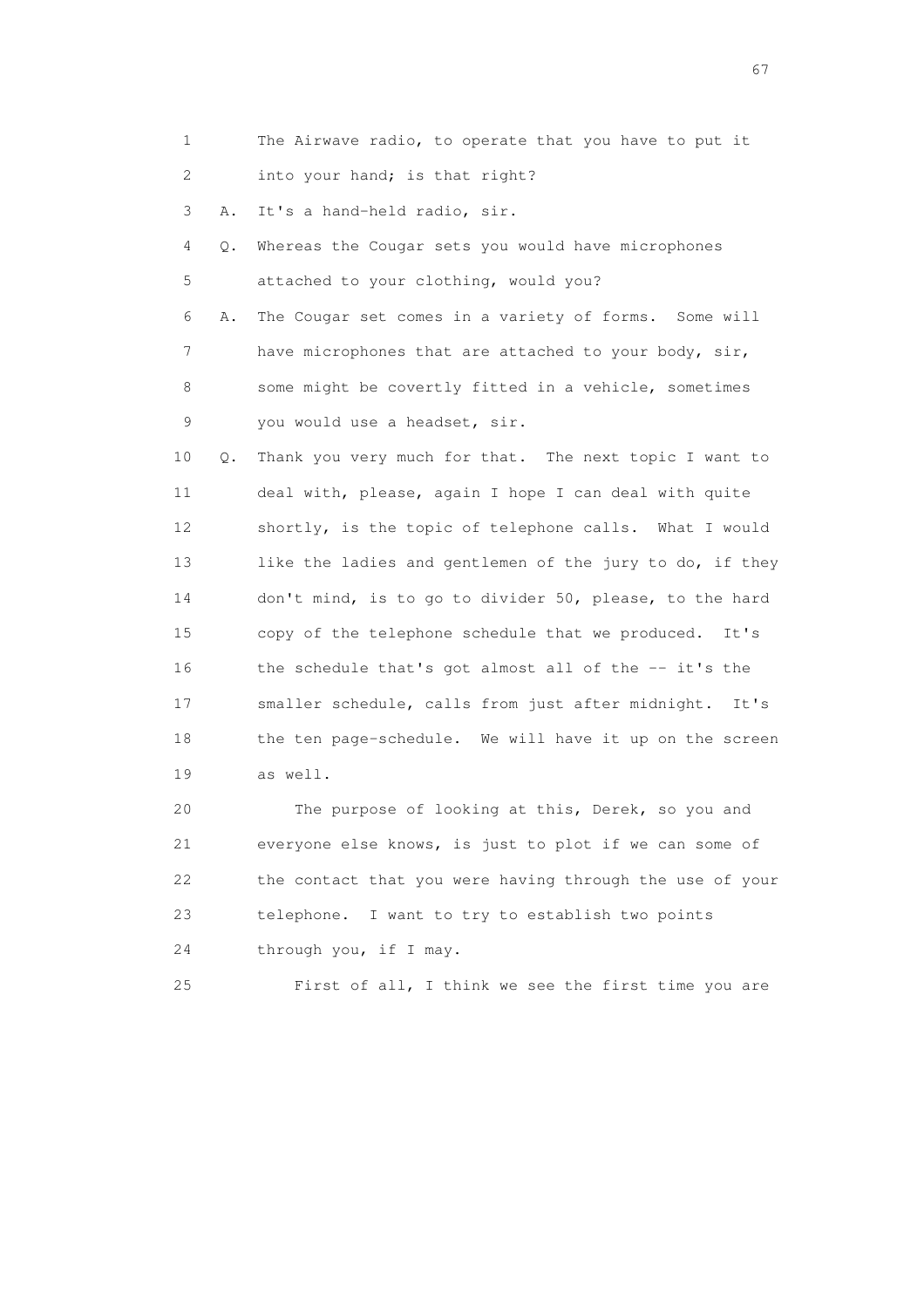1 using your telephone is at 6.21.02 and there is a call 2 for 1 minute and 26 seconds, you, the leader of the 3 surveillance team but it's to a redacted number. So we 4 can jump over that.

 5 If we go on to 6.38.37, there is you through to the 6 operations room, and then over the next period of time, 7 just going up to, after 7 o'clock on that page, we can 8 see some contact between you calling in to the 9 operations room or the operations room calling you. You 10 see that?

11 A. Yes, I do, sir.

 12 Q. These are from the records so it's quite a good starting 13 point. I just want to establish this with you: at this 14 time, the surveillance monitor on duty was not Pat. We 15 know that. It was someone called 16 Detective Constable Barker, because Pat doesn't come on 17 until 8 o'clock. Can you recall talking to the other 18 surveillance monitor, Detective Constable Barker? 19 A. I recall talking to both sergeants in the operations 20 room when we first started, which would have been around 21 6 am, and I obviously had conversations with DC Barker 22 during the course of the morning because at 7.44 I did 23 actually make a specific note about what he had told me 24 in terms of names for identification purposes.

25 Q. Yes. When you say what he had told you about names for

en de la construction de la construction de la construction de la construction de la construction de la construction de la construction de la construction de la construction de la construction de la construction de la cons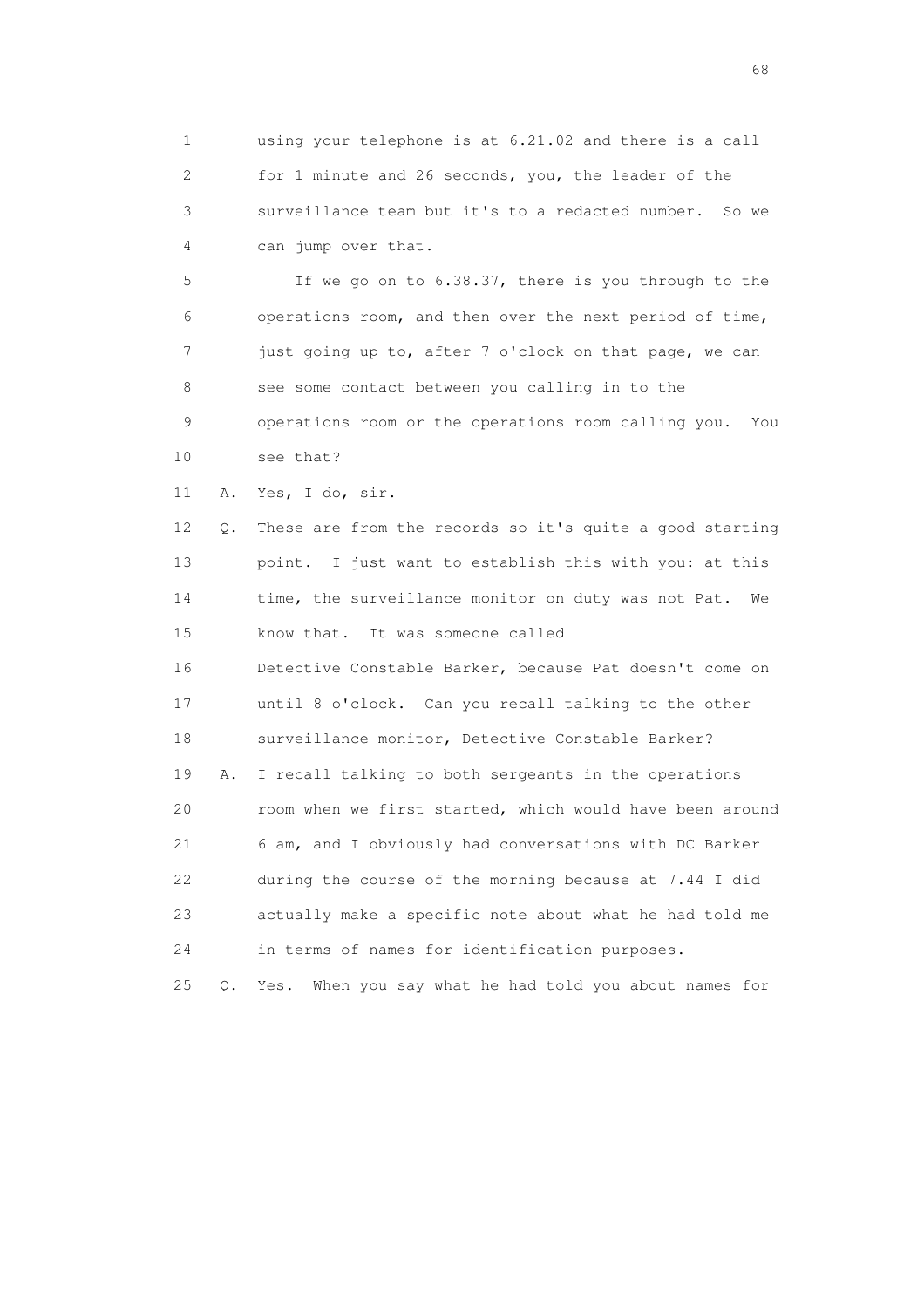- 1 identification purposes, was that Osman equals
- 2 Nettle Tip?
- 3 A. Yes, it was, sir.

 4 Q. If we go in the period on page 3 of the schedule in the 5 hard copy, but it's from 7.13 in terms of the screen, we 6 can see again in the period leading up to 8 o'clock 7 contact between you and the operations room and also the 8 operations room and you. If we just look at 7.44, we 9 can see the operations room calling you. So that would 10 probably have been Mr Barker giving you the information? 11 A. Yes, sir.

 12 Q. Thank you. Then we know Pat comes on at 8 o'clock, and 13 what I want to do for these purposes now is just show, 14 after 8 o'clock we have some contact between you and the 15 operations room; 8.10.32, you calling the operations 16 room; 8.19, you calling the operations room; 8.24, you 17 calling Trojan 84. So you are in contact with -- 18 perhaps I should call him Trojan 84 -- the tactical 19 firearms adviser who we know is on his way to 20 Nightingale Lane at this point? 21 A. Yes, sir.

 22 Q. So he was telling you that they were on their way to 23 Nightingale Lane?

 24 A. I do remember the call at 8.20 where he -- I asked what 25 time they were joining me, and he said words to the

entral de la construction de la construction de la construction de la construction de la construction de la co<br>1990 : la construction de la construction de la construction de la construction de la construction de la const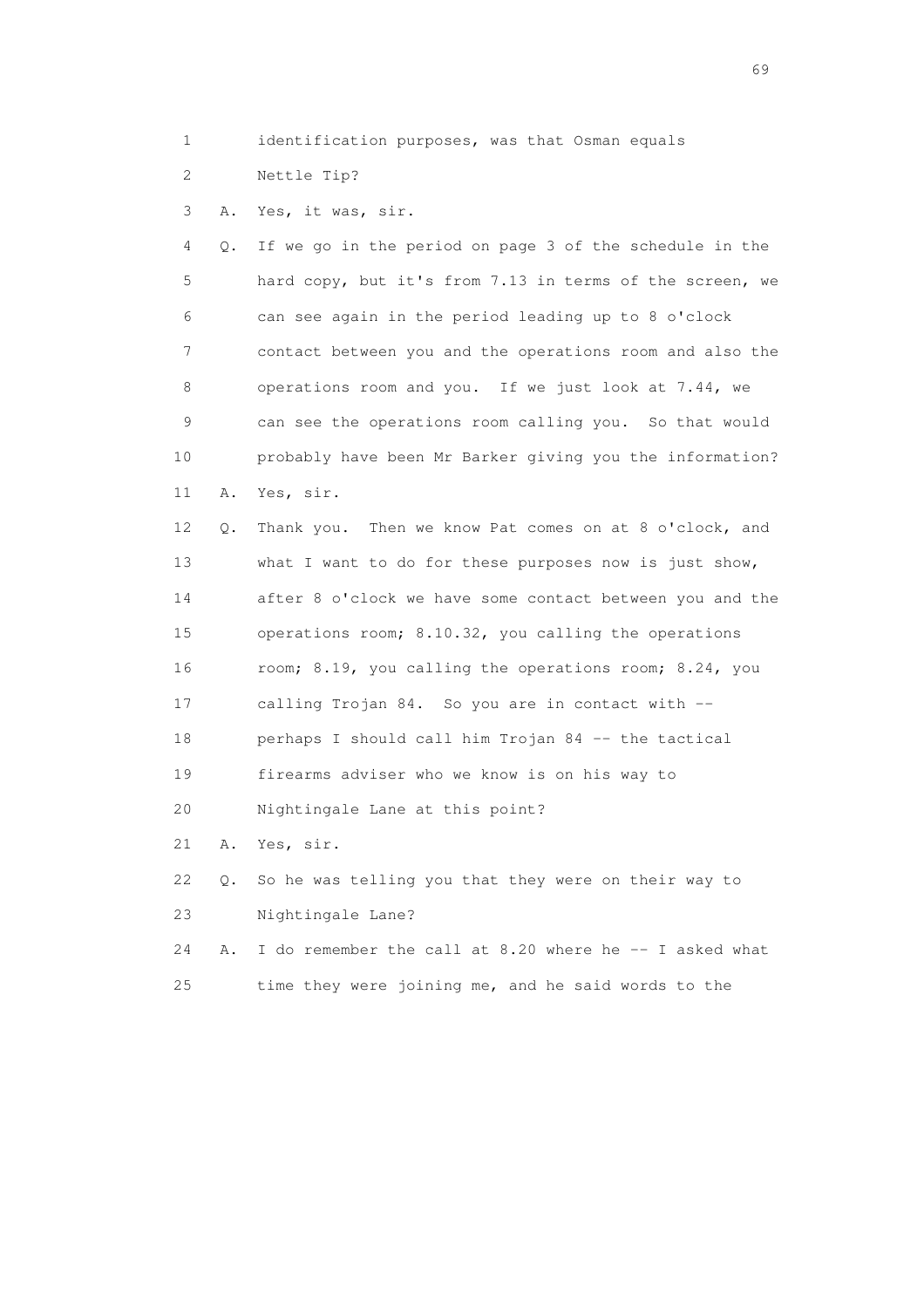1 effect that they are going to Nightingale Lane for 2 another briefing. 3 Q. For their briefing. Then if we just go down to 8.29, 4 there is another contact between you and the operations 5 room; and then at 8.35, more contact between you and 6 Trojan 84 followed by further contact between the 7 operations room calling you at 8.36, 8.37 and 8.38. You 8 see that? 9 A. Yes, sir. 10 Q. Then if we go on, there is further contact, I won't pick 11 it all up, but at 8.51 there are three calls from the 12 operations room to you. Then if we go into the 9 13 o'clock period, 9 o'clock there is a call to you, just 14 after 9, 9.01 and 9.02, further calls to you. 15 Then at 9.06, you are calling Trojan 84. So this is 16 another call when we know that he was at 17 Nightingale Lane? 18 A. Correct, sir. 19 Q. He would have been telling you precisely where they were 20 and what they were doing? 21 A. I think that's probably in the context of a chase-up 22 call to see if there was a likelihood of anyone 23 arriving. 24 Q. He would have told you what stage they had reached and 25 what time they were likely to be there?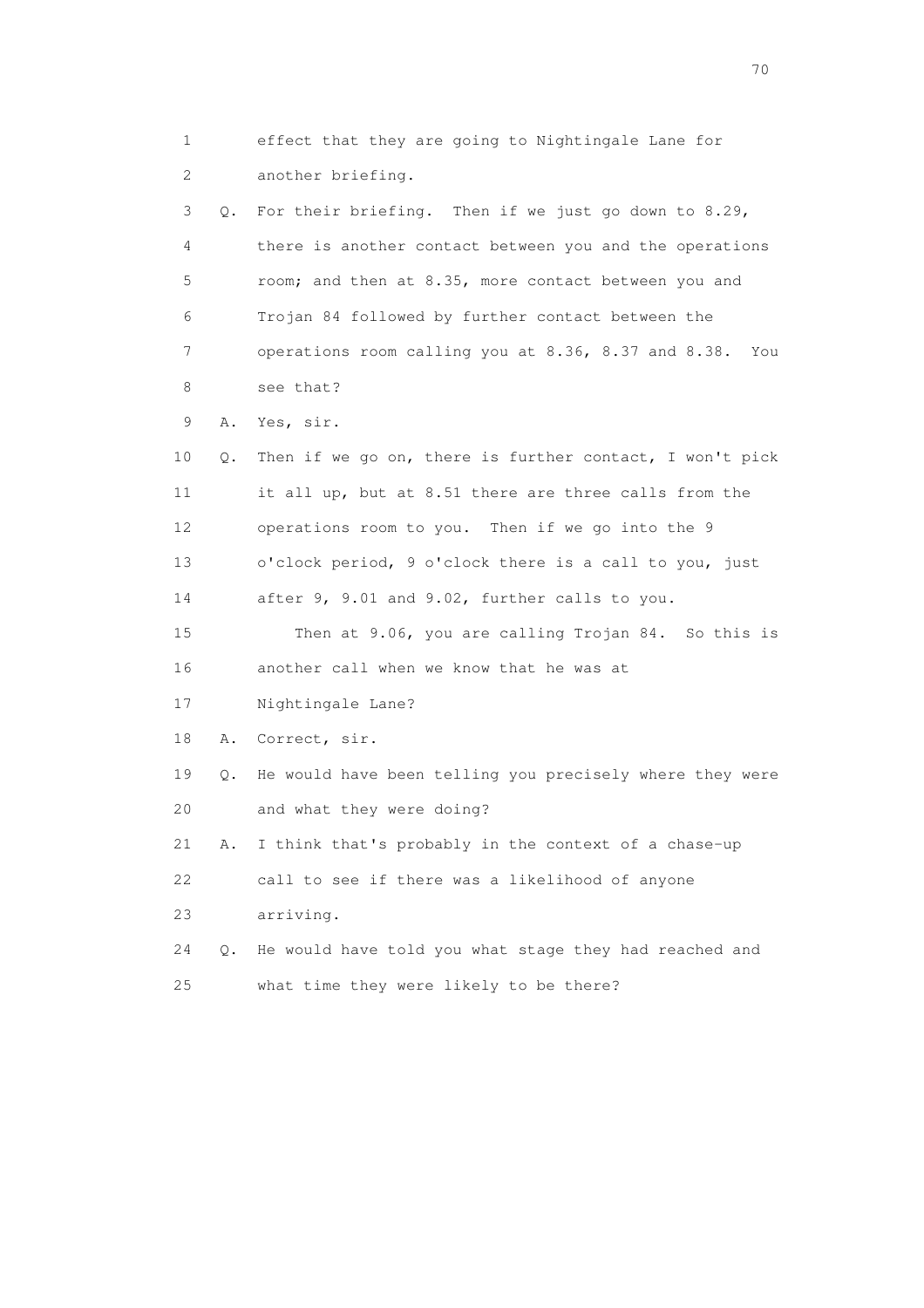| $\mathbf 1$ | Α. | I never got a time, as I said on Friday. I never got       |
|-------------|----|------------------------------------------------------------|
| 2           |    | a specific time that anyone would turn up to assist us,    |
| 3           |    | It was always referred to "as soon as possible" or<br>sir. |
| 4           |    | "they are on way".                                         |
| 5           | Q. | Forget about a specific time at the moment, because we     |
| 6           |    | are talking about a series of telephone calls and we are   |
| 7           |    | trying to do our best to reconstruct what happens.         |
| 8           | Α. | Sir.                                                       |
| 9           | О. | At 9.06 you are calling Trojan 84?                         |
| $10$        | Α. | Sir.                                                       |
| 11          | Q. | So you would have been saying to him: where are you,       |
| 12          |    | what's the state of play; and presumably he would have     |
| 13          |    | told you?                                                  |
| 14          | Α. | I don't remember the exact words, but it was probably      |
| 15          |    | recounted as something like they are still at              |
| 16          |    | Nightingale Lane.                                          |
| 17          | Q. | If we just drop down to 9.26, you are calling the          |
| 18          |    | operations room and then at 9.28. Now, what I just want    |
| 19          |    | to do by reference to this schedule, if I may, please,     |
| 20          |    | Derek, is this: you were asked questions a moment ago      |
| 21          |    | before the break about evidence that has been given by     |
| 22          |    | Pat, and it was put to you that Pat had said that he had   |
| 23          |    | a conversation with you when you had called in to the      |
| 24          |    | operations room asking for directions after 9.33.<br>Now,  |
| 25          |    | you made it clear that if you had been asking for          |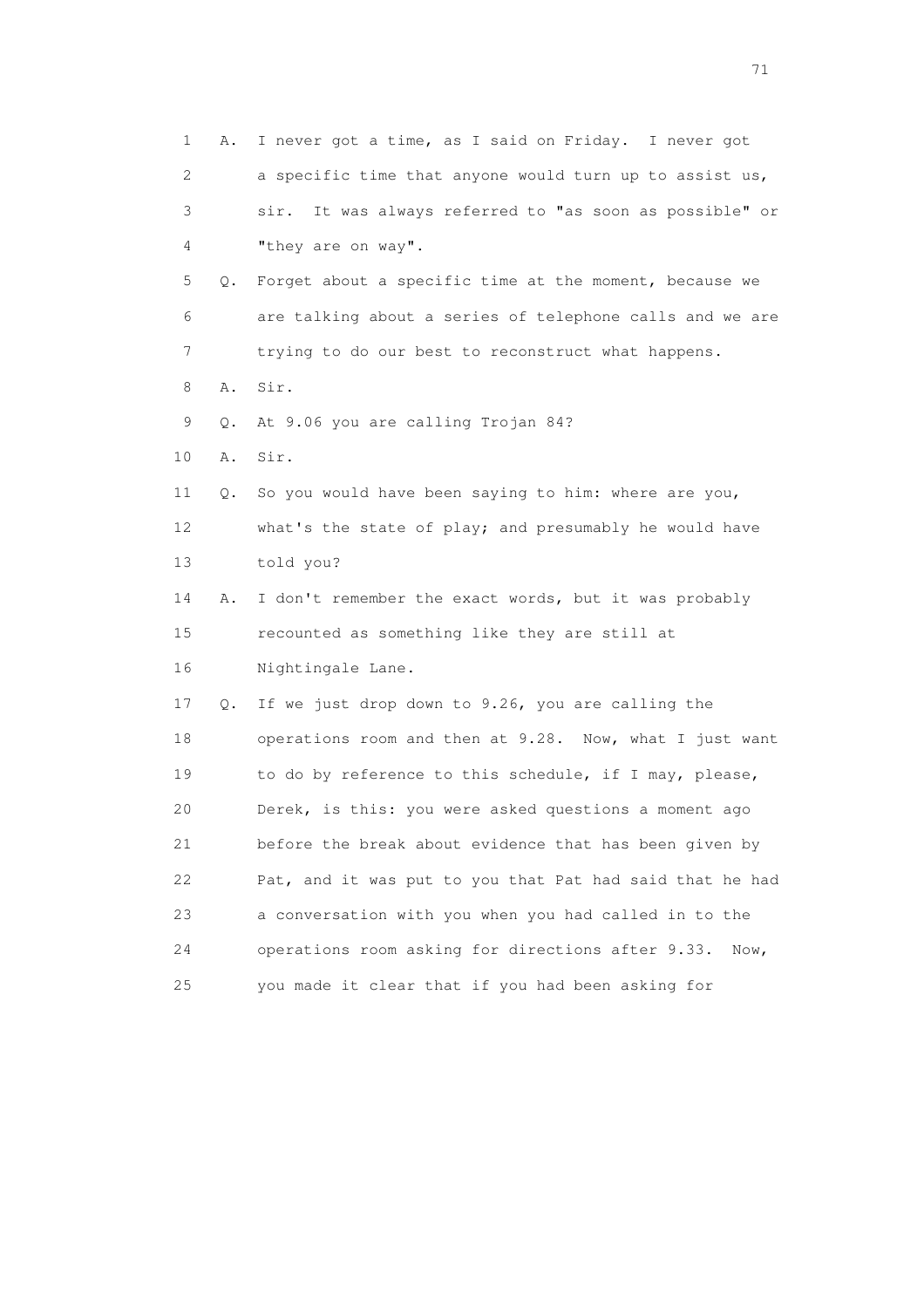| 1  |    | directions, you wouldn't have used the Cougar channel,    |
|----|----|-----------------------------------------------------------|
| 2  |    | you would have used your telephone?                       |
| 3  | Α. | Correct.                                                  |
| 4  | Q. | We can see here that you called in at 9.28 to the         |
| 5  |    | operations room, and then the next contact that you have  |
| 6  |    | in this is there is some contact when Owen speaks to you  |
| 7  |    | at 9.39, and then the next contact you are shown to have  |
| 8  |    | with anyone is at $9.42.18$ with Derek -- with Trojan 84. |
| 9  |    | Do you see that.                                          |
| 10 | Α. | Yes, sir.                                                 |
| 11 | Q. | It doesn't appear from this that there is certainly any   |
| 12 |    | call from you to Pat at that stage?                       |
| 13 | Α. | Not specifically from those records, no, sir.             |
| 14 | Q. | Then if we go on, we can see at 9.43, Trojan 84 is        |
| 15 |    | making a call to you, the leader of the SO12 red          |
| 16 |    | surveillance team?                                        |
| 17 | Α. | Yes, sir.                                                 |
| 18 | Q. | Do you see that? Can you recall transmitting over the     |
| 19 |    | radio that the firearms officers were actually deploying  |
| 20 |    | to the TA Centre?                                         |
| 21 | Α. | No, I never made that transmission, sir.                  |
| 22 | Q. | You see, other members of the surveillance team may say   |
| 23 |    | that you made that transmission, and that they would be   |
| 24 |    | located in a holding position at the TA Centre; do you    |
| 25 |    | recall anything like that?                                |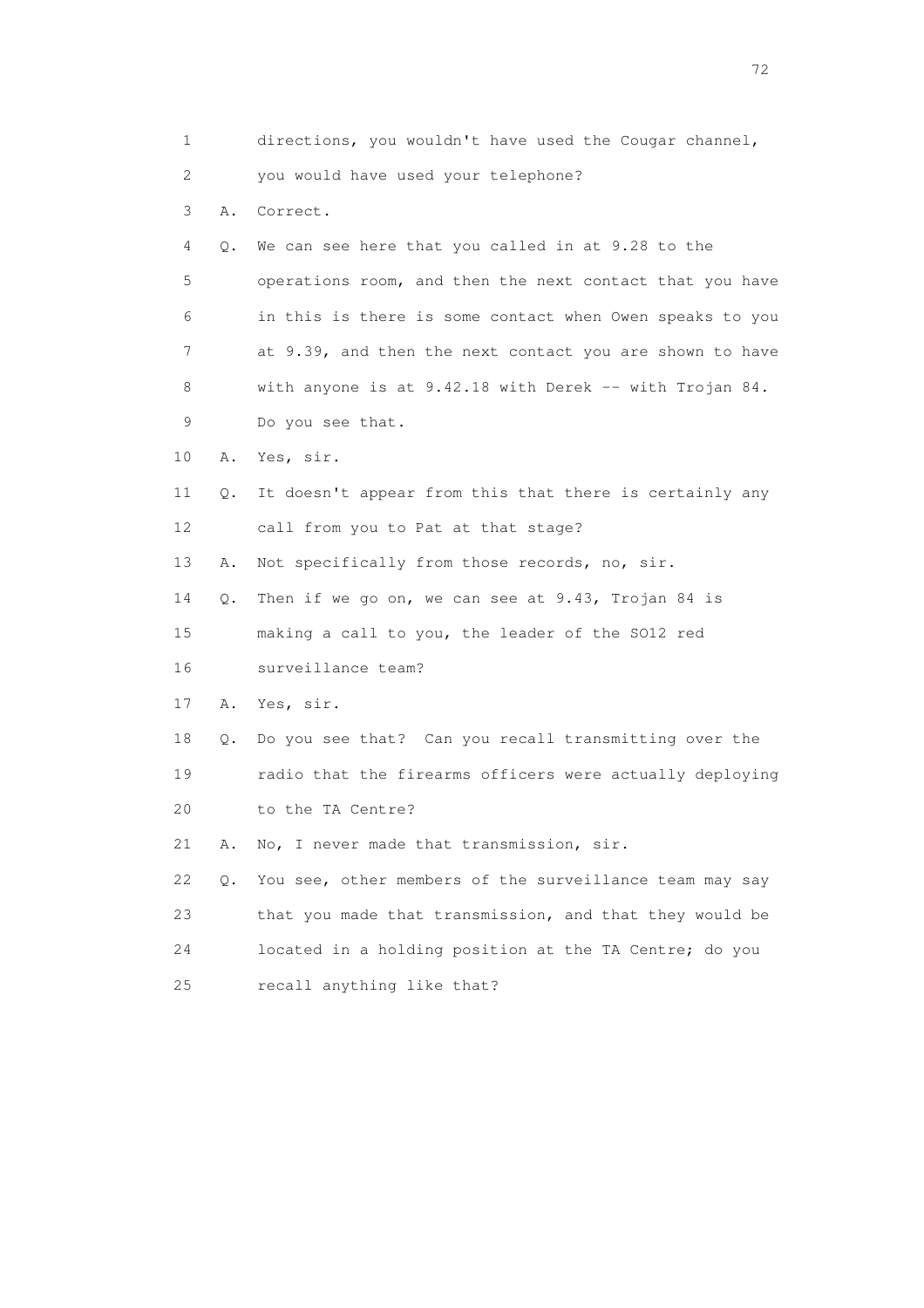1 A. I don't recall that happening, sir. I do have 2 a recollection of being phoned around that period, some 3 time, a little time after Mr de Menezes has come out and 4 the grey team have taken away, we have done the channel 5 change, myself getting a phone call from Trojan 84 and 6 asking the location of the suspect or under 7 surveillance. And just advising them that it wasn't my 8 surveillance team who was doing that particular follow, 9 but it was the grey team, and furnishing them with 10 relevant telephone numbers. 11 Q. Shall we just try and follow that through, because at 12 9.43.46, and at 9.44.08, there is Trojan 84, first of 13 all calling you and then Mr Esposito, and then there is 14 another call, 9.46.47 where Trojan 84 is calling you for 15 a period of 27 seconds. 16 Now, this is at about a time when the firearms teams 17 are actually at the TA Centre? 18 A. I can't dispute that, sir. I was never specifically 19 told they were at the TA Centre. 20 SIR MICHAEL WRIGHT: By that time, of course, Mr de Menezes 21 was way away from you? 22 A. Yes, he was, sir. 23 SIR MICHAEL WRIGHT: Mr Perry, forgive me, what is the point 24 of all this? Tell us what the point is, and the witness 25 might agree with you.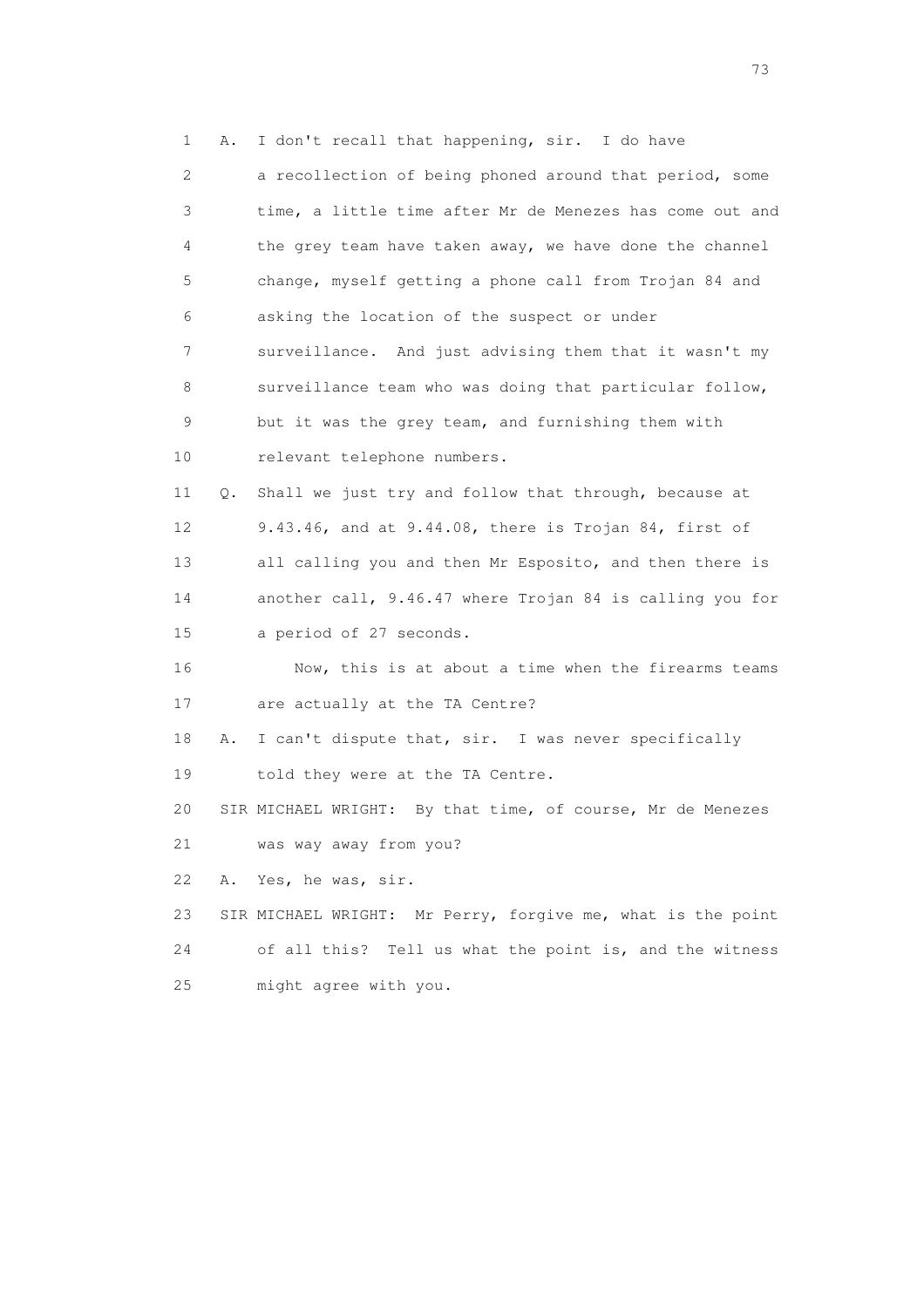1 MR PERRY: The point is to demonstrate the contact, sir, and 2 I am trying to explore precisely what was going on at 3 this time.

 4 If I may just finish the exercise, sir, because if 5 we just go over the page, page 8 in the hard copy, we 6 can see that there was also contact between you and 7 Trojan 84 at 9.59.04, and at 9.59.36 Trojan 84 is on the 8 telephone to Mr Esposito, and we know from what 9 Trojan 84 has told us, that was at a time when they were 10 at Brixton Town Hall. Can you remember those 11 conversations? What was -- 12 A. I don't recall having a conversation further to -- with 13 Trojan 84 about specific locations. 14 SIR MICHAEL WRIGHT: It wouldn't have had anything to do 15 with Mr de Menezes, would it, on the face of it? 16 MR PERRY: Sir, if I may just ask, because that is the 17 point -- you have given us what you were discussing with 18 Trojan 84 but I want to see whether we can get it into 19 sequence, because if they were arriving at the TA Centre 20 and Trojan 84, it would be the obvious thing for him to 21 call you and say, "We are now at the TA Centre"; and the 22 conversation about where the subject was, were the later 23 calls with Trojan 84, when he was seeking information 24 from the surveillance teams as to where the subject was? 25 A. No, again, sir, I do not have a  $-$  any recollection of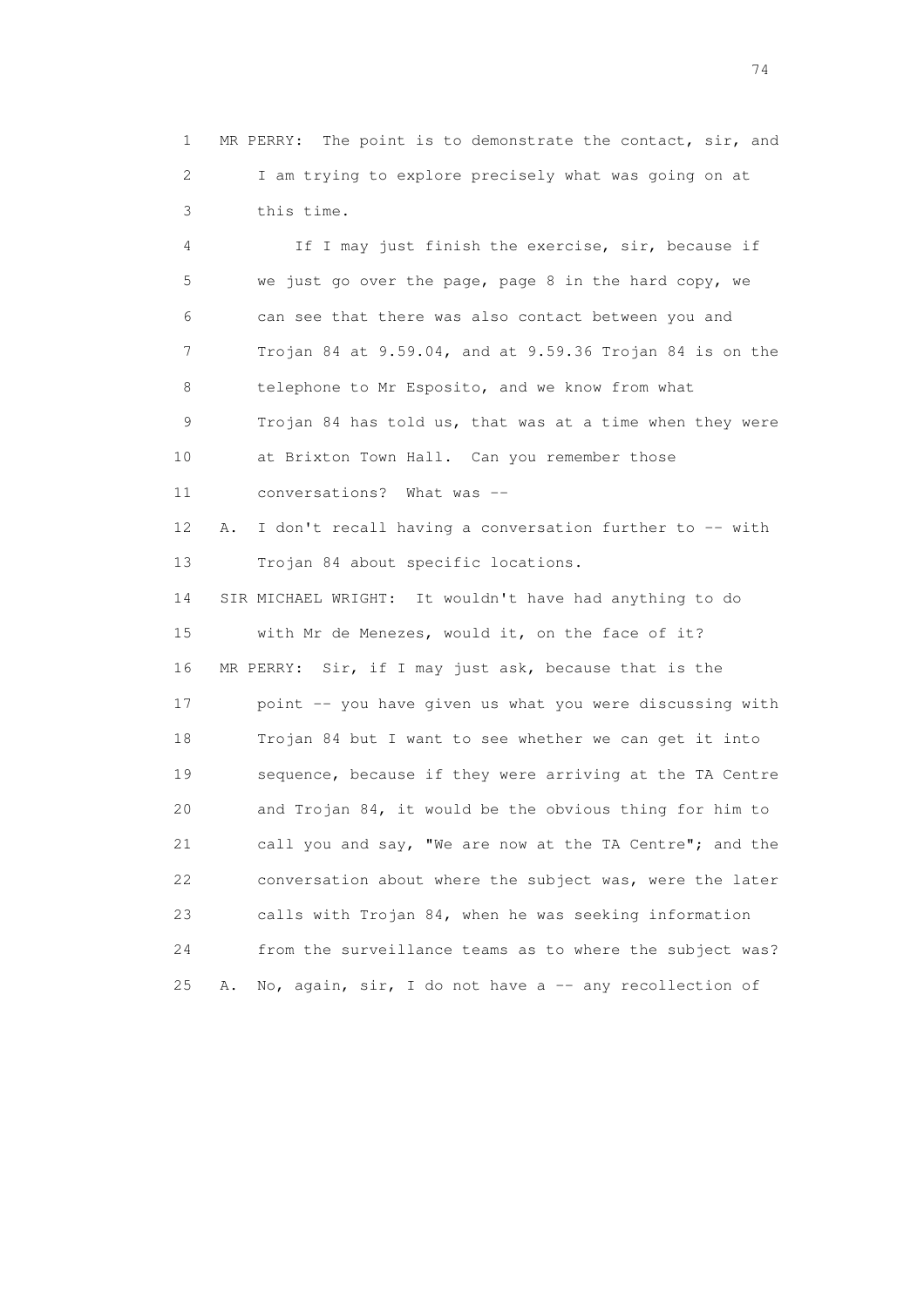1 a call telling me that the firearms team were there. In 2 fact, the first I knew they were there was when they 3 came up on the radio channel some time after 10 o'clock. 4 Q. I have finished with the telephone schedule, thank you 5 very much. 6 A. Thank you, sir. 7 Q. You have told us about contact with the operations room, 8 and you said that if a person had been identified to the 9 best possible extent, and they were, for example, 10 carrying a rucksack, that you would carry out a stop. 11 Now, can you remember, would that have been 12 a conversation that you had had with Mr Barker or with 13 Pat? 14 A. I can't remember the specific monitor. I raised my 15 concerns that I had during the morning and it was a case 16 of last resort action should that scenario develop. 17 I was rather hoping that the firearms team would be 18 there for that, and that I wouldn't have to try that 19 sort of action with my officers. 20 Q. Yes. But you can't now recall which monitor it was? 21 A. I can't specifically recall which monitor I was speaking 22 to. 23 MR PERRY: Thank you very much, Derek, that's all I ask. 24 Thank you, sir. 25 SIR MICHAEL WRIGHT: This is not a question you can answer

na matsay na katalog as na kasang na mga 175 may 2008. Ang isang isang nagsang nagsang nagsang nagsang nagsang<br>Tagapang nagsang nagsang nagsang nagsang nagsang nagsang nagsang nagsang nagsang nagsang nagsang nagsang nagsa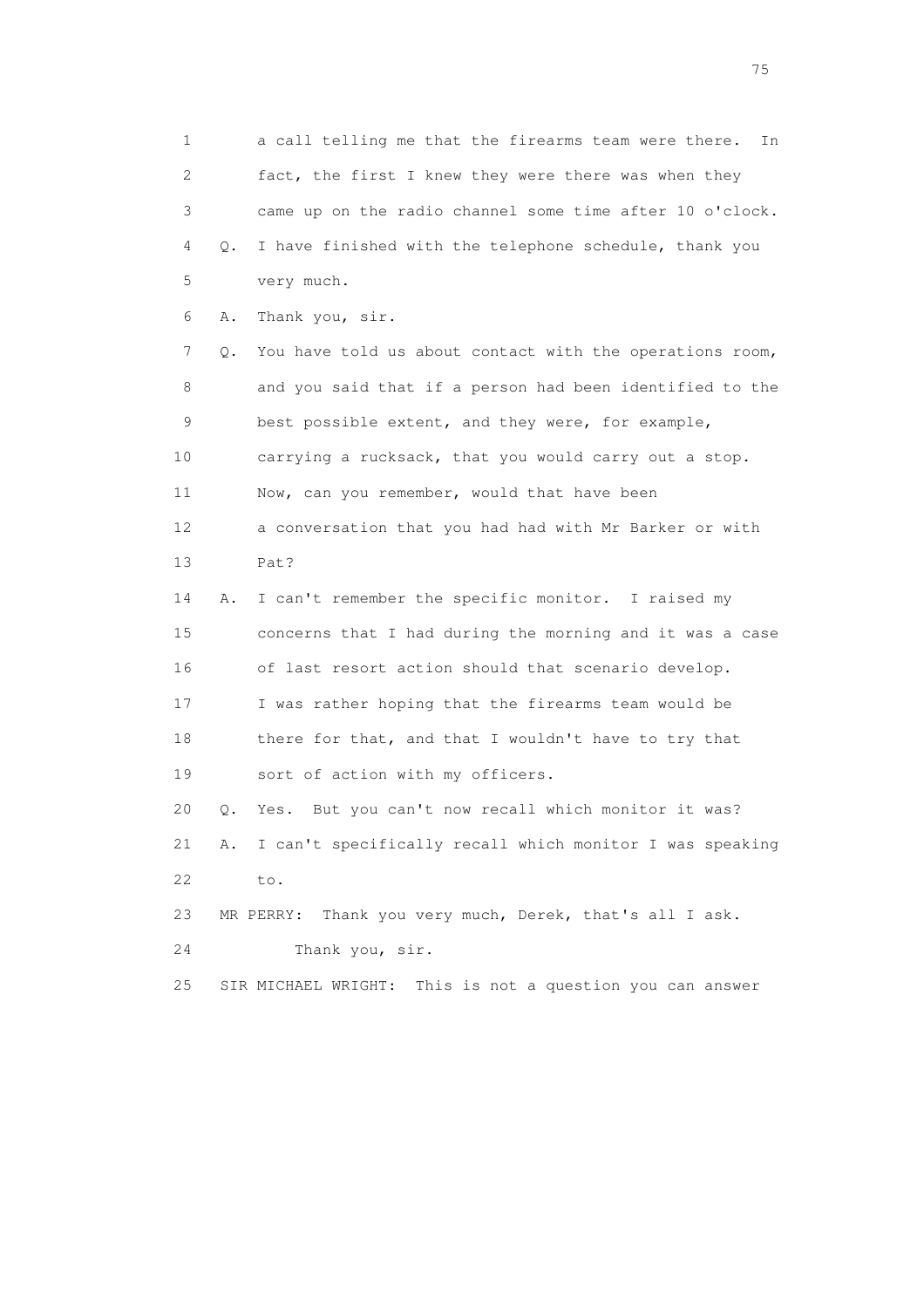1 but I'm going to put it out so that you will know that 2 a member of the jury is expressing concern about it. 3 There is a footnote to the schedule that calls from 4 C1600 are not all recorded, and the question really is: 5 how reliable is this telephone schedule? I think the 6 answer may be that it's reliable insofar as it shows 7 anything. 8 MR PERRY: The calls on it are reliable, sir. 9 SIR MICHAEL WRIGHT: That's what I mean. 10 MR PERRY: There will be an explanation as to what happened 11 in relation to the telephone records so far as room 1600 12 is concerned. 13 SIR MICHAEL WRIGHT: There you are, you have to bide 14 yourselves with patience. 15 MR PERRY: But the calls shown on this are accurate. 16 SIR MICHAEL WRIGHT: Reliable as to time? 17 MR PERRY: Yes. 18 SIR MICHAEL WRIGHT: Thank you, Mr Perry. Mr Horwell. 19 Questions from MR HORWELL 20 MR HORWELL: I have only a very few questions for you, 21 Derek. My name is Richard Horwell and I appear on 22 behalf of the Commissioner. 23 A. Sir. 24 Q. It was never your understanding either at the briefing 25 or at any stage thereafter that everyone coming out of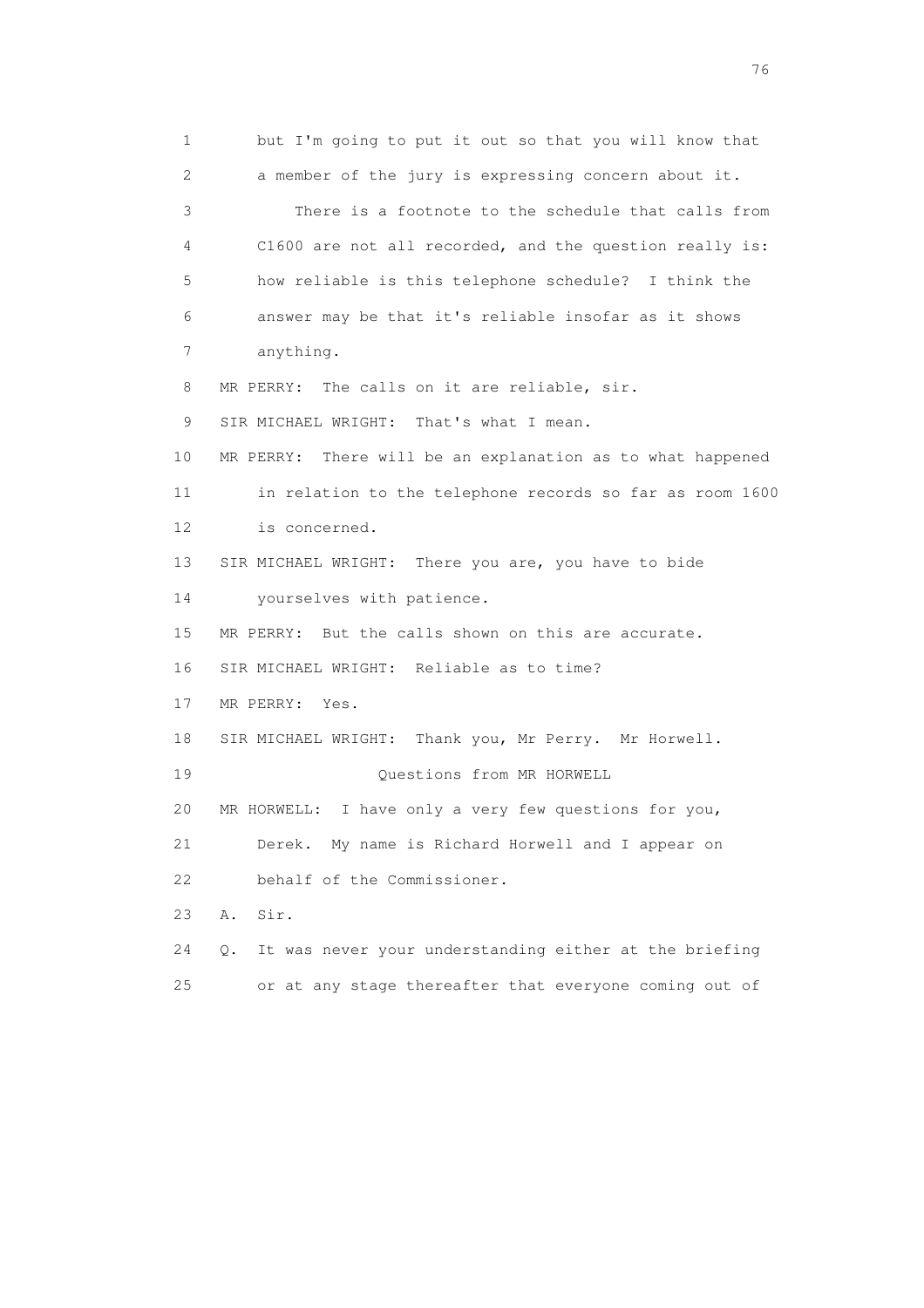1 this block would be stopped?

2 A. We were never directed to that purpose.

| 3  | Q.        | Thank you. Various questions have been asked about        |
|----|-----------|-----------------------------------------------------------|
| 4  |           | where surveillance officers were located, and you were    |
| 5  |           | asked about the green. Can I just bring the green back    |
| 6  |           | to our minds, please? We have two photographs at the      |
| 7  |           | The screen will suffice. The first is at tab 6<br>green.  |
| 8  |           | of the jury bundle. Just to remind you, Derek,            |
| 9  |           | Scotia Road, I think is almost behind the photographer;   |
| 10 |           | This is the view that somebody would get on<br>yes?       |
| 11 |           | leaving Scotia Road. That area in the centre with the     |
| 12 |           | wooden fencing, you can just see it, that's the           |
| 13 |           | children' play area. If we go to photograph 19, tab $7$ , |
| 14 |           | that's another view where one can easily see the          |
| 15 |           | children's play area.                                     |
| 16 |           | Now, it's an open space. Would I be right in saying       |
| 17 |           | not ideal for surveillance officers?                      |
| 18 | Α.        | Not ideal to be standing or sitting there for any long    |
| 19 |           | period at that time of the day.                           |
| 20 | $\circ$ . | Because it's open, stand out like a sore thumb, and it    |
| 21 |           | is in part a children's playing area, and perhaps there   |
| 22 |           | are other reasons, if there are, say so?                  |
| 23 |           | SIR MICHAEL WRIGHT: I don't think we need to exercise our |
| 24 |           | imaginations too much, Mr Horwell.                        |
| 25 |           | MR HORWELL:<br>Exactly.                                   |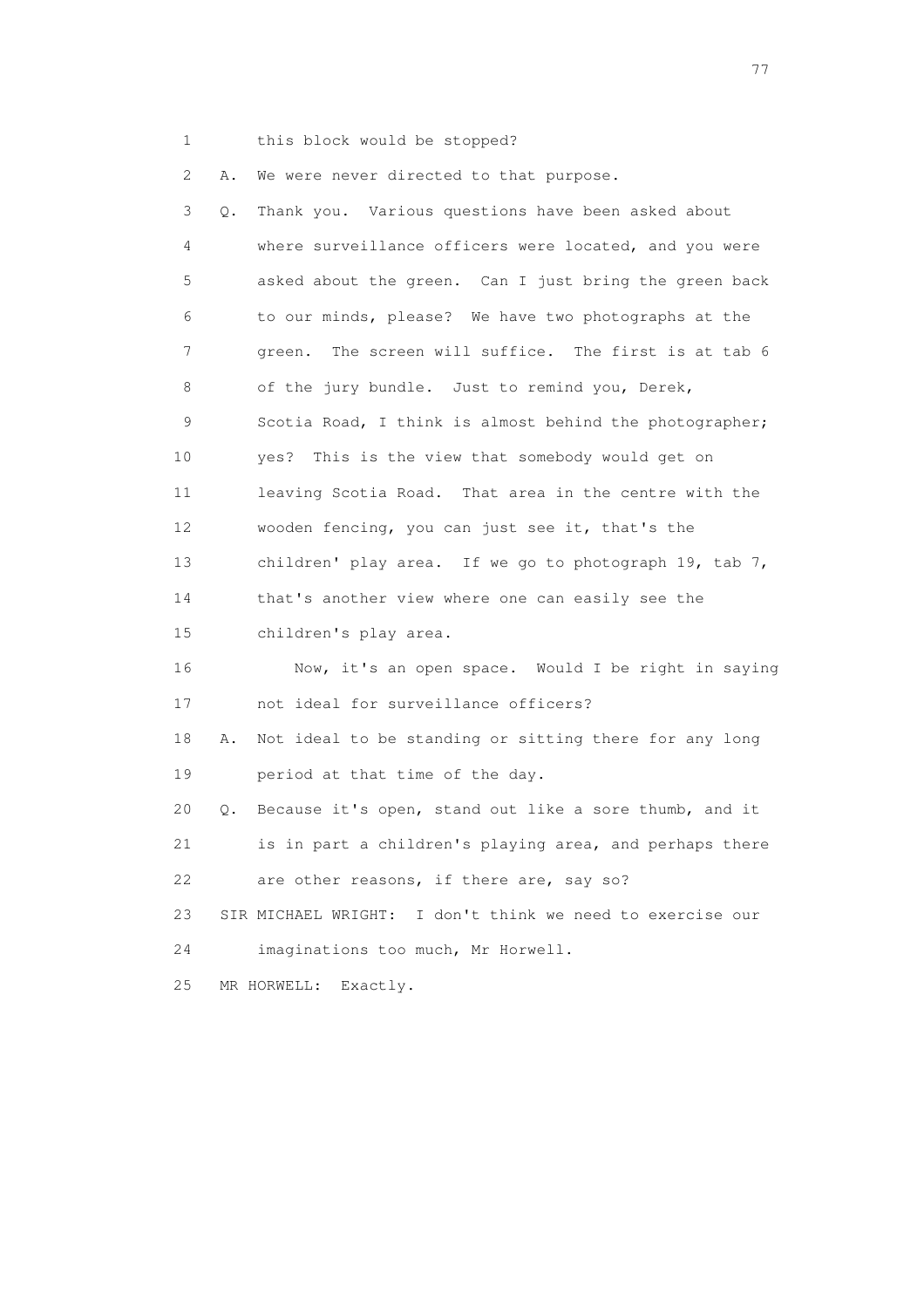1 SIR MICHAEL WRIGHT: Large middle-aged gentlemen sitting 2 around a children's playground might attract a different 3 kind of attention. 4 MR HORWELL: They would be arrested within minutes, is my 5 suggestion. 6 The point I seek your help on, Derek, because we 7 have heard a lot of evidence and questioning about this 8 area, and I think you have dealt with it, in no sense 9 ideal for surveillance officers? 10 A. Not that particular location we are looking at. 11 Q. Your net is a wider one? 12 A. Not necessarily, sir. The -- 13 Q. In these circumstances, sorry. 14 A. Between the address we were focusing on and what one 15 would expect as the normal route out, apart from the 16 initial point of that observation, there wasn't anywhere 17 that offered itself to be a good place to put a second 18 officer in that immediate area and that included the 19 playground area. 20 Q. Just so that we understand, the suggestion from James 21 that the grey team could replace the van, the danger of 22 doing that is that you blow the covert nature of the 23 operation; is that right? 24 A. There is always a fear that when you move in or out 25 around a premises you are working on, that that very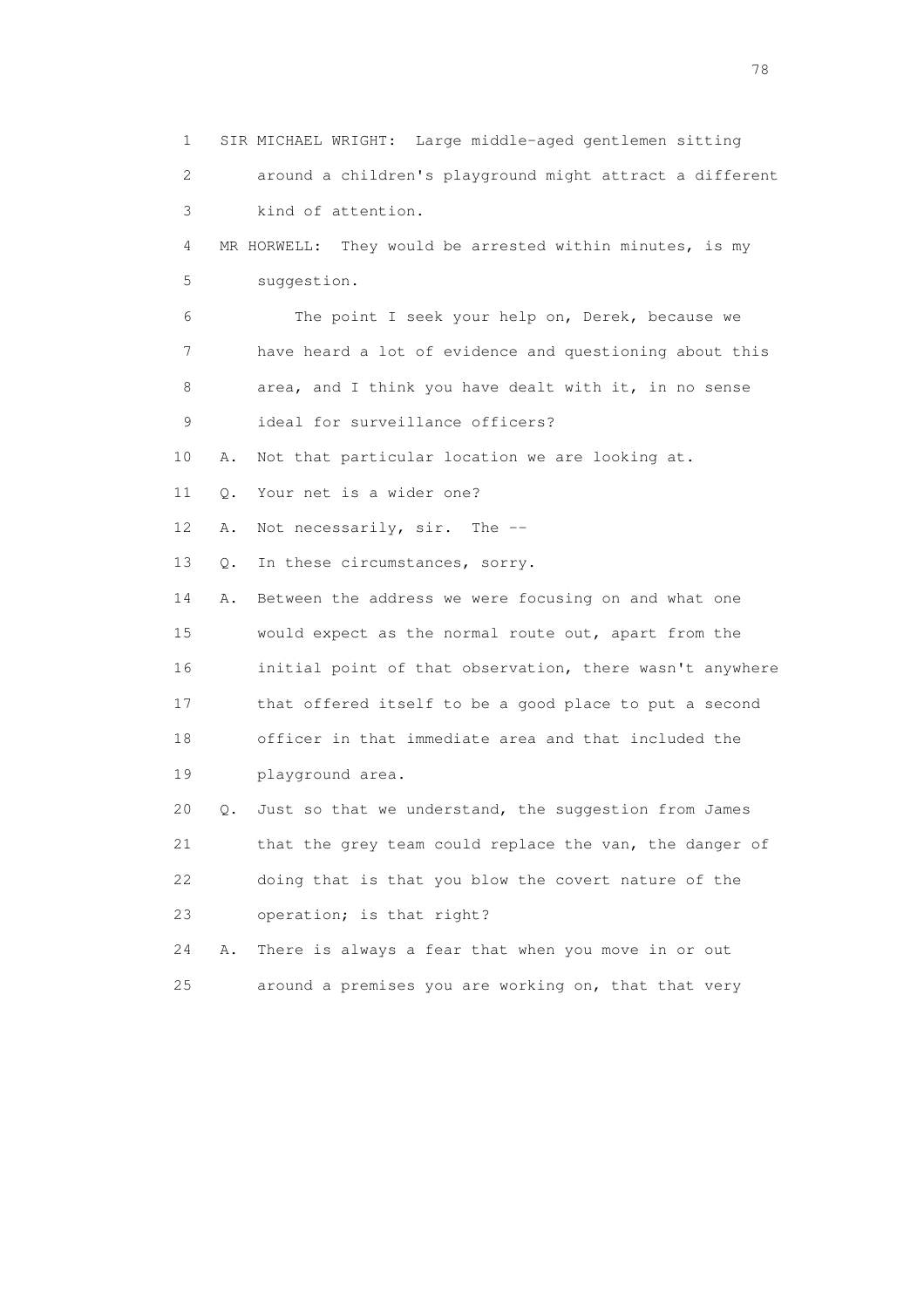| $\mathbf 1$ | movement will attract attention, if you are not locals,      |
|-------------|--------------------------------------------------------------|
| 2           | and to replace one vehicle with an another in a short        |
| 3           | space of time would -- and bearing in mind the events of     |
| 4           | Madrid, was too high a risk at that stage.                   |
| 5           | You have highlighted the problem, Derek, if I may say<br>Q.  |
| 6           | There is no point in having another van unless it<br>SO.     |
| 7           | replaces the first within really seconds?                    |
| 8           | You would need to bridge that gap somehow, but someone<br>Α. |
| 9           | loitering in the street down there wouldn't be               |
| 10          | sufficient.                                                  |
| 11          | That in itself could draw attention to what is<br>О.         |
| 12          | happening?                                                   |
| 13          | Exactly.<br>Α.                                               |
| 14          | SIR MICHAEL WRIGHT: You are in a dilemma again, aren't you?  |
| 15          | A. Yes, sir.                                                 |
| 16          | SIR MICHAEL WRIGHT: If you hang around for too long, you     |
| 17          | may attract attention. If you move around too much, you      |
| 18          | are likely to attract attention. You have to strike          |
| 19          | a balance between the two?                                   |
| 20          | Yes, sir.<br>Α.                                              |
| 21          | MR HORWELL: You have been asked a lot of questions about     |
| 22          | photographs.                                                 |
| 23          | Yes, sir.<br>Α.                                              |
| 24          | The two photographs that you were shown before this<br>Q.    |
|             |                                                              |

25 operation, one was of the bomber, the CCTV photograph,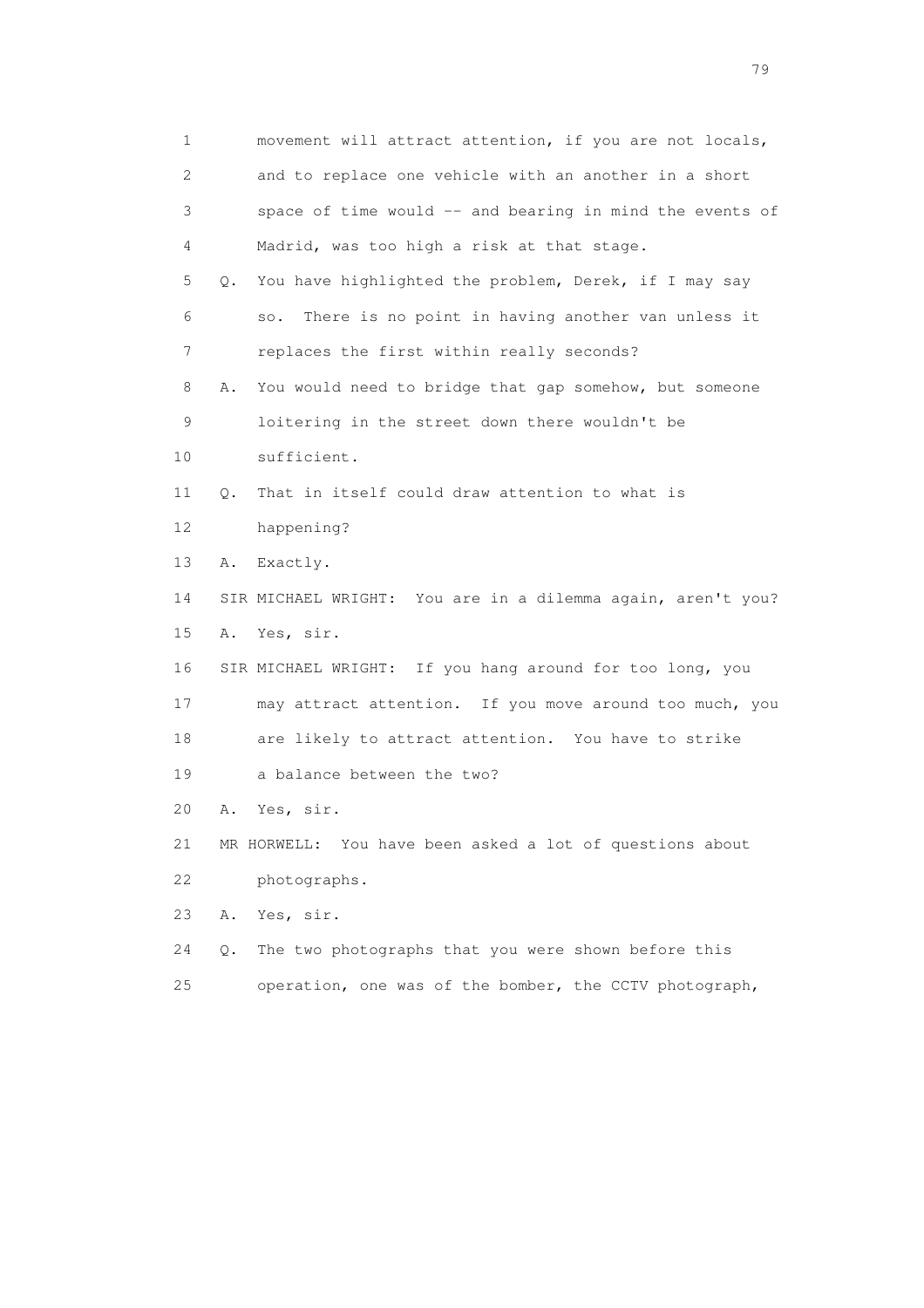1 definitely of the bomber, no mistake about that; and the 2 second photograph was a photograph from a gym card found 3 in the bomber's rucksack, and we have heard evidence 4 from 7 July that for reasons that we need not even begin 5 to speculate about, suicide bombers on occasions take 6 with them property that is capable of identifying them. 7 As I say, why on earth that should be the case, one need 8 not speculate, but that is the evidence that we have 9 heard, Derek.

 10 So we have a certain photograph of the bomber, 11 albeit of poor quality, the CCTV photograph; we have 12 a photograph within the rucksack that is traced to a gym 13 club that he joined in 2003, and that photograph was 14 thereby obtained. Therefore there is a connection all 15 the way through. Nothing, in your opinion, Derek, 16 dangerous about using those two photographs?

 17 A. Nothing in any -- in lieu of anything else or better 18 photography, sir.

 19 Q. You have been shown just some, and I emphasise some of 20 a collection of 416 photographs that were taken during 21 the course of Operation Ragstone. We know from other 22 evidence that during the course of Ragstone, Osman was 23 never identified; he was an unidentified male in those 24 photographs; do you understand?

25 A. I understand the terminology, sir.

entration of the state of the state of the state of the state of the state of the state of the state of the state of the state of the state of the state of the state of the state of the state of the state of the state of t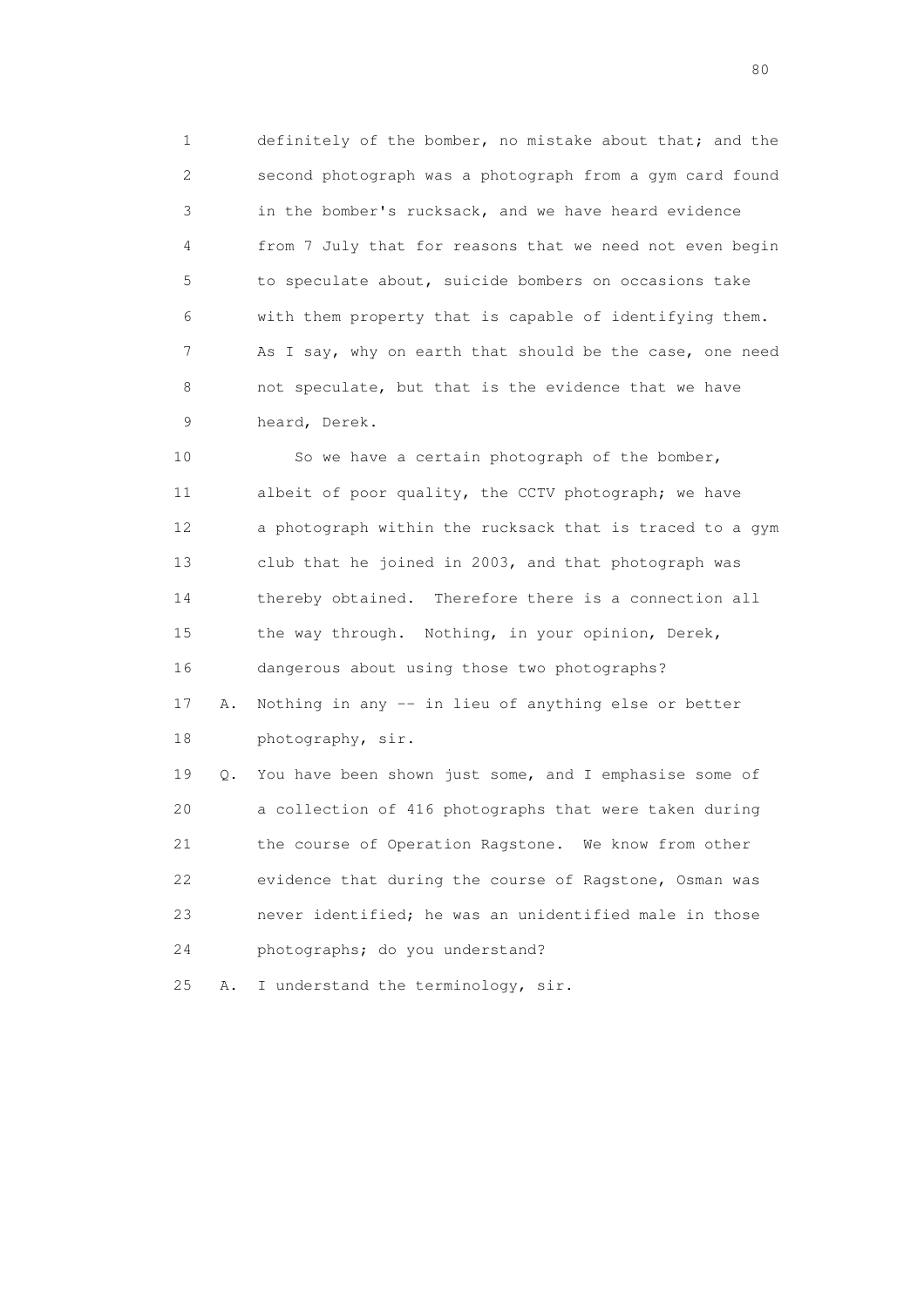1 Q. You have said that at best the photographs, the very few 2 that you have been shown -- one would have to look at 3 all 416 to carry out this exercise -- but on the few 4 that you have been shown there was a strong resemblance 5 but would you not agree that it would have been 6 misleading and dangerous to have used those photographs 7 in these circumstances?

 8 A. I don't think misleading, sir. Anything that would have 9 been better than what we had would have been welcomed. 10 Whether that, from the quality and those other images, 11 having only looked at a handful this morning, anything 12 that would give you a better chance of identifying 13 someone is always welcome by surveillance officers. 14 Q. Of course, but there must have been a danger in the 15 circumstances that we have heard that this was another 16 man that was photographed at Operation Ragstone? 17 A. At that time of the briefing, sir, I was unaware of -- 18 Q. Of course. 19 A. -- that level of photography or -- 20 Q. That is the danger that I am suggesting that must apply 21 when one uses a photograph in these circumstances? 22 SIR MICHAEL WRIGHT: It comes to this, doesn't it: if you 23 had the Ragstone photographs and seen the pictures we 24 have been looking at this morning, you would not have

25 known for certain that that, the features on those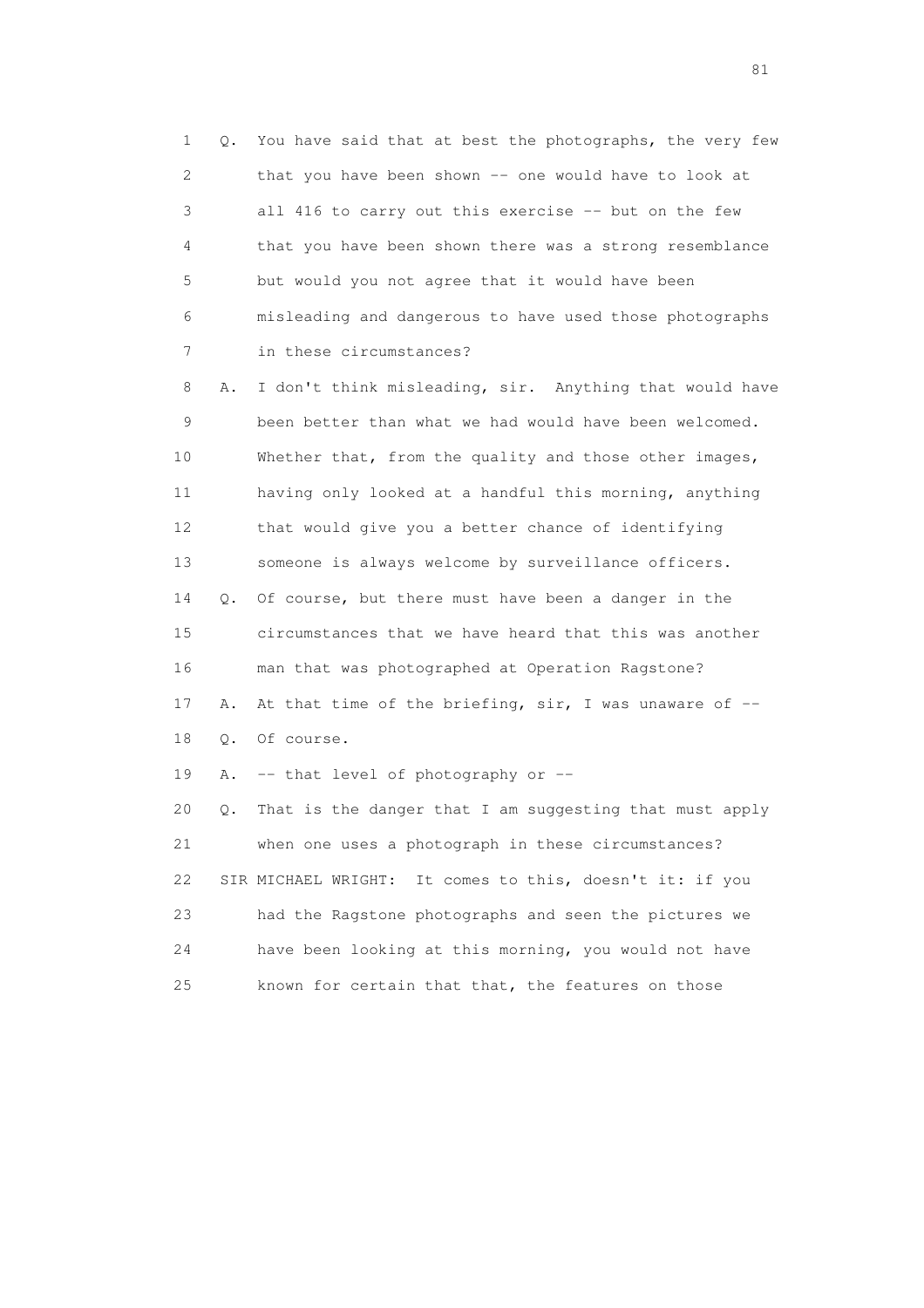1 photographs, are photographs of the man on the gym card? 2 A. Absolutely, sir. 3 MR HORWELL: That's the point, thank you, and therein lies 4 the danger, in my submission. Thank you. 5 SIR MICHAEL WRIGHT: We now know it's Osman because he has 6 been tried and convicted. 7 MR HORWELL: Of course, and we have the time to analyse the 8 **photographs** with care. 9 SIR MICHAEL WRIGHT: Thank you, Mr Horwell. Mr Gibbs. 10 Questions from MR GIBBS 11 MR GIBBS: Could we just have map 7 back up, please. Derek, 12 when you get to a place like this and you are looking to 13 watch it and to survey people away from it, how do you 14 decide where to put your officers? 15 A. It's really a case of weighing up what your requirement 16 is that day against the threats and opportunities posed 17 by the area you are operating in, and approach it with 18 an open mind. 19 Q. You understand, you have been given a certain amount of 20 advice this morning by my learned friend Mr Mansfield 21 about where you might have put your members of your 22 team. What informed your decision on the day at the 23 place about where your team members were going to be? 24 A. On that morning, the obvious one was that we needed to 25 get some form of vision on the communal door, and that's

experience of the state of the state of the state of the state of the state of the state of the state of the s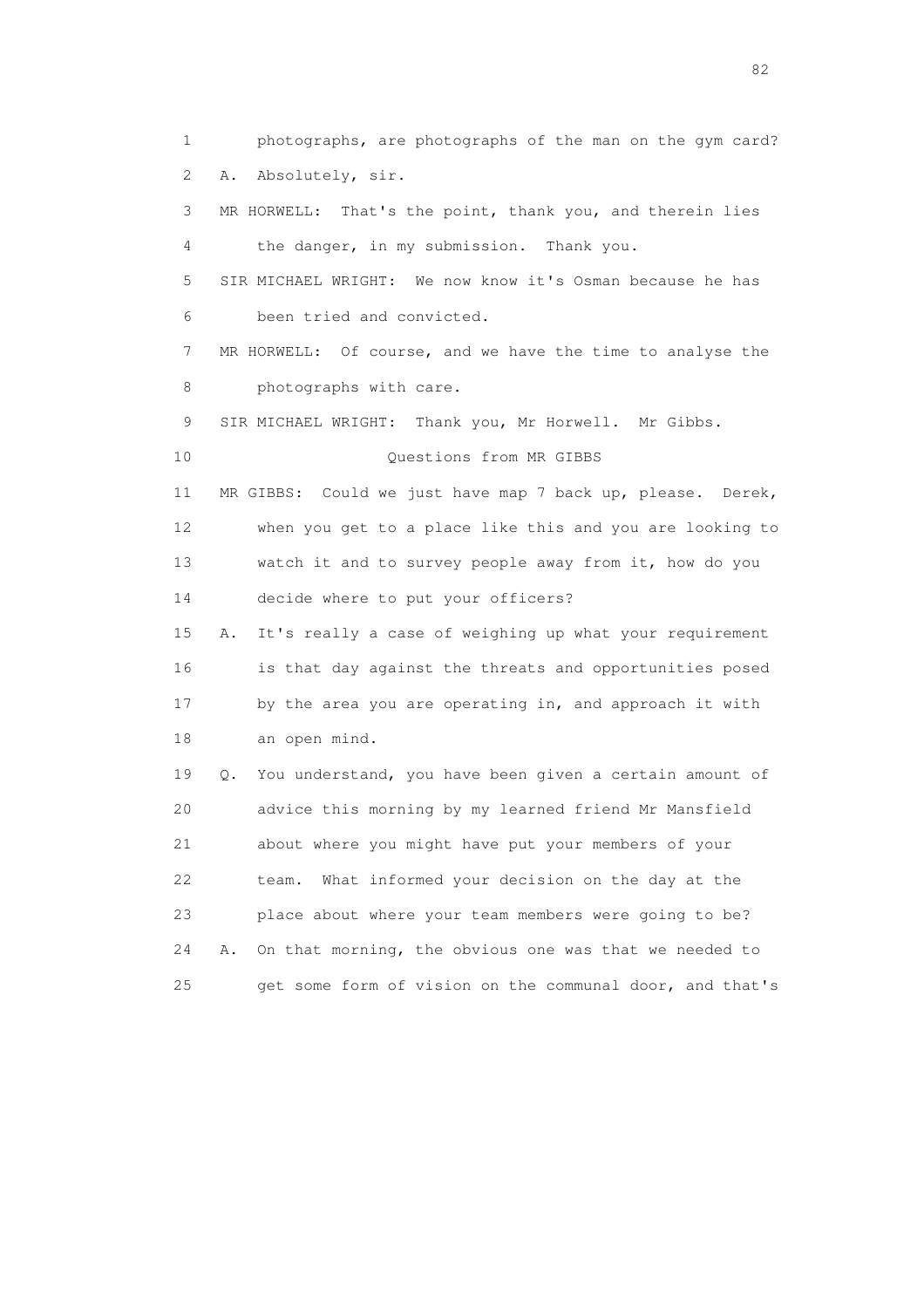| 1                         |    | the first area to be addressed, and that we did.<br>After |
|---------------------------|----|-----------------------------------------------------------|
| $\mathbf{2}^{\mathsf{I}}$ |    | that, you are looking at the natural entrances and        |
| 3                         |    | exits, and we were happy that there were no other         |
| 4                         |    | footpaths leading out, or vehicular access leading out,   |
| 5                         |    | apart from Marnfield Crescent. So therefore as            |
| 6                         |    | Mr Mansfield referred to it as the pinch point, it was    |
| 7                         |    | to cover that pinch point as someone either on foot or    |
| 8                         |    | in a vehicle left on to Upper Tulse Hill.                 |
| 9                         | Q. | I dare say you have surveyed a lot of different           |
| 10                        |    | addresses in your time?                                   |
| 11                        | Α. | I have, yes, sir.                                         |
| 12                        | Q. | Would I be right in thinking that you have conducted      |
| 13                        |    | operations against the IRA and Al Qaeda and other         |
| 14                        |    | organisations?                                            |
| 15                        | Α. | Yes, I have, sir.                                         |
| 16                        | Q. | You have got a van, we know that Frank's in it, and it's  |
| 17                        |    | covering the communal door. Do you know, at any           |
| 18                        |    | particular minute, where the other members of your team   |
| 19                        |    | are who are covering the potential pinch point?           |
| 20                        | Α. | No, I would leave that to the officers' own discretion    |
| 21                        |    | and instinct as to where they felt most comfortable to    |
| 22                        |    | be, but they would be aware that that was their           |
| 23                        |    | responsibility to cover a specific point or a specific    |
| 24                        |    | area.                                                     |
| 25                        | Q. | Obviously in an ideal world or on television you might    |

experience of the contract of the contract of the contract of the contract of the contract of the contract of the contract of the contract of the contract of the contract of the contract of the contract of the contract of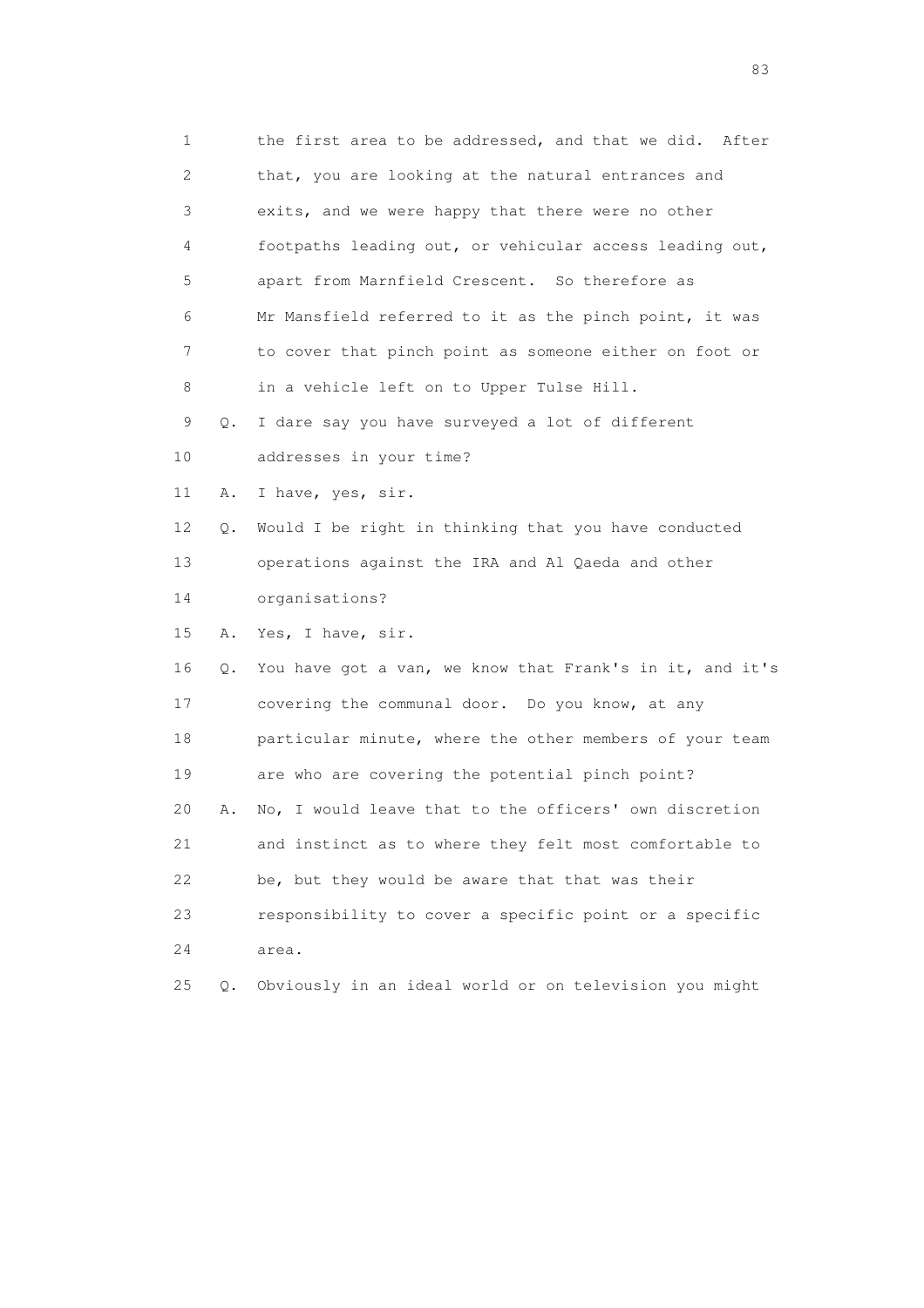| 1                         |    | have a screen that showed where everybody was and little |
|---------------------------|----|----------------------------------------------------------|
| $\mathbf{2}^{\mathsf{I}}$ |    | flashing lights, but in the real world I don't think     |
| 3                         |    | it's quite like that?                                    |
| 4                         | Α. | No, sir, it's done with an atlas and pen and paper,      |
| 5                         |    | usually.                                                 |
| 6                         | Q. | Thank you. Could we have the page of the log which you   |
| 7                         |    | were being asked about? I think it's document page 474.  |
| 8                         |    | The point that I think was being made was that the       |
| 9                         |    | entries at 9.33 and 9.36 don't say "not carrying         |
| 10                        |    | anything"?                                               |
| 11                        | Α. | Correct, sir.                                            |
| 12                        | Q. | Firstly, who's writing those entries?                    |
| 13                        | Α. | That's another officer on the team who I instructed to   |
| 14                        |    | take on the role as loggist just before 8.45 am.         |
| 15                        | Q. | Do we see he's called T9?                                |
| 16                        | Α. | Tango 9, sir.                                            |
| 17                        | Q. | The earlier entries were yours?                          |
| 18                        | Α. | They were my handwriting up to and including 8.39, sir.  |
| 19                        | Q. | You said something about recording when someone was      |
| 20                        |    | carrying something. Can we see, for instance, at 10.38   |
| 21                        |    | an example of that?                                      |
| 22                        | Α. | Yes, we do, sir.                                         |
| 23                        |    | SIR MICHAEL WRIGHT: Two bags, yes.                       |
| 24                        |    | MR GIBBS: I am not sure whether I'm reading it right, is |
| 25                        |    | the word "bag" also in 8.39?                             |
|                           |    |                                                          |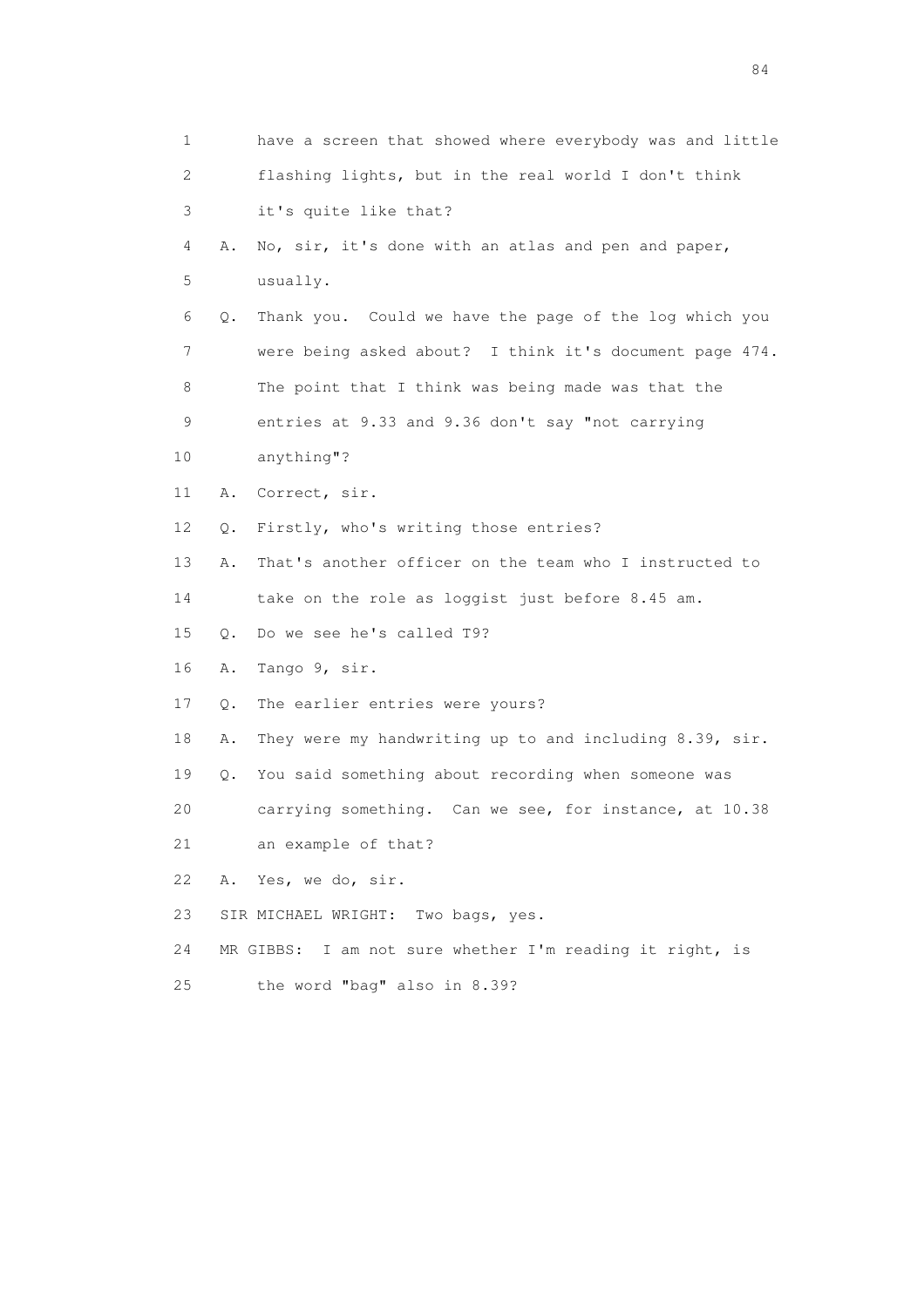1 A. "bag under jacket".

 2 Q. So the person before and the person after appear to have 3 been given descriptions which included the carrying of 4 a bag?

5 A. That's correct, sir.

 6 Q. The other thing about this that you were asked was, do 7 you remember Frank saying words to the effect of "worth 8 someone else having a look"?

9 SIR MICHAEL WRIGHT: Can I just pick that up, Mr Gibbs. 10 I think it probably follows a point Mr Mansfield was 11 making. You had recorded the presence of the bag under 12 the jacket at 8.39. Your colleague had recorded the 13 carrying of two bags at 10.38. If you as a surveillance 14 officer were reading another surveillance officer's log, 15 would you, if no mention was made of a bag, regard 16 yourself as being able to assume from that that there 17 wasn't one?

18 A. Yes, sir.

19 MR GIBBS: Or at least none that was visible?

20 A. None visible, sir.

 21 Q. Yes. I was going to then ask you about this comment 22 from Frank over the radio that the man who had come out 23 was worth a second look or worth someone else having 24 a look. Do you remember that actually being said? 25 A. I remember the radio transmission, sir.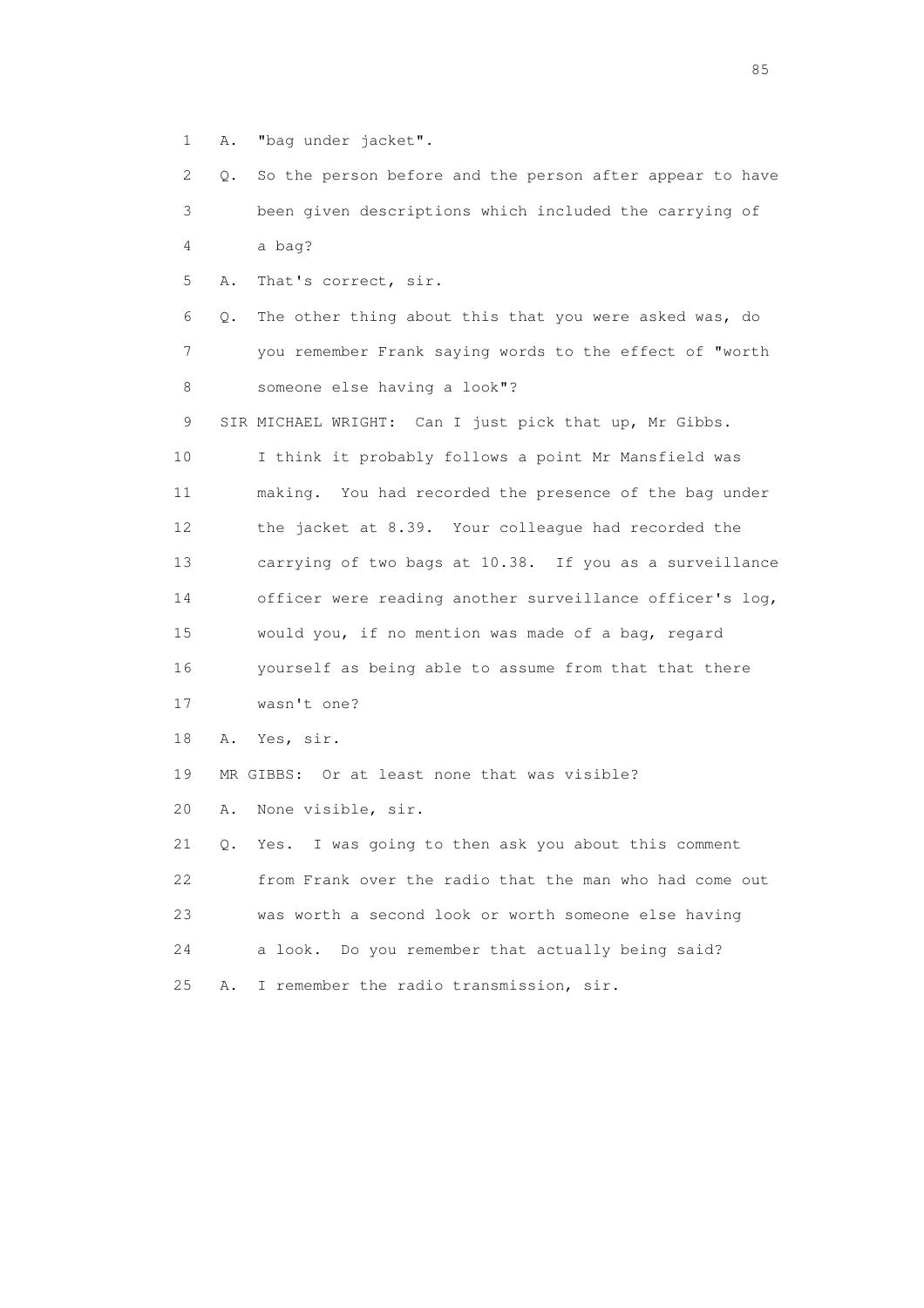1 Q. I think the point that's being made is, well, look, it's 2 not on the log, and we can ask those who were there 3 whether it was said and whether they heard it. When 4 a commentary is going on between surveillance officers 5 over the surveillance channel, is it all written down in 6 the log?

7 A. No, it's not, sir.

 8 Q. Forgive me for asking such an obvious question, but why 9 not?

 10 A. If a person is travelling, and again to try to explain 11 fully without giving away technique, if a person is 12 travelling between two points by car, we would look to 13 show that person into the car as evidence, and then 14 arriving at his destination. Now, the intervening 15 period might be two hours by car. Unless that route had 16 some significance along the way that we had intelligence 17 they were looking for something along the way, then we 18 would record the route almost blow by blow. If someone 19 had travelled to Wales by motorway, it would probably be 20 a time shown for going on to the M4 and crossing the 21 Severn Bridge. So it really depends on the unique 22 circumstances of the day.

 23 SIR MICHAEL WRIGHT: You also said earlier to Mr Mansfield 24 that you look to record facts and not opinions. 25 A. Exactly, sir, and the opinion or one team member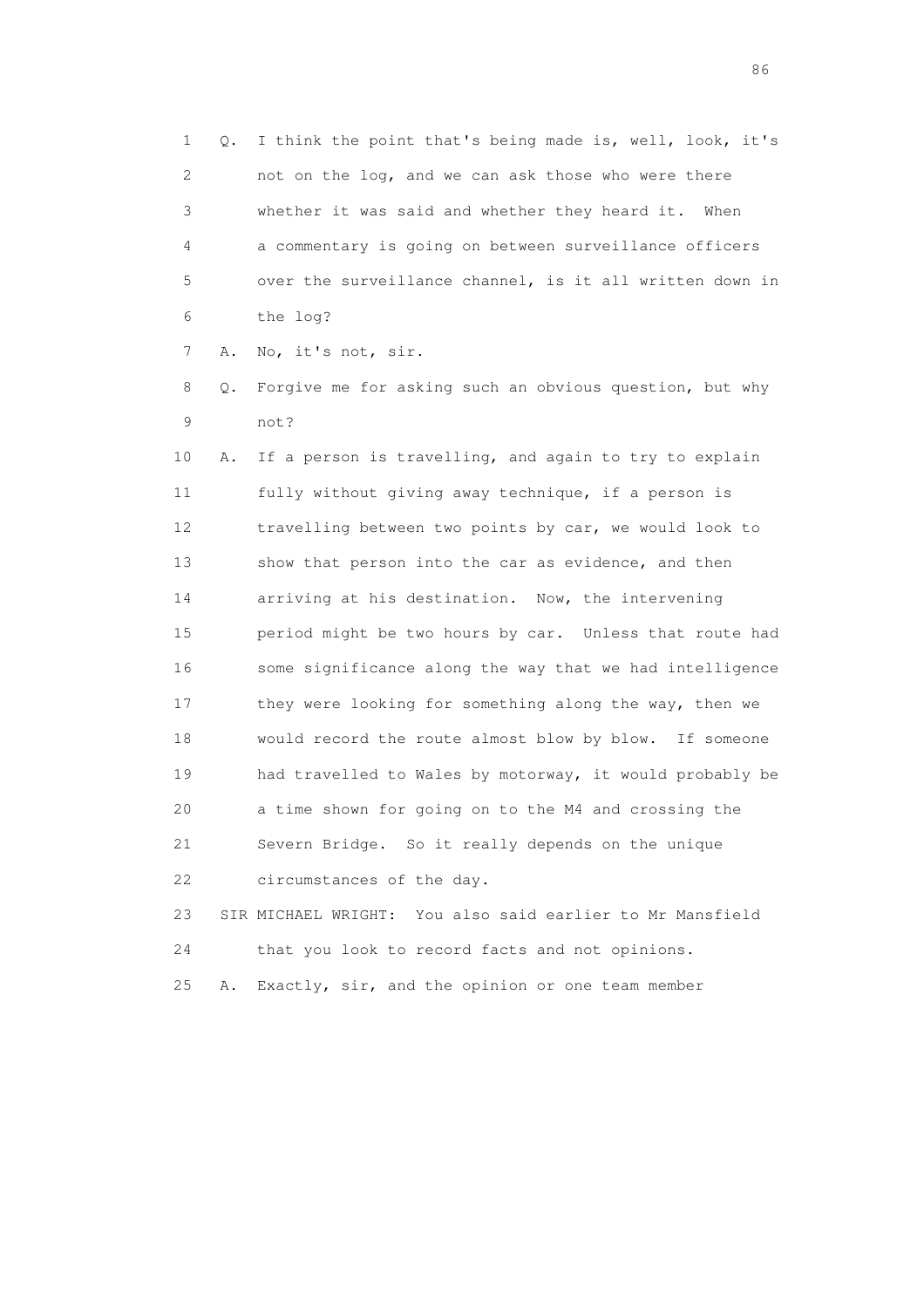1 instructing another or advising, wouldn't necessarily go 2 in the log, sir. 3 MR GIBBS: Now, we know that a number of other officers in 4 fact did try to take a look -- 5 A. Yes, sir. 6 Q. -- at this man. Why was that, did you understand? 7 A. Well, my understanding, I had a couple of officers in 8 the location of Upper Tulse Hill for that purpose, and 9 the grey team were also in the area, and there is 10 a natural curiosity to want to see whoever the subject 11 might be, and also to assist. That particular morning, 12 obviously there was a keenness to make sure that we were 13 looking for the right person. 14 Q. The person who had been flagged up by Frank, did you 15 have him under control in surveillance terms? 16 A. In surveillance terms he was under control -- 17 Q. What does that mean? 18 A. That would mean that we, as surveillance officers, have 19 vision of that subject as he's walking along. Now, from 20 Scotia Road, there would have been a gap whilst 21 Mr Menezes would have been unsighted to the van and then 22 reappeared, but you would assume that if he's walking 23 out, given a period, he will reappear. And the officers 24 being on Upper Tulse Hill see him reappear and the 25 commentary commences again.

experience of the state of the state of the state of the state of the state of the state of the state of the s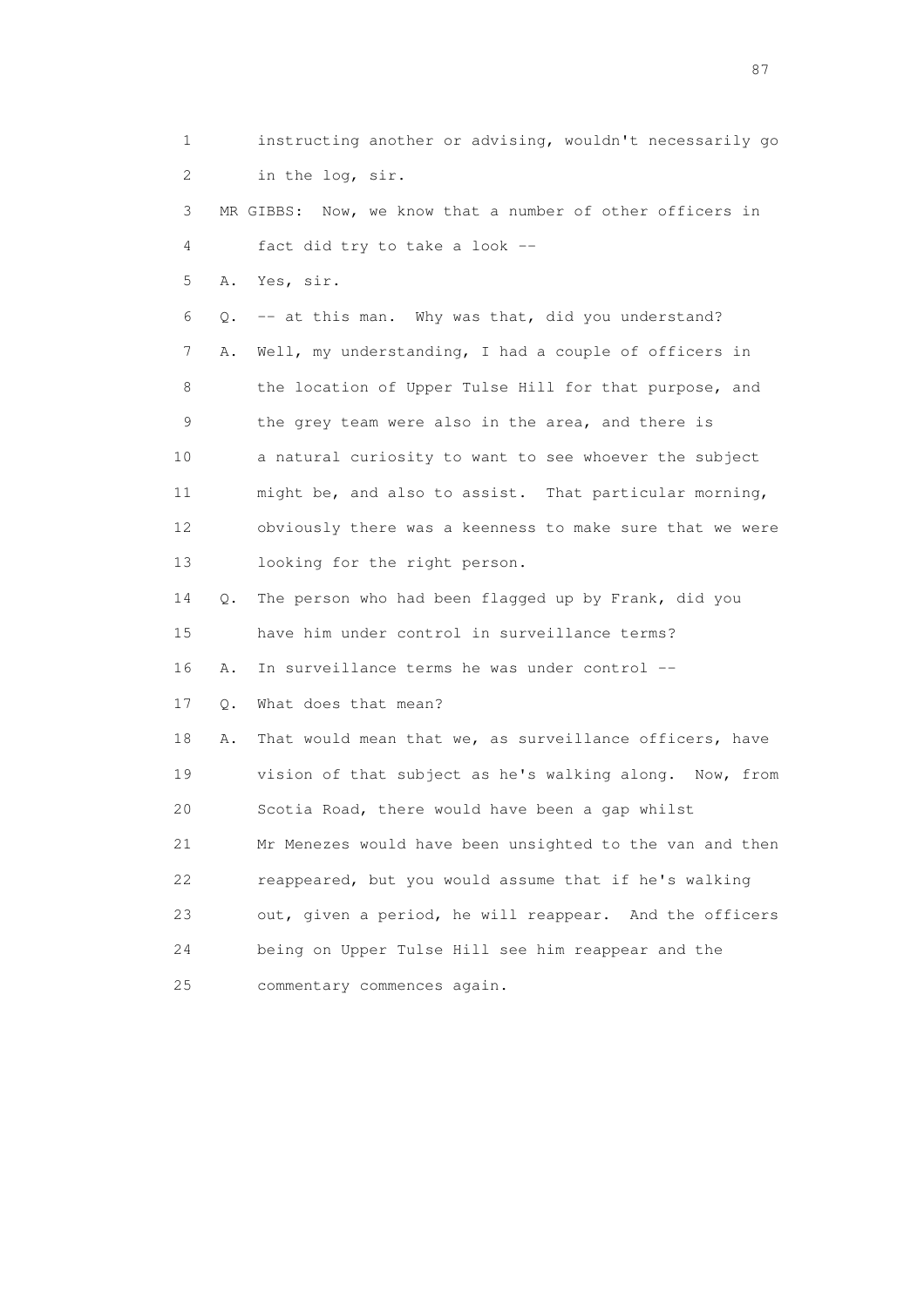- 1 Q. Did you as the reds then pass him on through you to the 2 grey team?
- 3 A. Yes, we did, sir.

 4 Q. You were asked -- thank you, I don't need that log any 5 more -- about what you understood by the initials "PIW" 6 and you have told us "possibly identical with" and 7 someone else says "identifiable with". Of those words, 8 "possibly" and "identical" and "with", which is the 9 significant one?

10 A. "possibly", sir.

 11 Q. Thank you. You told us in relation to the way you look 12 at a photograph and try to use it to test it against 13 somebody in the real world, that you look at the eyes, 14 nose, ears. It may be we all do it without knowing 15 that's what we are doing, but what do you mean by that, 16 the relationship between them, the shape they make 17 together?

 18 A. The relationship, the distance, where the eyes sit 19 against the ears, the position of the head, the nose, 20 how sunken the eyes are. People can often, and again 21 this is my personal experience, people can often change 22 their appearance with spectacles, with or without facial 23 hair, but usually the eyes, nose and ears, unless 24 extensive work has gone on to change appearance, stay 25 the same.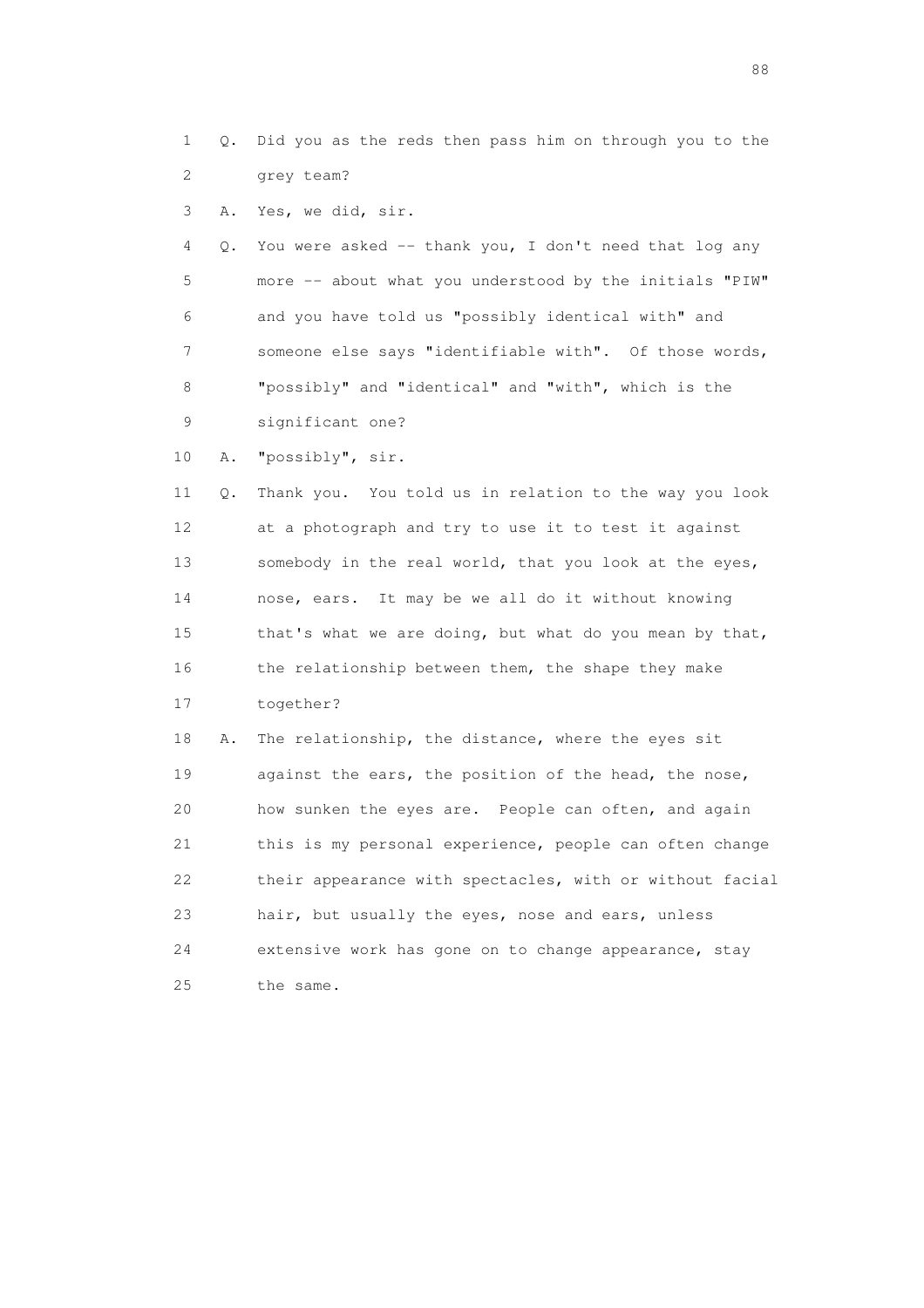1 Q. So maybe you have answered my next question already. 2 Things like the length of the beard or whether it's been 3 shaved off completely or the style or the length of the 4 hair, are those features which are more capable of 5 disguise? 6 A. They are capable of change, sir. 7 Q. You were asked how and whether you were trained in 8 recognition or identification. Would I be right in 9 thinking that the ability to identify or to recognise 10 people is but one of the skills of a surveillance 11 officer? 12 A. It is one of the inherent attributes that you would like 13 all surveillance officers to have. 14 Q. What about being able to follow people without losing 15 them, and follow them without losing them and without 16 them knowing that you are following them? 17 A. Again, that's one of the core skills, to remain covert 18 at close proximity to a subject. 19 Q. Is there a tension between getting close enough to make 20 the identification, but not so close that you let the 21 fellow know that he's being identified? 22 A. There is, and it's sometimes described, if there was 23 need to go close and put yourself in full view in some 24 situations, it would happen. In most cases, unless 25 that's made as a formal direction, and you are there

en andere de la provincia de la provincia de la provincia de la provincia de la provincia de la provincia de l<br>En 1910, en la provincia de la provincia de la provincia de la provincia de la provincia de la provincia de la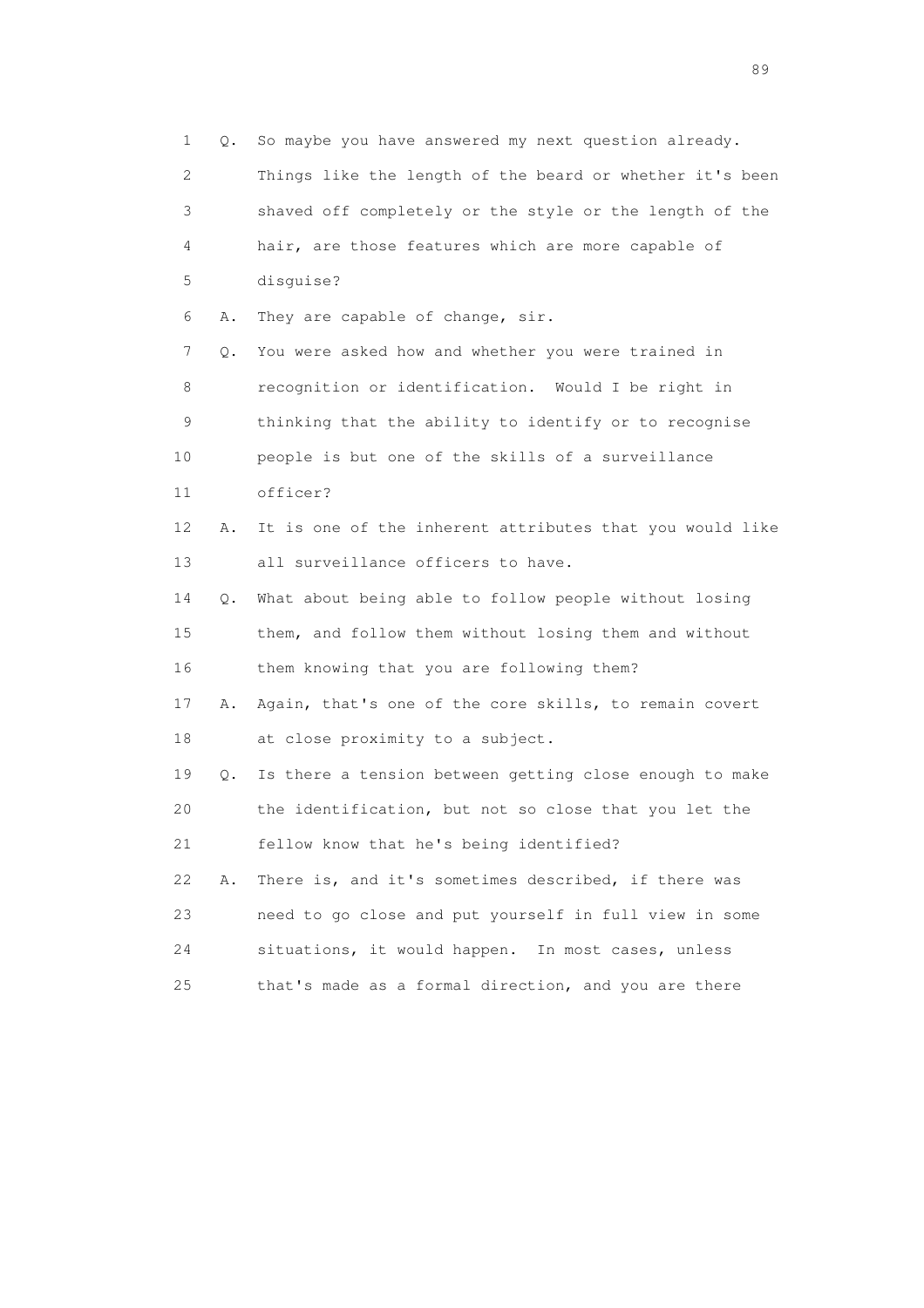1 ruling yourself out of play for the rest of the day, 2 maybe that operation. But on that particular day that 3 wasn't done. So you are looking to remain covert at all 4 stages and to carry out your surveillance covertly. 5 Q. Thank you. On the telephone calls, I wonder whether we 6 could have that schedule up again that we have in 7 tab 50, and I was going to go to page 8 of it. You had 8 been asked about almost all of these calls and of course 9 I am not going to repeat the questions. Could you just 10 help us with, I am looking at 9.54.34. Do you see 11 a very short call to a DC Bailey? Then a slightly 12 longer one at 9.55.27? 13 A. Yes, I do, sir. 14 Q. To a DC Bailey. Do you know what that was about? 15 A. That from recollection, sir, was an officer who I didn't 16 know, whose number I had been provided with, to contact 17 them, and that was about acquiring possible observation 18 posts in the immediate vicinity of the Scotia Road 19 address. 20 SIR MICHAEL WRIGHT: You mean fixed posts? 21 A. Fixed posts. 22 MR GIBBS: Do you mean perhaps using someone's house or flat 23 with a window that might have given you -- 24 A. Absolutely, sir.

25 Q. Then just to complete that, at 10.02.00 I have a call

entral de la construction de la construction de la construction de la construction de la construction de la co<br>1900 : le construction de la construction de la construction de la construction de la construction de la const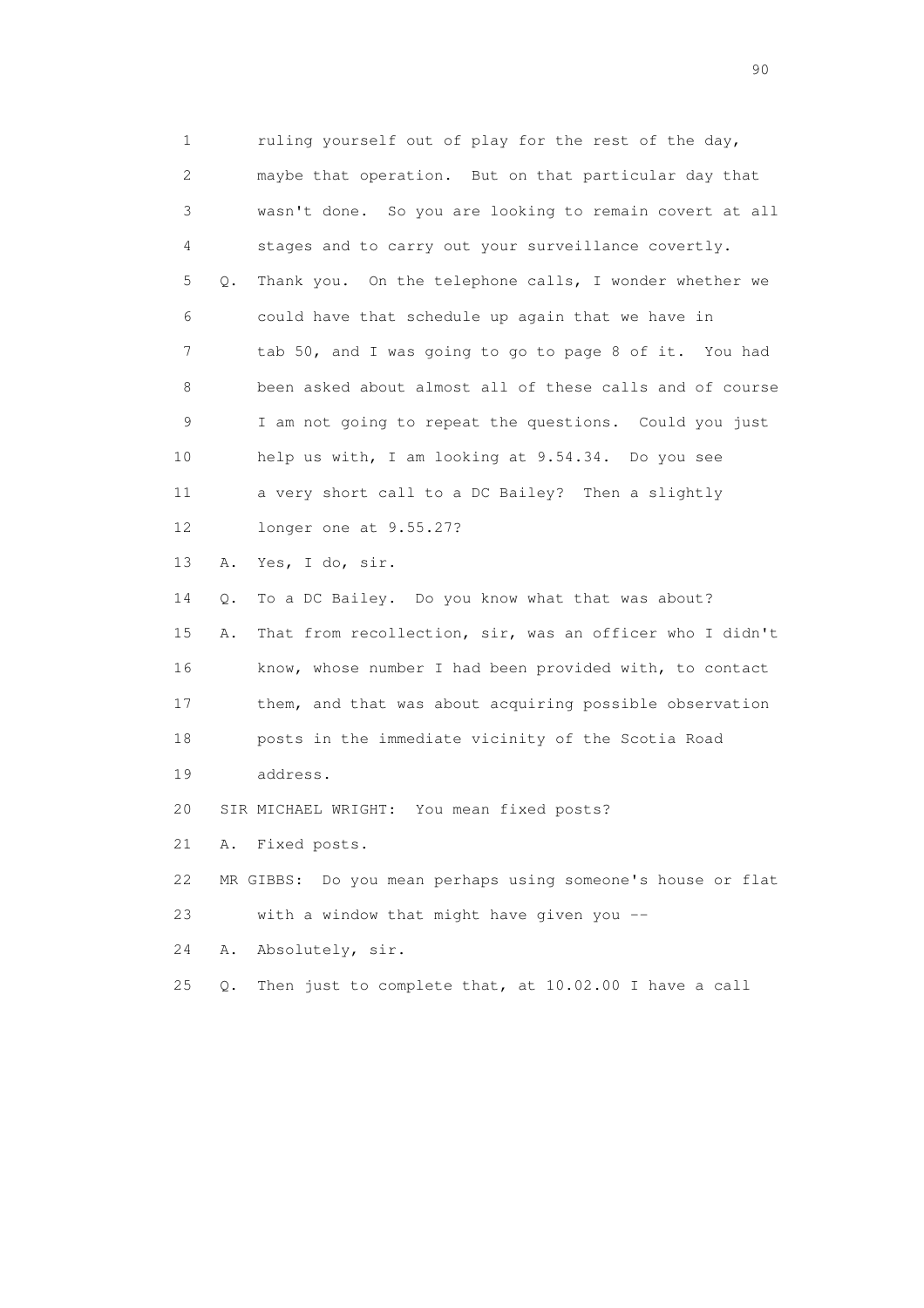1 from you to Detective Constable Lai and again at 2 10.03.38. Do you know what those were? 3 A. From recollection again, they were again about 4 possibilities of acquiring fixed -- 5 SIR MICHAEL WRIGHT: Same thing. 6 A. -- observation posts down there, sir. 7 MR GIBBS: The last call I have on this page is 10.06 and 8 the operations room is ringing you for 23 seconds. Do 9 you remember what that was about? 10 A. I think that was to tell me that, from recollection, 11 shots had been fired at Stockwell Underground station. 12 Q. Am I right in thinking that you gave evidence at the 13 Health and Safety trial? 14 A. I did, sir, yes, sir. 15 Q. Were you publicly commended by the judge at the end of 16 it? 17 A. I was, sir. 18 SIR MICHAEL WRIGHT: Thank you. Mr Hilliard? 19 MR HILLIARD: I have no questions, thank you. 20 Questions from THE CORONER 21 SIR MICHAEL WRIGHT: I would like just a little more help 22 about the concept of control. 23 A. Sir. 24 SIR MICHAEL WRIGHT: You have told us that as far as you 25 were concerned, you had had Mr de Menezes under control,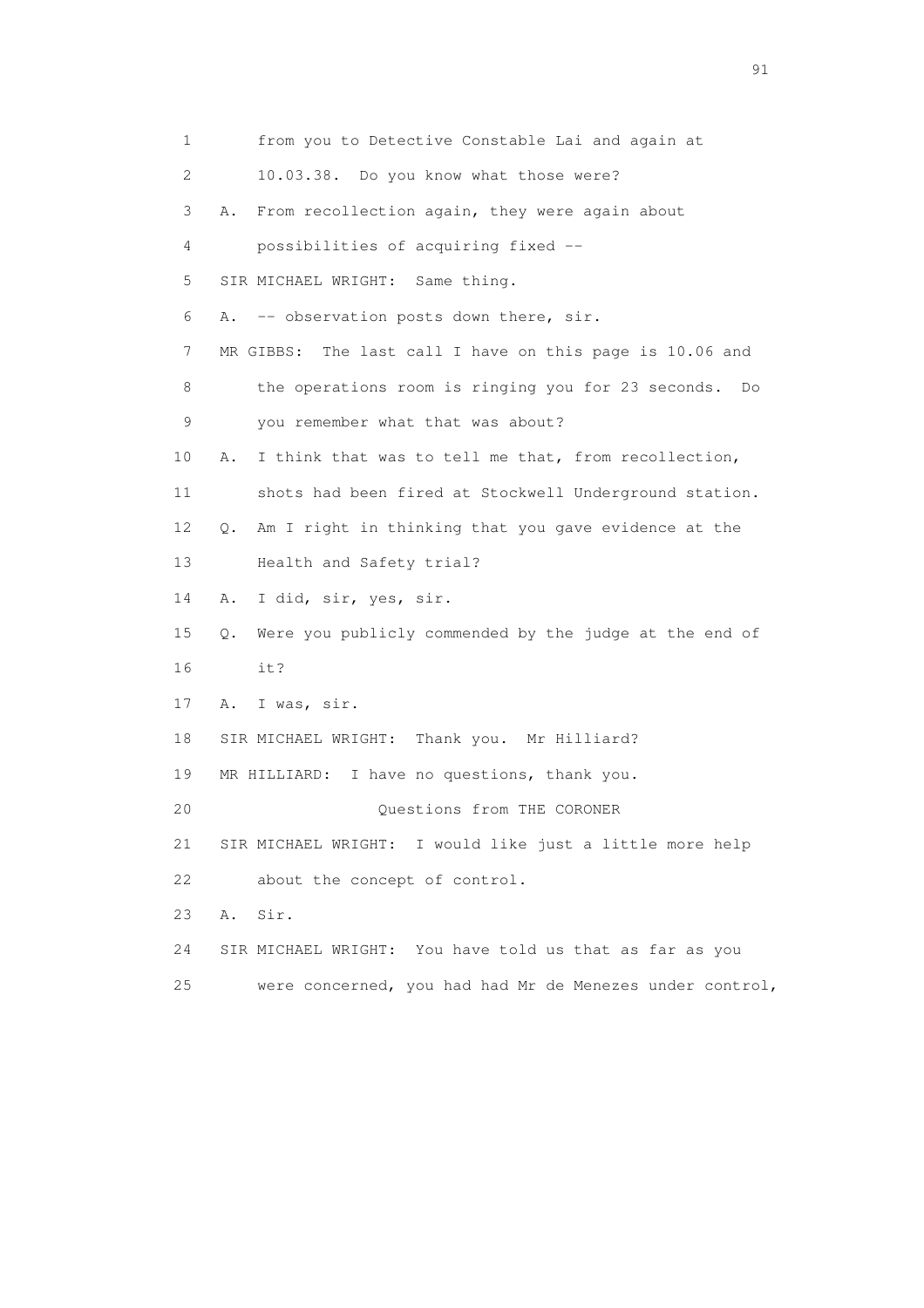1 as you mean it, really from the time he had left the 2 door of the house.

3 A. Sir.

 4 SIR MICHAEL WRIGHT: If I have got this right, we know, we 5 need not bring up the map, that there are some obvious 6 routes from Scotia Road out to Upper Tulse Hill and away 7 to the main road, and there are others which involve 8 taking footpaths across the green open space. You 9 probably remember that?

10 A. Yes, sir.

 11 SIR MICHAEL WRIGHT: The way in which you deployed your 12 officers, were you content that Mr de Menezes could not 13 have left or, for that matter, any other suspect, nobody 14 could have left Scotia Road and gone in any direction, 15 whether it's turning left down Upper Tulse Hill or right 16 up Upper Tulse Hill or going across the green space or 17 anything like that, or going into Roupell Road or 18 anything like that, are you satisfied that nobody could 19 have done that without at any rate one of your officers 20 being able to keep him under observation? 21 A. Absolutely, sir.

22 SIR MICHAEL WRIGHT: That's what you mean by control?

23 A. Yes, sir.

 24 SIR MICHAEL WRIGHT: You don't necessarily have him under 25 view all the time?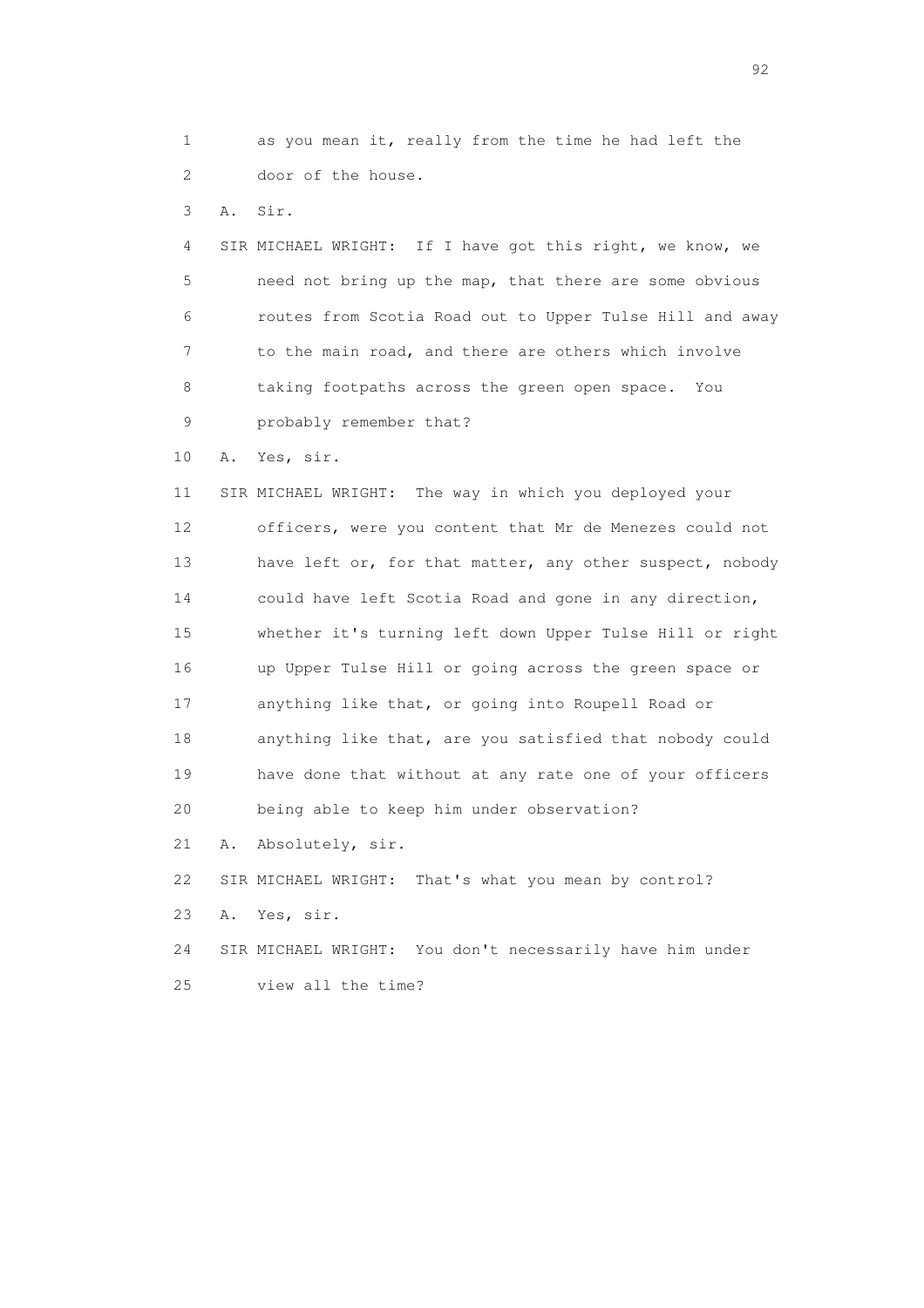1 A. Not in -- around the close proximity of home addresses, 2 where again talking a little around technique, where 3 people are more used to what -- their environments and 4 to who's a local face or who's a strange face, but there 5 would be a period there where Mr Menezes was within our 6 net of surveillance, but just partially unsighted as he 7 moved towards Upper Tulse Hill. 8 SIR MICHAEL WRIGHT: Yes. So you would, whichever way he 9 went, always have been able to have him under control, 10 as you mean it, until you were able to hand him over to 11 the outer cordon, the grey team. 12 A. Yes. 13 SIR MICHAEL WRIGHT: Thank you very much, that's all. Thank 14 you, Derek. 15 (The witness withdrew) 16 MR HILLIARD: Sir, the next witness is Frank, please. 17 SIR MICHAEL WRIGHT: Hopefully, Mr Hilliard, we have three 18 more witnesses to get through today. 19 MR HILLIARD: That's right. 20 SIR MICHAEL WRIGHT: I just remind everybody. 21 CODENAME "FRANK" (sworn) 22 Questions from MR HILLIARD 23 MR HILLIARD: Have a seat if you like. You are going to be 24 known by the name of Frank; is that right? 25 A. Yes, sir.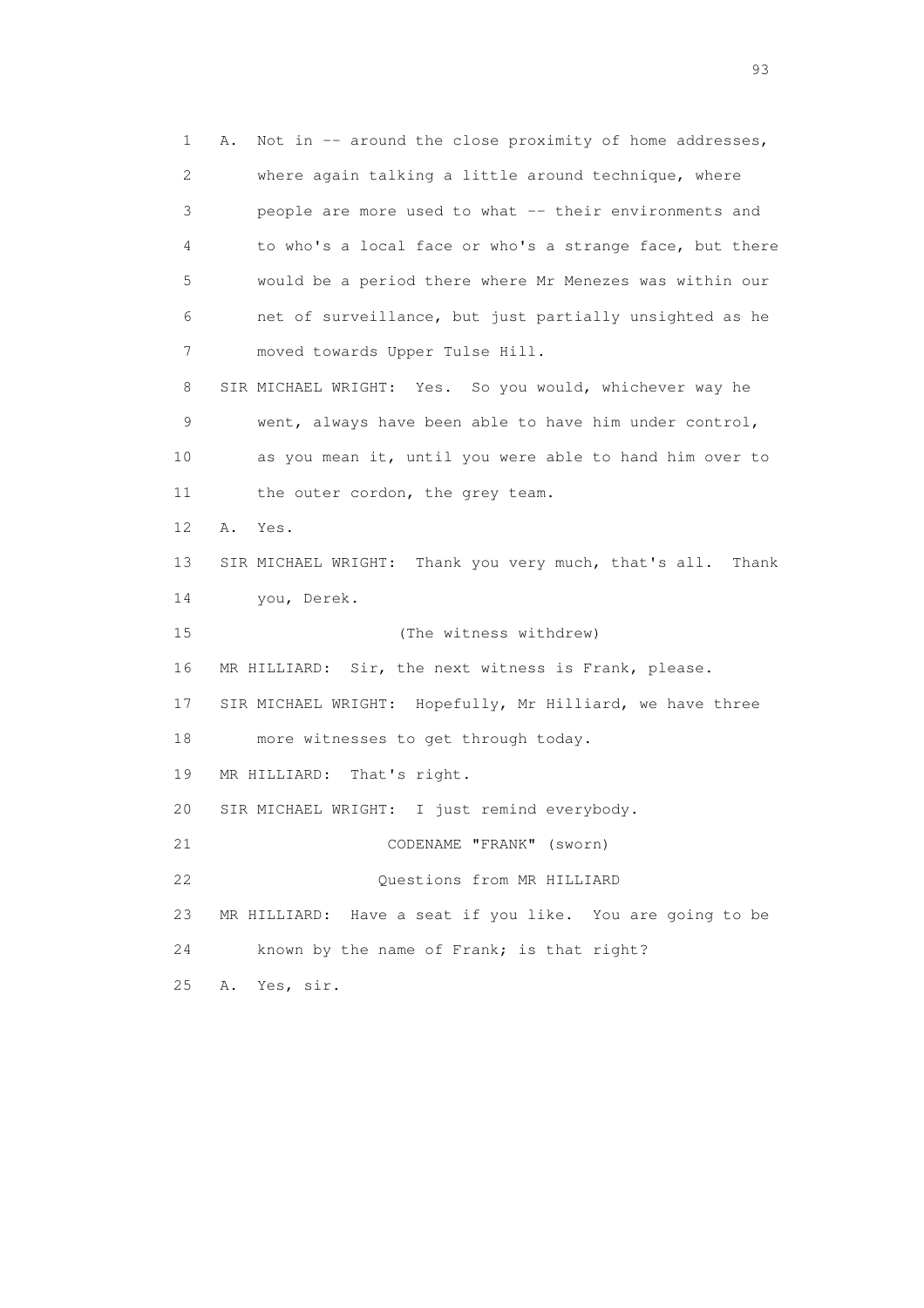| 1  |       | Q. Frank, in July of 2005, were you working as part of   |
|----|-------|----------------------------------------------------------|
| 2  |       | an attachment to special operations at New Scotland Yard |
| 3  |       | on loan from the armed forces?                           |
| 4  | Α.    | Yes, sir.                                                |
| 5  | О.    | At that time, July of 2005, had you been on attachment   |
| 6  |       | for about a year?                                        |
| 7  | Α.    | Yes, sir, just over.                                     |
| 8  | Q.    | We are going to look at some documents as we go through  |
| 9  |       | and there is no difficulty about you having access to    |
| 10 |       | Subsequently, so far as 22 July 2005 was<br>them.        |
| 11 |       | concerned, did you sign some entries in a surveillance   |
| 12 |       | log that we have looked at, at a debrief?                |
| 13 | Α.    | Yes, sir.                                                |
| 14 | О.    | In addition, have you made a number of witness           |
| 15 |       | statements, including ones dated 23 July 2005,           |
| 16 |       | 15 November 2005 and some more in between and I think    |
| 17 |       | one or two after?                                        |
| 18 | Α.    | Yes, sir.                                                |
| 19 | Q.    | So far as 22 July is concerned, did your call sign end   |
| 20 |       | in the numbers 50?                                       |
| 21 |       | A. Yes, sir.                                             |
| 22 | Q.    | That's what we will find, does it follow, in the         |
| 23 |       | surveillance log for your entries?                       |
| 24 | Α.    | You will, sir.                                           |
| 25 | $Q$ . | You were, I think, part of the red team, whose team      |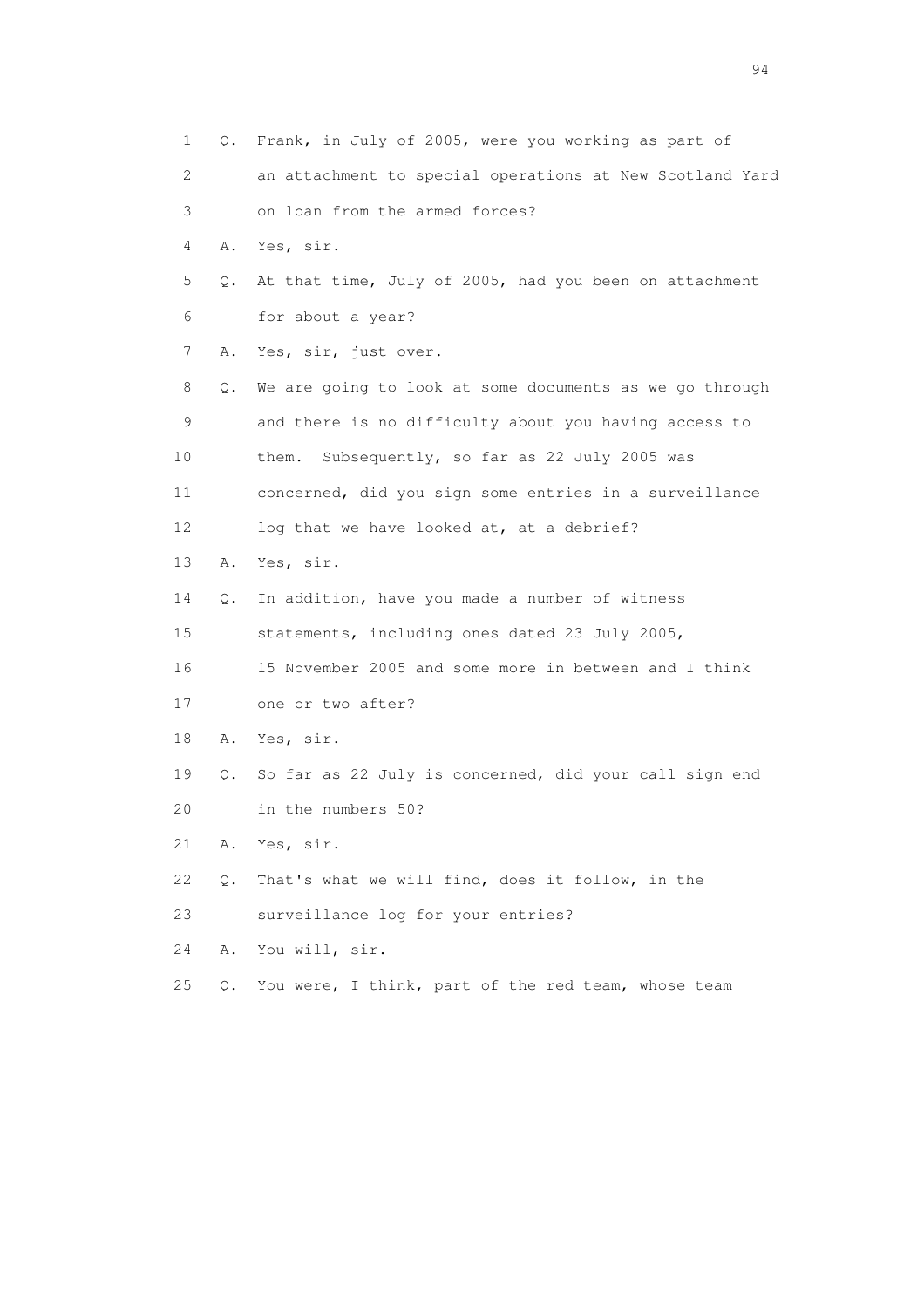- 1 leader was our last witness, Derek?
- 2 A. Sir.
- 3 Q. We have heard about a briefing that he gave at 5.40 or 4 thereabouts in the morning; were you present for that? 5 A. I was, sir.
- 6 Q. Who did you understand the subjects of the surveillance 7 you were going to do to be?
- 8 A. Hussain Osman and, well, Regal Wave as I know him now, 9 (inaudible) his first name.
- 10 Q. And Mr Omar?
- 11 A. Omar, yes.
- 12 Q. Can you just tell us, as you understood it, how was the 13 operation going to work? Obviously there was going to 14 be some surveillance, because your team, the red team, 15 was being brought in, but what did you understand the 16 plan was?
- 17 A. From team leader's briefing we were to deploy urgently 18 to the area of 21 Scotia Road and contain the premises. 19 The known address was linked to the previous bombings or 20 attempted bombings the previous day.
- 21 Q. Yes. You say "contain the address"; what did that mean? 22 A. Placing post surveillance on it to make sure we had it 23 actually under control.
- 24 Q. What was to happen if somebody came out who was one of 25 the suspects?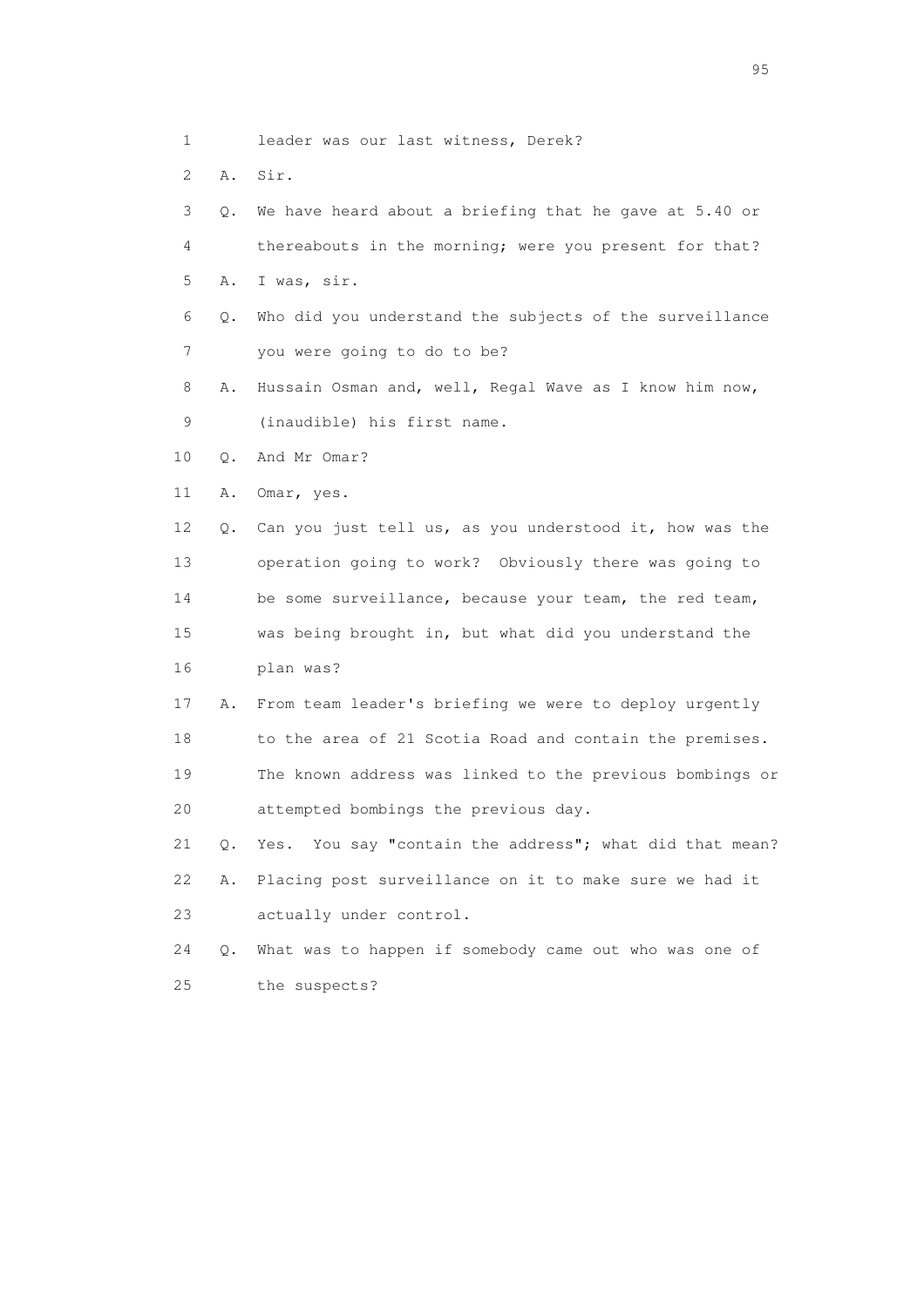| 1  | Α. | Well, they would be given out and surveillance would be  |
|----|----|----------------------------------------------------------|
| 2  |    | maintained on them until such time where they could be   |
| 3  |    | detained by the armed response police.                   |
| 4  | Q. | When you say armed response police, what was the name of |
| 5  |    | that unit?                                               |
| 6  | Α. | The firearms --                                          |
| 7  | Q. | SO19.                                                    |
| 8  | Α. | Sorry, SO19, yes.                                        |
| 9  | Q. | So far as Hussain Osman was concerned, we have heard     |
| 10 |    | that available at the briefing was a CCTV still of a man |
| 11 |    | at Shepherd's Bush Underground station; do you remember  |
| 12 |    | seeing that?                                             |
| 13 | Α. | Yes, sir.                                                |
| 14 | Q. | In addition, on a sheet, if you want to see the original |
| 15 |    | you can, maybe it's still there, two photographs, one of |
| 16 |    | Hussain Osman, one of Mr Omar; yes?                      |
| 17 | Α. | Yes.                                                     |
| 18 | Q. | That's the one. Do you remember seeing that as well?     |
| 19 | Α. | Yes, sir.                                                |
| 20 | Q. | That, I think, was actually left with you; is that       |
| 21 |    | right? That very copy?                                   |
| 22 | Α. | Yes, sir.                                                |
| 23 | Q. | I think it may only have a reference to Tango 9, which   |
| 24 |    | is what you were referred to?                            |
| 25 | Α. | This is my exhibit.                                      |
|    |    |                                                          |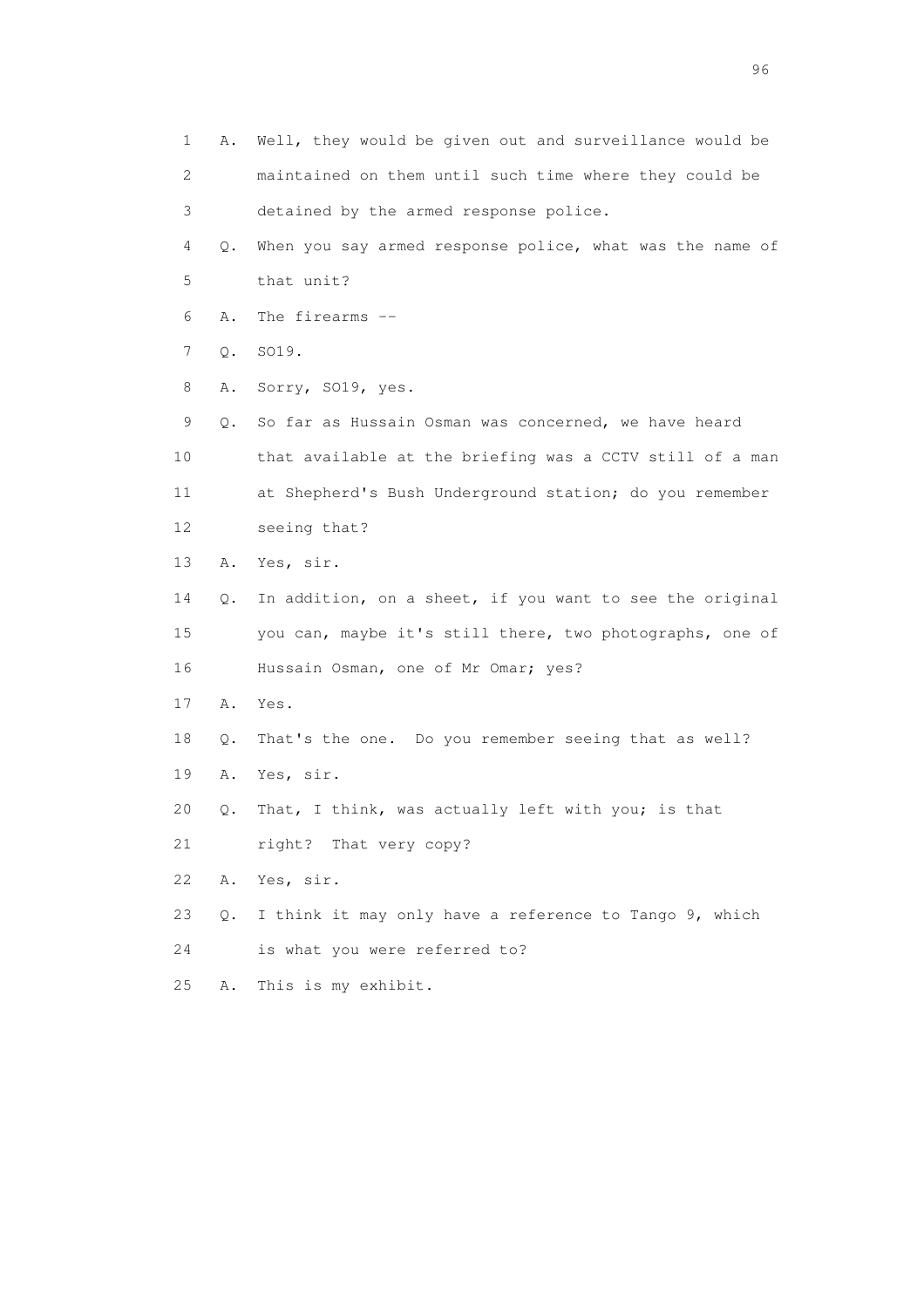1 Q. Tango 10 actually. That's the very one that you kept 2 that in due course you handed in; is that right, Frank? 3 A. That's correct, sir. 4 Q. Again, we have heard that the observations began at 6.04 5 in the morning. You should have a copy of the log 6 there. 7 A. I don't believe I do, sir. 8 Q. It's on screen. Do you see, 6.04 am, deployment 9 commences? 10 A. Sir. 11 Q. Yes? 12 A. Yes, sir. 13 Q. Then your details appear down the bottom, Frank or 14 Tango 10, the number that again has been obliterated but 15 it's 50, isn't it, your number? 16 A. Yes, it is, sir. 17 Q. If we go to the next page, first entry looks like 6.05, 18 black Primera motor vehicle, and there is a reference to 19 its registration number and that that was parked 20 unattended in the vicinity of Scotia Road. Do you see 21 that? 22 A. I do, sir. 23 Q. Were you already, we will hear about you in a van, in 24 place by this time, 6.04, 6.05? 25 A. No, I wasn't, sir.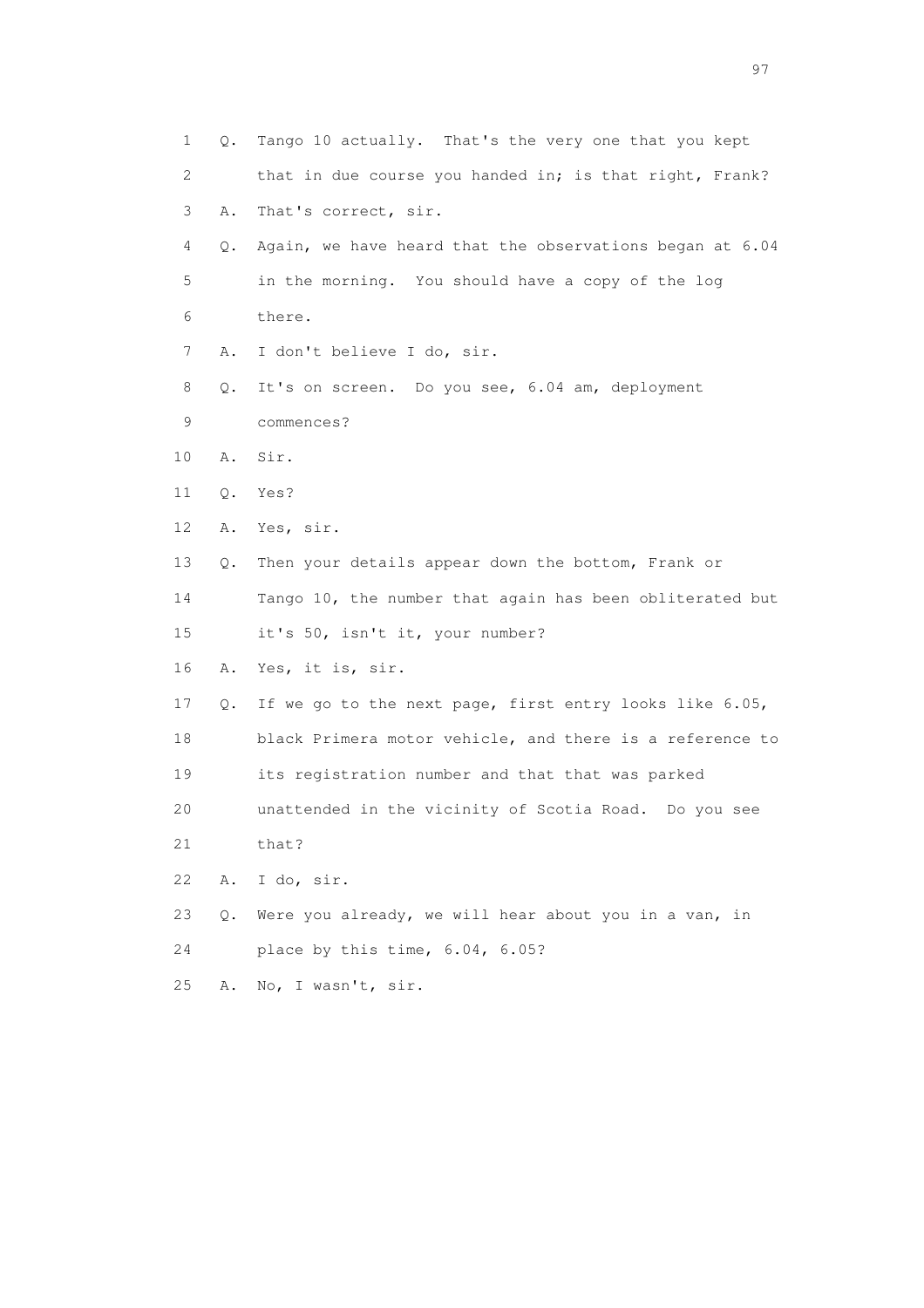1 Q. Do you know how long it was before you were in position? 2 A. From recalling, I think the previous statement is 6.30. 3 Q. That's a rough time. We will look at some film which 4 may help us as well. So you think about 6.30. Did you 5 know at that time, whenever it was that you first got 6 into position in the van that we will hear about, that 7 what you were going to be looking at for number 21 was 8 a block of flats? 9 A. I think en route I was told over the radio that it would 10 be a block of flats we would be looking at. We didn't 11 know previous to that. 12 Q. En route you realised that it was not going to be a 13 single front door or anything like that. 14 A. That's correct, sir. 15 Q. If we look at divider 4 in the jury bundle, there is 16 a photograph taken from about the position that -- can 17 you see at the bottom there, "View from Frank's van 18 towards 21 Scotia Road". Is that the sort of position 19 that your van was in? 20 A. Yes, that's the photographs taken from the pavement. 21 I'm actually out on the road but it's within a few 22 metres. 23 Q. You were on your own, is that right, in the vehicle? 24 A. That's correct, sir. 25 Q. We are going to see but you had a camera with you; is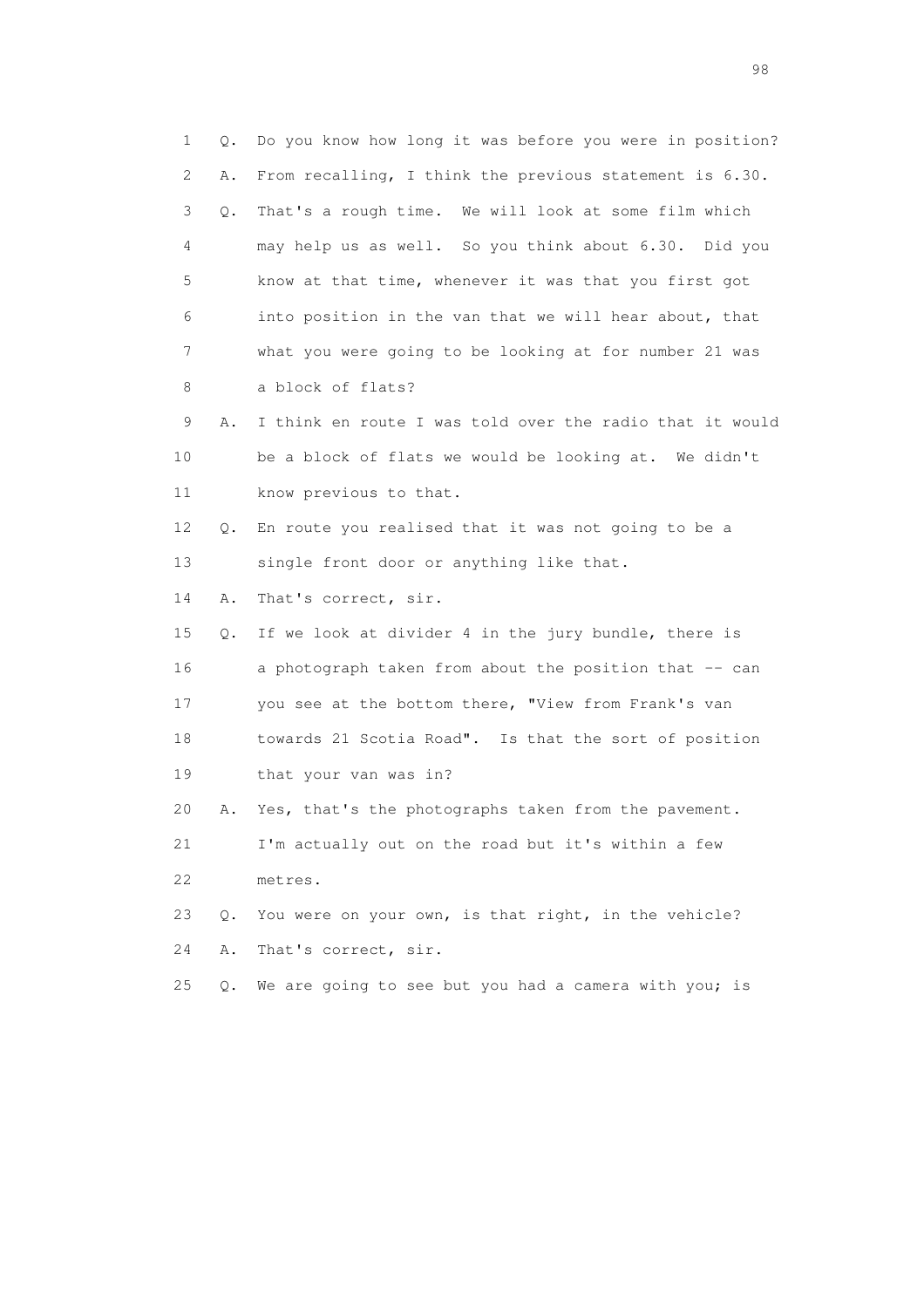- 1 that right?
- 2 A. Yes, I did, sir.

| 3  | $\circ$ . | Was that continuously on record or only intermittently,     |
|----|-----------|-------------------------------------------------------------|
| 4  |           | and whichever it was, why?                                  |
| 5  | Α.        | It was on intermittently. The reasons why is for            |
| 6  |           | battery conservation and also the size of the tape          |
| 7  |           | I actually had; and plus it wasn't actually my task to      |
| 8  |           | soak the premises as in to get everybody coming out. It     |
| 9  |           | was just to get an idea of people coming out.               |
| 10 | $\circ$ . | If you had wanted to have it on all the time, could you     |
| 11 |           | have done that?                                             |
| 12 | Α.        | There was a means of powering it from the van. I didn't     |
| 13 |           | know how long I would be in there but I would have run      |
| 14 |           | out of tape.                                                |
| 15 | $\circ$ . | You would be taking an awful lot of film presumably at      |
| 16 |           | times when absolutely nothing was happening at all?         |
| 17 | Α.        | Absolutely, yes.                                            |
| 18 | $\circ$ . | So for right or wrong, that was your decision not to        |
| 19 |           | have it on the whole time?                                  |
| 20 | Α.        | Yes, sir.                                                   |
| 21 |           | SIR MICHAEL WRIGHT: Is it a hand-held camera or is it       |
| 22 |           | mounted in the van?                                         |
| 23 | Α.        | It's hand-held which can be then mounted.                   |
| 24 |           | MR HILLIARD: Were you able to transmit the film at the time |
| 25 |           | when you took it at all or not?                             |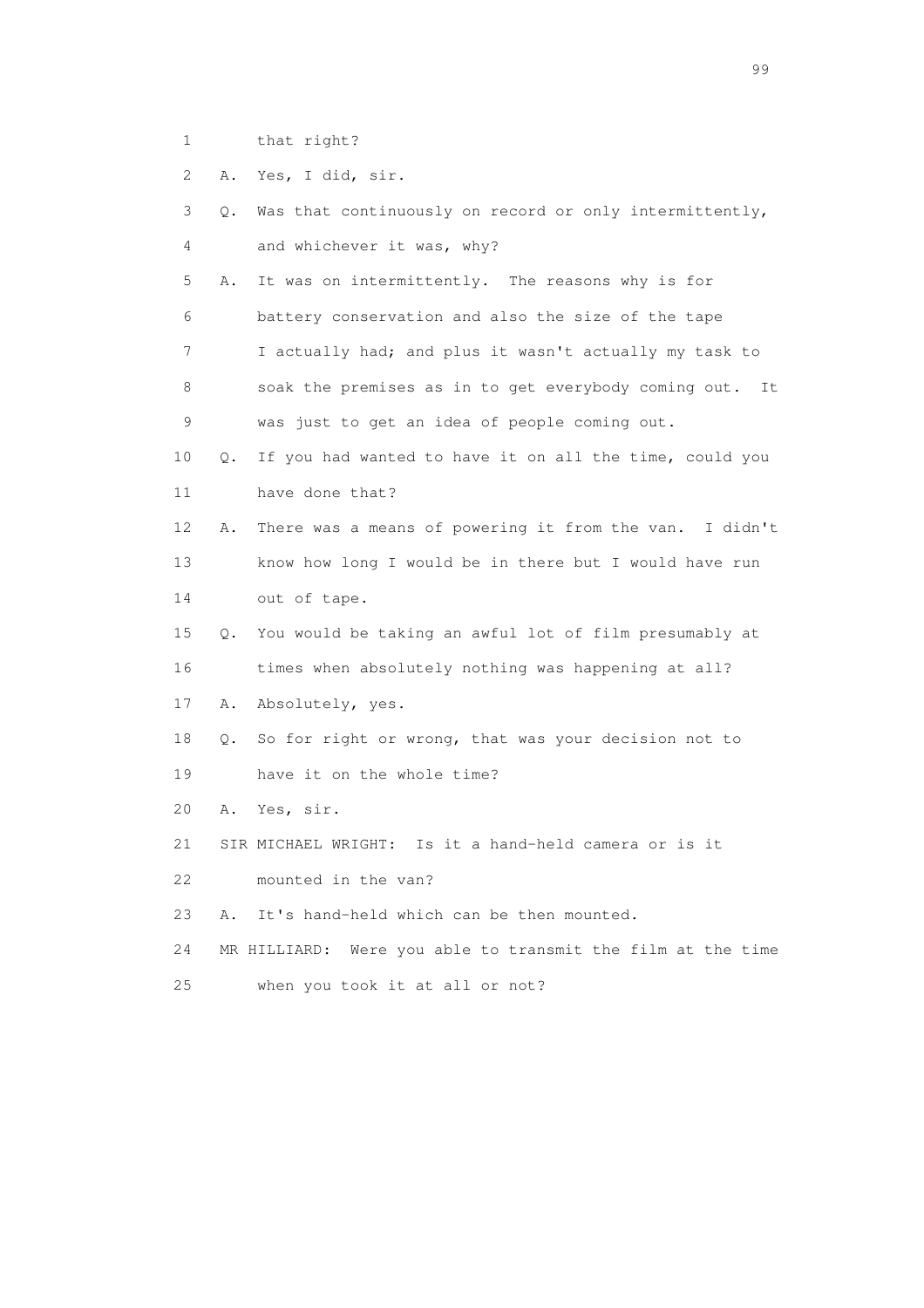1 A. No, sir.

| 2               | Q. | When we look at it, we are going to see that there is     |
|-----------------|----|-----------------------------------------------------------|
| 3               |    | a timing, isn't there, I think, on the film. Was that     |
| 4               |    | set accurately or not?                                    |
| 5               | Α. | No, it wasn't, sir. It was my mistake.                    |
| 6               | Q. | Could you have re-set that had you wanted to?             |
| 7               | Α. | I could have done but it would have been a bit fiddly to  |
| 8               |    | do it and I would have had to take my eyes off.           |
| 9               | Q. | So far as communications are concerned, we have heard     |
| 10              |    | about something called Airwave and the Cougar system.     |
| 11              |    | Did you have both of those at least in principle          |
| 12 <sup>°</sup> |    | available to you?                                         |
| 13              | Α. | Yes, sir.                                                 |
| 14              | Q. | Were you actually using both of them? How was it          |
| 15              |    | working?                                                  |
| 16              | Α. | To start off with, I was just using Cougar, which is      |
| 17              |    | integral to the van.                                      |
| 18              | Q. | That would be to send out and to get messages back in?    |
| 19              | Α. | And to receive. That was working fine to start off        |
| 20              |    | However, over time, I don't know what it was but<br>with. |
| 21              |    | it was a headset with a boom mike and the mike started    |
| 22              |    | degrading. Some people were picking him up loud and       |
| 23              |    | clear, some people weren't; so therefore changed it and   |
| 24              |    | I would transmit it, then out on Airwave, and it would    |
| 25              |    | be re-broad.                                              |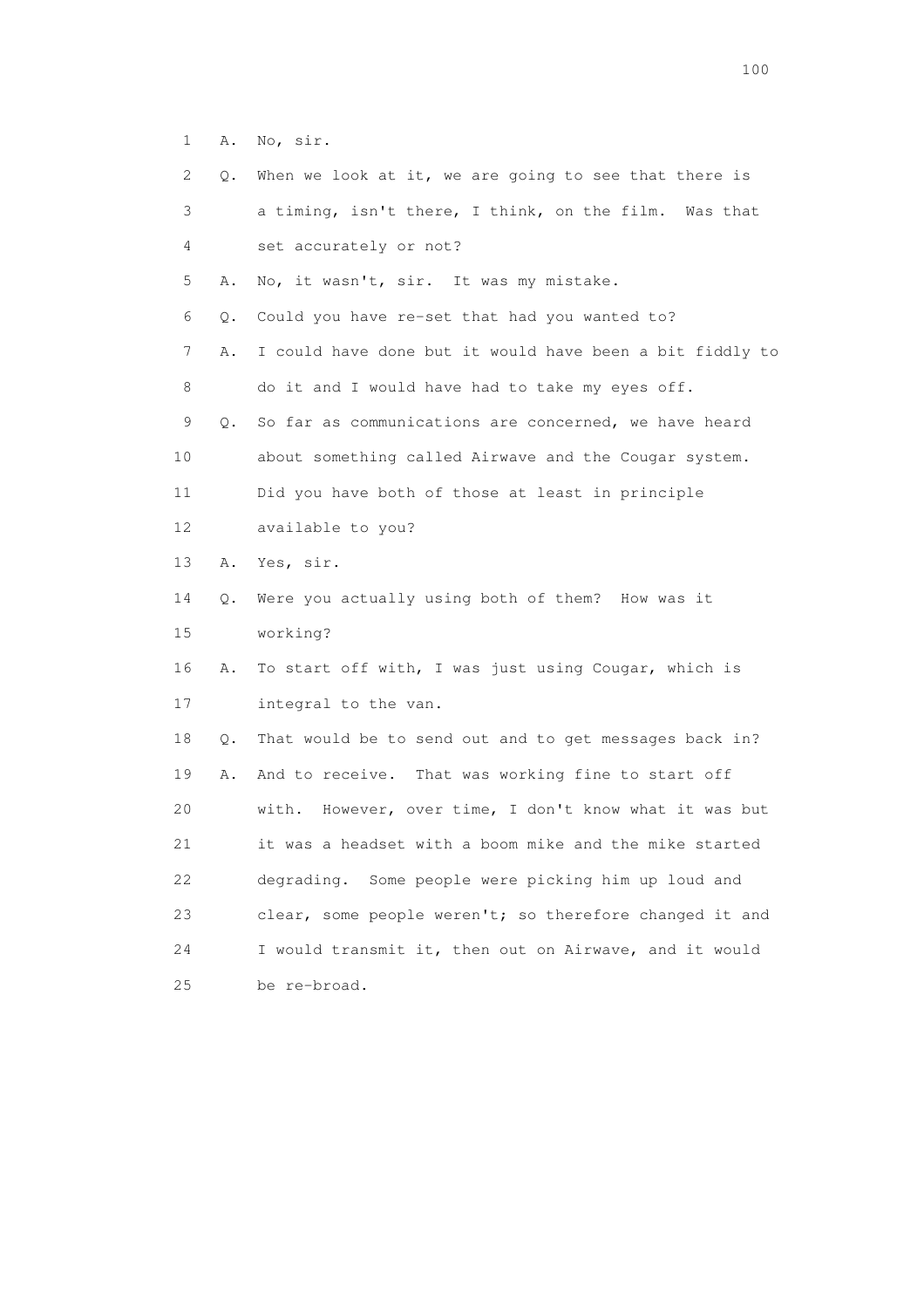- 1 Q. Re-broadcast?
- 2 A. Re-broadcast.

| 3  | О.        | So you are still hearing over your Cougar headset but   |
|----|-----------|---------------------------------------------------------|
| 4  |           | when you want to send out, you are using Airwave?       |
| 5  | Α.        | Yes, sir.                                               |
| 6  | О.        | You told us that Cougar had a sort of microphone that   |
| 7  |           | was attached to the headset, but what about Airwave?    |
| 8  |           | Was that hand-held?                                     |
| 9  | Α.        | It's just a hand-held.                                  |
| 10 | Q.        | But so you would need a hand to do that, as it were?    |
| 11 | Α.        | Yes.                                                    |
| 12 | $\circ$ . | Just before we look at some entries in the log and the  |
| 13 |           | film, can you help us about this: what, as you          |
| 14 |           | understood it, was to happen, if somebody came out of   |
| 15 |           | the communal door, what was your function in the        |
| 16 |           | position that you were?                                 |
| 17 | Α.        | If they were a subject, ie identified them as a subject |
| 18 |           | then they would be taken away under control from the    |
| 19 |           | reds and then stopped by the SO19 team, sir.            |
| 20 | Q.        | When you say if they were identified as a subject, was  |
| 21 |           | part of your role, as it were, to be a sort of initial  |
| 22 |           | filter to see if they were a subject or not?            |
| 23 | Α.        | I was the first filter.                                 |
| 24 | Q.        | As you understood it, if you could, depending on the    |
| 25 |           | opportunity you had, would you be making some kind of   |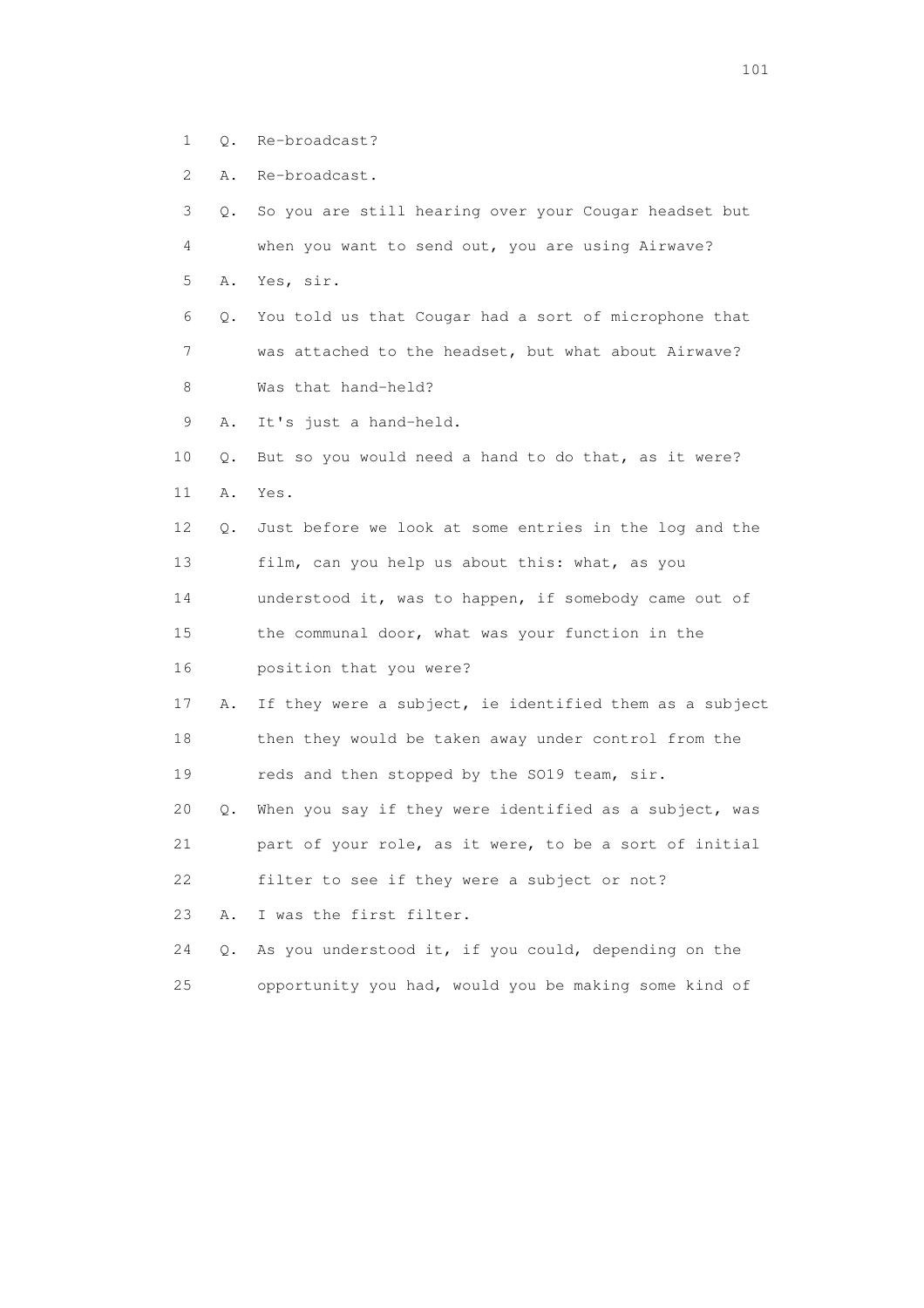1 judgment about that, if you could? 2 A. Yes, sir. 3 Q. Then we have got a version of the film, if I can just 4 pass that to Tom, please, where I think there is some 5 sound on it as well; is that right? 6 A. I would have no idea, sir. 7 Q. All right. (Handed) 8 I think it will just be called chapter 1 on this. 9 (Pause) 10 While this is coming up, I think the times on the 11 film, I don't know if you have checked this, it looks as 12 though they are about an hour and four or five minutes 13 or so slow. Does that sound right? 14 A. That would be about right, sir, yes. 15 Q. Yes. (Pause). If we go back to the film we have looked 16 at before and we will get the right bit of this. 17 SIR MICHAEL WRIGHT: I think so. I imagine this is the only 18 time you need to do it. Got it? 19 MR HILLIARD: Thank you very much. If we just pause 20 a minute. So this looks as if this is the first film, 21 isn't it; on the little extracts here, this is 5.15 am. 22 SIR MICHAEL WRIGHT: It's not, it's 6.15. 23 MR HILLIARD: I was just going to add, if I may, 5.14, it 24 says, in the morning and we have to add about an hour, 25 so we then get to about 6.19 or so. So it would look as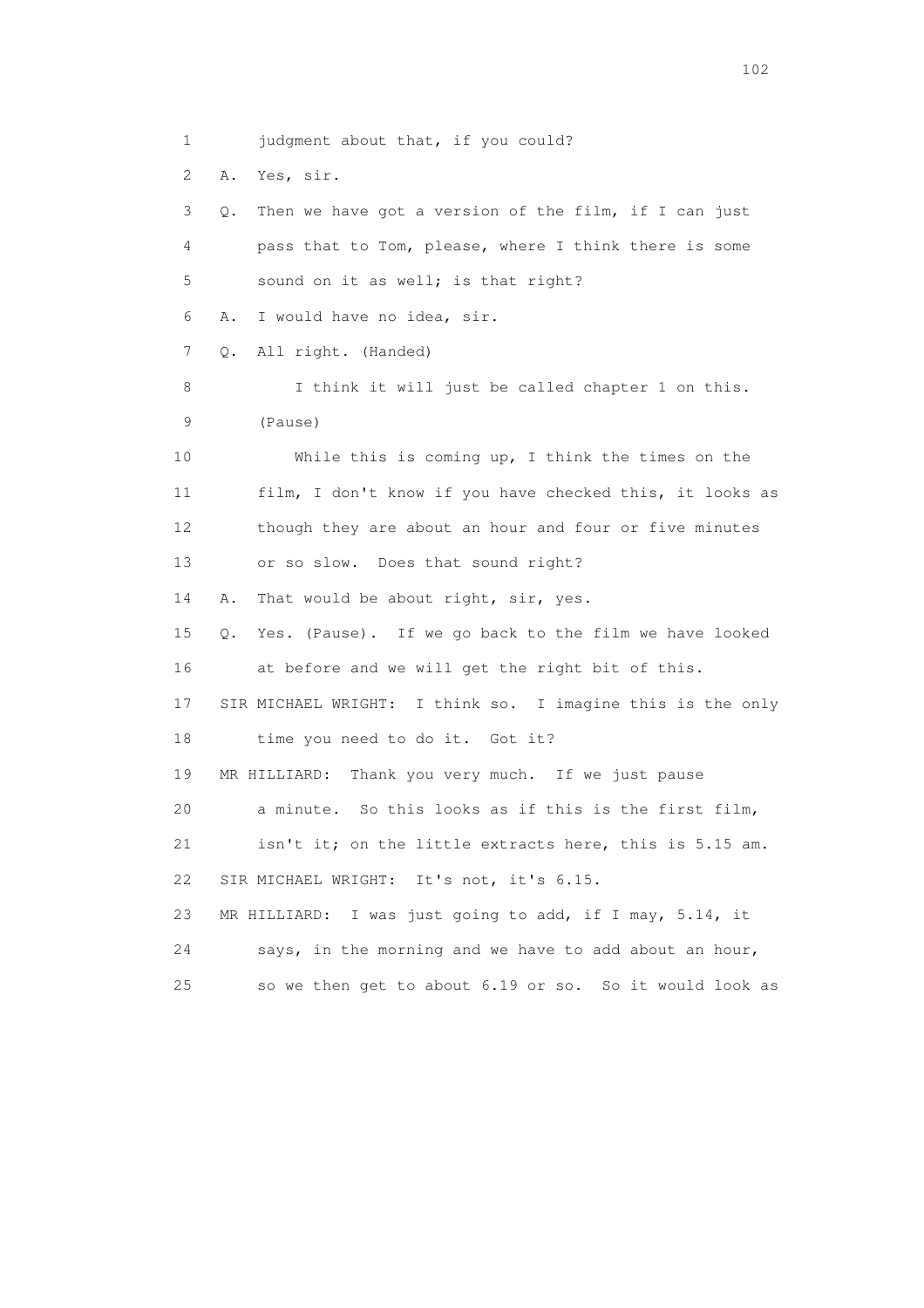1 if that's about the time you started; is that correct? 2 A. That's correct, sir.

3 Q. Thank you. (Pause)

 4 Pause a minute. If we go, if we just have the log, 5 we will leave the film here but we can have the log up 6 as well. Leave film on, please, and we will need our 7 logs, which have gone into divider 57. Can we run back 8 the film back a bit so we can see that person. We will 9 play it from there and stop when we see him. (Pause) 10 Pause there. If we keep that there, the log, there 11 is a time, isn't there, 7.36, this is an entry of yours; 12 yes? It has 50 after it? 13 A. I am very sorry, I do not have a log in front of me. 14 (Pause) 15 Q. There we are. We need to go back a page on the log and 16 then forward a page. That's it. Thank you. 17 7.36, this is an entry of yours, do you see, number 18 50 after it, "movement", can you help us, what does that 19 say? 20 A. "Movement unidentified on second floor of block where 21 21 is. No further description of unidentified movement." 22 Q. Then if we can see, the film, 6.43, so if we add a bit 23 to that, it looks as if that's this 7.47 entry in the 24 log? 25 A. Yes, sir.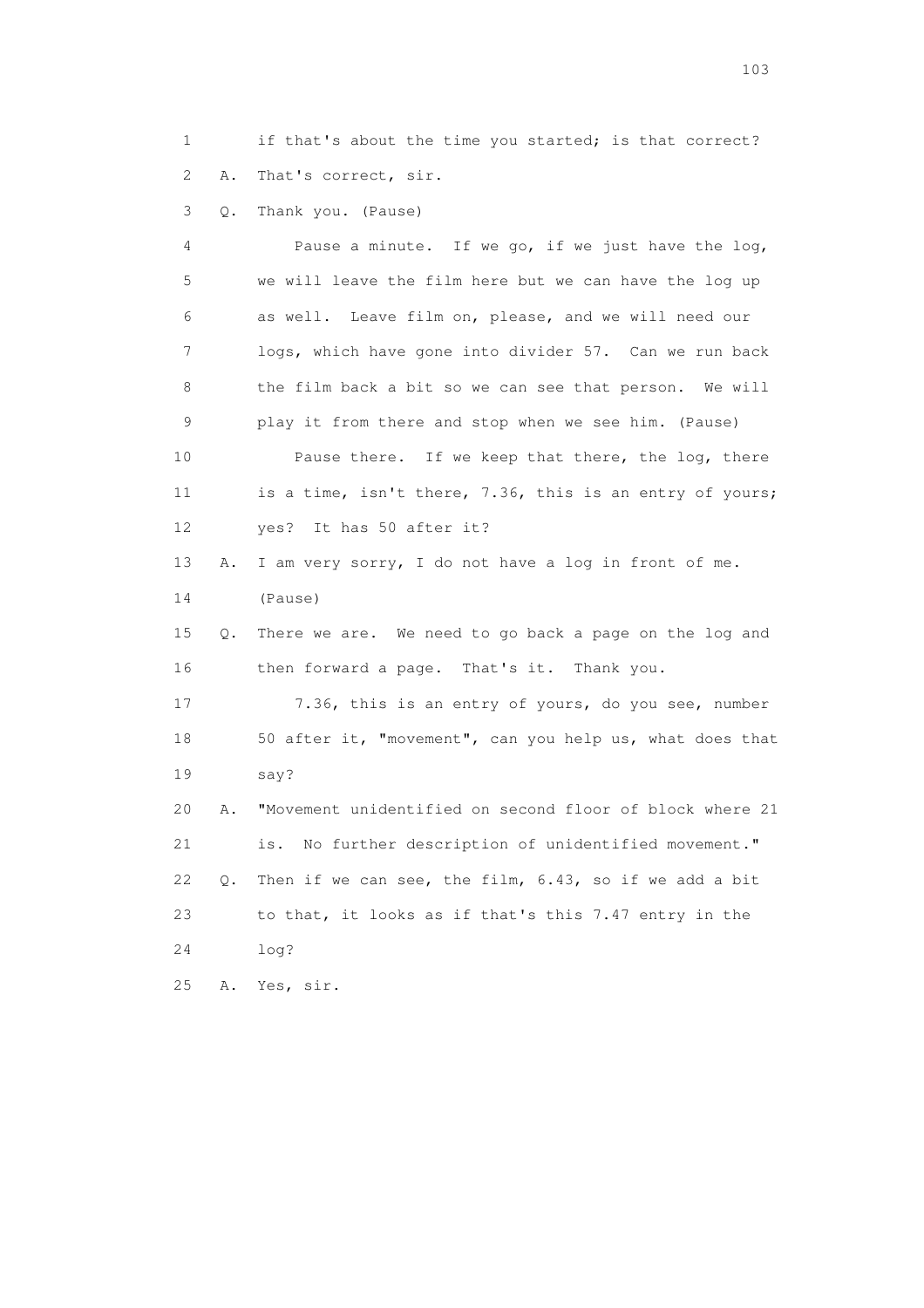1 Q. Right. Can you help us with that entry, again it's one 2 of yours? 3 A. "Female IC3, 5-foot 3, ponytail, jeans out of 4 block/alone on foot ..." 5 I think that's Upper Tulse Hill, abbreviated there, 6 the team leader's abbreviation. 7 SIR MICHAEL WRIGHT: "UTH", Upper Tulse Hill? 8 A. Upper Tulse Hill, sir. 9 MR HILLIARD: Right. 7.49, same person, "F of 7.47"? 10 A. "Female of 7.47", what I put out, "out alone, 11 Upper Tulse Hill towards Tulse Hill, possibly IC5", 12 I think, and that's not me reporting that, it's -- 13 Q. That's 81. Then an entry we have looked at at 7.52. 14 Then 7.57, this is one of yours, isn't it? 15 A. Yes, sir. 16 Q. Can you help us with that? 17 A. What it reads here: 18 "IC6, pink shirt, jeans, white trainers, day sack, 19 out of block." 20 Q. Then an IC6, can you help us about what identity code 21 that is? 22 A. I think that's Chinese or oriental. 23 Q. We can check. That's 7.57. Then 7.58 is somebody 24 else's entry but also relating to that? 25 SIR MICHAEL WRIGHT: Are you trying to run the film on?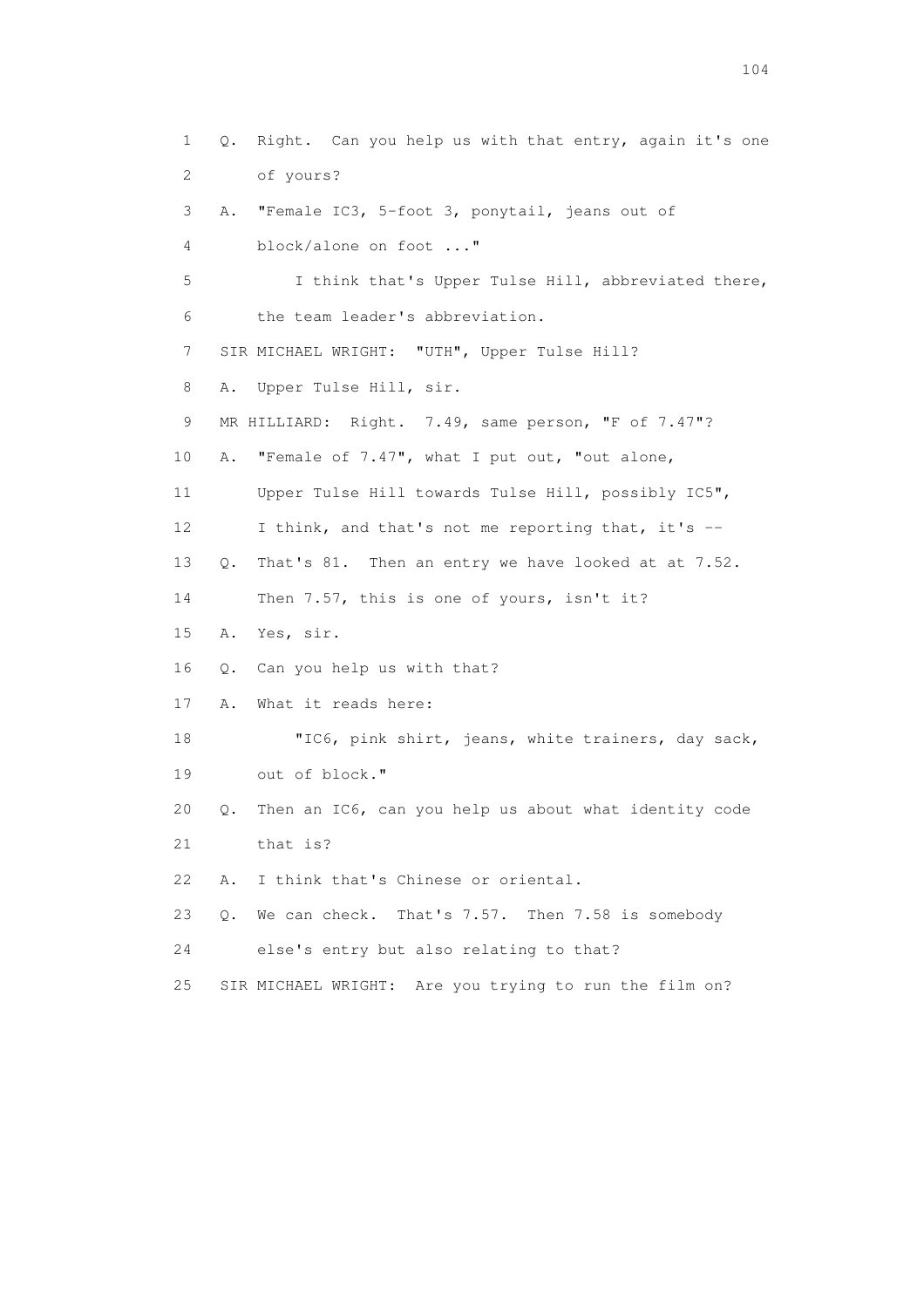1 Because it's not moving at the moment. 2 MR HILLIARD: No, I am not trying to run the film on, I want 3 to leave it where it is. 4 A. Sir, I don't recall, "white trainers, black markings, 5 IC3, silver". 6 Q. Right. Then 8 o'clock, that's not yours, is it? 7 A. No, sir. 8 Q. That person, the 7.57 person, "IC6, pink shirt, jeans", 9 if we play the film on. 10 Video and audio footage shown 11 Just pause. The next bit of film we have is 7.12. 12 If we look at the next page of the log, that looks as 13 though that will be the 8.16 entry, doesn't it, if we 14 are adding an hour and a bit to it? 15 A. Yes. 16 Q. Does that mean then that the 7.57 entry, the IC6 pink 17 shirt, that that wasn't filmed? 18 A. It must do, sir, I can't recall that. 19 Q. Do you know why that might be? 20 A. No, sir. 21 Q. Then this one: 8.16 in the log, 7.12 on the film, so it 22 looks as though the film relates to this entry in the 23 log: 24 "Female out of block, IC1, schoolgirl out alone". 25 A. Yes, sir.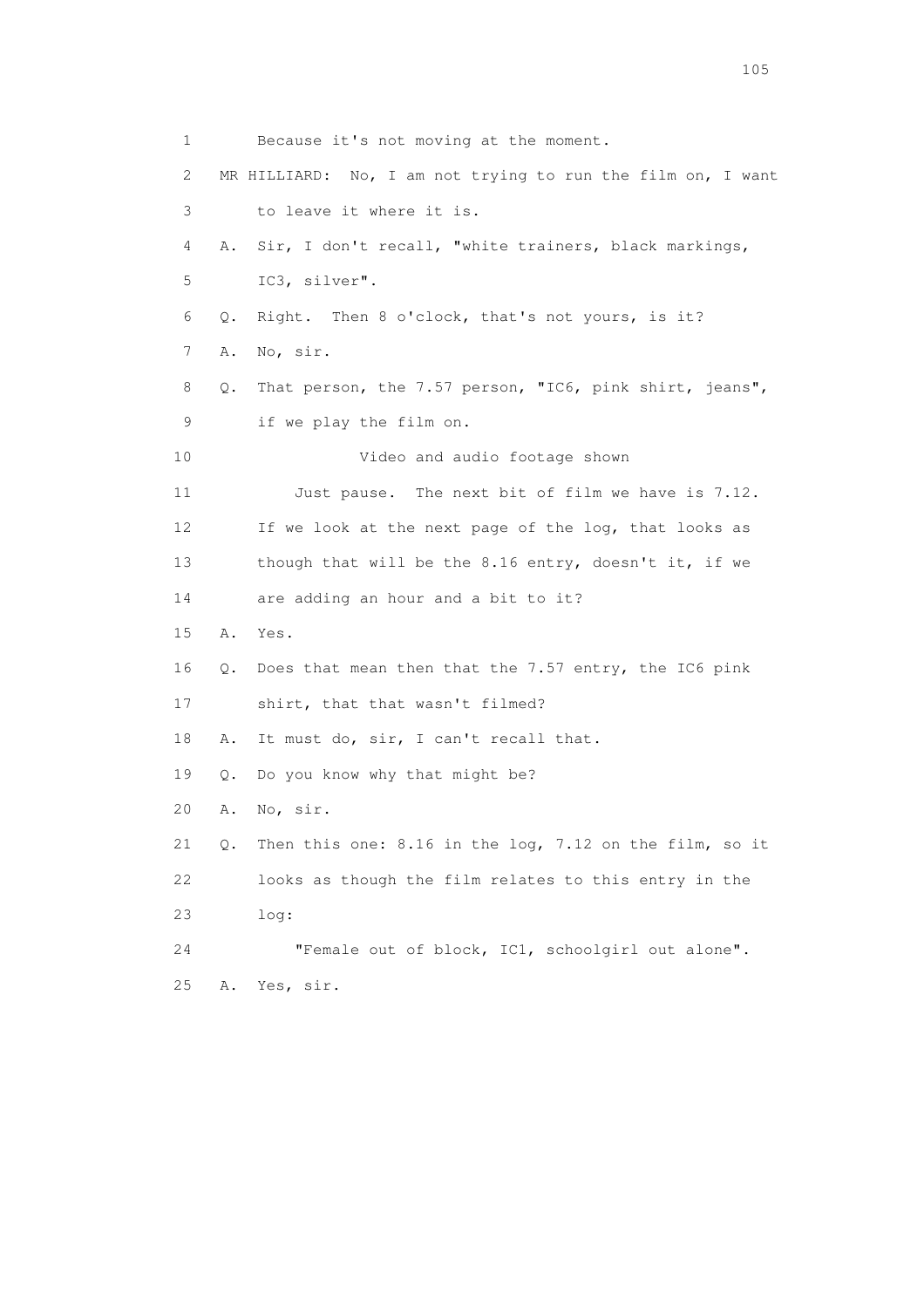1 Q. Just play that.

 2 Video and audio footage shown 3 That's you speaking at the time, is that right? 4 A. Probably. Well, yes, sir. 5 Q. I think you used the word "disregard"? 6 A. Yes, sir. 7 Q. That's part of what you were saying about you doing that 8 initial filter? 9 A. Yes, sir. 10 Q. If we just stay with the log for a moment, 8.18, entry 11 of yours about a blue Escort, and the registration 12 number is given, into the street in the vicinity of 21; 13 is that right? 14 A. Yes, sir, it drove in and then round to the right and 15 out of sight to myself. 16 Q. What's the last little initials say? 17 A. "No further description", I think. 18 Q. Then 8.20, reference to a black Golf into the estate in 19 the vicinity of 21; again your entry? 20 A. Yes, sir. 21 Q. 8.21: 22 "Blue Escort of 8.18..." 23 So that's the one above. 24 "... going out of the estate". 25 Your entry?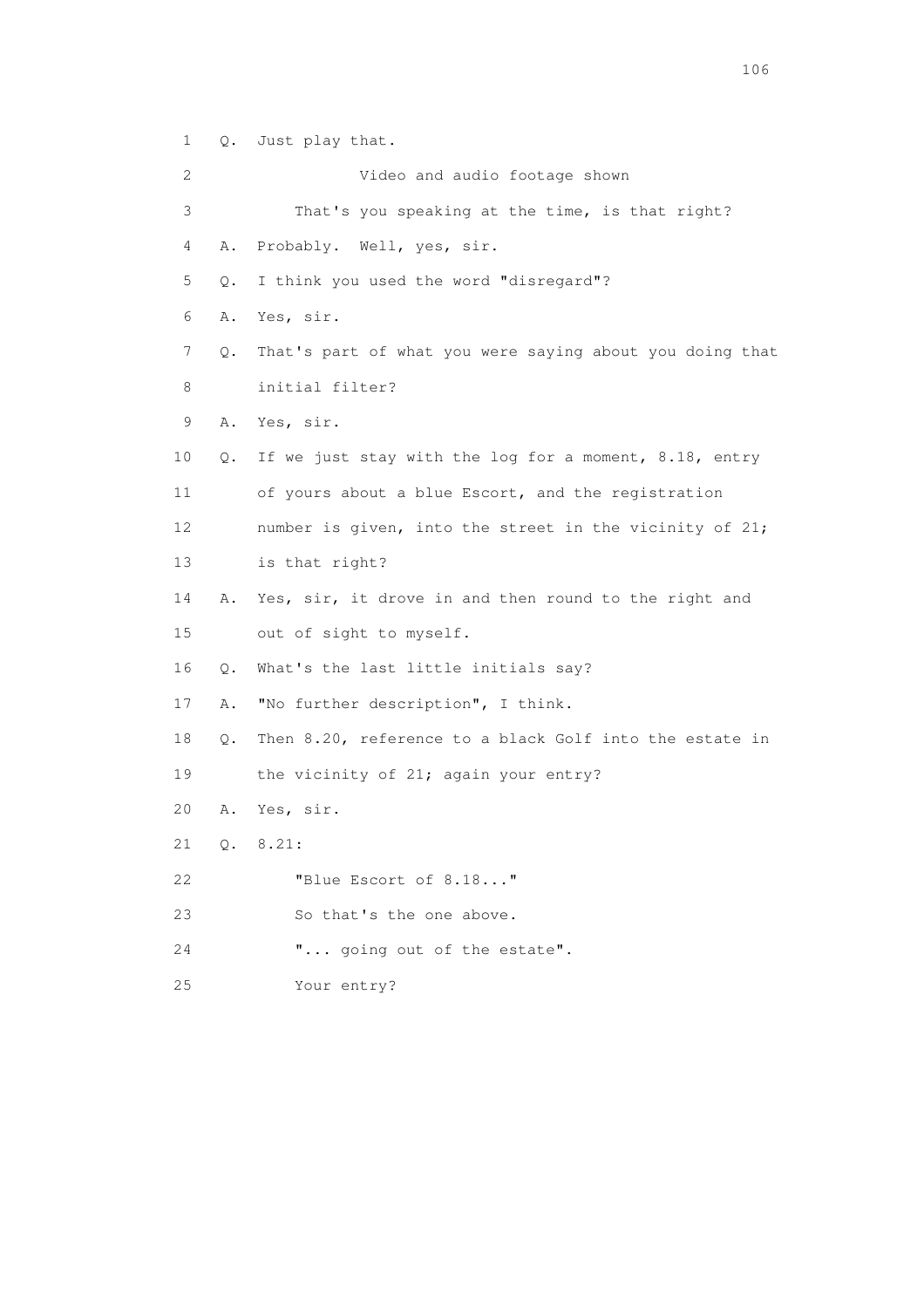- 1 A. Yes, sir.
- 2 Q. Then 8.26, can you just read that entry for us. It's
- 3 yours, isn't it?
- 4 A. It's not my writing.
- 5 Q. It's your sighting.
- 6 A. Yes.
- 7 Q. "IC1 male out cropped hair"?
- 8 A. "cropped hair".
- 9 Q. "... blue tracksuit top over jeans, approximate age".
- 10 A. "20s, 5-foot 10 tall".
- 11 Q. Then "nothing carried"?
- 12 A. "nothing carried", yes, sir.
- 13 Q. We will see some film which has the time of 7.21 and
- 14 that would look as if that's this entry, wouldn't it?
- 15 A. Yes, sir.
- 16 Q. If we can just play on, please.

17 Video and audio footage shown

18 Just pause a moment. If we go back to the log,

- 19 8.26, that's the one we have looked at; 8.28, so very
- 20 shortly after that, and we can see this is 7.22 on the
- 21 film, the last one was 7.21; what does that say?
- 22 A. "IC1 female out, hair drawn back, smoking".
- 23 Q. Right, so we will just play that.
- 24 Video and audio footage shown
- 25 Pause there. Then if we go on to the next page of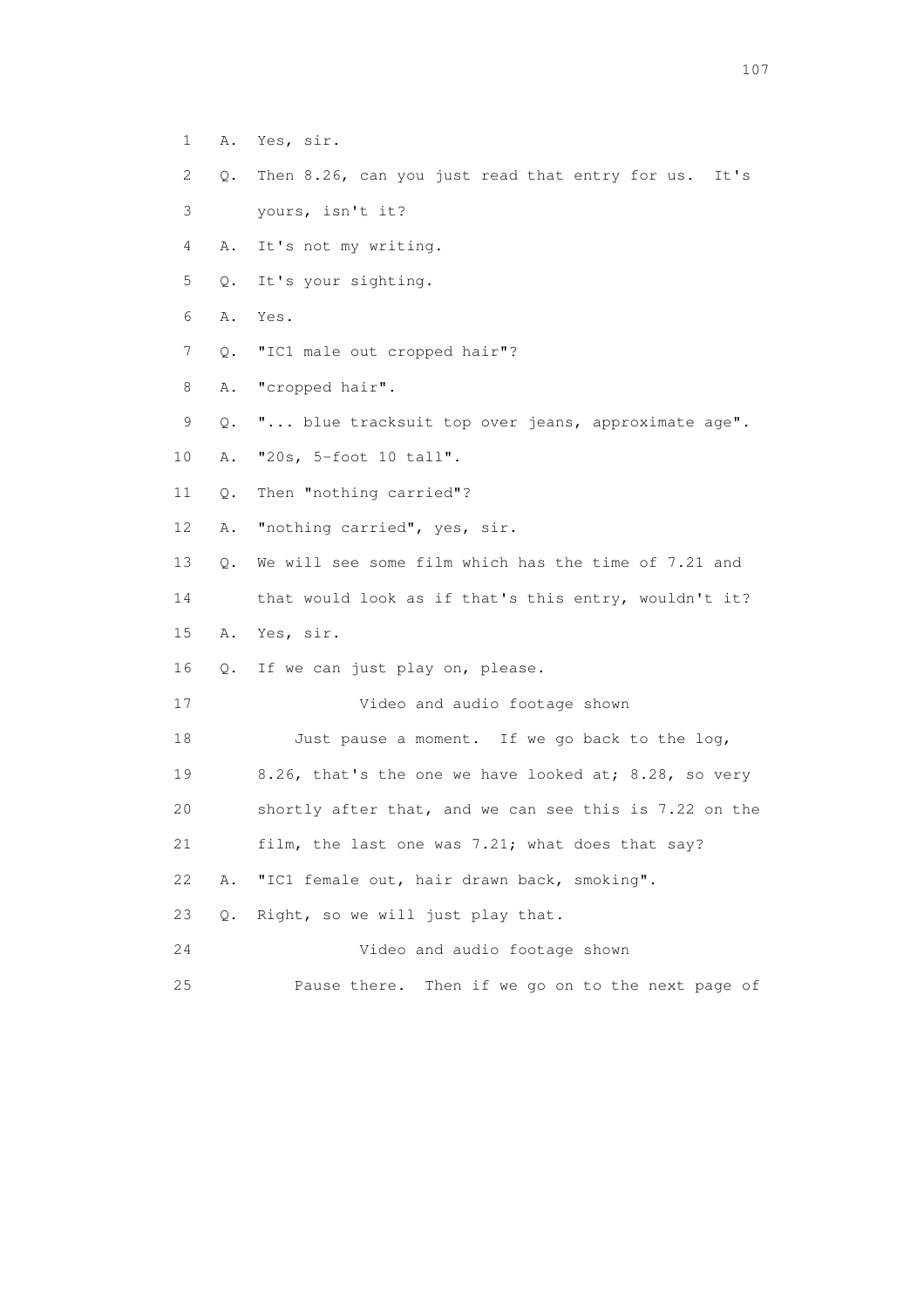1 the log, at the top you can see 8.39, and we are going 2 to see some film in a minute for 7.35, so again it looks 3 as if those two link up, don't they? 4 A. Sir. 5 Q. Can you help us with the entry? 6 A. "IC3 male", I am guessing here, "late 20s, moustache [or 7 'tache] attache bag under jacket or similar alone". 8 Q. Just play this film. There we go. 9 Video and audio footage shown 10 We can stop there. Now, that, you see the time on 11 the film is 9.34, so if we are adding an hour and a few 12 minutes to that, we are getting to 10.35-ish, sorry, 13 10.40-ish, thereabouts, aren't we? 14 A. Yes, sir. 15 Q. So that's much later on? 16 A. Yes, sir. 17 MR HILLIARD: What I am going to ask you about next, and 18 maybe we will do this after lunch, if you have the log 19 there, we see the entry at 9.33 and 9.36, so perhaps we 20 can come back to those and finish with those after the 21 break. 22 SIR MICHAEL WRIGHT: We don't need presumably the films of 23 the people who come out after? 24 MR HILLIARD: Probably not. 25 SIR MICHAEL WRIGHT: Is that a convenient moment,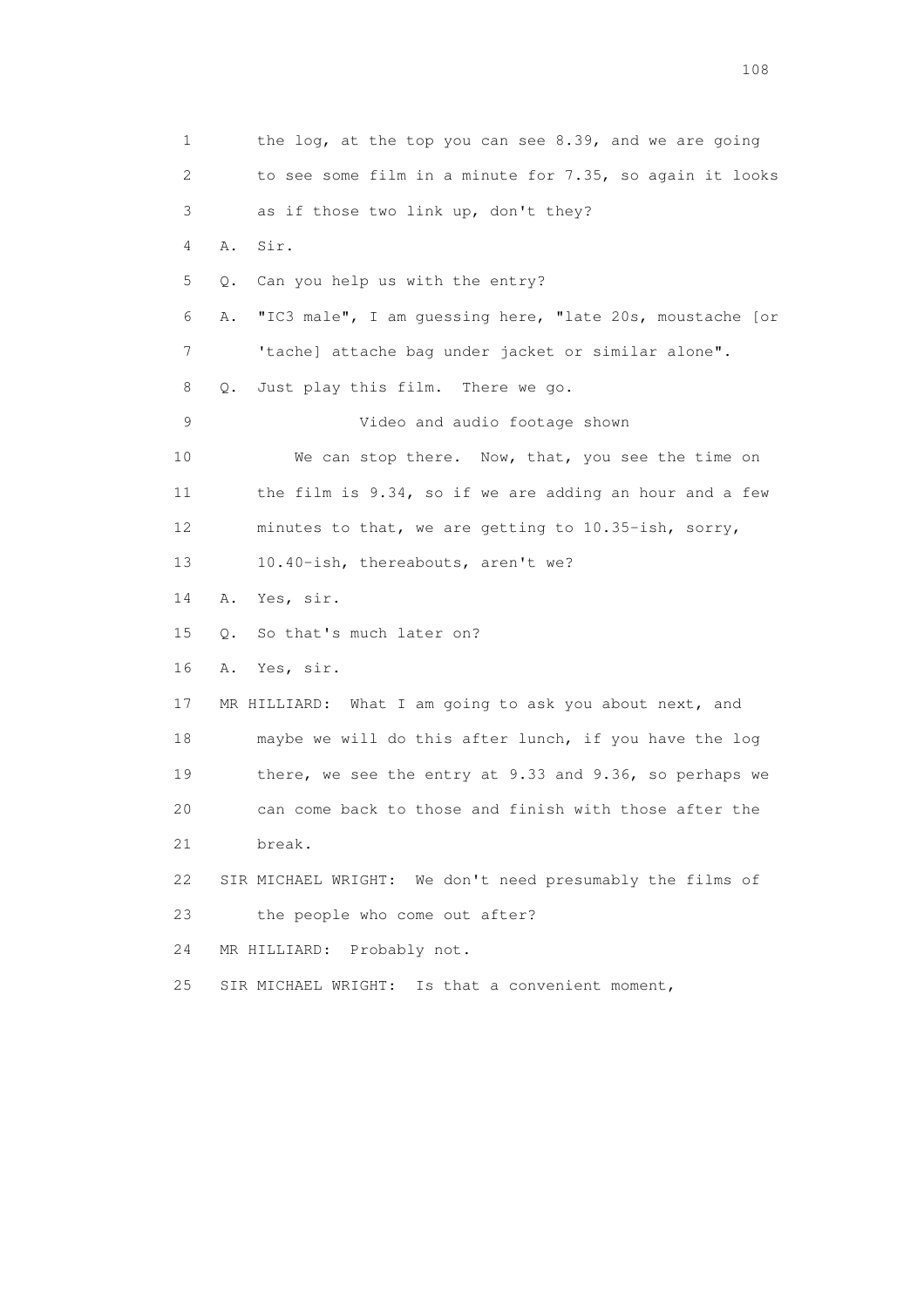1 Mr Hilliard?

 2 MR HILLIARD: Yes, certainly. 3 SIR MICHAEL WRIGHT: I just want to deal with what is 4 described as a suggestion and not a request: please, 5 please, please, you must not go down to Scotia Road on 6 a personal visit. I want to make that -- I said that in 7 opening, several times. You must not. If there ever 8 comes any question of a further visit, I will consult 9 with counsel and we will decide what to do about it. 10 But you must not go down there on your own. 11 (1.00 pm) 12 (The short adjournment) 13 (2.00 pm) 14 (In the presence of the jury) 15 MR HILLIARD: The next bit of film, Frank, we saw, if we 16 added the hour and a few minutes, must be film that 17 relates to the entry on the log for the 10.38 time. 18 A. Sir. 19 Q. I'm not going to ask you about that entry. It's after 20 the time of the events we are concerned with. I want to 21 look at the 9.33 and 9.36 entries with you, please. 22 9.33 is your entry and you have described somebody 23 coming out of the communal doorway. Did you film that 24 or not? 25 A. No, I didn't, sir.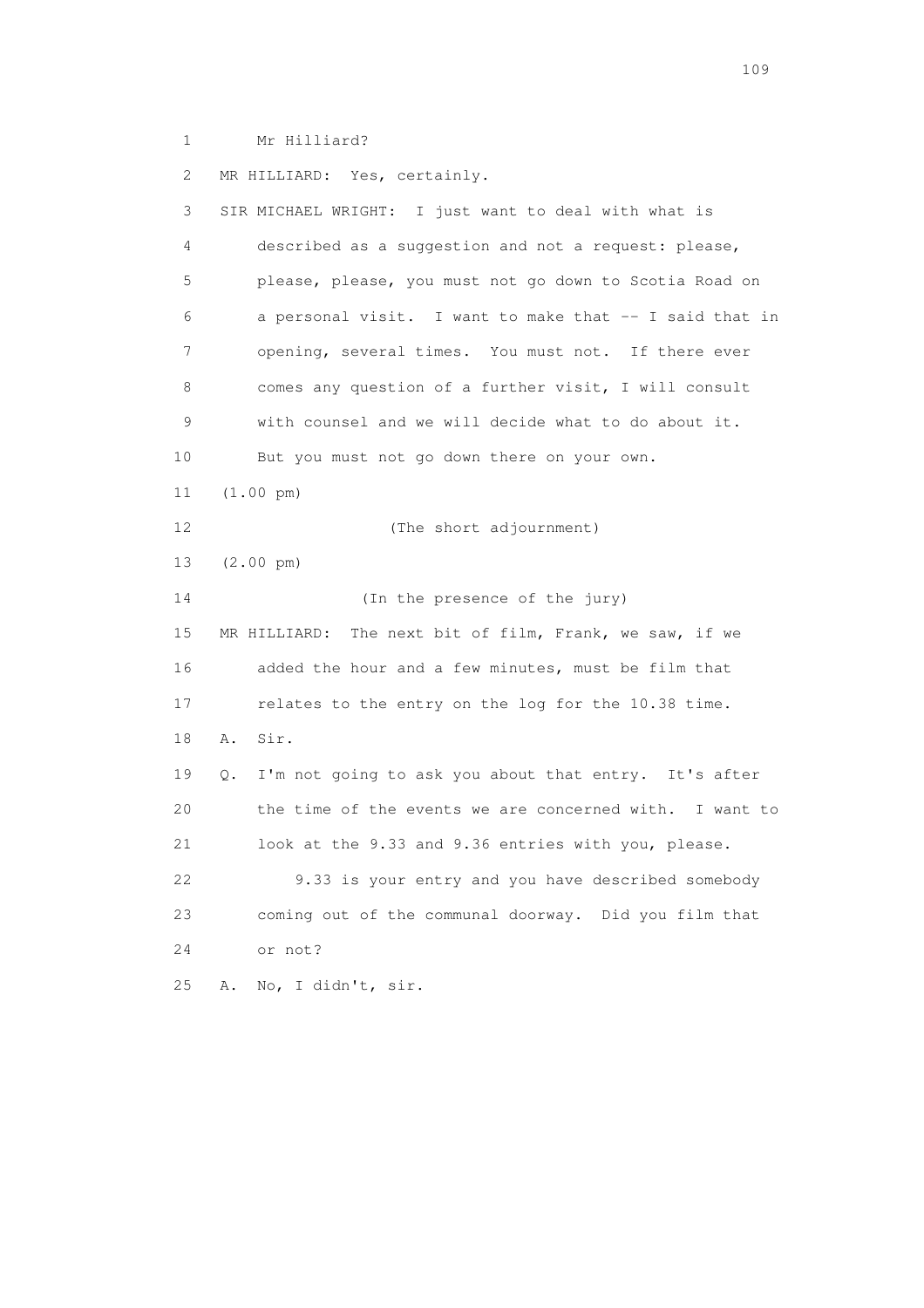- 1 Q. And the reason?
- 2 A. I was urinating at the time, sir.
- 3 Q. So 9.33, can you help us, as best you can, was that the 4 time the event happened, or do you see as you recall it, 5 9.33?
- 6 A. I didn't make the times, so ...
- 7 Q. All right. Can you help us with what it says?
- 8 A. "Male IC1, 5-foot 8, dark hair, beard, out of communal 9 doorway of premises, wears denim jacket on jeans,
- 10 trainers".
- 11 Q. "on" or "and jeans"?
- 12 A. "wears denim jacket and jeans", sorry.
- 13 Q. Then "trainers", it says. Right. As you recall it, is
- 14 that what you broadcast?
- 15 A. Exactly what I said I can't really -- it must be that, 16 at the time. What I think I said, and I wrote earlier
- 17 in a subsequent entry on a statement, was:
- 18 "Stubble, out of the communal doorway, denim on 19 denim", I probably would have put, "jeans, trainers, not 20 carrying anything".
- 21 Q. Right. What's recorded here is "beard", isn't it?
- 22 A. It is.
- 23 Q. Can you just help us, the next entry for 9.36, "male
- 24 IC1", just remind us, identity code 1?
- 25 A. That's white European. "As of 9.33, believed of North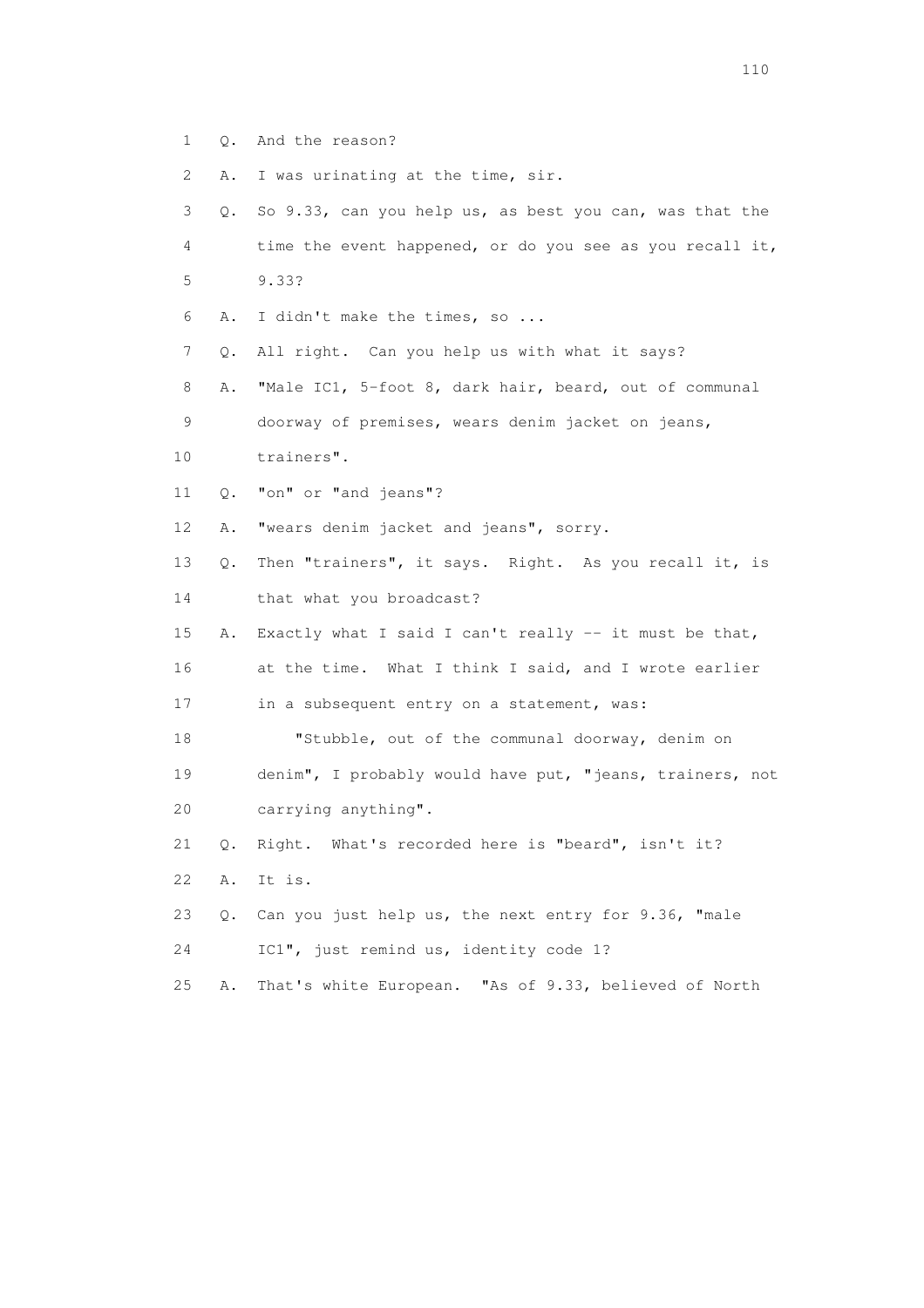2 Q. "Has stubble on face, on foot towards Tulse Hill SW2". 3 That's also got your 50 call sign by it? 4 A. It has. 5 Q. I do not want to go into more than this, but your 6 initials after it, have you signed that at the debrief? 7 A. I signed it at the debrief. 8 Q. Is that also a transmission you made? 9 A. Subsequently talking through it, it was actually not my 10 entry, that is 81's entry, so therefore at the end of 11 the -- at the end of the log book is an explanation of 12 I adopted it as my own entry, however it was 81's, it 13 was wrongly adopted by myself, because 50 was next to 14 it, at the debrief. 15 Q. If we go to page 477, what it says is: 16 "9.36 am, description is from 50". 17 Do you see that? 18 A. Yes. 19 Q. So referring to the 9.36 entry saying "description is 20 from 50"? 21 A. I think that's just a bit of cross-over. Part of it was 22 I did say stubble and not beard. 23 Q. Is it just the description part of it at 9.36? 24 A. Yes. 25 Q. Right.

1 African origin".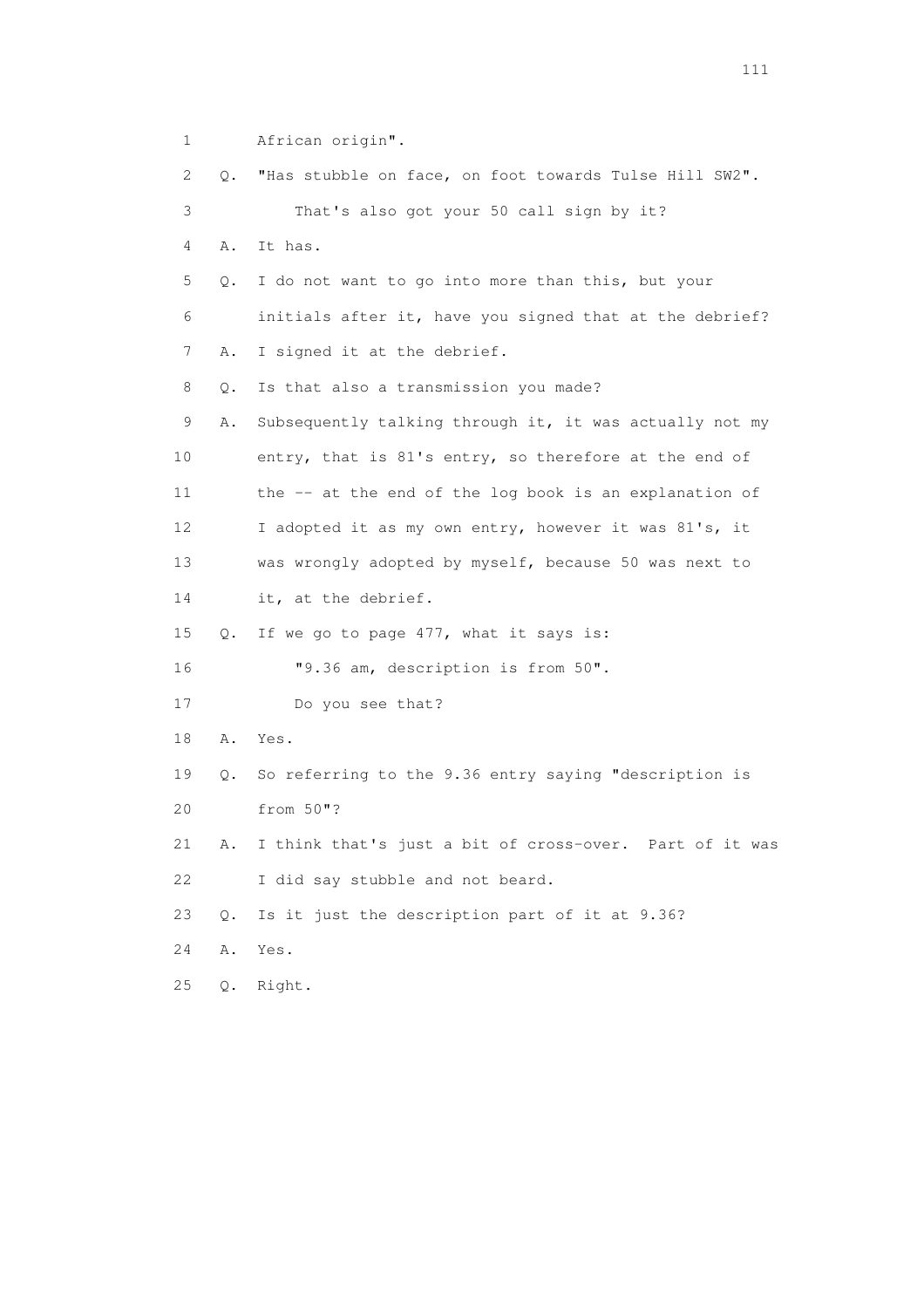1 A. I didn't say at any time that he was of North African 2 origin, that is not my words. 3 Q. But you think it's the description bit that relates to 4 stubble, that's yours, do you? 5 A. That's what I said originally. 6 Q. What, rather than "beard? 7 A. Yes, sir. 8 SIR MICHAEL WRIGHT: The person who actually made the entry 9 was 81. 10 A. He wouldn't have made the entry. He would have been -- 11 81 was the actual call sign on the ground. The loggist 12 would have written up what 81 said. 13 SIR MICHAEL WRIGHT: It was 81 who made the report, if you 14 like. 15 A. Yes, sir. 16 SIR MICHAEL WRIGHT: Who was he, Edward? 17 A. Yes, sir. 18 MR HILLIARD: That's right. 19 Having seen that person come out of the communal 20 door, what assessment did you make of the person? 21 A. My initial assessment when he first stepped out of the 22 doorway was to call him IC1, which by the time he had 23 actually walked past me, I knew was wrong and as he 24 walked -- I just basically gave a description as he was 25 walking towards me, 5-foot 8, dark hair, as it is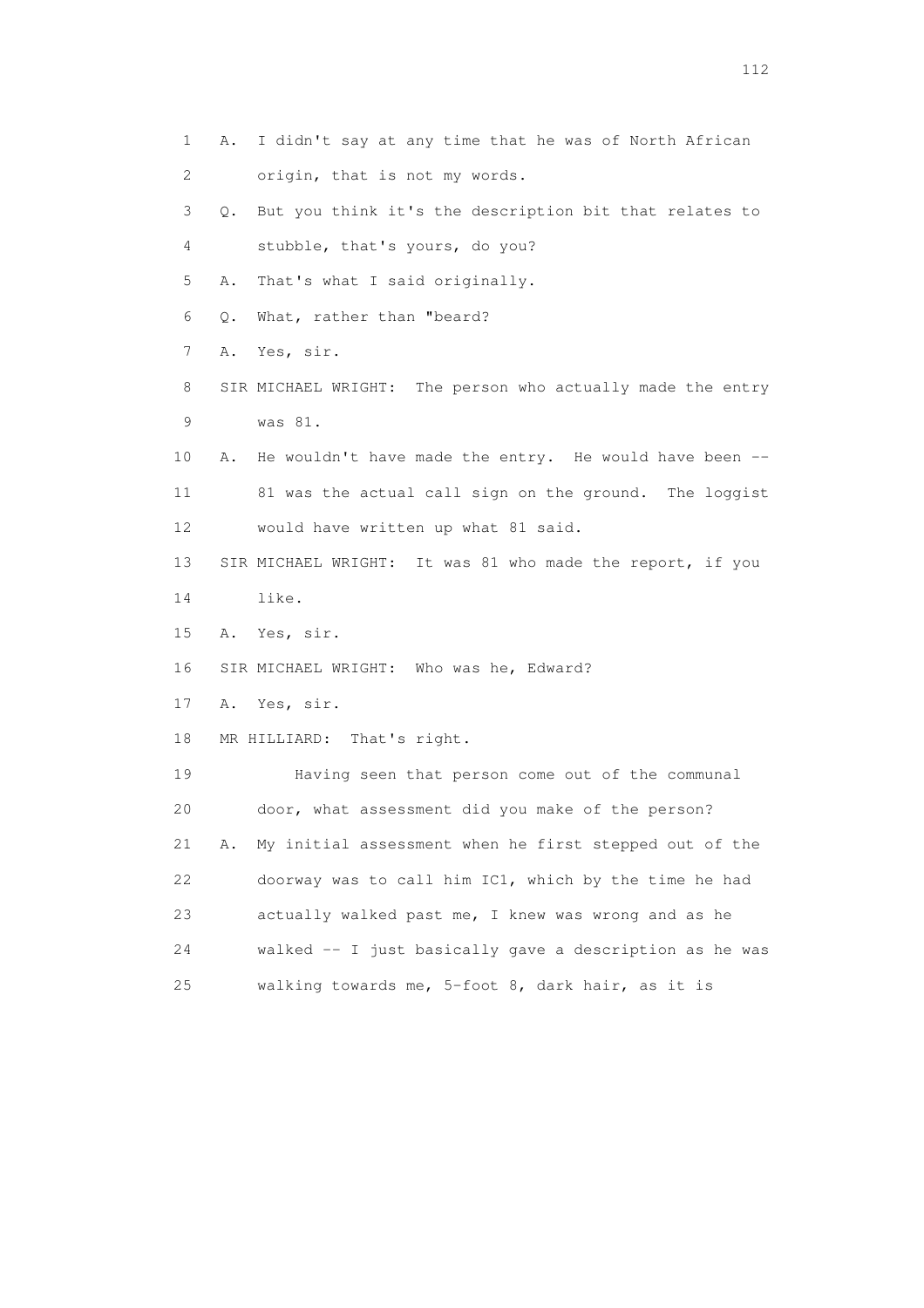| $\mathbf 1$ |           | written here "beard" but I actually said "stubble, "out     |
|-------------|-----------|-------------------------------------------------------------|
| 2           |           | of the communal doorway, premises, denim on denim,          |
| 3           |           | wearing trainers, not carrying anything".                   |
| 4           | Q.        | What assessment did you make so far as that person          |
| 5           |           | compared with the subjects or the suspects was              |
| 6           |           | concerned?                                                  |
| 7           | Α.        | My initial thought $--$ this is why I said IC1 $--$ initial |
| 8           |           | thought was it was a negative, it was -- I more or less     |
| 9           |           | disregarded him. It was only when Mr Menezes walked         |
| 10          |           | closer to me that I actually got a really good look at      |
| 11          |           | him and compared him to the photograph that I had.          |
| 12          |           | I then said actually it's worth somebody else having        |
| 13          |           | a look.                                                     |
| 14          | Q.        | Is that what you transmitted?                               |
| 15          | Α.        | Yes, sir.                                                   |
| 16          | Q.        | What did you mean by that, that he was a possible, if       |
| 17          |           | I can put it that way?                                      |
| 18          | Α.        | Yeah, he was possible.                                      |
| 19          | $\circ$ . | Got an entry a little later on, the next one for 9.36.      |
| 20          |           | Do you remember hearing that?                               |
| 21          | Α.        | Yes, I do remember hearing it.                              |
| 22          | Q.        | So that's 81 coming over the radio?                         |
| 23          | Α.        | Yes, sir.                                                   |
| 24          | $\circ$ . | After that, we have heard that the channels were            |
| 25          |           | switched and so the grey team would be on a -- you and      |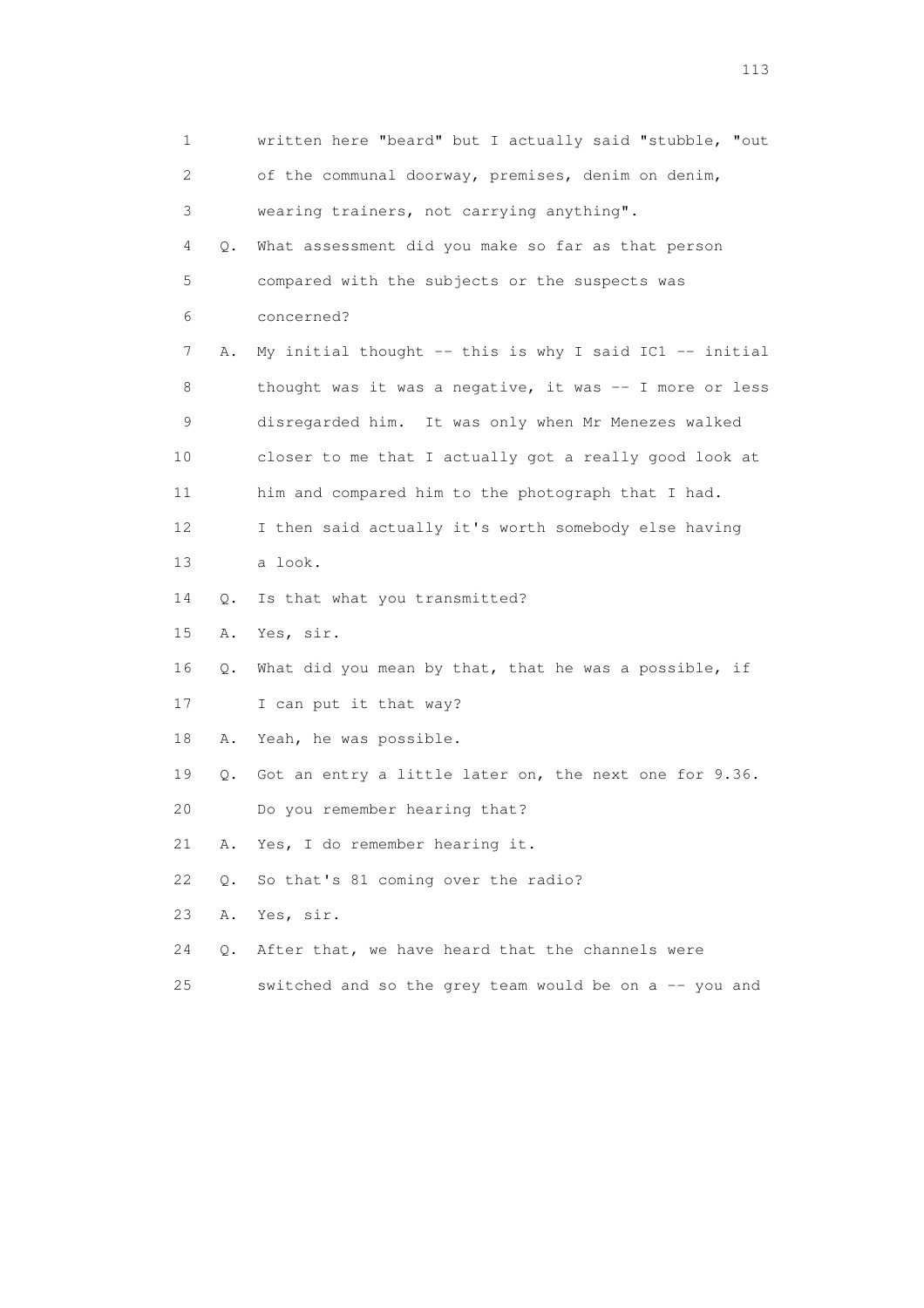1 the grey team would be on a different frequency. Does 2 that accord with your recollection as well? 3 A. Yes, sir. 4 Q. Then we have heard that this observation finished so far 5 your team was concerned at 11.02. 6 A. Yes. 7 Q. There were other entries you made but they are after 8 this, aren't they? 9 A. Yes. 10 MR HILLIARD: Thank you very much. 11 SIR MICHAEL WRIGHT: Yes, Mr Mansfield. 12 Ouestions from MR MANSFIELD 13 MR MANSFIELD: Good afternoon. My name is 14 Michael Mansfield. I represent the family of 15 Jean Charles de Menezes. 16 A. Hello, sir. 17 Q. As we have just been dealing with these entries, I want 18 to take you back to the entries in the log, please, 474, 19 before dealing with some general matters. 20 On your account, clearly, the loggist has not 21 recorded everything that you said at 9.33; is that 22 right? 23 A. Yes, sir. 24 Q. So that when you came to look at this entry later in the 25 debrief you must have noticed that certain things had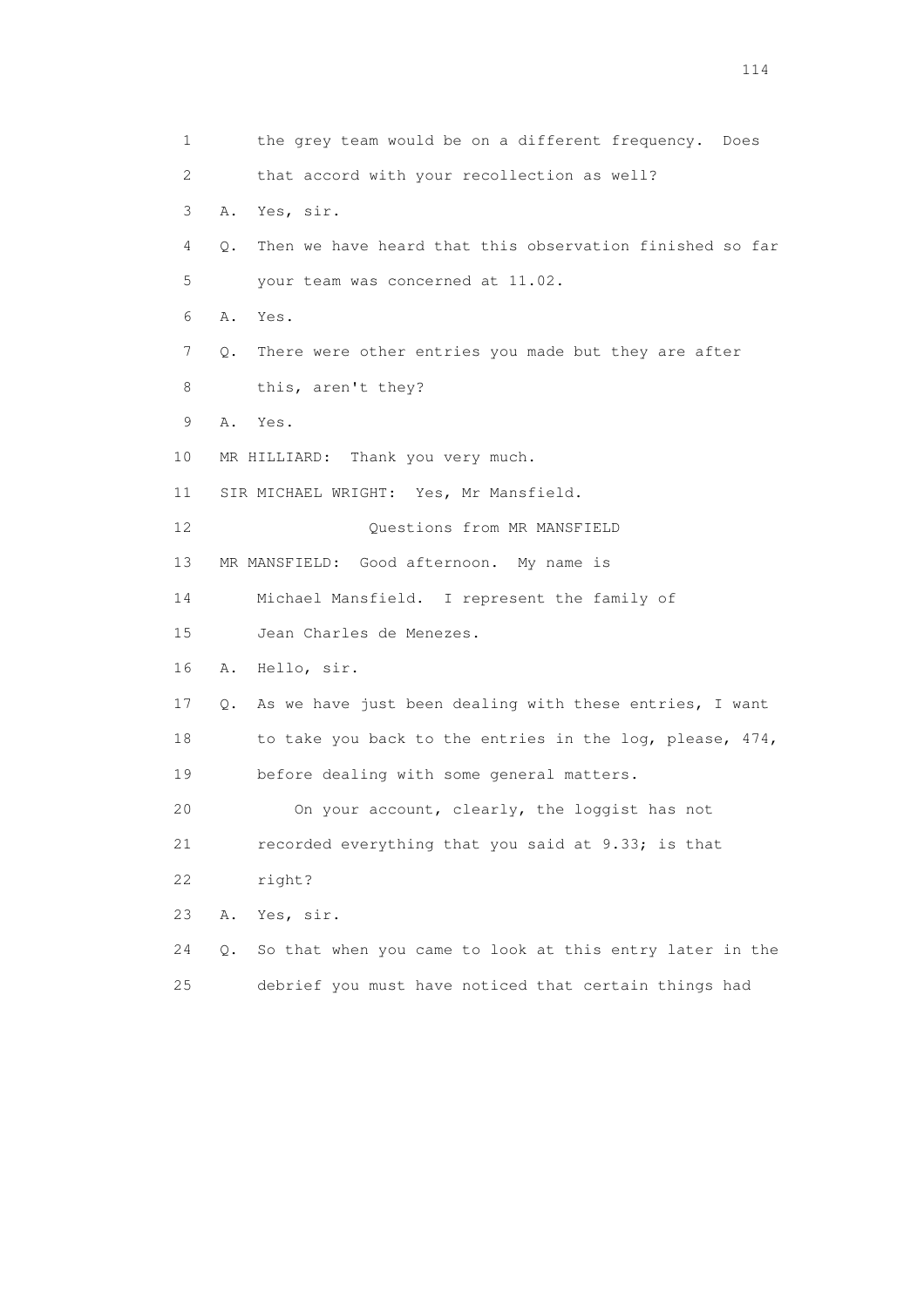1 been omitted?

2 A. Yes, sir.

 3 Q. And they were? What were the things that you noticed 4 had been omitted?

 5 A. That he had stubble on his face. However, that had 6 already been clarified in the next entry.

 7 Q. I appreciate the next -- you see, Edward at one stage in 8 the Health and Safety trial said that the 9.36 entry, he 9 thought related to someone else. So I am going to take 10 you very carefully through this. I don't know what he's 11 going to say here. So I appreciate that the person you 12 saw actually didn't have a beard, he had stubble?

13 A. Sir. Yes, sir.

 14 Q. Now, what else is missing from the 9.33 observation that 15 you made about this person?

16 A. He's not carrying anything.

 17 Q. Right. It has been suggested that it's only, we can 18 assume that he is not carrying anything because it isn't 19 mentioned, but that isn't right, is it? Is it? It 20 doesn't seem to be the pattern of how this log was 21 entered up. I will deal with it very quickly. If we 22 take 472, at 7.47 there is an IC3 woman ponytail. In 23 fact you mention on the transmission that she was in 24 fact carrying a shoulder bag, and that's not entered up, 25 is it?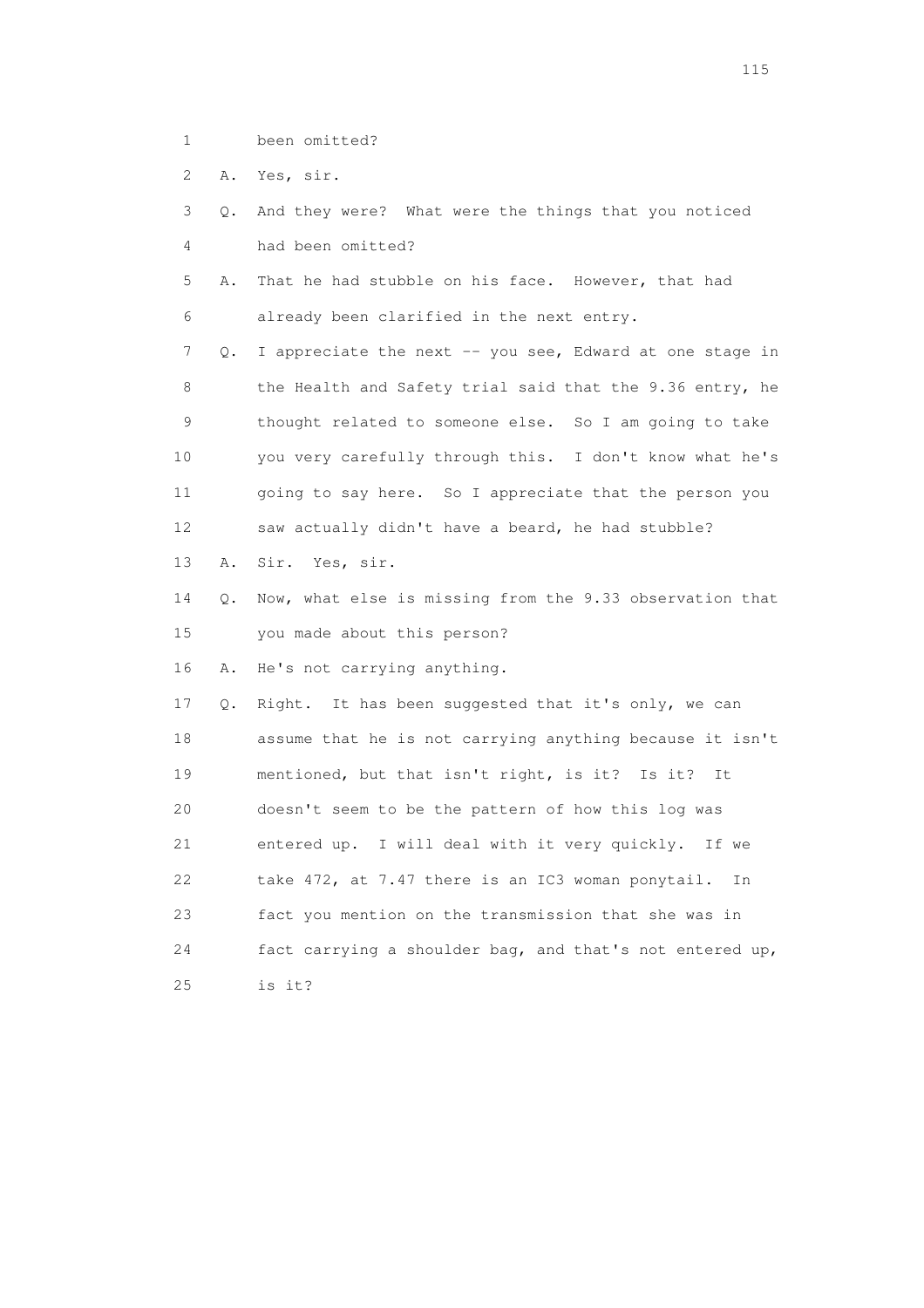| $\mathbf 1$ | Α. | No, sir.                                                 |
|-------------|----|----------------------------------------------------------|
| 2           | Q. | So we can't look at it and assume that if it isn't       |
| 3           |    | there, they weren't carrying anything, can we?           |
| 4           | Α. | No, sir.                                                 |
| 5           | Q. | That's not the only entry. 8.28, next page, 473,         |
| 6           |    | bottom, you also mention here a brown bag but that's not |
| 7           |    | entered up either, is it?                                |
| 8           | Α. | No, sir.                                                 |
| 9           | Q. | So the fact that the loggist hasn't written it down      |
| 10          |    | doesn't tell us a great deal about whether they were or  |
| 11          |    | weren't carrying anything. So did you think it was       |
| 12          |    | desirable that that should have been added by you at the |
| 13          |    | debrief, "not carrying anything"?                        |
| 14          | Α. | At the time, no.                                         |
| 15          | Q. | But now you think perhaps retrospectively it should have |
| 16          |    | been?                                                    |
| 17          | Α. | Yes, sir.                                                |
| 18          | Q. | All right, well, that's fair. Now, the other             |
| 19          |    | observation you make is of course that the IC1 was       |
| 20          |    | That's what you are saying now about it, in<br>wrong.    |
| 21          |    | other words it was right when you first saw him but not  |
| 22          |    | as he came alongside. Is that how you are putting it?    |
| 23          | Α. | Yes, as he first stepped out of the doorway, that's what |
| 24          |    | I called initially. And then I subsequently changed my   |

25 mind by the time he had gone past me. That's why I said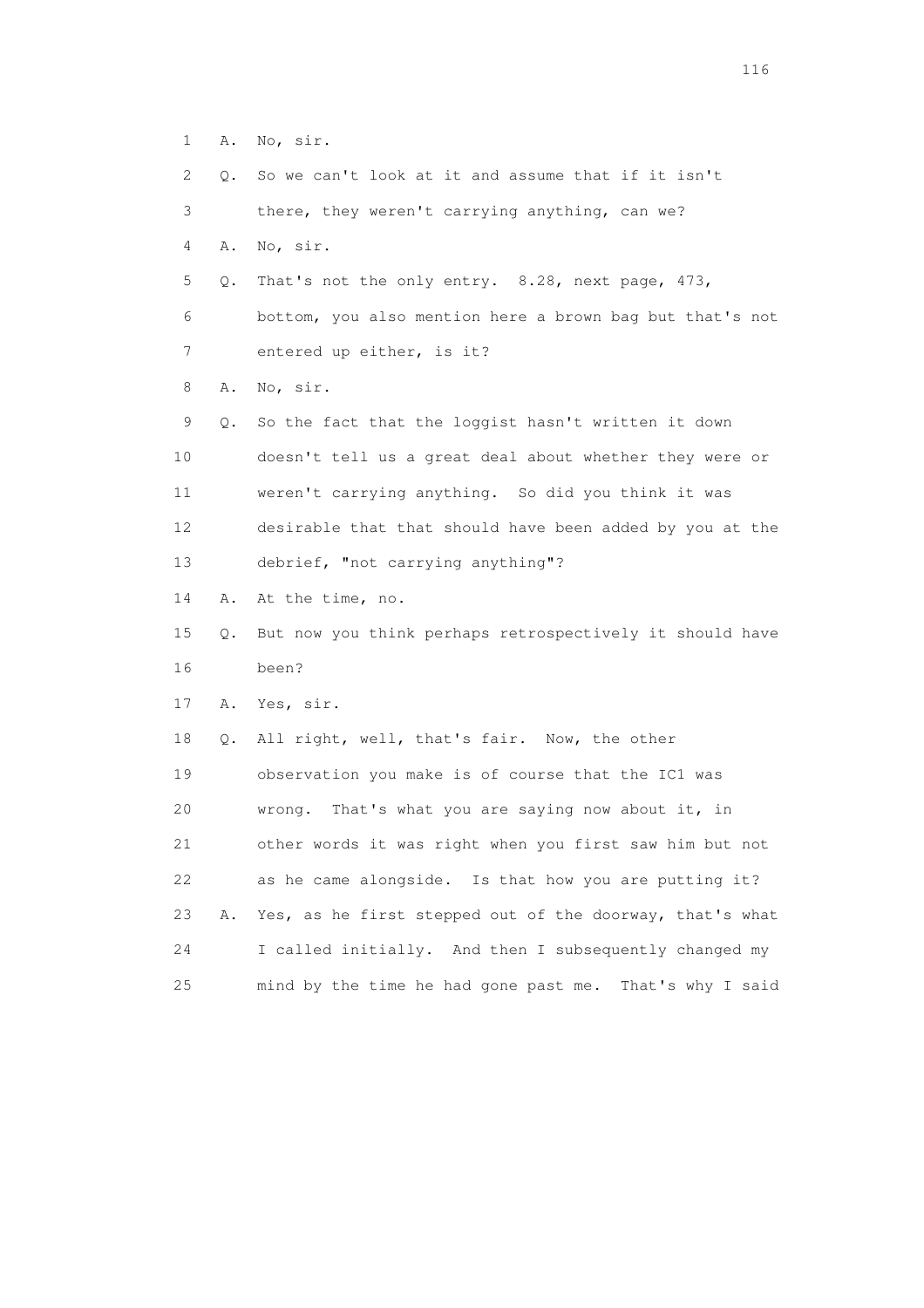| $\mathbf{1}$ |           | it's worth somebody else having a look.                   |
|--------------|-----------|-----------------------------------------------------------|
| 2            | Q.        | So you didn't say at all across the Airwave, literally,   |
| 3            |           | "look, he's" -- what would you have said he was, then?    |
| 4            | Α.        | I would have probably gone for IC2, sort of               |
| 5            |           | Mediterranean looking.                                    |
| 6            | Q.        | IC2? I am going to pause for a moment because we have     |
| 7            |           | all these different codes and different people seem to    |
| 8            |           | think different things so I have to ask you. IC1 in       |
| 9            |           | your book was white European; yes?                        |
| 10           | Α.        | Yes, sir. I might add now that I do not have a book as    |
| 11           |           | such.                                                     |
| 12           | Q.        | So it's no use me going through the others because you    |
| 13           |           | won't remember it?                                        |
| 14           | Α.        | No, I won't remember it.                                  |
| 15           | $\circ$ . | You can remember IC2 as being Mediterranean, can you?     |
| 16           | Α.        | Yes, sir.                                                 |
| 17           | Q.        | So you would have said IC2. What about IC3 or IC6,        |
| 18           |           | I suppose you don't really know now?                      |
| 19           | Α.        | No.                                                       |
| 20           | Q.        | We have had all of those applied in this case.<br>If it's |
| 21           |           | IC2, you didn't feel it was necessary to correct it.      |
| 22           |           | You merely say, "worth somebody else having a look"?      |
| 23           | Α.        | It was more for brevity on the --                         |
| 24           | $\circ$ . | Right, I understand that too?                             |
| 25           | Α.        | -- the net.                                               |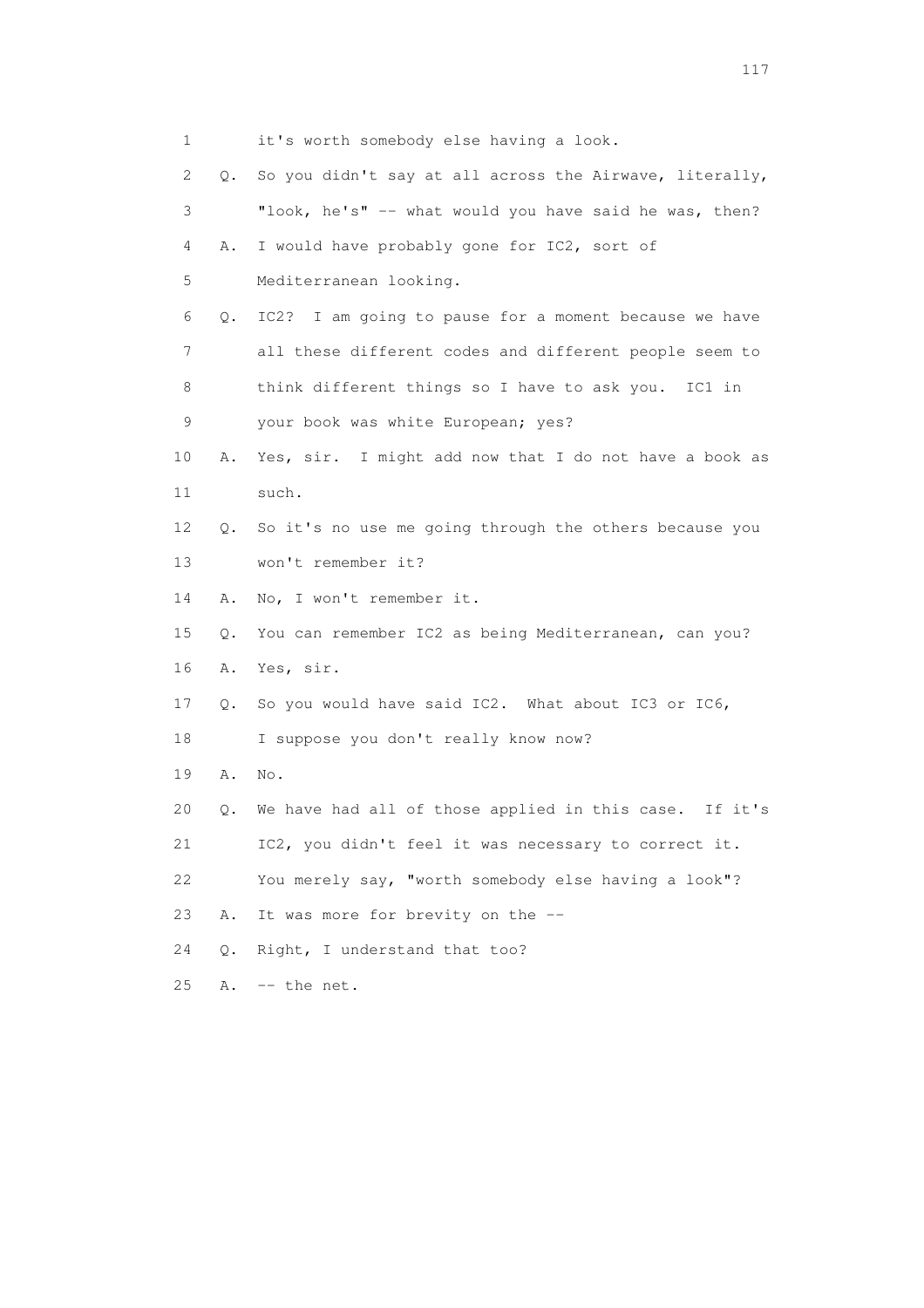- 1 Q. That's quite important and that isn't in the log either, 2 is it? 3 A. No, it wasn't. 4 Q. Did you think at the debrief it might be worth adding 5 that as being rather important? 6 A. The entries on the log pertain to what the actual 7 subject is doing. I am saying it's worth somebody else 8 having a look. 9 Q. No, it's not just what he is doing, it's who he looks 10 like, isn't it? 11 A. Yes, sir. 12 Q. You have done this before, haven't you, surveillance, 13 I mean? 14 A. Yes, sir. 15 Q. You have done it in other jurisdictions, haven't you? 16 I'm not going to breach any sensitivities, don't worry, 17 but you have done it in other jurisdictions, have you? 18 A. Yes, sir. 19 Q. In difficult situations you have done it before? 20 A. Yes, sir. 21 Q. Is this a case where you were brought in because of your 22 experience? 23 A. No, sir. 24 Q. Not particularly? 25 A. No, sir.
- 118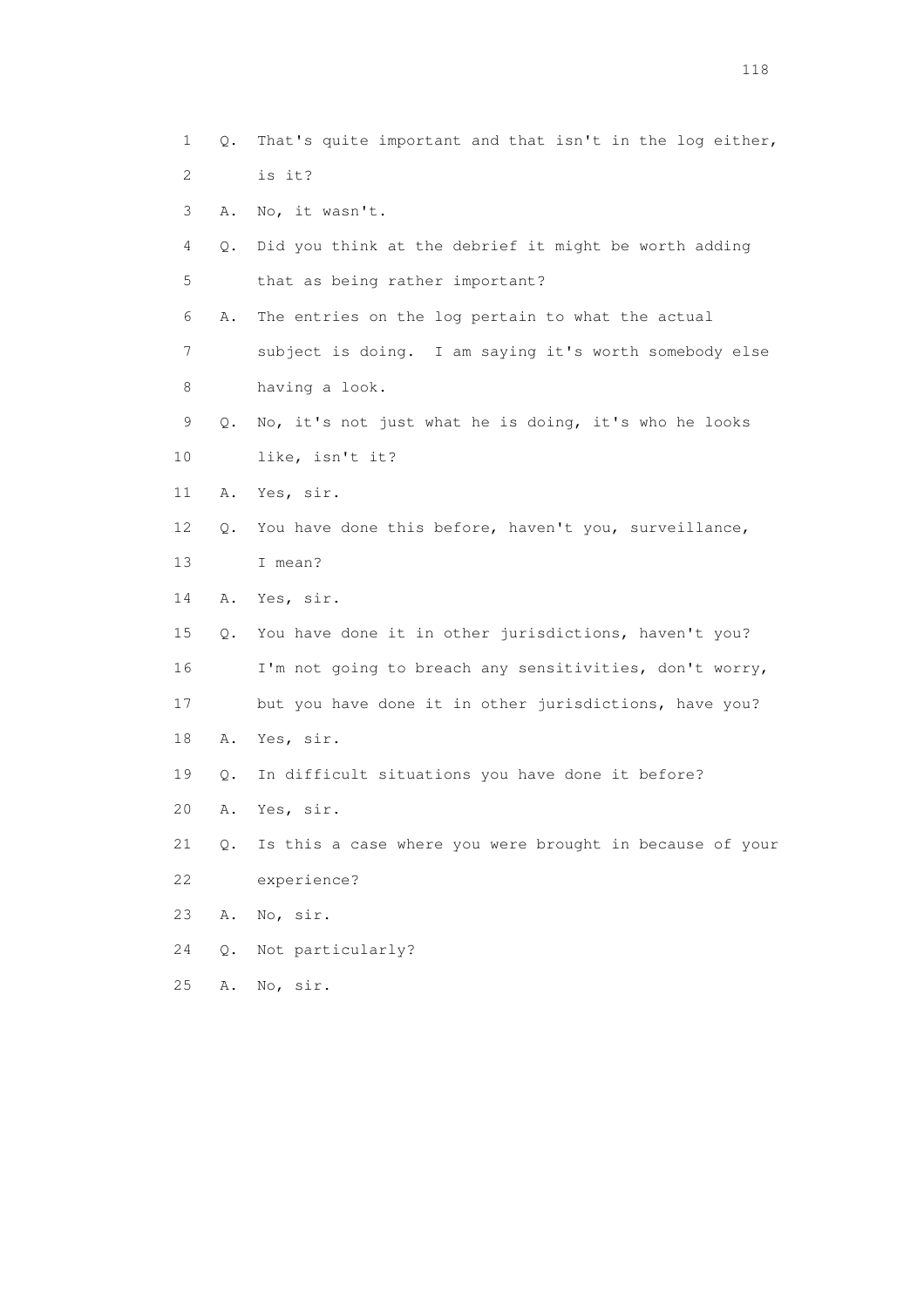1 Q. All right. When you have done it before in other 2 jurisdictions, have you had training for surveillance? 3 A. Yes, sir. 4 Q. And recognition and identification? 5 A. Yes, sir. 6 Q. You have, so has that involved making assessments from 7 photographs? 8 A. Yes, sir. 9 Q. And testing the ability to compare a photograph with 10 a real person? 11 A. Yes, sir. 12 Q. Of course I think you would accept you had a copy of the 13 gym card. Can I just ask you this: the gym card was 14 a rather poor image, wasn't it, for making a comparison? 15 A. Yes, sir. 16 Q. You agree, thank you. "worth somebody else having 17 a look" is neither here nor there in one sense. It's 18 not meaning he is possible, is it; it's just meaning you 19 haven't been able to get a good look, someone else 20 should, isn't it? Isn't that what it means, what you 21 meant by it? 22 A. What it meant was because I had initially disregarded 23 him calling him an IC1, just saying it's worth somebody 24 else having a look. To me I changed my mind. 25 Q. Yes, but I appreciate one of the things, this might be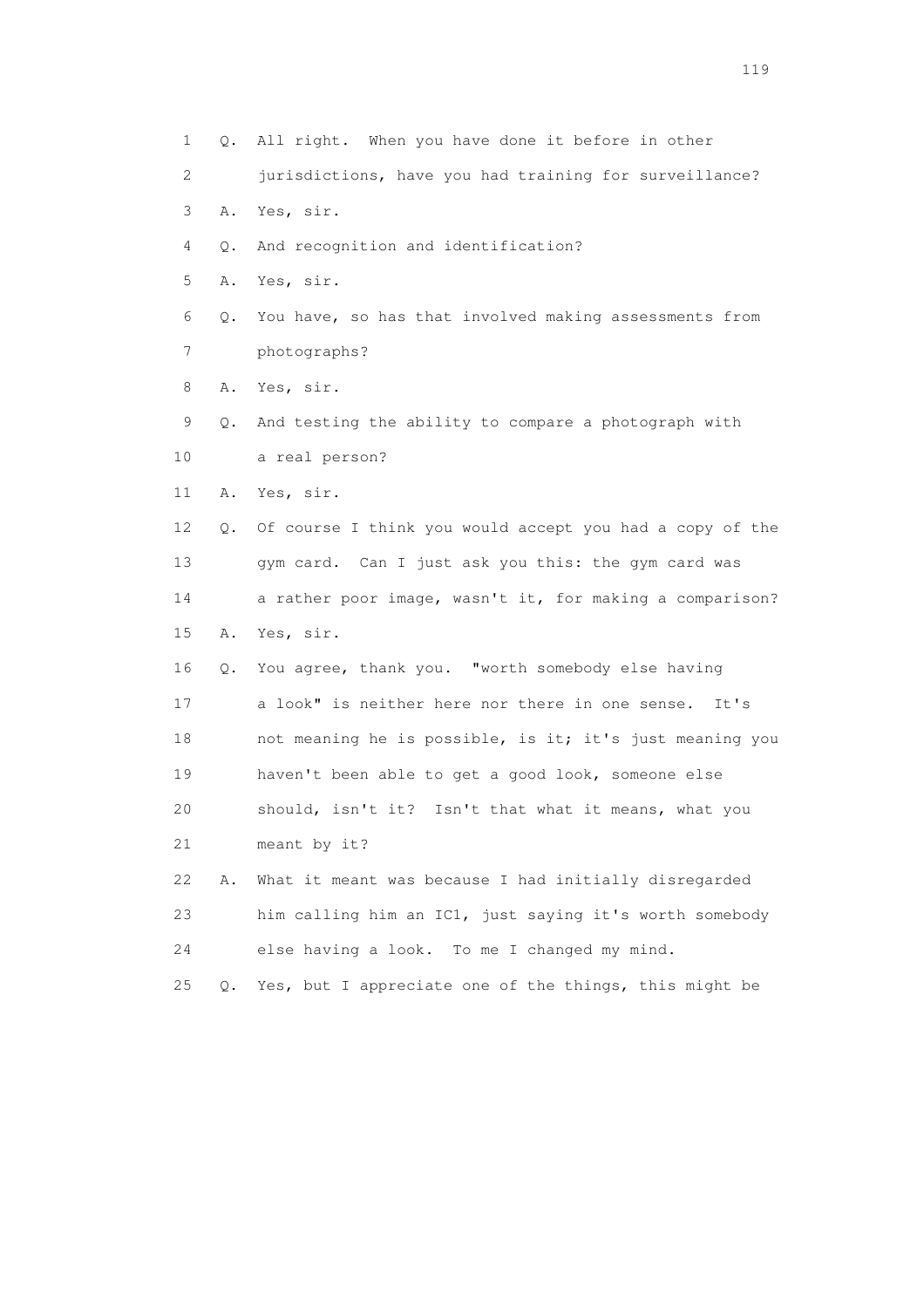1 impossible, but actually what you are really saying is 2 because you were incommoded at the time, you are saying, 3 "Look, someone else should have a look at this person", 4 because you haven't really managed to have a good enough 5 look. You were caught short, as they say, and you first 6 think he is white, he goes past and then you change your 7 mind. You don't think he is white European. So you are 8 just saying to somebody else, someone else should have 9 a look? 10 A. I am not changing my mind because I did not have a good 11 look at him. I did have a good look at him. That's the 12 reason I changed my mind. 13 Q. You had a good look, did you? 14 A. Yes, sir. 15 Q. You thought, did you, that he was PIW? 16 A. It's not a term I would use, but -- 17 Q. All right, possibly identical with? Did you think that? 18 A. I thought he was a possible. 19 Q. You thought he was a possible. This is very important. 20 Were you aware of the window of opportunity that was 21 presenting itself to prevent somebody who was possibly 22 Nettle Tip getting on to a bus? Were you aware of those 23 difficulties? 24 A. I was aware that -- of the putting the buses out of use, 25 yes.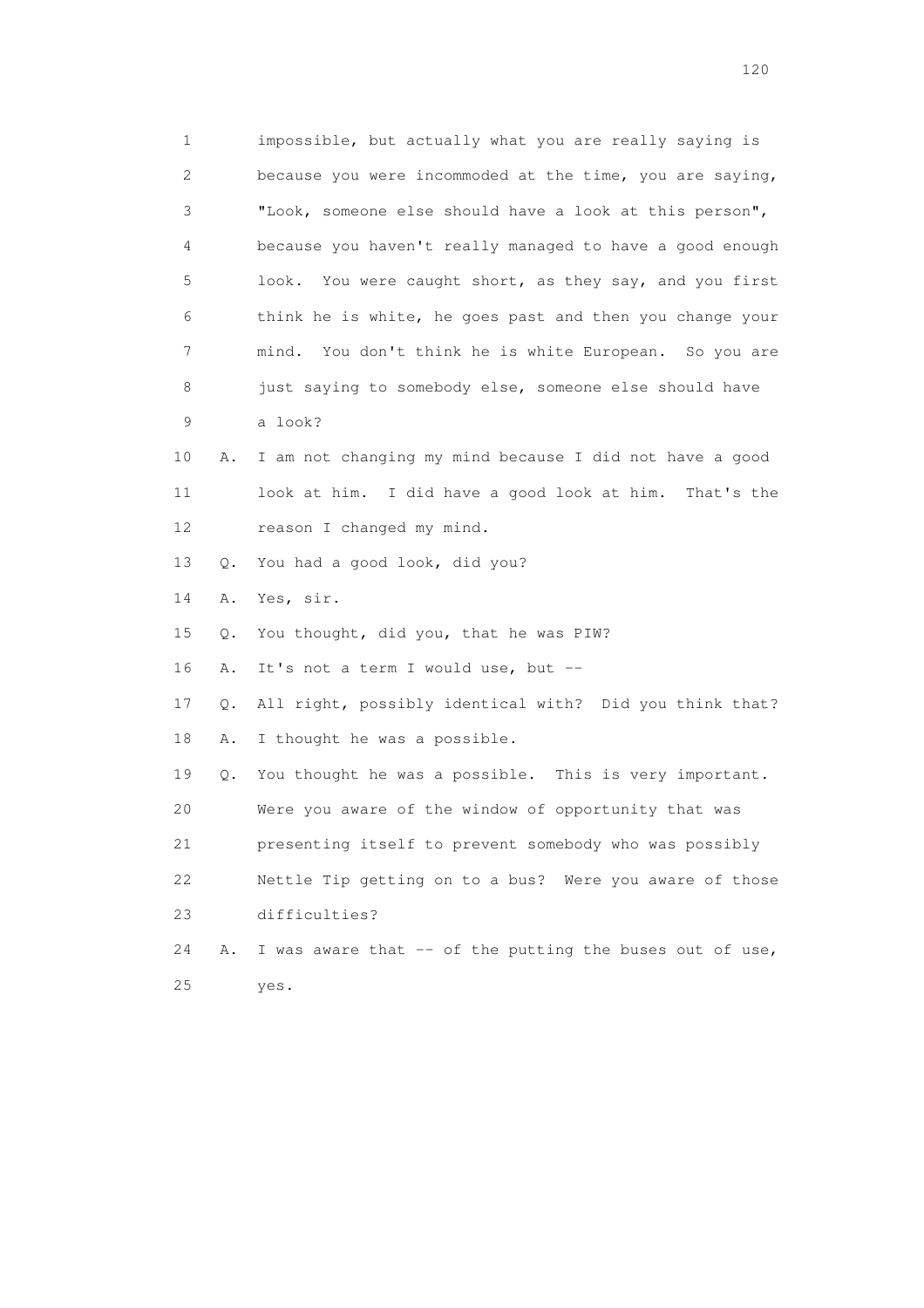1 SIR MICHAEL WRIGHT: You had heard that discussion, had you? 2 A. It had been discussed by the team leader, by the rest of 3 the team, just letting the rest of the team know -- 4 MR MANSFIELD: What was the score, as far as you understood 5 it? 6 A. I don't know specifically at this moment. I can't 7 recall. 8 Q. But the problem was on this operation, to ensure that 9 a suspect or possible suspect did not get on to a bus, 10 wasn't it? 11 A. That was one of the -- 12 Q. So absolutely vital, if you thought this was possibly 13 Nettle Tip and you had a good look as he walked by, to 14 ensure that somebody else got control of this person 15 straightaway because you didn't have much time, did you? 16 A. No, sir. 17 Q. Who was in control after you? 18 A. It would have been 81, the next call sign. 19 Q. We will hear from him and where he was and whether he 20 was in control. Who else? There were another eight 21 members of the team. Where were they? 22 A. They were covering the options that would have gone past 23 my location. I don't know specifically where they were. 24 Q. Not a single one of the other eight saw anything to do 25 with this man; did you know that?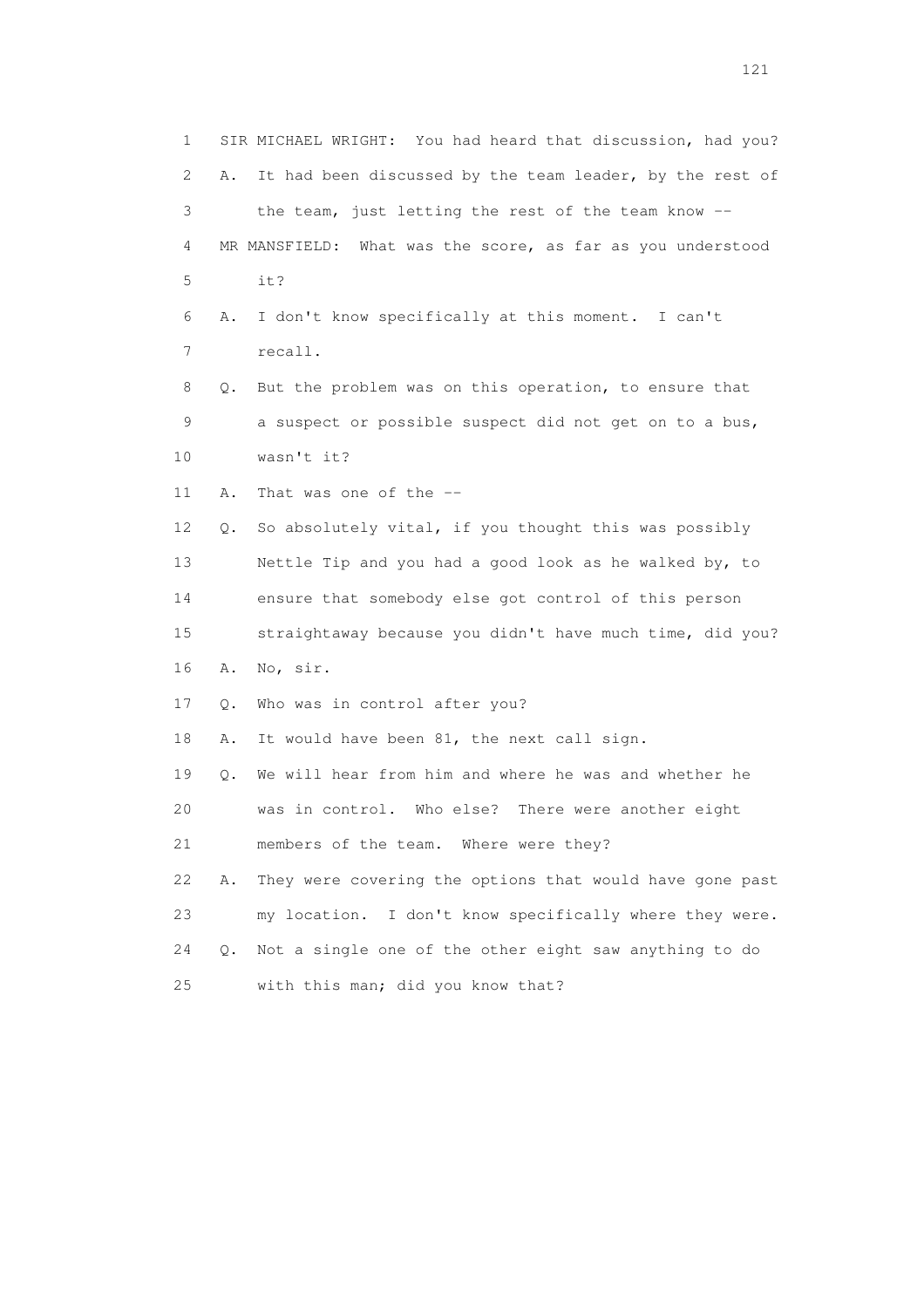1 A. No, sir.

| 2  | Q. | It only comes down to you and possibly, we will hear     |
|----|----|----------------------------------------------------------|
| 3  |    | what Edward has to say, possibly Edward. Did you at any  |
| 4  |    | time communicate this assessment that it possibly was    |
| 5  |    | Nettle Tip to anybody?                                   |
| 6  | Α. | No, I just said, "It's worth somebody else having        |
| 7  |    | a look".                                                 |
| 8  | Q. | That's not the same, as you appreciate.                  |
| 9  | Α. | No.                                                      |
| 10 | Q. | You didn't; why not?                                     |
| 11 | Α. | I did, in the fact that I said it's worth somebody else  |
| 12 |    | having another look.                                     |
| 13 | Q. | You do follow the difference, don't you?                 |
| 14 | Α. | Yes, sir.                                                |
| 15 | Q. | You have done this before?                               |
| 16 | Α. | Yes, sir.                                                |
| 17 | Q. | In a situation as threatening as this one, haven't you?  |
| 18 | Α. | I would rather not go into specifics, sir.               |
| 19 | Q. | I'm not going into specifics. I just want to, as it      |
| 20 |    | were, place you in a situation where it can't be said    |
| 21 |    | this was so unpredicted and you had never been in        |
| 22 |    | a situation like that. You had been in a threatening     |
| 23 |    | situation before, hadn't you?                            |
| 24 | Α. | Yes, sir.                                                |
| 25 | Q. | Right, and you appreciated how significant and important |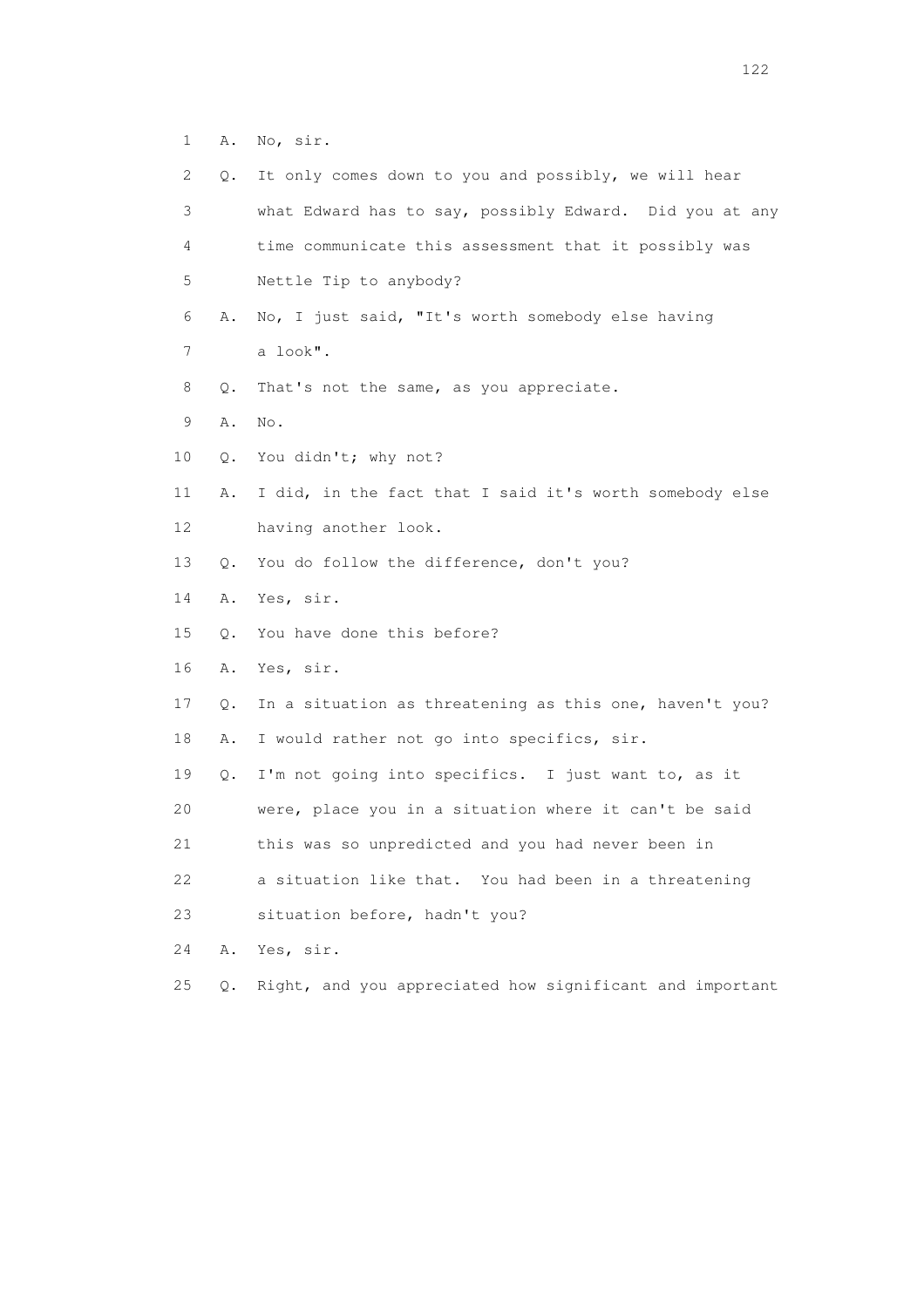| 1  |    | it was for others who were within your team and          |
|----|----|----------------------------------------------------------|
| 2  |    | elsewhere to know exactly what you thought; correct?     |
| 3  | Α. | Yes.                                                     |
| 4  | Q. | Because what I am suggesting and have been to others is  |
| 5  |    | the failure, one of the failures in this whole operation |
| 6  |    | was to prevent this man getting on to a bus and to be    |
| 7  |    | properly identified at an early stage. Now do you        |
| 8  |    | follow why I am asking the questions?                    |
| 9  | Α. | Yes.                                                     |
| 10 | Q. | So you don't communicate that. When you come to do --    |
| 11 |    | we are now passing to the next entry, 9.36. I just want  |
| 12 |    | to ask you whether you really were paying as much        |
| 13 |    | attention as you should have been that day to what was   |
| 14 |    | going on. Do you think you were?                         |
| 15 | Α. | Yes, sir.                                                |
| 16 | Q. | Is there any reason why that camera actually couldn't    |
| 17 |    | have been fixed and working just for the few seconds he  |
| 18 |    | goes by, so it doesn't use up the battery, doesn't use   |
| 19 |    | up the tape. It's in a fixed position and you switch it  |
| 20 |    | on, even though you have other things to do at that      |
| 21 |    | moment. Do you follow me? Would that have been           |
| 22 |    | possible?                                                |
| 23 | Α. | It's possible that the camera wasn't fixed, you are      |
| 24 |    | saying?                                                  |
| 25 | Q. | I understand from what you are saying that you couldn't  |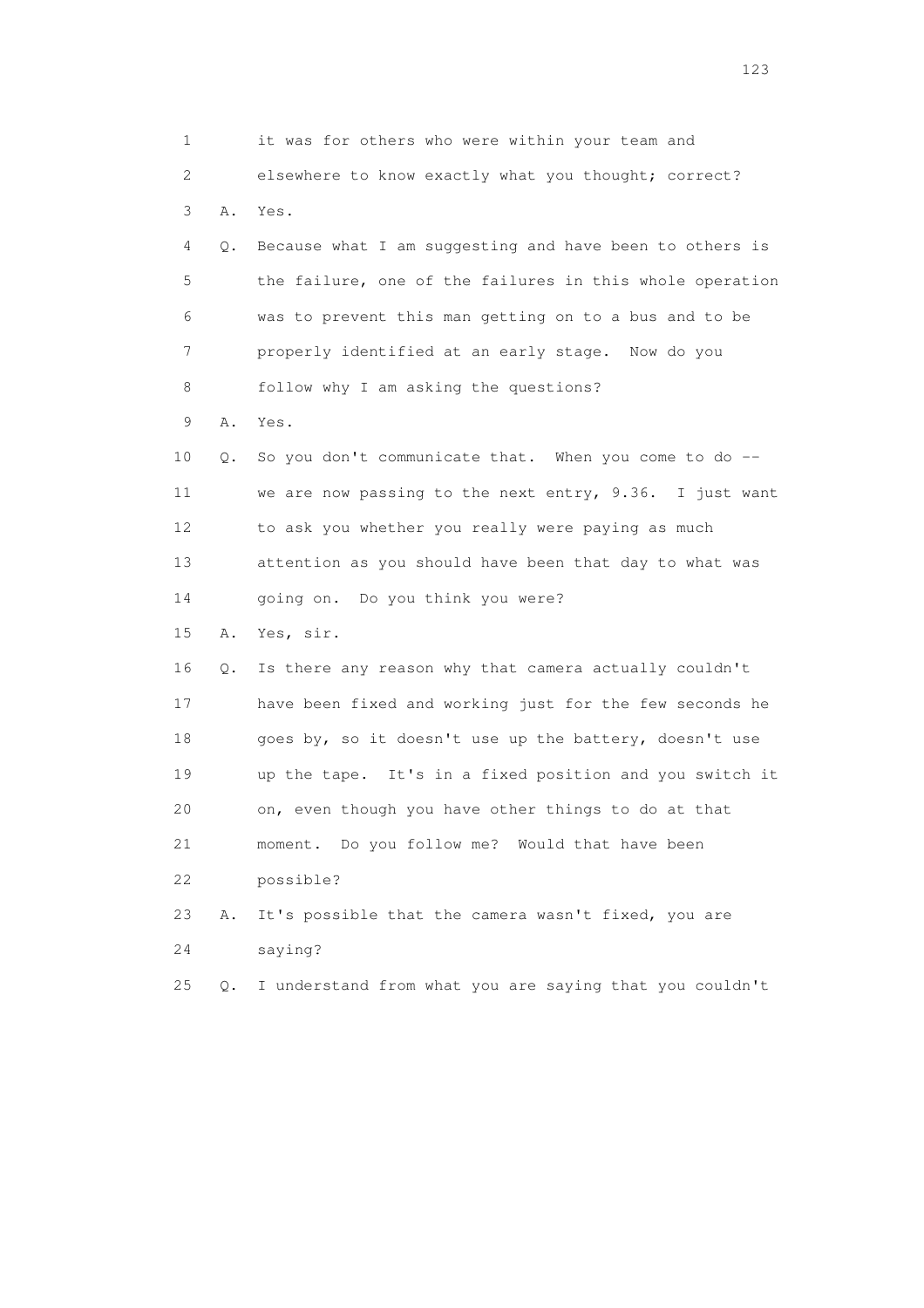1 transmit on the hand-held Airwave and operate the camera 2 and relieve yourself; you couldn't do all three things 3 together? 4 A. That's correct, sir. 5 Q. The camera could have been fixed, couldn't it? 6 SIR MICHAEL WRIGHT: You mean mounted. 7 A. The camera was mounted, sir. 8 MR MANSFIELD: You could have turned that on, couldn't you? 9 A. That's the whole point. I couldn't and transmit at the 10 same time, so I chose to transmit. 11 Q. Switching the camera on isn't too difficult, is it? 12 A. No, it's not difficult at all, sir. 13 Q. It takes a second or two, doesn't it? Doesn't it? 14 A. Yes, sir. 15 Q. Are you really saying -- I do not want to make it too 16 simple, flick the camera on, continue with what you are 17 doing and then transmit after that? 18 A. I had one spare hand at the time and I grabbed the radio 19 and transmitted. 20 Q. All right. Now, 9.36 entry, the loggist writes it, and 21 at that time because the Cougar wasn't working in your 22 vehicle, the loggist is having to hear what someone else 23 says or relays over the Cougar or presumably can hear on 24 the Airwave of you speaking, that's how it works? 25 A. That's how it did work, I never transmitted at 9.36.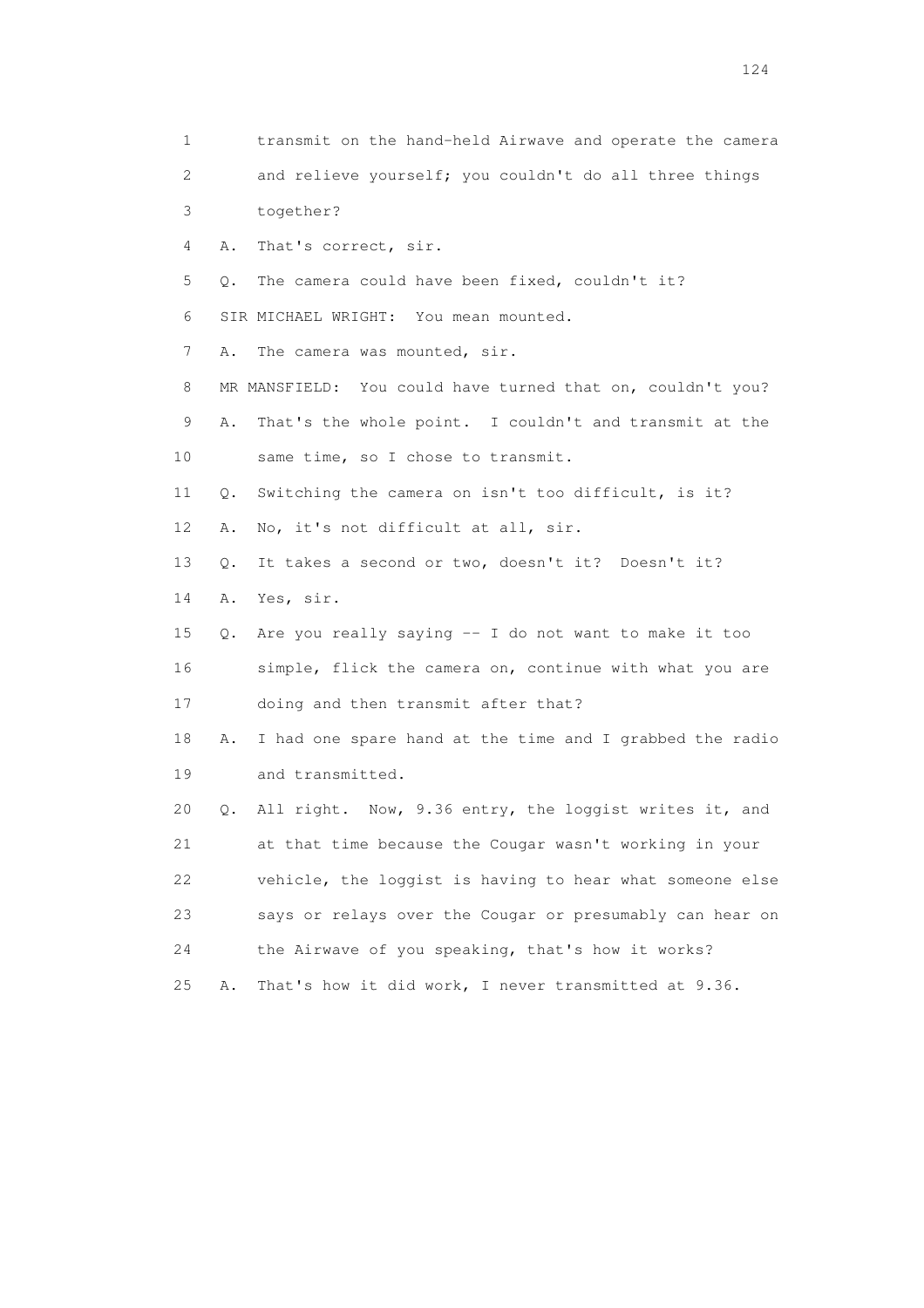1 Q. So if you didn't transmit at 9.36, if we look at 477, 2 why on earth is that written "description is from 50", 3 if you didn't transmit? 4 A. Because the description is of the stubble. 5 SIR MICHAEL WRIGHT: Do you mean that's part of the 6 description -- 7 A. My original description at 9.33, sir. 8 MR MANSFIELD: So what's happened is that stubble has been 9 missed out. I have already asked -- 10 SIR MICHAEL WRIGHT: Missed out of one and put in in the 11 other, is that what you are saying? 12 A. Yes. 13 SIR MICHAEL WRIGHT: Missed out of 9.33 -- 14 A. It was missed out by the loggist -- 15 SIR MICHAEL WRIGHT: At 9.36. 16 MR MANSFIELD: I think you said that you adopted this by 17 mistake. 18 A. I did, sir, in the debrief, because it had -- reading 19 through it, had 50 next to it, and I initially put my 20 initials next to it and realised I actually didn't say 21 that. 22 Q. All right. Then -- 23 SIR MICHAEL WRIGHT: Could we go back to 474. 9.36. The 24 only bit then that didn't come from you in the 9.36 25 entry was the fact that this man, whoever he was, was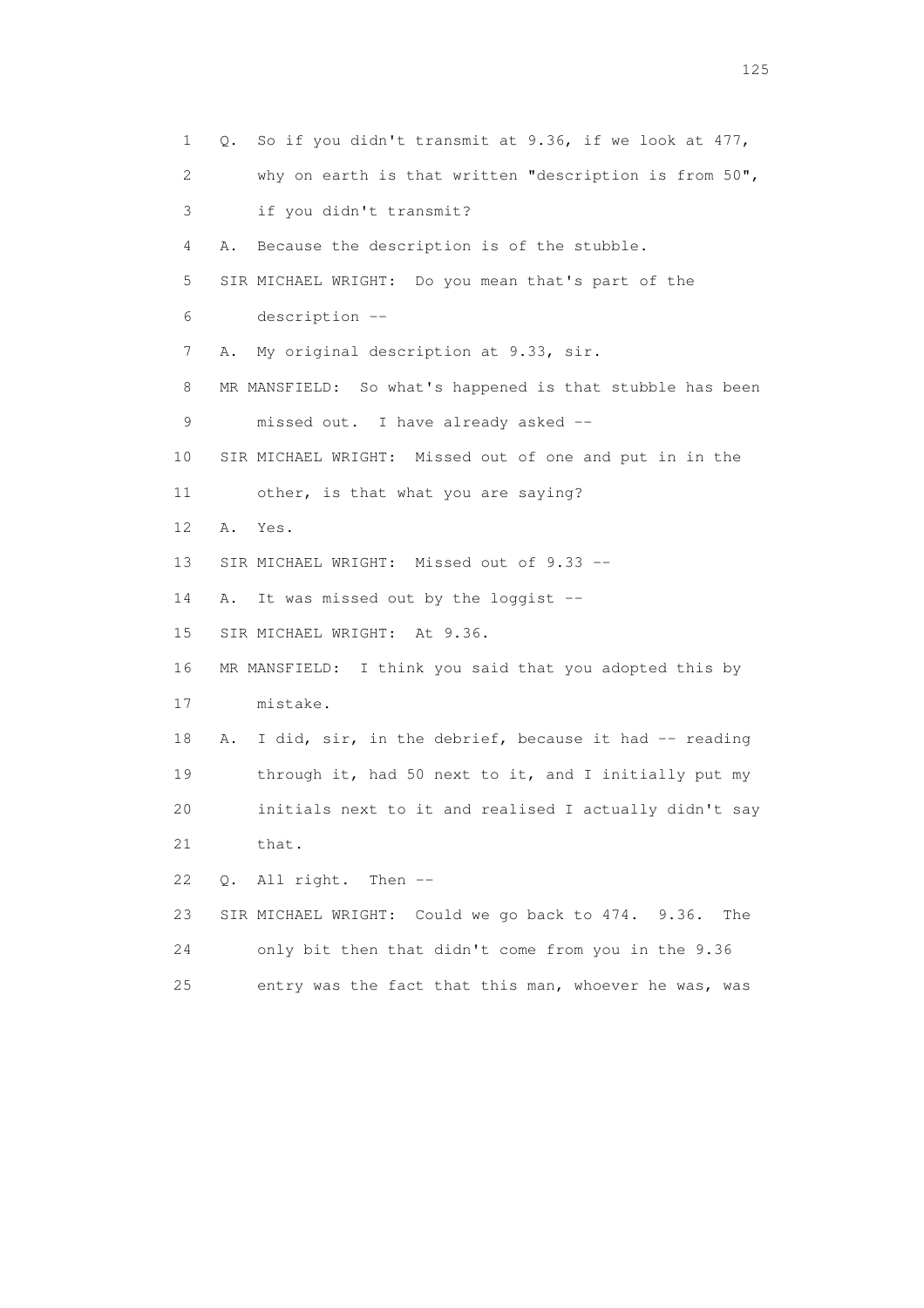1 now going towards Tulse Hill? 2 A. And believed of North African origin, sir. 3 SIR MICHAEL WRIGHT: Quite right, thank you. 4 MR MANSFIELD: Derek has already given us an answer as to 5 that, because I have asked him about this entry 6 carefully and he thought the description part of it, 7 that stubble and North African, both came from you. 8 A. No, sir, at no time did I say he was North African. 9 Q. You didn't say that? 10 A. No, I didn't, sir. 11 Q. Did you know where Edward was? 12 A. He would have been, well, to the rear of where I was 13 observing. I don't know specifically where he was, no. 14 Q. Had you, before we get to 9.33, been made aware what the 15 object of the exercise was that day? Was it just to do 16 suspects or to do others as well? 17 A. No, the object of the operation was to, for me to put 18 people out if they were suspect, ie linked to the 19 previous day, or photographs, was they would be taken 20 away by our team, and at the time of the firearms 21 choosing, they would do an interdiction. 22 Q. But you knew, did you, that the firearms people weren't 23 there to do an interdiction, as you put it? 24 A. At that specific time, I don't know if they were there 25 then, I knew when we first got out there there was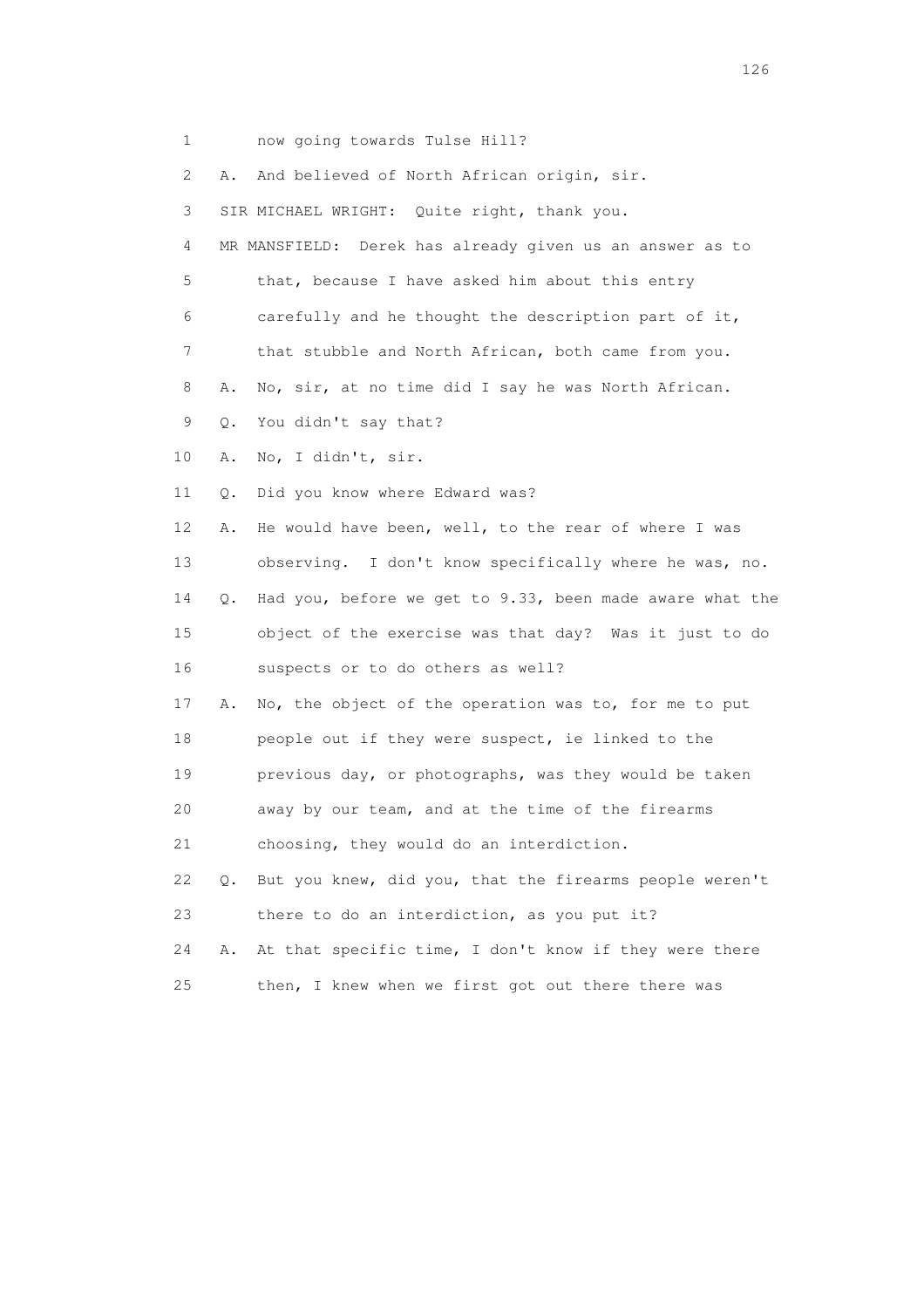| 1  |    | a problem with them being out on the ground at the same     |
|----|----|-------------------------------------------------------------|
| 2  |    | time as us. I don't know when that was resolved.            |
| 3  | Q. | Were you ever informed by Derek, your team leader, that     |
| 4  |    | the situation was sufficiently bad that he and James,       |
| 5  |    | that's the leader of the grey team, when the grey team      |
| 6  |    | arrived shortly before 9 o'clock, had worked out a plan     |
| 7  |    | whereby they would have to do the intervention if it was    |
| 8  |    | a positive identification of somebody who was said to be    |
| 9  |    | a suspect who was also carrying a rucksack; did you know    |
| 10 |    | anything about that?                                        |
| 11 | Α. | I don't know the specifics, sir.                            |
| 12 | О. | Did you know it in general?                                 |
| 13 | Α. | I knew it in general that there was an option that          |
| 14 |    | potentially the people from the surveillance team who       |
| 15 |    | were armed would have to do --                              |
| 16 | Q. | Did they indicate where they were going to have to do       |
| 17 |    | that?                                                       |
| 18 |    | SIR MICHAEL WRIGHT: Mr Mansfield, I'm very conscious of the |
| 19 |    | fact that you are having to investigate the case for the    |
| 20 |    | family, but you know you have done all this with Derek,     |
| 21 |    | who is the team leader and had to make all these            |
| 22 |    | decisions. You will have to persuade me that I ought to     |
| 23 |    | allow you to do this all again with this foot soldier or    |
| 24 |    | any other foot soldier.                                     |
| 25 |    | MR MANSFIELD:<br>I can, I hope.                             |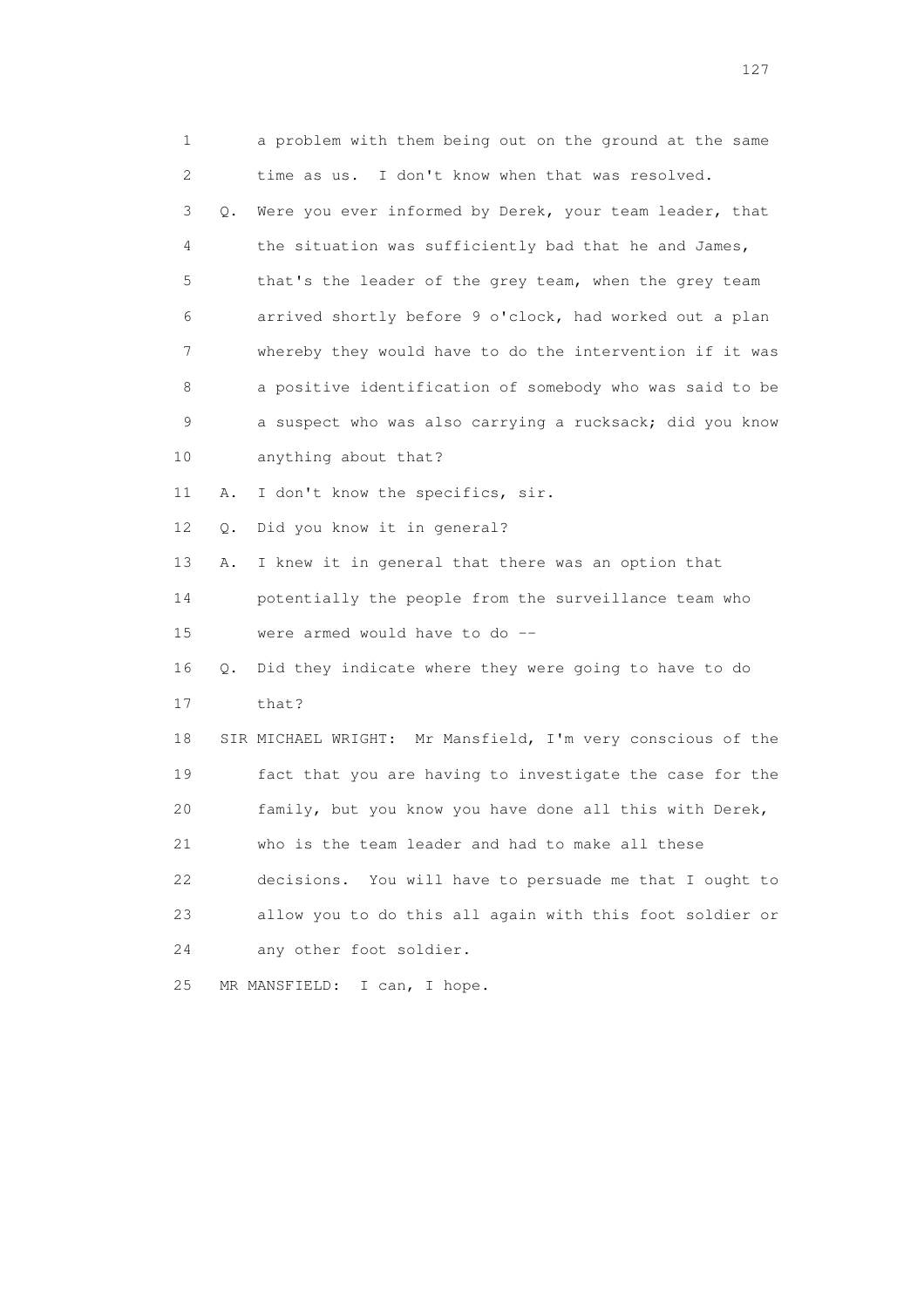1 The position, if you have read Edward's material to 2 date, is that he wasn't in a position to do any kind of 3 observation according to what he said so far which I am 4 just coming to. The point of interception that had been 5 planned was the junction between Upper Tulse Hill and 6 Marnfield.

7 SIR MICHAEL WRIGHT: Not by this officer.

 8 MR MANSFIELD: No, not by this officer but what I want to 9 know from this officer is if it was known that there was 10 a plan, and obviously I will ask Edward the same, and 11 that plan was to intercept at Marnfield Crescent, 12 Upper Tulse Hill, which is very close to the bus stops, 13 because the buses were still running, then there had to 14 have been a red officer, I am afraid, between the pinch 15 point of Scotia Road and Marnfield Crescent, and there. 16 Edward doesn't appear to be that person because he is 17 not in that area -- 18 SIR MICHAEL WRIGHT: This is what you can put to Edward, 19 isn't it? 20 MR MANSFIELD: It is, but also I want to know whether this 21 officer -- these are the only two members of the red 22 team we are getting. None of the others say anything 23 about anything. 24 SIR MICHAEL WRIGHT: You can limit it to this but I think it

25 can be done very briefly.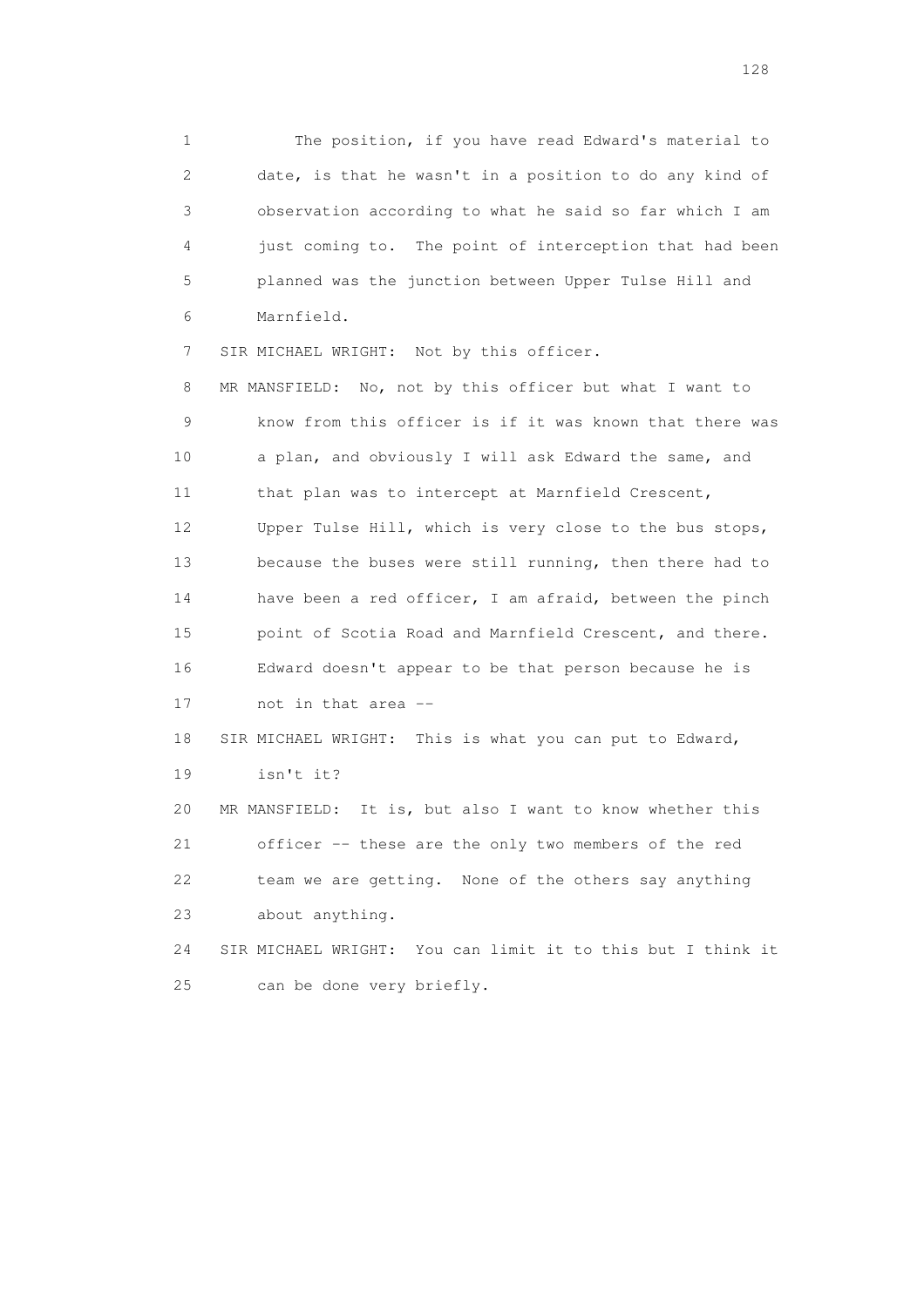1 MR MANSFIELD: I won't take long to do it. The final aspect 2 of this was: were you aware of where this interception 3 was going to take place by your own surveillance teams? 4 A. No, sir. 5 Q. You weren't. I want to ask, and sir, I say 6 straightaway, it's about what happened subsequently and 7 I suggest what should have happened with Jean Charles 8 de Menezes, and it's one sighting. The 10.38 sighting, 9 you remember it's in your log, you have it at the bottom 10 there, do you see; it can be seen, I don't ask you to 11 read it out, there. Do you know what happened to this 12 person, the one at 10.38? 13 A. No, sir, I don't. 14 Q. But do you know what else you said about the man at 15 10.38 which has not been written in the log? You 16 probably don't remember now. 17 A. I can't recall now, sir. 18 Q. I wonder if we could just have the sequence of the 10.38 19 and what you say. 20 Would you listen very carefully to what you say on 21 this stretch, please. 22 Video and audio footage shown 23 I think there may be another section. I think there 24 is a bit more. (Pause) 25 Now, 10.38, just go back to that. I don't need it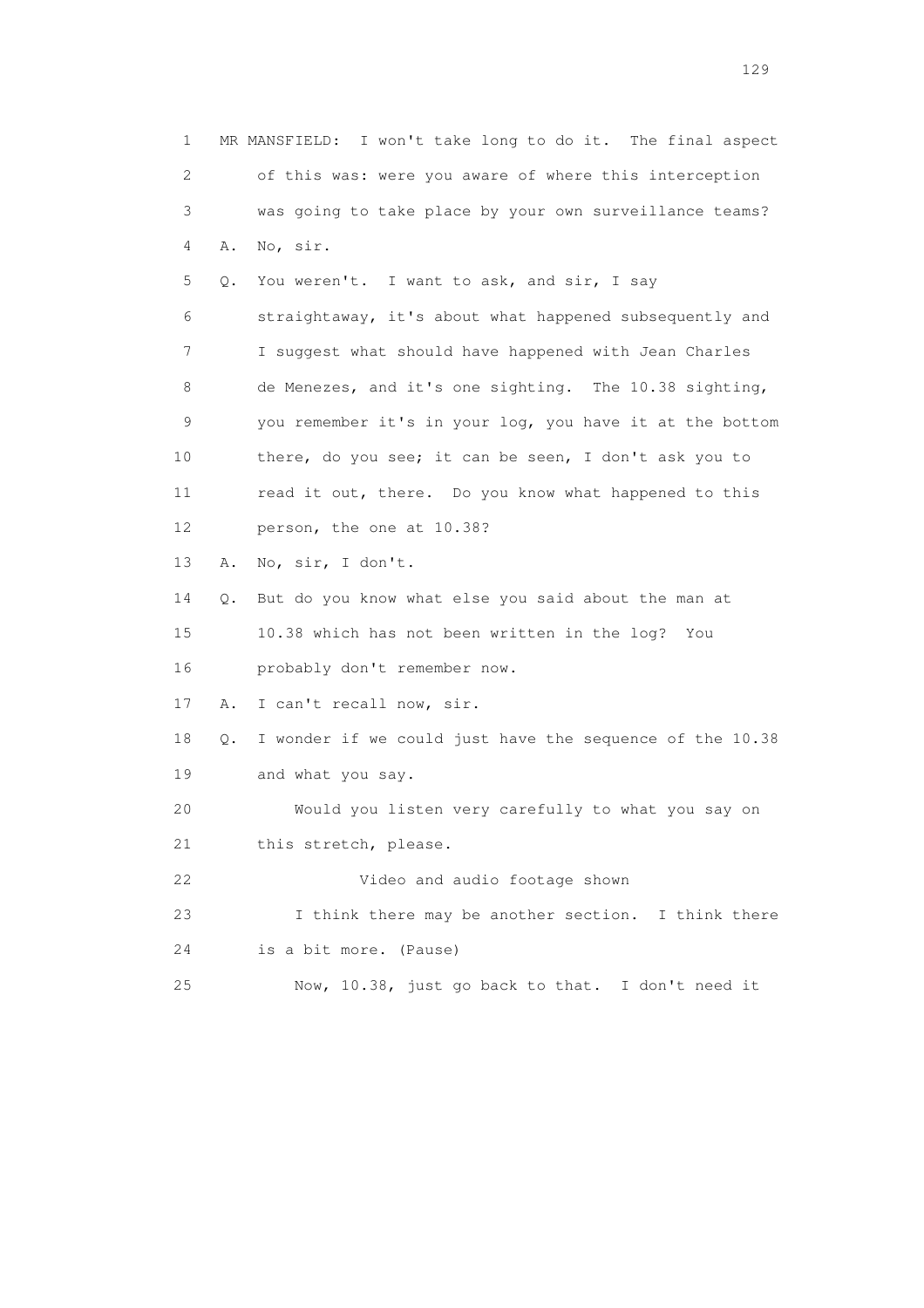1 shown again, because I think the words you will probably 2 remember? 3 A. Yes, sir. 4 Q. About a "possible in relation to Omar and brother". Do 5 you remember those words? 6 A. Yes, sir. 7 Q. So once again, you have the photograph of Omar from the 8 gym card, and you were making a comparison with that 9 person although older? 10 A. Yes, sir, at the time -- I can't remember the specifics, 11 sir. 12 Q. You can't remember. I can't take that further. You 13 don't know what happened further up the road once you 14 put that out? 15 A. I can't remember at this stage, sir. 16 MR MANSFIELD: Thank you very much. 17 Questions from THE CORONER 18 SIR MICHAEL WRIGHT: Help me about this: you could still 19 receive on your Cougar headset, as I understand it. 20 A. Yes, sir. 21 SIR MICHAEL WRIGHT: You couldn't transmit. 22 A. That's correct. 23 SIR MICHAEL WRIGHT: You were using the Airwave which caused 24 you difficulties, obviously, we understand that, to 25 transmit. Once you had transmitted your message at 9.33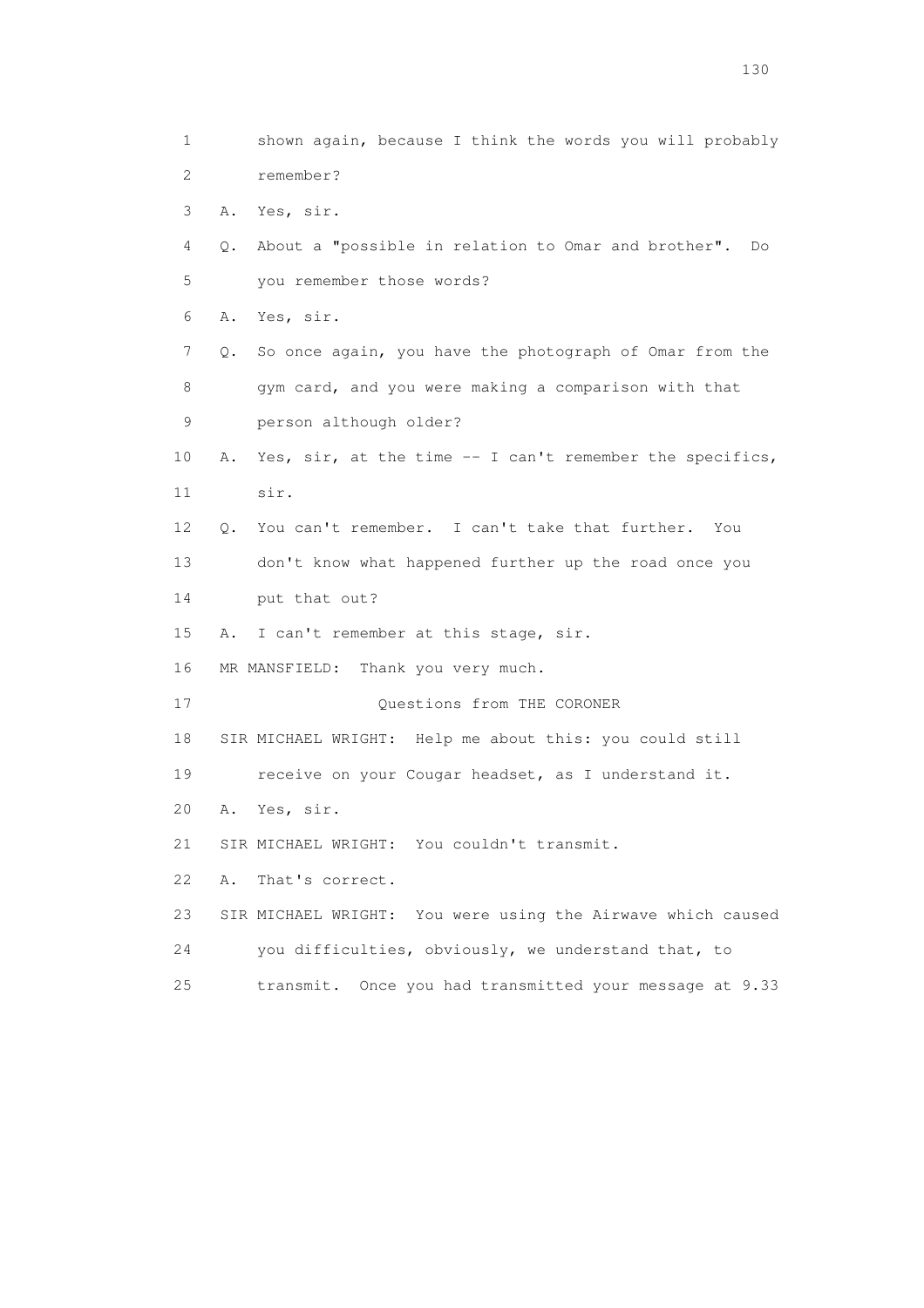1 about the man who had come out, and you have described 2 him, could you hear whether your colleagues were 3 following him up? 4 A. Yes, sir, because my initial transmission at 9.33 or 5 thereabouts would have been relayed straight away and 6 therefore I would have heard it coming back over the 7 Cougar headset. 8 SIR MICHAEL WRIGHT: You had said, "I think it's worth 9 somebody else having another look". Were you able to 10 tell by, because you could hear through the Cougar 11 network, what your colleagues were saying as to whether 12 they were following it up? 13 A. Yes, sir. 14 SIR MICHAEL WRIGHT: Can you remember now what you heard? 15 A. I can't specifically, I just remember a couple of call 16 signs manoeuvering to get into position to actually try 17 and gain an ID of him, but I can't remember exactly 18 specifically what was said. 19 SIR MICHAEL WRIGHT: They did react to your message? 20 A. Absolutely, yes, sir. 21 SIR MICHAEL WRIGHT: So that although you may not have 22 recorded the fact that you thought he was worth another 23 look, had you appreciated that your colleagues had 24 picked up it and were trying to follow it. 25 A. Yes, sir.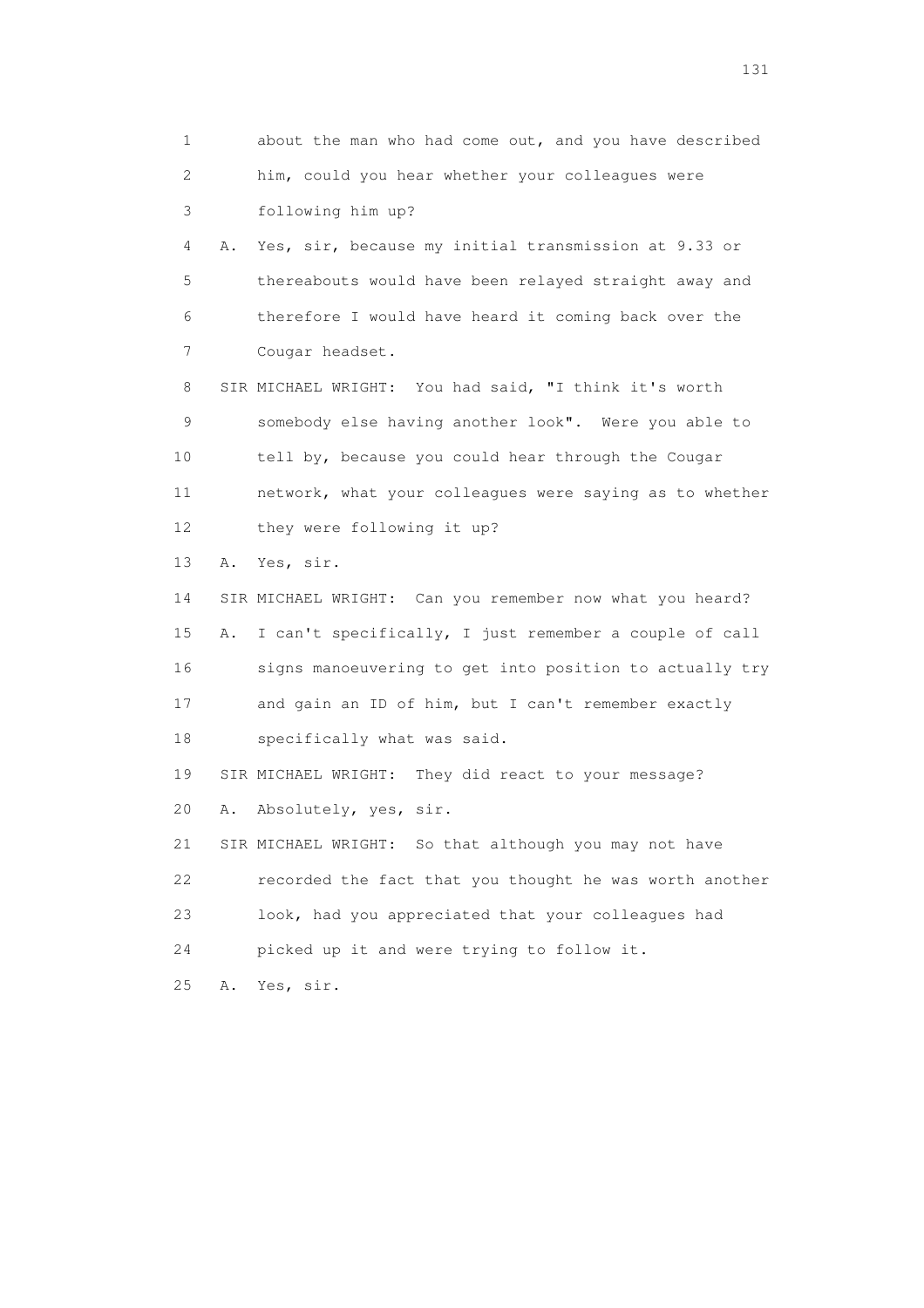1 SIR MICHAEL WRIGHT: Very well, thank you. That's all, 2 I think for a moment. No, thank you. Mr Stern? 3 Ms Leek? Mr Perry? Mr King? Mr Horwell? Mr Gibbs. 4 Questions from MR GIBBS 5 MR GIBBS: Sir, may I pick up on a couple of things that 6 Frank has been asked. 7 We can see that in the van, Frank, you are doing two 8 things, principally. You are videoing some people who 9 come out? 10 A. Yes. 11 Q. You are speaking over the radio so that others can hear 12 what it is that you are describing as your scene? 13 A. Yes, sir. 14 Q. What was the principal purpose of the videoing part of 15 your job? 16 A. I wasn't specifically asked to do this. I did it purely 17 to gain additional intelligence from the block. We 18 didn't know anybody else or anybody who lived within 19 that block at what addresses, so it was more done for 20 retrospective, if there was anything to be gained. 21 Q. In terms of getting a, potentially, a body of video 22 material which might have been useful later, did you 23 need that to be a continuous record or just a record of 24 the people who came out and might have been of interest? 25 A. I just -- it didn't need to be a continuous and I would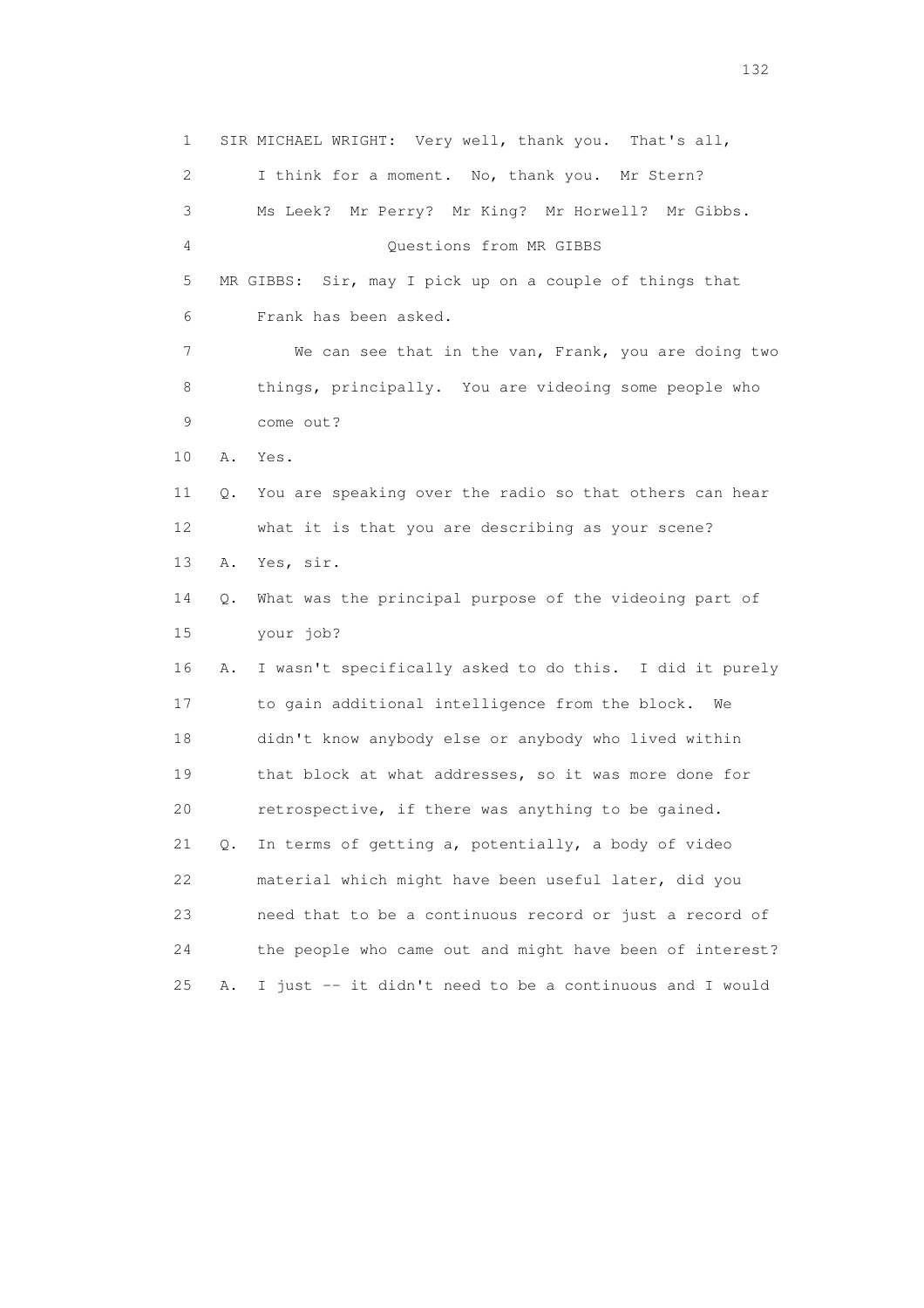1 have run out of tape. But also I just, every time I saw 2 somebody come out, I turned the camera on to record. 3 Q. You didn't have a facility, have I understood this 4 right, to transmit by mobile telephone or by computer -- 5 A. No, sir.  $6$  Q. -- any of the imagery that you might have got to anyone 7 else? 8 A. No, not at all, sir. 9 Q. So it would have remained on the tape in your camera? 10 A. Yes, sir. 11 Q. The other part of it, which is what you are speaking 12 over the radio, we have heard from the clips that have 13 been played the way in which you speak. Is that how you 14 are taught to speak, in a soft and calm and informative 15 way? 16 A. It was just -- it's a sort of controlled whisper, if you 17 like, because if you do whisper into the microphones, it 18 won't pick it up, so you need to talk very slowly and 19 succinctly, so yes I'm taught that way. 20 SIR MICHAEL WRIGHT: You don't want to be overheard from 21 outside the van, I suppose. 22 A. Exactly, sir, yes. 23 MR GIBBS: Thank you. We will have picked up from hopefully 24 being able to read the log at the same time as we were 25 watching and listening to what it was that you were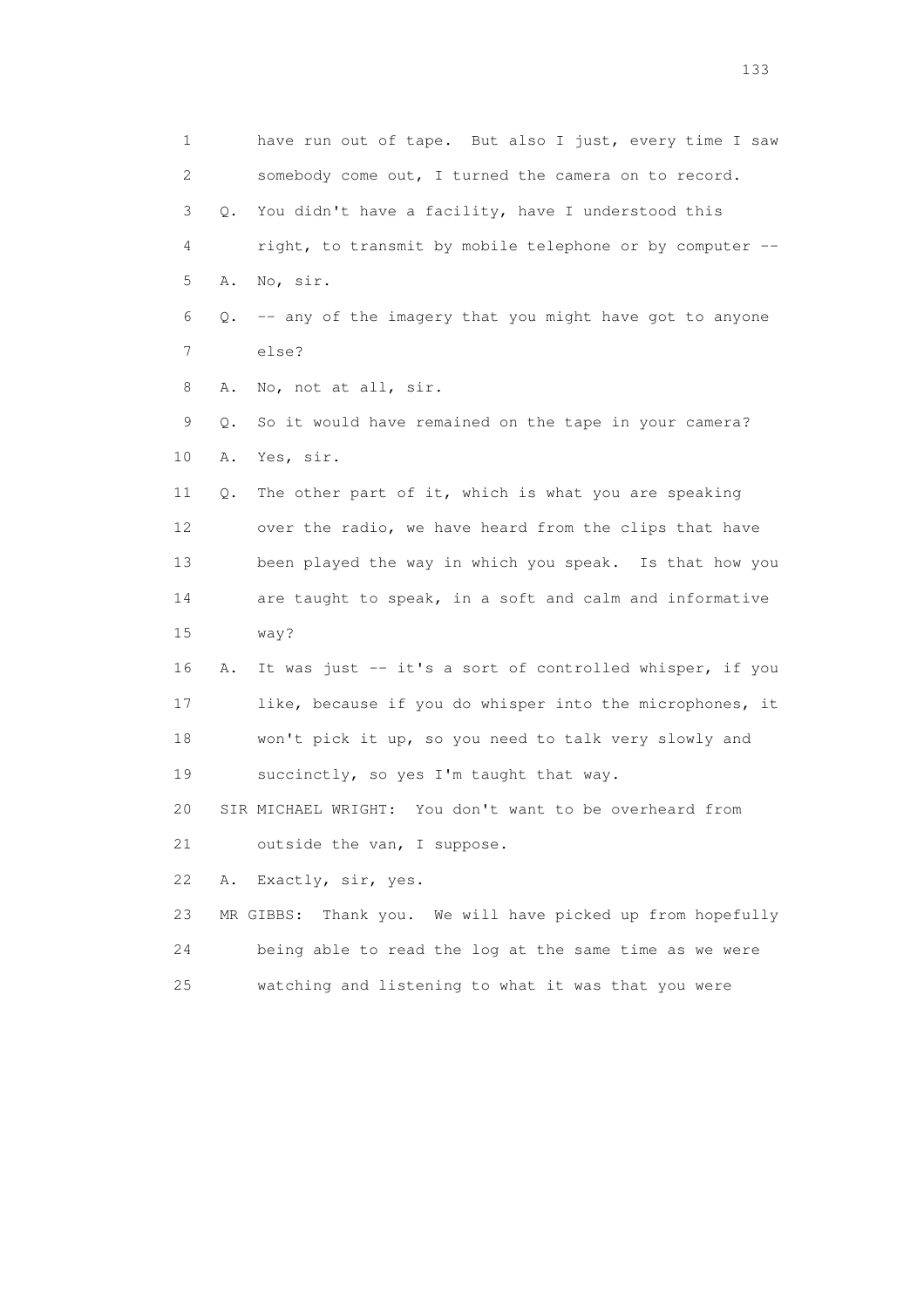1 saying, that what's written on the log is not exactly 2 the same as what it is that you were saying, as each of 3 those other people came out. 4 Is that unusual? 5 A. No, it's not. That's pretty much always the case. 6 Q. Just obviously to -- I'm sorry to state the obvious. 7 A. Brevity. 8 Q. In the excerpt from the log that we were looking at, at 9 9.36, one of the passages is "on foot towards 10 Tulse Hill". Again forgive me for stating the obvious, 11 but you couldn't, I think, have seen that, could you? 12 A. No, sir. 13 Q. I'm not going to ask you how the van is laid out, but 14 suffice it to say that you weren't able to see out of 15 the front of the van, as it were, as if you had been 16 driving? 17 A. The view I had was the view you have seen on the video. 18 Q. As the person who we know was Jean Charles de Menezes 19 first came out, you thought that he wasn't a possible? 20 A. My initial thought as he stepped out was that I didn't 21 think he was a possible. 22 Q. Then as he came closer to you? 23 A. Yeah, I just at the time as he walked closer to me, 24 I had a better chance to look at him and had a quick 25 look at the photograph and then there was just something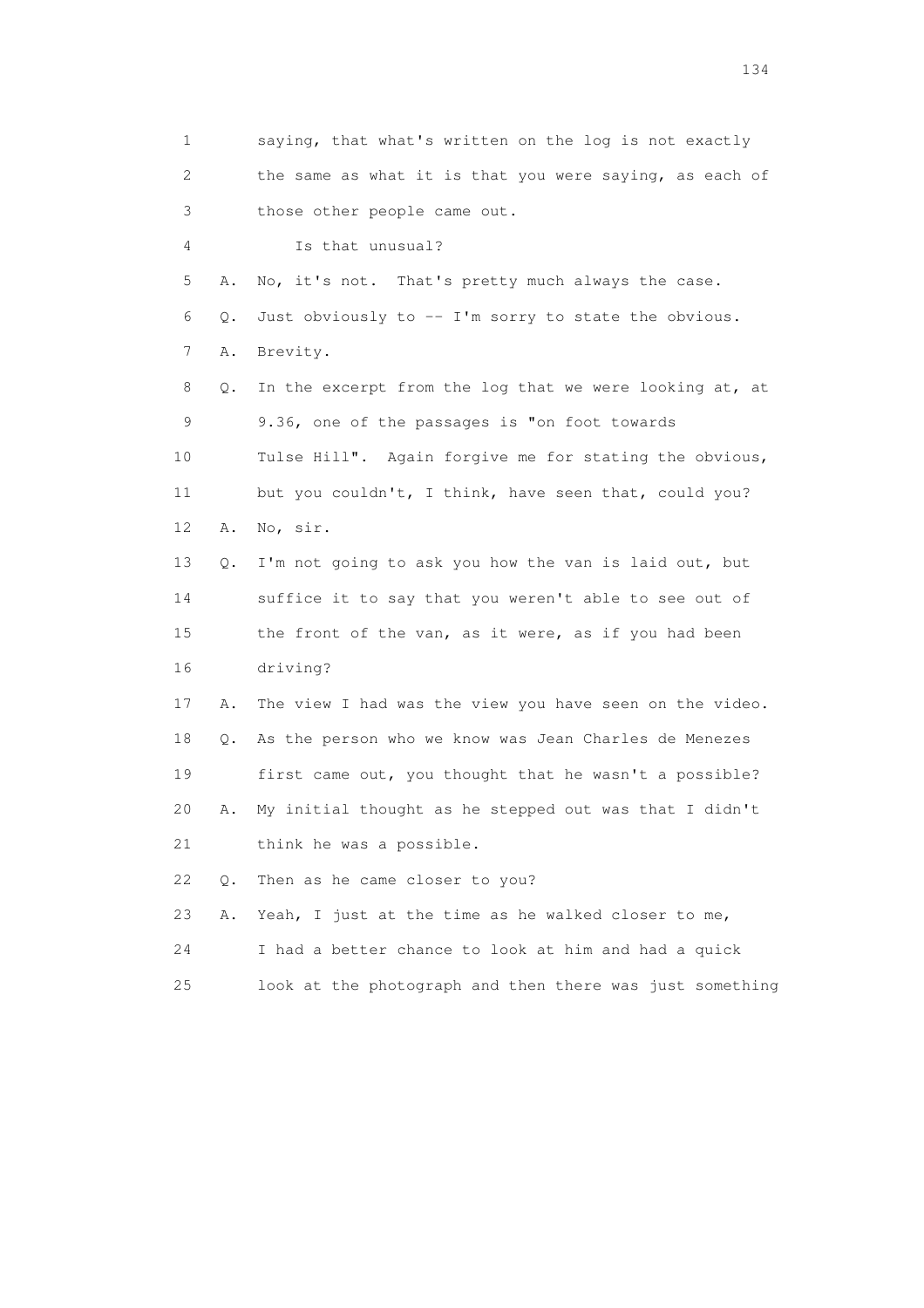1 in the eyes that I thought it's worth somebody else 2 having a look. 3 Q. Was that what you said then? 4 A. Yes. 5 Q. I'm not -- 6 SIR MICHAEL WRIGHT: Once you had a better look at him, how 7 would you have described him, I don't mean by the 8 identity numbers. 9 A. Straightaway I realised that IC1 wasn't correct and as 10 I said previously I would have gone for sort of 11 Mediterranean -- 12 SIR MICHAEL WRIGHT: Mediterranean, yes. 13 MR GIBBS: You have described that because of the awkward 14 situation you were in it was difficult both to video and 15 transmit on the radio. Why did you choose to use the 16 radio and not the camera? 17 A. Purely to -- so that the rest of the team, if I had 18 delayed it a little bit longer, it would have been -- it 19 was there for their timing more than anything. 20 Previously when I have put other people out as well, 21 they gain their timing of when they need to park up and 22 get out and then walk in, so they don't necessarily have 23 a head on if they don't need to, so it was all about to 24 get the information to the rest of the team at the right 25 time.

n 135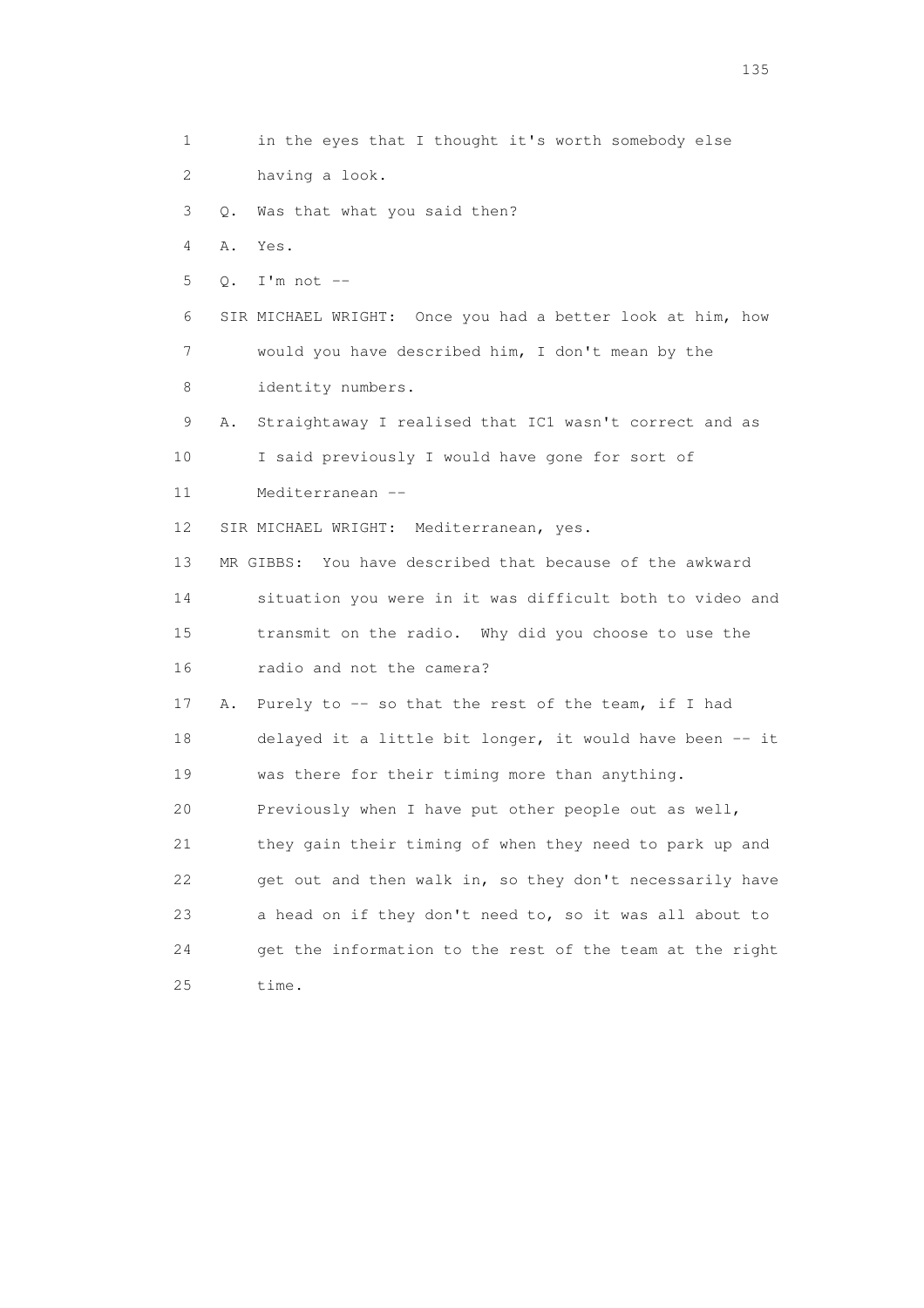3 A. Yes, sir. 4 Q. Rather than the video? 5 A. Yes, sir. 6 Q. Are you happy that was the right thing to do? 7 A. Yes, sir. 8 MR GIBBS: Thank you. 9 MR HILLIARD: No questions, thank you very much. 10 SIR MICHAEL WRIGHT: Thank you very much indeed, that's it. 11 You are free to go. 12 I had better ask you this before you leave: what was 13 the size of the van? 14 A. It was a transit size van. Ford transit. 15 SIR MICHAEL WRIGHT: Seats in it or was it open back? Most 16 people know what Ford transits look like. 17 A. Yes. 18 SIR MICHAEL WRIGHT: Thank you. 19 MR HILLIARD: Edward is the next witness, please. 20 SIR MICHAEL WRIGHT: Sorry, Frank, before you disappear, 21 side and back windows or just a front windscreen? 22 A. It was just a rear window at the back, no side windows. 23 SIR MICHAEL WRIGHT: Nothing at the side? Thank you. 24 (The witness withdrew) 25

1 Q. So you prioritised the speaking into the radio to the

2 rest of the team?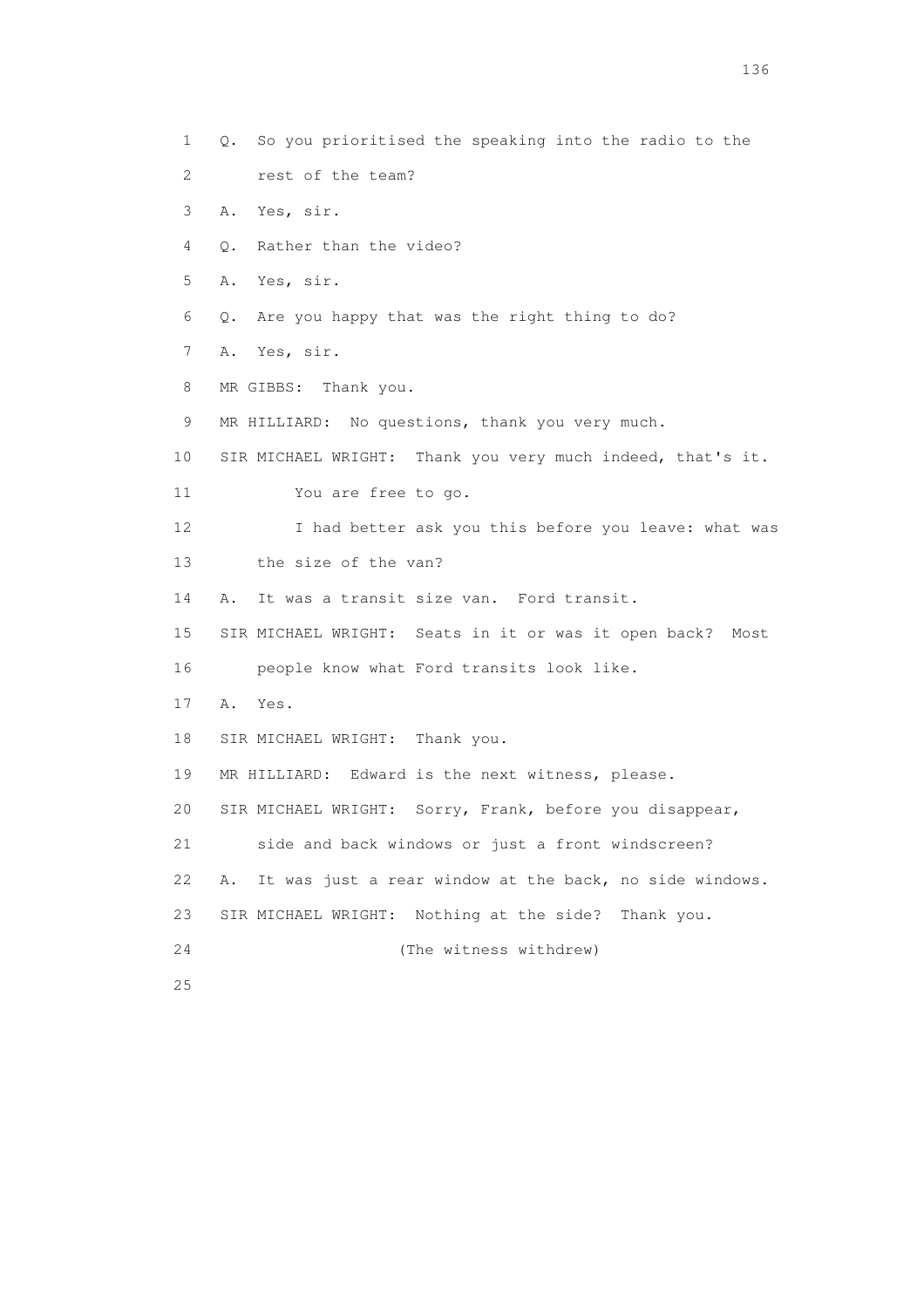| $\mathbf 1$ |       | CODENAME "EDWARD" (sworn)                                    |
|-------------|-------|--------------------------------------------------------------|
| 2           |       | SIR MICHAEL WRIGHT: Thank you, please sit down.              |
| 3           |       | Questions from MR HILLIARD                                   |
| 4           |       | I'm going to ask you some questions first of<br>MR HILLIARD: |
| 5           |       | all on behalf of the Coroner, then you will be asked         |
| 6           |       | questions by others, and I think for the purpose of          |
| 7           |       | these proceedings you are going to be known as Edward;       |
| 8           |       | is that right?                                               |
| 9           | Α.    | That's correct, sir.                                         |
| 10          | Q.    | In July of 2005 were you a surveillance officer attached     |
| 11          |       | to SO12 Special Branch?                                      |
| 12          | Α.    | Yes, I was.                                                  |
| 13          | Q.    | As at July 2005, roughly how long had you done that sort     |
| 14          |       | of work as a surveillance officer for?                       |
| 15          | Α.    | About five years, sir.                                       |
| 16          |       | Q. On that day, I think you had a call sign that ended in    |
| 17          |       | the numbers 81, your team leader was Derek and you were      |
| 18          |       | with the red team; is that right?                            |
| 19          | Α.    | That's correct, sir.                                         |
| 20          | Q.    | As well as some entries in the log, which I think you        |
| 21          |       | signed at the debrief, you had made a number of witness      |
| 22          |       | statements including one made on 23 July 2005; is that       |
| 23          |       | right?                                                       |
| 24          | Α.    | That would be correct, sir.                                  |
| 25          | $Q$ . | Do you have that statement with you?                         |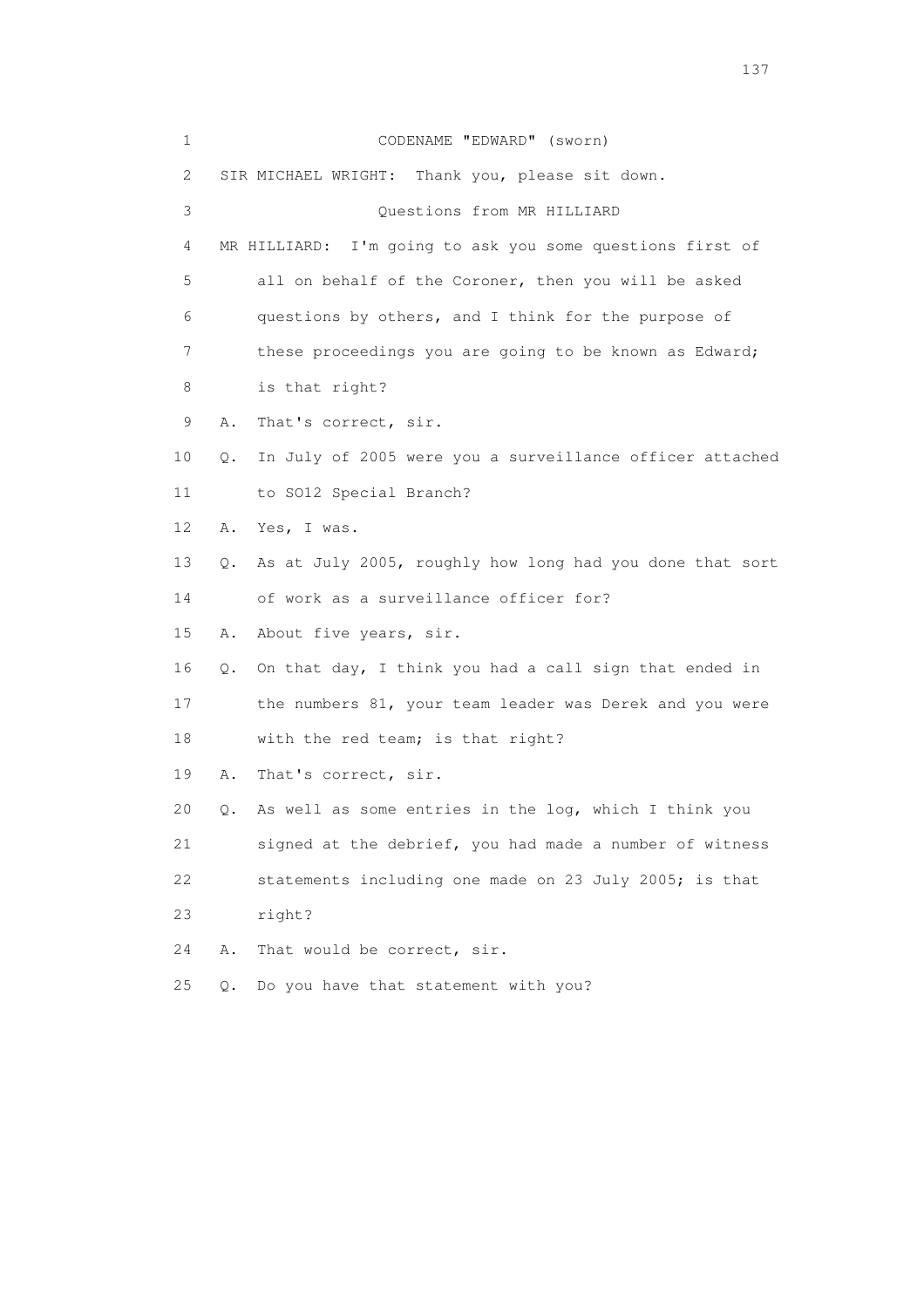- 1 A. I believe I have.
- 2 Q. Good, there is no difficulty about you looking at that 3 or any other document if you need to as you give your 4 evidence.
- 5 A. Thank you very much.

 6 Q. We have heard about a briefing that was given by Derek 7 early on the morning of the 22nd and I think you went to 8 that; is that right?

- 9 A. Yes, sir.
- 10 Q. Was the position this: that you were interested in two 11 subjects or suspects, Hussain Osman and Abdi Omar?
- 12 A. Abdi Samad Omar, yes, sir.
- 13 Q. The particular address was 21 Scotia Road?
- 14 A. That was the address supplied, sir, yes.
- 15 Q. Was the position this: that if either of the -- or
- 16 indeed both of the subjects or suspects came from the
- 17 address, then they were to be surveyed away from the
- 18 premises and firearms officers from SO19 were going to
- 19 stop them; is that right?
- 20 A. That was my understanding, sir, yes.
- 21  $\,$  Q. We have seen that the observation -- do you have the log 22 there? It will come up on the screen if you haven't --
- 23 began, do you see, 6.04 in the morning?
- 24 A. Yes, I can see that, sir.
- 25  $Q.$  If we turn to the next page, 6.05 --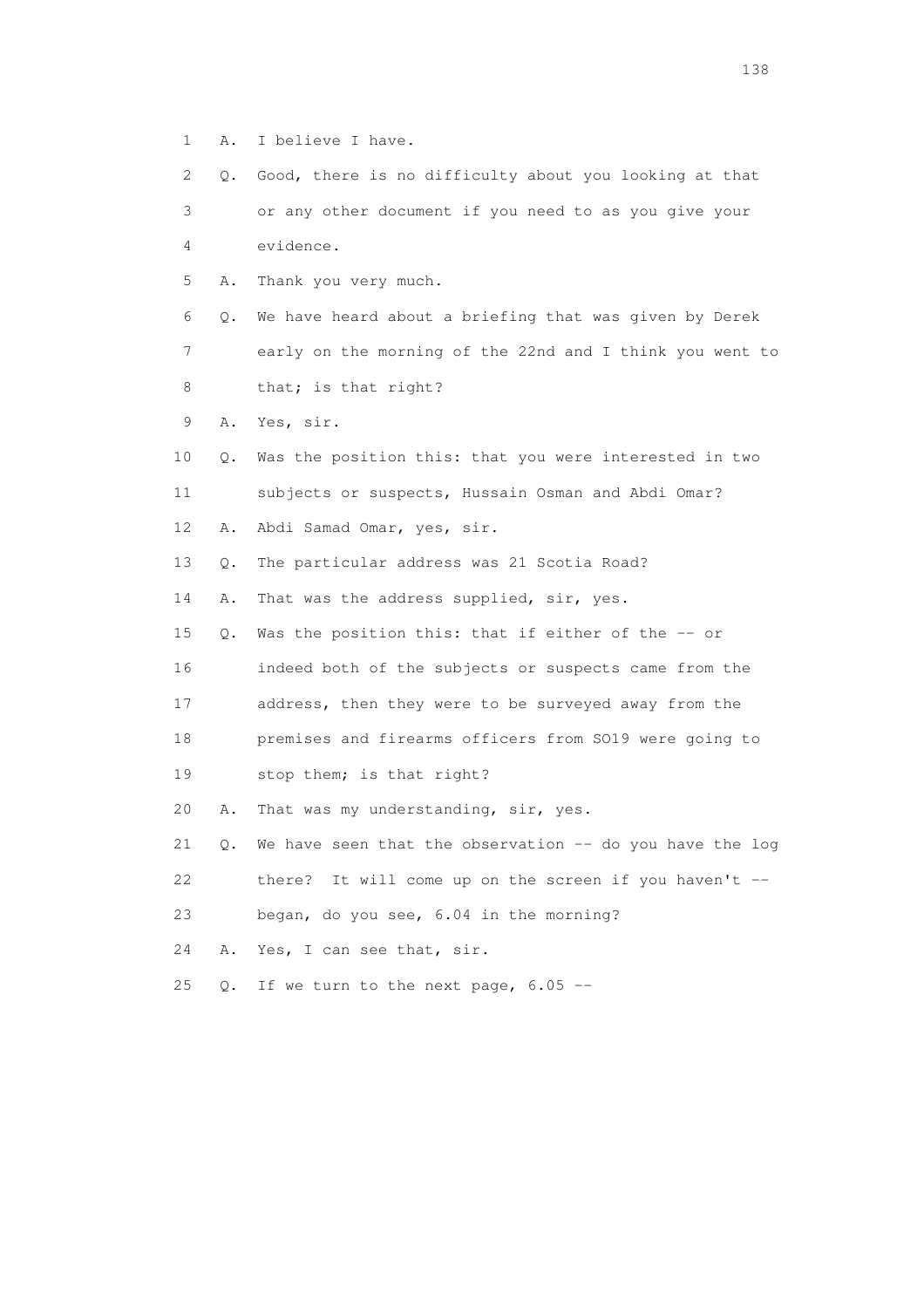| $\mathbf 1$ | Α. | Yes.                                                      |
|-------------|----|-----------------------------------------------------------|
| 2           | 0. | -- it's got 81 after it, but I don't think it's in fact   |
| 3           |    | initialled. Was that something that you broadcast,        |
| 4           |    | a sighting that you had?                                  |
| 5           | Α. | Yes, sir, that was a vehicle that I saw and I only        |
| 6           |    | realised my error at a later date and I put that in       |
| 7           |    | a statement.                                              |
| 8           | 0. | So at the debrief when the log's gone through, you        |
| 9           |    | simply failed to initial that?                            |
| 10          | Α. | That would be correct, sir, yes.                          |
| 11          | Q. | But you saw that black vehicle in the vicinity of         |
| 12          |    | 21 Scotia Road?                                           |
| 13          | Α. | I did, yes.                                               |
| 14          | Q. | Was that on a walk-through that you had done?             |
| 15          | Α. | Yes, that's correct, sir.                                 |
| 16          |    | SIR MICHAEL WRIGHT: Because of your briefing, that was    |
| 17          |    | a significant car to see?                                 |
| 18          | Α. | It was, yes, sir.                                         |
| 19          |    | MR HILLIARD: There you all were in, underway, as it were, |
| 20          |    | by 6.05 am; what if anything did you understand, what     |
| 21          |    | was your understanding about when the SO19 officers       |
| 22          |    | would be there?                                           |
| 23          | Α. | Well, I believe, sir, that if we were due to surveill     |
| 24          |    | somebody and we were supposed to be able to stop them     |
| 25          |    | with the support of SO19, that SO19 would have been       |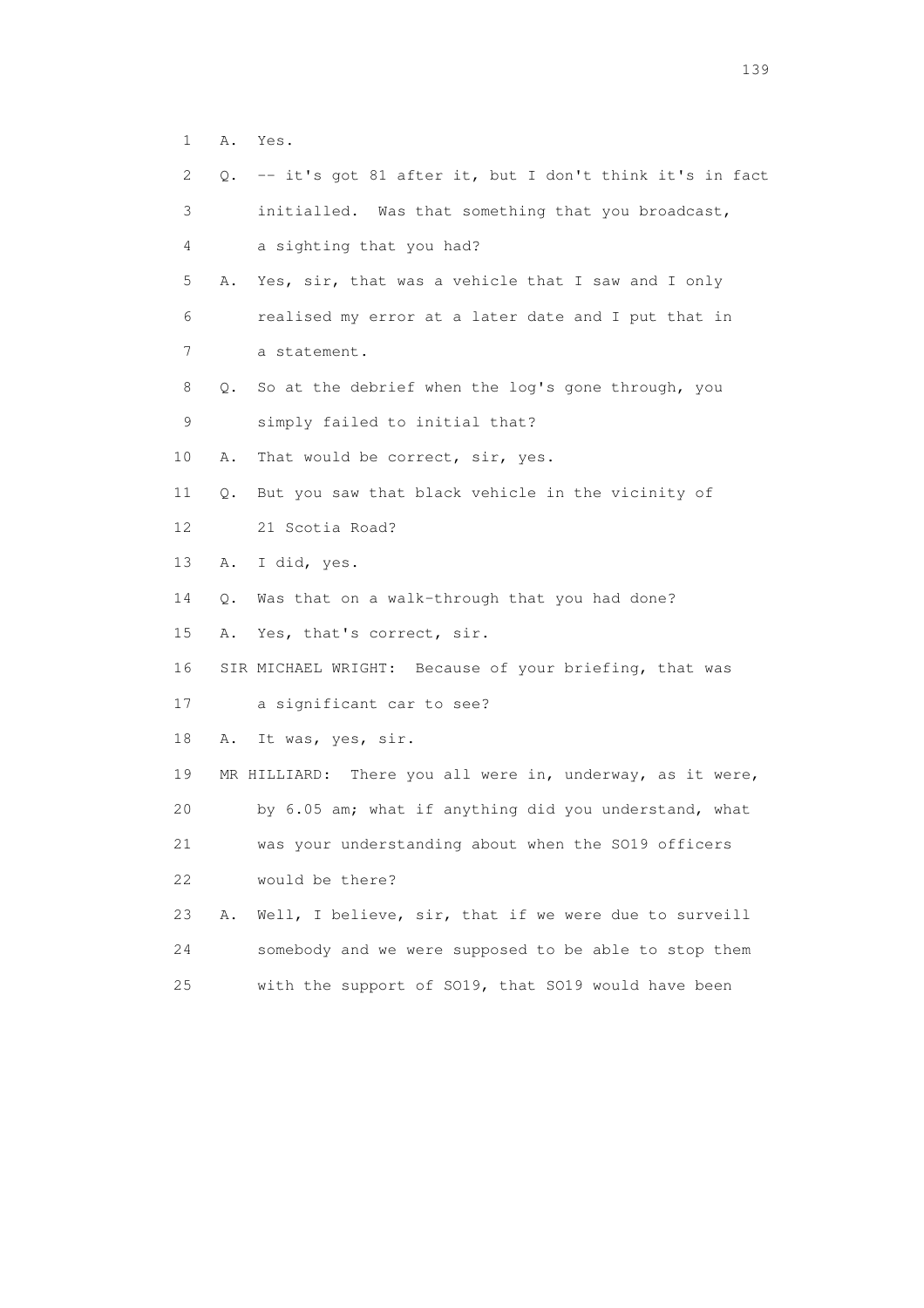- 1 there.
- 2 Q. Right. If we turn to 7.49, can you see, that's an entry
- 3 of yours, somebody had come out at 7.47?
- 4 A. Yes, sir, I see that.
- 5 Q. Been seen by Frank, and then you had a later sighting,
- 6 is that right, of the same person?
- 7 A. That's correct, sir.
- 8 Q. Thank you.
- 9 SIR MICHAEL WRIGHT: That lady we understand was allowed to
- 10 go on her way?
- 11 A. Yes, sir.
- 12 SIR MICHAEL WRIGHT: Presumably because --
- 13 A. Ultimately, sir, there was no directions to do anything
- 14 other than identify whether or not she was a party to --
- 15 SIR MICHAEL WRIGHT: In any case she hardly fitted the
- 16 description of anybody you were looking for?
- 17 A. Correct, sir.
- 18 MR HILLIARD: Right. 8.20, there is a reference to a black 19 Golf; do you see that?
- 20 A. Yes, sir, I see that.
- 21 Q. Then page 477, you in fact had part of the registration 22 number; is that right? It's an amendment to the log; do
- 23 you see? You might have page 6 at the top.
- 24 A. Yes, that's right, 8.20, I saw the vehicle and gave a
- 25 part of the registration as I saw it.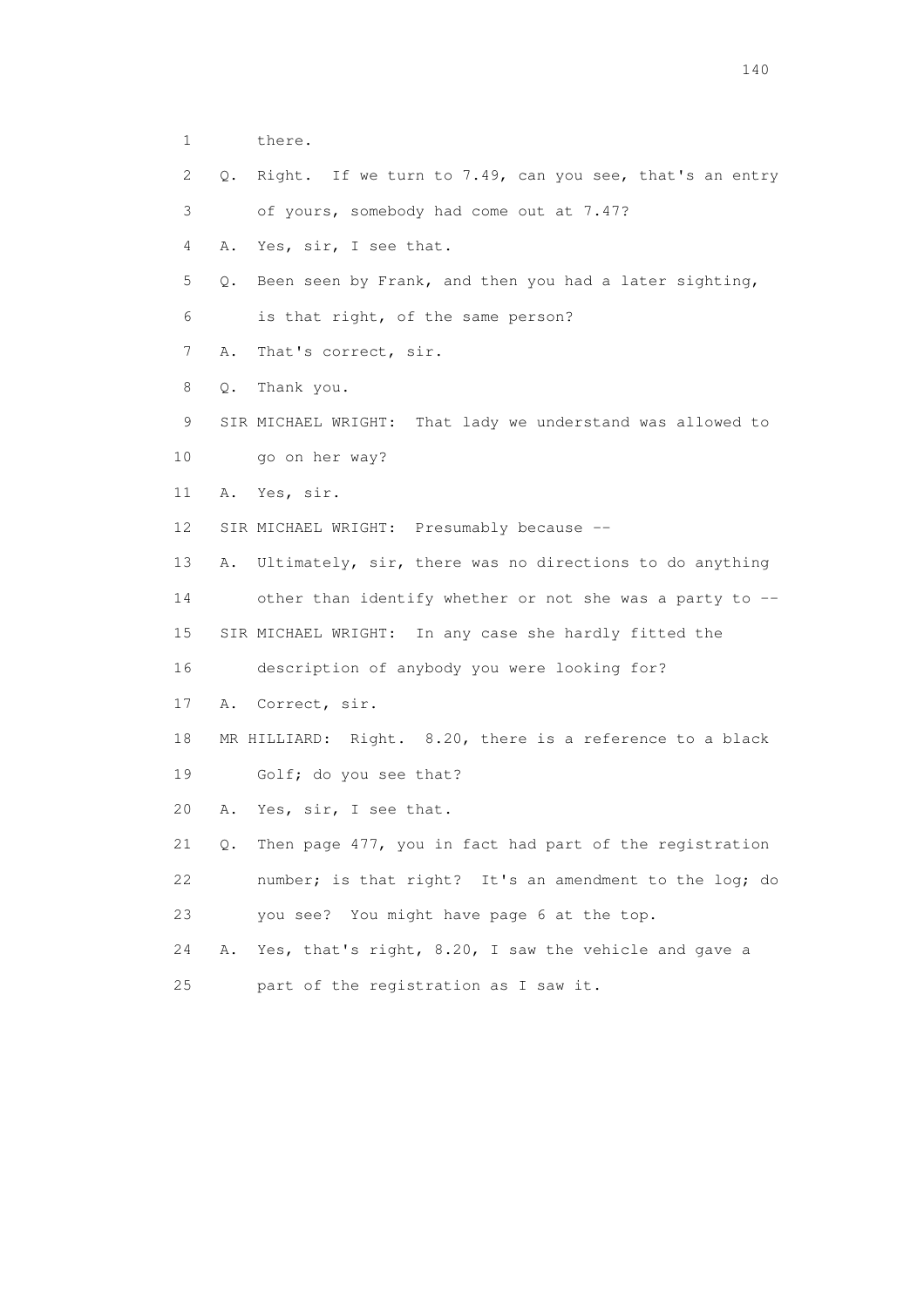1 Q. Thank you. Then 9.33, you see an entry there from 2 Frank: 3 "Male IC1, 5-foot 8 inches, dark hair, beard, out of 4 communal doorway of premises, wears denim jacket and 5 jeans, trainers". 6 Do you see that? 7 A. I see that, sir. 8 Q. Did you hear that being broadcast? 9 A. Yes, sir. 10 Q. Then can you see, 9.36, there is an entry: 11 "Male IC1 as 9.33 believed of North African origin, 12 has stubble on face, on foot towards Tulse Hill SW2". 13 Do you see that? 14 A. Yes, sir. 15 Q. Your initials in fact don't appear by any part of that 16 entry, do they? 17 A. They are crossed out, sir. 18 Q. Right, and whereabouts are they? 19 A. It's to the right of the word "African". 20 Q. I see, yes -- 21 A. Should be 81 which is lined through and that's then been 22 initialled by the team leader. 23 Q. Can you explain what, if anything, you saw of that entry 24 and just how the 81 has been crossed out? 25 A. Indeed, sir, when we were doing the debrief, the team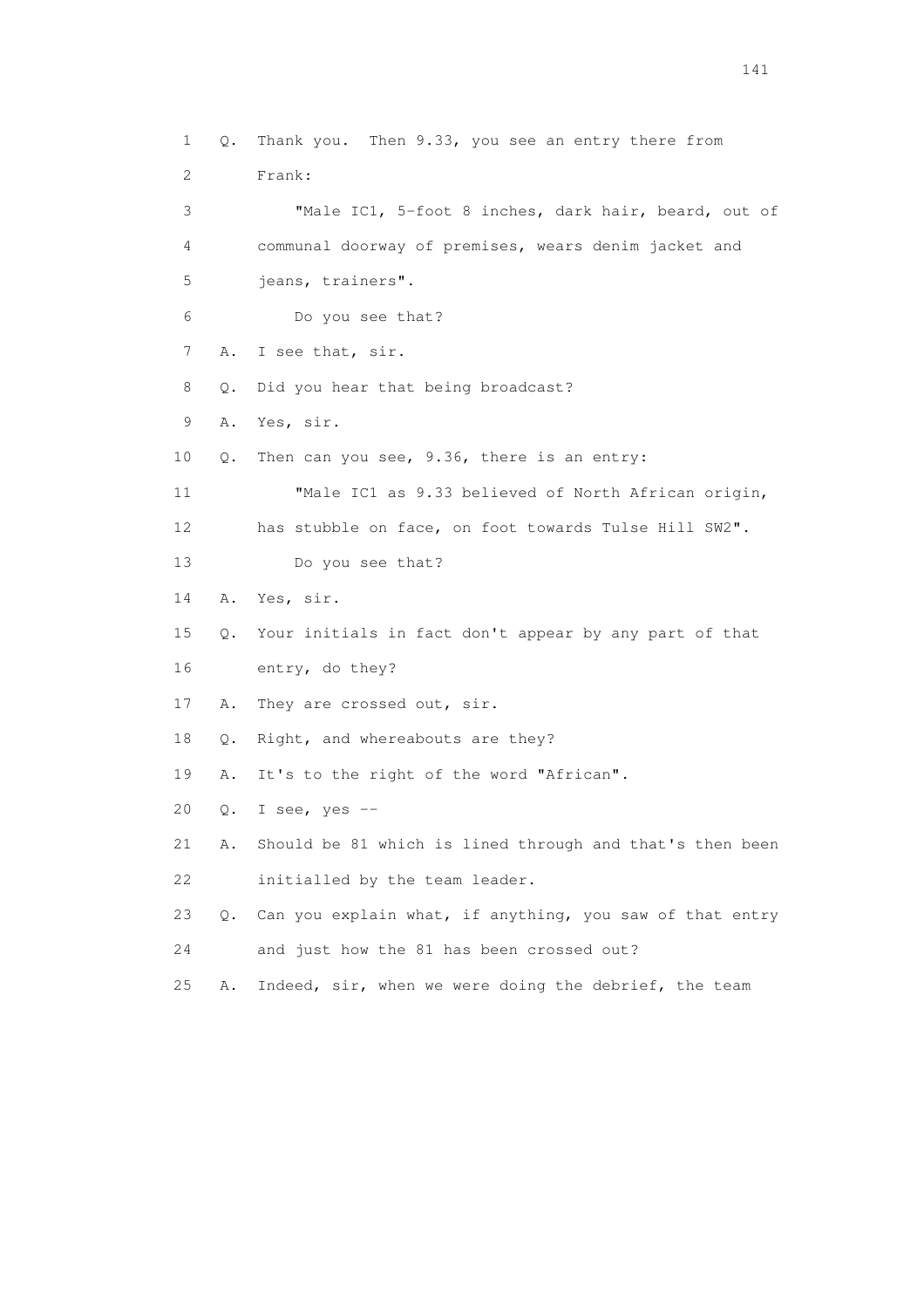1 leader read through the entries. At that point 2 I realised that the entry as described didn't seem to 3 make sense, and it attributed all of it to me. What 4 I clarified was that the entry whereby the description 5 of North African and the direction towards Tulse Hill 6 was mine. 7 SIR MICHAEL WRIGHT: Is that why -- is that 81 again, then? 8 A. That's the team leader's initials, sir. 9 SIR MICHAEL WRIGHT: Oh, I see. Right. I thought it was 10 another 81, but it's not. 11 A. That was my difficulty (inaudible), sir. 12 MR HILLIARD: So "North African on foot towards Tulse Hill" 13 was you? 14 A. That would be me, sir. 15 Q. What about that person being, do you see, male IC1 as 16 9.33? 17 A. That would be what the loggist has written. 18 Q. Right. 19 A. That he is describing the same person as the previous 20 entry at 9.33, rather than writing it all out again -- 21 Q. As far as you were concerned when you had your sighting, 22 did you think you were looking at the person that Frank 23 had broadcast about? 24 A. Yes, sir. 25 Q. You did?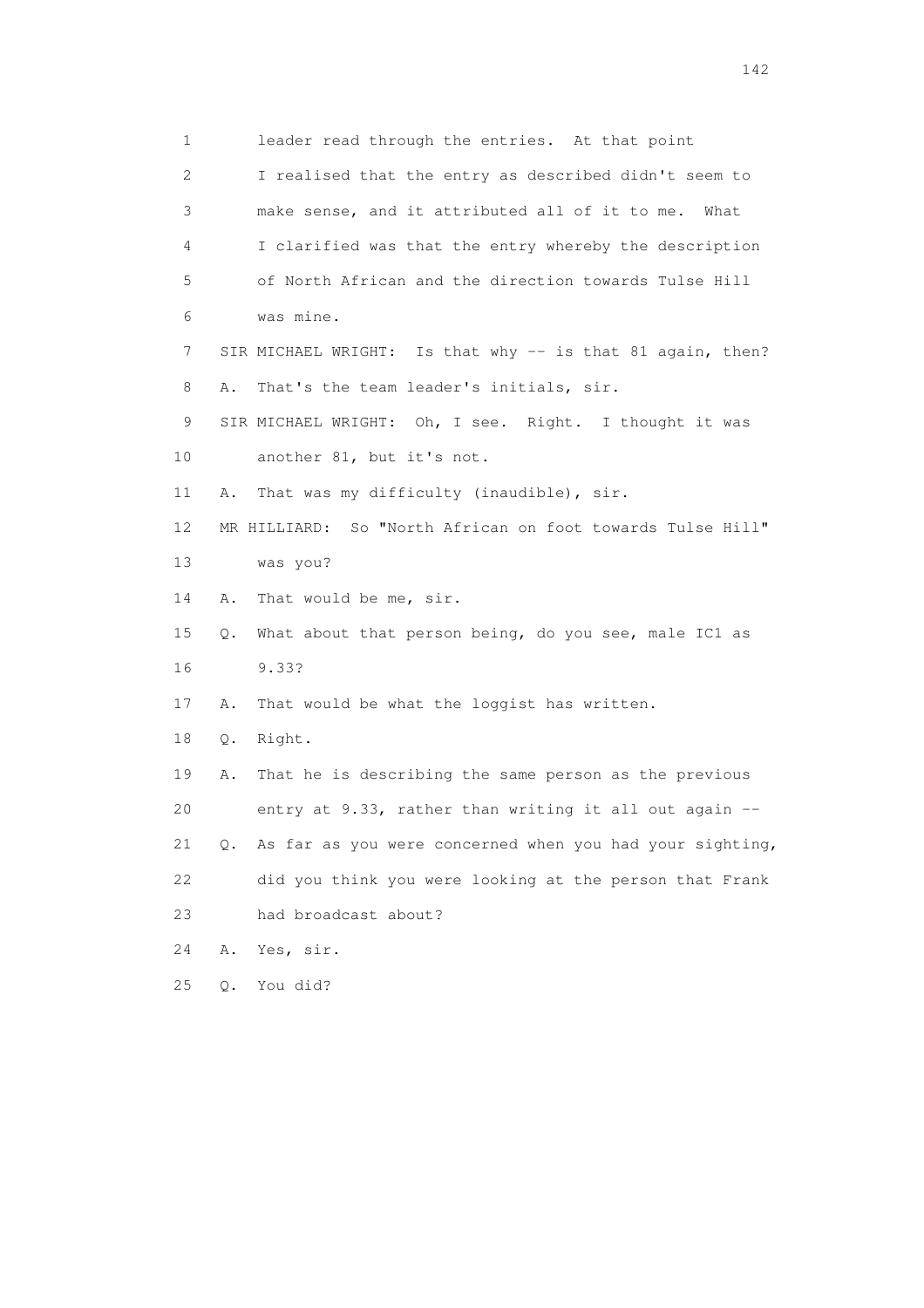1 A. Yes.

|  |                |  |  | 2 Q. Right. If we can just have divider 11 up on the screen, |  |  |  |
|--|----------------|--|--|--------------------------------------------------------------|--|--|--|
|  |                |  |  | can you make out bottom middle sort of the plan, you see     |  |  |  |
|  | 4 Scotia Road? |  |  |                                                              |  |  |  |

- 5 A. Yes.
- 6 Q. You see Marnfield Crescent?

7 A. Yes, I do.

 8 Q. Then Marnfield Crescent coming out to the junction with 9 Tulse Hill, and then do you see where the TA Centre is 10 marked, does that help bring back the geography? 11 A. Yes. 12 Q. When this person is on foot towards Tulse Hill, I just 13 want to know two things. First of all, where was the

 14 person, and then as best you can, whereabouts were you? 15 A. Where was the person when I first saw him? In fact the 16 only occasion I saw him.

17 Q. Yes, absolutely?

 18 A. He was roughly at the junction of Marnfield and the 19 Upper Tulse Hill Road just approaching the junction.

20 Q. So coming from Marnfield Crescent ever so close to

21 Tulse Hill?

22 A. Yes, it was more or less on the junction.

23 Q. Right. Whereabouts were you?

24 A. I was directly across the road.

25 Q. Yes?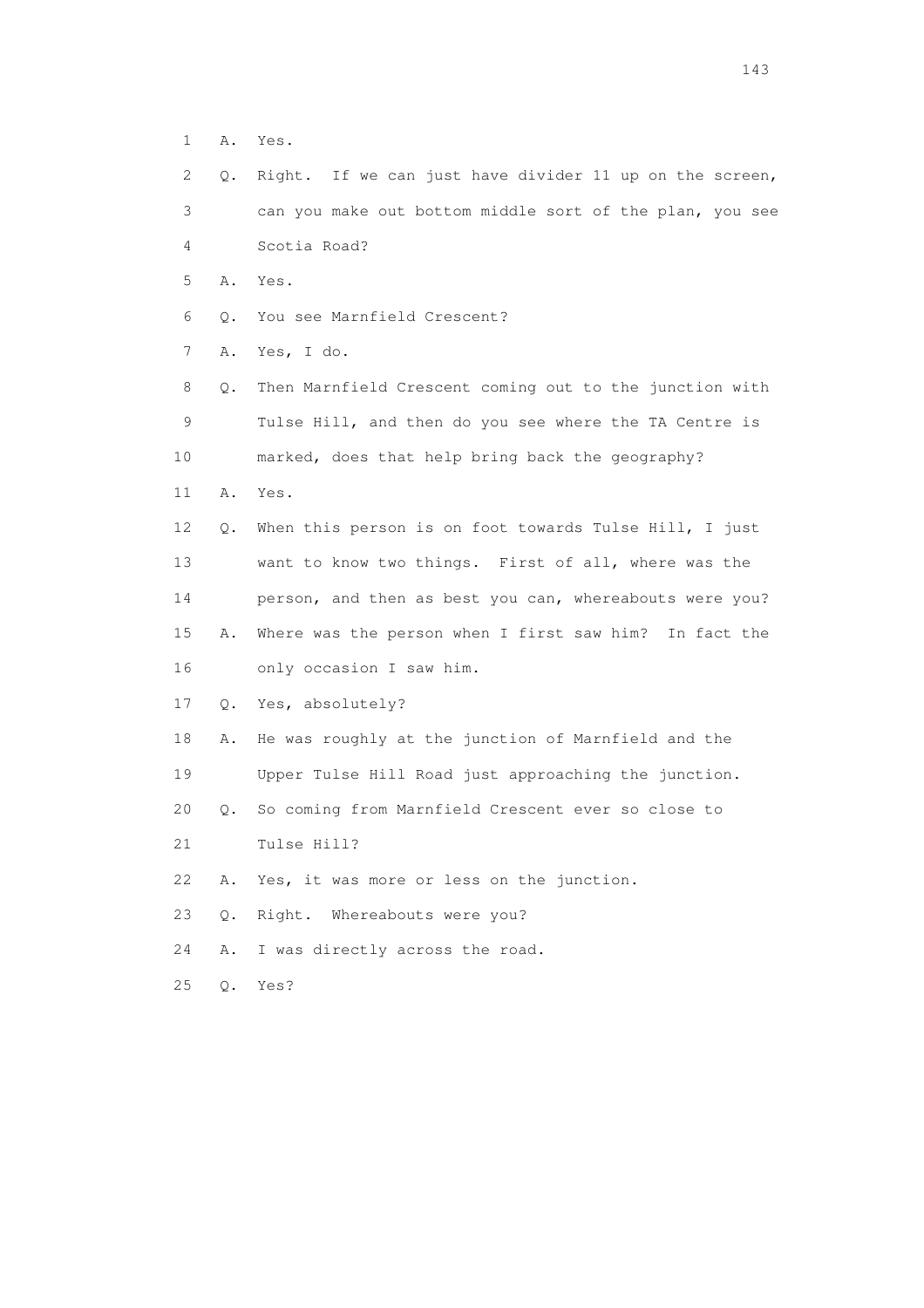| 1  | Α. | And slightly to the left, roughly where the end of the    |
|----|----|-----------------------------------------------------------|
| 2  |    | D -- in fact where the red and white lines would appear   |
| 3  |    | to merge into the directional line that you have put in   |
| 4  |    | there, so where Marnfield has a pinky red line, and       |
| 5  |    | Upper Tulse Hill is a white -- line that's divided --     |
| 6  | Q. | The division of the pink and the white.                   |
| 7  | Α. | That's correct, and I would be to the south.              |
| 8  | Q. | So south side of the road at about, as you say, the       |
| 9  |    | junction of the pink and the white?                       |
| 10 | Α. | Yes, there is a small car park there, sir.                |
| 11 | Q. | Were you in a vehicle looking through a vehicle, as it    |
| 12 |    | were, out from a vehicle, if you understand?              |
| 13 | Α. | I was in the vehicle looking out the windscreen, sir.     |
| 14 |    | SIR MICHAEL WRIGHT: Parked in the car park. That's you on |
| 15 |    | the south side of the road. Tell me again where he was.   |
| 16 | Α. | When I first saw the gentleman, he was on the other side  |
| 17 |    | of the road in Marnfield itself, walking towards the      |
| 18 |    | junction with Upper Tulse Hill. He was on what we would   |
| 19 |    | call the offside footway, which is the right as you are   |
| 20 |    | looking at it.                                            |
| 21 | Q. | Then he turned to his left to go towards Tulse Hill       |
| 22 |    | itself?                                                   |
| 23 | Α. | That's correct.                                           |
| 24 |    | Thank you.<br>SIR MICHAEL WRIGHT:                         |

25 MR HILLIARD: As you understood it at that time, for anybody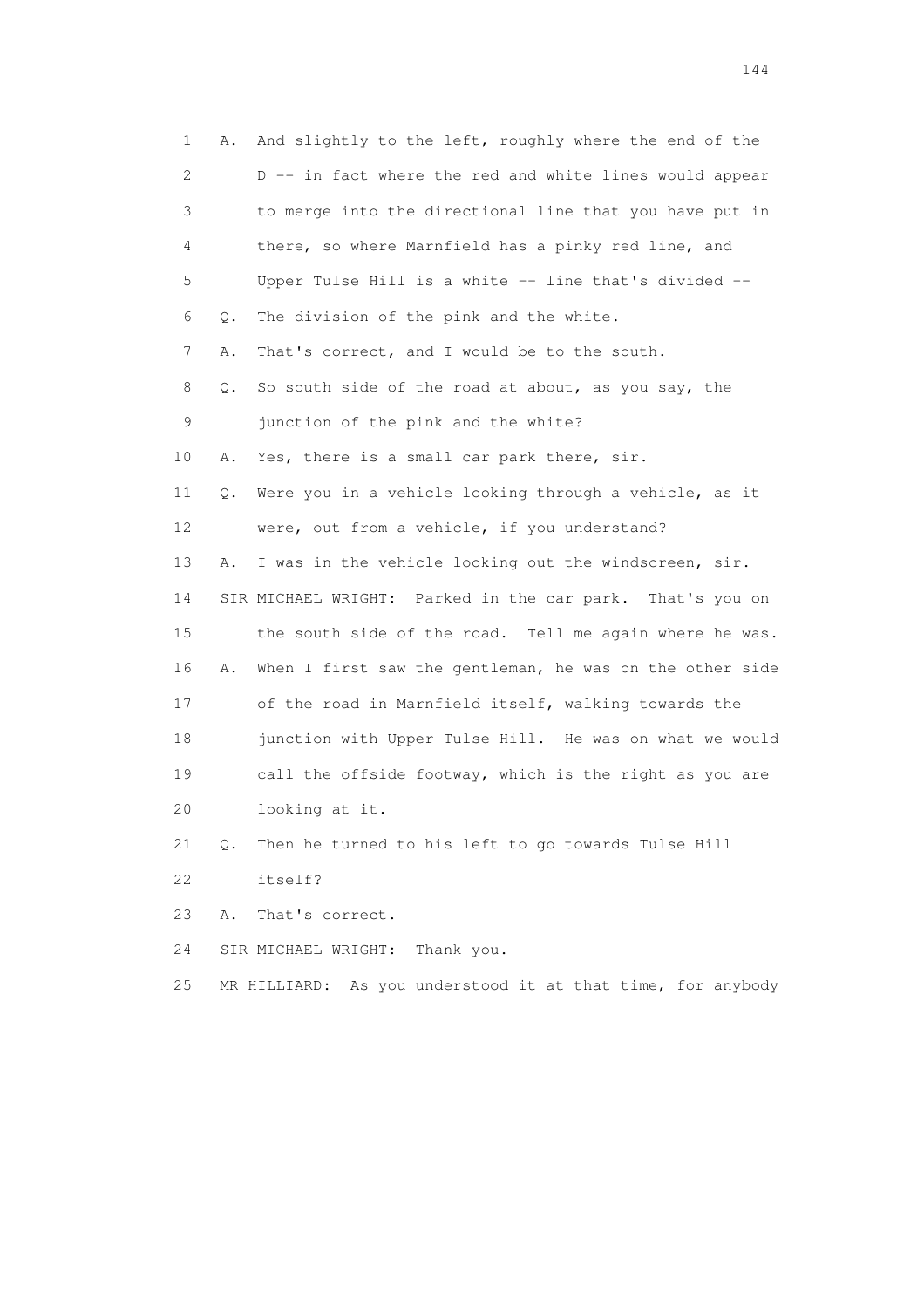| 1  | who had come from Scotia Road along Marnfield Crescent         |
|----|----------------------------------------------------------------|
| 2  | and out on to Tulse Hill that way, were you aware of           |
| 3  | Frank in close proximity to 21 Scotia Road?                    |
| 4  | I knew where Frank was, sir.<br>Α.                             |
| 5  | As you understood it at that time, if somebody was<br>Q.       |
| 6  | taking that route, so Scotia Road, Marnfield Crescent          |
| 7  | and on to Tulse Hill, as you understood it at that time,       |
| 8  | were you the next surveillance officer whose path they         |
| 9  | would cross?                                                   |
| 10 | If they used that route, yes, sir.<br>Α.                       |
| 11 | After that, we have heard that the channel changed when<br>Q.  |
| 12 | the grey team took over the follow; is that right?             |
| 13 | Yes, I ensured that he was handed to the grey team, sir,<br>Α. |
| 14 | and I was then aware of a channel change.                      |
| 15 | MR HILLIARD: Thank you very much.                              |
| 16 | SIR MICHAEL WRIGHT: Mr Mansfield.                              |
| 17 | Questions from MR MANSFIELD                                    |
| 18 | MR MANSFIELD: Could we have the maps brochure, please.<br>Ιf   |
| 19 | you kindly take that one out. Sorry, I should have             |
| 20 | said, I am Michael Mansfield representing the family.          |
| 21 | Good afternoon, sir.<br>Α.                                     |
| 22 | I think this is a slightly easier plan to assess where<br>Q.   |
| 23 | you were?                                                      |
| 24 | Yes, sir.<br>Α.                                                |
| 25 | Do we understand you are in a vehicle, in a car park,<br>О.    |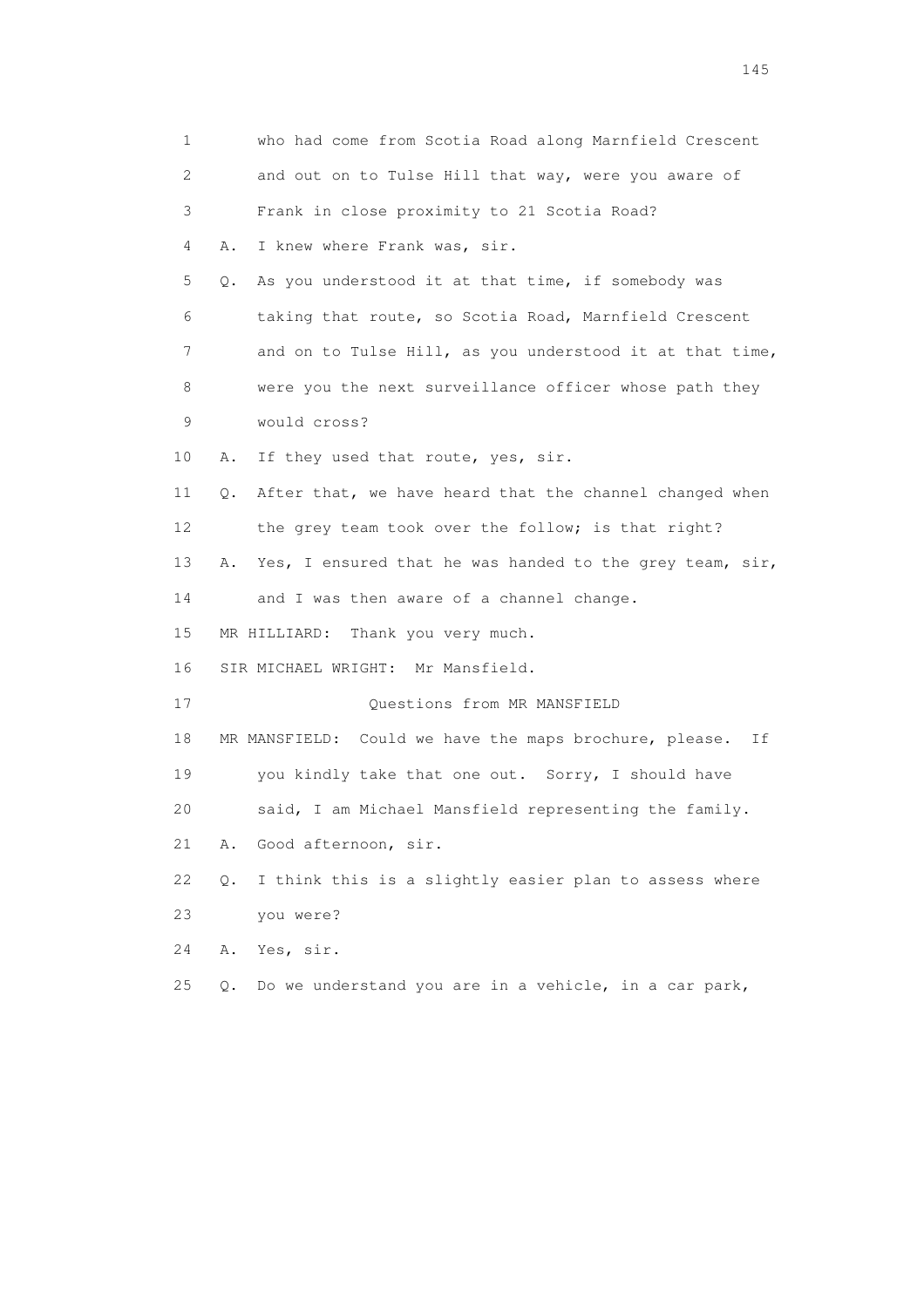| 1  |    | opposite Marnfield Crescent, the mouth of it, and so       |
|----|----|------------------------------------------------------------|
| 2  |    | therefore the car park on this map is just below the       |
| 3  |    | lowest of the two 201 bus stops?                           |
| 4  | Α. | Yes, sir.                                                  |
| 5  | О. | So it's in there, in fact it's a school or a nursery or    |
| 6  |    | something of that nature?                                  |
| 7  | Α. | There is an educational premises within the -- what        |
| 8  |    | I call the lighter pink, slightly south of the car park,   |
| 9  |    | yes, there is a range of buildings there.                  |
| 10 | Q. | Were you aware that Derek, your team leader, and James,    |
| 11 |    | in the absence of SO19 because they had not arrived by     |
| 12 |    | 9 o'clock, had devised a plan whereby they would stop or   |
| 13 |    | intervene anyone who was positively identified as          |
| 14 |    | a subject and carrying a rucksack; were you aware of       |
| 15 |    | that plan?                                                 |
| 16 | Α. | Once the greys had arrived, sir?                           |
| 17 | Q. | Well, sorry, yes, once the greys had arrived, so in<br>No. |
| 18 |    | that sense, yes --                                         |
| 19 | Α. | Up until the greys had arrived, sir, we were the only      |
| 20 |    | ones holding the fort. Once the greys turned up,           |
| 21 |    | ultimately we had some back-up, and I understood that we   |
| 22 |    | would simply hold the address and we would feed out any    |
| 23 |    | subjects to the grey team in order for them to be able     |
| 24 |    | to control further.                                        |
| 25 | Q. | Yes $--$                                                   |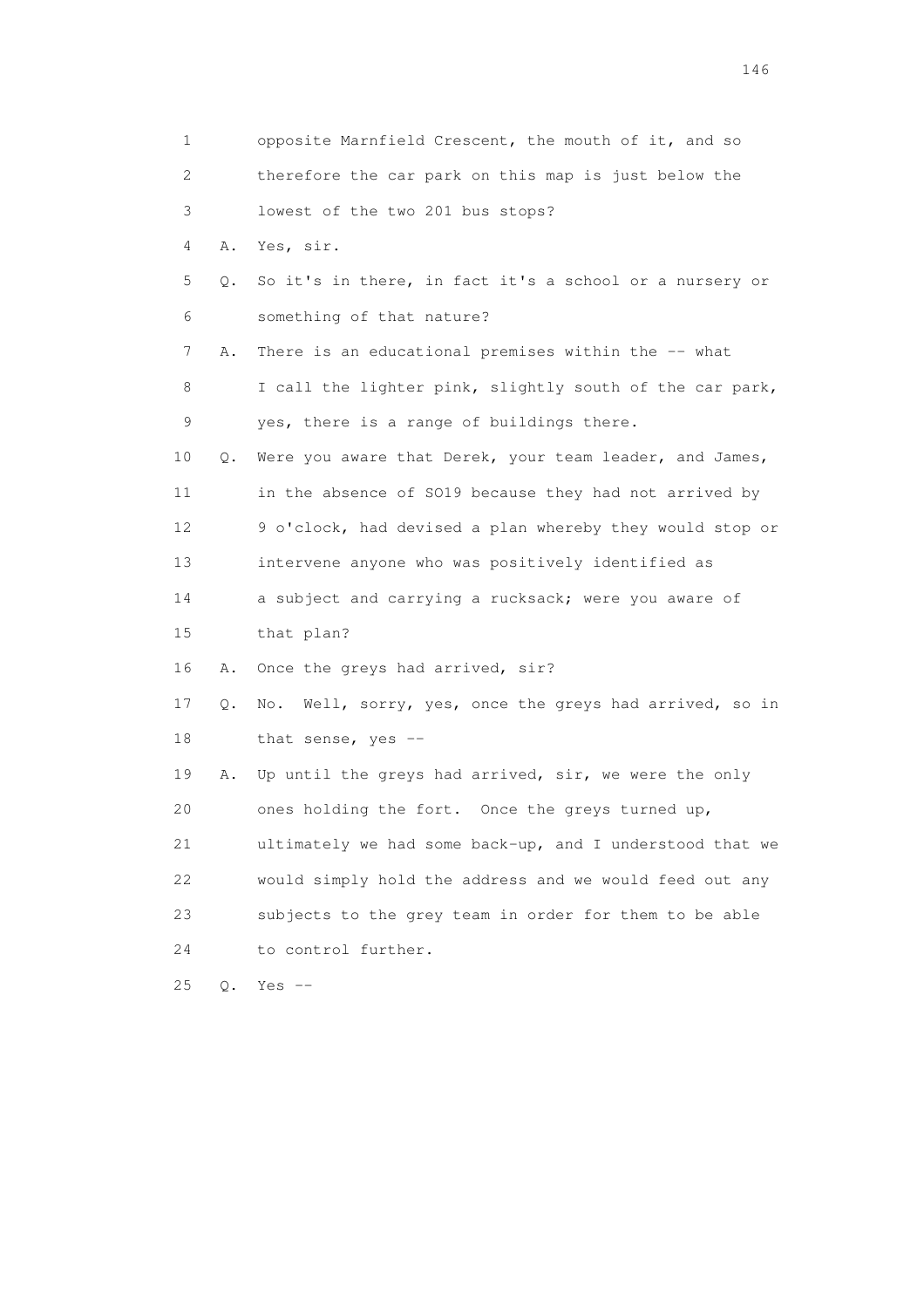1 A. Which means that we were then, once they were doing 2 that, still able to control the address. 3 Q. I understand about controlling the address, but of 4 course one of the anxieties was to stop a suspect or 5 even a potential suspect from getting on to public 6 transport. That was the big concern that morning, 7 wasn't it? 8 A. It certainly was, sir, and the team leader had said so. 9 Q. I follow that. Therefore in order to identify or not, 10 there had to be pretty tight control of this area 11 because you have only got four or five minutes if he 12 walks off towards Tulse Hill, assuming the buses have 13 not been diverted there, and even less if he's going to 14 the bus stops right where you were parked? 15 A. Yes, sir. 16 Q. Right? The question was: were you aware that Derek and 17 James had come up with a plan themselves for both the 18 red team and the grey, to do the work of SO19 if they 19 had not turned up? 20 A. No, sir. 21 Q. You weren't, so you weren't aware of the need, the 22 urgency and the need to identify somebody one way or the 23 other before they got to the mouth of Marnfield Crescent 24 and Upper Tulse Hill? 25 A. Well, sir, I think being a surveillance officer we are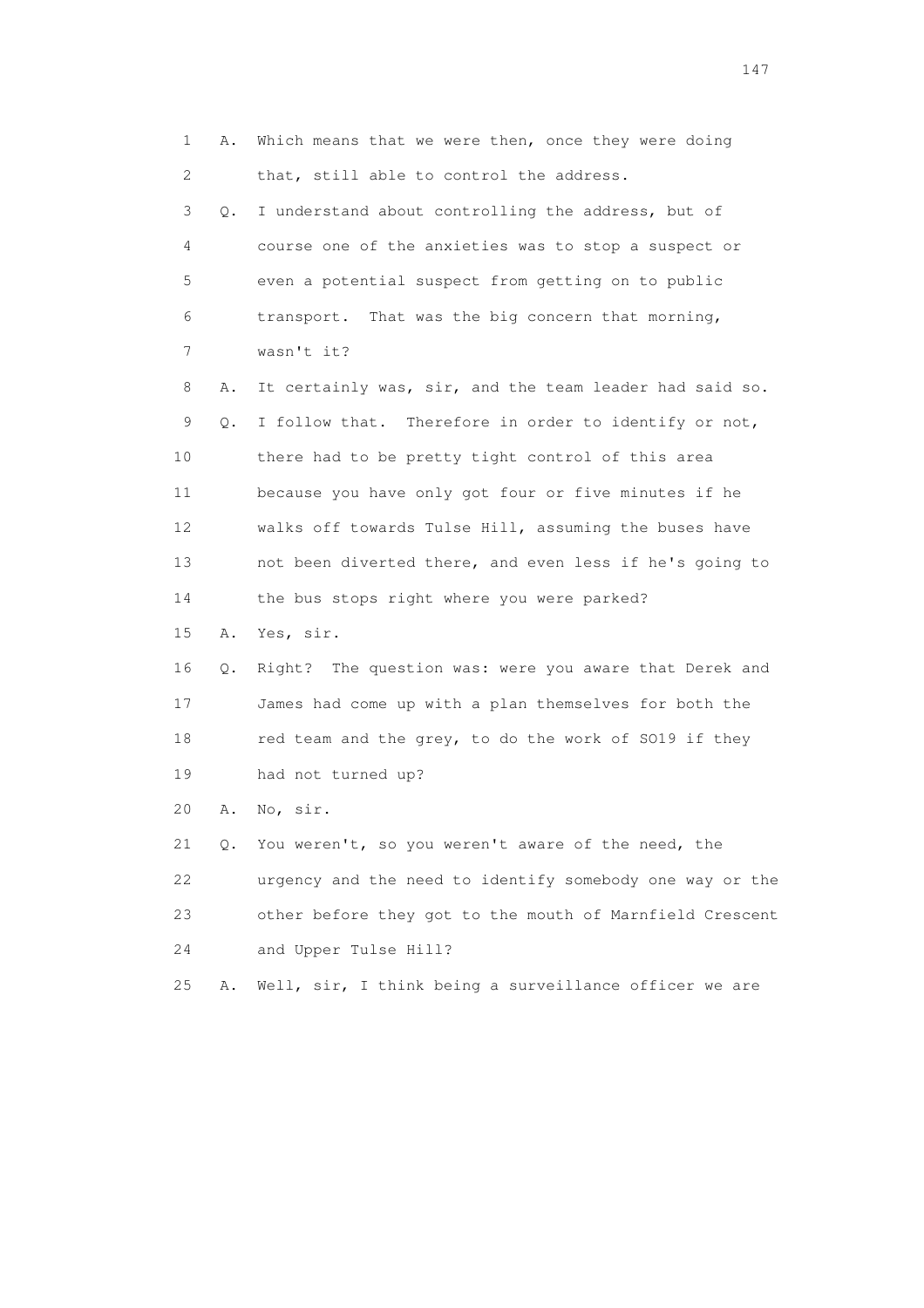1 quite aware when we are the only ones there that it may 2 well come down to us doing the job. The team leader had 3 in fact said that under no circumstances was any suspect 4 be allowed to get on public transport and I knew that 5 efforts were being made if they weren't already done, to 6 stop the public transport in that area, anticipating the 7 arrival of the 19 teams, and until they arrived it was 8 down to us.

 9 Q. Exactly. Therefore if somebody leaves Scotia Road who 10 is, I mean leaves the block, possibly Nettle Tip you 11 don't have very long to do something about it, do you? 12 A. No, sir.

 13 Q. Which means that any red team officer in the vicinity is 14 really going to have to get on his feet and have a look 15 at the person just to make sure he either is or isn't or 16 you can't tell? Do you follow?

 17 A. I understand what you are saying, sir, but covert 18 surveillance must remain covert surveillance.

19 Q. I appreciate that, but that doesn't mean to say --

20 A. And our methodology would suggest that we have ways of

21 trying to identify a subject where we are able to do so.

22 Q. I appreciate that.

23 A. Without compromising the operation.

 24 Q. It doesn't mean to say you can't get out of a vehicle 25 and be on foot, does it?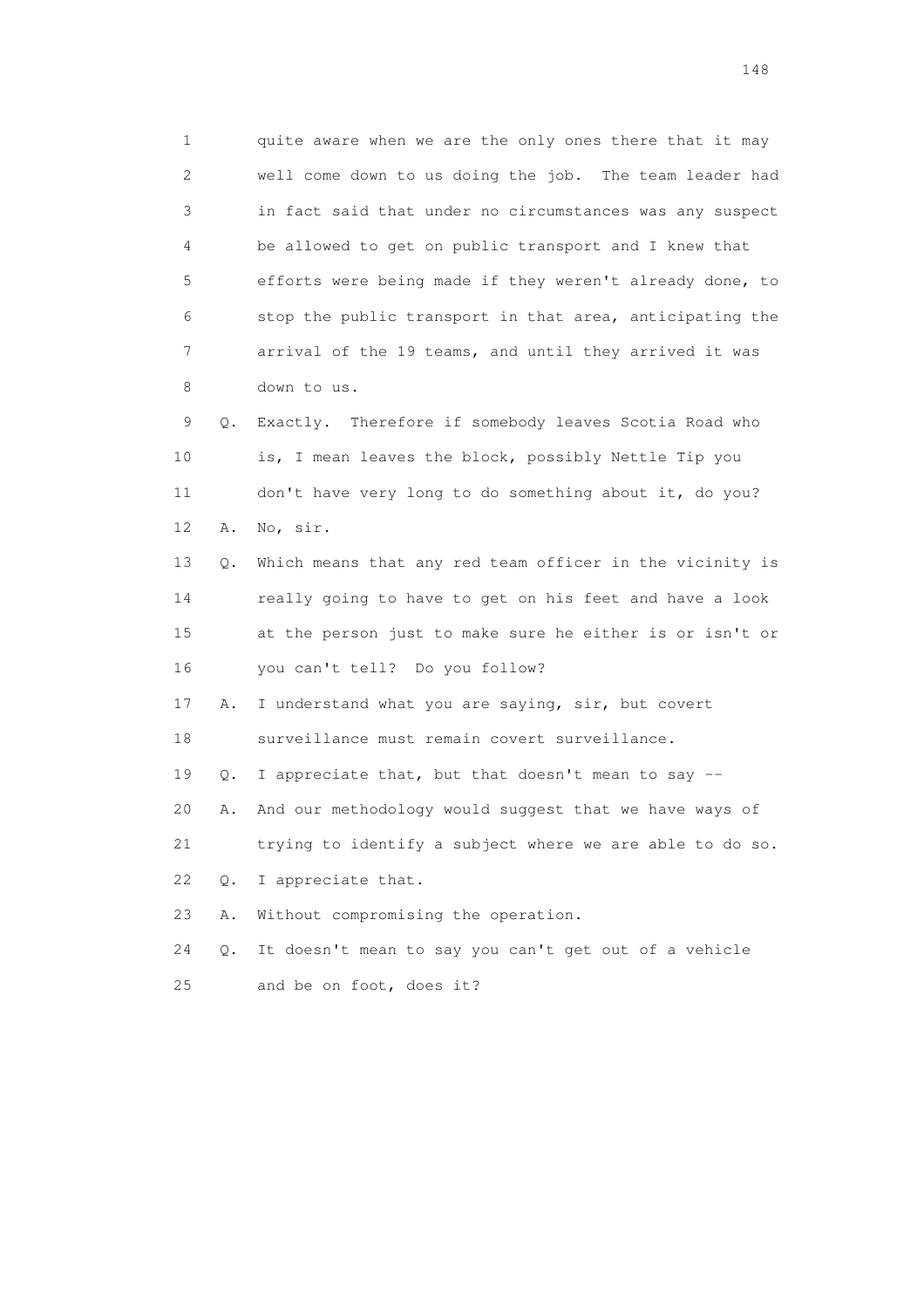1 A. If I determined at that time, sir, it was inappropriate 2 to do so, to remain covert, that would have been the 3 course of action I would have chosen. 4 Q. What I want to ask you is -- 5 SIR MICHAEL WRIGHT: Can I translate that? Does that mean 6 that, yes, if you thought you could have got out of the  $7 \text{ car and } -$  8 A. I was always in a position to get out of the car, sir. 9 SIR MICHAEL WRIGHT: You were not? 10 A. Always in a position to get out of the car. 11 SIR MICHAEL WRIGHT: I know, but the risk is you may blow 12 the operation? 13 A. It's a fine line between identification and compromise. 14 SIR MICHAEL WRIGHT: Was your position that morning that you 15 felt that if you got out of the car at that stage, there 16 was a risk you would reveal the operation? 17 A. Yes, plus the fact, sir, that another officer with whom 18 I was working and who carried the gun, as I was unarmed, 19 had declared that he was not in a position to be able to 20 support me at that time. 21 MR MANSFIELD: Who is that? 22 A. It's an officer who I don't believe has been called, 23 sir. 24 Q. What's his name? I don't mean his codename. 25 SIR MICHAEL WRIGHT: You mean his call number?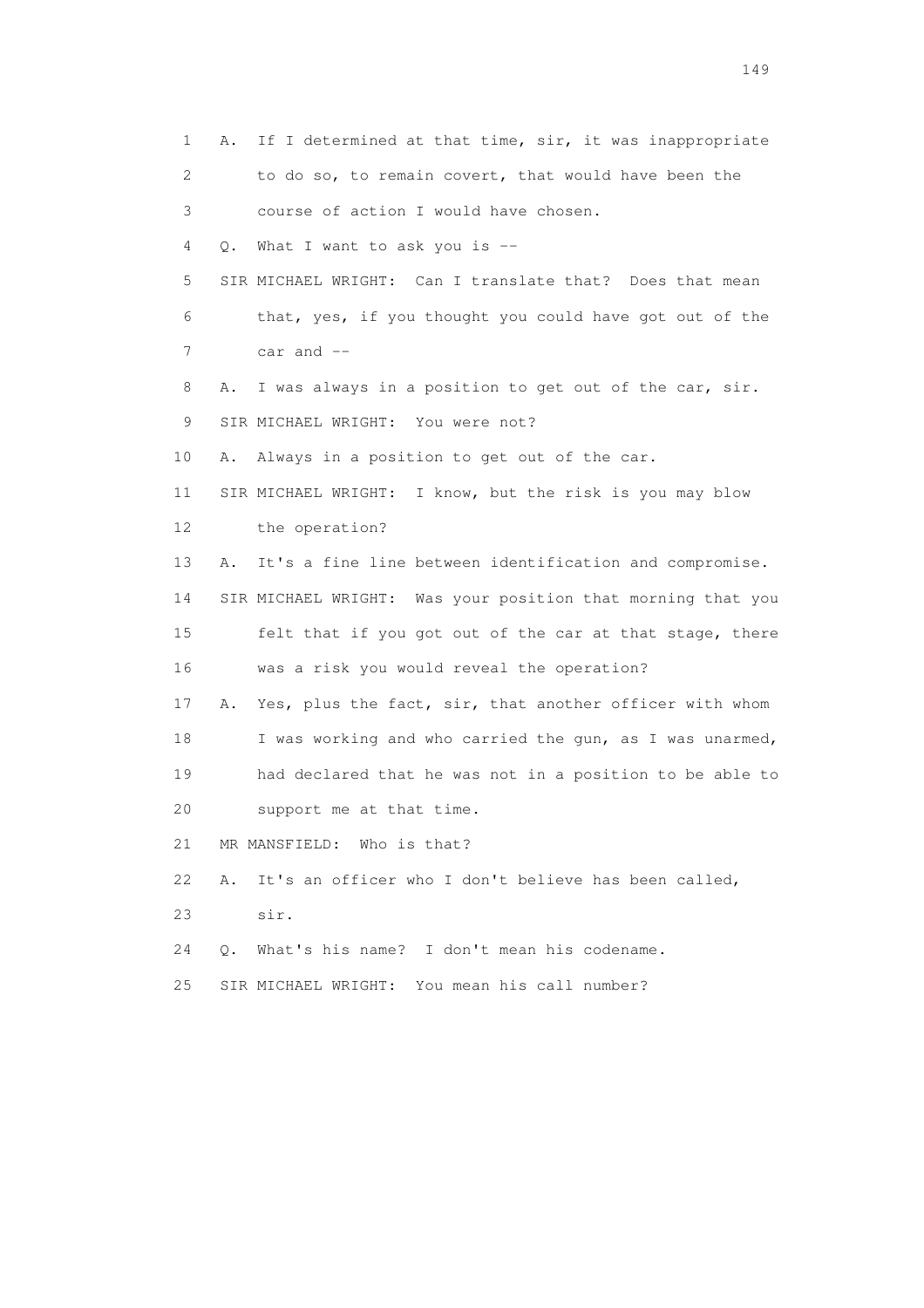1 MR MANSFIELD: Yes, his call number or code. Is he part of 2 the red team? 3 A. Yes, sir, and always has been. (Pause) 4 I will have to refer to the log, sir, I do not have 5 his ... (Pause) 6 I can't tell you what his call sign was, sir, as 7 a result of the redactions. 8 SIR MICHAEL WRIGHT: All right, leave the name on one side 9 for the moment. 10 A. But what happened, sir, was -- 11 MR MANSFIELD: Hold on, we have not heard this before and 12 I want to go -- you have given evidence before at the 13 Health and Safety trial. 14 A. Yes, I have, sir. 15 Q. You have made statements. Have you ever mentioned this 16 before? 17 A. What, that another officer was not in a position to 18 support me if my decision -- 19 SIR MICHAEL WRIGHT: Can I stop you, Mr Mansfield, I have 20 a recollection, I am sure I am right, that Derek I think 21 told us on Friday who the other officers were who were 22 carrying arms. 23 MR MANSFIELD: Yes but it may not help us with regard to -- 24 he has, and I made a list of them. 25 SIR MICHAEL WRIGHT: There were only two of them, I think,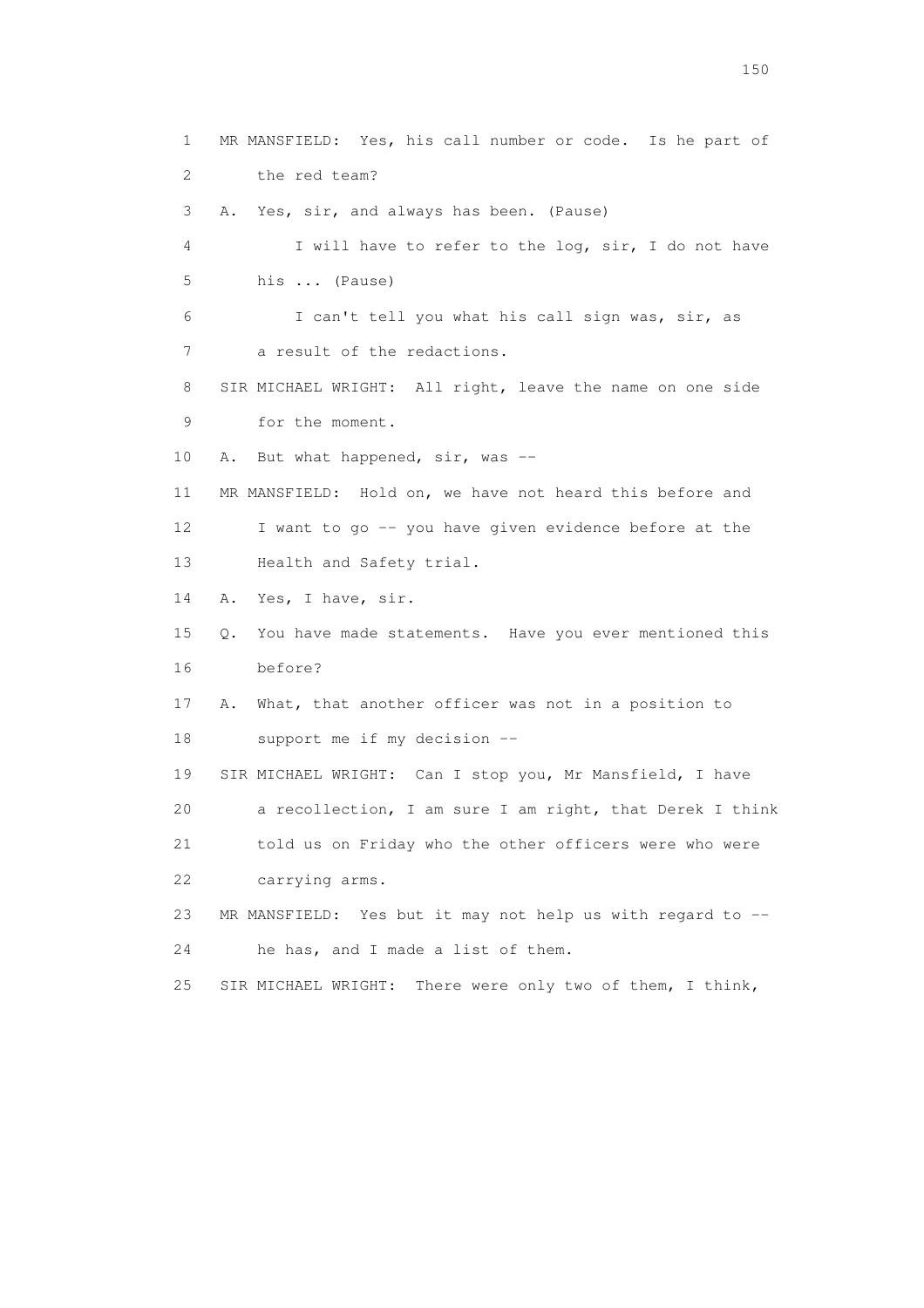1 apart from himself.

| 2  | MR MANSFIELD: Three, I think, actually. Can I just check        |
|----|-----------------------------------------------------------------|
| 3  | what I wrote down when he gave it. $T2$ , 5 and 7.<br>In        |
| 4  | addition to himself. So it obviously isn't Derek.<br>Is         |
| 5  | it T2, 5 or 7?                                                  |
| 6  | I can only answer, sir, that it's an officer that was on<br>Α.  |
| 7  | duty $--$                                                       |
| 8  | SIR MICHAEL WRIGHT: You don't remember what his number was.     |
| 9  | All right.                                                      |
| 10 | MR MANSFIELD: Was he with you?                                  |
| 11 | Not physically, sir, no.<br>Α.                                  |
| 12 | SIR MICHAEL WRIGHT: He wasn't in the car with you?              |
| 13 | No, he wasn't in the car with me, no, sir.<br>Α.                |
| 14 | MR MANSFIELD: He is somewhere else.                             |
| 15 | Yes, sir, that must be right.<br>Α.                             |
| 16 | How does it come about that whoever he is, assuming he<br>Q.    |
| 17 | is one of the three, 2, 5 and 7, that he says: don't get        |
| 18 | out of the car, I can't support you.                            |
| 19 | He didn't tell me not to get out of the car.<br>Α.<br>It's      |
| 20 | a decision I made based on his information that he was          |
| 21 | not in a position to support me. It was my decision.            |
| 22 | SIR MICHAEL WRIGHT: At the risk of finding another officer      |
| 23 | who was relieving himself at the appropriate time, did          |
| 24 | he explain why he couldn't?                                     |
| 25 | He simply said he was out of position.<br>That could have<br>Α. |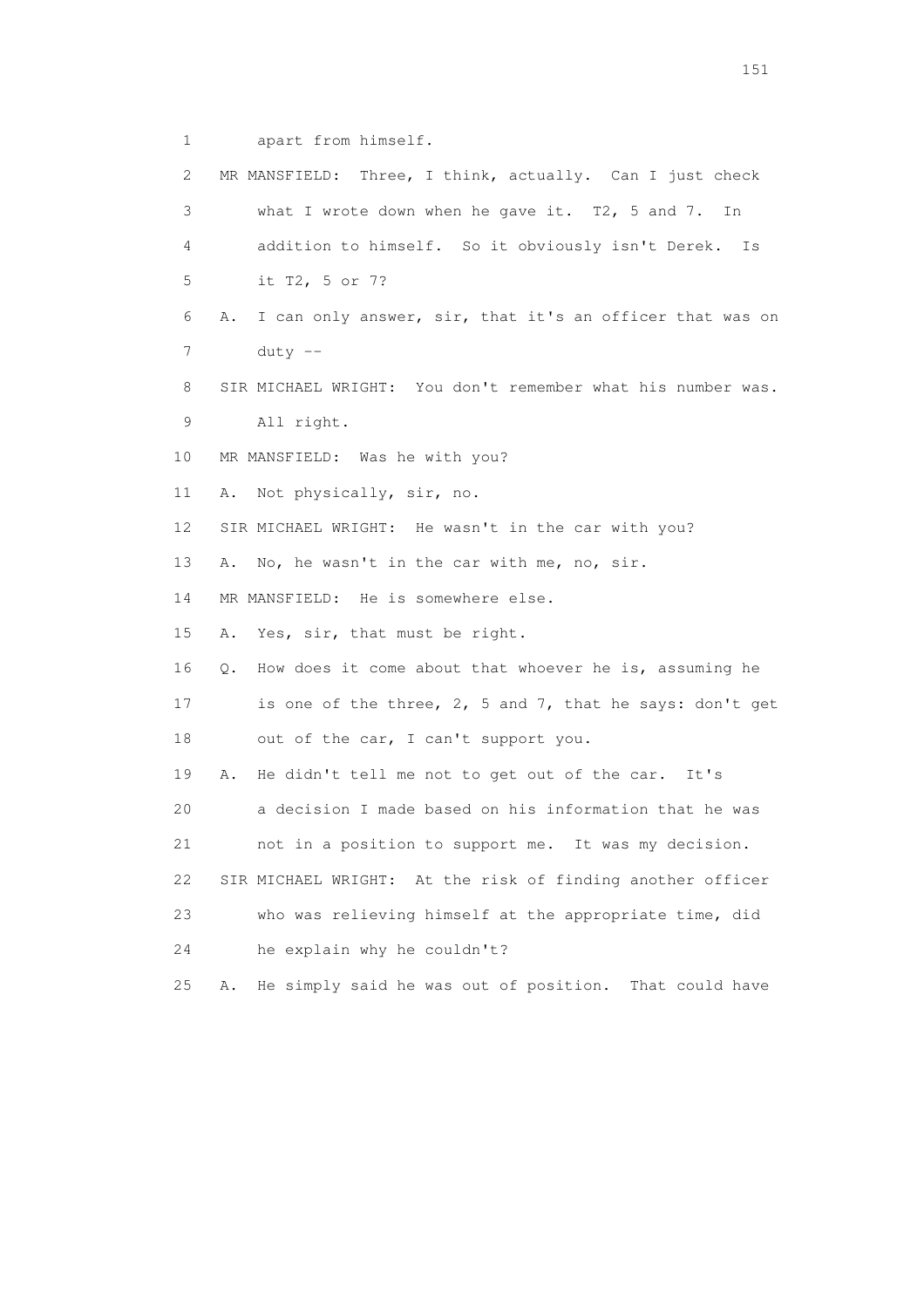1 been he was moving his car, he could have been 2 inconvenienced, I really can't say for certain. He was 3 not in a position to support me and I decided not to get 4 out of my vehicle. 5 MR MANSFIELD: You see, I want to put to you very plainly so 6 you understand, you have probably guessed anyway, I want 7 to suggest there was not any other red officer between 8 the block and the bus stops, and you are the only one 9 who appears to be in a position to do an identification 10 or not, and you stay in the car, looking across 11 a car park that is interrupted by parents delivering 12 their children; is that right? 13 A. That's quite correct, sir. 14 Q. Quite correct. And are you saying you couldn't get out 15 of the car without arousing suspicion, just to go and 16 have a closer look at the man who has to be identified 17 one way or another before he gets to a bus stop? 18 A. I am saying that the decision I made, sir, was not to 19 get out of the car, to remain covert. 20 SIR MICHAEL WRIGHT: Was that affected by the presence of 21 women and children?

22 A. It was, sir.

 23 MR MANSFIELD: Are you saying that merely getting out of the 24 car in a car park in the presence of other people, let 25 us just suppose he is the terrorist, all right, this man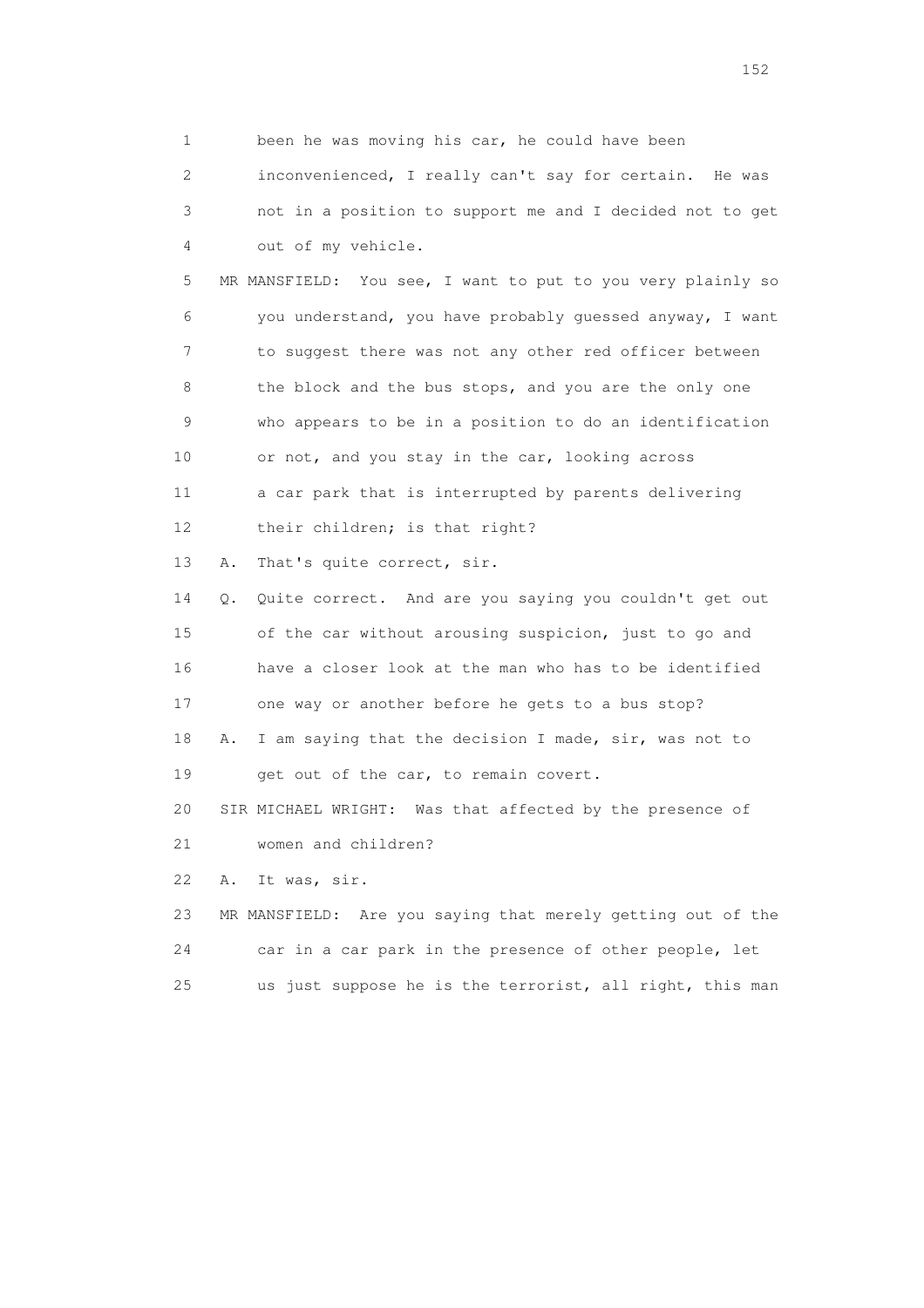| 1               |       | coming along, he is; have you had any suggestion that he |
|-----------------|-------|----------------------------------------------------------|
| 2               |       | is up to that point?                                     |
| 3               | Α.    | No suggestion that he is the terrorist, sir, only        |
| 4               |       | a request for my colleague, Frank, to potentially get    |
| 5               |       | somebody else to have another look at the subject.       |
| 6               | Q.    | You heard that, did you?                                 |
| 7               | Α.    | Yes, sir, over the radio.                                |
| 8               | Q.    | He might or he might be or he just didn't get a good     |
| 9               |       | look, you can't tell from that, can you?                 |
| 10              | Α.    | No, sir.                                                 |
| 11              | Q.    | I want to suggest it's perfectly standard practice       |
| 12 <sup>°</sup> |       | within surveillance, covert surveillance, for you        |
| 13              |       | unknown to this person to quite innocuously get out of   |
| 14              |       | your car in a car park and walk across the road in the   |
| 15              |       | opposite direction to which he's coming and walk past    |
| 16              |       | him so you can get a close-up view. That's not breaking  |
| 17              |       | cover, is it?                                            |
| 18              | Α.    | With the greatest respect, sir, for me to get out of the |
| 19              |       | car and then what am I going to do $-$                   |
| 20              | Q.    | Have a look at the person?                               |
| 21              | Α.    | Have a look at the person and then beyond that, I need   |
| 22              |       | to remain covert because I'm going to be remaining in my |
| 23              |       | position potentially for some future time.               |
| 24              | $Q$ . | It's perfectly straightforward, Edward. He turns left    |
| 25              |       | into Upper Tulse Hill; you walk past him in              |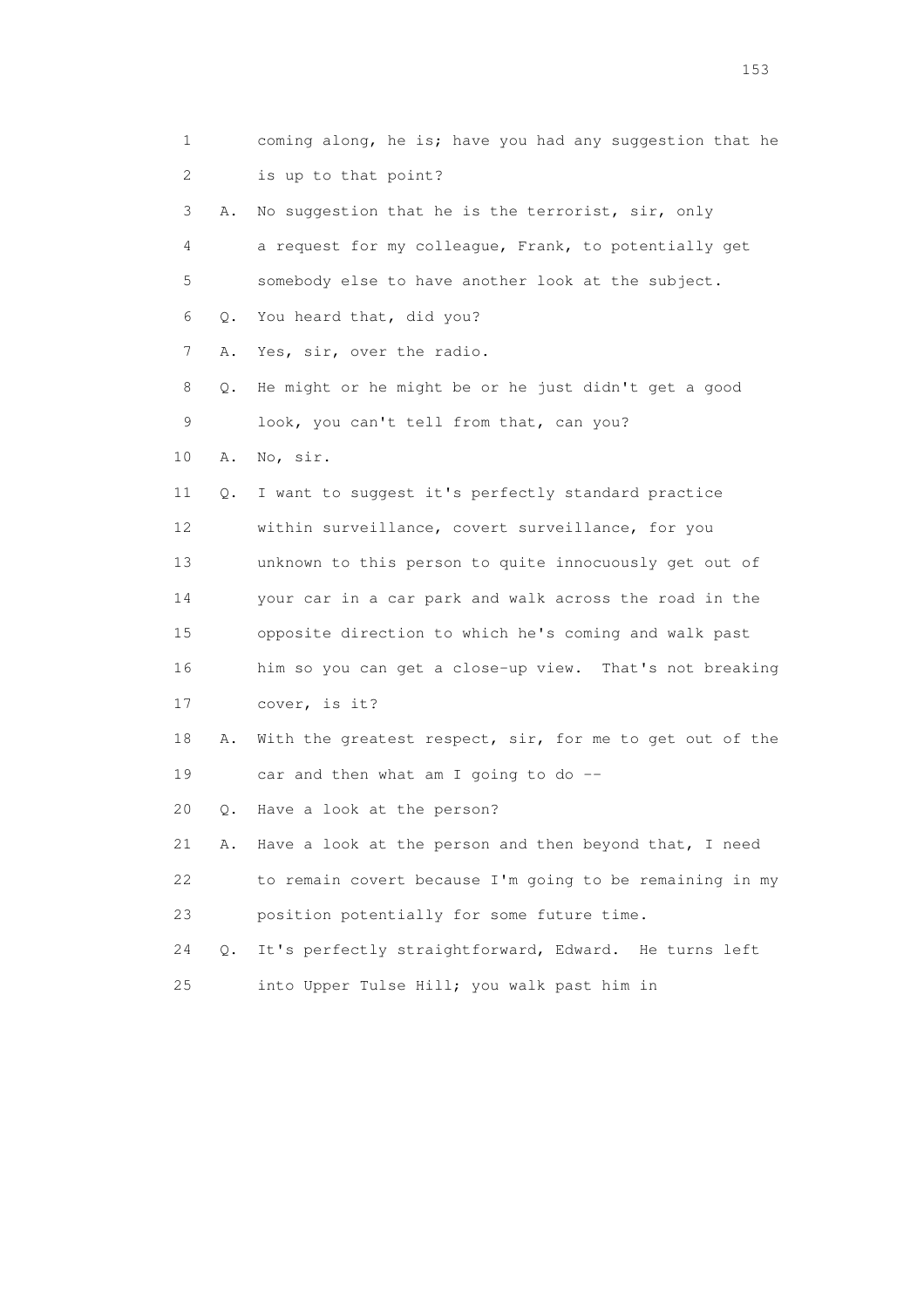1 Marnfield Crescent and walk round and back through the 2 park so nobody -- he is not going to be watching what 3 you do and you have had a close look. It's all very 4 simple without hindsight, isn't it? 5 A. My evidence, sir, is that I chose to remain within my 6 vehicle, remain covert. 7 Q. All right. When you were asked about this, and you gave 8 evidence at the Health and Safety trial about this 9 particular juncture, namely you in the car park. It's 10 Monday, 8 October at page 19. You were called to give 11 evidence, and you were being asked these questions on 12 page 19, line 7, just to set the context: 13 "Did you have any expectation as to when they were 14 going to arrive? 15 "Answer: Sooner rather than later, because we were 16 already there. 17 "Question: Sorry, say that again? 18 "Answer: Because we were already there, we would 19 anticipate sooner rather than later. 20 "Question: Jumping forward, please, to 9.36 on the 21 log [which is what we've just been looking at] what did 22 you see at 9.36? 23 "Answer: This entry has been corrected later on and 24 was made by another officer. 25 "Question: Right.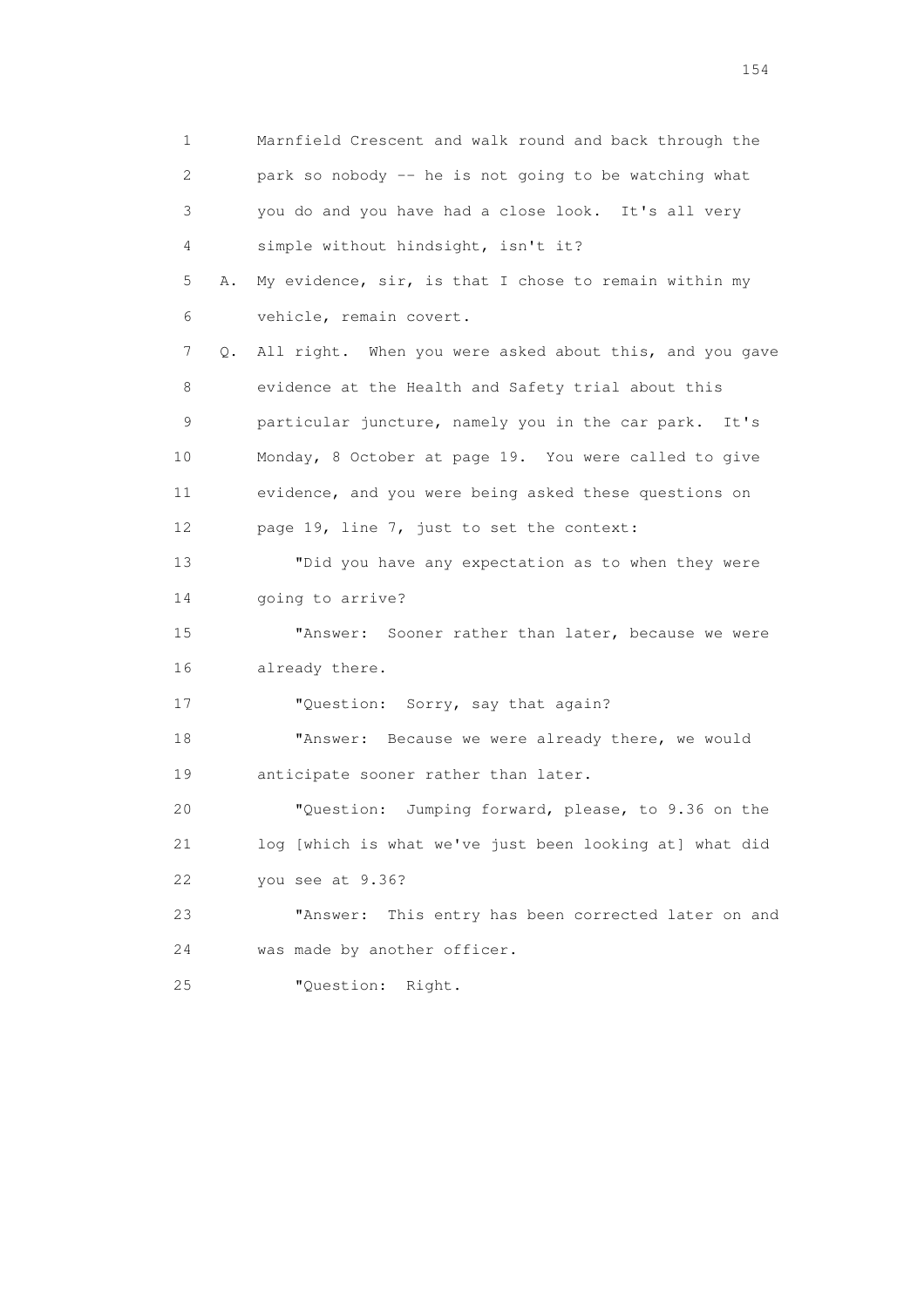| 1  |       | The adoption there was against my name and<br>"Answer:   |
|----|-------|----------------------------------------------------------|
| 2  |       | I indicated that it wasn't my entry."                    |
| 3  |       | Is that right, is it?                                    |
| 4  | Α.    | That's what it says, sir, yes.                           |
| 5  | Q.    | Is it right, what you were saying?                       |
| 6  | Α.    | Well, partly, yes, sir, part of the adoption was against |
| 7  |       | my name, and it related to the comments I had made about |
| 8  |       | him being North African and the direction in which he    |
| 9  |       | had travelled.                                           |
| 10 | Q.    | "Putting the log to one side [do you follow the next     |
| 11 |       | question] and doing your best from your memory, because  |
| 12 |       | I don't want to get tied down with whose observation and |
| 13 |       | so on, what did you see at 9.36?"                        |
| 14 |       | A straightforward question, do you see that?             |
| 15 | Α.    | I do, sir.                                               |
| 16 | 0.    | Your answer?                                             |
| 17 | Α.    | My answer as recorded here is I am not aware that I saw  |
| 18 |       | anything at 9.36 and I was then asked if I wish to       |
| 19 |       | refresh my memory.                                       |
| 20 | Q.    | Yes, your first memory then was that you had not seen    |
| 21 |       | anything at 9.36?                                        |
| 22 | Α.    | $Well1$ $--$                                             |
| 23 | Q.    | Is that right?                                           |
| 24 | Α.    | It's not right, sir, no.                                 |
| 25 | $Q$ . | Did you have a memory that you had seen something at     |

n 155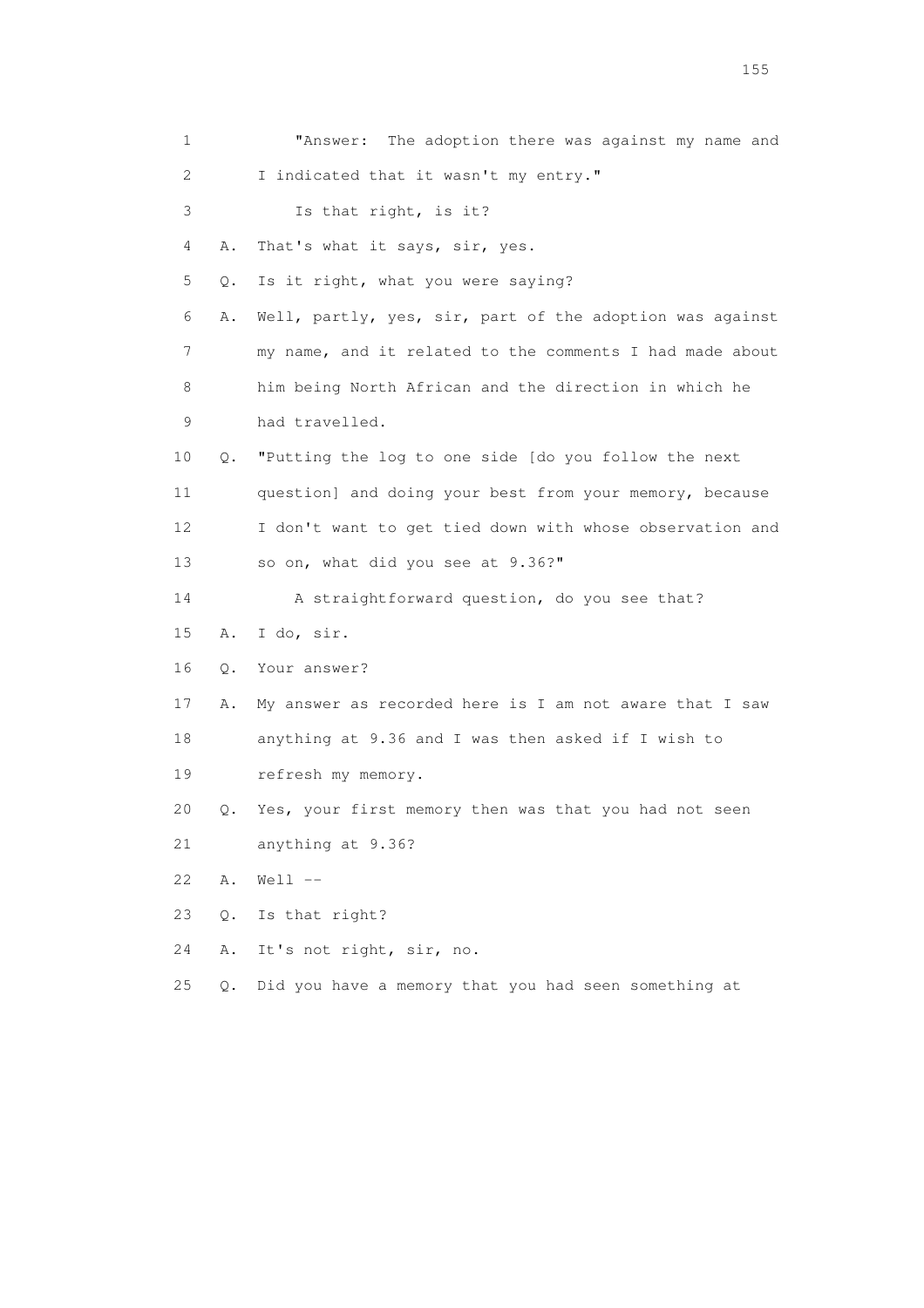1 9.36?

 2 A. As a result of refreshing my memory, yes, sir. 3 Q. Because it goes on a bit. The questioner says: 4 "My Lord, I am looking at page 72. All I want is 5 just where this officer records what he saw. It's 6 paragraph -- at 9.36? 7 **"Answer:** On the log, the entry at 9.36 [this is 8 you] starts with 'MIC1'. It was originally adopted by 9 me and has been struck through. Basically this was me 10 indicating that this entry related to another person." 11 SIR MICHAEL WRIGHT: Does that mean another person seen or 12 another person making the entry? 13 MR MANSFIELD: Quite. 14 A. To clarify, sir, it related to the fact that the other 15 person was Frank, and part of it included what he had 16 said that I was relaying. 17 SIR MICHAEL WRIGHT: It's the another person making the 18 entry. 19 MR MANSFIELD: Then you were asked to look at your witness 20 statement. 21 A. I was. 22 Q. Then you saw what you had said in your witness statement 23 about this entry? 24 A. If I can refresh my memory, yes, sir. 25 Q. Now let's deal with what you actually saw. So you see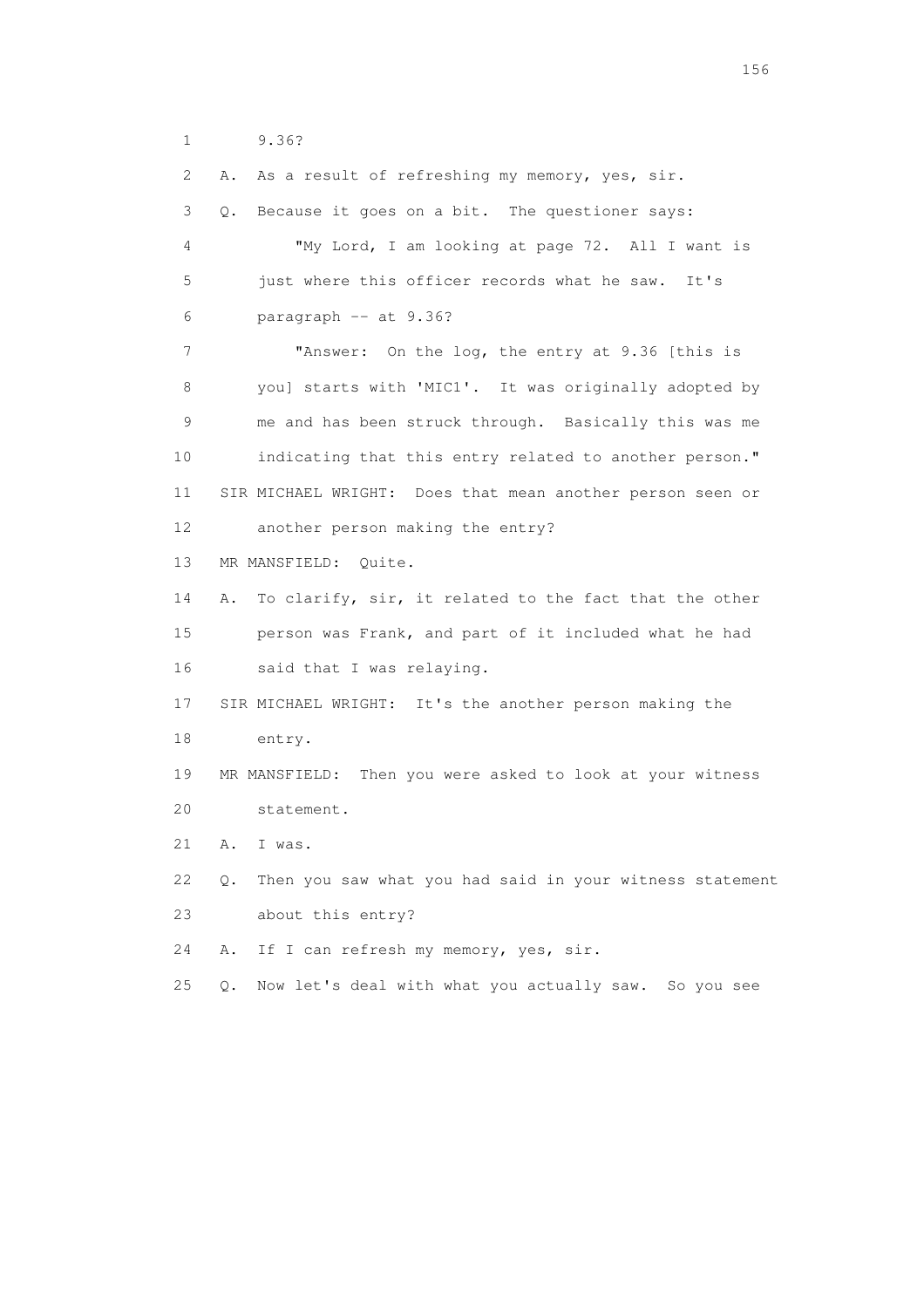- 1 a person coming towards you. Do you get a view of his
- 2 face?
- 3 A. I did, sir, yes.
- 4 Q. Right.
- 5 A. Briefly.
- 6 Q. How brief?
- 7 A. Couple of seconds.
- 8 Q. Couple of seconds?
- 9 A. Yes, sir.
- 10 Q. Not very adequate for making one thing or another, is
- 11 it, really?
- 12 A. No, sir, I would say it was insufficient for determining 13 whether it is him or not.
- 14 Q. It's clearly insufficient for saying anything. It's
- 15 a fleeting glance, isn't it?
- 16 A. Yes, sir, I have never indicated any more than that.
- 17 Q. No, I appreciate. But you did appreciate how imperative
- 18 it was to get more than a fleeting glance of the person 19 coming down the road?
- 20 A. I see your point, sir. Yes, sir, where possible, yes.
- 21 Q. Did you know where the next officer was, since you
- 22 weren't going to get out of the car?
- 23 A. I knew where the grey team were and we would feed them
- 24 to the grey team, simply facilitating that action.
- 25 Q. I appreciate. Where were the grey team?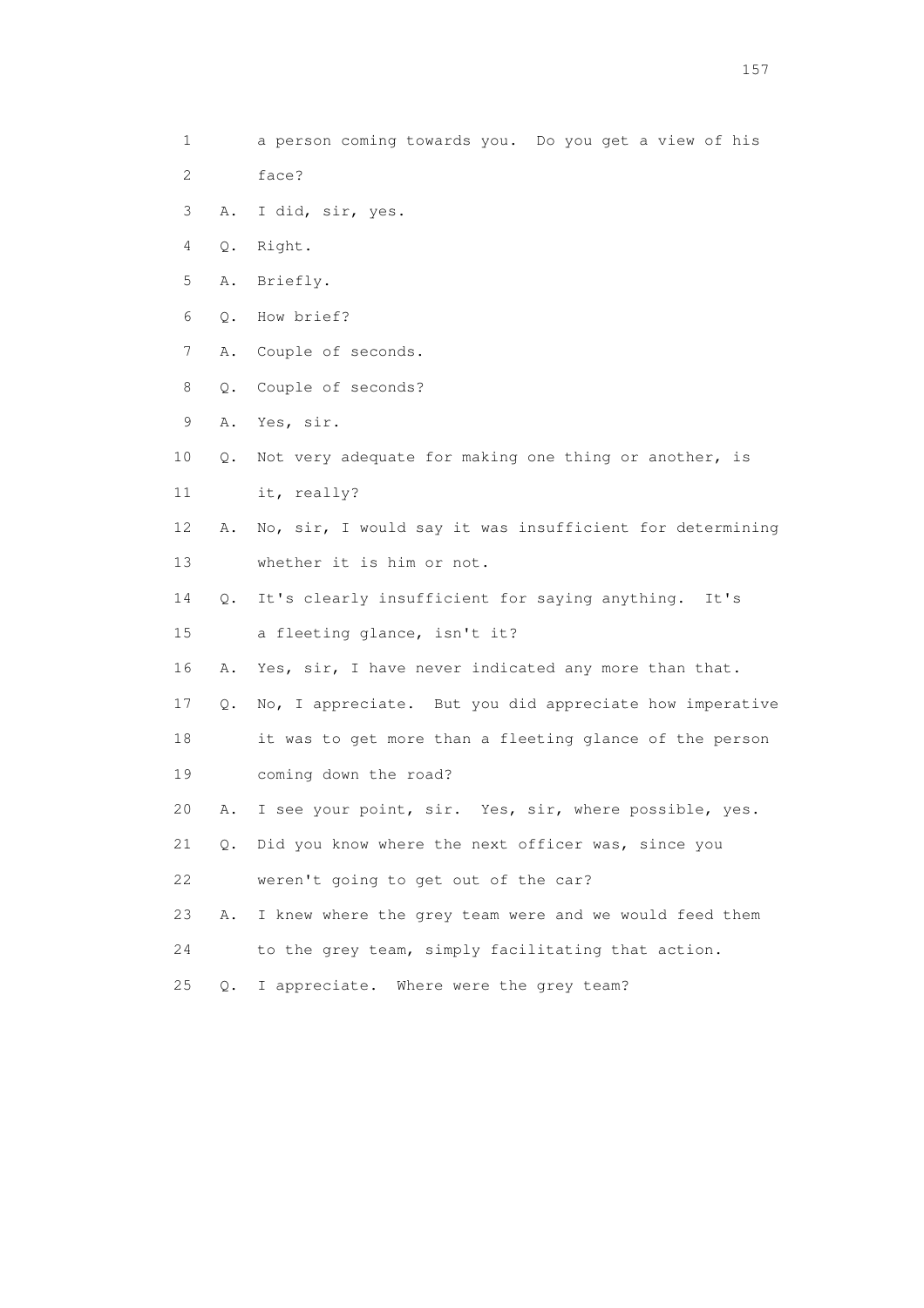| 1  | Α.    | I can't be specific as to where individuals were, sir.   |
|----|-------|----------------------------------------------------------|
| 2  |       | I was reassured that they were with us.                  |
| 3  | Q.    | Right. Then one more thing, could you look at 10.38 in   |
| 4  |       | the log and then over the page to 476. 10.38 we have     |
| 5  |       | heard is a male carrying two bags?                       |
| 6  | Α.    | Yes, sir.                                                |
| 7  | Q.    | 10.40, you see the same person because it's your entry.  |
| 8  |       | Do you see that?                                         |
| 9  | Α.    | Yes, I see that, sir.                                    |
| 10 | Q.    | Do you remember the significance of this individual?     |
| 11 | Α.    | In what way, I am sorry?                                 |
| 12 | Q.    | I'll come straight to the point, that he was in fact     |
| 13 |       | thought by Frank to be a possible for the brother of     |
| 14 |       | None of it's in there, but I wanted to know<br>Omar?     |
| 15 |       | whether you realised that at the time?                   |
| 16 | Α.    | If it had come out on the radio, sir, then, yes, I would |
| 17 |       | have been aware of that certainly.                       |
| 18 | Q.    | You have an entry further down at 10.41. It's only       |
| 19 |       | a minute later, do you see that?                         |
| 20 | Α.    | Yes, sir.                                                |
| 21 | О.    | You have endorsed the 10.41?                             |
| 22 | Α.    | Yes.                                                     |
| 23 | $Q$ . | Quite clearly the same person.                           |
| 24 | Α.    | Yes.                                                     |
| 25 | Q.    | I just want to ask you in relation to this person, were  |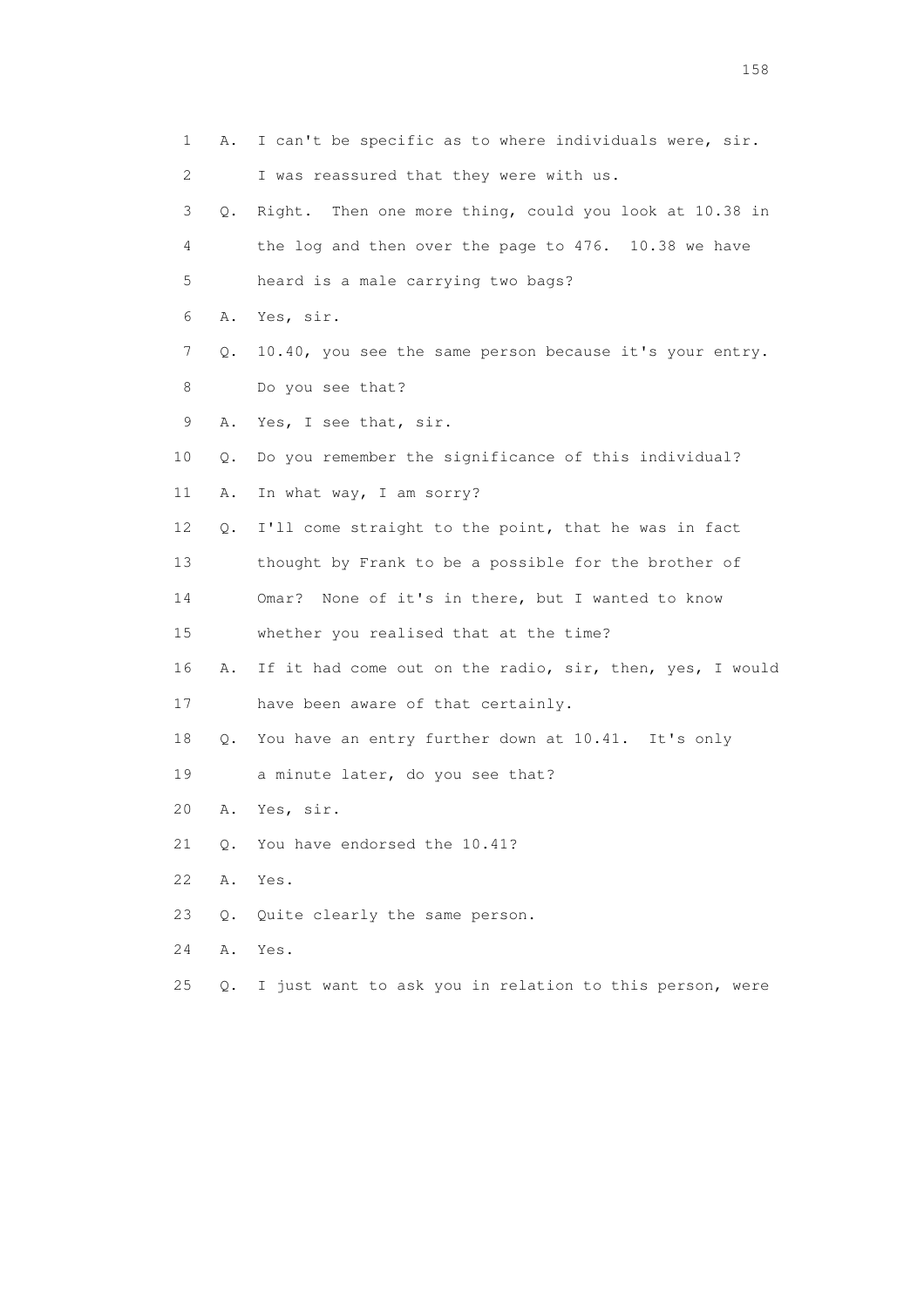1 you still in the car park? 2 A. Up to the point I got out of my vehicle, yes. 3 Q. Yes, when did you get out of the vehicle then? 4 A. I can't be specific, sir, as to when I got out of the 5 vehicle. 6 Q. Do you know what happened to this person with these 7 sightings? 8 A. Well, he was followed, sir, and I believe he was ruled 9 out of the inquiry. 10 Q. Yes, who by? 11 A. I can't confirm that, I don't know. 12 MR MANSFIELD: Thank you. 13 A. I have that note. 14 Questions from THE CORONER 15 SIR MICHAEL WRIGHT: Just one thing before anybody else asks 16 you anything. You had heard, you told us, over the 17 Cougar, you were using a Cougar radio, were you? 18 A. Yes, sir. 19 SIR MICHAEL WRIGHT: You had had heard Frank's original 20 report of a man coming out of the -- of a man that he 21 describes ... 22 A. Where he described a male IC1, sir? Yes. 23 SIR MICHAEL WRIGHT: That's right. "Jeans, dark hair, 24 beard", then later it became "stubble". Having regard 25 to where you were relative to Scotia Road when you saw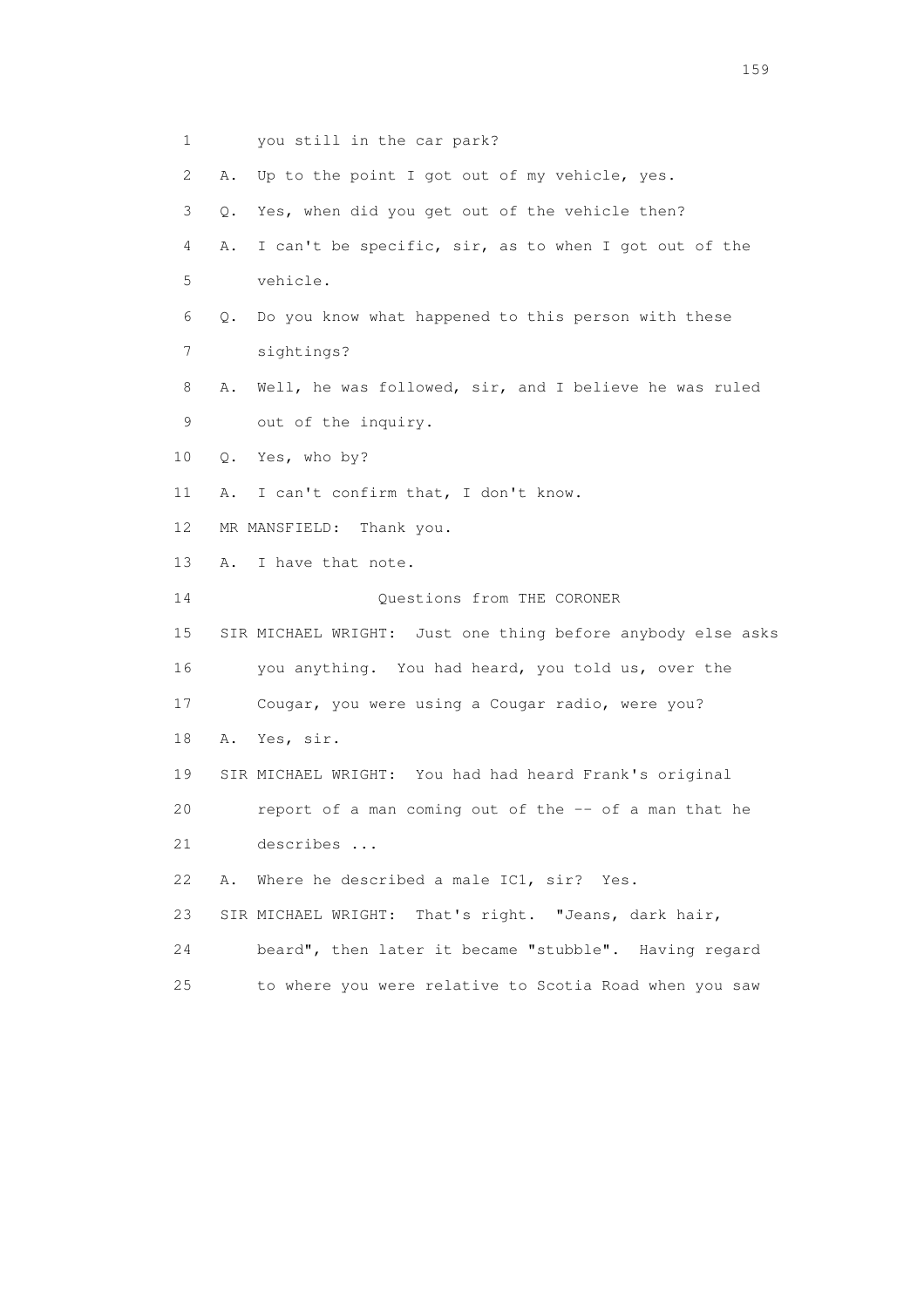1 this man coming up Marnfield Crescent from the direction 2 of Scotia Road, did you have any reason to doubt that 3 this was the man that Frank had seen? 4 A. I think initially, sir, when I first saw him, I was a 5 little bit taken aback by the description I had been 6 given as a male IC1 which for us is a white European. 7 Hence me saying he looks North African to me -- 8 SIR MICHAEL WRIGHT: That's the comment that you made. 9 A. Yes, that's the comment -- 10 SIR MICHAEL WRIGHT: You may not know this, but let me tell 11 you, Frank has told us that when he got a better look at 12 this particular chap before he passed the van, he 13 changed his mind, he took the view this was not an IC1 14 but what I think is sometimes described as 15 Mediterranean. 16 A. Yes, sir. 17 SIR MICHAEL WRIGHT: How did that compare with the person 18 you saw? 19 A. He didn't declare that as such. 20 SIR MICHAEL WRIGHT: I know he didn't but I want to know how 21 it compared. 22 A. Yes, it was the skin tone that made him obviously not 23 a white European. That was my -- 24 SIR MICHAEL WRIGHT: It would be more like it. 25 A. I was surprised, sir.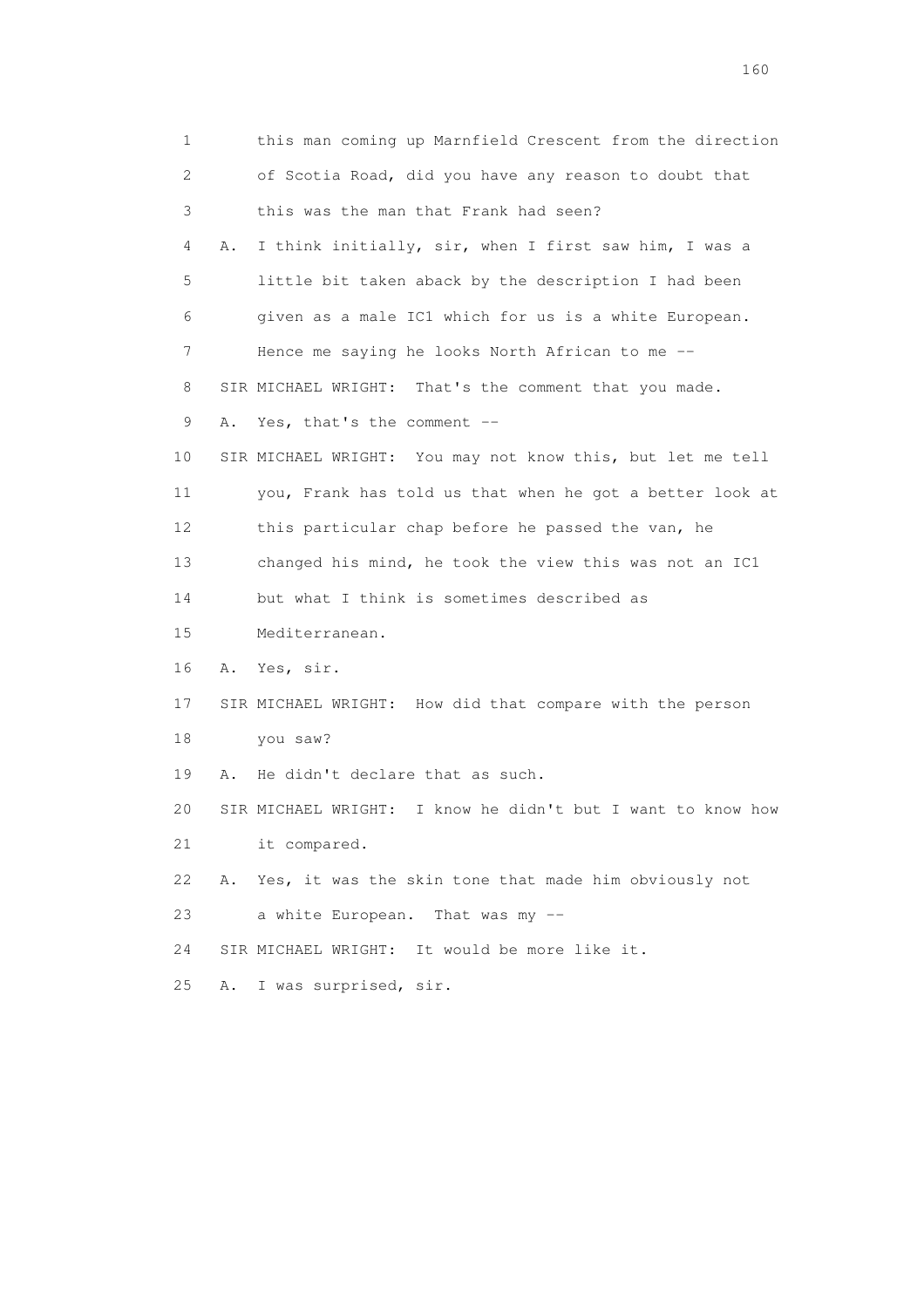1 SIR MICHAEL WRIGHT: It would be more like it if it was 2 Mediterranean.

3 A. Yes.

 4 SIR MICHAEL WRIGHT: I am really thinking much more about 5 geography or topography. Having regard to the distance 6 it would have taken for someone to have walked from 7 Scotia Road up to the end of Marnfield Road, did the 8 timing fit in, so far as you could tell, with this being 9 the person that you saw at 9.36 that Frank saw leaving 10 the house at 9.33.

 11 A. Yeah, there was a delay, sir, and I recall thinking: 12 well, where is he. Then he appeared. He was as 13 described clothing-wise, and I just remember thinking -- 14 SIR MICHAEL WRIGHT: Putting it in the simplest possible 15 way, did you think, subject to your difficulties about 16 the colouring, I appreciate that, did you think it was 17 probably the same man?

18 A. Certainly, sir.

19 MR MANSFIELD: Sir, I do apologise.

 20 SIR MICHAEL WRIGHT: I think the answer is no but I'll put 21 the question. Did you at any time hear over the 22 radio -- I beg your pardon, it's a perfectly possible 23 question. 24 Did you hear over the radio Frank's remark about

25 he's worth having another look or it's worth another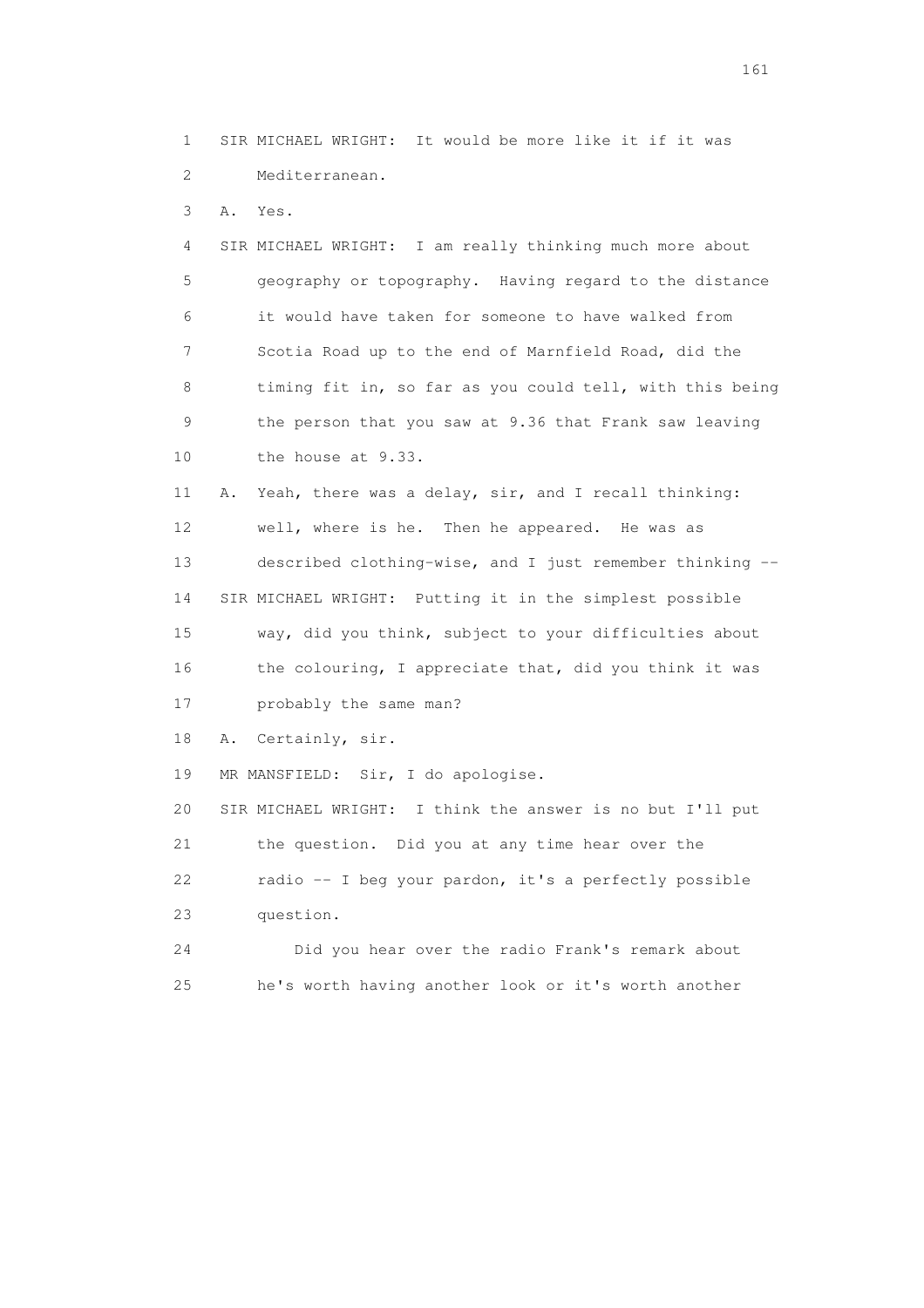1 person having another look? 2 A. Yes, sir. 3 SIR MICHAEL WRIGHT: You did hear that? 4 A. Yes, indeed. 5 SIR MICHAEL WRIGHT: Thank you. 6 Further questions from MR MANSFIELD 7 MR MANSFIELD: Sir, I wonder if you might permit me just one 8 quick one. 9 I don't think you have it there. Do you have your 10 notebook with all the IC codes on the back? 11 A. Yes, sir, I do. 12 Q. I wonder if I could kindly ask you, since it's the red 13 notebook, I see, how is IC1 described? 14 A. Do you want me to read the -- 15 SIR MICHAEL WRIGHT: Read it out. 16 A. "White-skinned European appearance". 17 It carries on e.g. English, Scottish, Welsh, French, 18 German, Swedish, Norwegian, Polish, and Russian. 19 MR MANSFIELD: Thank you. I am not going to go through them 20 all, just the ones that have been mentioned in the case. 21 A. If I can help, yes. 22 Q. IC2? 23 A. IC2: 24 "Dark-skinned European appearance, ie Mediterranean, 25 e.g. Greek, Cypriot, Turkish, Sicilian, Sardinian,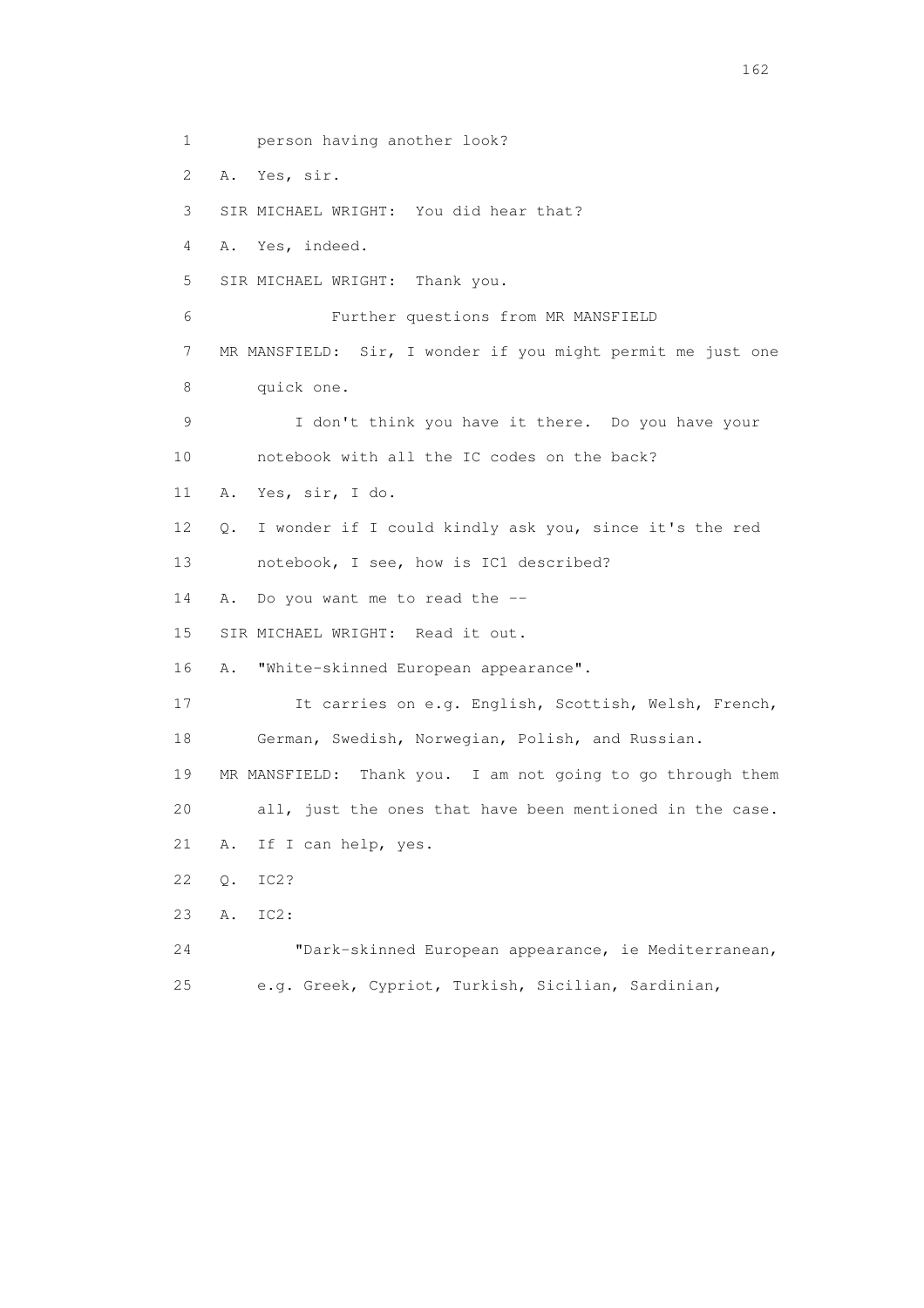1 Spanish, Italian."

2 Q. IC3?

3 A. "African-Caribbean appearance."

4 SIR MICHAEL WRIGHT: Is that hyphenated?

5 A. It's hyphenated.

 6 "... e.g. West Indian, Guyanese, black African 7 (including those with a light complexion)."

8 MR MANSFIELD: Thank you. One more, that's 6, is mentioned.

9 A. Okay, 6:

10 "Arabian/Egyptian appearance, e.g. Algerian,

11 Tunisian, Moroccan, and North African."

12 Q. Is there any reference on any of the codes to anyone

13 from South America?

14 A. I don't believe there is, sir.

15 Q. One other matter --

16 SIR MICHAEL WRIGHT: I suppose if my history is anything

17 like right, they presumably have a strong southern

18 European connection.

19 MR MANSFIELD: That's not a question.

20 SIR MICHAEL WRIGHT: Sorry, it's not a question.

 21 MR MANSFIELD: Just one other thing, I meant to complete the 22 passage which is in the transcript, can we have Monday, 23 8 October, page 20 where you have explained now that the 24 other person was meaning Frank, but the question goes 25 on: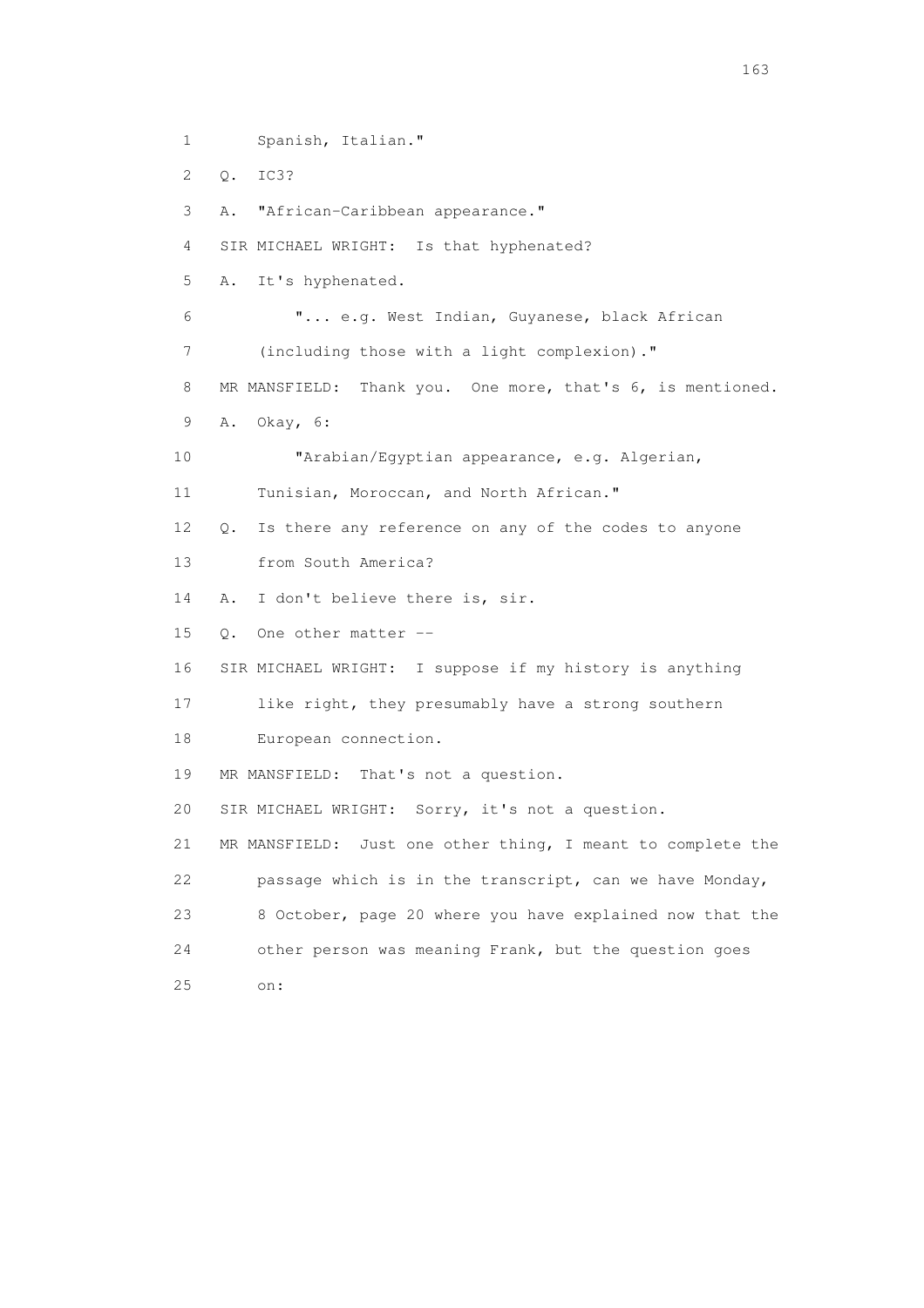1 "So did you actually see anybody around -- did you 2 personally see anybody around at this time? 3 "Answer: I can't remember, but the entry there 4 [that's 9.36] is not specific that I saw a person." 5 A. Yes, sir, I think that was probably me getting 6 flustered, and that's -- hence me wanting to refresh my 7 memory or a suggestion of such. 8 SIR MICHAEL WRIGHT: Did you see a person? 9 A. I saw the gentleman as described. 10 SIR MICHAEL WRIGHT: Yes, very well. Mr Stern? 11 MR STERN: No questions, thank you, sir. 12 MS LEEK: No, thank you, sir. 13 MR PERRY: No, thank you, sir. 14 MR KING: No, thank you, sir. 15 MR HORWELL: No, thank you, sir. 16 SIR MICHAEL WRIGHT: Mr Gibbs. 17 Ouestions from MR GIBBS 18 MR GIBBS: Could I just clarify that last point? I think we 19 have been looking at what you said at the Old Bailey, 20 but we seem to have stopped about halfway down page 20. 21 Could we just read on to see what you actually said. 22 I am looking at line 10. Is this the point at which 23 a copy of your witness statement was passed to you? 24 A. It was, sir. 25 Q. Was that a witness statement that you had made on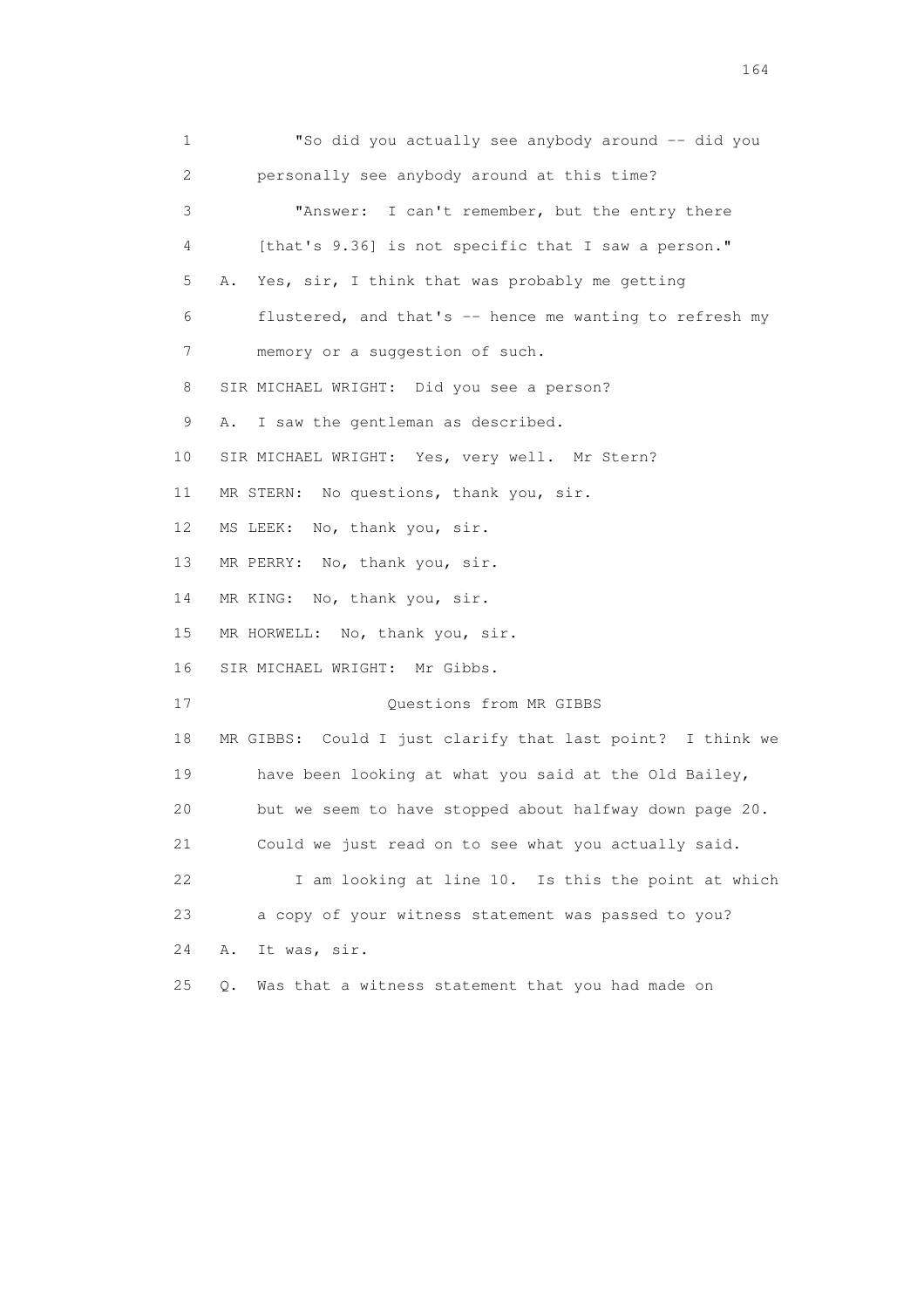- 1 23 July 2005?
- 2 A. It was, sir.

3 Q. So the day after the incident?

4 A. That would be correct.

- 5 Q. Mr Knowles, who I think was probably one of the 6 barristers there, asked the judge's permission for you 7 to look at that thing to refresh your memory, is that 8 right? 9 SIR MICHAEL WRIGHT: You should understand, ladies and
- 10 gentlemen, in a criminal trial the constraints upon 11 using written statements, previously prepared written 12 statements, are very much more rigid than they are in 13 a Coroner's court. Ordinarily without the judge's 14 permission, the witness would not be allowed to look at 15 them, previously.
- 16 MR GIBBS: Did you understand that what you were being set 17 in the Central Criminal Court was not a memory test but 18 a series of questions which were designed to bring out 19 from you what you had actually seen on the day?
- 20 A. Yes, sir.
- 21 Q. I would like to concentrate on that, may we? Can we see 22 how it goes on, Mr Justice Henriques --

23 SIR MICHAEL WRIGHT: You can jump the next bit.

- 24 MR GIBBS: -- says:
- 25 "Would you be assisted by refreshing your memory?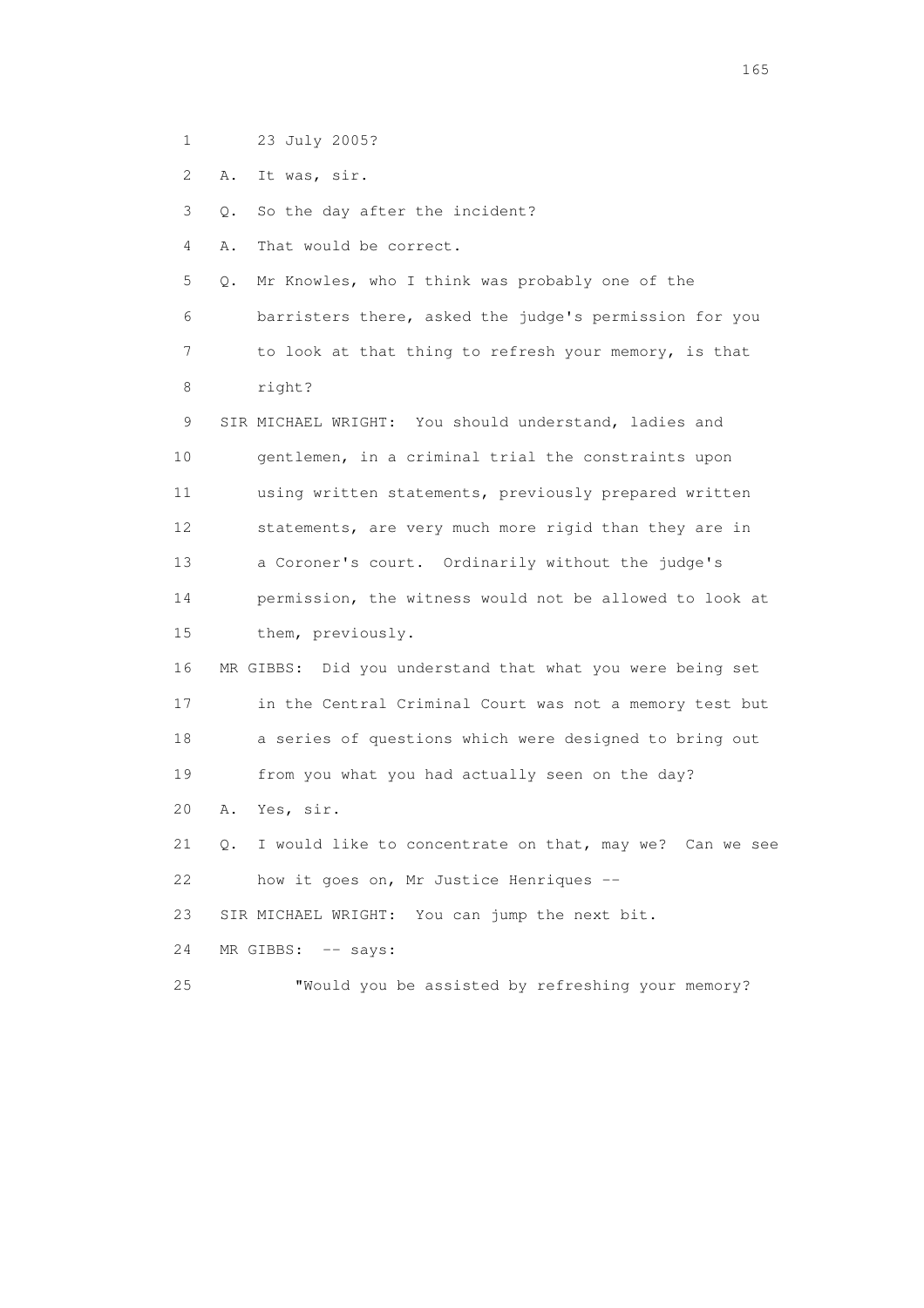1 **"Answer: Yes ...** 2 "Mr Justice Henriques: Are there any objections? 3 ... Please do." 4 May we see what you say: 5 "The entry at 9.36: I briefly saw the male initially 6 seen by Frank." 7 You are asked the question: 8 "And you made a comment, which was? 9 Can we go over the page: 10 "'I commented that I believed he looked North 11 African, and I then saw that male walk off towards 12 Tulse Hill.'" 13 A. That's entirely accurate, sir. 14 Q. Is that right because that's what you saw? 15 A. Yes, sir. 16 Q. Is that what we see in fact recorded on the log at 9.36? 17 A. Yes, sir. 18 Q. Now, you have been offered a certain amount of advice as 19 to how you might better have performed your surveillance 20 duties at around 9.36 on that day. Can we just see 21 whether that's helpful or not? You are sitting in 22 a car, and you are in a car park which is the car park 23 of a school or which is used by school children? 24 A. It's a small public car park, sir, which I would imagine 25 facilitates the arrival and drop-off of persons in that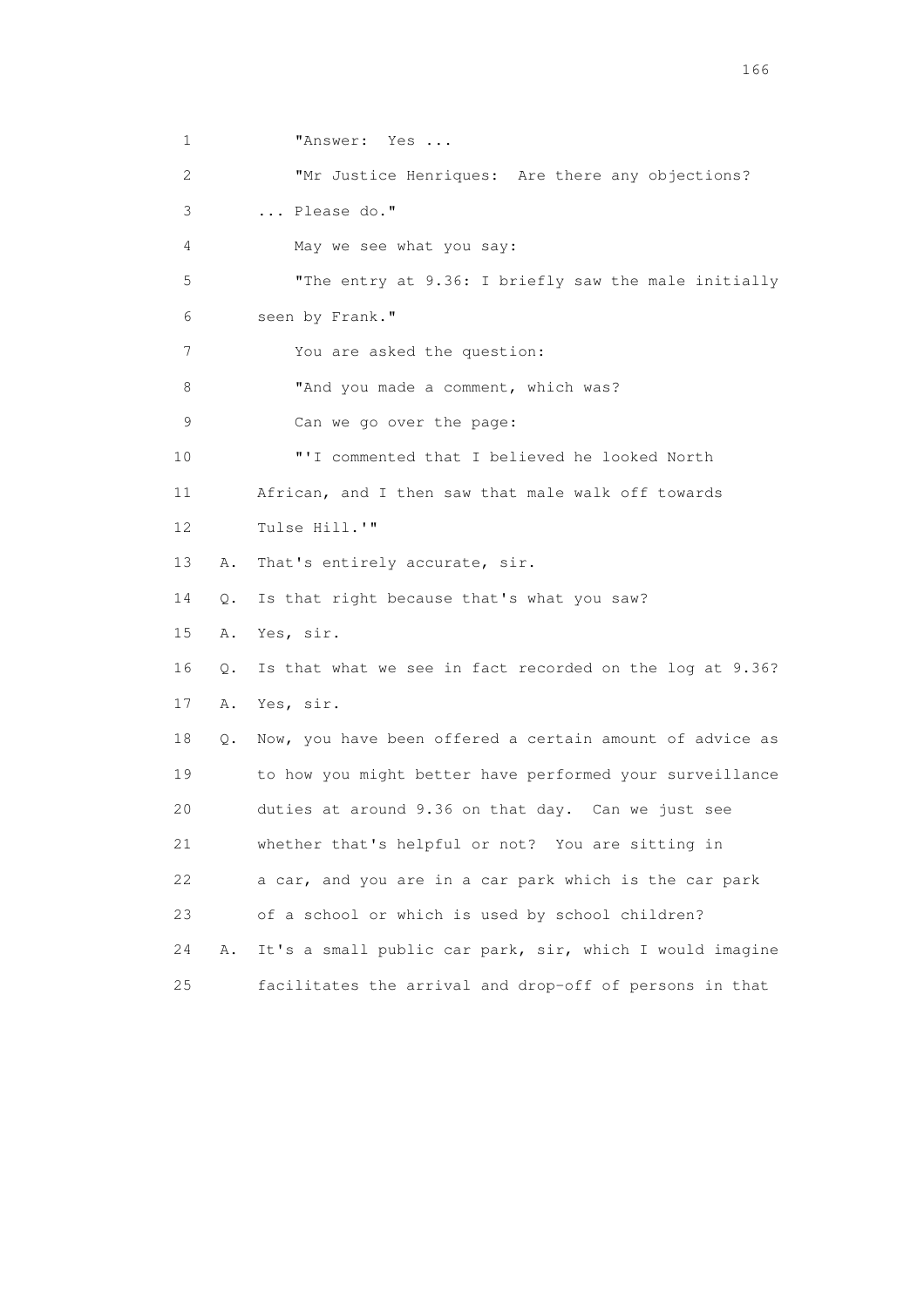| 1                         |           | area, some of whom would wish to use that building.      |
|---------------------------|-----------|----------------------------------------------------------|
| $\mathbf{2}^{\mathsf{I}}$ | $\circ$ . | At about 9.36 was there anybody else in the car park?    |
| 3                         | Α.        | Yes, sir.                                                |
| 4                         | Q.        | What sort of people?                                     |
| 5                         | Α.        | Mainly small children, mothers, it was quite a busy      |
| 6                         |           | little place, actually.                                  |
| 7                         | Q.        | The sort of person whom you had been deployed to look    |
| 8                         |           | out for and possibly to survey on that day was what sort |
| 9                         |           | of person?                                               |
| 10                        | Α.        | I was looking for a terrorist, sir, or believed          |
| 11                        |           | terrorist.                                               |
| 12                        | $\circ$ . | Did the environment in which you found yourself play any |
| 13                        |           | part in your decision as to whether you did or didn't    |
| 14                        |           | get out of the car?                                      |
| 15                        | Α.        | Only as far as my training within covert policing would  |
| 16                        |           | allow, sir. It was my decision to remain in the car, to  |
| 17                        |           | remain covert.                                           |
| 18                        | Q.        | Did it occur to you what might have happened if there    |
| 19                        |           | had been a compromise of the operation at that stage and |
| 20                        |           | this had been a murderer?                                |
| 21                        | Α.        | Yes, sir.                                                |
| 22                        | Q.        | Were you one of the four men in the red team who was     |
| 23                        |           | carrying a weapon that day?                              |
| 24                        | Α.        | I was not, sir.                                          |
| 25                        | О.        | Had you been involved in a reconnaissance of the plot of |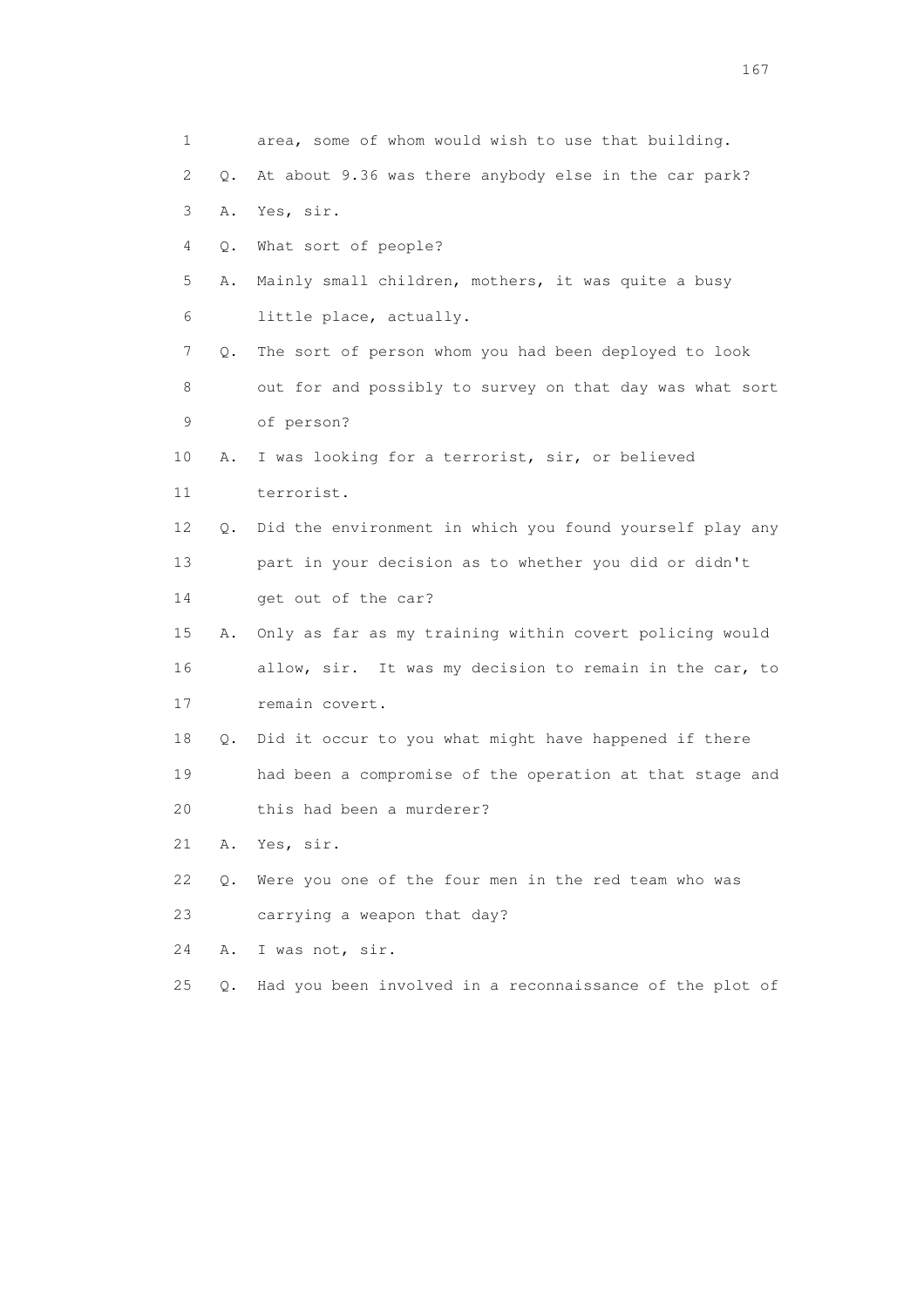1 the area around 21 Scotia Road when the team first 2 arrived there? 3 A. Yes, sir, I was the officer that did that 4 reconnaissance. 5 Q. Were you involved in the relaying over the Cougar radio 6 of information which was being passed by Frank on the 7 Airwave radio? 8 A. Yes, sir, I was. 9 Q. Was that just you who was doing that or was Derek the 10 team leader also doing it? 11 A. It was mainly me, and if I was unable to transmit, 12 somebody else would take that up, normally the team 13 leader would look to do that. 14 Q. You have described a short view, a matter of seconds, of 15 the man who was Jean Charles de Menezes? 16 A. Yes, sir. 17 Q. On the view that you had, and at the distance that you 18 had it, were you able to give an opinion as to whether 19 this was one of the men about whom you had been briefed? 20 A. No, sir, it was too brief. 21 MR GIBBS: Those are my questions. 22 SIR MICHAEL WRIGHT: Thank you, Mr Gibbs. Mr Hilliard? 23 MR HILLIARD: Thank you very much. 24 SIR MICHAEL WRIGHT: No? Thank you very much, Edward, you 25 are free to go. That would be a convenient moment,

<u>168</u> **168**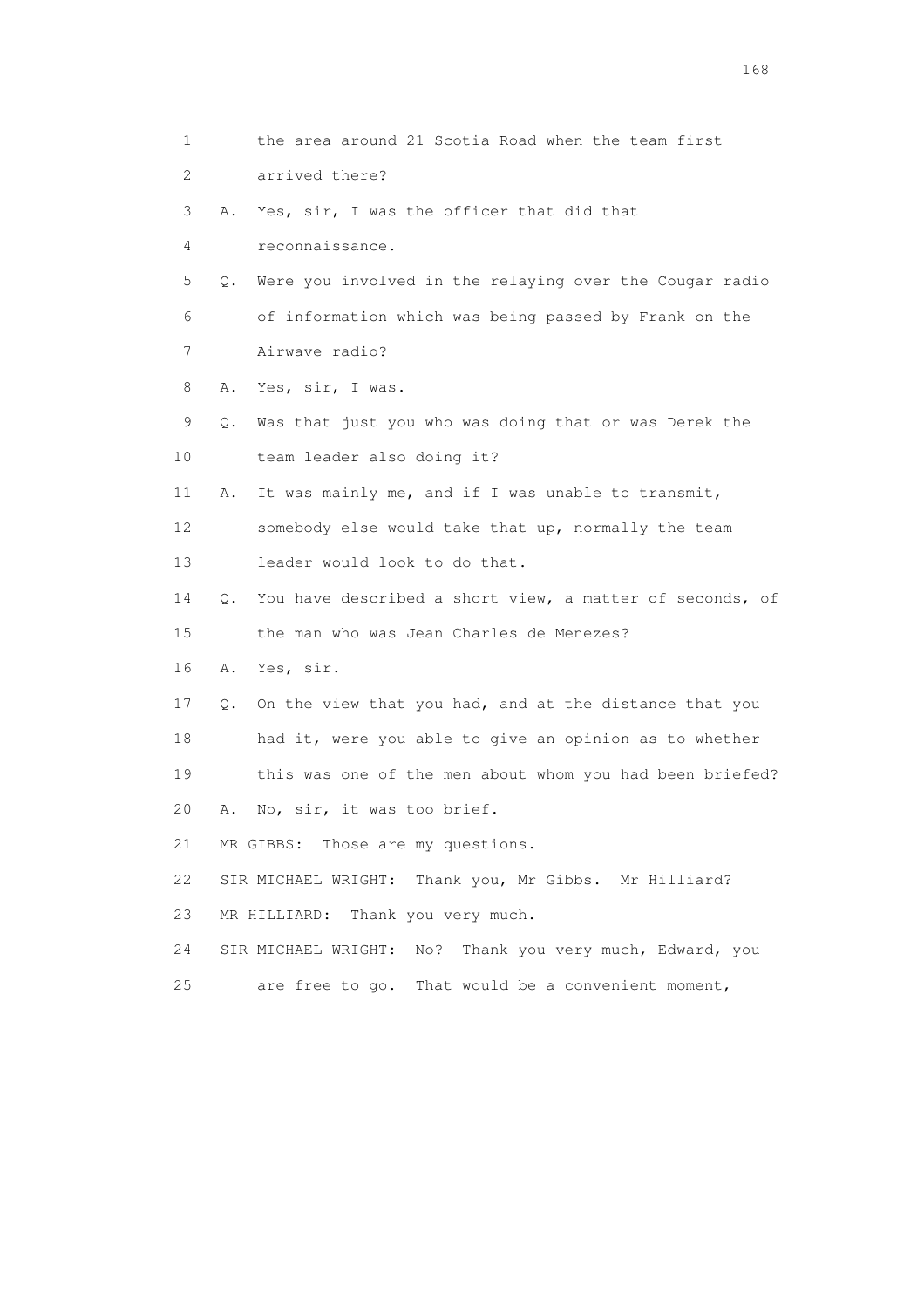1 ladies and gentlemen. 3.30. 2 (The witness withdrew) 3 (3.23 pm) 4 (A short break) 5 (3.33 pm) 6 (In the presence of the jury) 7 MR HOUGH: The next witness is James. 8 SIR MICHAEL WRIGHT: Yes. 9 CODENAME "JAMES" (sworn) 10 SIR MICHAEL WRIGHT: Thank you. Please sit down. 11 Ouestions from MR HOUGH 12 MR HOUGH: I think you have been given the name James for 13 these proceedings? 14 A. That's right, yes, sir. 15 Q. My name is Jonathan Hough. I will ask you questions 16 first on behalf of the Coroner, and then you will be 17 asked questions by others in turn. 18 In 2005 I think you were a surveillance officer 19 attached to SO12 Special Branch? 20 A. Yes, sir. 21 Q. On 22 July 2005 you were the leader of the grey 22 surveillance team in the area of Scotia Road? 23 A. Yes, I was, sir. 24 Q. I think you have made, if my count is right, five 25 witness statements about the events of that day,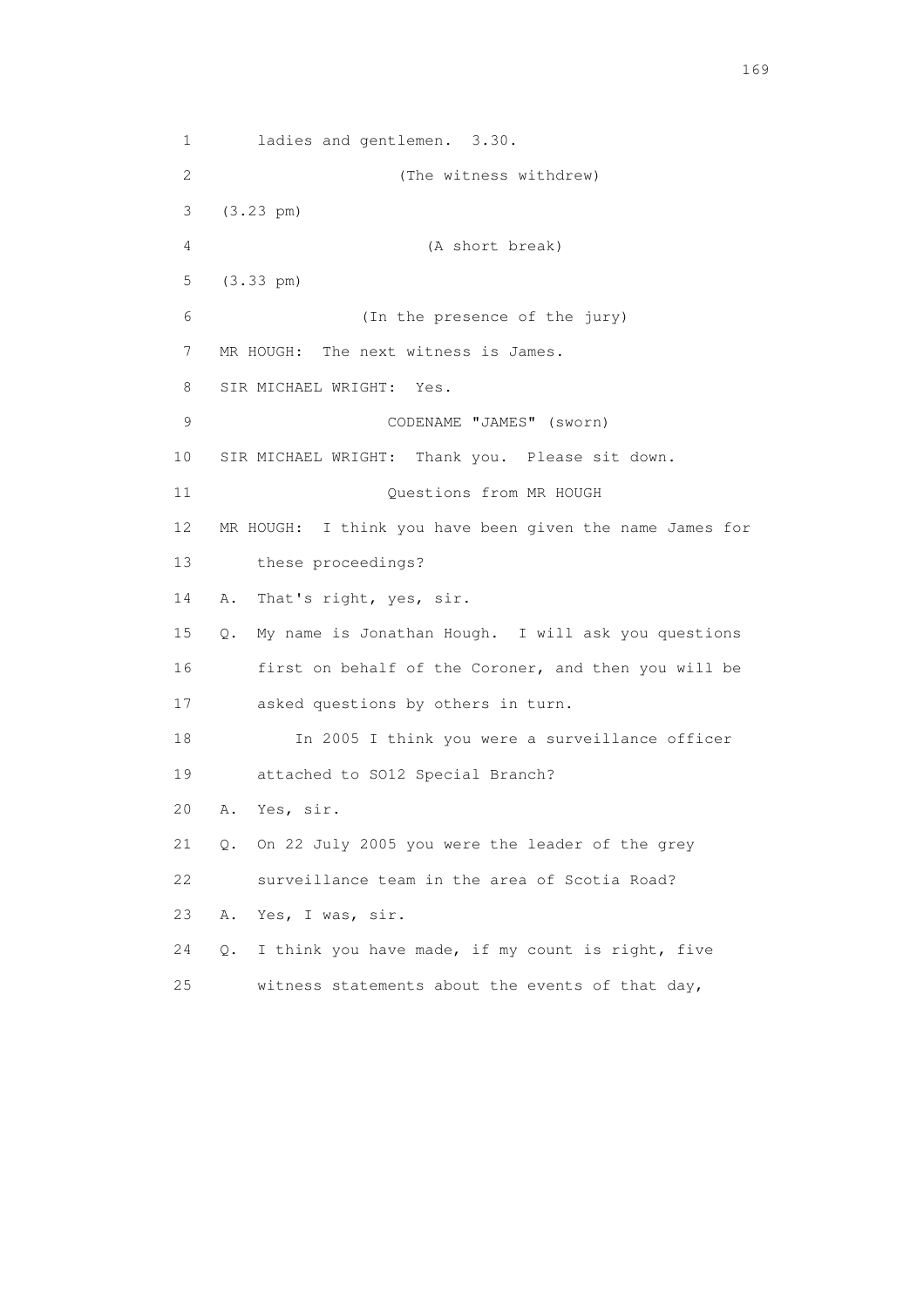| 1        | certainly a number; two significant ones, one on the day       |
|----------|----------------------------------------------------------------|
| 2        | after the events, on the 23rd, and one in November of          |
| 3        | 2005?                                                          |
| 4        | I certainly made a statement the day after, and a number<br>Α. |
| 5        | of statements thereafter, yes.                                 |
| 6        | Do you have any of those statements with you now?<br>Q.        |
| 7<br>Α.  | Not with me right now, no, sir.                                |
| 8        | We can show them on screen if we need to, and there will<br>Q. |
| 9        | be no problem about you referring to those. I think you        |
| 10       | gave evidence at the Health and Safety trial at the            |
| 11       | Old Bailey on 8 October of last year?                          |
| 12       | Yes, I did, sir.<br>Α.                                         |
| 13       | Turning to 22 July, what time were you due to come on<br>Q.    |
| 14       | duty that day?                                                 |
| 15<br>Α. | We were due to be on duty at 8 am in the morning, sir.         |
| 16       | Did you in fact receive a call before that time asking<br>Q.   |
| 17       | you to come in?                                                |
| 18       | Yes, shortly before 6.06, I have it down as, 6.06 am,<br>Α.    |
| 19       | I received a telephone call from the night duty                |
| 20       | surveillance co-ordinator asking us to come into work          |
| 21       | earlier.                                                       |
| 22<br>0. | That's somebody I think we are calling Colin?                  |
| 23<br>Α. | Yes.                                                           |
| 24       | After you had received that summons, did you take any<br>Q.    |
| 25       | action about the rest of your team?                            |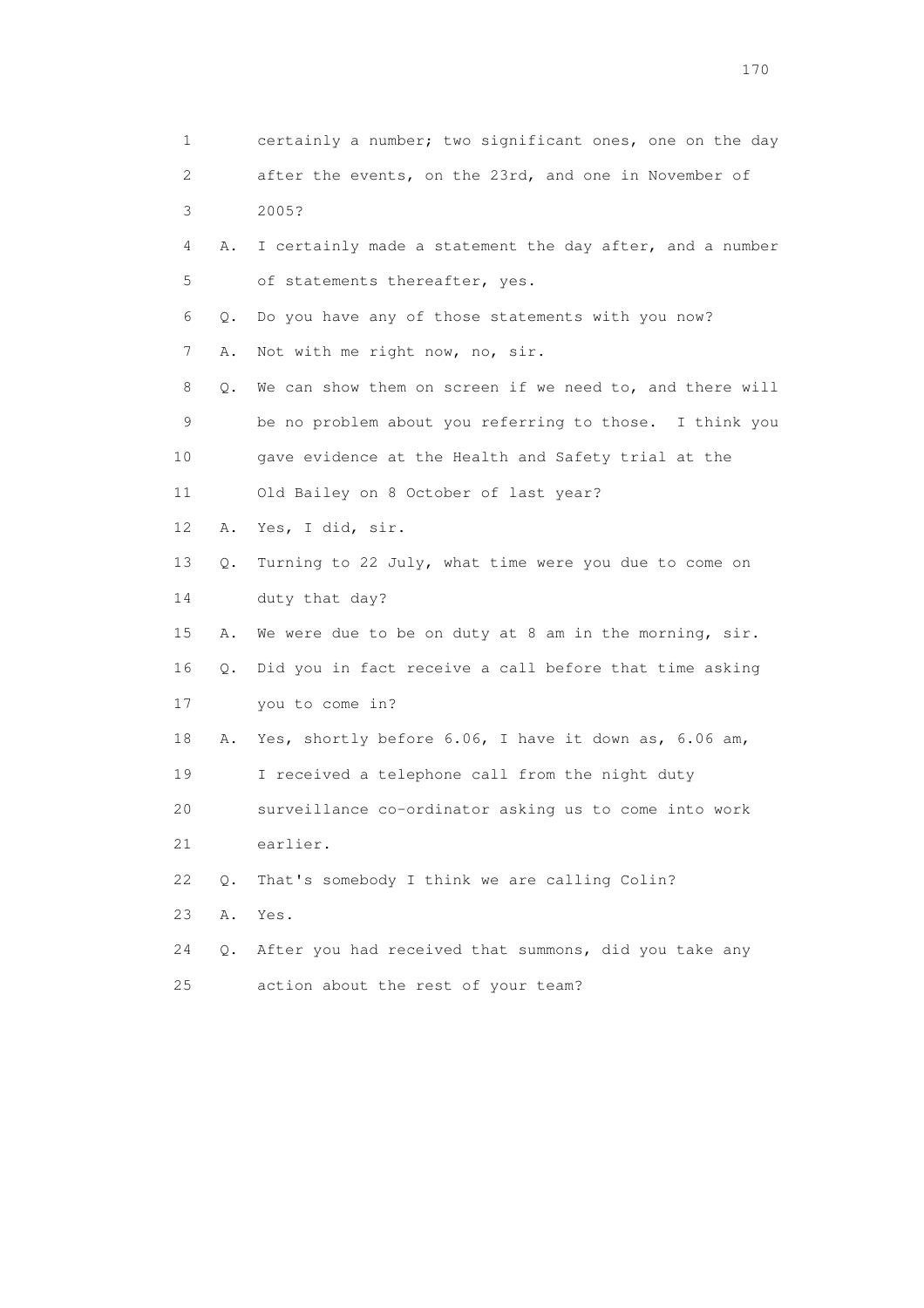| 1  | Α.        | Yeah, once I had got that call, I then sent out          |
|----|-----------|----------------------------------------------------------|
| 2  |           | a message on a message paging system to the rest of my   |
| 3  |           | team, asking them to come in to do that.                 |
| 4  | Q.        | Then I won't take you to the schedule of telephone       |
| 5  |           | calls, but in the period between 7.05 and 7.45 there     |
| 6  |           | were a number of calls between you, Colin and            |
| 7  |           | Mr Whiddett. Can you help us about what those calls      |
| 8  |           | might have been to do with, in general terms?            |
| 9  | Α.        | I can't remember what those calls were to do with,       |
| 10 |           | actually, thinking back on it. They may have just been   |
| 11 |           | admin matters, but at that stage I can't remember        |
| 12 |           | specifically in relation to each of those calls what     |
| 13 |           | they would have been about, but certainly around about   |
| 14 |           | 7.30 or just before 7.30, I learned from Mr Whiddett     |
| 15 |           | that he wanted us to be briefed at Scotland Yard and not |
| 16 |           | at Tintagel House.                                       |
| 17 | Q.        | At any point around that time, did you give directions   |
| 18 |           | to a member of your team we are calling Ken to collect   |
| 19 |           | firearms?                                                |
| 20 | Α.        | Yes, I spoke to Ken and, as it was likely to be          |
| 21 |           | a firearms operation, I asked him if he would go         |
| 22 |           | directly to Scotland Yard to pick up the firearms for    |
| 23 |           | the team en route in towards Tintagel House.             |
| 24 | $\circ$ . | You said that you heard around 7.30 or a little before   |
| 25 |           | that you were to go to New Scotland Yard rather than     |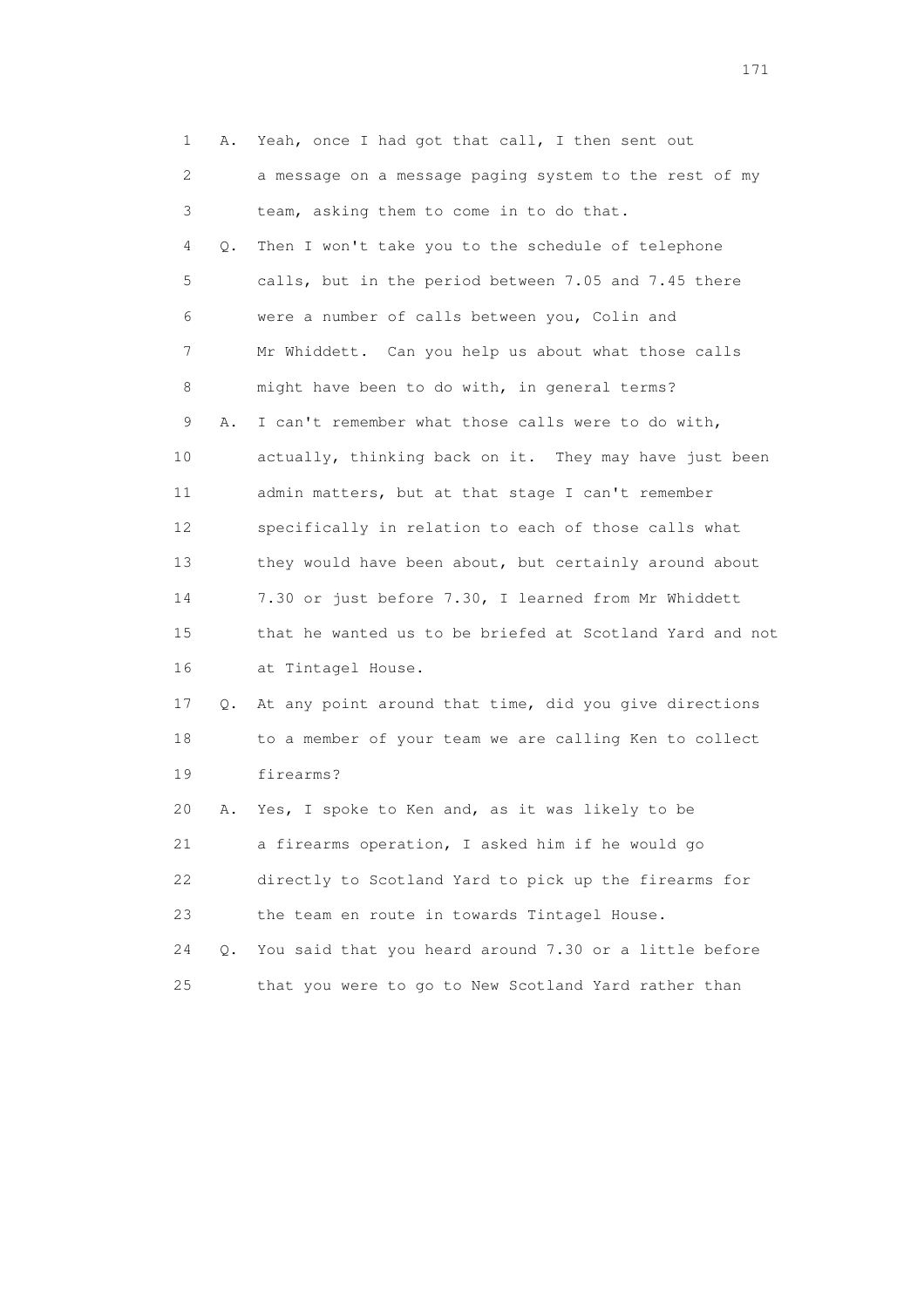1 Tintagel House. We have heard about those two 2 addresses. We have heard that they are very close 3 together? 4 A. Yes. 5 Q. We have seen that on maps. Did you in fact go to 6 Tintagel House that morning before New Scotland Yard? 7 A. Yes, I did, I got there about quarter past 7 in the 8 morning. Obviously at that point some of my colleagues, 9 some of my team were arriving at the same time or some 10 just before, and yes, I got there and then Ken came in 11 with the firearms shortly before we left. 12 Q. Your team have come in, the firearms have come in with 13 Ken, you have been diverted to New Scotland Yard, and 14 what time do you arrive at New Scotland Yard? 15 A. I personally got there, I travelled alone in my car, the 16 team travelled over there in their vehicles and I got to 17 Scotland Yard about quarter to 8 in the morning, sir. 18 Q. On arrival I think you received a briefing from both 19 Mr Whiddett and from Colin together, and we have heard 20 from Mr Whiddett a bit about that? 21 A. That's right, sir, the briefing started at about ten to 22 eight. 23 Q. I think you recorded the bare bones of that briefing in 24 a pocket book? 25 A. I did, sir.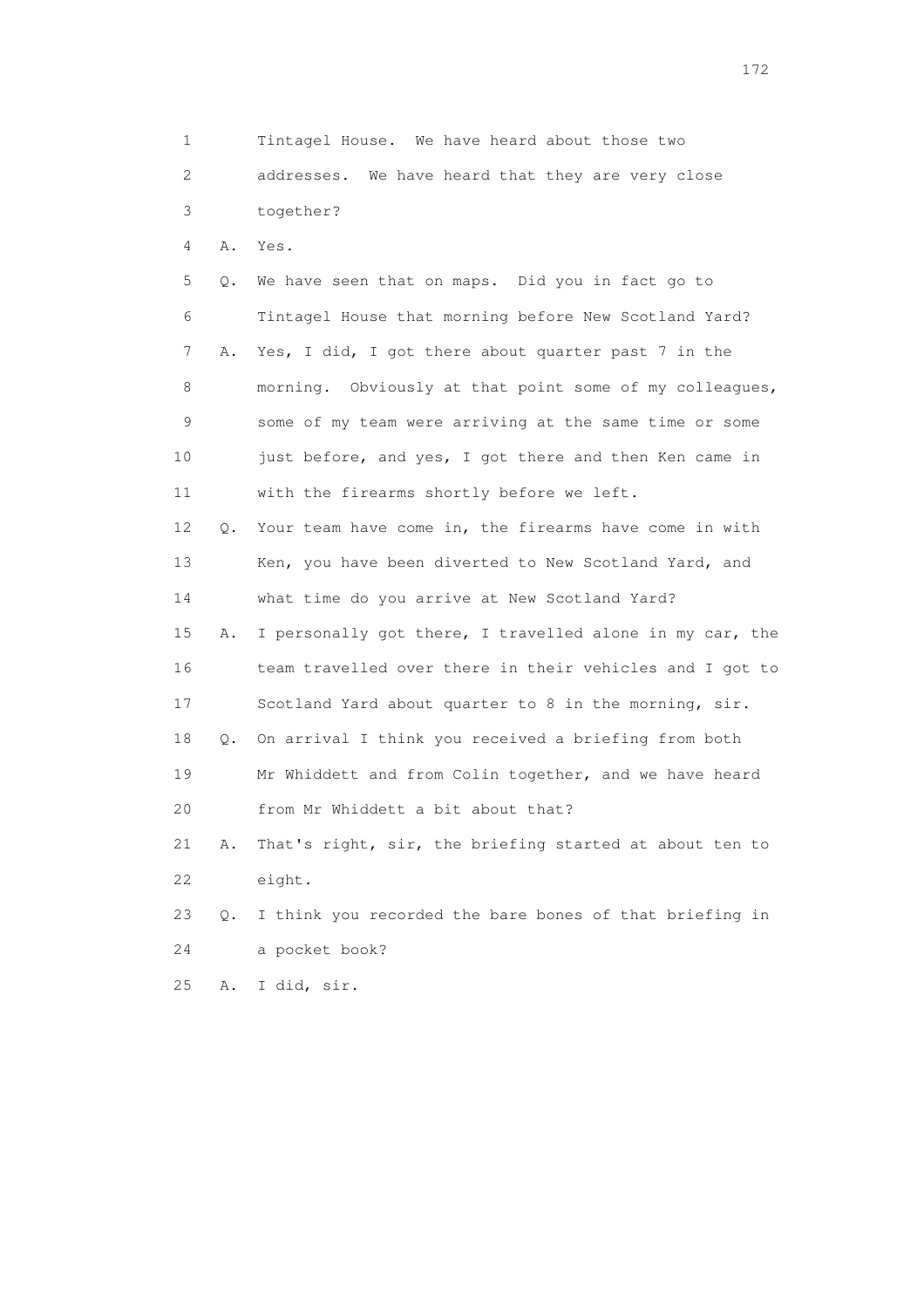1 Q. In the course of that briefing were you provided with 2 some photographs? 3 A. There were some photographs in what I prefer to call 4 a photo pack. I think there were four images on three 5 sheets of paper, sir. 6 Q. Can I show you something, to see if you recognise that? 7 (Handed) (Pause) 8 A. That looks very much like what we were shown. 9 Q. We are seeing one come up on screen at the moment. Is 10 that the first of the three sheets? 11 A. Yes, it is, sir. 12 Q. Then perhaps just to complete the picture, we can show 13 the other two sheets, although neither of them shows 14 Mr Osman. Is that the second sheet on screen now? 15 A. Yes, that's the second sheet, sir. 16 Q. Then thirdly? 17 A. And the third one, that's correct, sir. 18 Q. I don't propose to put these in the jury bundle because 19 it's only the first one that matters and that's already 20 in. 21 What were you told about the people shown on those 22 photographs? 23 A. We were told that, in relation to the first image, this 24 image came from an identity card, a gym membership card, 25 which was found in a rucksack at the scene of one of the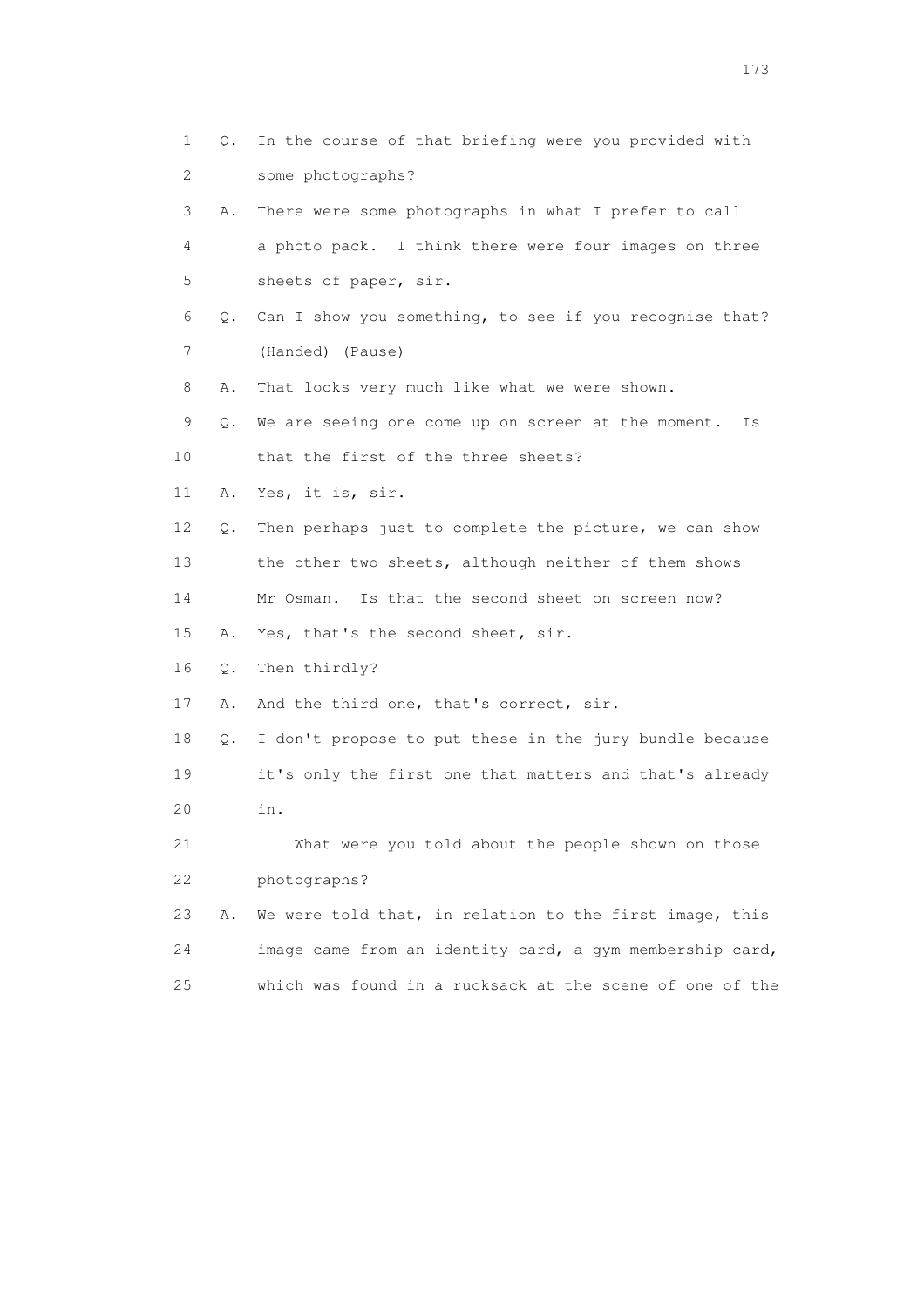1 attempted bombings at Shepherd's Bush. In fact that is 2 actually noted in the notation to the right of the 3 picture.

4 Q. Yes.

 5 A. We were then told that enquiries had been done in 6 relation to the gym membership, and as a result of those 7 enquiries, they come up with a co-holder for the 8 membership. The name of the chap on the gym card was 9 Hussain Osman. The co-holder was believed to be 10 Abdi Samad Omar, and that was believed to be the male on 11 the second sheet, and it was felt by the officers that 12 were briefing us that he was possibly identical to the 13 male shown in the CCTV image to the right on the second 14 page. 15 Q. That I think was taken at Warren Street?

 16 A. That's my belief, sir, yes. In relation to the third 17 page, Geoffrey Obwona, I believe this image was found on 18 a National Insurance card also found within the same 19 rucksack, sir, at Shepherd's Bush.

 20 Q. Thank you very much. During the course of that 21 briefing, were you also told about a car connected to 22 one or more of these people?

 23 A. Yes, there was a number of vehicles which we were told 24 about at the briefing. I think, I believe one of those 25 vehicles was a Nissan, we were given a registration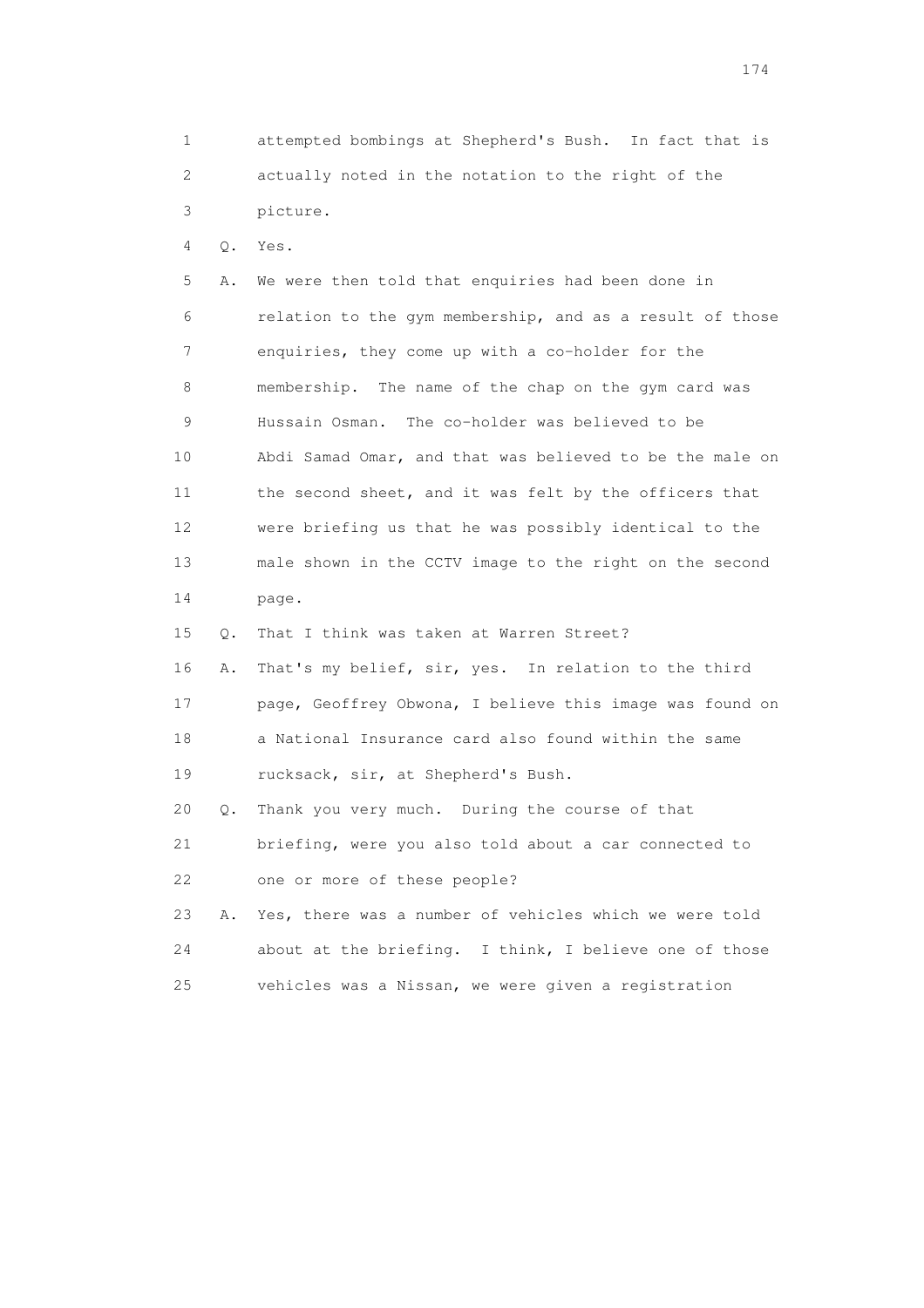|    | 1         | number for that vehicle, and I believe that that vehicle |
|----|-----------|----------------------------------------------------------|
|    | 2         | was parked near the scene at Scotia Road.                |
|    | 3<br>Q.   | I think you were told, this certainly appears in your    |
|    | 4         | pocket book, that it was a black Primera and that it was |
|    | 5         | parked outside Scotia Road?                              |
|    | 6<br>Α.   | That sounds right, sir, yes.                             |
|    | 7<br>Q.   | Were you also in the briefing told the codenames which   |
|    | 8         | had been given to these people, Osman, Nettle Tip; Omar, |
|    | 9         | Regal Wave?                                              |
| 10 | Α.        | That's correct, sir.                                     |
| 11 | Q.        | Were you also told about another address, 60             |
| 12 |           | Corfe House?                                             |
| 13 | Α.        | Yes, 60 Corfe House and I believe that the road was      |
| 14 |           | Dorset Road but the spelling was not known.              |
| 15 | $\circ$ . | As you have said, you had recorded that the briefing had |
| 16 |           | started at ten to 8, that you had been shown some        |
| 17 |           | photographs but there had been no full briefing notes or |
| 18 |           | pack?                                                    |
|    | 19<br>Α.  | No, sir.                                                 |
| 20 | Q.        | That would have been because of the urgency of the       |
| 21 |           | matter?                                                  |
| 22 | Α.        | It was described to me as being a fluid situation with   |
| 23 |           | rapidly changing intelligence and it was an urgent       |
| 24 |           | briefing, yes, sir.                                      |
| 25 | Q.        | During the briefing, were any questions asked about      |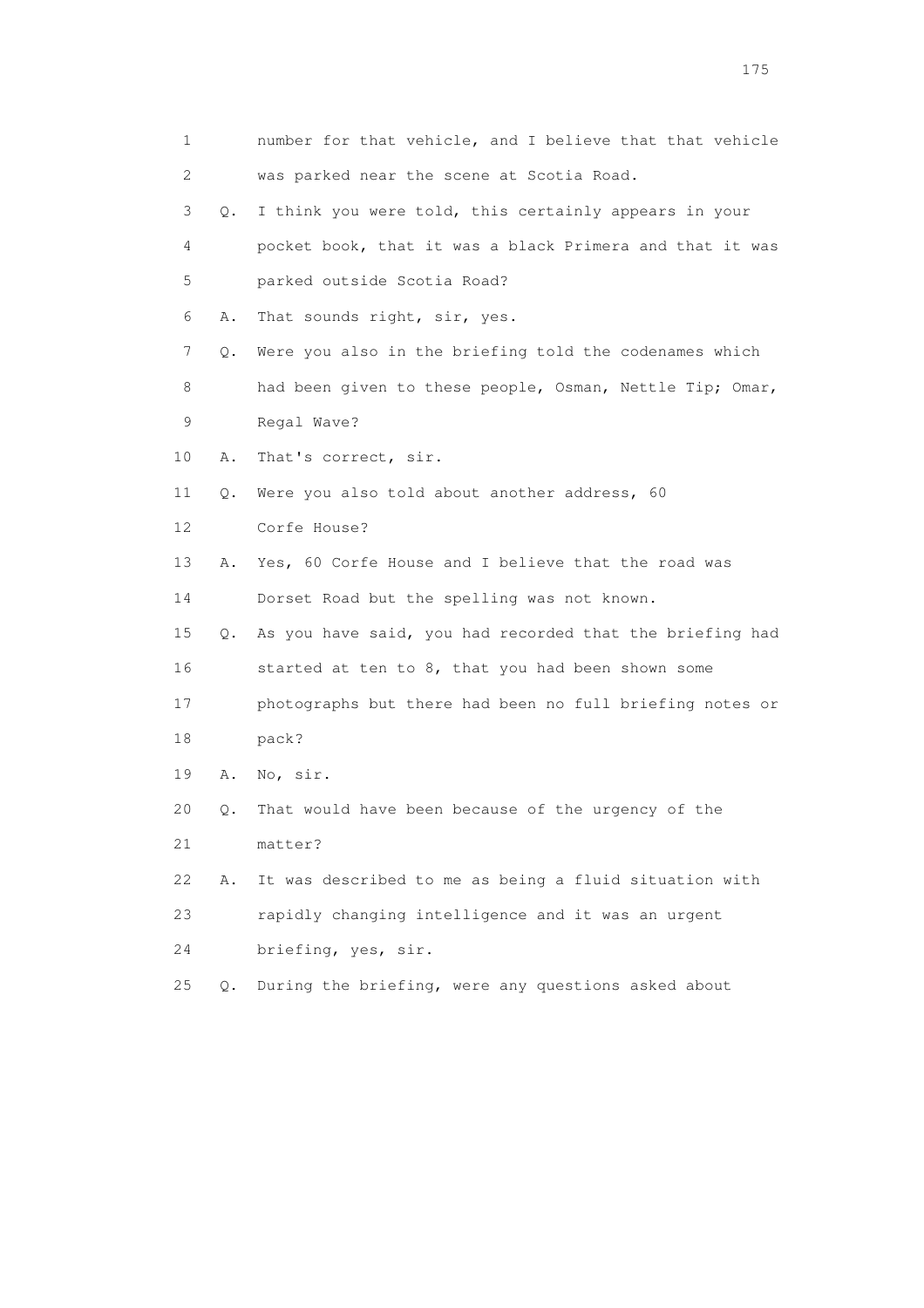1 these three men, further information about what they 2 looked like?

 3 A. Yes, I can't recall who exactly would have asked the 4 questions, but I'm sure that I would have asked at least 5 one question which would have been: are these images 6 known to be a good likeness of the subjects themselves? 7 My concern is, certainly with the image number 1, the 8 picture of Hussain Osman, is that it would appear that, 9 from the way that the image is, I think that's probably 10 more like the image that we would have had to look at. 11 I'm not sure if this colour one is exactly the same as 12 the one on the screen and which one we were actually 13 looking at. You can see that it appears to be flashed 14 out, and then the concern was really with how accurate 15 an image that was, because if there is a flashlight 16 going off, that can do strange things to people's 17 features with regards to shadow and the like, so we 18 asked: was anything further known; was the picture known 19 to be a good likeness; do we know when it was taken; and 20 any other further identifying features in relation to 21 the persons concerned; did we know what age they were; 22 did we know what height or build they were; any other 23 identifying features, but unfortunately no further 24 information was forthcoming.

25 Q. You say no further information. In fairness there is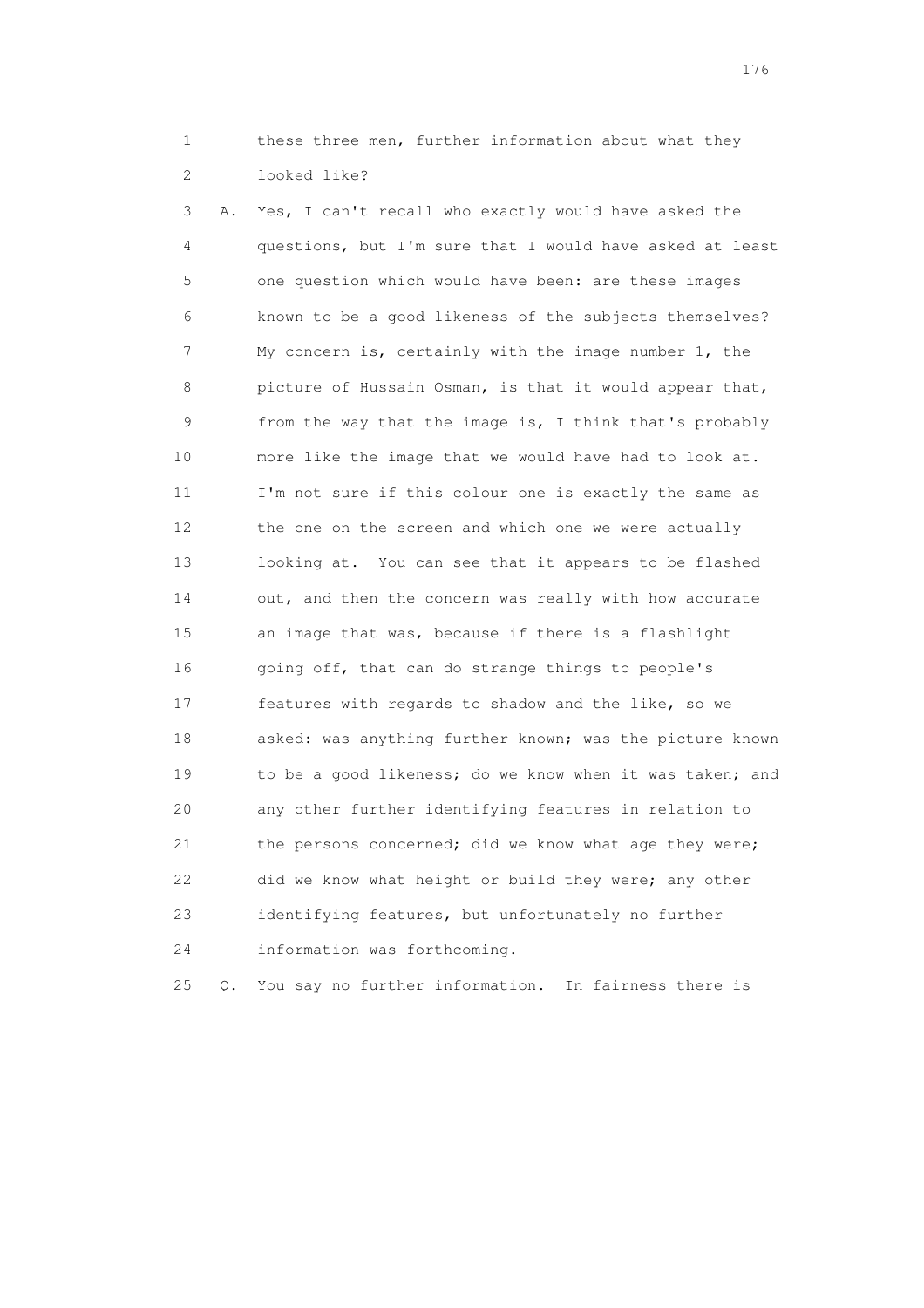| 1  |    | a date of birth at least on this first sheet, so you       |
|----|----|------------------------------------------------------------|
| 2. |    | would have known what age he was?                          |
| 3  | Α. | Yes, sir.                                                  |
| 4  | Q. | During the briefing, what were you told about what your    |
| 5  |    | team's task was that day?                                  |
| 6  | Α. | The task, we were told to go to one of the addresses       |
| 7  |    | that was mentioned.                                        |
| 8  | Q. | Were you told the address at the briefing?                 |
| 9  | Α. | No, we weren't, no.                                        |
| 10 | Q. | Go on.                                                     |
| 11 | Α. | We were told at that stage it was not decided where we     |
| 12 |    | would be located, where we would have to go, but when we   |
| 13 |    | got to one of the addresses that we were going to go to,   |
| 14 |    | our job was to contain the premises.                       |
| 15 | Q. | I think in the past you have said to attend the address    |
| 16 |    | and contain suspects. Was it premises or suspects that     |
| 17 |    | you were supposed to contain?                              |
| 18 | Α. | To contain, well, contain the premises.                    |
| 19 | Q. | Did anyone at the briefing ask what that meant?            |
| 20 | Α. | My colleague Harry, who's also a sergeant on the team,     |
| 21 |    | did say, did ask what really was meant by the word         |
| 22 |    | "contain", looking to try to get some more clarification   |
| 23 |    | around what our task and our role was to be; and really    |
| 24 |    | what we got from that was from Mr Whiddett was just        |
| 25 |    | contain the premises, and he shrugged his shoulders.<br>He |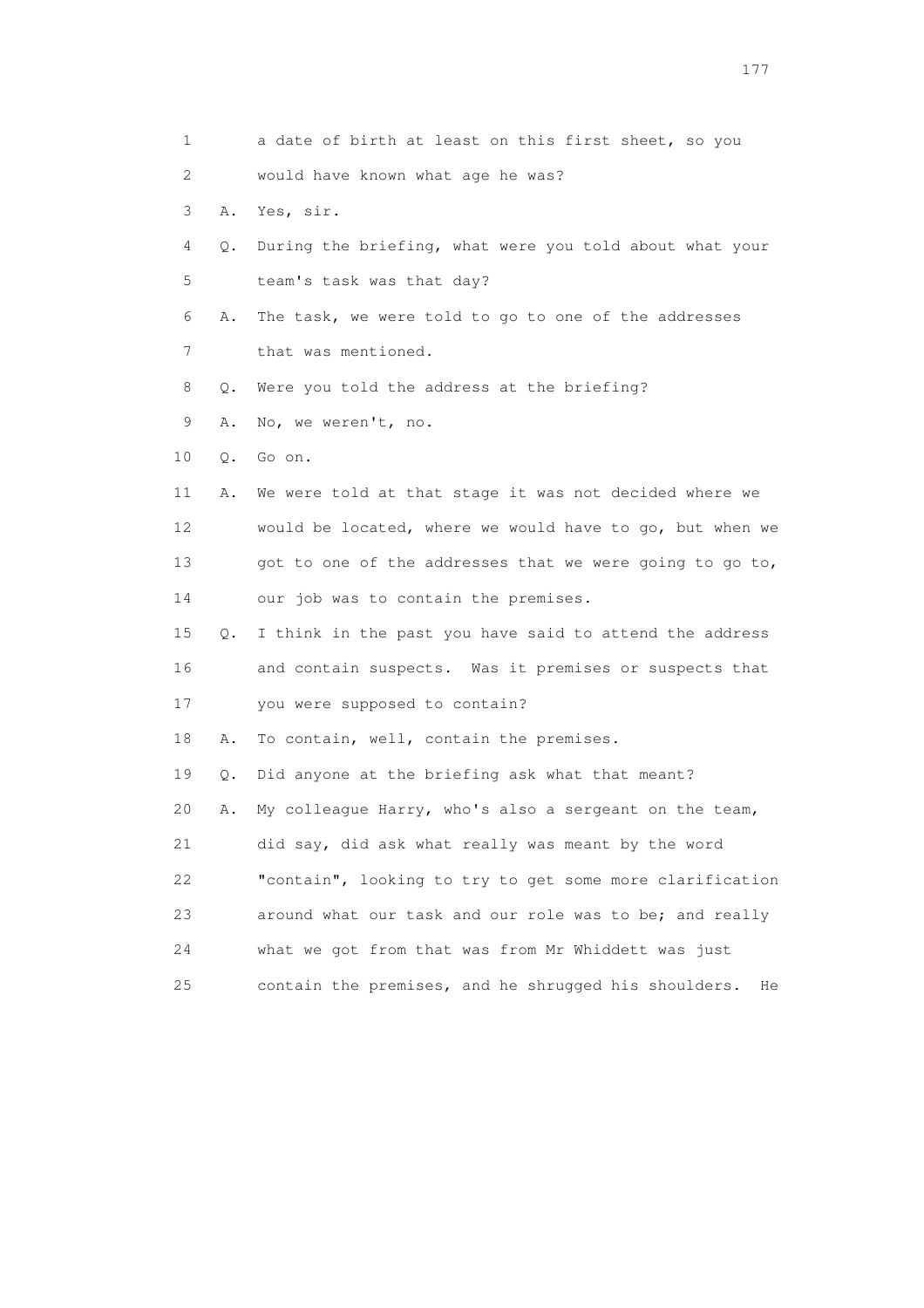|                 | 1             | wasn't really in a position to give us any further       |
|-----------------|---------------|----------------------------------------------------------|
|                 | 2             | details on that.                                         |
|                 | 3<br>Q.       | Were you at the trial given any information about what   |
|                 | 4             | support from other officers you might expect that day?   |
|                 | 5<br>Α.       | I think in relation to questions put by Harry,           |
|                 | 6             | Mr Whiddett had mentioned in relation to -- in answer to |
|                 | 7             | those questions that we would have armed support later   |
|                 | 8             | on that day from SO19, but at this stage they were not   |
|                 | 9             | in a position to be briefed and not in a position to     |
| 10              |               | come and join us.                                        |
| 11              | Q.            | Anything about their estimated time of arrival?          |
| 12 <sup>°</sup> | Α.            | Nothing, sir, no.                                        |
| 13              | Q.            | Anything else about the strategy which you or the        |
| 14              |               | firearms officers would use over the course of that day? |
| 15              | Α.            | No, sir.                                                 |
| 16              | Q.            | Were firearms distributed among your team after the      |
| 17              |               | briefing?                                                |
| 18              | Α.            | They were, sir, yes. In total, including myself and      |
| 19              |               | including Tim, who was the photographer who was running  |
| 20              |               | with us, there would have been eight firearms between 11 |
| 21              |               | of us on the team that day.                              |
| 22              | $Q_{\bullet}$ | You, I think, we have heard that you were the team       |
| 23              |               | leader, I think initially also you were the loggist for  |
| 24              |               | the team?                                                |
| 25              | Α.            | Yes, I was, sir.                                         |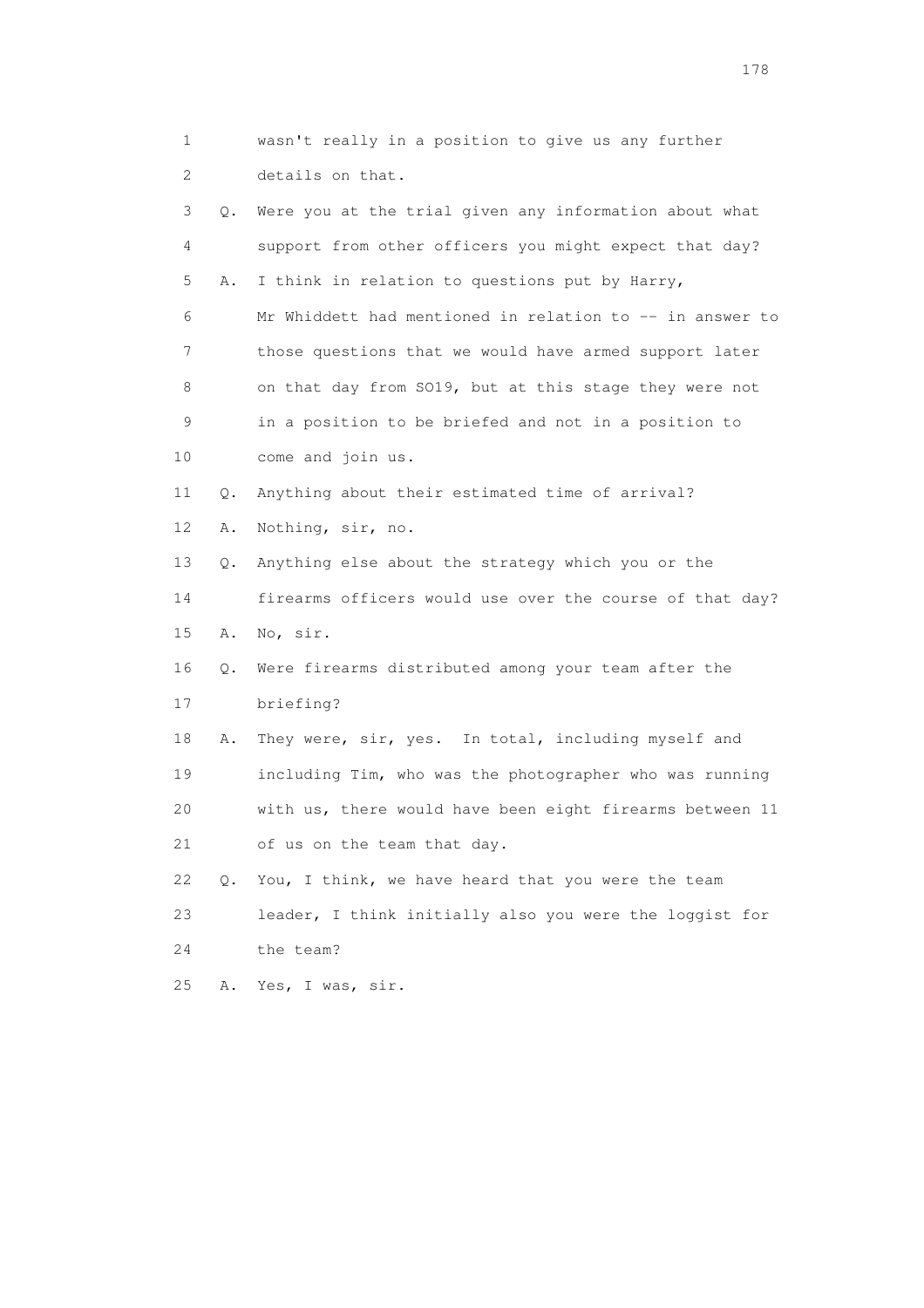1 Q. After the briefing, where did you go?

 2 A. We were asked to hold at a central location awaiting 3 deployment to one of the known addresses, and we went 4 centrally to some arches which we can use to store our 5 vehicles in, which aren't too far from Scotland Yard and 6 not too far from our office. 7 Q. Did the time come when you received instructions to go 8 to Scotia Road? 9 A. I have got the time of 8.33 when I sent out a pager 10 message to my team. Most of my team were at that 11 holding location. I think a couple had popped around 12 the corner to maybe grab a sandwich or something. So 13 just to make sure everyone got the message, I say, I got 14 a telephone call from Mr Whiddett, saying that could we 15 go down and assist the red team down at Scotia Road. So 16 just before 8.33 in the morning. 17 I asked -- 18 Q. Pausing there, you were told you would be assisting the 19 red team, not relieving them but adding to their number? 20 A. My assumption was when he said to go down to 21 Scotia Road, was that we would be relieving them as 22 I was aware that they were the night duty team, so I 23 said: do you mean relieving the red team; and he said: 24 no, going down and assisting the red team.

25 I think I asked: was there anything more that you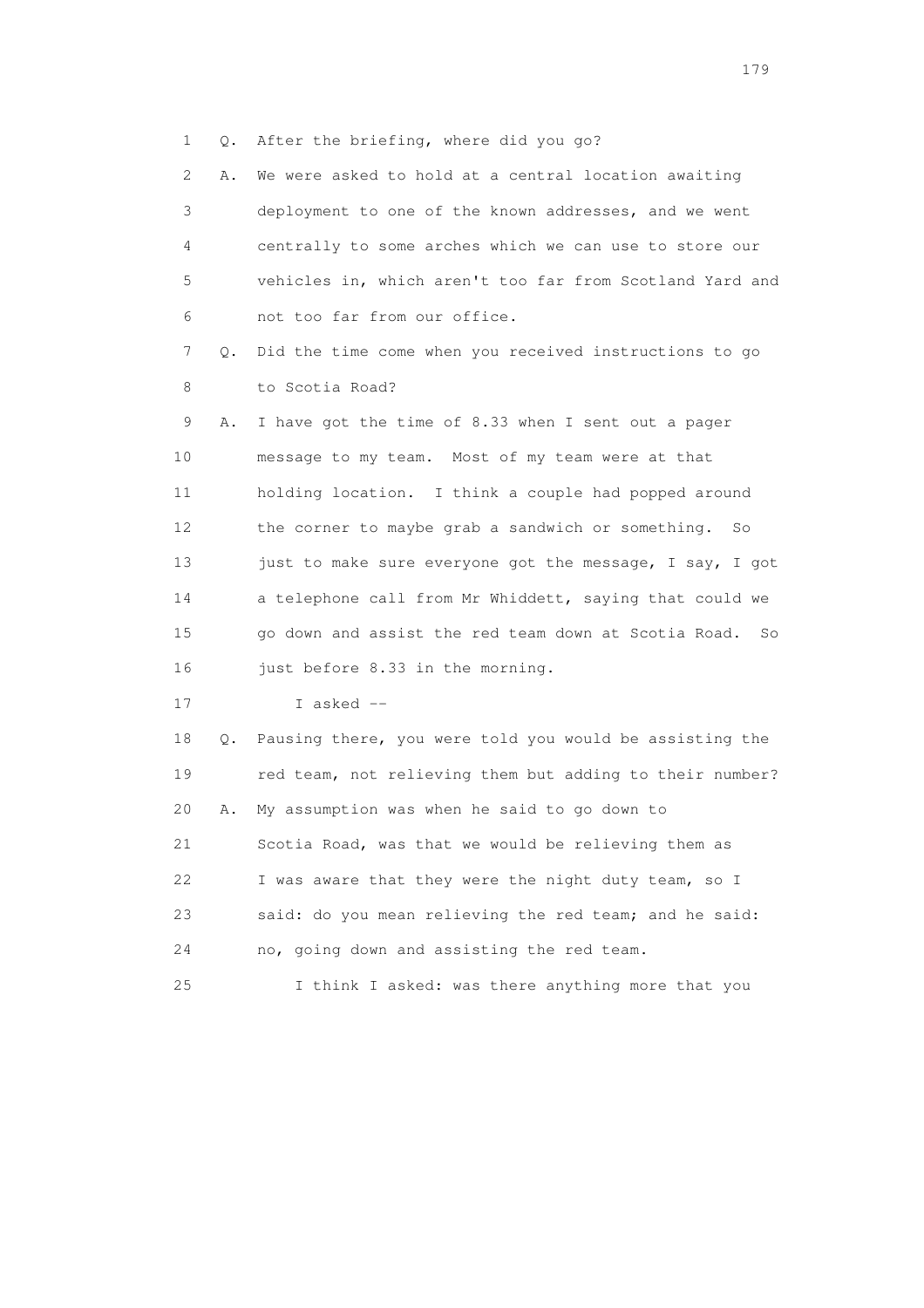1 wanted us to do when we get there; and he said: no, just 2 go down there and assist the red team. So I then 3 informed my team that that's where we were heading and 4 then we made our way down to that location, sir. 5 Q. This may be obvious from what we have heard from other 6 surveillance officers but you would have gone down there 7 separately in a variety of different vehicles? 8 A. Yes, sir. 9 Q. Over the course of that morning, your observations were 10 monitored in a log which was specific to the grey team? 11 A. Yes, it was, sir, yes. 12 Q. Perhaps that can be handed out now to the jury to be 13 included in the next tab of their jury bundle. (Handed) 14 SIR MICHAEL WRIGHT: Divider 58? 15 MR HOUGH: I may have lost count -- 60. 16 SIR MICHAEL WRIGHT: Really? Oh. All right, if you say so. 17 I am only up to 58. 18 MR HOUGH: I think everybody probably has different numbers 19 but it will be reconciled overnight. 20 SIR MICHAEL WRIGHT: All right. 21 MR HOUGH: It turns out it might be 58. 22 SIR MICHAEL WRIGHT: Thank you very much. 23 MR HOUGH: If we could -- it will appear on screen -- turn 24 to the next page, please. Do we see you there recording 25 8.30 am as the start of the deployment.

180 and 180 and 180 and 180 and 180 and 180 and 180 and 180 and 180 and 180 and 180 and 180 and 180 and 180 and 180 and 180 and 180 and 180 and 180 and 180 and 180 and 180 and 180 and 180 and 180 and 180 and 180 and 180 an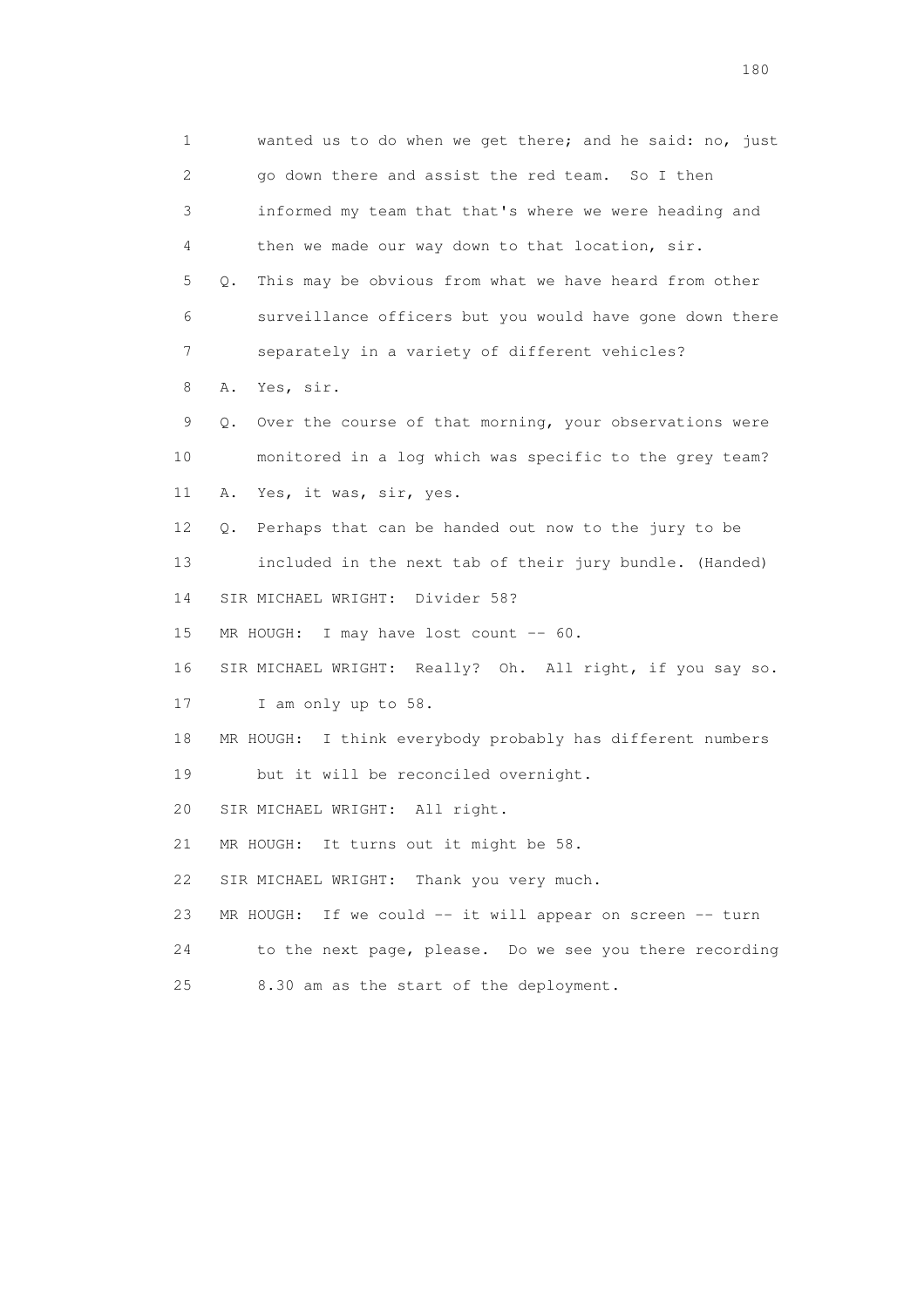1 A. 8.30 am is when I make that first entry in the log, sir. 2 Basically what I am doing at that point is signing on as 3 the loggist and basically listing the call signs and the 4 names of the officers who were to take part in this 5 surveillance deployment. 6 Q. Again, as with the red team log, their names have been 7 replaced with their pseudonyms, but the call signs are 8 on the left, and your call sign ends with 00? 9 A. That's right, sir. 10 Q. So where we see 00 in the right-hand column of this log, 11 that will be an entry which relates to something you 12 have seen or observed? 13 A. Yes, sir. 14 Q. Then 8.55, do you record the observations commencing 15 actually at the scene? 16 A. Yes, basically I have arrived, I see members of my team 17 arrive, and I have opened the log again and made that 18 entry basically to say that we are there on scene in 19 company with the red team at Scotia Road, sir. 20 Q. You record the codenames of the two suspects you are 21 interested in? 22 A. Yes, Regal Wave and Nettle Tip. 23 Q. Before we go on to the next page, let us deal with the 24 start of your observations. When you arrived, did you 25 have any discussions with the red team members?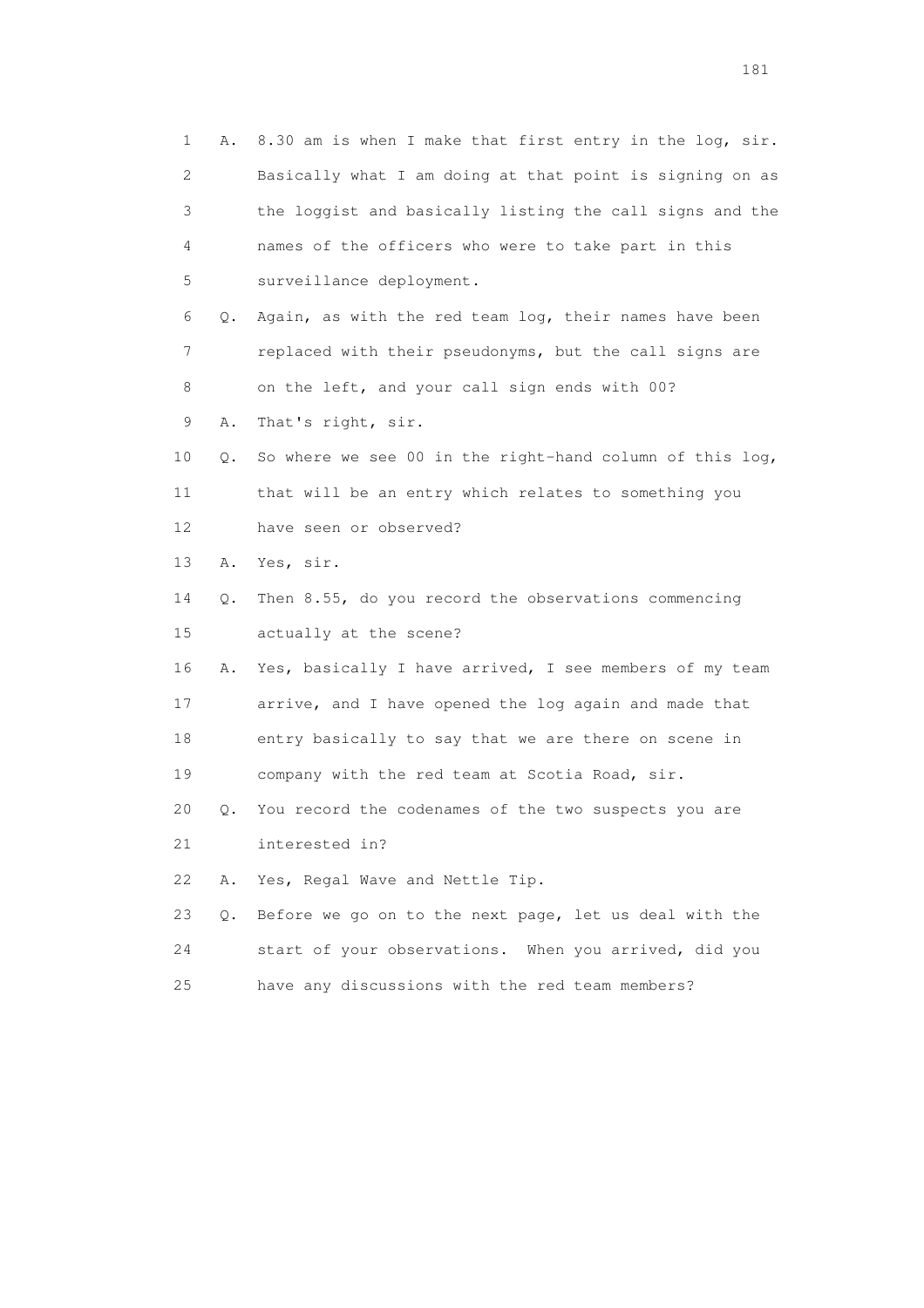1 A. I would have spoken to Derek, the team leader on the 2 telephone. Whether he phoned me or I phoned him, 3 I can't recall, just to say that you know, this is 4 what's happening, we are here to join you, how can we 5 help. At that point, again I was assuming, and 6 I offered that we would assist them by relieving them 7 that they could come out, and that we would go in and 8 put our van in and take the plot from them. Only one 9 team, if you like, hold a plot at one time; it just gets 10 too complicated if you try and have two teams on top of 11 a plot at once. 12 This was declined by Derek. He was quite happy that 13 they had not been there too long, and he didn't want to

 14 move or interfere with the van that they had holding the 15 premises.

 16 Q. Pausing there, in the course of your discussion with 17 Derek, were you told anything about the van they had in 18 place and its communications?

 19 A. Yes, it became clear that the van that they had, they 20 had a problem with its Cougar radio, and that they were 21 relying on a back-up system called Airwave.

 22 Q. We have heard that the person in the van was putting out 23 messages over Airwave and then they were being relayed 24 on by other team members on their Cougar sets?

25 A. That's my understanding, sir, yes, and again, that's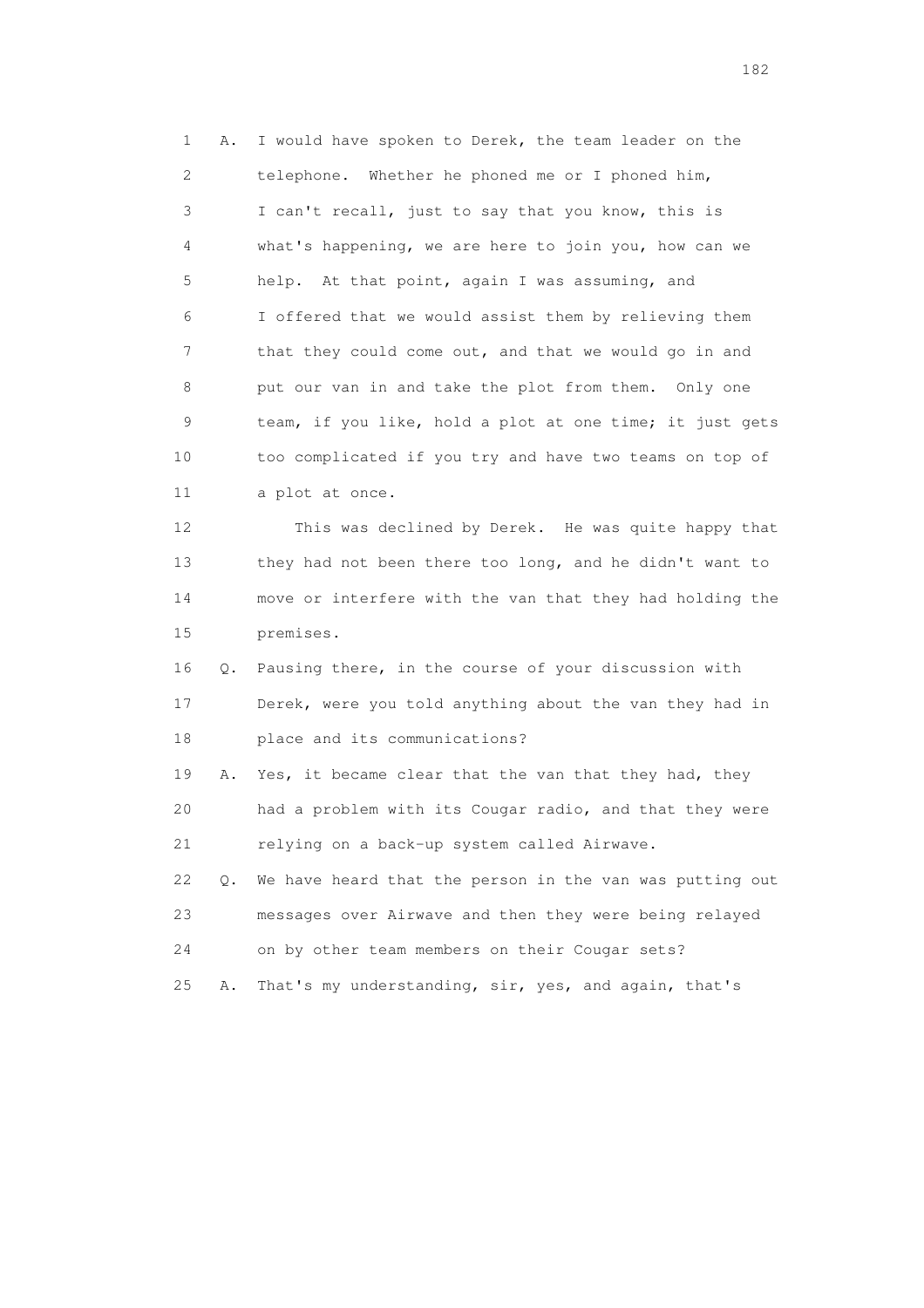1 part of my reason to want to offer up our van in place 2 of theirs. 3 Q. So you offered him your van and he said no, because it 4 would mean an obvious change in the area? 5 A. Absolutely, sir, yes, I am happy to accept that. 6 Q. After you had had that discussion with him, you knew 7 that they would be holding the plot, as you describe it, 8 what instructions did you give to your team members? 9 A. I said to my team that we were to sit off on the outside 10 on the periphery of that plot and pick up and attempt to 11 identify and control any subjects which would be passed 12 to us by the red team. You could go on for a long time 13 explaining the rationale behind that, but you haven't 14 really got much air time and obviously I'm aware that 15 I am taking up air time from the eye whilst I am 16 explaining that. But what you are looking at really is 17 that the red team, if they ever had a very strong 18 possible or maybe a positive identification, they would 19 be expected to run with that subject and then we would 20 back fill.

 21 But if it got to the situation whereby, as you often 22 expect with these situations, you may well get someone 23 who could be a possible, and bearing in mind the image 24 that we have been shown, you could understand that that 25 situation could arise, that we would try and clarify

183 and the contract of the contract of the contract of the contract of the contract of the contract of the contract of the contract of the contract of the contract of the contract of the contract of the contract of the co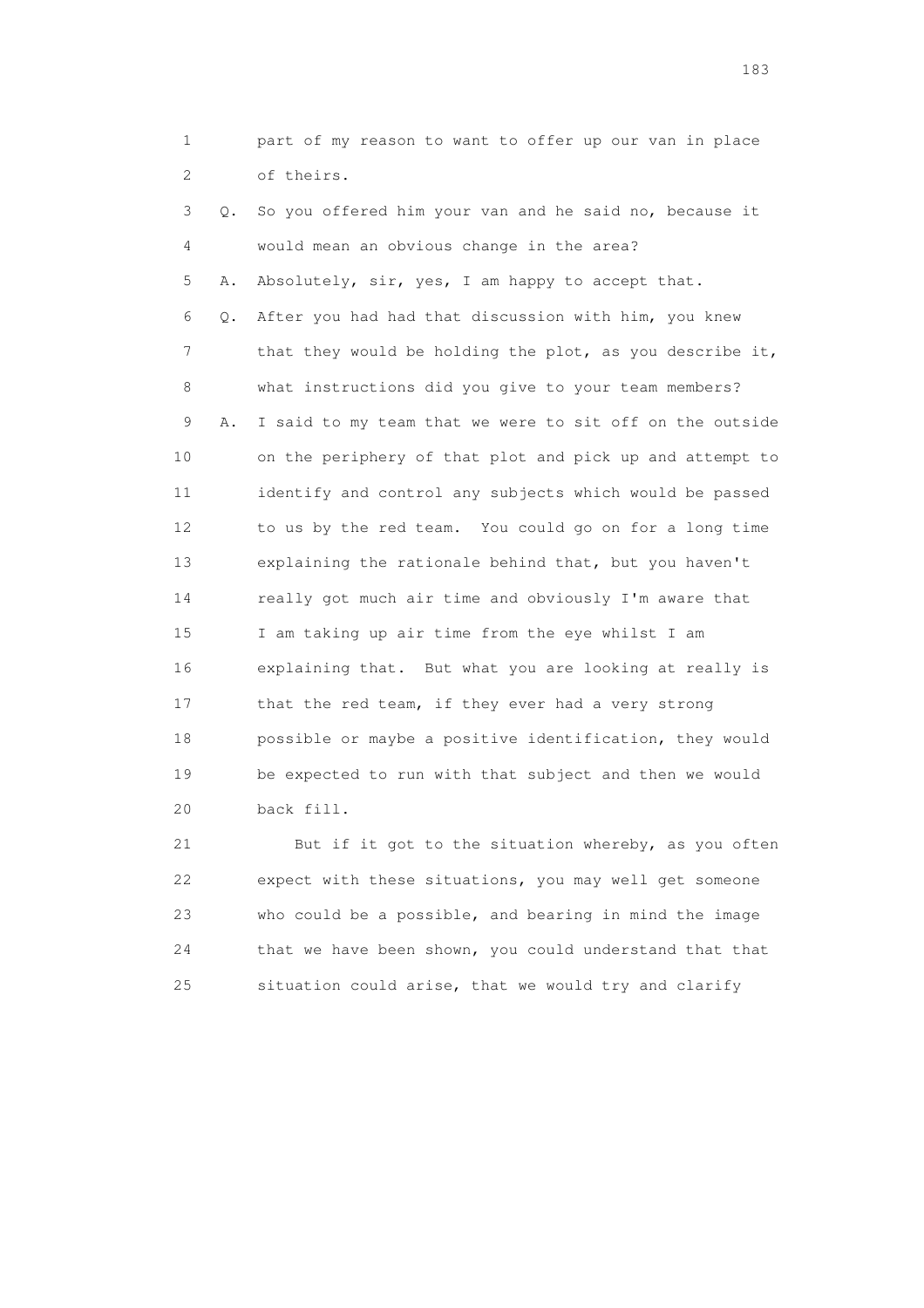1 that matter by instead of having them come out and us 2 having to back fill them, you could end up with changes 3 in plots every few minutes if a number of possibles came 4 out, that we would take away those possibles from the 5 red team on the periphery. 6 Q. Just pausing there, you are describing two different 7 techniques, I think, one where a red team officer 8 actually physically follows somebody away from the plot, 9 and you, your team gets into position, assisting that 10 surveillance, and hanging back further? 11 A. That's right, sir, yeah. 12 Q. Then the second technique I think you were describing is 13 one where the red team allows somebody, as it were, to 14 pass through their inner ring and then your officers 15 pick them up on the outer ring and carry them forward 16 a distance? 17 A. That's right, sir. 18 Q. Were you given any and were you passing on any 19 instructions about who you should be following and how 20 you should be identifying people? 21 A. There was no update, if you like, from the briefing, so 22 the briefing was to contain premises, and we were given 23 no further information about how we were to do that at 24 the scene, sir, no. 25 Q. Did you have any understanding at that stage about what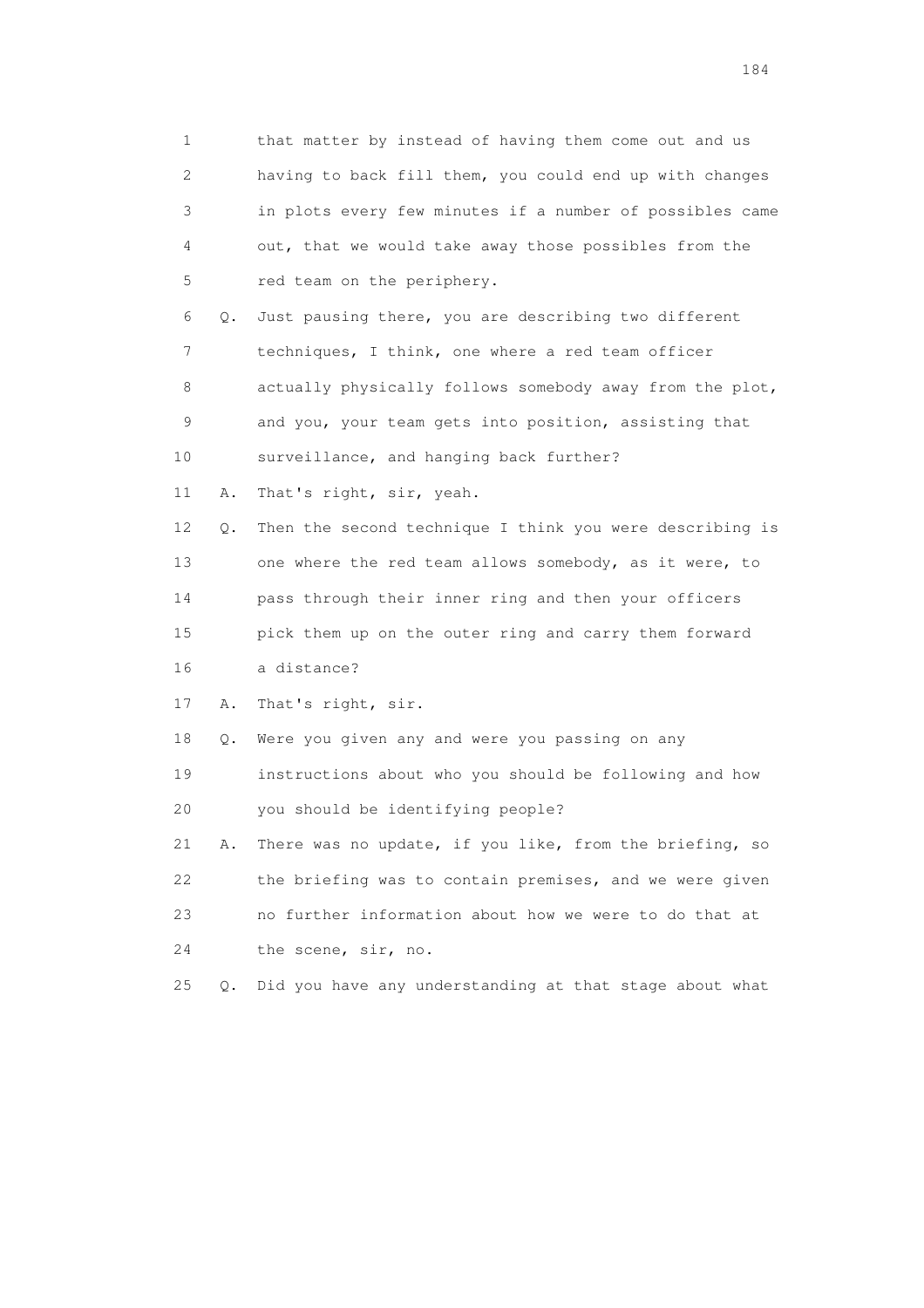1 would happen if somebody came out who was one of the 2 suspects on the photographs?

 3 A. My understanding is that if someone came out and they 4 were positively identified, is that the red team would 5 pick up that subject and they would go with that person. 6 Q. In the course of your discussions with Derek, did he say 7 anything to you about support or cover from firearms 8 officers of CO19?

 9 A. Yes. Derek had mentioned to me that he had been in 10 contact with the ops room, and had asked where this 11 armed back-up was, and when it was going to arrive, and 12 it was clear at that stage that he had talked about the 13 armed team locating at the Territorial Army Centre 14 nearby, which was a good location, but that again he had 15 no idea when they would come, and we then discussed 16 between the two of us what we would do if we were put in 17 a difficult situation, and a positively identified 18 bomber with some sort of identifying -- identifiable 19 means of detonation coming out and how we would deal 20 with that.

 21 Q. Did those discussions reach a conclusion? 22 A. We agreed, in fact he said he already had in place 23 a tactic which he had explained to the ops room that, 24 what he would do, he would use his armed officers to 25 make an armed challenge from cover, close to the

<u>185</u>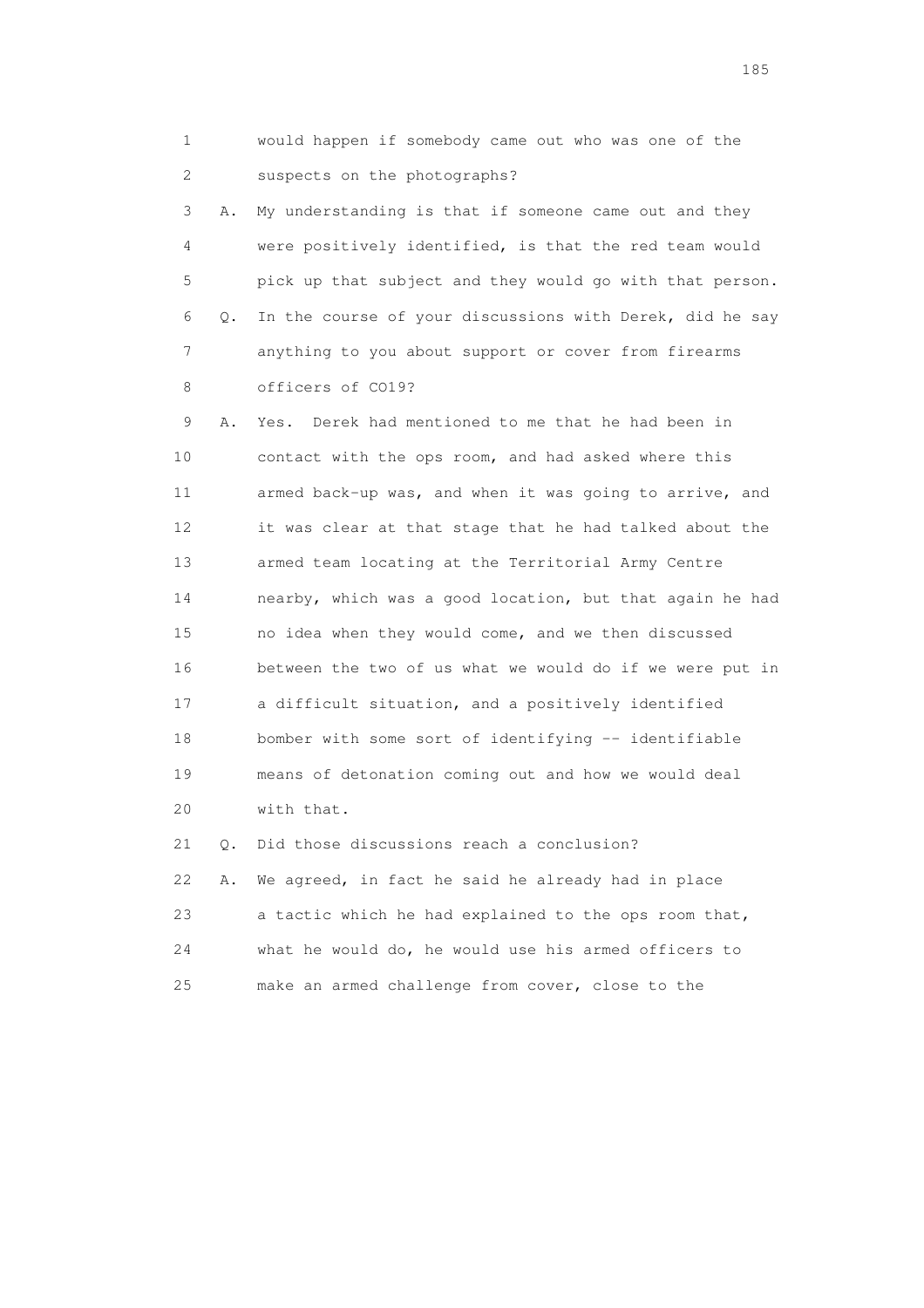| 1  |           | junction with Upper Tulse Hill --                          |
|----|-----------|------------------------------------------------------------|
| 2  | Q.        | Close to which junction, the Marnfield Crescent junction   |
| 3  |           | $or$ $--$                                                  |
| 4  | Α.        | The Marnfield Crescent junction in Upper Tulse Hill,       |
| 5  |           | sir, because there was a bus stand nearby, and the         |
| 6  |           | danger really was if we allowed someone who was clearly    |
| 7  |           | identified as a positive identification with potentially   |
| 8  |           | a viable means of detonation, we couldn't run the risk     |
| 9  |           | of letting that person get on to a bus and the dangers     |
| 10 |           | that would then cause.                                     |
| 11 | Q.        | So this tactic that he describes, that he says he has      |
| 12 |           | explained to the operations room, to use his officers to   |
| 13 |           | contain and challenge, if somebody comes to that           |
| 14 |           | junction of Marnfield Crescent and Upper Tulse Hill, if    |
| 15 |           | they are an identified suspect --                          |
| 16 | Α.        | Yes, sir.                                                  |
| 17 | Q.        | -- is that a tactic you agreed with?                       |
| 18 | Α.        | Yes, it is, sir.                                           |
| 19 | Q.        | Did you agree that your officers would participate in      |
| 20 |           | that tactic and follow the same approach?                  |
| 21 | Α.        | Yes, I did, sir, and I put that again over the Cougar      |
| 22 |           | radio so that my officers would be aware of that.          |
| 23 | $\circ$ . | Did Derek also say anything to you about those bus stops   |
| 24 |           | that you just mentioned?                                   |
| 25 | Α.        | He did.<br>He said he had made numerous attempts to try to |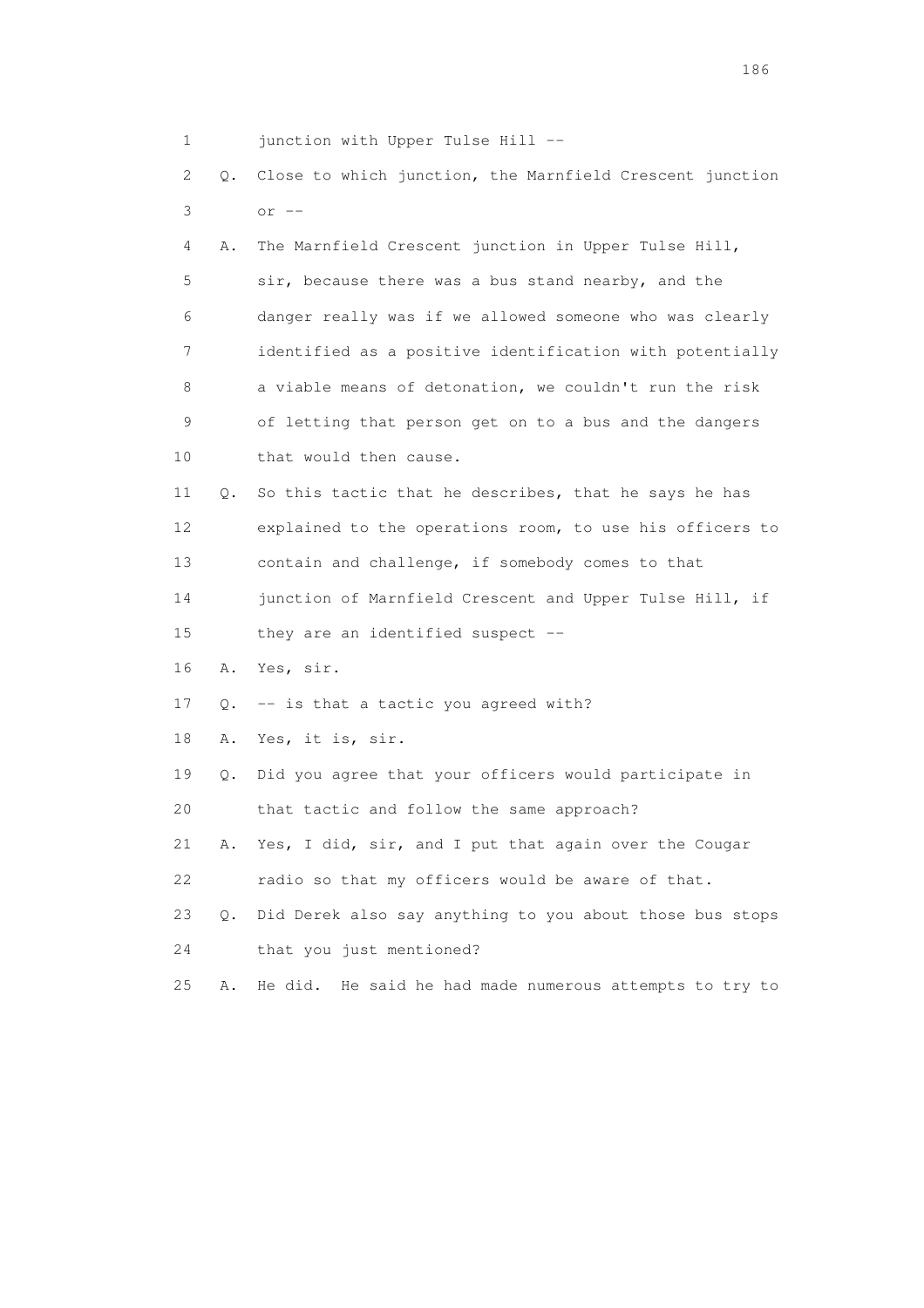1 stop buses or get the buses diverted, and unfortunately 2 the buses were -- had been running and continued to run, 3 and he was quite exasperated that they couldn't get the 4 buses stopped, and I was a bit confused myself because 5 I thought that should be quite a simple task really to 6 get the buses stopped, if not by contacting the bus 7 company, maybe by use of a traffic unit or something 8 just at the top of the road. 9 Q. Could we move now to the topic of where you were. 10 SIR MICHAEL WRIGHT: Can I ask a question about that, 11 Mr Hough, before you go any further. 12 If that eventuality had actually occurred and 13 somebody had come out who was positively identified and 14 carrying something that might well have been a bomb -- 15 A. Yes, sir. 16 SIR MICHAEL WRIGHT: -- would you have expected to have to 17 refer back to the control room to get permission to 18 carry out the stop? 19 A. Sir, I don't think there would have been time. 20 SIR MICHAEL WRIGHT: Very well. The second question I am 21 going to ask you is: did you appreciate, when that 22 discussion was going on, that immediately opposite the 23 junction with Marnfield Road at the point where this 24 stop was suggested might take place, was a school? 25 A. No, sir.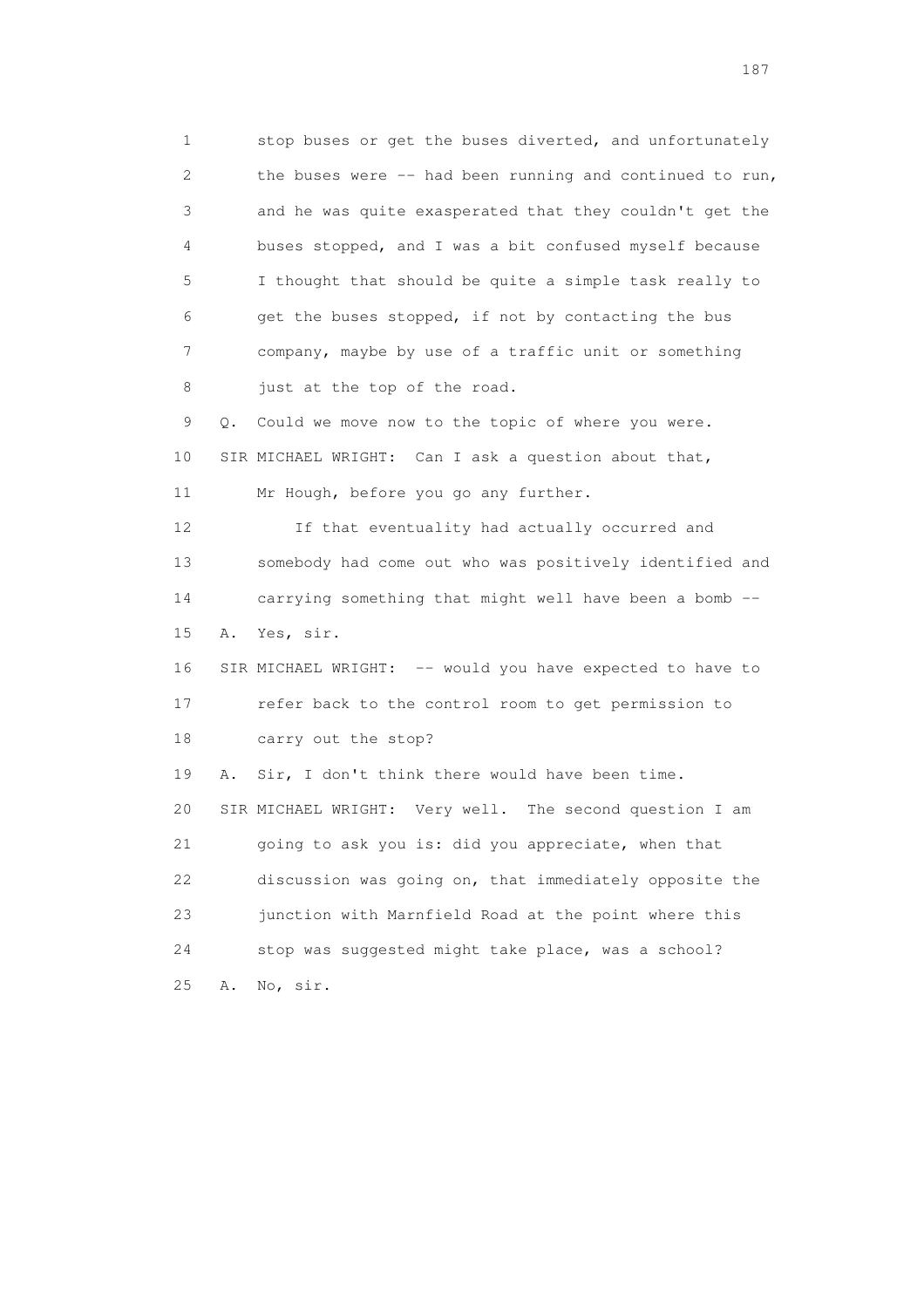1 SIR MICHAEL WRIGHT: You didn't, right.

| 2. |    | Just one or two points arising out of that.<br>MR HOUGH: |
|----|----|----------------------------------------------------------|
| 3  |    | First of all, given that you had discussed and           |
| 4  |    | agreed on this tactic, did you specifically place the    |
| 5  |    | members of your team in any positions so that that       |
| 6  |    | tactic could be carried out?                             |
| 7  | Α. | No, sir.                                                 |
| 8  | Q. | Did you inform yourself about precisely where the        |
| 9  |    | different members of the red team were in case they      |
| 10 |    | might want to carry the tactic out?                      |
| 11 | Α. | I was informed by Derek that he had people close by, and |
| 12 |    | I didn't ask him to specifically be able to identify     |
| 13 |    | where those locations were, no, sir.                     |
| 14 | Q. | Moving on, as I say, to where you were, tab 14 of the    |
| 15 |    | jury bundle, please. Do you see there around the centre  |
| 16 |    | of the page, Upper Tulse Hill going diagonally down and  |
| 17 |    | Marnfield Crescent off that?                             |
| 18 | Α. | Yes, sir.                                                |
| 19 | Q. | Can you help us with this: around 9.30 that morning,     |
| 20 |    | a time we are coming to, where were you positioned?      |
| 21 | Α. | I was parked up just north of Christchurch Road, but     |
| 22 |    | south of Upper Tulse Hill in Roupell Road. Somewhere     |
| 23 |    | near the junction, I think it's Huggs Place, I think.    |
| 24 | О. | I wonder if that can be shaded.                          |
| 25 |    | SIR MICHAEL WRIGHT: It's not very easy to see.           |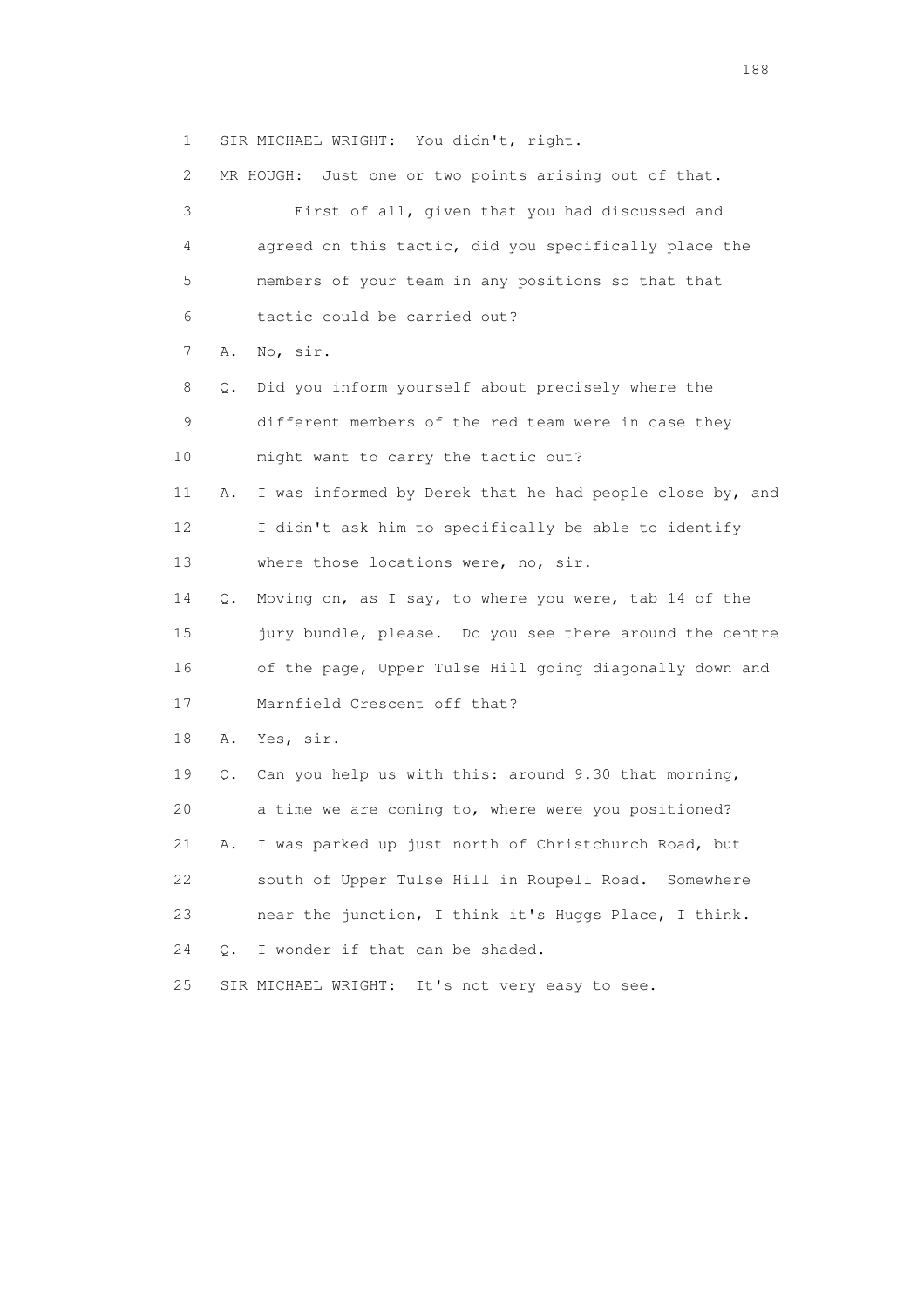1 MR HOUGH: Roupell Road crosses Christchurch Road near the 2 "R" in Christchurch Road. 3 We see that. You were, I think you are saying, 4 towards the north end of that road? 5 A. A little bit further north, yes, towards the junction, 6 Huggs Place. 7 Q. Near where we see the word "Huggs"? 8 A. Yes, parked up on the offside, on the right-hand side. 9 Q. On the right-hand side of the road, pointing in which 10 direction? 11 A. Pointing towards Upper Tulse Hill. I had arrived from 12 the Christchurch Road end, turned right into 13 Roupell Road, I think, and pulled over on the right-hand 14 side. 15 Q. What was your view both ways down Upper Tulse Hill? 16 A. To be honest, I could probably only see just a junction, 17 really, junction probably about 5 or 10 yards into 18 either side at Tulse Hill. 19 Q. So you could see up to Tulse Hill? 20 A. I could see up to Tulse Hill, yes, sir. 21 Q. So you could see the exit of Marnfield Crescent? 22 A. No, no, I couldn't see that from where I was. 23 Q. Could you see -- 24 A. I think that there were maybe some buildings -- 25 SIR MICHAEL WRIGHT: Sorry, when you say Tulse Hill, you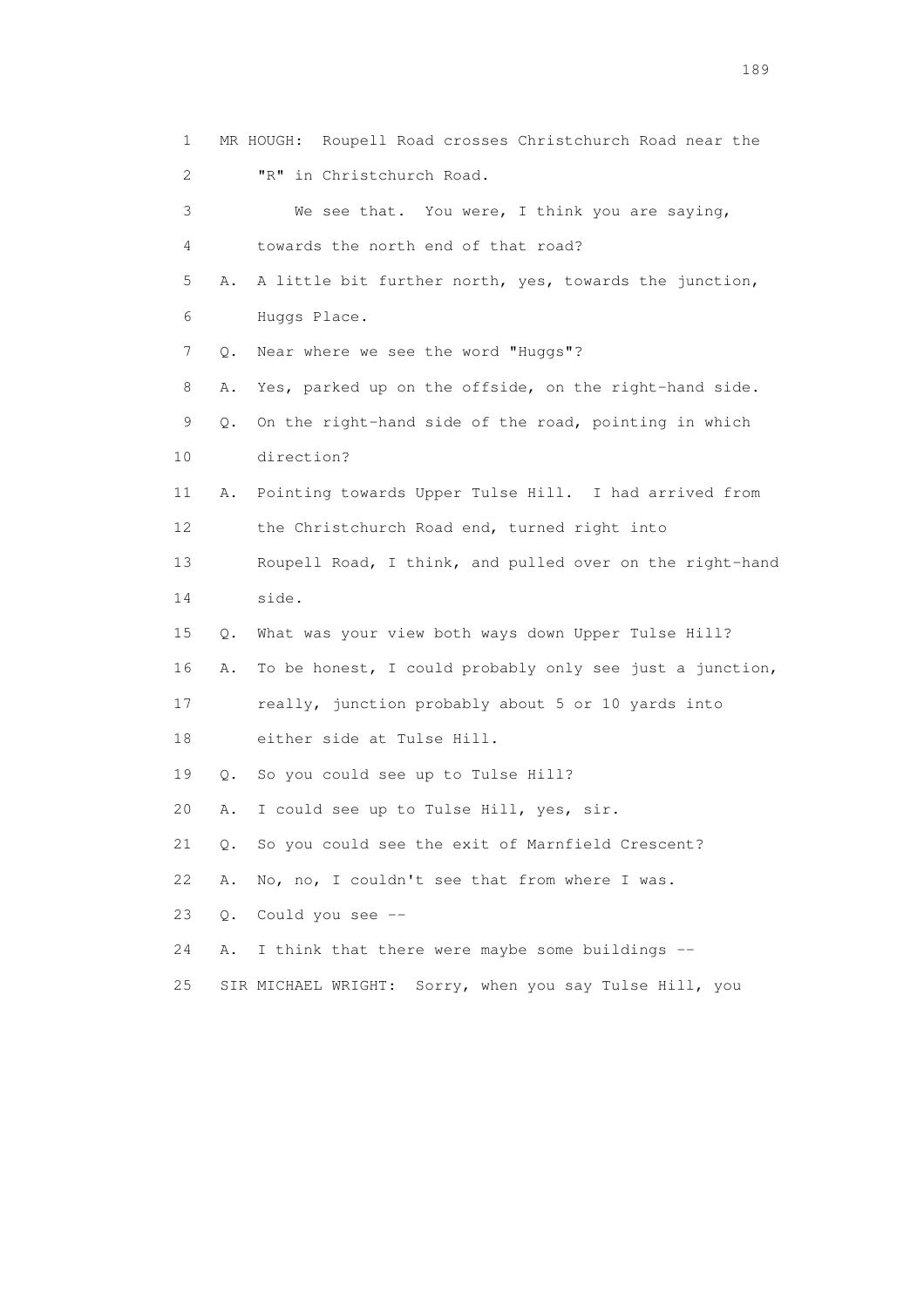1 mean Tulse Hill proper, not Upper Tulse Hill. 2 A. Upper Tulse Hill, sorry, I beg your pardon. 3 MR HOUGH: That makes things clearer. In fact your view 4 into Upper Tulse Hill was rather restricted? 5 A. It was, sir, yes. 6 Q. At 9.31, so just a few minutes before Mr de Menezes 7 comes out, we have recorded a very short call from you 8 to a number we have not had identified. Are you able to 9 remember that call at all? 10 A. No. No, sir. 11 Q. Can we go back to the log, the second page of the log, 12 please, so 225. Do we see there at 9.20 a record of Ken 13 assuming the role of the nominated loggist? 14 A. That's right, sir, yes. 15 Q. Where was Ken when he assumed that role? 16 A. He would have been sat beside me in my car, sir. 17 Q. How soon before that had he arrived on the scene? 18 A. Well, he mentioned to me that he was having problems 19 with his car radio. I was looking to acquire a loggist 20 for that day to sit with me, because if you are likely 21 to be joined by other units the phone can get very, very 22 busy, so I was looking for a loggist to join me. 23 I think Ken must have been sat in a car, a couple of 24 minutes maybe. That would be my recollection, sir. 25 Q. As we come to the next entry, can we just have a few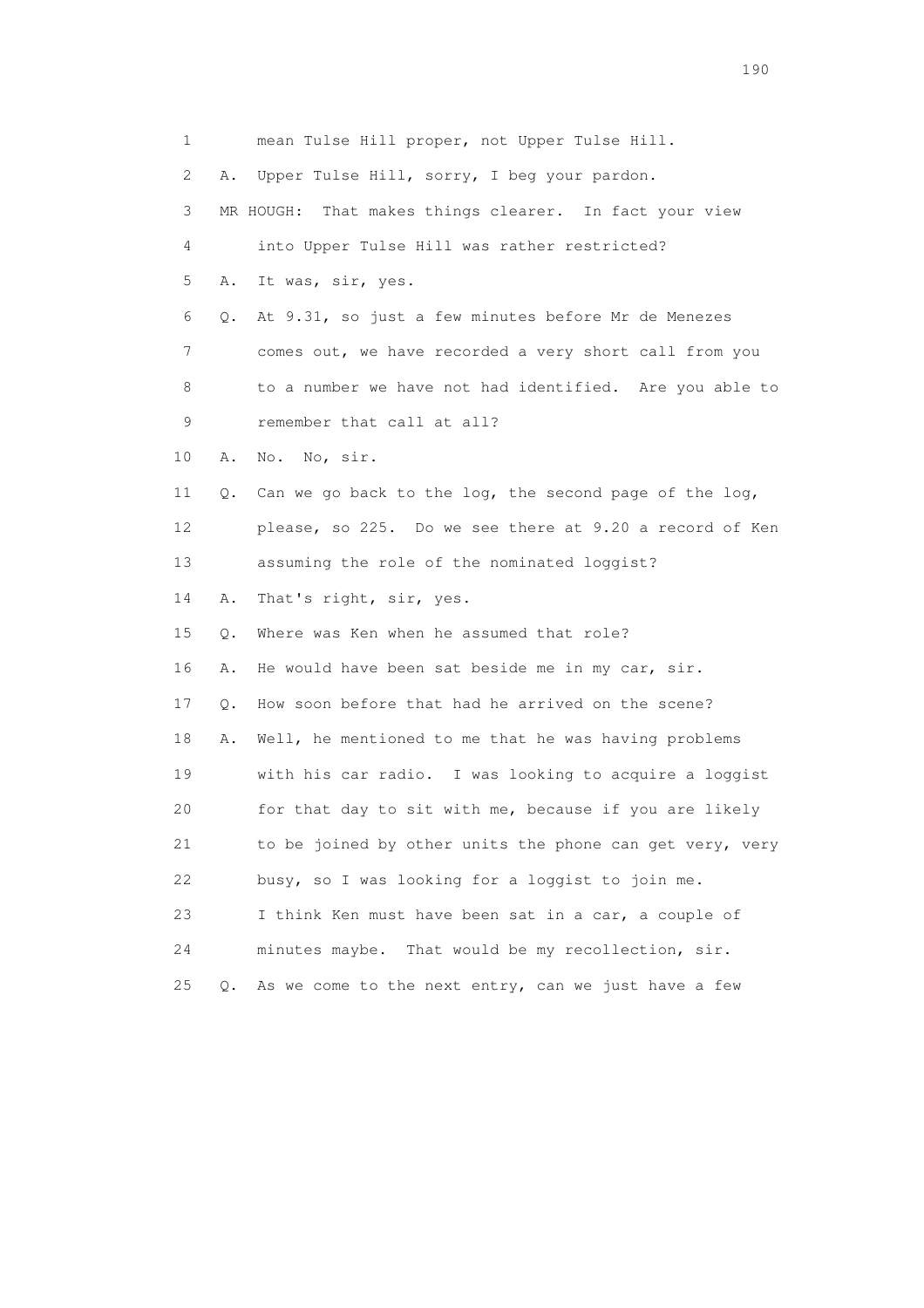1 points out about the format. We have seen this type of 2 log before for the red team, and the left-hand column 3 the time, in the middle column the observation, and all 4 written by the loggist? 5 A. Yes. 6 Q. Then in the right-hand column, is this right, each 7 officer who can vouch for the entry puts his call sign 8 and initials beside it? 9 A. The loggist would put down the call sign of the officer 10 if they can identify them, they normally can, and later 11 on another officer can add if they wish to -- 12 Q. Add their call sign? 13 A. Add their call sign if they were also witnessing what 14 had happened. 15 Q. In any event, everybody is supposed to initial their 16 call sign if they agree to the entry? 17 A. That's right, sir, yes. 18 Q. Then we also see underneath the times A, B and C? 19 A. Yes, sir. 20 Q. Perhaps you can help us with what these relate to? 21 A. Okay, these were entered some hours or in fact many 22 hours after the operation at a debrief, and effectively 23 what you have got here is at 9.39, I have made an entry. 24 That's a time I actually made the entry in the notebook. 25 So I look at my watch, I have a time of 9.39. That's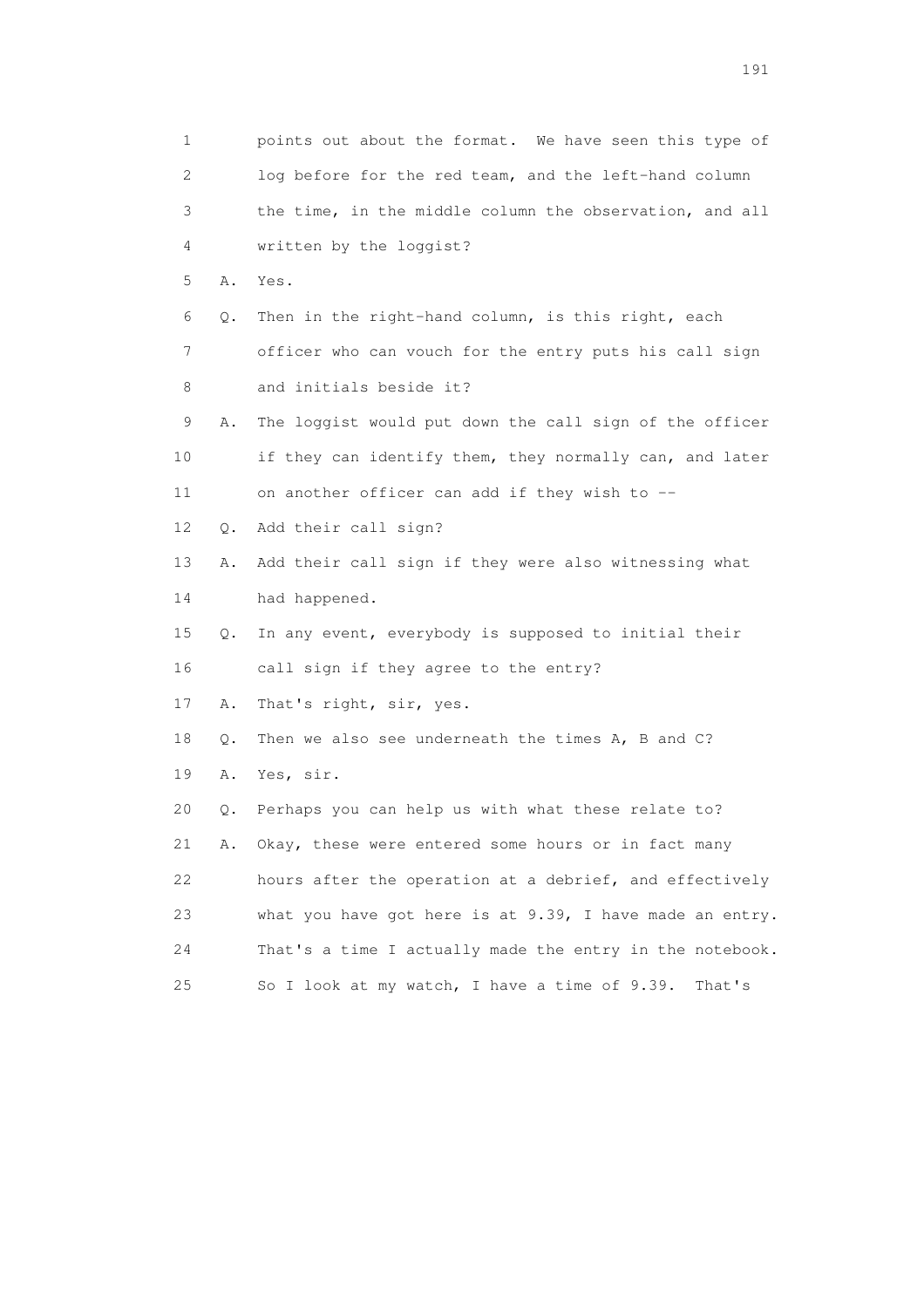1 the time I write in the left-hand column. What I have 2 actually seen has actually preceded that but, obviously 3 being the loggist at the time, I wasn't able to write it 4 contemporaneously while I'm actually seeing him and 5 seeing what's actually happening. 6 There was a delay there because of what had happened 7 just before 9.39, and that was basically me driving 8 along Upper Tulse Hill to get, try and get a little look 9 at the possible who was put out by the red team. 10 Q. Perhaps we can just clarify precisely what the A, B and 11 C are used for. Is this right, the debriefing of this 12 particular log took place on the evening of the 22nd? 13 A. It did, sir, yes, between 8.40 -- 14 Q. 8.40 and 10.30? 15 A. -- and 10.30 at Leman Street, yes, sir. 16 Q. If we turn to page 227 or 458, a few pages further 17 along, do we see as an example there, "supp A"? 18 A. Supplementary A, yes. 19 Q. Perhaps I can just put this to you, see if you agree 20 with the way I put it: each officer who wants to add 21 something to the entry made at point A, so the 9.39 22 entry, writes "supp A" and then writes a passage and 23 puts his call sign and initials. 24 A. Yes, sir. 25 Q. So the supplementary entries are made when the log is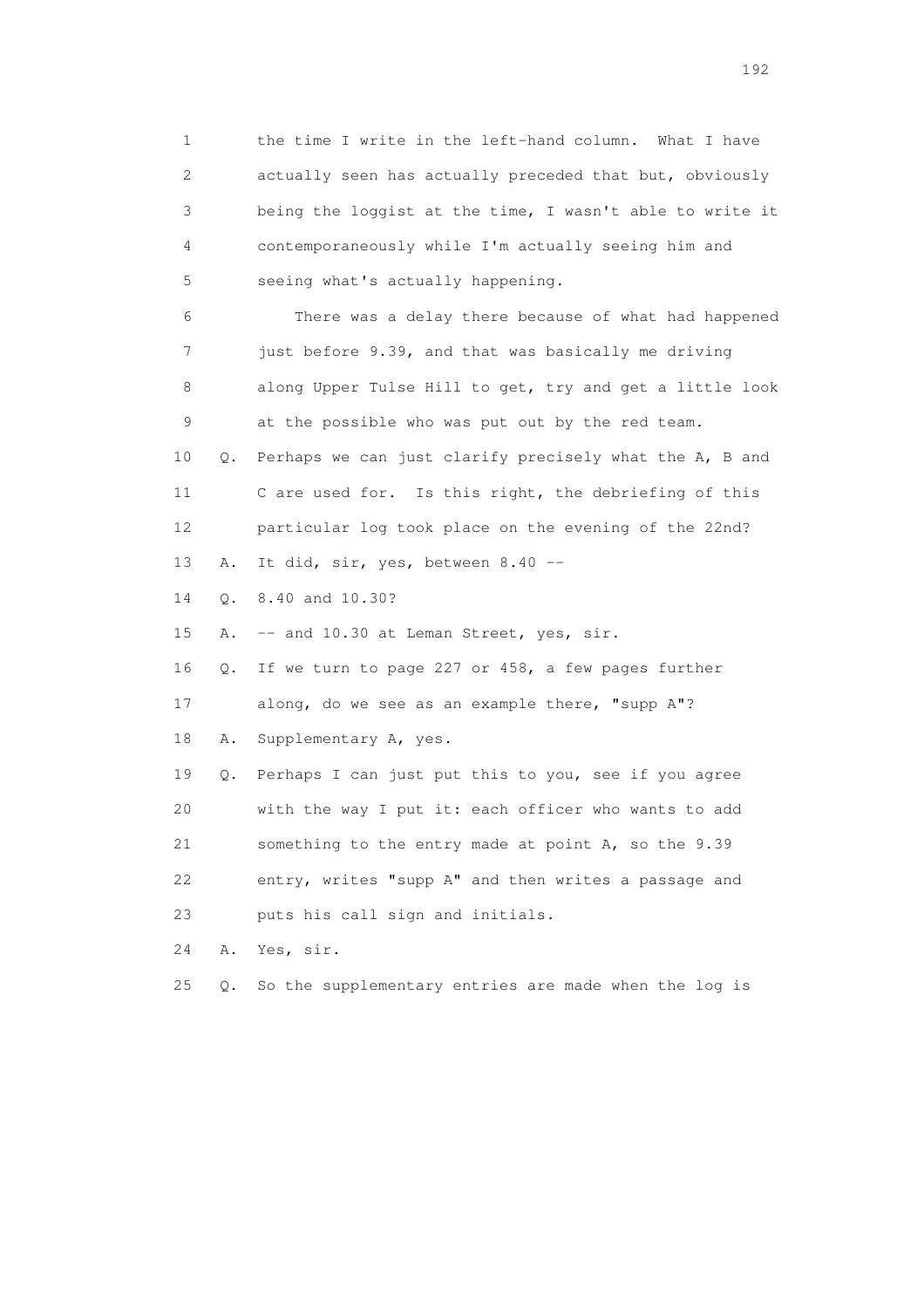1 debriefed that evening and they are fuller entries than 2 the ones written at the time? 3 A. Yes, sir. 4 SIR MICHAEL WRIGHT: They certainly are. 5 MR HOUGH: Perhaps we can go back to the page we were 6 initially looking at and we will come back to the 7 supplementaries when we need them. 8 We know that Mr de Menezes comes out of Scotia Road, 9 the block, at around 9.34. Ken is your loggist in the 10 car with you at that time. 11 A. Yes, sir. 12 Q. How did you first become aware that a man had come out 13 of the block? 14 A. I heard from the reds that a U/I male had been put out. 15 I think I remember hearing that it was possibly IC1, and 16 that then I think, is it, I think it's Frank, isn't it, 17 who had the eye at the time, said that this subject was 18 worth another look. 19 Q. Pausing there, how did you first hear about this? Was 20 that over the Cougar? 21 A. I think I would have heard it first on the Airwave 22 radio. I had a copy of the Airwave radio, had it in the 23 car with me at that point, and then I heard it over the 24 Cougar radio. 25 Q. Did you hear Frank's first transmission?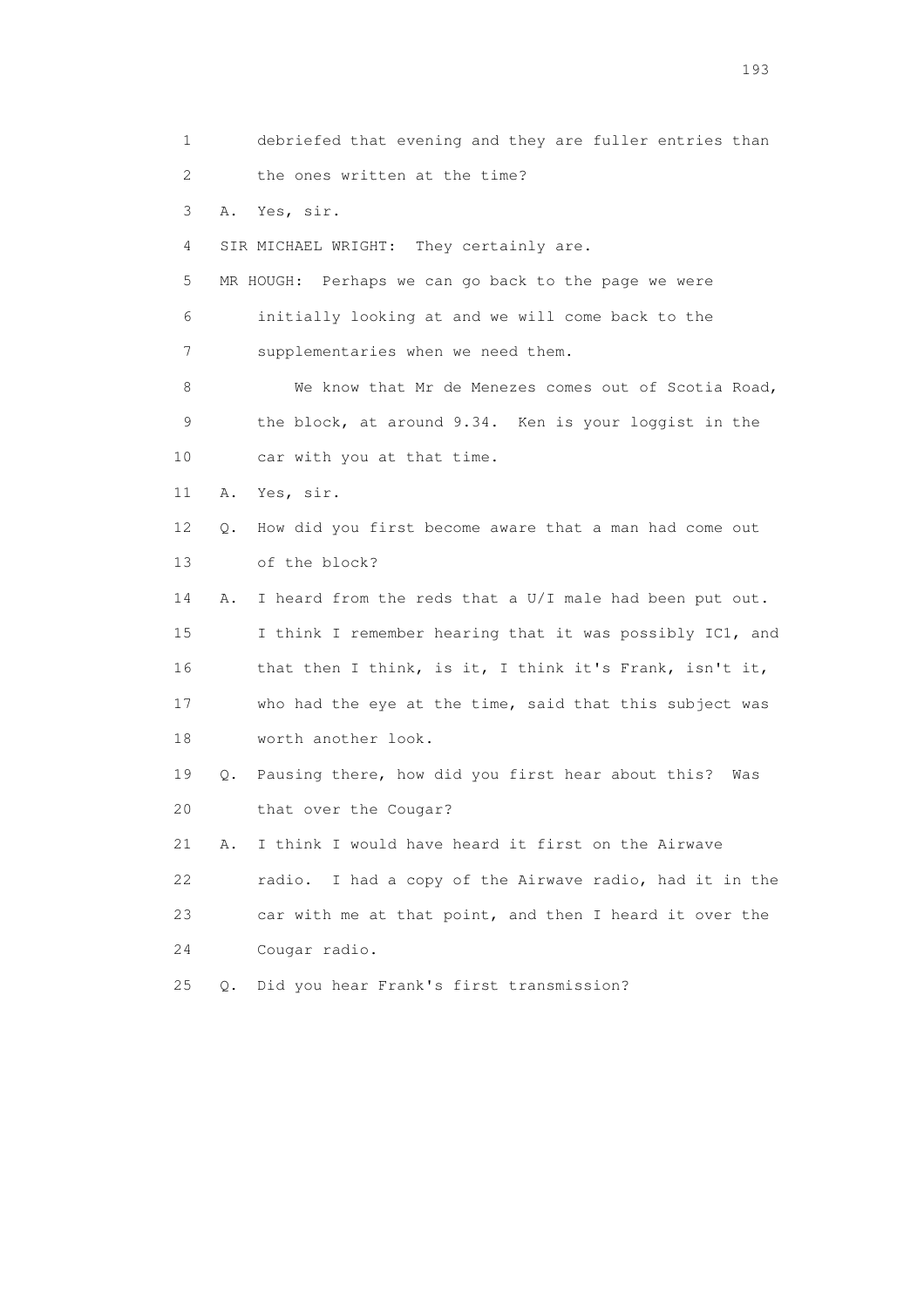1 A. Yes, I did, sir.

| 2  | Q. | What do you remember him saying in that transmission?    |
|----|----|----------------------------------------------------------|
| 3  | Α. | All I can remember was him saying that it was an IC1     |
| 4  |    | male, and it was worth another look.                     |
| 5  | Q. | What's the next broadcast you remember hearing?          |
| 6  | Α. | I remember, I think it would have been officer Edward    |
| 7  |    | mentioning that possibly this subject was North African  |
| 8  |    | looking, and then there was another officer who has not  |
| 9  |    | been coded for this, and I don't think he's giving       |
| 10 |    | evidence, came up on the radio to say that he had        |
| 11 |    | Mr de Menezes, or the subject, in his sights in          |
| 12 |    | Upper Tulse Hill, and he was walking towards Tulse Hill, |
| 13 |    | but that he was some distance back and couldn't make up  |
| 14 |    | that ground to effectively keep that subject under       |
| 15 |    | control.                                                 |
| 16 | Q. | So first of all, was this unidentified officer from the  |
| 17 |    | red or grey team?                                        |
| 18 | Α. | This is from the red team, sir.                          |
| 19 | Q. | By the time that that transmission has come through,     |
| 20 |    | Mr de Menezes has turned on to Upper Tulse Hill?         |
| 21 | Α. | Yes, sir.                                                |
| 22 | Q. | But you, I think, have no view of him because of the     |
| 23 |    | obstacles in the way of your view?                       |
| 24 | Α. | Because of the building line, sir, yes.                  |
| 25 | Q. | As a result of those transmissions, what do you decide   |
|    |    |                                                          |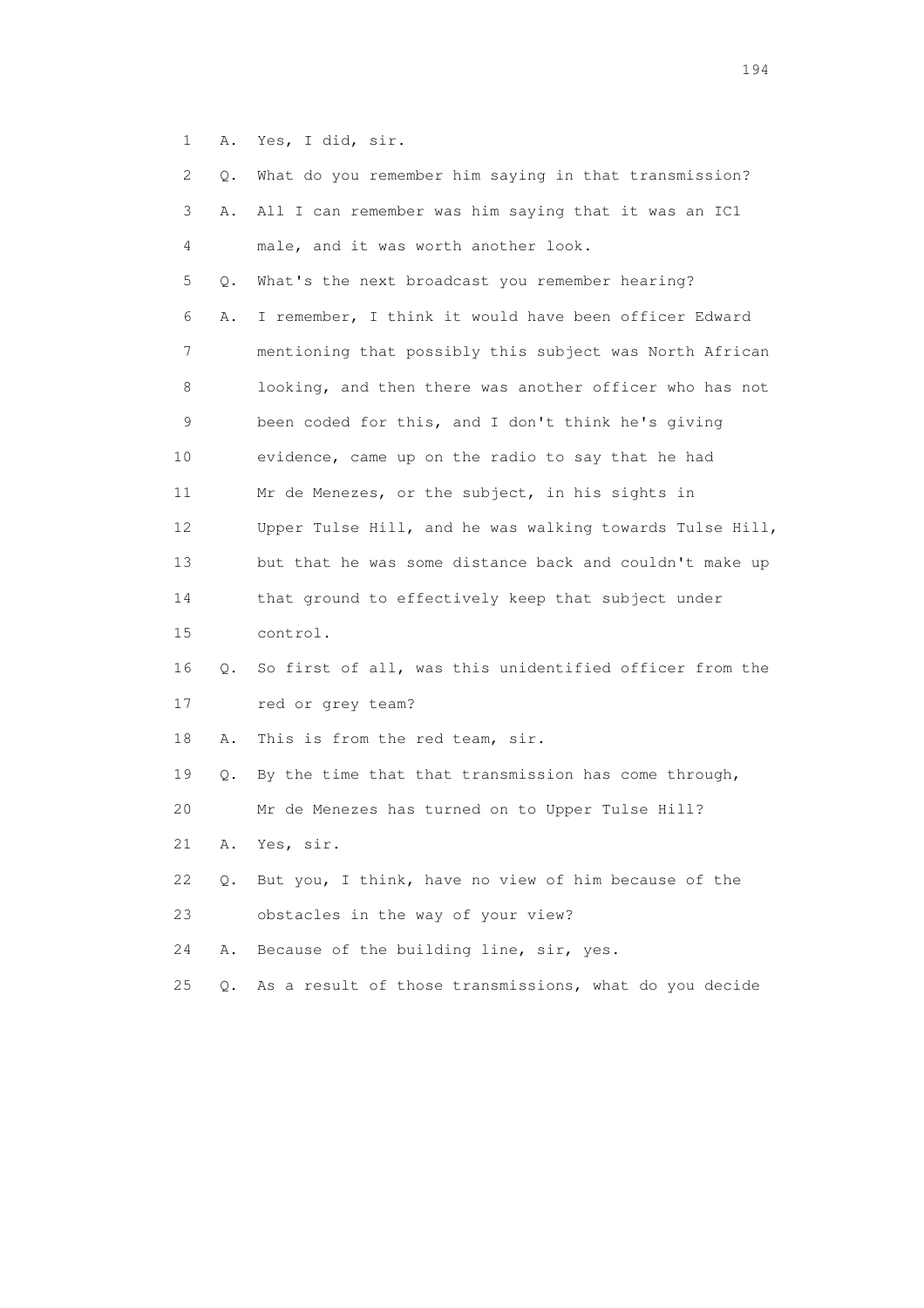1 to do?

| 2  | Α. | I said to Ken: this is getting a bit awkward, it sounds |
|----|----|---------------------------------------------------------|
| 3  |    | as though they could do with some assistance; what I'll |
| 4  |    | do is we will drive past, see if we can assist with any |
| 5  |    | identification and I will put you down on foot so that  |
| 6  |    | you can walk, have a head-on, walk straight past the,   |
| 7  |    | this possible, and give me a good indication of whether |
| 8  |    | or not he's a good possible for the subject, Mr Omar or |
| 9  |    | Mr Osman.                                               |
| 10 | Q. | Did you intend to drive past him and have Ken walk back |
| 11 |    | towards him or drive and stop behind him and have Ken   |
| 12 |    | walk past him?                                          |
| 13 | Α. | It was the first, sir, so that I could get a look as    |
| 14 |    | well, if that was at all possible, two eyes better than |
| 15 |    | one, sir.                                               |
| 16 |    | Q. Perhaps to assist us, we can have the photograph at  |
| 17 |    | tab 9 of the jury bundle up on screen. This is the view |
| 18 |    | from the Tulse Hill/Upper Tulse Hill junction back down |
| 19 |    | the road. You would have been driving towards us as we  |
| 20 |    | are looking into the picture?                           |
| 21 | Α. | I understand, sir, yes.                                 |
| 22 | Q. | When you drove along the road, where was Mr de Menezes  |
| 23 |    | if this photograph helps at all?                        |
| 24 | Α. | I think Mr de Menezes would probably be just out of     |
| 25 |    | shot.                                                   |
|    |    |                                                         |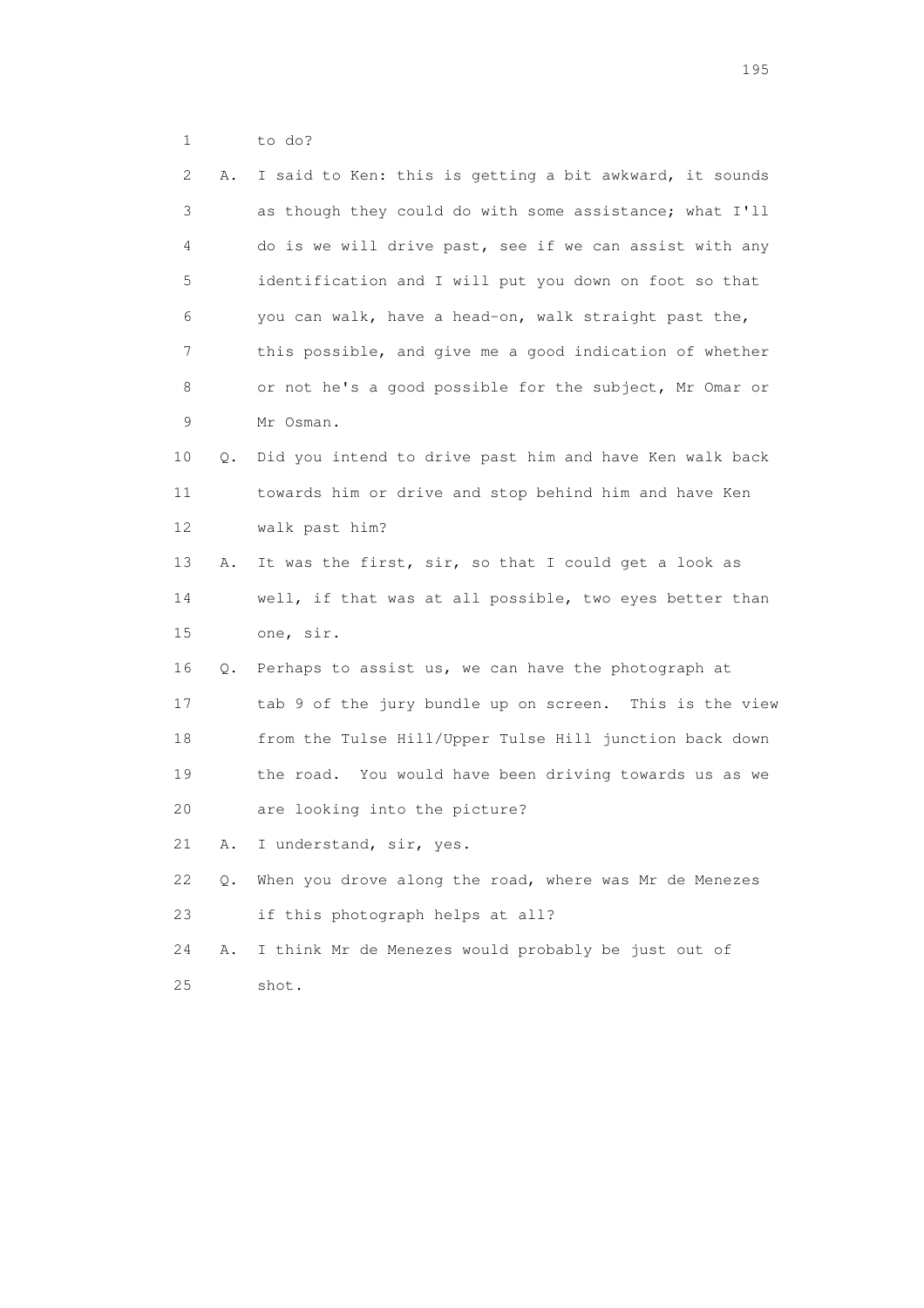- 1 Q. Okay.
- 2 A. Probably just on the periphery of this picture.

| 3  | SIR MICHAEL WRIGHT: Do you mean this way (indicated)?        |
|----|--------------------------------------------------------------|
| 4  | Further back into Upper Tulse Hill, sir.<br>Α.               |
| 5  | SIR MICHAEL WRIGHT: Right, beyond the trees or the big       |
| 6  | tree?                                                        |
| 7  | Yes, sir.<br>Α.                                              |
| 8  | MR HOUGH: If we can have the map at tab 14 of the bundle     |
| 9  | back up, please. So you drive out of Roupell Road,           |
| 10 | driving north?                                               |
| 11 | Yes.<br>Α.                                                   |
| 12 | You turn right on to Upper Tulse Hill?<br>Q.                 |
| 13 | Yes, sir.<br>Α.                                              |
| 14 | You drive towards Tulse Hill?<br>$\circ$ .                   |
| 15 | Yes, and at that point I saw the relevant surveillance<br>Α. |
| 16 | team officer on the offside footway, and he was              |
| 17 | commentating on the subject ahead of him and I came up       |
| 18 | on the radio and said, "Is this the subject?" and            |
| 19 | I described the chap wearing the denims on the left-hand     |
| 20 | footway and he said yes, it was, and then drove past and     |
| 21 | probably --                                                  |
| 22 | SIR MICHAEL WRIGHT: Was that Edward, the red officer?        |
| 23 | No, sir, it wasn't. It was --<br>Α.                          |
| 24 | SIR MICHAEL WRIGHT: We know where Edward was. He was in      |
| 25 | a car in the school car park, in a car park on what          |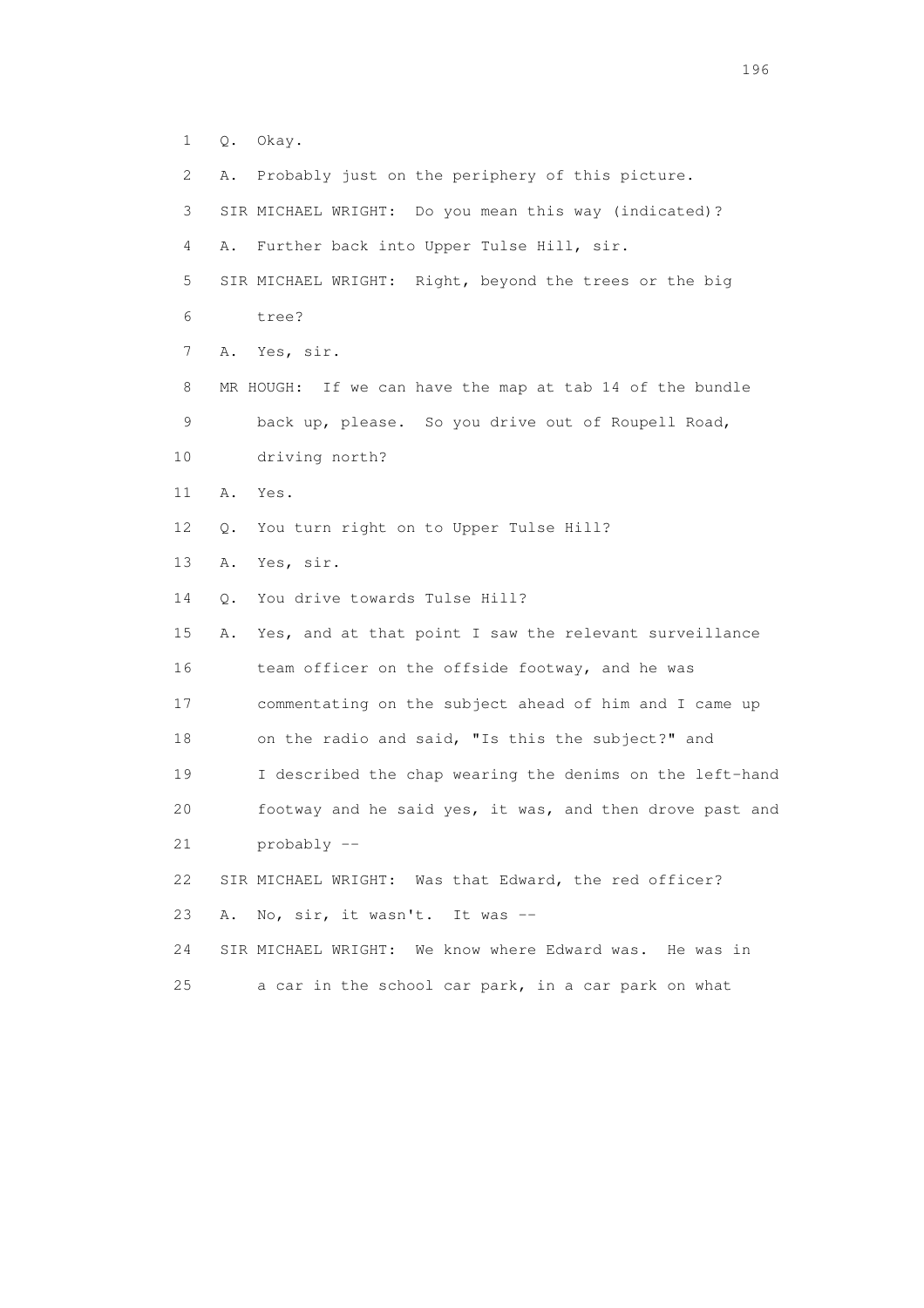1 would have been your right-hand side as you came down 2 Upper Tulse Hill. 3 A. Right. 4 SIR MICHAEL WRIGHT: That's not the officer you are -- 5 A. It wasn't officer Edward, no. I know the officer and it 6 wasn't Edward. 7 SIR MICHAEL WRIGHT: Right, where was the officer that you 8 spoke to? 9 A. Like I say, I don't know where he was originally parked 10 up. I think he was very close to Edward -- 11 SIR MICHAEL WRIGHT: Forgive me, did you see him or did you 12 just hear from him? 13 A. I saw him, sir, yes. 14 SIR MICHAEL WRIGHT: Where was he? 15 A. On the right-hand side footway, not far really from when 16 I came round. It must have been virtually opposite 17 Marnfield Crescent, somewhere in that location. 18 MR HOUGH: We will ask you at the end of your evidence to 19 write his name down so he can be associated with his 20 call sign. 21 In any event, you are driving down Upper Tulse Hill. 22 The other surveillance officer, the red team officer is 23 on the right-hand side of the road? 24 A. That's right, sir. 25 Q. Mr de Menezes is ahead of him on the left-hand side of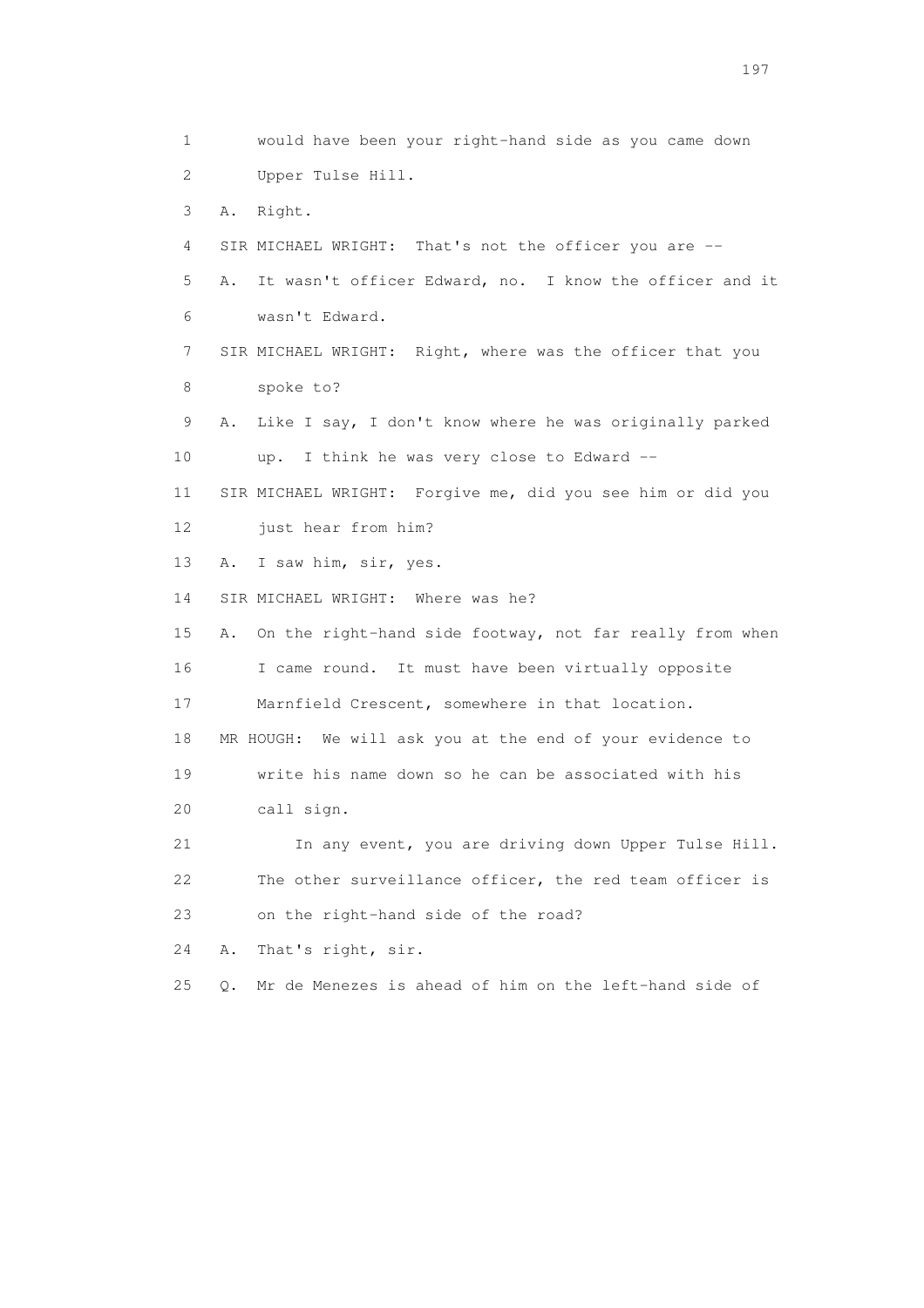1 the road?

2 A. That's right, sir.

3 Q. Where was he when you first saw him? That's

4 Mr de Menezes.

 5 A. I would say just before the junction of Ewen Crescent, 6 somewhere, around about the "H" of "Hill" on that map, 7 on the north side.

8 Q. I think the cursor is coming up now.

9 Did you drive past him?

 10 A. I drove past him at normal sort of road speed. The 11 traffic was slowing, if you like, for the junction at 12 Tulse Hill, and I had a look over to my left, Ken was 13 sat in the car beside me, and I got a side view of 14 Mr de Menezes' face, and as he come forward, you know, 15 I saw sort of partial front view of his face as well. 16 Q. When you have got that view, as you have said, Ken is in 17 your passenger seat?

18 A. Yes, he is, sir.

 19 Q. Right-hand drive car, so you are looking across Ken? 20 A. Yes, sir.

 21 Q. Can we get page 458 of the documents up on screen, which 22 is the supplementary we looked at a second ago. I think 23 you wrote this entry?

24 A. I did, yes.

25 Q. "At 9.39 I wrote in the log as the PIW-NT was travelling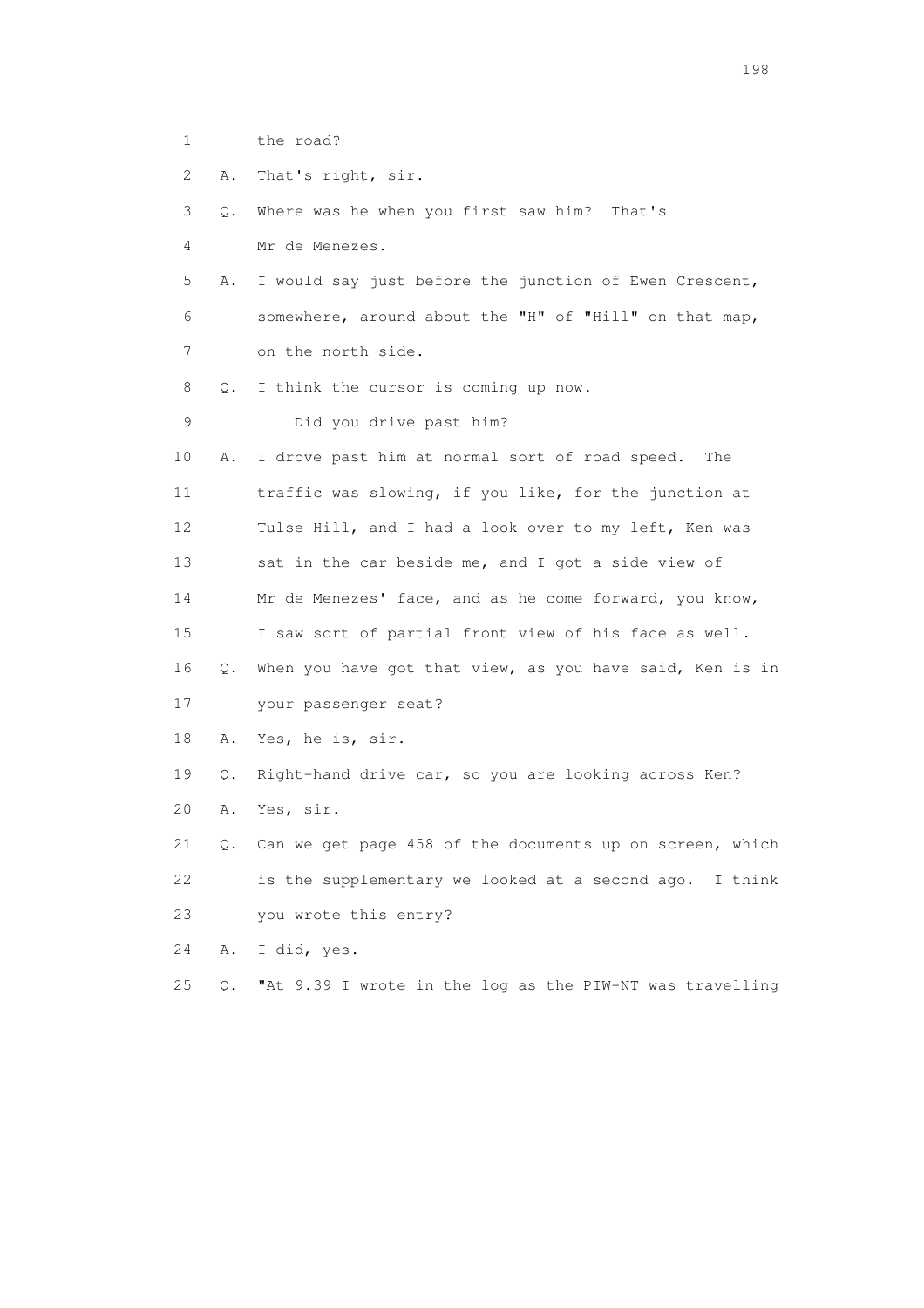1 north on the bus."

2 PIW-NT?

3 A. Means possible ident, possible identical with --

4 Q. Nettle Tip?

5 A. With Nettle Tip, NT.

 6 Q. Is travelling north on the bus, so the entry you are 7 saying there you wrote when he was already on the bus? 8 A. Yes, that's right.

 9 Q. "Prior to this I had driven past him as he was walking 10 towards Tulse Hill on Upper Tulse Hill, nearside. He 11 was wearing a denim jacket and jeans, faded, about 12 5-foot 10 inches tall and stocky. He had collar length 13 black hair and stubble and a wide face. I saw this as 14 I drove past him. I then looked at the image Geoff had 15 been given at the briefing and considered that this was 16 a good possible identification PIW, and then directed 17 the team to continue surveillance to firm up our 18 decision re: identification." 19 A. I don't quite understand that comment about Geoff on the

20 page 4, sir, sorry.

 21 Q. It might be more sensible for it to be Ken. It might be 22 that the redaction has been wrongly made there?

 23 SIR MICHAEL WRIGHT: How many copies of the photographs did 24 your team have?

25 A. I took a copy with me, a copy of this pack, the three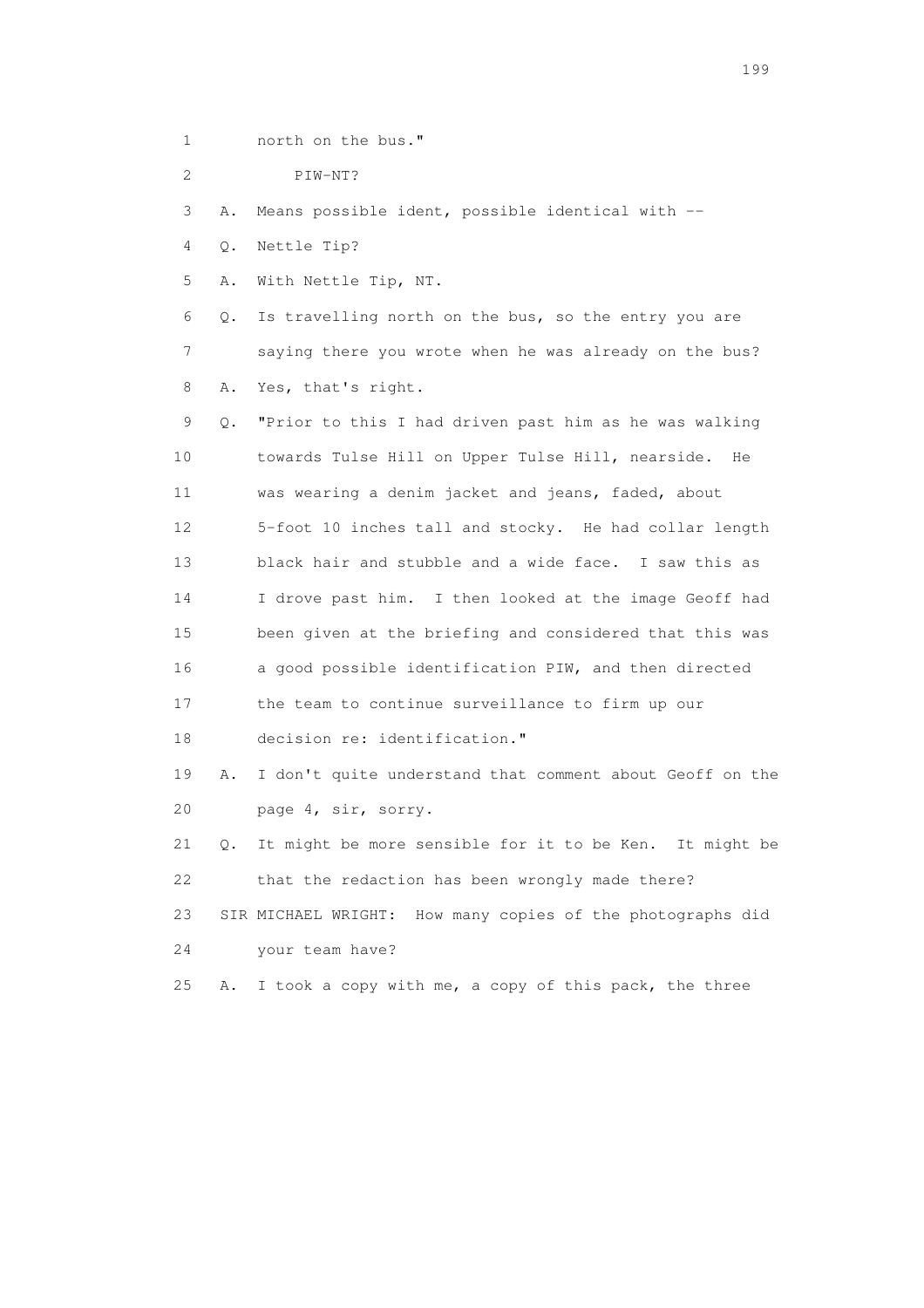1 pages, sir. I don't know if other officers took copies 2 out with them. I don't know, sir. 3 MR HOUGH: So can we now go back to the second page of the 4 log, 225. 5 You have driven past Mr de Menezes. Did you drop 6 off Ken as you had planned? 7 A. Yes, I did, I said, you know: Ken, get down, burn 8 yourself if you have to, I really want to know what this 9 person looks like. In other words, what I mean is -- 10 Q. Blow your cover? 11 A. In effect, yeah. 12 Q. Did you drop him off on Upper Tulse Hill or round the 13 corner? 14 A. On Upper Tulse Hill before, I think I was queuing for 15 the traffic lights at the junction. 16 Q. Did Ken as planned walk back towards Mr de Menezes so he 17 had a face-frontal view? 18 A. I don't actually know what Ken did. 19 Q. We will hear from him, so you don't need to speculate. 20 A. So I can't say. At the time I was having another little 21 look back in my rear view mirror, trying to see if I 22 could get another view of Mr de Menezes, and of course 23 I was also intent on negotiating the traffic to pull 24 over and have a look at the image, and also at that time 25 trying to get in contact with Ken on the radio to see,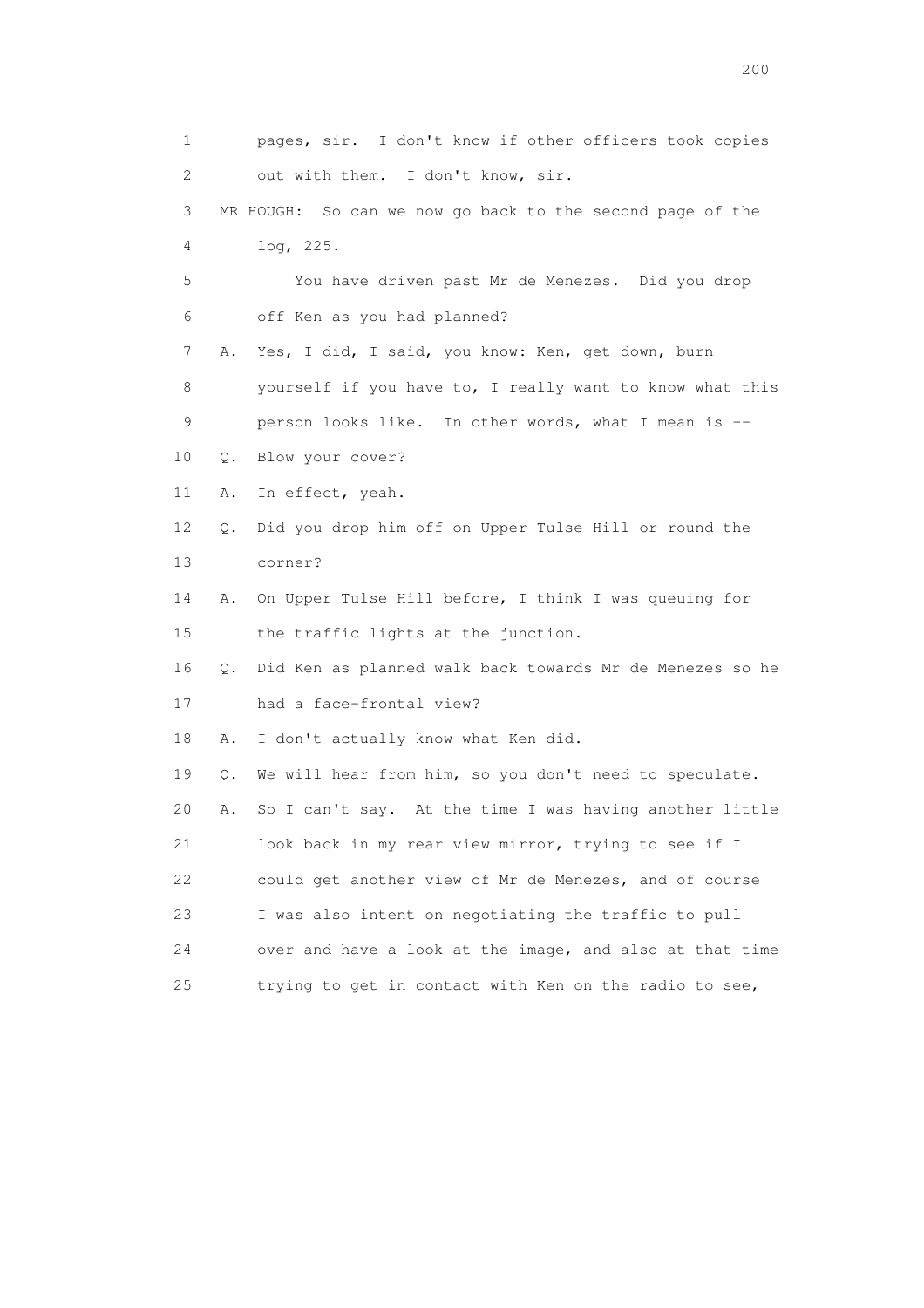1 you know, really what the result of what he was doing 2 was. 3 Q. Did you see Mr de Menezes walk to the bus stop? 4 A. No, I did not, sir. 5 Q. So you drove on? 6 A. Yes, I did, sir. 7 Q. Did you in fact see Mr de Menezes at any time after 8 driving past him in Upper Tulse Hill?

9 A. No, I did not, sir.

 10 Q. We have seen the entry you made, that he was a good 11 possible or PIW. In your own words, what degree of 12 certainty or confidence does that indicate in your mind? 13 A. Bearing in mind the quality of the image that we had 14 been given, as I say, there were no other sort of 15 distinguishing features about height or build, and I did 16 have my concerns about the image itself, as I say, with 17 it being flashed out, and with the limitations of the 18 look that I have had from a car, that's not ideal, 19 I appreciate that, but what I thought was that I can't 20 rule this person out, I can't say it's not the subject, 21 equally I can't say that it is the subject. It 22 really -- in a position where this is a possible that 23 needs to be firmed up, that needs someone else to have 24 a good look at them, and ideally an image taken, if 25 that's at all possible, in your leisure have a look at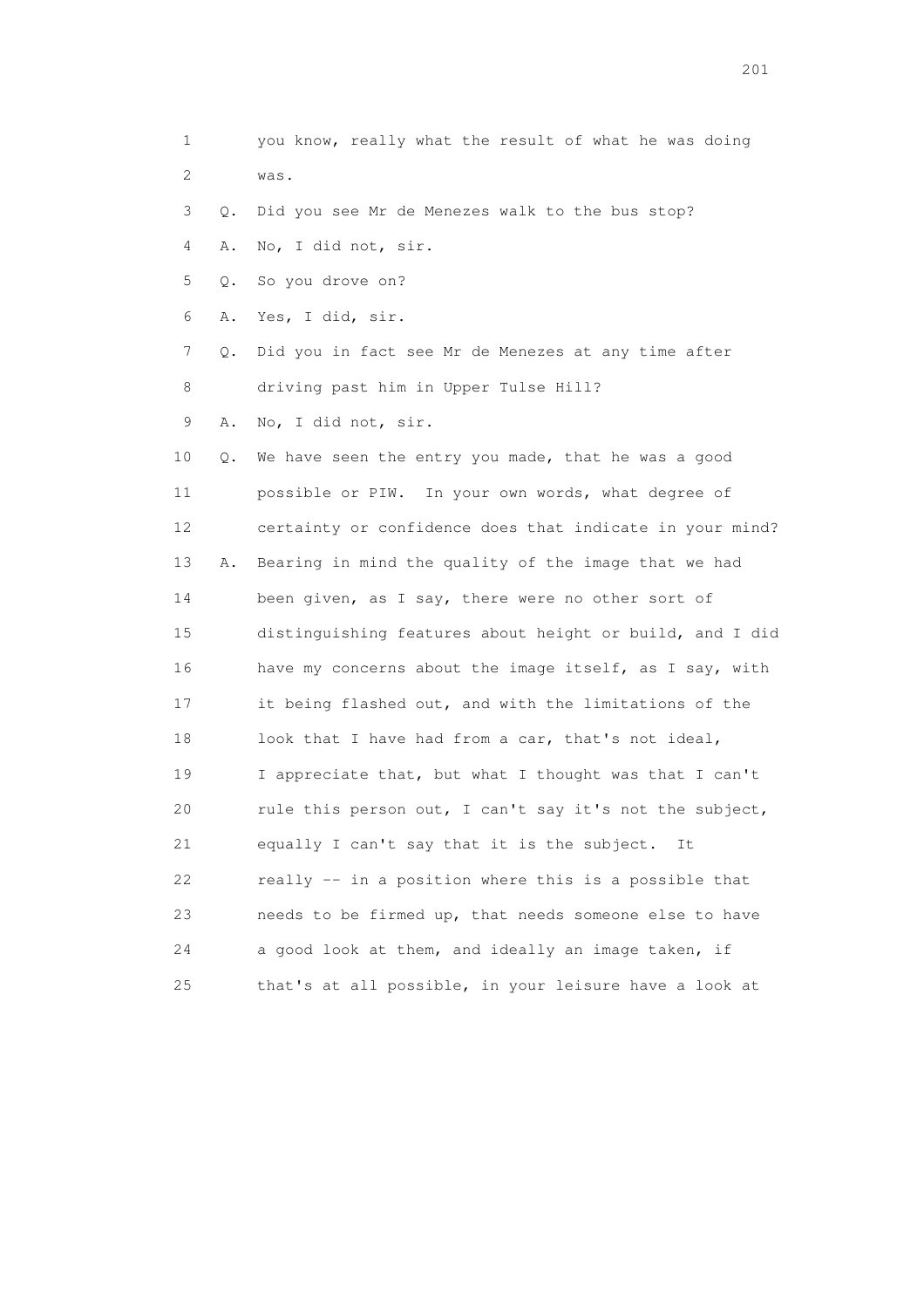1 the photograph with a little bit more time to compare it 2 with the two images together, if you like. 3 Q. Can we go back to page either 458 or 227 where the 4 supplementary was to clear this point up? 5 SIR MICHAEL WRIGHT: Really it was an equal balance; it 6 might be, it might not be? 7 A. Yes, sir. 8 SIR MICHAEL WRIGHT: That's putting it fairly? 9 A. Yes, sir. 10 MR HOUGH: The word "Geoff" should not read "Geoff", it 11 should read apparently "NT" for Nettle Tip. 12 "So I then looked at the image of Nettle Tip..." 13 Presumably "we had been given" or "I had been 14 given"? 15 A. I think that would be right, sir. 16 Q. "I had been given", I am told. I am grateful for that. 17 Can we go back to the previous page, please. 18 An entry is made there, timed at 9.39: 19 "A red bus, number 2, double decker with its 20 registration number going north in Tulse Hill towards 21 Brixton, PIW-NT, on bus all in denim." 22 A. Yes, sir. 23 Q. Your loggist writes that? 24 A. I am the loggist at that point, sir. 25 Q. You are the loggist --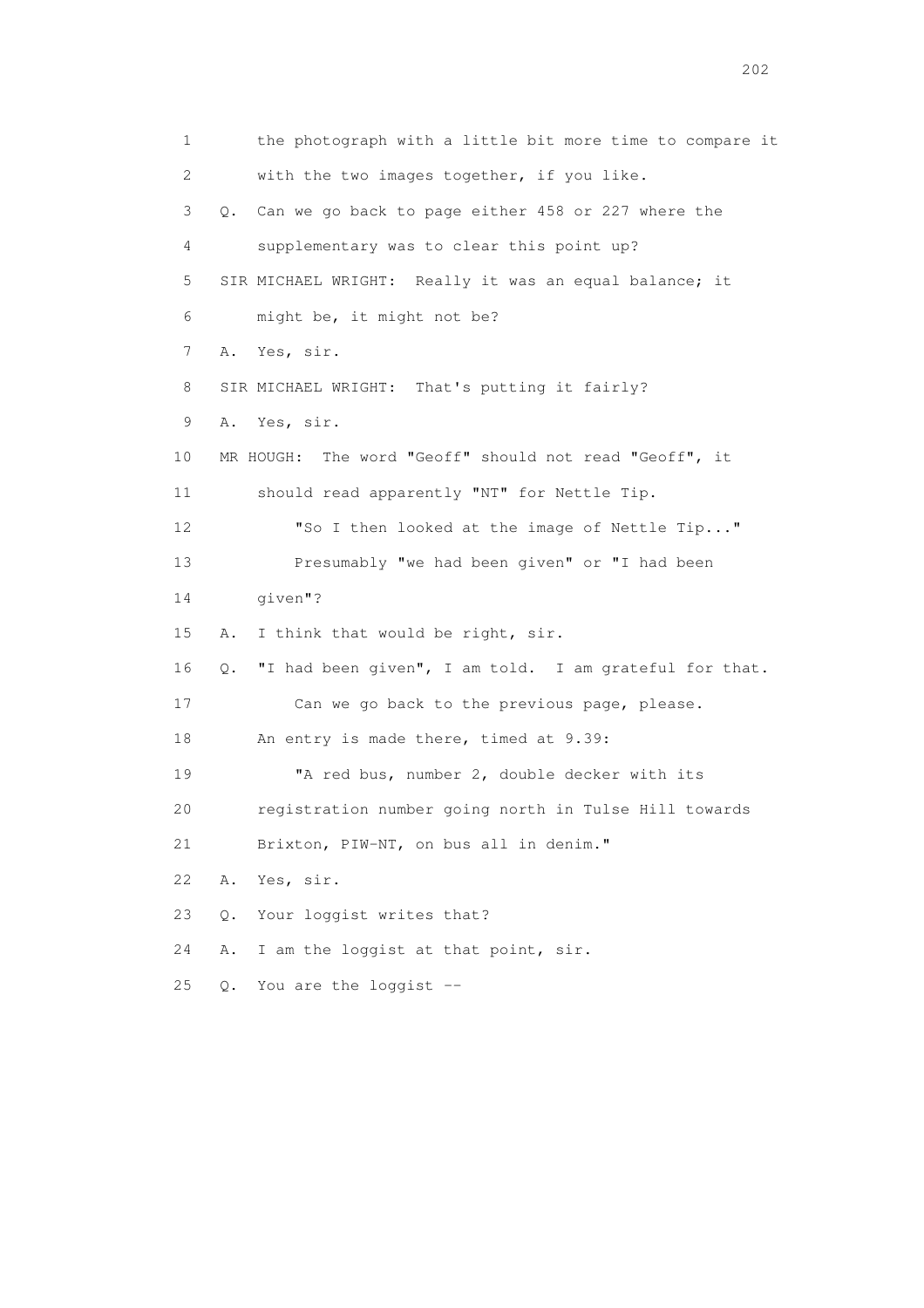1 A. I have lost my loggist at that point, sir, yes.

2 Q. You have reverted to being loggist. You write that.

 3 Where were you when you wrote that? 4 A. I was at the traffic lights, I had turned right and then 5 right again into a block of flats or something, car park 6 in front of a block of flats, the first place I could 7 safely pull over. I have been trying to get hold of Ken 8 on his radio, not getting any joy there, and in the 9 meantime, if you like, what's happening is other 10 officers, that's Harry and I think Ivor, start to 11 commentate on the movement of Mr de Menezes as he walks 12 into Tulse Hill and turns left towards the bus stand.

 13 As he's doing that, I am realising that I am not 14 going to be able to get any joy with trying to get hold 15 of Ken. I think I may have tried to ring his mobile 16 phone or something as well. So I picked up the briefing 17 pack image that I had and had a look at it, and that's 18 when I formed that opinion, that you know, he was 19 a possible, that we would have to run with it; and then 20 of course unlucky really that the bus arrives quickly, 21 the registration number of the bus is called out, 22 I grabbed my pen, and I start to scribble the 23 registration number of the bus down; and then whilst I'm 24 at it, write what I can remember as quickly as possible, 25 what I can, before ringing the ops room to let them know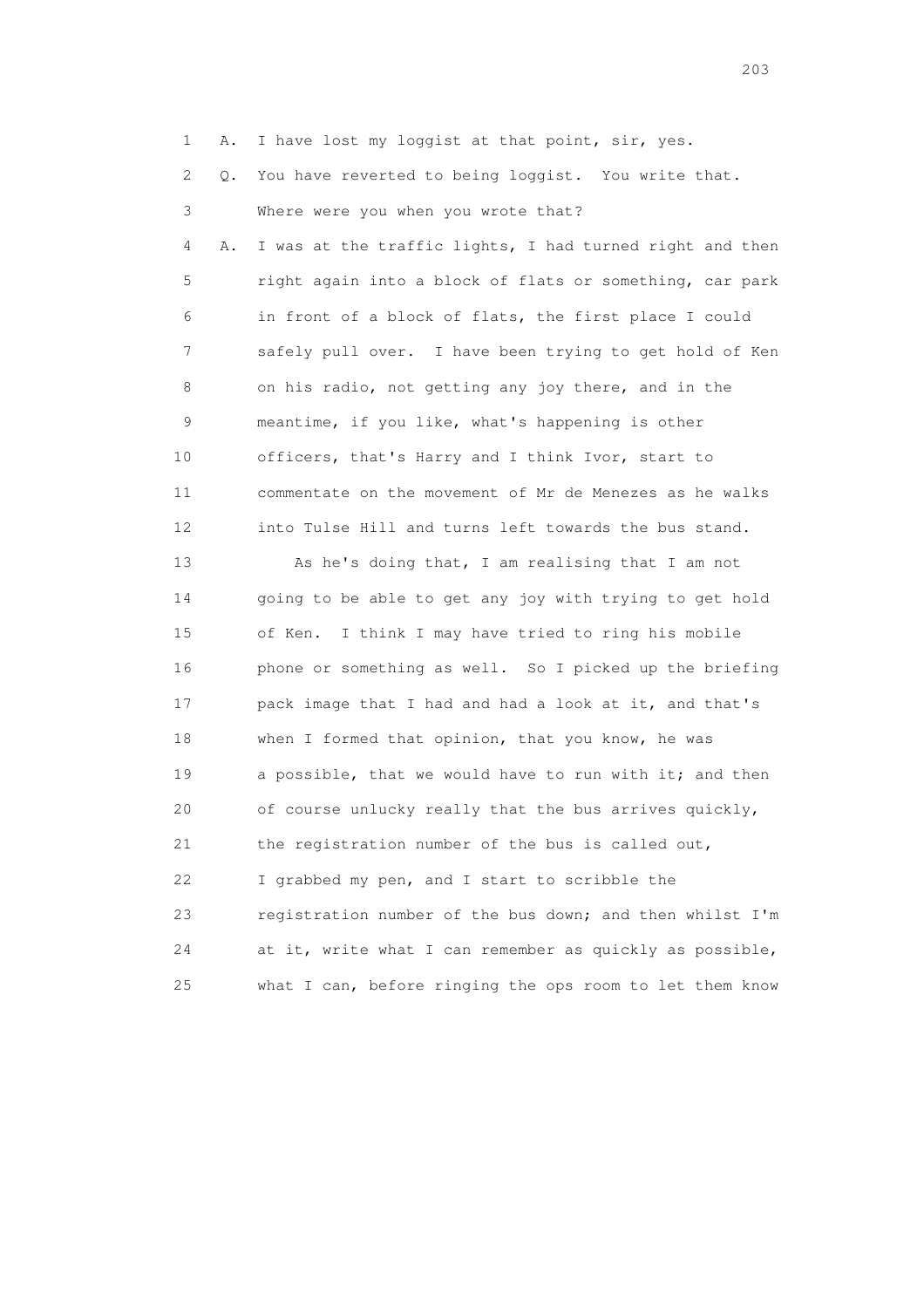1 basically what is happening at this stage. 2 SIR MICHAEL WRIGHT: Were you still behind the bus at that 3 stage? 4 A. I wasn't behind the bus. I think actually I would have 5 been although because I am looking down at the log, I'm 6 not actually looking out of the window, sir, so the bus 7 must have come past me and I would be behind the bus. 8 SIR MICHAEL WRIGHT: That's what I mean. You dropped Ken 9 off and you saw your suspect get on the bus. 10 A. No, I didn't see him get on the bus, no. 11 SIR MICHAEL WRIGHT: When the bus stopped at the bus stop, 12 did you go past it? 13 MR HOUGH: I think perhaps we will go back to that map and 14 see if we can trace your route. 15 A. Sir, he turns left. Before he turns left I have turned 16 right. 17 SIR MICHAEL WRIGHT: You dropped Ken off where? 18 A. In Upper Tulse Hill just before the junction with 19 Tulse Hill. 20 SIR MICHAEL WRIGHT: So then you turn left. 21 A. I turned right. 22 MR HOUGH: That's why I was bringing the map up. 23 SIR MICHAEL WRIGHT: You turn the other way, I see. 24 A. I think the estate's called High Trees or something in 25 Tulse Hill.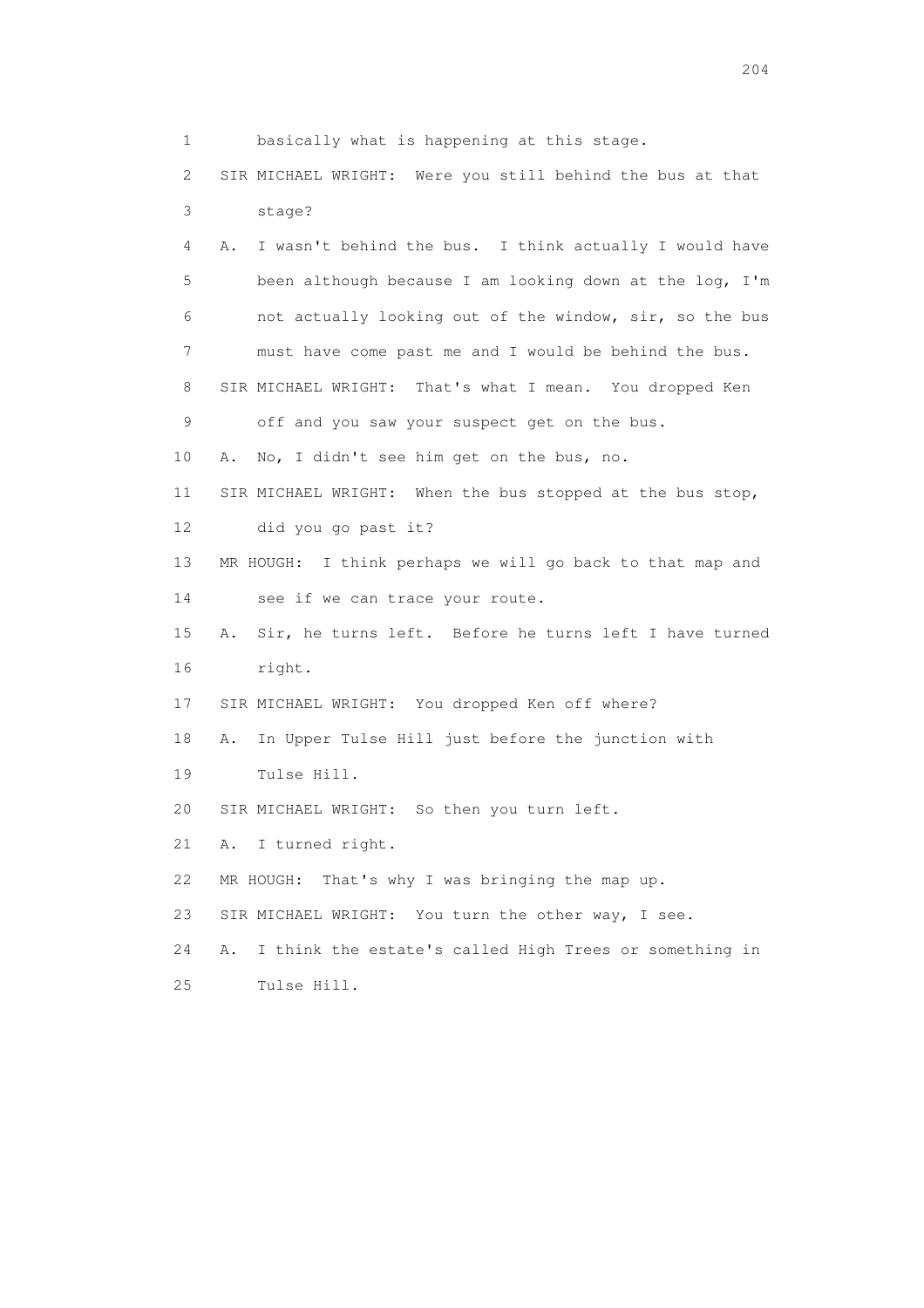1 SIR MICHAEL WRIGHT: I just wanted to know where you had got 2 to in relation to the bus. If you had turned right, of 3 course, you were going the other way, and you had to 4 turn round again. 5 A. Yes, sir. 6 SIR MICHAEL WRIGHT: Very well. So you made your entry in 7 the log somewhere just a little to the right of 8 Upper Tulse Hill. 9 A. Yes, sir. It might even be that little sort of D shape 10 shown on the map between the "H" and the "I" of "Hill". 11 Probably in there, sir. 12 MR HOUGH: So you have turned right, going south, and turned 13 right again off -- 14 A. Yes, indeed, sir. 15 Q. Going back to the log, this information is a composite 16 of information received by you from Harry and Ivor and 17 your own impressions from having seen the man? 18 A. It is, sir, yes. It's not ideal. I mean ideally if 19 I had the time, my entry would go in first at the time 20 when I see it, and then Harry's would then go in there 21 as his comment about, when he sees him towards the bus 22 stand, because the nature of the movement, it's 23 a very -- in which case it's become a composite. 24 Q. PIW Nettle Tip, does that come from anybody other than 25 you?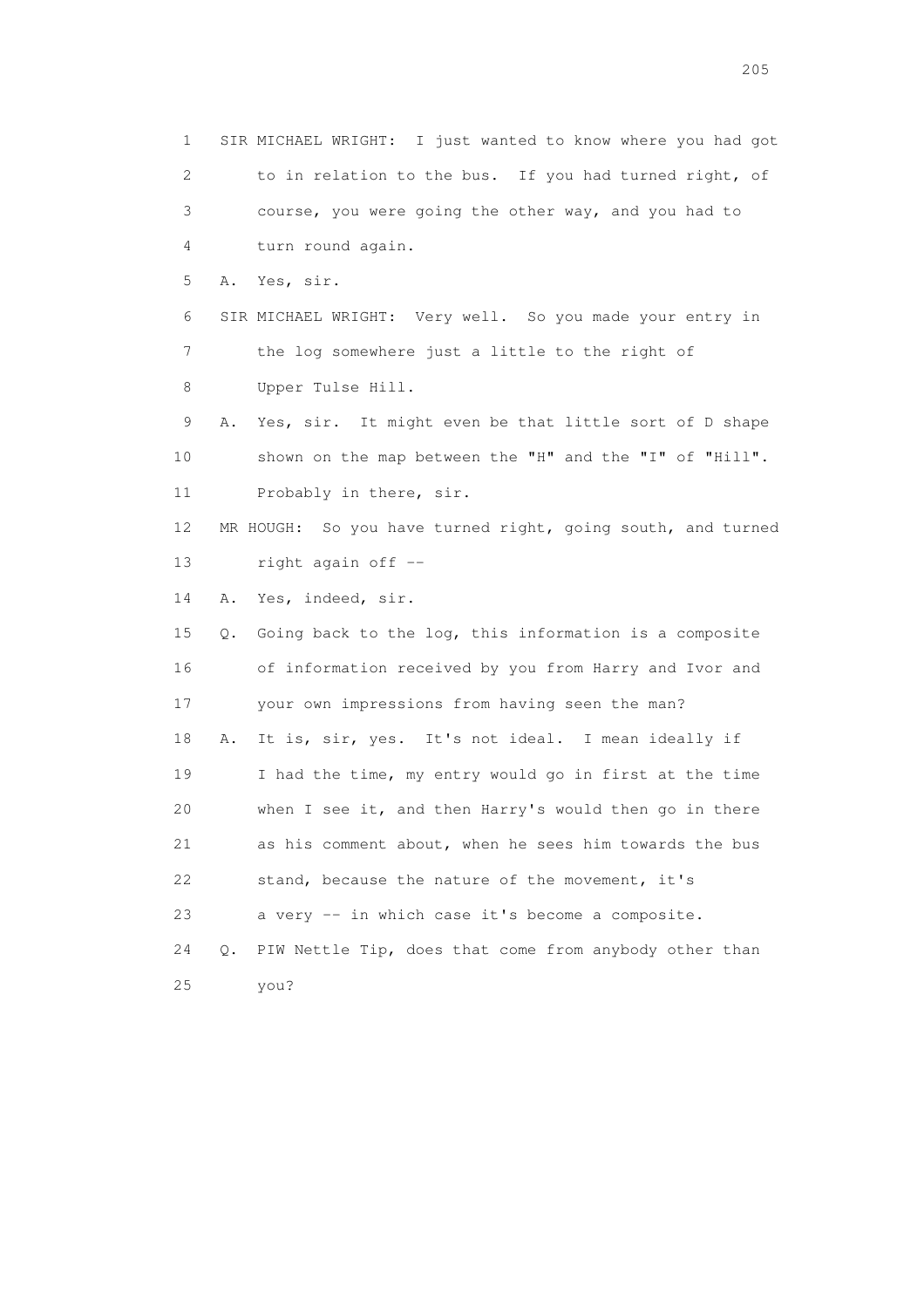1 A. That's my recollection. Obviously the officers have had 2 a look at that when they have come to debrief the note, 3 but that's my -- that is my -- to me that's what I have 4 seen, that's what I have commented upon, that's what 5 I have told the ops room, that certainly does relate to 6 me. 7 Q. Did you later in fact pick up Ken on Tulse Hill? 8 A. Yeah. Somewhere along the route I must have picked him 9 up. I can't actually remember where that was. 10 Q. So you have now turned round and gone back up 11 Tulse Hill? 12 A. And that will be travelling north in Tulse Hill, yes. 13 Q. Behind the bus? 14 A. Yes, sir. 15 Q. Picking up Ken a bit further up the road? 16 A. Yes, sir. 17 Q. Over the course of that time, either when you are 18 waiting or when you are going up Tulse Hill, did you 19 make any calls into the ops room? 20 A. Yeah, probably around about that time, around about that 21 time, 9.39, some time like that, I have phoned the ops 22 room. It's the first time that I have had any contact 23 with the ops room. I had a dedicated line for my team 24 on speed dial, so I phoned that. A male I now know to 25 be, I think, referred to as Pat is the surveillance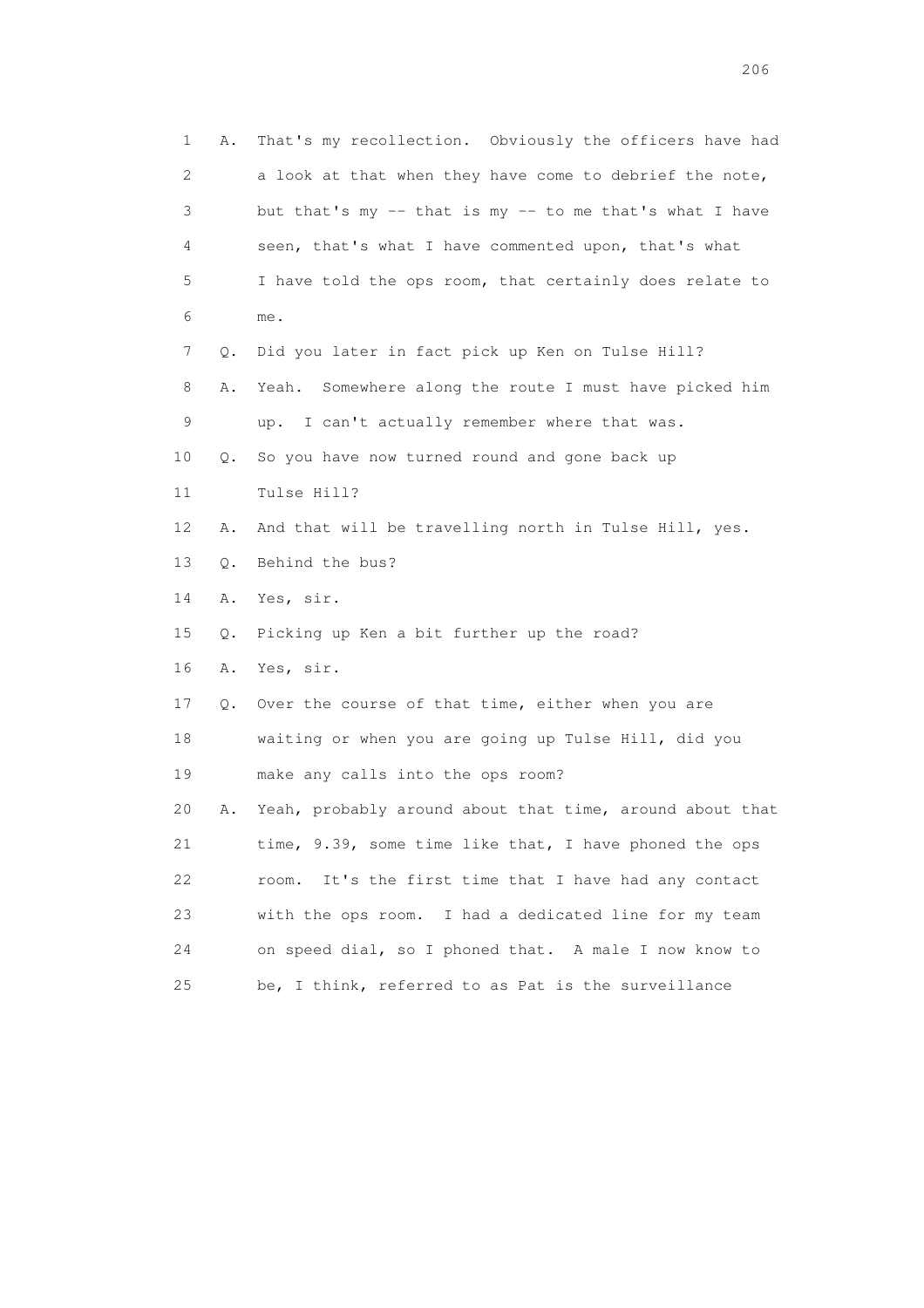1 monitor, and deals with my call. I explained to Pat 2 that, you know -- I explain who I am, that this possible 3 that's been put out from the address is now a possible 4 for the subject Nettle Tip; that he's on to a bus, 5 making sure that he's got the registration number of the 6 bus and that we are following it because he's a possible 7 and we can't do anything other than keep him under 8 control until we get further directions. 9 Q. We do have a record of a call from you to the operations 10 room at 9.41, but in fact only for 14 seconds. Could 11 that be the call you are referring to? 12 A. That would probably be it, yeah. I explained it in some 13 way there, obviously. I have expanded a little bit. 14 But are you hearing this, this is what we have got, grey 15 team, possible subject for Nettle Tip on a bus, have you 16 got the reg, yes, whatever, I'll phone you back. 17 Q. I think we can have the schedule off screen, but thank 18 you very much for putting it on. 19 Did you at this stage do anything about having 20 photos of Mr de Menezes taken? 21 A. Yeah, bearing in mind the -- my first attempt, if you 22 like, to try to get some sort of good look at 23 Mr de Menezes had failed, unfortunately, with the radio 24 breakdown, I then asked the photographer, Tim, to make 25 ground through the follow to get ahead of the bus and at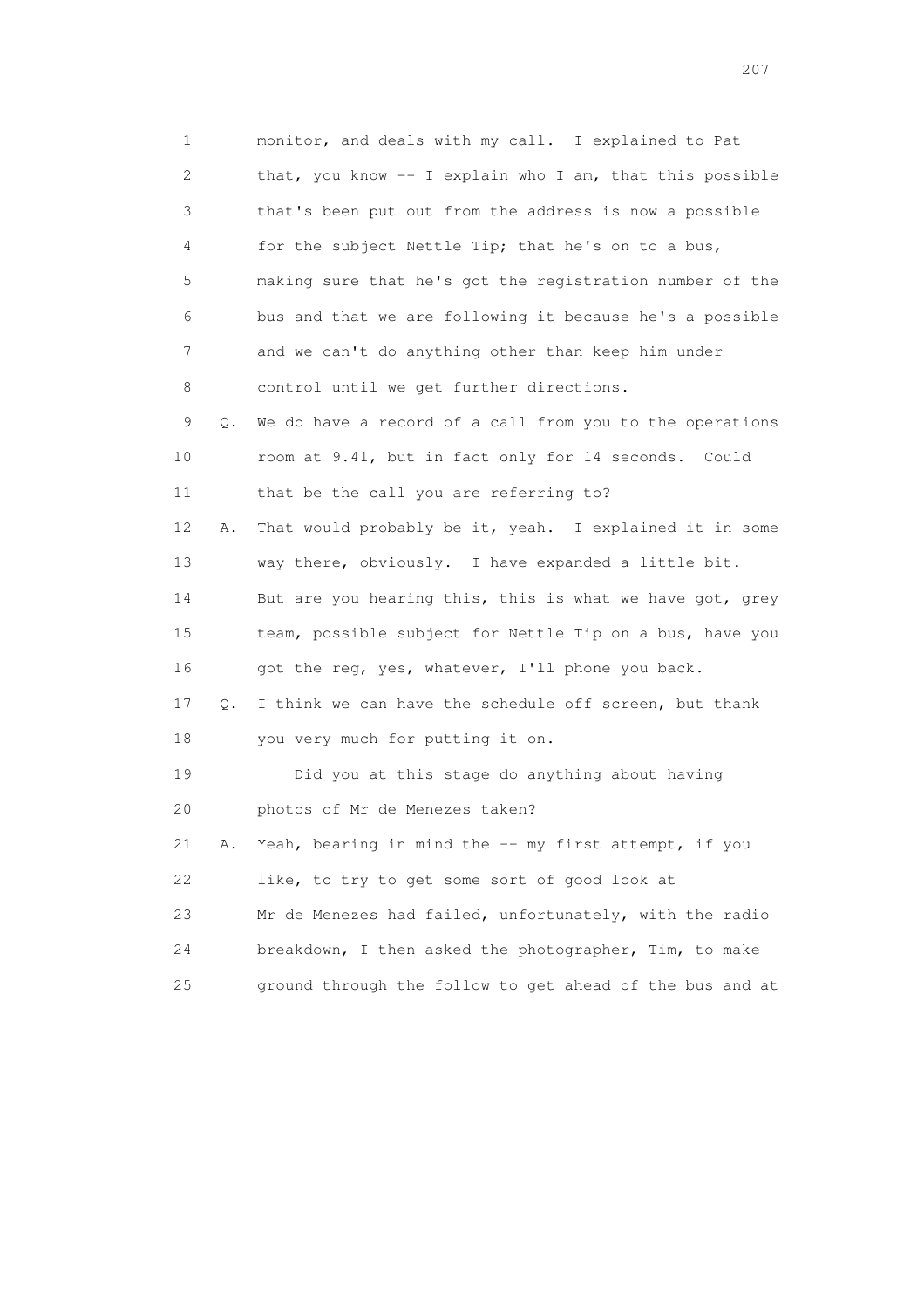| 1  | the first available opportunity to get a photograph or          |
|----|-----------------------------------------------------------------|
| 2  | some sort of video so that I could make some sort of            |
| 3  | decision regarding identification.                              |
| 4  | We will hear, I think, from Tim that he was not able to<br>Q.   |
| 5  | do that. Do you later hear, and I think that we know            |
| 6  | this occurred at 9.42, that one of your officers, Ivor,         |
| 7  | got on the bus further up Tulse Hill?                           |
| 8  | I was aware that he got on at a stop other than the stop<br>Α.  |
| 9  | that Mr de Menezes had got on at. Although which stop,          |
| 10 | I couldn't be 100 per cent certain but it would be the          |
| 11 | stop before Brixton Water Lane, sir, yes.                       |
| 12 | You, I think, continue to drive up Tulse Hill?<br>Q.            |
| 13 | Yes, sir.<br>Α.                                                 |
| 14 | SIR MICHAEL WRIGHT: Up or down?                                 |
| 15 | MR HOUGH: I am sorry, down but north.                           |
| 16 | SIR MICHAEL WRIGHT: Up the map, down the hill.                  |
| 17 | MR HOUGH:<br>Yes.                                               |
| 18 | Did a time come when you became aware of the bus                |
| 19 | arriving at Brixton?                                            |
| 20 | I think before the bus had arrived at Brixton, we<br>Α.<br>Yes. |
| 21 | got some information, I think, I think it was over the          |
| 22 | radio, about the subject having possibly Mongolian eyes.        |
| 23 | Can you remember who told you that?<br>Q.                       |
| 24 | I think it was relayed over the radio by Harry from<br>Α.       |
| 25 | What I was looking obviously to do with Ken and<br>Ivor.        |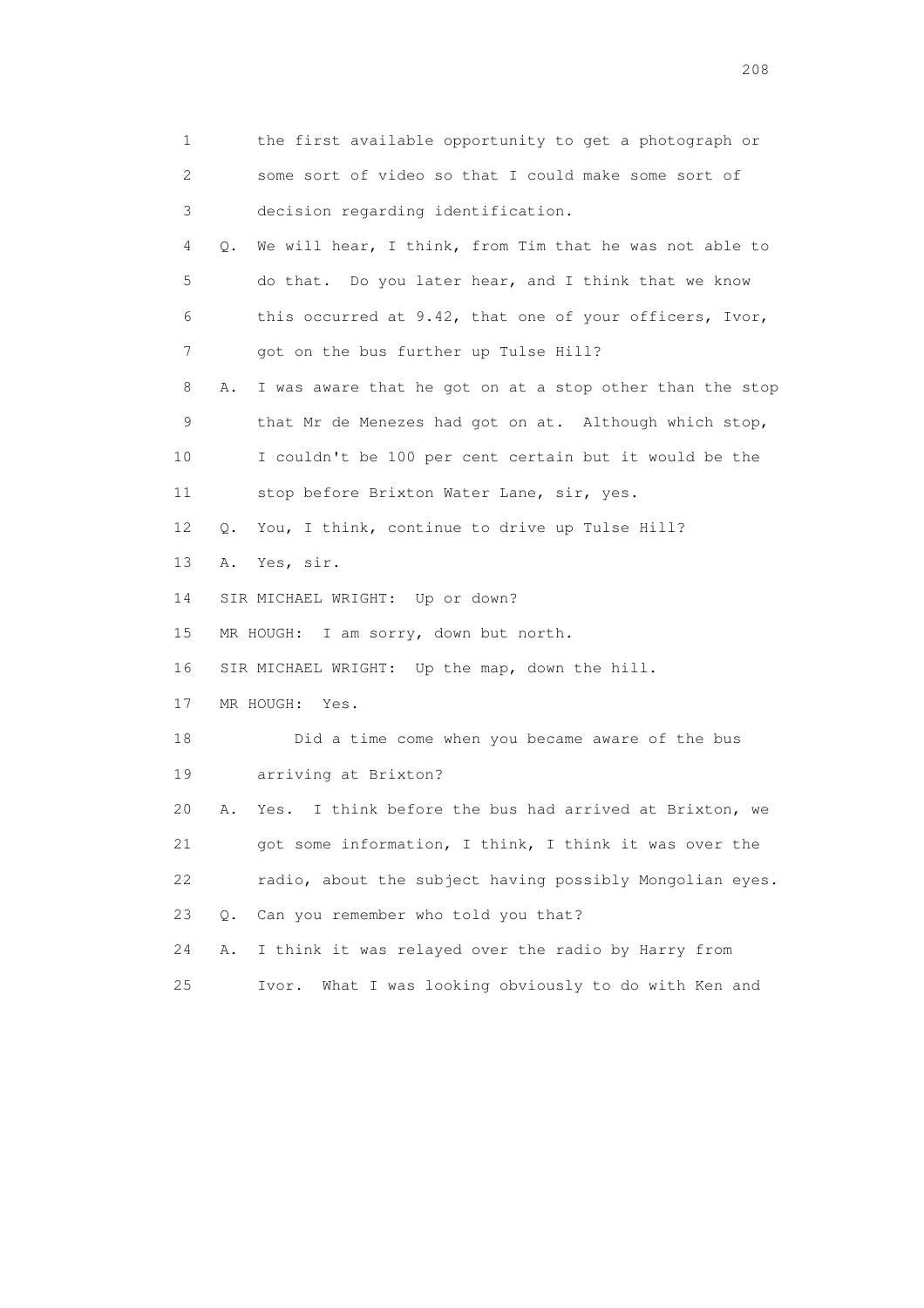1 with Tim and obviously with anyone else who could get 2 close was to get the best description possible. 3 Unfortunately for me, in my own personal frame of 4 reference, Mongolian eyes didn't actually really move 5 the identification one way or the other for me. In fact 6 it's almost sort of -- well, that almost adds in 7 a further element of -- you know, Mongolian to me would 8 probably mean, perhaps, you know, Asian or Chinese 9 looking. 10 Q. Did you get any further information before Brixton? 11 A. No, just, I think, probably just a confirmation on the 12 dress, dress description, just to make sure it was still 13 the same person. 14 Q. Same man because wearing jeans and jeans jacket? 15 A. Yes, sir. 16 Q. We know that Mr de Menezes gets off the bus at Brixton 17 at some time around 9.47 to 9.48 and then gets back on 18 a few minutes later. Were you informed of those 19 movements over the radio? 20 A. Yes, I heard that over the radio and I think around 21 about that time, I was either trying to phone or phoning 22 the ops room to try to get some directions to see really 23 where they wanted us to go with this. We had 24 a possible, we were being taken away, further away from 25 Scotia Road, whereas if this possible was not one of the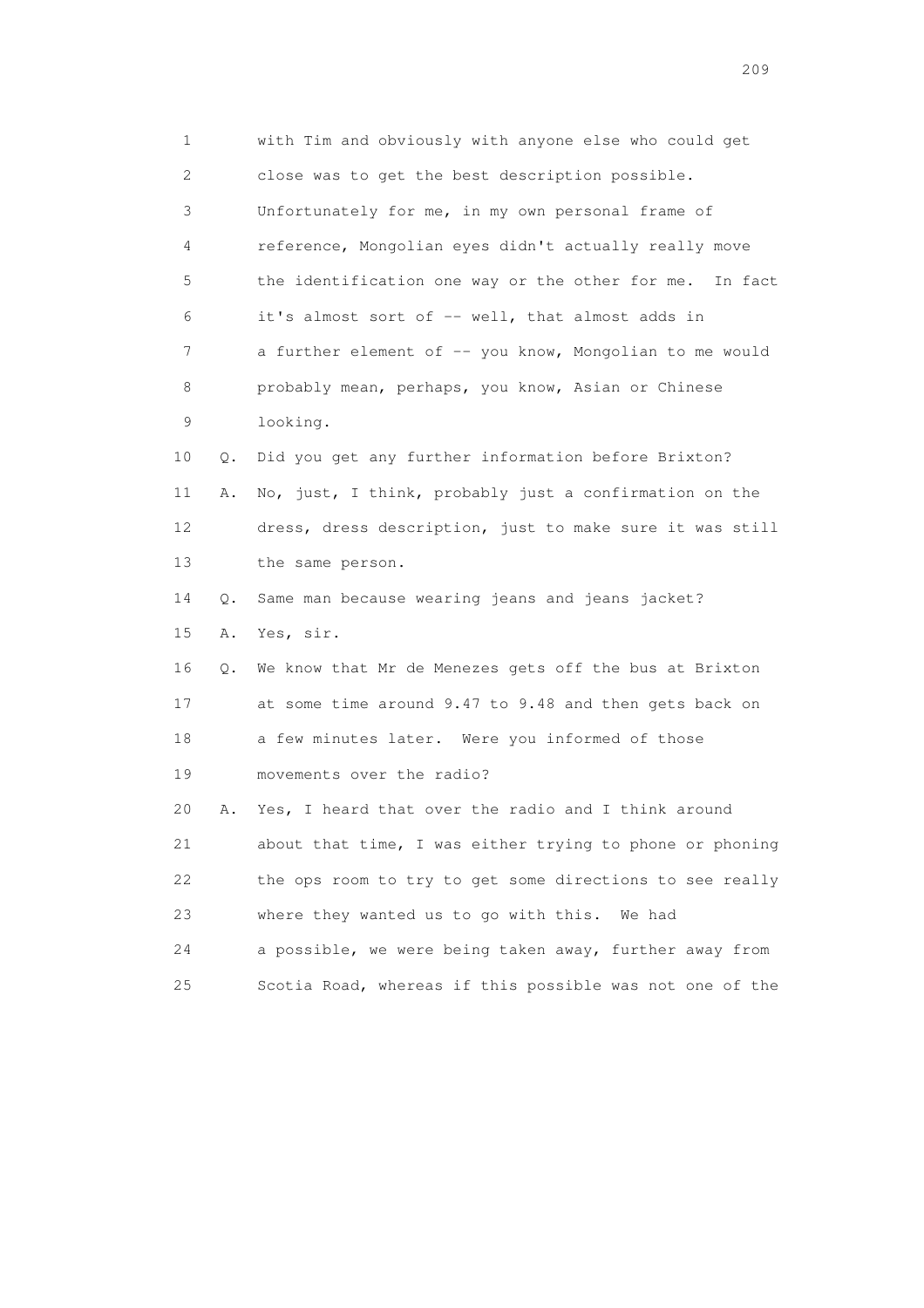1 subjects, potentially we were leaving maybe two 2 potential bombers at the scene. So I was very keen for 3 the ops room to try to give me an idea as really what 4 they wanted us to do with this possible and to let them 5 know what this possible had done. 6 Q. We have a call recorded from you to the ops room at 9.50 7 lasting 32 seconds. Would that be the call in which you 8 made those points? 9 A. Yes, I think that would be it, sir. 10 Q. Can we go back to the log, please. 11 SIR MICHAEL WRIGHT: Forgive me. You heard about his 12 getting off the bus and getting back on again at 13 Brixton. I take it you didn't actually see it. 14 A. No, I didn't see it, sir. 15 SIR MICHAEL WRIGHT: Where were you? 16 A. I would have been somewhere in that one-way system. 17 SIR MICHAEL WRIGHT: Around the big church in Brixton? 18 A. Yes. 19 MR HOUGH: So behind. 20 A. Just behind the bus, yes. 21 Q. You had your loggist back by this stage, Ken? 22 A. Yes. 23 Q. Picked him back up. Do we see him noting at 9.44, it 24 looks like, just above the letter C: 25 "Off of number 2 bus, held at stop, texting on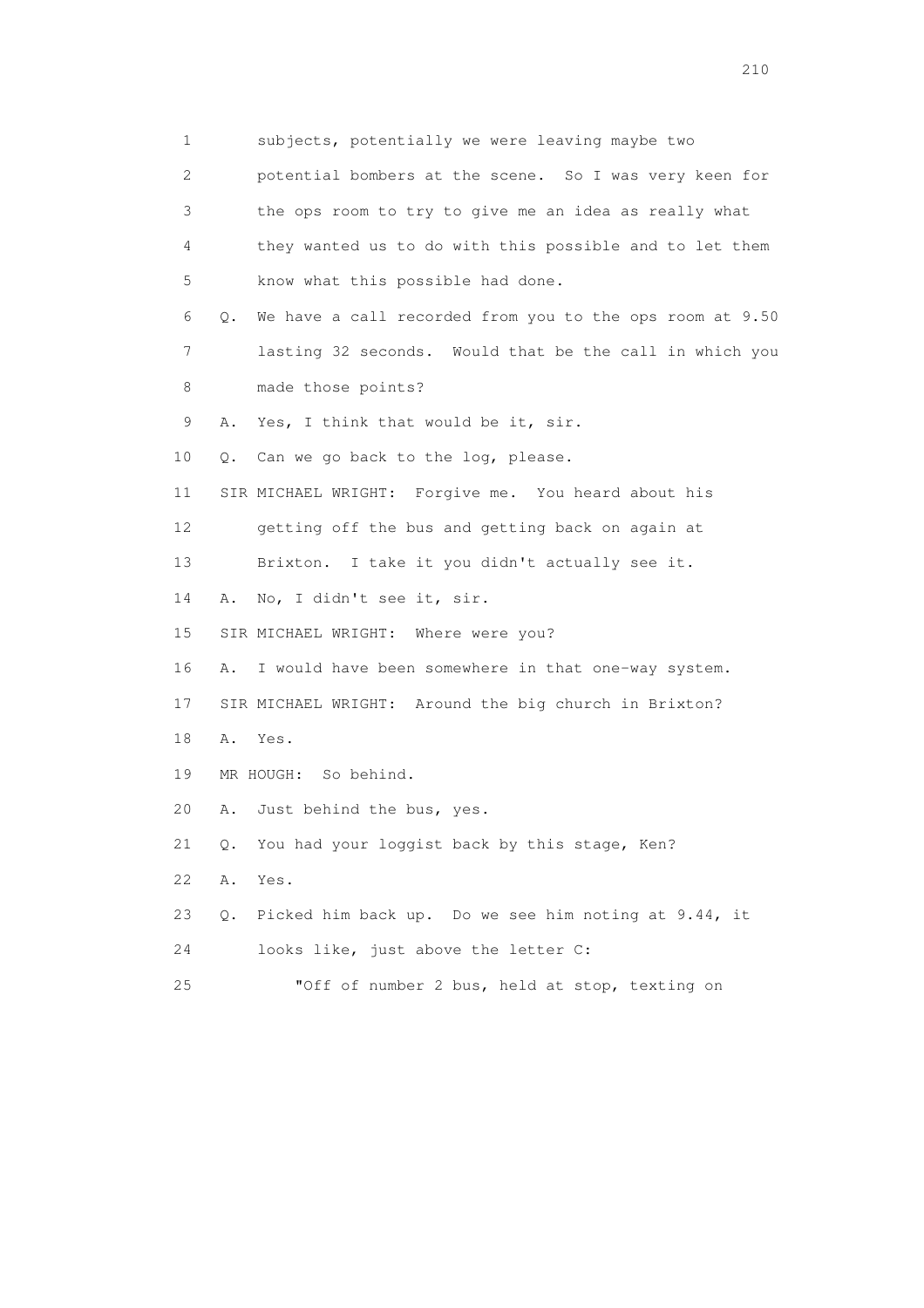1 mobile phone." 2 Then 9.48: 3 "Running back towards number 2 bus, on mobile 4 phone." 5 A. Yes. 6 SIR MICHAEL WRIGHT: Is that 9.44? It's after 9.45? 7 MR HOUGH: I think it should probably be 9.47. It may be 8 that the top of the 7 has been lost. 9 SIR MICHAEL WRIGHT: I don't know, you may know, James, 10 because -- 11 A. I don't know, sir, and -- 12 SIR MICHAEL WRIGHT: It's Ken's entry? 13 A. Yes, it is, sir. 14 MR HOUGH: It can't be before the one above., which is timed 15 at -- 16 SIR MICHAEL WRIGHT: On the face of it, no. 17 MR GIBBS: It's 47. I have a better copy. 18 SIR MICHAEL WRIGHT: Thank you. 19 MR HOUGH: So he's recording those movements of 20 Mr de Menezes. When you heard those movements, getting 21 off the bus and back on again, what did you think? 22 A. Well, the concern for me, I had two concerns really, one 23 was that we were now into Brixton, it's a lot busier, 24 there is a lot more chances of losing the subject, him 25 getting off, going into a crowd, going down into the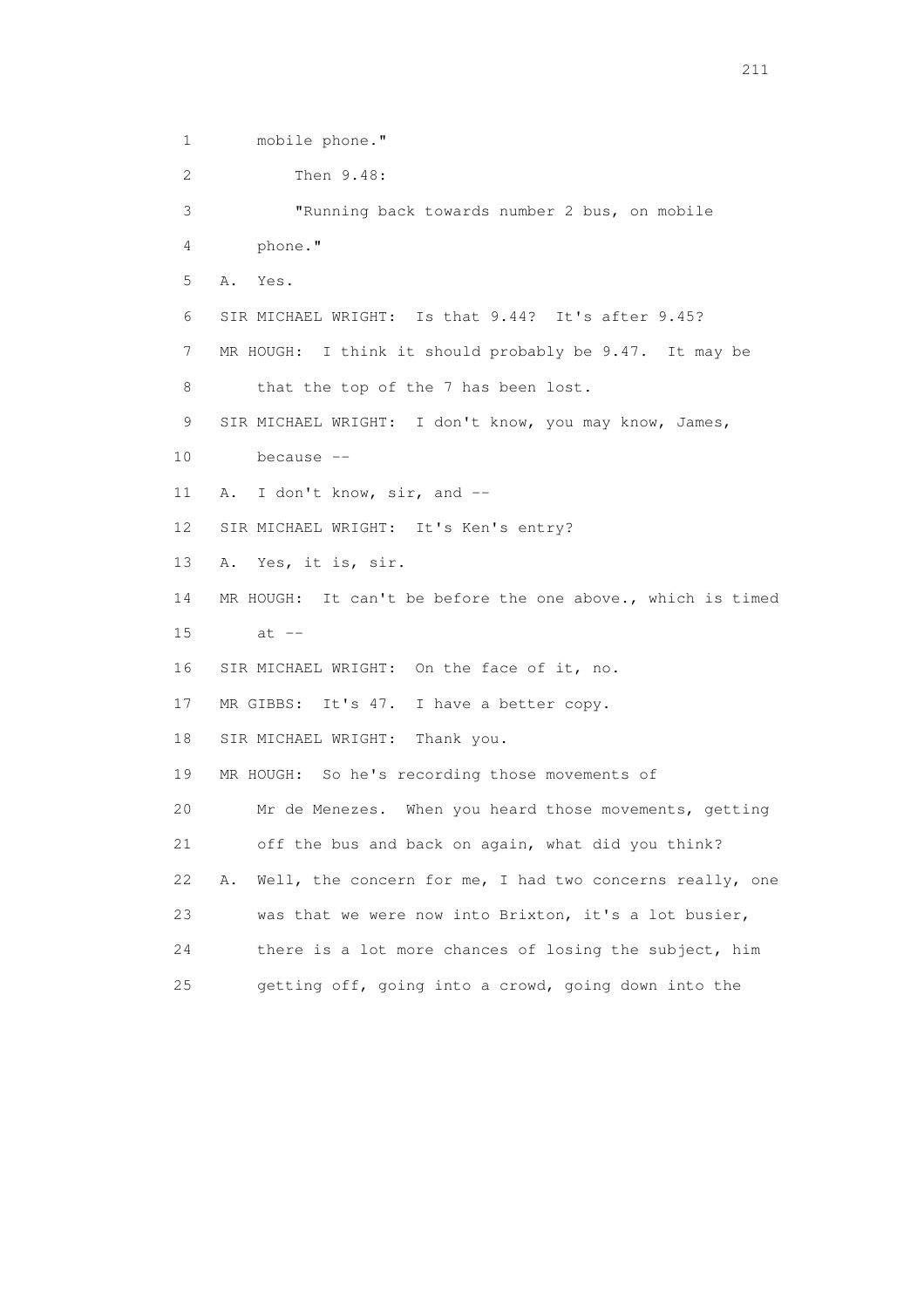1 tube. And also there is concern with him going towards 2 the tube and then coming back towards the bus.

 3 Our tradecraft, if you like, would mean that we 4 wouldn't, if I got off a bus with somebody and they got 5 back on the bus, that particular officer will not get 6 back on the bus. So there is a danger there because we 7 ideally need to put someone else on the bus.

 8 What you have as you come down towards Brixton there 9 where the bus stands are is a whole series of railings, 10 and it's a very busy place to actually drop a car and 11 get someone out. We weren't able to do that, we weren't 12 able to get somebody down to replace Ivor to keep 13 control on the bus, although we obviously had control of 14 the bus itself. My concern was you know, what are we 15 going to do about this, and to let the ops room know the 16 situation. So I spoke to Pat --

 17 Q. Pausing there. Did you suspect deliberate 18 anti-surveillance tactics?

 19 A. I said that the tactics or what had happened could be 20 construed as anti-surveillance, and I had to deal with 21 them as if they were that, although there would be 22 a number of reasons why. Obviously as a surveillance 23 officer you kind of hope for the best, expect the worst. 24 Q. You have told us you called the ops room, there is 25 a call at 9.50 lasting half a minute or so?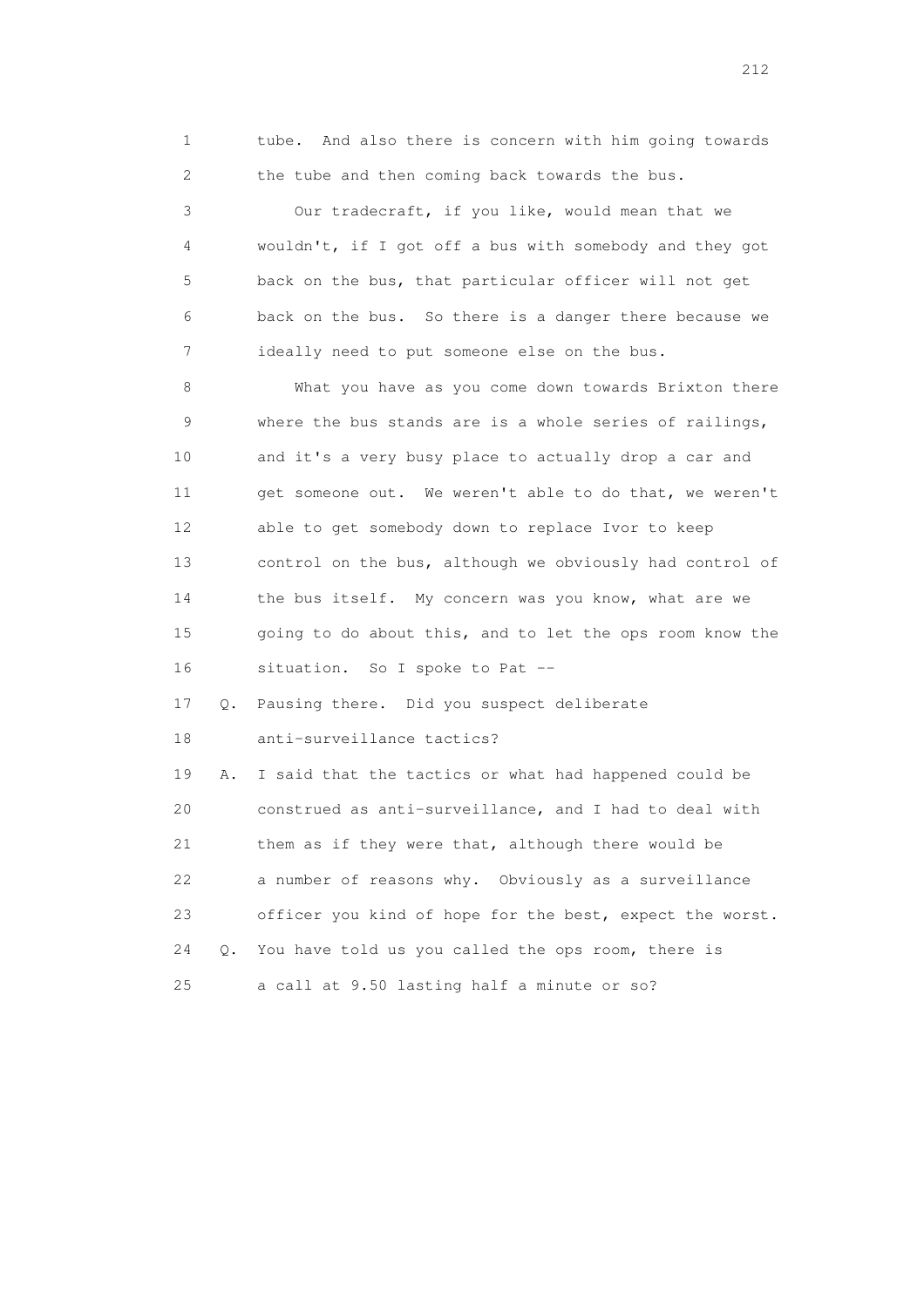1 A. Yes.

 2 Q. You told us you reported what he was doing. What 3 instructions or directions did you get from the 4 ops room?

 5 A. Unfortunately no directions or instructions. It was 6 a case of: are you hearing this, because it's important 7 that you hear this; I have got this subject now off the 8 bus, now back on to the same bus; I haven't got 9 an officer on the bus with him at this time; the 10 subject's been texting or using a phone whilst he has 11 been off the bus.

 12 And that's really just to let them know in case they 13 have got some means of dealing with any sort of 14 telephony at all. And seeking directions: what do you 15 want us to do with him; what do you want us to do next. 16 Our initial tasking if you like is to contain, and we 17 have got control of the subject, yes, but, if you like, 18 we are being driven, we are taken further and further 19 away with no conclusion at this time.

 20 Q. Before he got off the bus, we have heard that some 21 officers in the control room may have considered that he 22 had been discounted, so a view had been taken on the 23 ground that he was not Osman and we know that that was 24 noted in some of the notes such as Callum's log. Were 25 you aware ever of anything coming over the surveillance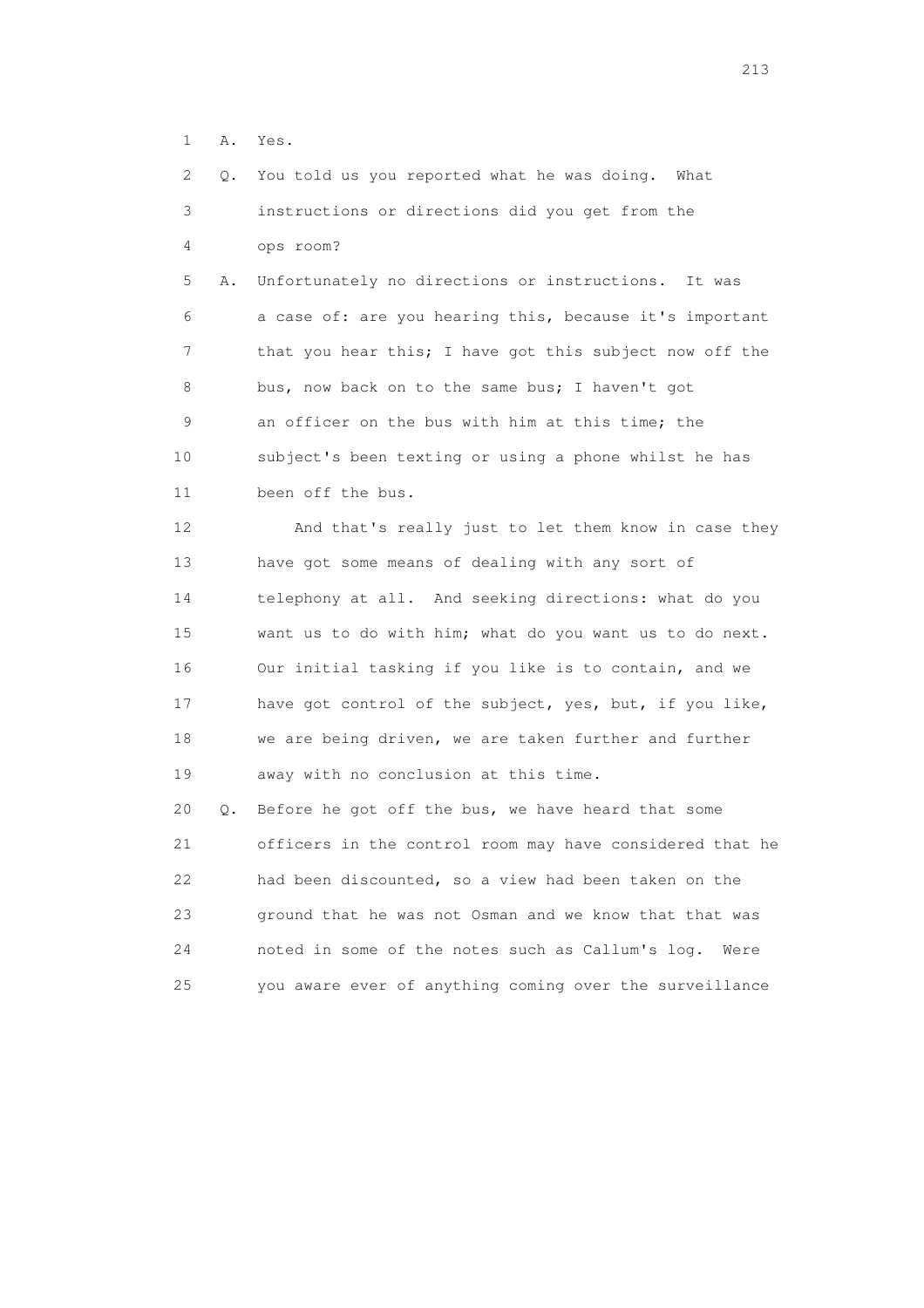1 radio to say at any stage that this was definitely not 2 the suspect? 3 A. No, sir. 4 Q. Did you ever receive instructions to withdraw your team 5 to its original positions? 6 A. No, sir. 7 Q. Now, in the period immediately after he had got back on 8 the bus, was anything said about the level of 9 identification at that stage? 10 A. No, sir. 11 Q. Were you aware at any stage during these proceedings 12 that before it had got to the stage of him being 13 considered to be the suspect, that a decision had been 14 taken to deploy an SO13 arrest team? 15 A. No, sir. 16 SIR MICHAEL WRIGHT: You didn't know anything about that? 17 MR HOUGH: You weren't told about Mr Dingemans? 18 A. No, sir. 19 Q. We know that in fact a call was made from a member of 20 that arrest team, Mr McAuley, to your mobile phone at 21 9.52, lasting about 45 seconds. Do you remember that 22 call being received? 23 A. Not specifically, sir, no. I did have a number of calls 24 during the follow. That's not unusual. And I didn't on 25 each occasion ask who it was. Time is of the essence,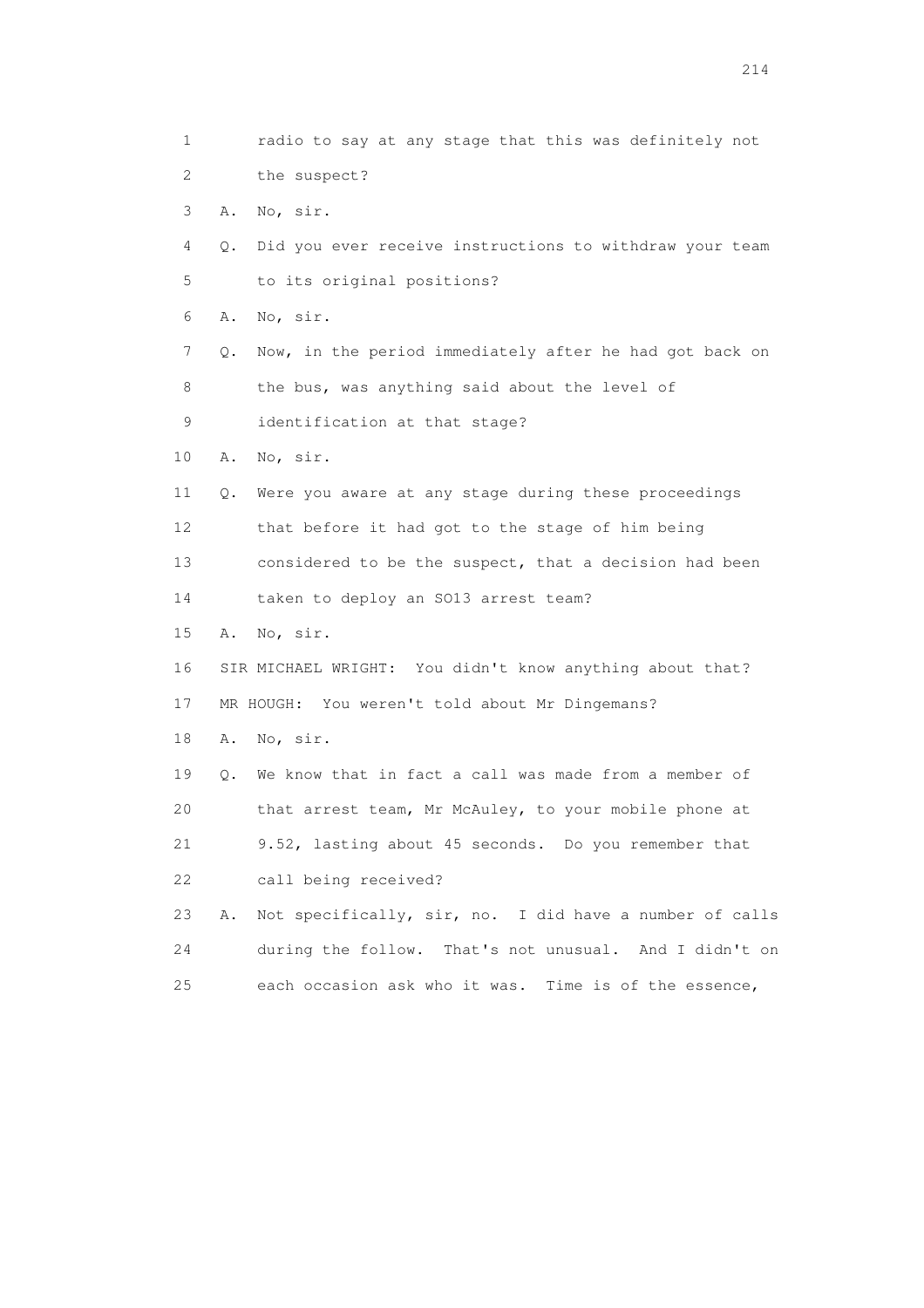1 so if my phone rings and I answer it and someone says -- 2 and this did happen. I do recall being asked on 3 a number of occasions: where are you, what's going on, 4 can you give us a description; or something like that. 5 Mainly it's: where are you.

 6 So I was called a number of times and I couldn't 7 tell you who that person was, although my assumption 8 was, on thinking about it, was that they were probably 9 someone from the ops room just wanting to know and maybe 10 for some reason they weren't hearing clearly on the 11 radio what was happening, what was going on. Certainly 12 nobody from SO13 introduced themselves as such, and said 13 what they were intending to do, no.

 14 Q. Because there was also a second call from that officer, 15 Mr McAuley, at 9.54 lasting just under a minute. So is 16 it right to say that he didn't identify himself as being 17 from an arrest team at that point?

 18 A. If he had mentioned his name, sir, that it was Ken or 19 someone or Bob or someone, then that's all it would have 20 been. It wouldn't actually have meant anything to me. 21 If they had said: this is so-so from SO13; that would be 22 different because that tends to imply to me that right, 23 there was someone else involved in this operation that 24 I need to know about, but that didn't happen, sir. 25 Q. After Mr de Menezes has got back on the bus at Brixton,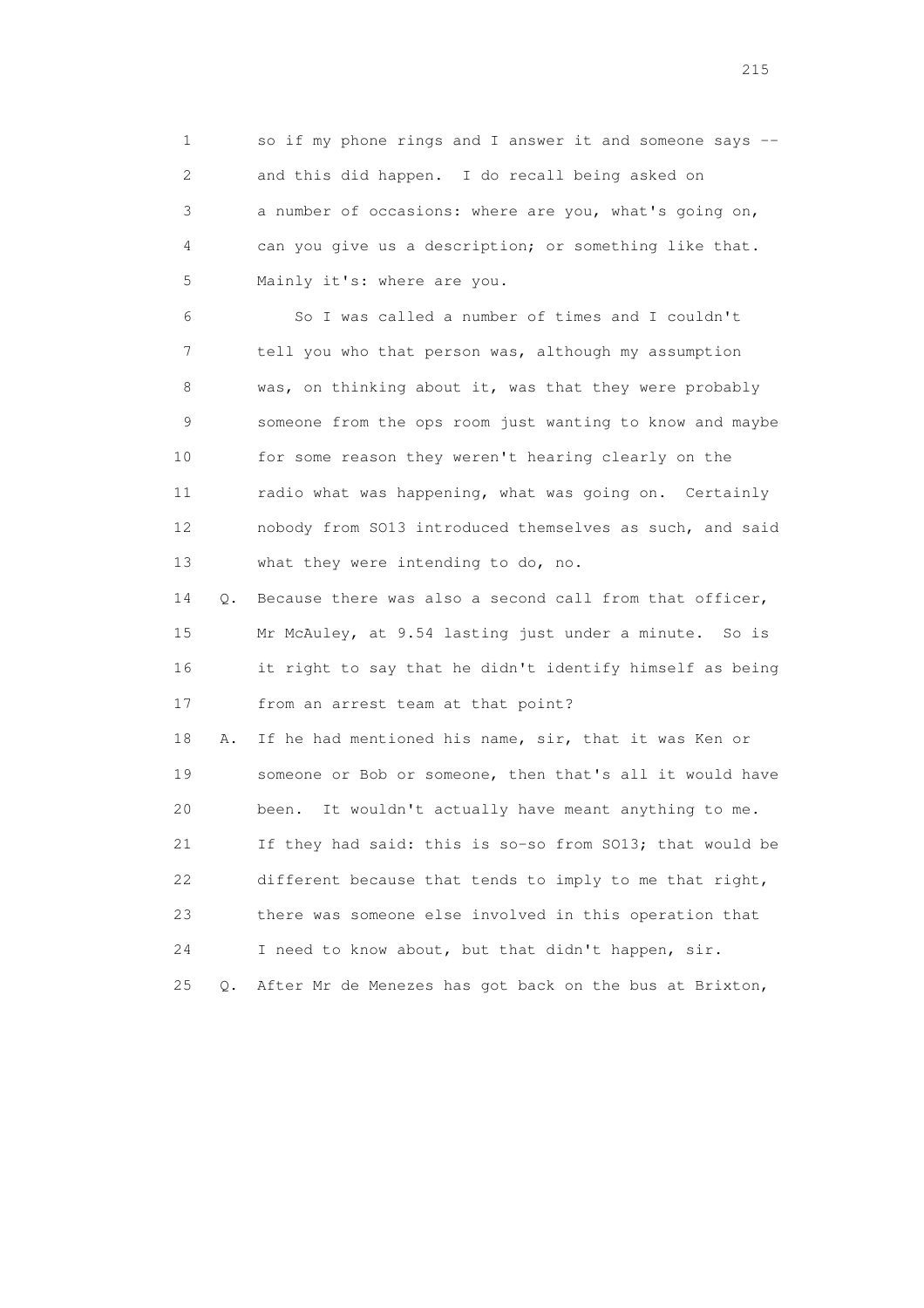1 there is at that point no surveillance officer on the 2 bus with him?

3 A. No.

 4 Q. Did you continue to go along the road behind the bus? 5 A. I did, sir, yes.

 6 SIR MICHAEL WRIGHT: Mr Hough, we are not plainly going to 7 gain anything by pressing on too far other than time. 8 I am not suggesting you should. Pick a convenient 9 moment.

10 MR HOUGH: I'm about to.

 11 Did you do anything to rectify the problem of not 12 having a surveillance officer immediately around him? 13 A. Yes. As I drove towards the junction with 14 Stockwell Road, towards the Academy, I saw officer 15 Lawrence on the footway and pulled over to pick him up 16 so I could get him ahead towards the next bus stand to 17 put him down so he could get on the bus, as I believe 18 obviously he got out down on foot to try and get on the 19 bus and unfortunately he had missed it. 20 Q. You were driving up, or rather down the road, and you 21 see Lawrence, and you pick him up and then you decide to 22 drop him off up ahead so that he can wait for the bus? 23 A. That's the intention, sir, yes.

24 MR HOUGH: Would that be a convenient moment?

25 SIR MICHAEL WRIGHT: Yes. Just a minute. (Pause)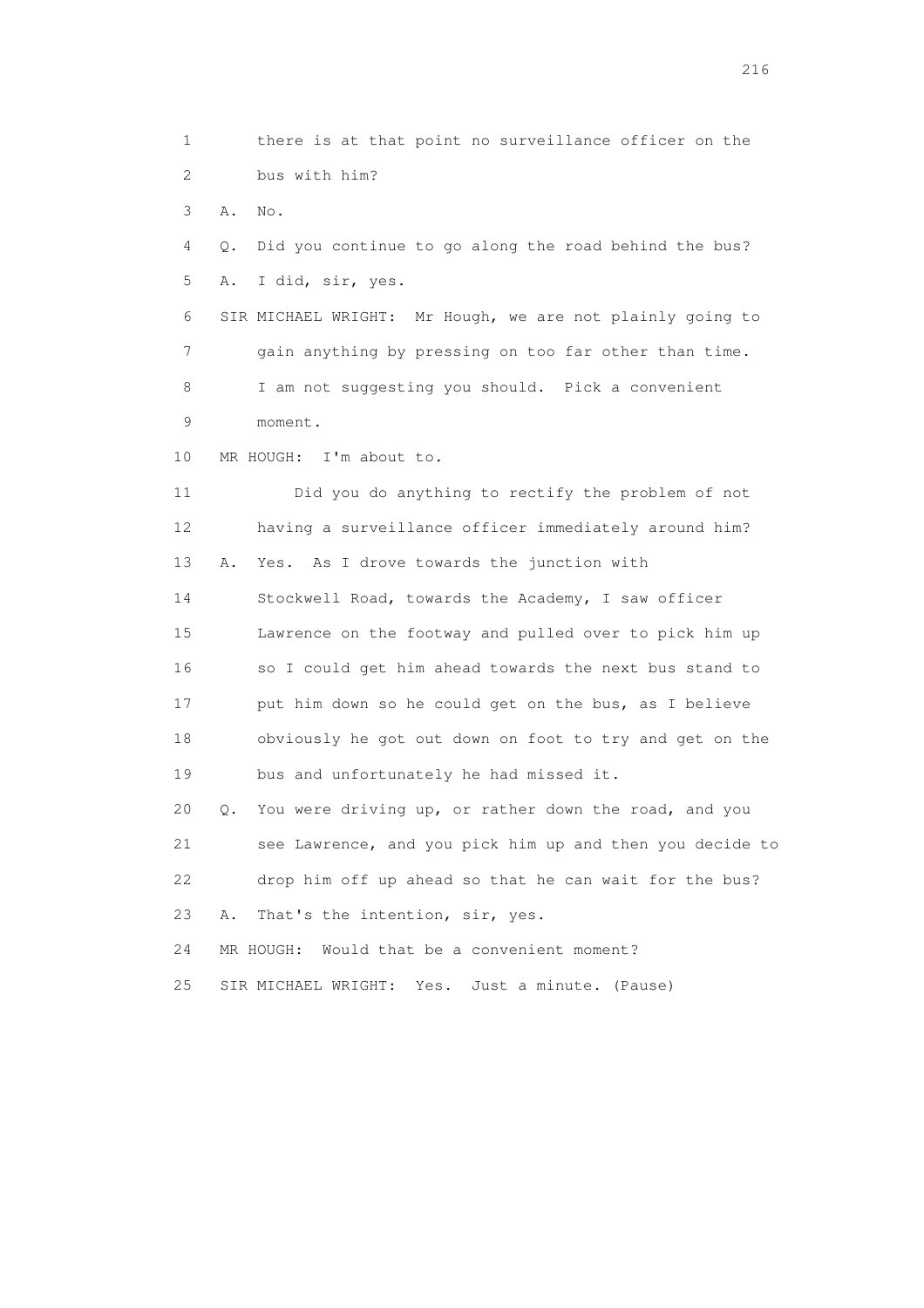1 Thank you. 2 MR MANSFIELD: Sir, I wonder before we go if he could kindly 3 write down the name of the red team officer who he saw 4 in Upper Tulse Hill. 5 SIR MICHAEL WRIGHT: Yes. Could you do that, please. 6 That's on a strictly confidential basis at the moment. 7 A. Do you want the officer's first and second name? 8 MR HOUGH: Yes, I think so. If that can be folded over and 9 handed to the Coroner. 10 SIR MICHAEL WRIGHT: I think probably it could be handed to 11 you, Mr Hough, and then no doubt Mr Horwell will be able 12 to identify who the officer is. Then the piece of paper 13 can be destroyed. (Pause) 14 I'll leave that with you. Very well, 10 o'clock 15 tomorrow morning, ladies and gentlemen. 16 (4.50 pm) 17 (The court adjourned until 10.00 am on 18 Tuesday, 21 October 2008) 19 20 21 22 23 24 25

217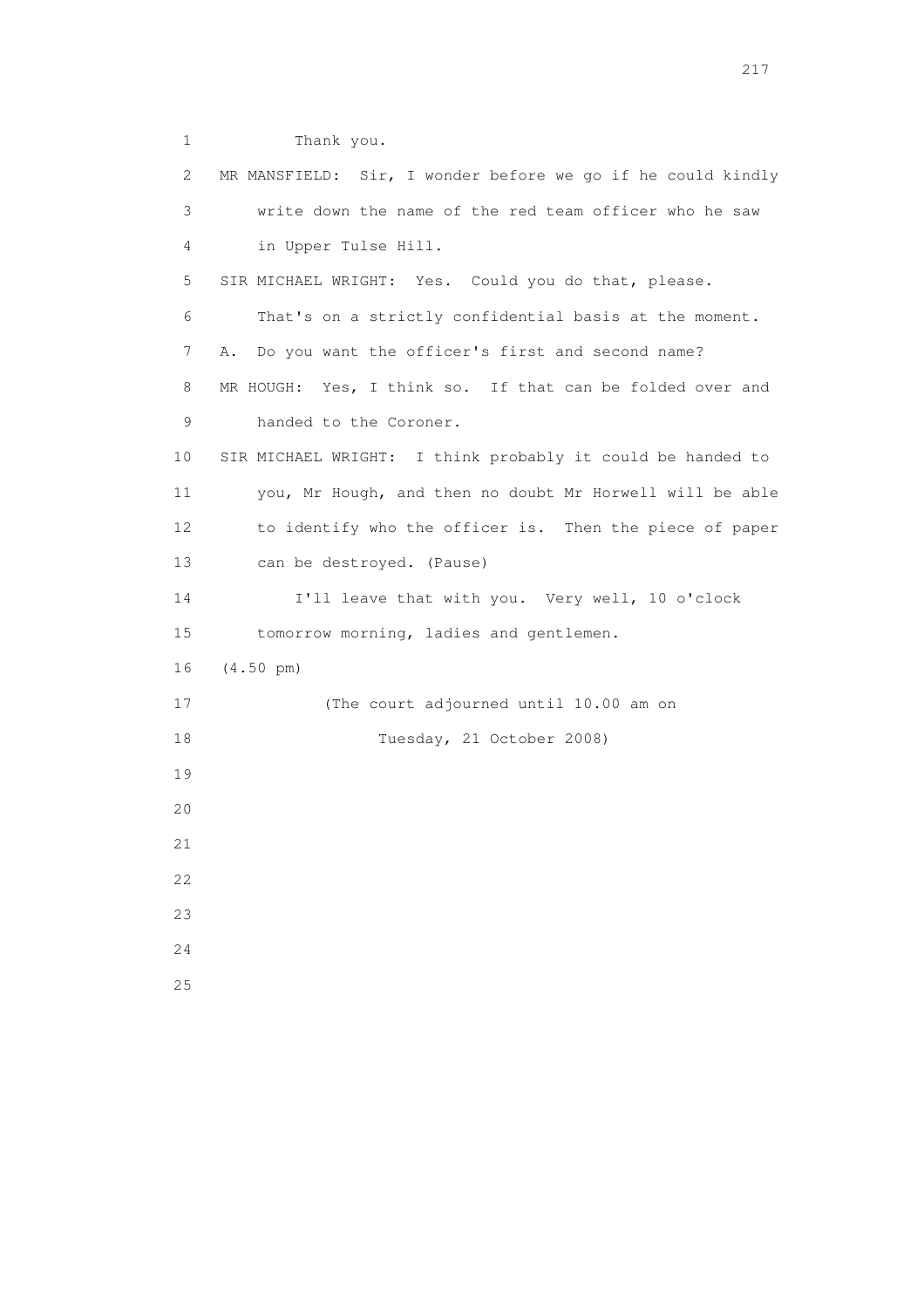1 INDEX 2 PAGE 2 3 CODENAME "DEREK" (continued) ..................... 1 4 5 Questions from MR MANSFIELD (continued) ... 1 6 7 Questions from MR PERRY ................... 66 8 9 Questions from MR HORWELL ................. 76 10 11 Questions from MR GIBBS .................... 82 12 13 Questions from THE CORONER ................. 91 14 15 CODENAME "FRANK" (sworn) ......................... 93 16 17 Questions from MR HILLIARD .................. 93 18 19 Questions from MR MANSFIELD ............... 114 20 21 Questions from THE CORONER ................ 130 22 23 Questions from MR GIBBS ................... 132 24 25 CODENAME "EDWARD" (sworn) ......................... 137